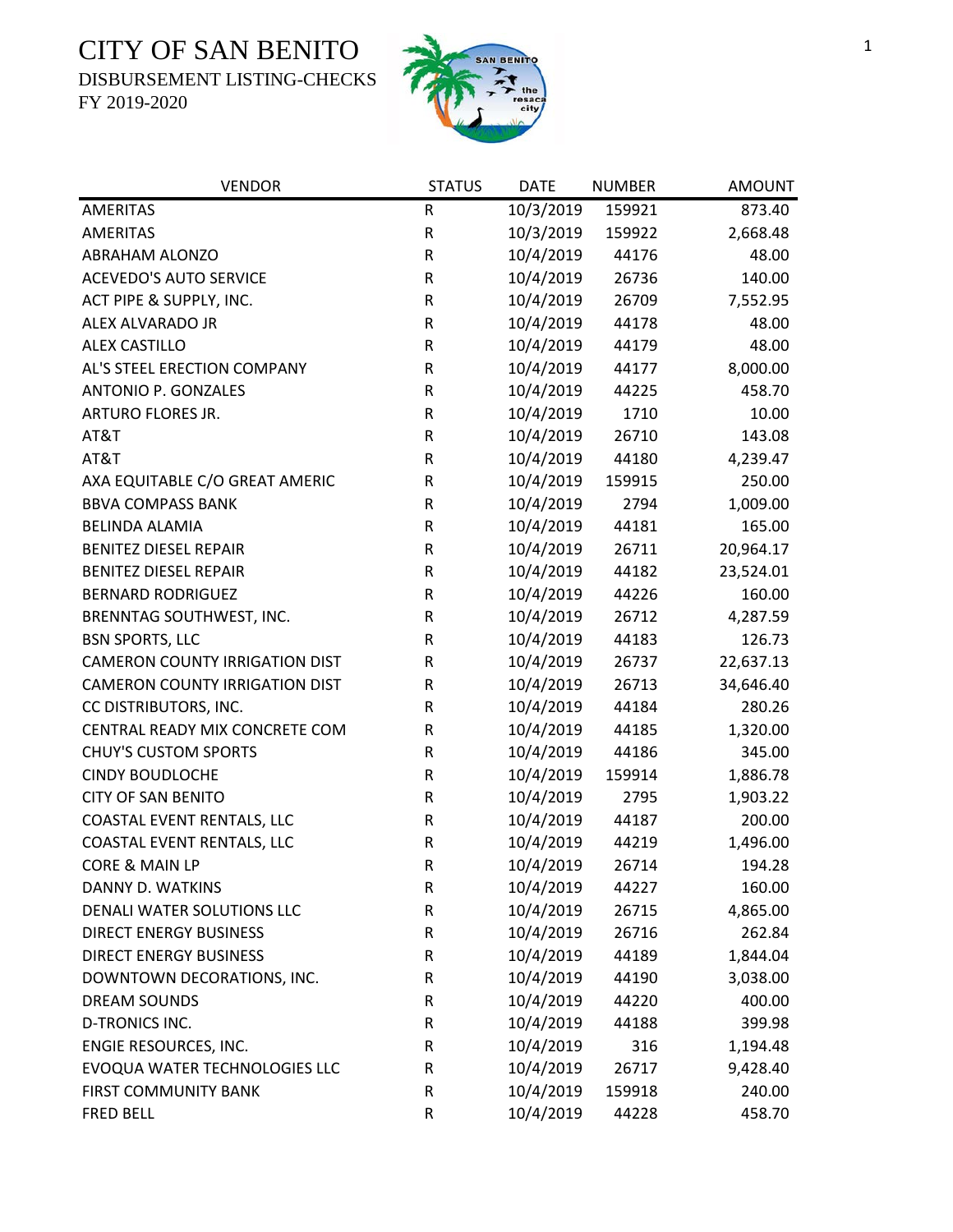DISBURSEMENT LISTING-CHECKS



| <b>VENDOR</b>                  | <b>STATUS</b> | <b>DATE</b> | <b>NUMBER</b> | <b>AMOUNT</b> |
|--------------------------------|---------------|-------------|---------------|---------------|
| FRONTERA MATERIALS, INC        | R             | 10/4/2019   | 44191         | 11,043.73     |
| <b>GOODE ELECTRIC COMPANY</b>  | ${\sf R}$     | 10/4/2019   | 26718         | 5,418.09      |
| <b>GRAJALES TIRE SHOP</b>      | ${\sf R}$     | 10/4/2019   | 26719         | 5.00          |
| <b>GRAJALES TIRE SHOP</b>      | R             | 10/4/2019   | 44192         | 20.00         |
| GULF COAST PAPER CO. INC.      | ${\sf R}$     | 10/4/2019   | 44193         | 898.74        |
| <b>HACH COMPANY</b>            | $\mathsf R$   | 10/4/2019   | 26720         | 3,556.85      |
| <b>HALEY DIAZ</b>              | R             | 10/4/2019   | 44194         | 48.00         |
| HARLINGEN WATERWORKS SYSTEM    | R             | 10/4/2019   | 26721         | 963.00        |
| INTEGRITY TESTING, INC.        | R             | 10/4/2019   | 26722         | 5,585.00      |
| INTERNATIONAL MACHINE SHOP     | R             | 10/4/2019   | 44195         | 6,500.00      |
| INTERNATIONAL MACHINE SHOP     | ${\sf R}$     | 10/4/2019   | 26723         | 20,429.58     |
| J. MAYA DESIGNS AND GRAPHICS L | R             | 10/4/2019   | 44196         | 420.00        |
| <b>JESSICA ANN SANCHEZ</b>     | ${\sf R}$     | 10/4/2019   | 44197         | 60.00         |
| <b>JOB MEDRANO</b>             | R             | 10/4/2019   | 44198         | 48.00         |
| JOE W. FLY COMPANY, INC.       | R             | 10/4/2019   | 44199         | 54.26         |
| JOHNSTONE SUPPLY OF LA FERIA   | R             | 10/4/2019   | 44200         | 1,050.82      |
| <b>JUAN IRACHETA</b>           | R             | 10/4/2019   | 1711          | 10.00         |
| <b>KALISTA RIVERA</b>          | R             | 10/4/2019   | 44201         | 48.00         |
| L.A. CARDS                     | R             | 10/4/2019   | 44202         | 95.00         |
| LOWER COLORADO RIVER AUTHORITY | ${\sf R}$     | 10/4/2019   | 26724         | 2,480.00      |
| <b>LUBE MASTERS</b>            | R             | 10/4/2019   | 44203         | 209.85        |
| M & S FENCE AND WELDING REPAIR | ${\sf R}$     | 10/4/2019   | 26725         | 180.00        |
| M & S FENCE AND WELDING REPAIR | ${\sf R}$     | 10/4/2019   | 44204         | 350.00        |
| MAGIC VALLEY ELECTRICT CO-OP   | R             | 10/4/2019   | 44205         | 238.17        |
| <b>MANUEL ALVAREZ</b>          | R             | 10/4/2019   | 1712          | 10.00         |
| MANUEL DE LA ROSA              | R             | 10/4/2019   | 44229         | 216.92        |
| <b>MARTIN GUZMAN</b>           | R             | 10/4/2019   | 1713          | 10.00         |
| MATHESON TRI-GAS, INC.         | ${\sf R}$     | 10/4/2019   | 26726         | 57.27         |
| <b>MCALLEN KONA ICE</b>        | ${\sf R}$     | 10/4/2019   | 44221         | 250.00        |
| MCCOY'S BUILDING SUPPLY        | $\mathsf{R}$  | 10/4/2019   | 44206         | 96.12         |
| MIDLAND NATIONAL LIFE INS      | R             | 10/4/2019   | 159913        | 185.00        |
| MUTUAL OF OMAHA                | $\mathsf R$   | 10/4/2019   | 159923        | 4,847.32      |
| NATIONWIDE RETIREMENT SOLUTION | R             | 10/4/2019   | 159909        | 1,145.00      |
| NUECES POWER EQUIPMENT         | R             | 10/4/2019   | 26727         | 84.04         |
| ODESSA PUMPS & EQUIPMENT, INC. | R             | 10/4/2019   | 26728         | 1,664.00      |
| OIL PATCH FUEL & SUPPLY, INC.  | R             | 10/4/2019   | 44207         | 5,144.50      |
| PATHMARK TRAFFIC PRODUCTS OF T | R             | 10/4/2019   | 44208         | 9,882.00      |
| PEREZ AUTO REPAIR & ELECTRIC,  | R             | 10/4/2019   | 26729         | 151.61        |
| PICO PROPANE AND FUELS         | R             | 10/4/2019   | 44209         | 8,853.83      |
| PRAXAIR DISTRIBUTION INC.      | R             | 10/4/2019   | 26730         | 40.38         |
| PUMPS OF HOUSTON, INC.         | $\mathsf R$   | 10/4/2019   | 26731         | 4,352.00      |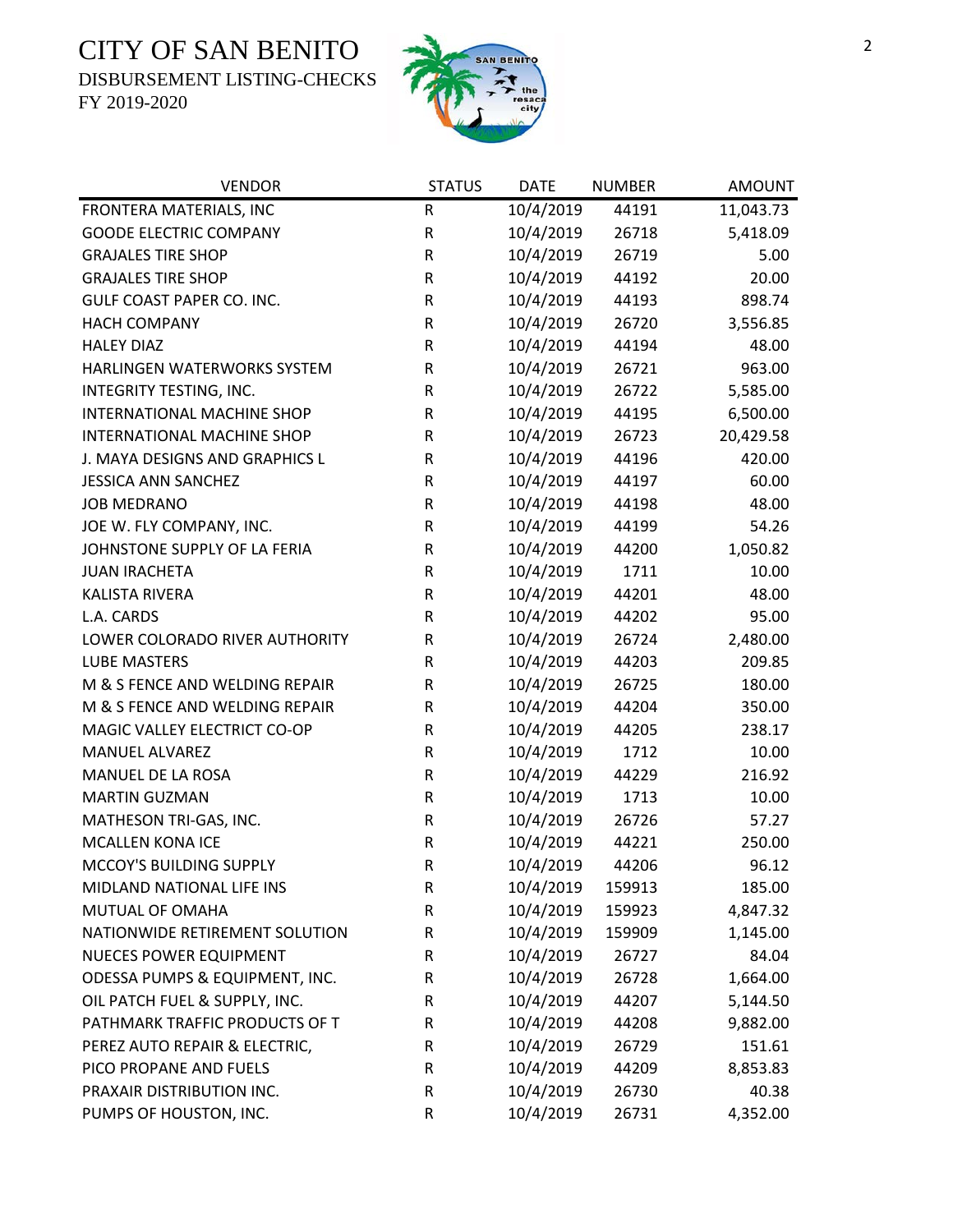DISBURSEMENT LISTING-CHECKS



| <b>VENDOR</b>                     | <b>STATUS</b> | <b>DATE</b> | <b>NUMBER</b> | <b>AMOUNT</b> |
|-----------------------------------|---------------|-------------|---------------|---------------|
| RAMON VALDEZ, JR.                 | ${\sf R}$     | 10/4/2019   | 44222         | 100.00        |
| <b>RENE VILLAFRANCO</b>           | R             | 10/4/2019   | 44230         | 458.70        |
| RICARDO "RICK" GUERRA             | ${\sf R}$     | 10/4/2019   | 44231         | 458.70        |
| <b>RUDY RODRIGUEZ</b>             | ${\sf R}$     | 10/4/2019   | 44210         | 300.00        |
| <b>RUTH MCGINNIS</b>              | R             | 10/4/2019   | 44232         | 160.00        |
| SAN BENITO CHAMBER OF COMMERCE    | ${\sf R}$     | 10/4/2019   | 317           | 1,500.00      |
| SAN BENITO FIREMEN'S RELIEF &     | ${\sf R}$     | 10/4/2019   | 159920        | 211.42        |
| SAN BENITO FIREMEN'S RELIEF &     | ${\sf R}$     | 10/4/2019   | 159911        | 11,460.54     |
| SAN BENITO POLICE OFFICERS/EMP    | ${\sf R}$     | 10/4/2019   | 159917        | 47.50         |
| SCHLITTERBAHN BEACH WATERPARK     | ${\sf R}$     | 10/4/2019   | 44211         | 36,000.00     |
| <b>TEJAS RENTAL &amp; SALES</b>   | R             | 10/4/2019   | 44212         | 776.80        |
| TEXAS CHILD SUPPORT DIV.          | R             | 10/4/2019   | 159912        | 149.53        |
| TEXAS DEPARTMENT OF PUBLIC SAF    | R             | 10/4/2019   | 44213         | 6.00          |
| TEXAS MUNICIPAL EQUIPMENT, LLC    | R             | 10/4/2019   | 44214         | 5,867.76      |
| TEXAS MUNICIPAL POLICE ASSOCIA    | ${\sf R}$     | 10/4/2019   | 159916        | 252.00        |
| THE FAMILY ROAD SERVICE, LLC      | ${\sf R}$     | 10/4/2019   | 44215         | 220.00        |
| <b>TIME WARNER CABLE</b>          | ${\sf R}$     | 10/4/2019   | 318           | 328.78        |
| TOSHIBA BUSINESS SOLUTIONS, US    | ${\sf R}$     | 10/4/2019   | 44223         | 346.28        |
| <b>TRANE</b>                      | R             | 10/4/2019   | 44216         | 166.66        |
| <b>U.S. POSTMASTER</b>            | ${\sf R}$     | 10/4/2019   | 26738         | 621.82        |
| UNIFIRST HOLDINGS, L.P.           | ${\sf R}$     | 10/4/2019   | 26732         | 144.55        |
| UNIFIRST HOLDINGS, L.P.           | ${\sf R}$     | 10/4/2019   | 44217         | 284.36        |
| UNITED STATES TREASURY            | ${\sf R}$     | 10/4/2019   | 159908        | 80.00         |
| <b>UNITED WAY</b>                 | ${\sf R}$     | 10/4/2019   | 159910        | 32.00         |
| <b>USA BLUE BOOK</b>              | ${\sf R}$     | 10/4/2019   | 26733         | 525.25        |
| USA FOOTBALL, INC.                | R             | 10/4/2019   | 44218         | 5,675.00      |
| VALLEY FEDERAL CRED.UNION         | R             | 10/4/2019   | 159907        | 20.00         |
| <b>VALLEY RADIO CENTER</b>        | ${\sf R}$     | 10/4/2019   | 26734         | 1,215.12      |
| <b>GUADALUPE ANDRADE</b>          | ${\sf R}$     | 10/7/2019   | 44233         | 80.00         |
| FIRESTONE COMPLETE AUTO CARE      | $\mathsf{R}$  | 10/8/2019   | 44235         | 7.00          |
| TONY YZAGUIRRE JR-TAX ASSESSOR    | R             | 10/8/2019   | 44234         | 7.50          |
| A CLEAN PORTOCO                   | R             | 10/11/2019  | 44236         | 80.00         |
| A&L FLOOR AND CARPET CARE         | R             | 10/11/2019  | 1414          | 165.00        |
| <b>ABEL &amp; SON ENTERPRISES</b> | R             | 10/11/2019  | 44237         | 800.00        |
| ACT PIPE & SUPPLY, INC.           | R             | 10/11/2019  | 26739         | 2,319.80      |
| <b>ADVANCE AUTO PARTS</b>         | R             | 10/11/2019  | 44238         | 506.06        |
| ALEX ALVARADO JR                  | R             | 10/11/2019  | 44239         | 48.00         |
| <b>ALEX CASTILLO</b>              | R             | 10/11/2019  | 44240         | 48.00         |
| ALLEGRA                           | ${\sf R}$     | 10/11/2019  | 44241         | 102.82        |
| AMERICAN EXPRESS CORPORATE        | R             | 10/11/2019  | 44242         | 649.50        |
| <b>AT&amp;T LONG DISTANCE</b>     | R             | 10/11/2019  | 26740         | 152.73        |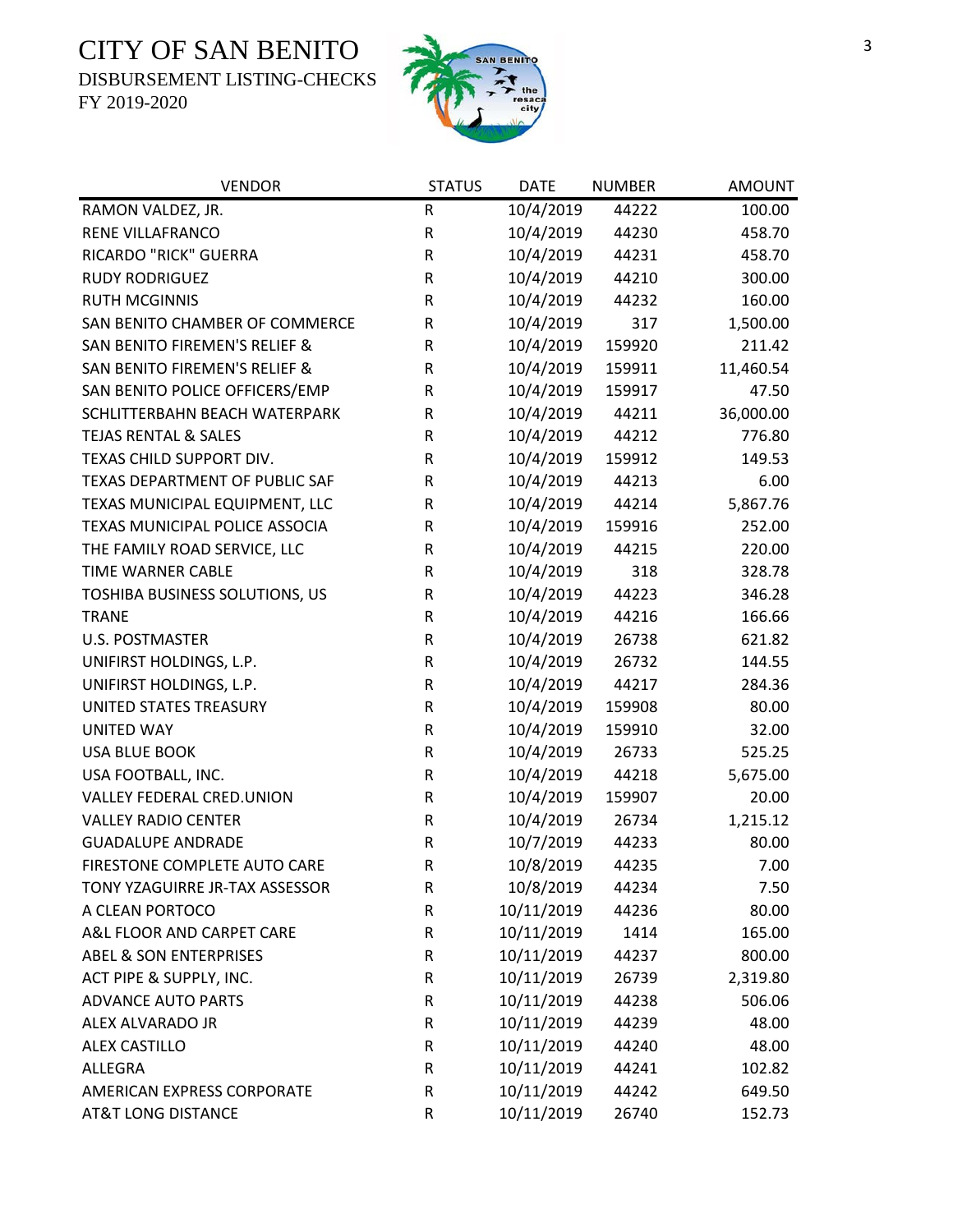DISBURSEMENT LISTING-CHECKS



| <b>VENDOR</b>                         | <b>STATUS</b> | <b>DATE</b> | <b>NUMBER</b> | <b>AMOUNT</b> |
|---------------------------------------|---------------|-------------|---------------|---------------|
| <b>AT&amp;T LONG DISTANCE</b>         | R             | 10/11/2019  | 44243         | 1,561.58      |
| <b>BENISSE JIMENEZ GOMEZ</b>          | R             | 10/11/2019  | 1714          | 10.00         |
| <b>BREATH TEST SERVICES</b>           | R             | 10/11/2019  | 44244         | 2,000.00      |
| <b>CAMERON COUNTY IRRIGATION DIST</b> | R             | 10/11/2019  | 44245         | 39,995.49     |
| <b>CENTER POINT LARGE PRINT</b>       | R             | 10/11/2019  | 44246         | 89.28         |
| <b>CULLIGAN WATER</b>                 | R             | 10/11/2019  | 44247         | 117.50        |
| <b>DAVID C. RODRIGUEZ</b>             | R             | 10/11/2019  | 44248         | 360.00        |
| DENTON NAVARRO ROCHA BERNAL HY        | R             | 10/11/2019  | 44249         | 9,165.15      |
| <b>DIRECT ENERGY BUSINESS</b>         | R             | 10/11/2019  | 44251         | 17.64         |
| <b>DIRECT ENERGY BUSINESS</b>         | R             | 10/11/2019  | 26741         | 529.89        |
| DOMINGA CRUZ MEZA                     | R             | 10/11/2019  | 44252         | 15.00         |
| ELOY L. MARTINEZ                      | R             | 10/11/2019  | 44253         | 220.00        |
| ENGIE RESOURCES, INC.                 | R             | 10/11/2019  | 26742         | 41,989.34     |
| FAMILY CRISIS CENTER, INC.            | R             | 10/11/2019  | 1715          | 50.00         |
| <b>FASTSIGNS</b>                      | R             | 10/11/2019  | 44254         | 1,935.00      |
| GEORGE CUNNINGHAM CO, INC             | ${\sf R}$     | 10/11/2019  | 26746         | 6,700.00      |
| <b>GRAJALES TIRE SHOP</b>             | R             | 10/11/2019  | 44255         | 10.00         |
| <b>GRAJALES TIRE SHOP</b>             | R             | 10/11/2019  | 26747         | 10.00         |
| <b>HALEY DIAZ</b>                     | R             | 10/11/2019  | 44256         | 48.00         |
| <b>INTERNAL CONTROL SYSTEMS</b>       | R             | 10/11/2019  | 44257         | 112.50        |
| <b>ISRAEL AMBRIZ</b>                  | R             | 10/11/2019  | 44258         | 200.00        |
| J & J TIRE & AUTO                     | R             | 10/11/2019  | 44259         | 405.99        |
| J. MAYA DESIGNS AND GRAPHICS L        | R             | 10/11/2019  | 44260         | 56.00         |
| <b>JESSICA ANN SANCHEZ</b>            | R             | 10/11/2019  | 44261         | 60.00         |
| <b>JOB MEDRANO</b>                    | R             | 10/11/2019  | 44262         | 48.00         |
| <b>JOURNEY ALEXIS TORREZ</b>          | R             | 10/11/2019  | 1415          | 480.00        |
| <b>KALISTA RIVERA</b>                 | R             | 10/11/2019  | 44263         | 48.00         |
| LEADS ONLINE, LLC                     | R             | 10/11/2019  | 44264         | 1,188.00      |
| LEXIPOL, LLC                          | ${\sf R}$     | 10/11/2019  | 44265         | 5,355.00      |
| LIBRARY INTERIORS OF TEXAS, LL        | $\mathsf R$   | 10/11/2019  | 44266         | 16,816.86     |
| LUIS RICARDO PARRA, JR                | R             | 10/11/2019  | 1416          | 480.00        |
| MAIN STREET BOUTIQUE                  | R             | 10/11/2019  | 1417          | 375.00        |
| MARIO G. PEREA                        | R             | 10/11/2019  | 44267         | 200.00        |
| MARK SOSSI AND ASSOCIATES P.C.        | R             | 10/11/2019  | 44285         | 5,110.00      |
| <b>MILTON RESENDEZ</b>                | R             | 10/11/2019  | 1716          | 10.00         |
| NOVA HEALTHCARE, PA                   | R             | 10/11/2019  | 44268         | 148.64        |
| ORIENTAL TRADING COMPANY, INC.        | R             | 10/11/2019  | 44269         | 477.45        |
| PRIM'S EVENT CENTER                   | R             | 10/11/2019  | 44270         | 2,214.00      |
| PRUNEDA TECH SERVICE                  | R             | 10/11/2019  | 44271         | 399.95        |
| PUBLIC AGENCY TRAINING COUNCIL        | R             | 10/11/2019  | 44272         | 1,950.00      |
| RAMIRO GUERRA                         | R             | 10/11/2019  | 1418          | 529.38        |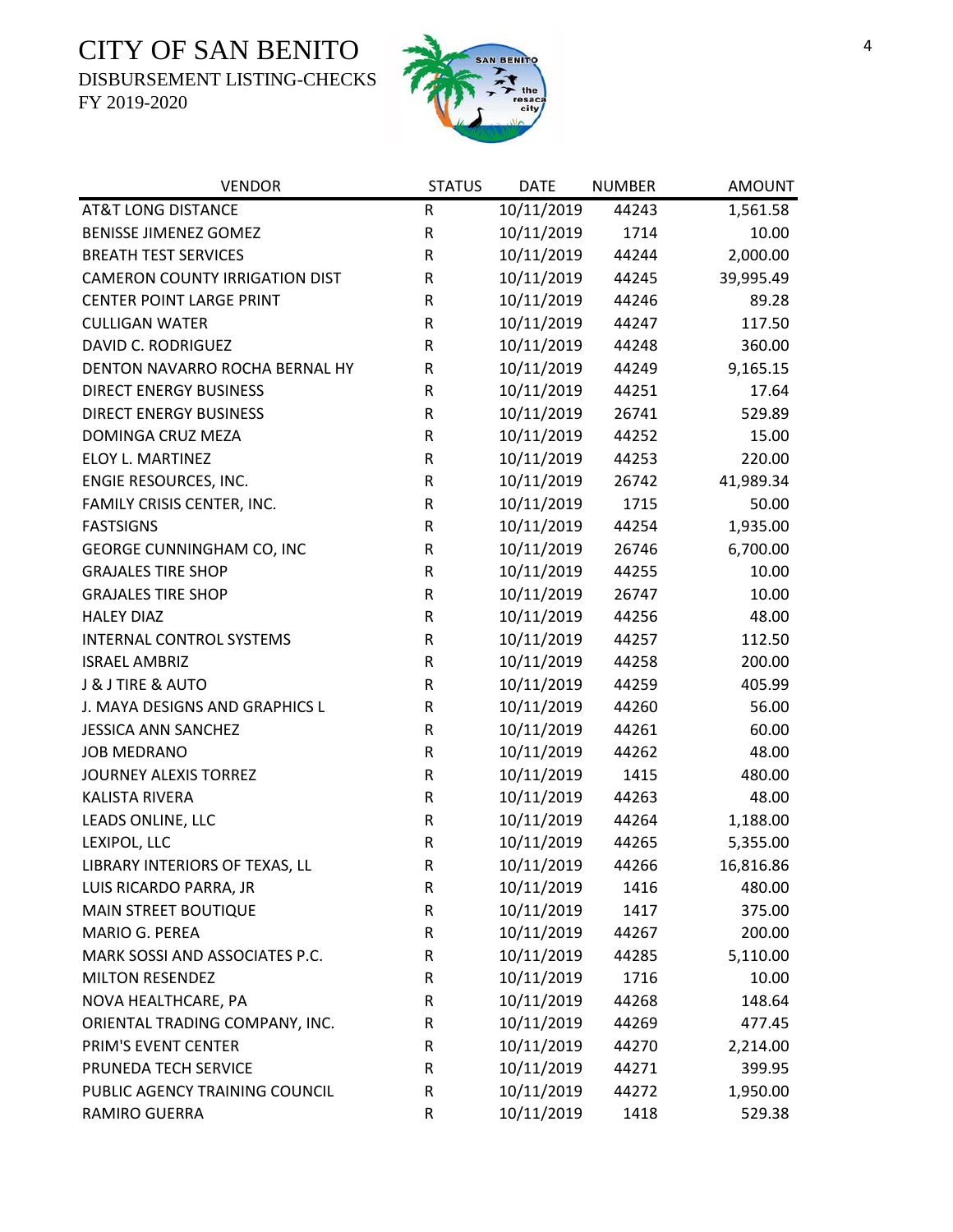DISBURSEMENT LISTING-CHECKS



| <b>VENDOR</b>                        | <b>STATUS</b> | <b>DATE</b> | <b>NUMBER</b> | <b>AMOUNT</b> |
|--------------------------------------|---------------|-------------|---------------|---------------|
| REBECA CASTILLO                      | R             | 10/11/2019  | 1419          | 175.78        |
| RENE L. GARCIA                       | R             | 10/11/2019  | 1420          | 152.50        |
| REPUBLIC SERVICES, INC #863          | R             | 10/11/2019  | 26748         | 367.19        |
| RICARDO CHAVEZ JR.                   | R             | 10/11/2019  | 44273         | 48.00         |
| <b>RODNEY SERNA</b>                  | R             | 10/11/2019  | 44274         | 220.00        |
| SAN BENITO ANIMAL HOSPITAL INC       | R             | 10/11/2019  | 44275         | 623.48        |
| <b>SAN BENITO NEWS</b>               | ${\sf R}$     | 10/11/2019  | 44276         | 264.00        |
| SARMA                                | ${\sf R}$     | 10/11/2019  | 1421          | 23.00         |
| SMARTCOM TELEPHONE, LLC              | R             | 10/11/2019  | 44277         | 1,399.40      |
| SMITH SECURITY GROUP, LLC            | ${\sf R}$     | 10/11/2019  | 44278         | 104.85        |
| STATE COMPTROLLER                    | R             | 10/11/2019  | 44279         | 457.20        |
| <b>TEJAS RENTAL &amp; SALES</b>      | R             | 10/11/2019  | 26749         | 206.00        |
| TELE-PRO COMMUNICATIONS              | $\mathsf R$   | 10/11/2019  | 44280         | 444.00        |
| TEXAS DEPARTMENT OF PUBLIC SAF       | R             | 10/11/2019  | 44281         | 3.00          |
| TEXAS WINDSTORM INSURANCE ASSO       | R             | 10/11/2019  | 1422          | 15,944.00     |
| THE GRAFIK SPOT LLC                  | ${\sf R}$     | 10/11/2019  | 1423          | 3,370.00      |
| TIME WARNER CABLE                    | R             | 10/11/2019  | 130           | 89.99         |
| <b>TIME WARNER CABLE</b>             | R             | 10/11/2019  | 44282         | 876.19        |
| TYLER TECHNOLOGIES, INC.             | R             | 10/11/2019  | 26750         | 368.20        |
| <b>U.S. POSTMASTER</b>               | R             | 10/11/2019  | 26753         | 574.53        |
| UNIFIRST HOLDINGS, L.P.              | R             | 10/11/2019  | 26751         | 125.00        |
| UNIFIRST HOLDINGS, L.P.              | R             | 10/11/2019  | 44283         | 128.40        |
| <b>VALLEY WIDE SPRINKLER SYSTEMS</b> | ${\sf R}$     | 10/11/2019  | 44284         | 678.00        |
| <b>VERIZON WIRELESS</b>              | R             | 10/11/2019  | 1424          | 160.90        |
| <b>VICTORIA PADRON</b>               | R             | 10/11/2019  | 1425          | 2,349.56      |
| AMERICAN EXPRESS CORPORATE           | ${\sf R}$     | 10/15/2019  | 26776         | 98,840.09     |
| <b>BBVA COMPASS BANK</b>             | R             | 10/15/2019  | 26777         | 104,664.13    |
| <b>CITY OF SAN BENITO</b>            | R             | 10/15/2019  | 26778         | 38,565.71     |
| <b>BBVA COMPASS BANK</b>             | $\mathsf R$   | 10/16/2019  | 1717          | 253.34        |
| <b>BBVA COMPASS BANK</b>             | $\mathsf R$   | 10/16/2019  | 621           | 273.68        |
| <b>BBVA COMPASS BANK</b>             | R             | 10/16/2019  | 26754         | 628.62        |
| <b>BBVA COMPASS BANK</b>             | ${\sf R}$     | 10/16/2019  | 319           | 746.58        |
| <b>BBVA COMPASS BANK</b>             | R             | 10/16/2019  | 44286         | 8,053.50      |
| <b>JAVIER CORONADO</b>               | R             | 10/17/2019  | 44293         | 10.00         |
| RITA M. LOPEZ                        | R             | 10/17/2019  | 44292         | 55.00         |
| <b>ADAN GRACIA</b>                   | R             | 10/18/2019  | 26779         | 30.00         |
| <b>ADVANCE AUTO PARTS</b>            | R             | 10/18/2019  | 44294         | 445.65        |
| AGH ENGINEERING & SURVEYING, L       | R             | 10/18/2019  | 44296         | 5,600.00      |
| AG-PRO TEXAS, LLC                    | R             | 10/18/2019  | 44295         | 161.56        |
| ALEX MICHAEL GRANADOS                | R             | 10/18/2019  | 6725          | 11,514.98     |
| ALL VALLEY FAMILY MEDICAL, PLL       | R             | 10/18/2019  | 44298         | 725.00        |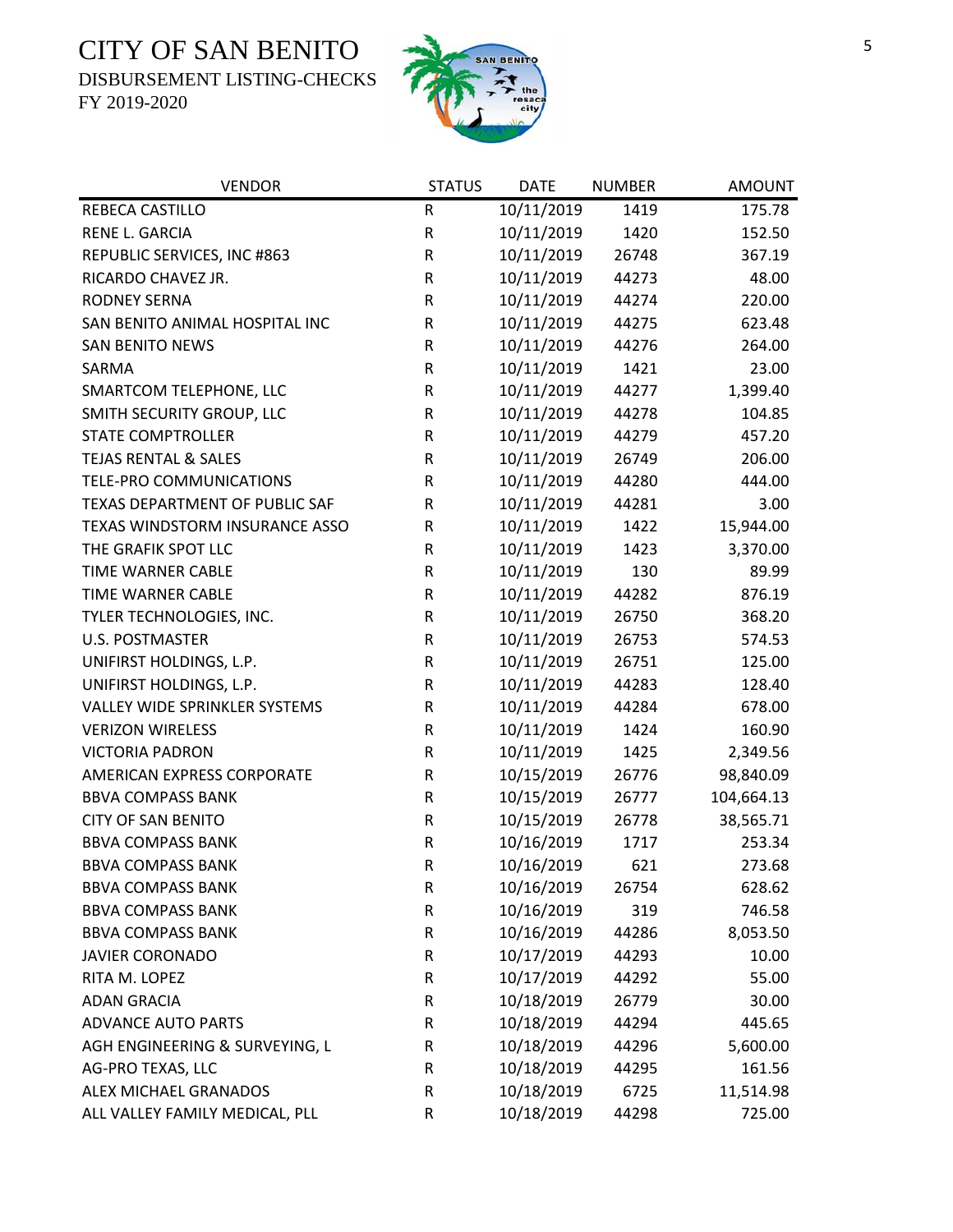DISBURSEMENT LISTING-CHECKS



| <b>VENDOR</b>                         | <b>STATUS</b> | <b>DATE</b> | <b>NUMBER</b> | <b>AMOUNT</b> |
|---------------------------------------|---------------|-------------|---------------|---------------|
| AL'S STEEL ERECTION COMPANY           | R             | 10/18/2019  | 44297         | 5,000.00      |
| AUSTIN TRAFFIC SIGNAL CONST. C        | R             | 10/18/2019  | 44299         | 8,520.00      |
| <b>AUTO ZONE</b>                      | $\mathsf R$   | 10/18/2019  | 44300         | 120.99        |
| AXA EQUITABLE C/O GREAT AMERIC        | R             | 10/18/2019  | 159965        | 300.00        |
| <b>B &amp; C CAR WASH</b>             | R             | 10/18/2019  | 44301         | 119.00        |
| <b>BENITEZ DIESEL REPAIR</b>          | ${\sf R}$     | 10/18/2019  | 44302         | 4,008.96      |
| <b>BETA TECHNOLOGY</b>                | R             | 10/18/2019  | 26780         | 3,495.75      |
| BRENNTAG SOUTHWEST, INC.              | R             | 10/18/2019  | 26781         | 4,435.09      |
| <b>CAMERON COUNTY TAX OFFICE</b>      | R             | 10/18/2019  | 44303         | 22.00         |
| <b>CHUY'S CUSTOM SPORTS</b>           | R             | 10/18/2019  | 44304         | 200.00        |
| <b>CINDY BOUDLOCHE</b>                | R             | 10/18/2019  | 159964        | 1,886.78      |
| <b>COMERTEX CORP.</b>                 | ${\sf R}$     | 10/18/2019  | 44305         | 2,990.64      |
| CORE & MAIN LP                        | ${\sf R}$     | 10/18/2019  | 26782         | 12,399.72     |
| <b>CULLIGAN WATER</b>                 | R             | 10/18/2019  | 44306         | 52.39         |
| DPC INDUSTRIES, INC.                  | ${\sf R}$     | 10/18/2019  | 26783         | 350.00        |
| DSHS CENTRAL LAB MC2004               | R             | 10/18/2019  | 26792         | 238.14        |
| <b>D-TRONICS INC.</b>                 | R             | 10/18/2019  | 44307         | 185.00        |
| <b>ELIZABETH CANTU</b>                | R             | 10/18/2019  | 44308         | 10.00         |
| ENGIE RESOURCES, INC.                 | R             | 10/18/2019  | 26784         | 67.76         |
| ENGIE RESOURCES, INC.                 | R             | 10/18/2019  | 44309         | 40,757.73     |
| <b>EWING IRRIGATION PRODUCTS, INC</b> | R             | 10/18/2019  | 44318         | 836.08        |
| <b>FIRST COMMUNITY BANK</b>           | ${\sf R}$     | 10/18/2019  | 159968        | 240.00        |
| <b>GRAJALES TIRE SHOP</b>             | R             | 10/18/2019  | 44319         | 4.00          |
| GULF COAST PAPER CO. INC.             | R             | 10/18/2019  | 26785         | 1,086.01      |
| INGRAM LIBRARY SERVICES, INC.         | ${\sf R}$     | 10/18/2019  | 44320         | 29.96         |
| <b>JACKSON WALKER LLP</b>             | R             | 10/18/2019  | 6726          | 720.00        |
| JOHNSTONE SUPPLY OF LA FERIA          | R             | 10/18/2019  | 44321         | 265.13        |
| <b>MARGARITO GARZA</b>                | R             | 10/18/2019  | 44322         | 630.00        |
| <b>MARTIN GUZMAN</b>                  | ${\sf R}$     | 10/18/2019  | 44323         | 50.00         |
| MATT'S CASH AND CARRY                 | $\mathsf{R}$  | 10/18/2019  | 44324         | 45.38         |
| MCCOY'S BUILDING SUPPLY               | R             | 10/18/2019  | 26786         | 712.98        |
| MCCOY'S BUILDING SUPPLY               | R             | 10/18/2019  | 44325         | 752.62        |
| MERCURY PUBLIC AFFAIRS LLC            | R             | 10/18/2019  | 44326         | 4,000.00      |
| MIDLAND NATIONAL LIFE INS             | R             | 10/18/2019  | 159963        | 185.00        |
| NATIONWIDE RETIREMENT SOLUTION        | R             | 10/18/2019  | 159959        | 1,145.00      |
| NETWORKFLEET, INC.                    | R             | 10/18/2019  | 44327         | 440.59        |
| NETWORKFLEET, INC.                    | R             | 10/18/2019  | 44342         | 589.74        |
| OFFICE DEPOT BUSINESS CREDIT          | $\mathsf R$   | 10/18/2019  | 44328         | 542.59        |
| RED WING BUSINESS ADVANTAGE AC        | R             | 10/18/2019  | 26787         | 150.00        |
| RGV PUMP & EQUIPMENT, LLC             | R             | 10/18/2019  | 44329         | 925.00        |
| SAN BENITO FIREMEN'S RELIEF &         | R             | 10/18/2019  | 159970        | 139.88        |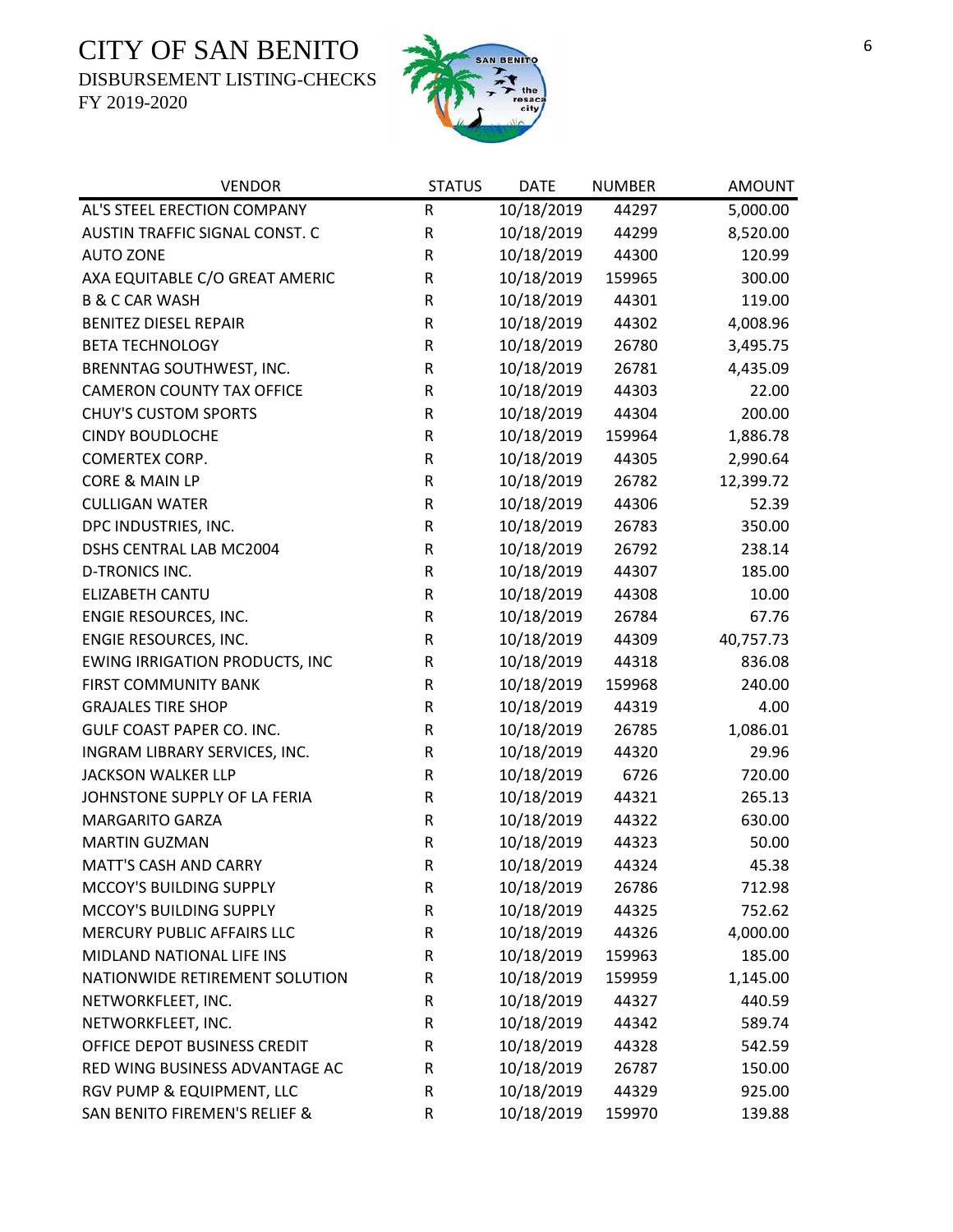DISBURSEMENT LISTING-CHECKS





| <b>VENDOR</b>                        | <b>STATUS</b> | <b>DATE</b> | <b>NUMBER</b> | <b>AMOUNT</b> |
|--------------------------------------|---------------|-------------|---------------|---------------|
| SAN BENITO FIREMEN'S RELIEF &        | ${\sf R}$     | 10/18/2019  | 159961        | 10,891.64     |
| <b>SAN BENITO NEWS</b>               | ${\sf R}$     | 10/18/2019  | 44330         | 60.00         |
| SAN BENITO POLICE OFFICERS/EMP       | ${\sf R}$     | 10/18/2019  | 159967        | 47.50         |
| T & W TIRE, LLC.                     | $\mathsf R$   | 10/18/2019  | 44331         | 40.00         |
| TEXAS CHILD SUPPORT DIV.             | ${\sf R}$     | 10/18/2019  | 159962        | 176.77        |
| TEXAS DEPARTMENT OF PUBLIC SAF       | ${\sf R}$     | 10/18/2019  | 44332         | 8.00          |
| TEXAS MUNICIPAL POLICE ASSOCIA       | ${\sf R}$     | 10/18/2019  | 159966        | 252.00        |
| THE GRAFIK SPOT LLC                  | $\mathsf R$   | 10/18/2019  | 320           | 36.00         |
| THOMSON REUTERS - WEST               | ${\sf R}$     | 10/18/2019  | 44333         | 305.01        |
| TIME WARNER CABLE                    | ${\sf R}$     | 10/18/2019  | 44334         | 600.00        |
| TML INTERGOVERNMENTAL RISK POO       | R             | 10/18/2019  | 44335         | 37,559.45     |
| TOPS THE OUTDOOR POWER STORE         | R             | 10/18/2019  | 44336         | 585.84        |
| TOSHIBA BUSINESS SOLUTIONS, US       | R             | 10/18/2019  | 26788         | 192.00        |
| TOSHIBA BUSINESS SOLUTIONS, US       | ${\sf R}$     | 10/18/2019  | 44337         | 1,566.18      |
| TYLER TECHNOLOGIES, INC.             | ${\sf R}$     | 10/18/2019  | 26793         | 322.60        |
| TYLER TECHNOLOGIES, INC.             | ${\sf R}$     | 10/18/2019  | 26789         | 358.80        |
| UNIFIRST HOLDINGS, L.P.              | $\mathsf R$   | 10/18/2019  | 26790         | 114.80        |
| UNIFIRST HOLDINGS, L.P.              | $\mathsf R$   | 10/18/2019  | 44338         | 128.40        |
| UNITED REFRIGERATION, INC.           | ${\sf R}$     | 10/18/2019  | 44343         | 194.67        |
| UNITED STATES TREASURY               | ${\sf R}$     | 10/18/2019  | 159958        | 80.00         |
| <b>UNITED WAY</b>                    | ${\sf R}$     | 10/18/2019  | 159960        | 32.00         |
| VALLEY FEDERAL CRED.UNION            | ${\sf R}$     | 10/18/2019  | 159957        | 20.00         |
| <b>VALLEY WIDE SPRINKLER SYSTEMS</b> | R             | 10/18/2019  | 44339         | 2,168.00      |
| <b>VERIZON WIRELESS</b>              | ${\sf R}$     | 10/18/2019  | 321           | 100.06        |
| <b>VERIZON WIRELESS</b>              | ${\sf R}$     | 10/18/2019  | 26791         | 565.71        |
| <b>VERIZON WIRELESS</b>              | ${\sf R}$     | 10/18/2019  | 1365          | 1,469.80      |
| <b>VERIZON WIRELESS</b>              | ${\sf R}$     | 10/18/2019  | 44340         | 2,998.90      |
| W.S. DARLEY & CO.                    | R             | 10/18/2019  | 44341         | 820.00        |
| OMNIBASE SERVICES OF TEXAS, LP       | ${\sf R}$     | 10/22/2019  | 44344         | 1,032.00      |
| <b>STATE COMPTROLLER</b>             | $\mathsf R$   | 10/22/2019  | 44345         | 350.69        |
| TEXAS COMMISSION ON ENVIRONMEN       | R             | 10/24/2019  | 26794         | 2,015.00      |
| <b>U.S. POSTMASTER</b>               | R             | 10/24/2019  | 26795         | 594.28        |
| A&L FLOOR AND CARPET CARE            | R             | 10/25/2019  | 1426          | 1,055.00      |
| <b>ABRAHAM ALONZO</b>                | $\mathsf R$   | 10/25/2019  | 44346         | 120.00        |
| ACT PIPE & SUPPLY, INC.              | R             | 10/25/2019  | 26796         | 125.00        |
| <b>ADVANCE AUTO PARTS</b>            | $\mathsf R$   | 10/25/2019  | 44347         | 2.79          |
| ALEX ALVARADO JR                     | $\mathsf R$   | 10/25/2019  | 44348         | 120.00        |
| ALLEGRA                              | $\mathsf R$   | 10/25/2019  | 44349         | 133.79        |
| ANA-LAB CORP.                        | ${\sf R}$     | 10/25/2019  | 26797         | 415.00        |
| ATKINSON, ELIZABETH GUAJA            | R             | 10/25/2019  | 44377         | 219.00        |
| ATLAS ELECTRICAL, HVAC, PLUMBING     | R             | 10/25/2019  | 1427          | 450.00        |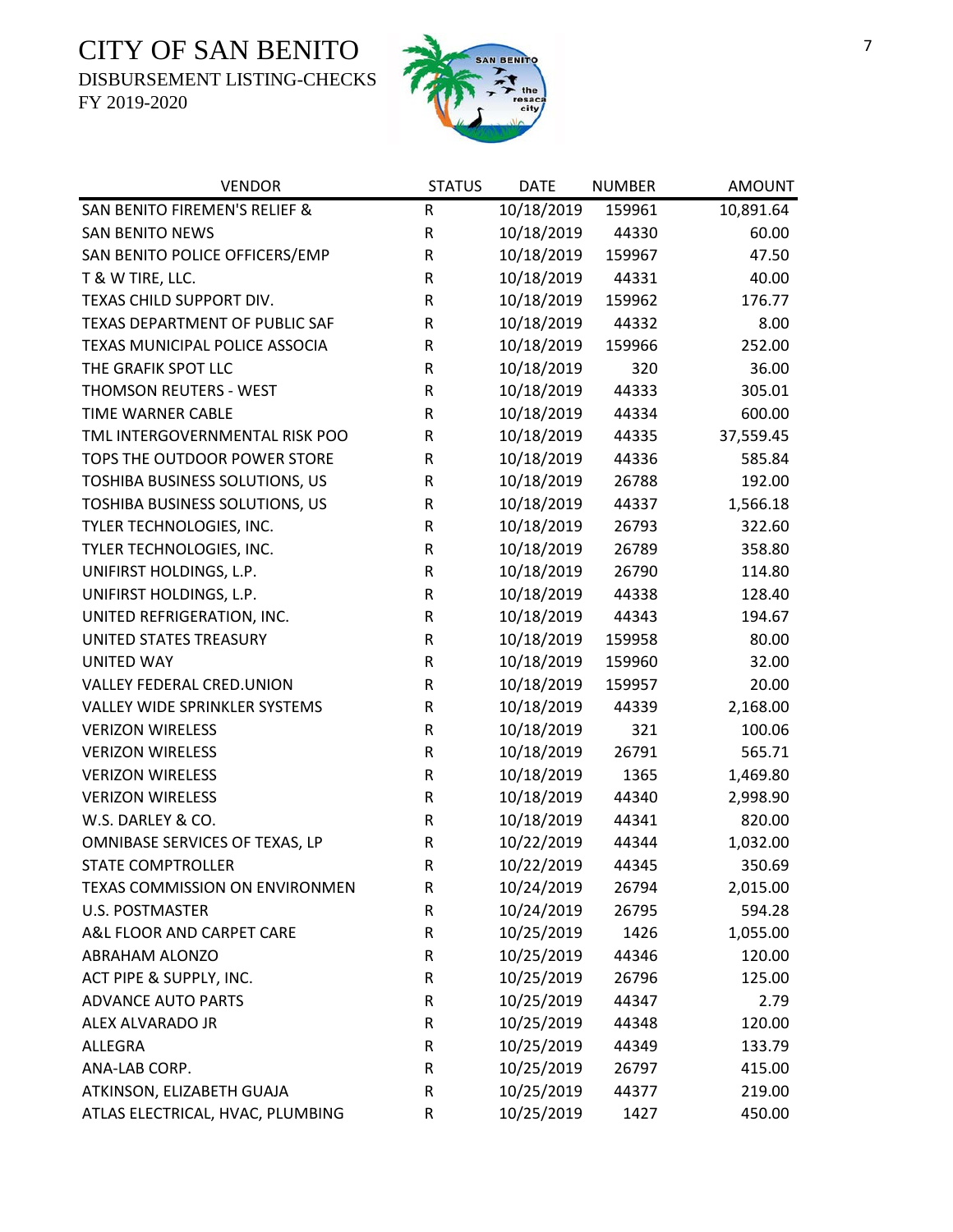DISBURSEMENT LISTING-CHECKS



| <b>VENDOR</b>                    | <b>STATUS</b> | <b>DATE</b> | <b>NUMBER</b> | <b>AMOUNT</b> |
|----------------------------------|---------------|-------------|---------------|---------------|
| <b>AUTO ZONE</b>                 | ${\sf R}$     | 10/25/2019  | 44350         | 536.91        |
| BRENNTAG SOUTHWEST, INC.         | ${\sf R}$     | 10/25/2019  | 26798         | 4,572.63      |
| <b>CAMERON COUNTY TAX OFFICE</b> | ${\sf R}$     | 10/25/2019  | 44351         | 7.50          |
| CHEMTRADE CHEMICALS US LLC       | ${\sf R}$     | 10/25/2019  | 26799         | 8,530.85      |
| <b>CITY OF BROWNSVILLE</b>       | $\mathsf R$   | 10/25/2019  | 44352         | 36.00         |
| CORE & MAIN LP                   | $\mathsf R$   | 10/25/2019  | 26800         | 6,557.38      |
| <b>DICKIE'S FACTORY OUTLET</b>   | ${\sf R}$     | 10/25/2019  | 44353         | 1,655.60      |
| <b>DIRECT ENERGY BUSINESS</b>    | $\mathsf R$   | 10/25/2019  | 1428          | 521.69        |
| DPC INDUSTRIES, INC.             | $\mathsf R$   | 10/25/2019  | 26801         | 3,704.00      |
| <b>EAGLE'S COMMUNICATIONS</b>    | ${\sf R}$     | 10/25/2019  | 1435          | 1,500.00      |
| ENGIE RESOURCES, INC.            | $\mathsf R$   | 10/25/2019  | 26802         | 1,172.61      |
| FEDERAL EXPRESS CORPORATION      | $\mathsf R$   | 10/25/2019  | 44354         | 63.58         |
| FIRESTONE COMPLETE AUTO CARE     | ${\sf R}$     | 10/25/2019  | 44355         | 311.57        |
| <b>FLOWER SHOP</b>               | $\mathsf R$   | 10/25/2019  | 44356         | 64.00         |
| <b>GOODE ELECTRIC COMPANY</b>    | ${\sf R}$     | 10/25/2019  | 26803         | 297.50        |
| <b>GOODE ELECTRIC COMPANY</b>    | ${\sf R}$     | 10/25/2019  | 281           | 1,105.00      |
| <b>GOODE ELECTRIC COMPANY</b>    | ${\sf R}$     | 10/25/2019  | 44357         | 1,413.00      |
| <b>HALEY DIAZ</b>                | $\mathsf R$   | 10/25/2019  | 44358         | 120.00        |
| HEALTH CARE SERVICE CORPORATIO   | ${\sf R}$     | 10/25/2019  | 1430          | 1,806.82      |
| HERCULES INDUSTIRES INC          | ${\sf R}$     | 10/25/2019  | 26804         | 808.36        |
| <b>JESSICA ANN SANCHEZ</b>       | ${\sf R}$     | 10/25/2019  | 44359         | 150.00        |
| <b>JOB MEDRANO</b>               | $\mathsf R$   | 10/25/2019  | 44360         | 84.00         |
| <b>KALISTA RIVERA</b>            | $\mathsf R$   | 10/25/2019  | 44361         | 108.00        |
| KRONOS SAASHR, INC.              | $\mathsf R$   | 10/25/2019  | 44362         | 12,584.00     |
| <b>LUBE MASTERS</b>              | ${\sf R}$     | 10/25/2019  | 44363         | 14.00         |
| MCCOY'S BUILDING SUPPLY          | ${\sf R}$     | 10/25/2019  | 44364         | 29.54         |
| OFFICE DEPOT, INC                | $\mathsf R$   | 10/25/2019  | 1431          | 335.63        |
| OIL PATCH FUEL & SUPPLY, INC.    | R             | 10/25/2019  | 44365         | 8,584.95      |
| O'REILLY AUTOMOTIVE, INC.        | ${\sf R}$     | 10/25/2019  | 26805         | 206.90        |
| PEREZ AUTO REPAIR & ELECTRIC,    | $\mathsf{R}$  | 10/25/2019  | 44366         | 85.00         |
| PHOENIX DONAVAN HYDE             | R             | 10/25/2019  | 44367         | 84.00         |
| PRO-LINER                        | ${\sf R}$     | 10/25/2019  | 44368         | 400.00        |
| RENTAL WORLD, LLC                | $\mathsf R$   | 10/25/2019  | 322           | 57.00         |
| REPUBLIC SERVICES, INC #863      | R             | 10/25/2019  | 26806         | 880.79        |
| RICARDO CHAVEZ JR.               | $\mathsf R$   | 10/25/2019  | 44369         | 36.00         |
| RIO VALLEY SWITCHING COMPANY     | R             | 10/25/2019  | 26807         | 95.00         |
| <b>RUDY RODRIGUEZ</b>            | R             | 10/25/2019  | 44370         | 4,135.00      |
| SAN BENITO CHAMBER OF COMMERCE   | $\mathsf R$   | 10/25/2019  | 1432          | 1,700.00      |
| <b>SWAGIT PRODUCTIONS, LLC</b>   | R             | 10/25/2019  | 44371         | 995.00        |
| <b>SWEET DELI &amp; MORE</b>     | $\mathsf R$   | 10/25/2019  | 323           | 165.00        |
| <b>TARPON FIRE &amp; SAFETY</b>  | R             | 10/25/2019  | 44372         | 383.00        |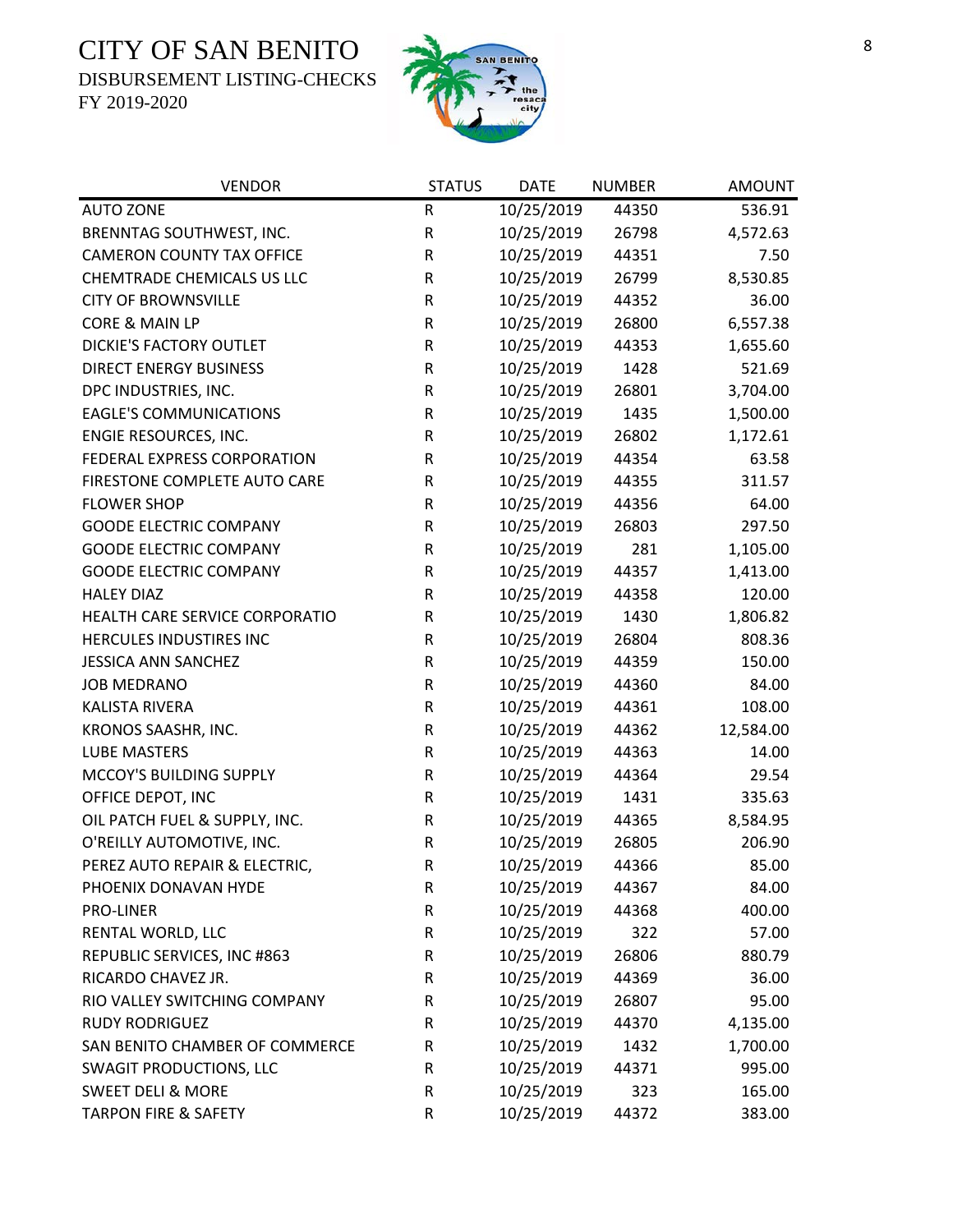DISBURSEMENT LISTING-CHECKS



| <b>VENDOR</b>                    | <b>STATUS</b> | <b>DATE</b> | <b>NUMBER</b> | <b>AMOUNT</b> |
|----------------------------------|---------------|-------------|---------------|---------------|
| TEXAS COMMISSION ON ENVIRONMEN   | ${\sf R}$     | 10/25/2019  | 26808         | 24,378.08     |
| <b>TEXAS GAS SERVICE</b>         | R             | 10/25/2019  | 44373         | 74.02         |
| TIME WARNER CABLE                | R             | 10/25/2019  | 44374         | 33.39         |
| TIME WARNER CABLE                | ${\sf R}$     | 10/25/2019  | 131           | 80.74         |
| TIME WARNER CABLE                | ${\sf R}$     | 10/25/2019  | 1433          | 239.61        |
| UNIFIRST HOLDINGS, L.P.          | ${\sf R}$     | 10/25/2019  | 44375         | 128.40        |
| UNIFIRST HOLDINGS, L.P.          | ${\sf R}$     | 10/25/2019  | 26809         | 255.75        |
| WAL-MART COMMUNITY/GECRB         | ${\sf R}$     | 10/25/2019  | 44376         | 36.60         |
| YO MAMA HEALTHY CAFE, LLC        | ${\sf R}$     | 10/25/2019  | 1434          | 850.00        |
| ALAMO IRON WORKS, INC.           | R             | 10/28/2019  | 26810         | 1,379.18      |
| <b>CITY OF SAN BENITO</b>        | R             | 10/28/2019  | 2796          | 2,179.36      |
| FEDERAL EXPRESS CORPORATION      | ${\sf R}$     | 10/28/2019  | 2797          | 35.46         |
| WELLS FARGO BANK N.A.            | ${\sf R}$     | 10/28/2019  | 26811         | 500.00        |
| A CLEAN PORTOCO                  | ${\sf R}$     | 11/1/2019   | 44378         | 80.00         |
| A TO Z LAWN SERVICE              | ${\sf R}$     | 11/1/2019   | 44379         | 160.00        |
| A&L FLOOR AND CARPET CARE        | ${\sf R}$     | 11/1/2019   | 1436          | 452.00        |
| ABRAHAM ALONZO                   | ${\sf R}$     | 11/1/2019   | 44380         | 36.00         |
| <b>ADVANCE AUTO PARTS</b>        | ${\sf R}$     | 11/1/2019   | 44381         | 19.23         |
| <b>ADVANCE AUTO PARTS</b>        | ${\sf R}$     | 11/1/2019   | 26812         | 70.11         |
| ALEX ALVARADO JR                 | ${\sf R}$     | 11/1/2019   | 44383         | 36.00         |
| <b>ALEX CASTILLO</b>             | ${\sf R}$     | 11/1/2019   | 44384         | 36.00         |
| ALL VALLEY KEY & LOCK            | ${\sf R}$     | 11/1/2019   | 44385         | 55.00         |
| ALLEGRA                          | ${\sf R}$     | 11/1/2019   | 44386         | 339.58        |
| AL'S STEEL ERECTION COMPANY      | ${\sf R}$     | 11/1/2019   | 44382         | 7,810.00      |
| AT&T                             | ${\sf R}$     | 11/1/2019   | 26813         | 143.08        |
| AT&T                             | R             | 11/1/2019   | 44387         | 4,299.09      |
| ATLAS ELECTRICAL, HVAC, PLUMBING | R             | 11/1/2019   | 1437          | 655.00        |
| <b>AUTO ZONE</b>                 | R             | 11/1/2019   | 44388         | 288.04        |
| AXA EQUITABLE C/O GREAT AMERIC   | R             | 11/1/2019   | 160008        | 300.00        |
| <b>BENITEZ DIESEL REPAIR</b>     | $\mathsf R$   | 11/1/2019   | 44389         | 1,456.10      |
| <b>BETA TECHNOLOGY</b>           | R             | 11/1/2019   | 26814         | 168.00        |
| <b>BOSWELL ELLIFF FORD</b>       | R             | 11/1/2019   | 44390         | 126.50        |
| BRENNTAG SOUTHWEST, INC.         | R             | 11/1/2019   | 26815         | 4,315.50      |
| CDW GOVERNMENT, INC.             | R             | 11/1/2019   | 44391         | 3,738.91      |
| <b>CINDY BOUDLOCHE</b>           | R             | 11/1/2019   | 160007        | 1,886.78      |
| CORE & MAIN LP                   | ${\sf R}$     | 11/1/2019   | 26816         | 298.32        |
| CORE BUSINESS SOLUTIONS, INC.    | R             | 11/1/2019   | 44392         | 226.48        |
| DAILY COMMERCIAL RECORD, INC.    | R             | 11/1/2019   | 44393         | 223.25        |
| <b>DIRECT ENERGY BUSINESS</b>    | R             | 11/1/2019   | 26817         | 308.86        |
| <b>DIRECT ENERGY BUSINESS</b>    | ${\sf R}$     | 11/1/2019   | 44394         | 1,844.31      |
| <b>DIRECTV</b>                   | ${\sf R}$     | 11/1/2019   | 44395         | 119.60        |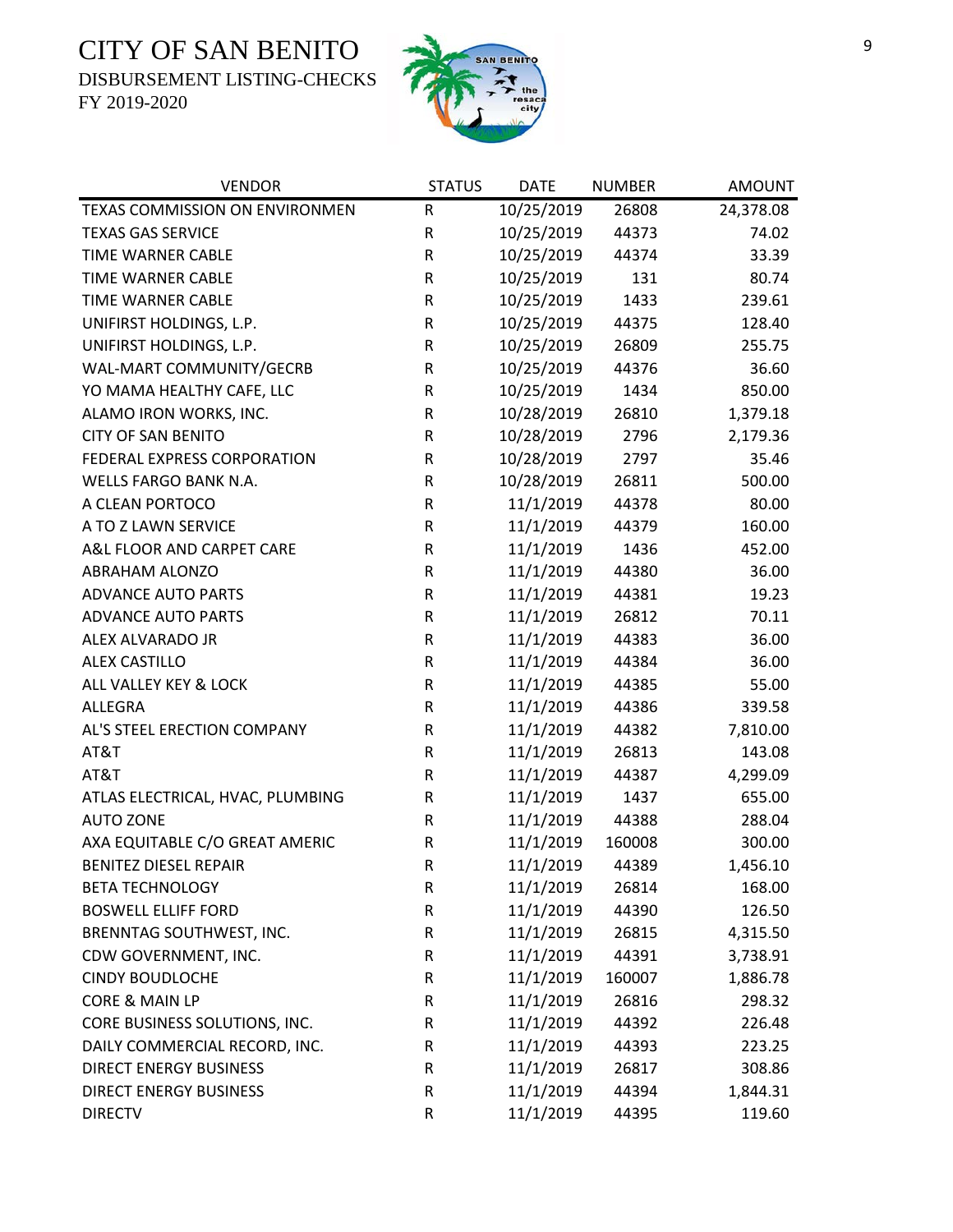DISBURSEMENT LISTING-CHECKS



| <b>VENDOR</b>                   | <b>STATUS</b> | <b>DATE</b> | <b>NUMBER</b> | <b>AMOUNT</b> |
|---------------------------------|---------------|-------------|---------------|---------------|
| <b>EDWARD CRUZ</b>              | ${\sf R}$     | 11/1/2019   | 44396         | 36.00         |
| ENGIE RESOURCES, INC.           | ${\sf R}$     | 11/1/2019   | 44397         | 14,265.22     |
| ENGIE RESOURCES, INC.           | R             | 11/1/2019   | 26818         | 31,169.11     |
| FIRESTONE COMPLETE AUTO CARE    | R             | 11/1/2019   | 44403         | 83.99         |
| <b>FIRST COMMUNITY BANK</b>     | R             | 11/1/2019   | 160011        | 210.00        |
| <b>GERARDO A. SALAZAR</b>       | ${\sf R}$     | 11/1/2019   | 44404         | 80.00         |
| <b>GRAINGER</b>                 | ${\sf R}$     | 11/1/2019   | 26821         | 613.78        |
| <b>GRAJALES TIRE SHOP</b>       | R             | 11/1/2019   | 44405         | 40.00         |
| <b>GRAJALES TIRE SHOP</b>       | ${\sf R}$     | 11/1/2019   | 26822         | 48.00         |
| H & V EQUIPMENT, INC.           | ${\sf R}$     | 11/1/2019   | 44406         | 350.67        |
| <b>HACH COMPANY</b>             | ${\sf R}$     | 11/1/2019   | 26823         | 664.24        |
| <b>HALEY DIAZ</b>               | ${\sf R}$     | 11/1/2019   | 44407         | 48.00         |
| HARLINGEN WATERWORKS SYSTEM     | ${\sf R}$     | 11/1/2019   | 26824         | 963.00        |
| INGRAM LIBRARY SERVICES, INC.   | ${\sf R}$     | 11/1/2019   | 44408         | 87.47         |
| <b>INTERNAL CONTROL SYSTEMS</b> | R             | 11/1/2019   | 44409         | 220.00        |
| JCS INDUSTRIES, INC.            | ${\sf R}$     | 11/1/2019   | 26825         | 494.36        |
| <b>JESSICA ANN SANCHEZ</b>      | ${\sf R}$     | 11/1/2019   | 44410         | 60.00         |
| <b>JOB MEDRANO</b>              | ${\sf R}$     | 11/1/2019   | 44411         | 36.00         |
| JOHNNY'S TRUE VALUE             | ${\sf R}$     | 11/1/2019   | 26826         | 265.29        |
| JOHNSTONE SUPPLY OF LA FERIA    | ${\sf R}$     | 11/1/2019   | 44412         | 166.50        |
| JUAN JOSE BOCANEGRA             | ${\sf R}$     | 11/1/2019   | 44413         | 90.00         |
| <b>KALISTA RIVERA</b>           | R             | 11/1/2019   | 44414         | 36.00         |
| M.A.E. POWER EQUIPMENT          | ${\sf R}$     | 11/1/2019   | 44415         | 344.66        |
| MAGIC VALLEY ELECTRICT CO-OP    | ${\sf R}$     | 11/1/2019   | 44416         | 229.16        |
| MALLORY SAFETY AND SUPPLY, LLC  | ${\sf R}$     | 11/1/2019   | 44417         | 83.93         |
| <b>MANUEL ALVAREZ</b>           | ${\sf R}$     | 11/1/2019   | 1718          | 30.00         |
| MCCOY'S BUILDING SUPPLY         | R             | 11/1/2019   | 44418         | 66.40         |
| MCCOY'S BUILDING SUPPLY         | ${\sf R}$     | 11/1/2019   | 26827         | 127.64        |
| MIDLAND NATIONAL LIFE INS       | ${\sf R}$     | 11/1/2019   | 160006        | 185.00        |
| NATIONWIDE RETIREMENT SOLUTION  | $\mathsf R$   | 11/1/2019   | 160003        | 1,145.00      |
| OFFICE DEPOT, INC               | R             | 11/1/2019   | 1438          | 3,125.89      |
| O'REILLY AUTOMOTIVE, INC.       | R             | 11/1/2019   | 44419         | 262.90        |
| <b>OSCAR LEAL</b>               | R             | 11/1/2019   | 1719          | 30.00         |
| PEREZ AUTO REPAIR & ELECTRIC,   | R             | 11/1/2019   | 44420         | 92.89         |
| PHOENIX DONAVAN HYDE            | ${\sf R}$     | 11/1/2019   | 44421         | 36.00         |
| <b>QUALITY CONVERTER</b>        | ${\sf R}$     | 11/1/2019   | 26828         | 1,250.00      |
| <b>REBECA CASTILLO</b>          | ${\sf R}$     | 11/1/2019   | 1439          | 31.01         |
| RICARDO CHAVEZ JR.              | ${\sf R}$     | 11/1/2019   | 44422         | 48.00         |
| RIO GRANDE VALLEY COMMUNICATIO  | R             | 11/1/2019   | 44423         | 22,836.00     |
| SALVADOR RAMIREZ II             | ${\sf R}$     | 11/1/2019   | 44424         | 80.00         |
| SAM'S CLUB DIRECT               | ${\sf R}$     | 11/1/2019   | 44425         | 207.62        |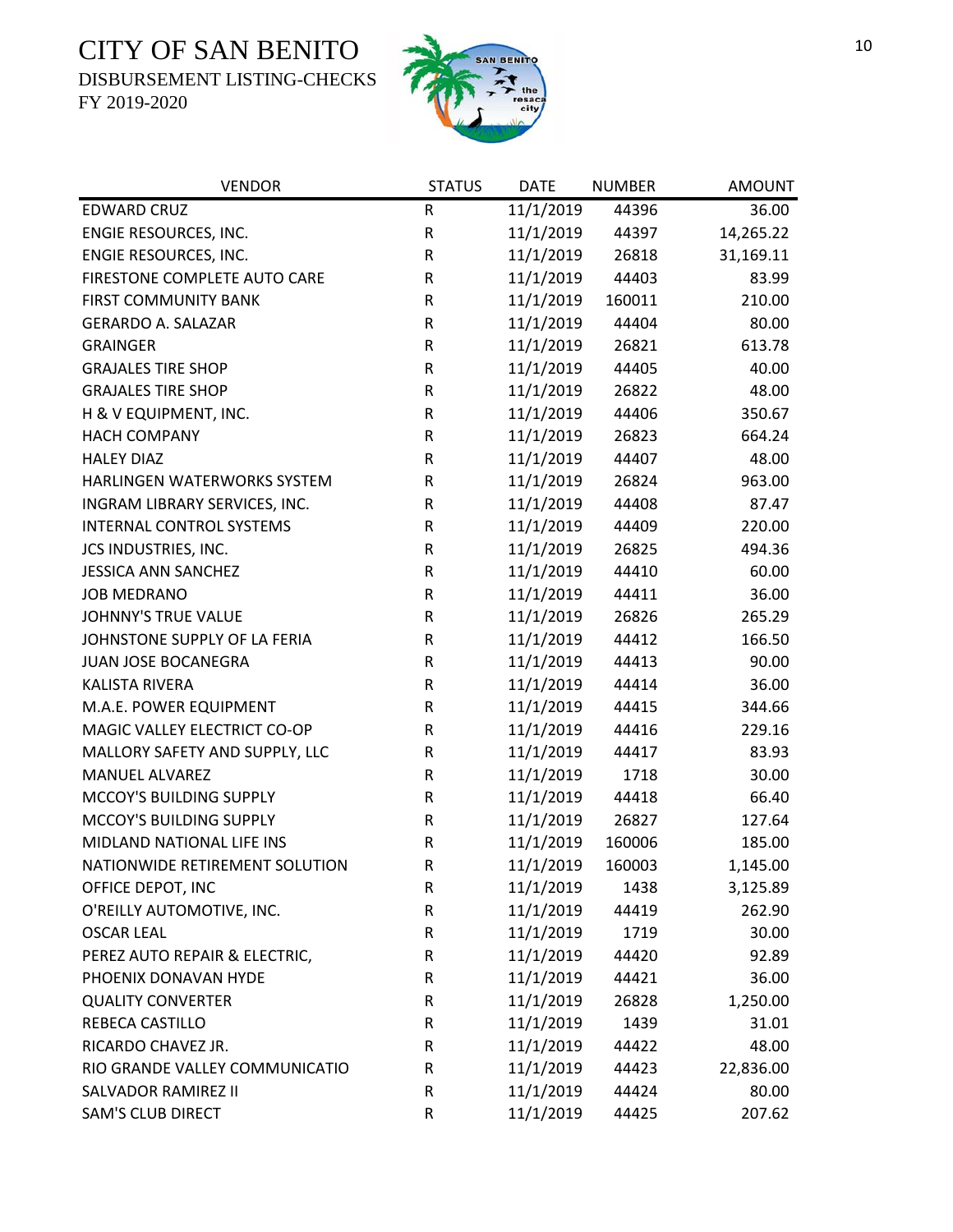DISBURSEMENT LISTING-CHECKS



| <b>VENDOR</b>                         | <b>STATUS</b> | <b>DATE</b> | <b>NUMBER</b> | <b>AMOUNT</b> |
|---------------------------------------|---------------|-------------|---------------|---------------|
| SAN BENITO C.I.S.D.                   | ${\sf R}$     | 11/1/2019   | 44426         | 18,871.00     |
| SAN BENITO FIREMEN'S RELIEF &         | ${\sf R}$     | 11/1/2019   | 160005        | 13,470.52     |
| SAN BENITO POLICE OFFICERS/EMP        | R             | 11/1/2019   | 160010        | 47.50         |
| SERGIO VAZQUEZ                        | R             | 11/1/2019   | 44427         | 165.00        |
| <b>SHERWIN WILLIAMS</b>               | ${\sf R}$     | 11/1/2019   | 26829         | 214.39        |
| SIRCHIE FINGER PRINT LABS             | R             | 11/1/2019   | 44428         | 280.75        |
| TEXAS DEPARTMENT OF MOTOR VEHI        | ${\sf R}$     | 11/1/2019   | 44429         | 7.50          |
| TEXAS MUNICIPAL POLICE ASSOCIA        | ${\sf R}$     | 11/1/2019   | 160009        | 238.00        |
| <b>TIME WARNER CABLE</b>              | R             | 11/1/2019   | 324           | 329.04        |
| TOPS THE OUTDOOR POWER STORE          | ${\sf R}$     | 11/1/2019   | 44430         | 227.90        |
| TOSHIBA BUSINESS SOLUTIONS, US        | R             | 11/1/2019   | 44431         | 1,469.01      |
| TRANS UNION LLC                       | ${\sf R}$     | 11/1/2019   | 1440          | 25.00         |
| TYLER TECHNOLOGIES, INC.              | ${\sf R}$     | 11/1/2019   | 44432         | 38,517.00     |
| <b>U.S. POSTMASTER</b>                | ${\sf R}$     | 11/1/2019   | 26833         | 623.42        |
| ULINE, INC.                           | ${\sf R}$     | 11/1/2019   | 44433         | 291.13        |
| UNIFIRST HOLDINGS, L.P.               | ${\sf R}$     | 11/1/2019   | 26830         | 114.80        |
| UNIFIRST HOLDINGS, L.P.               | ${\sf R}$     | 11/1/2019   | 44434         | 129.90        |
| UNITED STATES TREASURY                | ${\sf R}$     | 11/1/2019   | 160002        | 80.00         |
| <b>UNITED WAY</b>                     | ${\sf R}$     | 11/1/2019   | 160004        | 32.00         |
| <b>USA BLUE BOOK</b>                  | ${\sf R}$     | 11/1/2019   | 26831         | 285.12        |
| UTILITY TRAILER SALES SOUTHEAS        | R             | 11/1/2019   | 44435         | 169.98        |
| VALLEY FEDERAL CRED.UNION             | R             | 11/1/2019   | 160001        | 20.00         |
| <b>VALLEY GLASS TINT</b>              | ${\sf R}$     | 11/1/2019   | 44436         | 200.00        |
| VALLEY VIEW CONSULTING, L.L.C.        | ${\sf R}$     | 11/1/2019   | 26832         | 2,122.76      |
| VALLEY VIEW CONSULTING, L.L.C.        | ${\sf R}$     | 11/1/2019   | 44437         | 2,534.04      |
| <b>VIDA NUEVA CREATIONS</b>           | ${\sf R}$     | 11/1/2019   | 1441          | 500.00        |
| ABRAHAM ALONZO                        | R             | 11/8/2019   | 44438         | 42.00         |
| <b>ACEVEDO'S AUTO SERVICE</b>         | ${\sf R}$     | 11/8/2019   | 26861         | 524.00        |
| <b>ADVANCE AUTO PARTS</b>             | ${\sf R}$     | 11/8/2019   | 44439         | 504.06        |
| ALAMO IRON WORKS, INC.                | $\mathsf{R}$  | 11/8/2019   | 44440         | 520.56        |
| ALEX ALVARADO JR                      | R             | 11/8/2019   | 44441         | 36.00         |
| <b>ALEX CASTILLO</b>                  | R             | 11/8/2019   | 44442         | 48.00         |
| <b>ALL STAR TROPHIES</b>              | R             | 11/8/2019   | 44443         | 1,856.25      |
| <b>ANNA PEREZ</b>                     | R             | 11/8/2019   | 44444         | 150.00        |
| <b>BERNARD RODRIGUEZ</b>              | R             | 11/8/2019   | 44445         | 250.00        |
| <b>BURTON AUTO SUPPLY</b>             | R             | 11/8/2019   | 26862         | 80.00         |
| <b>CAMERON APPRAISAL DISTRICT</b>     | R             | 11/8/2019   | 44446         | 17,634.00     |
| <b>CAMERON COUNTY IRRIGATION DIST</b> | ${\sf R}$     | 11/8/2019   | 26863         | 25,385.66     |
| CARS                                  | R             | 11/8/2019   | 44447         | 25.00         |
| CC DISTRIBUTORS, INC.                 | R             | 11/8/2019   | 44448         | 1,126.50      |
| <b>CHUY'S CUSTOM SPORTS</b>           | R             | 11/8/2019   | 44449         | 248.00        |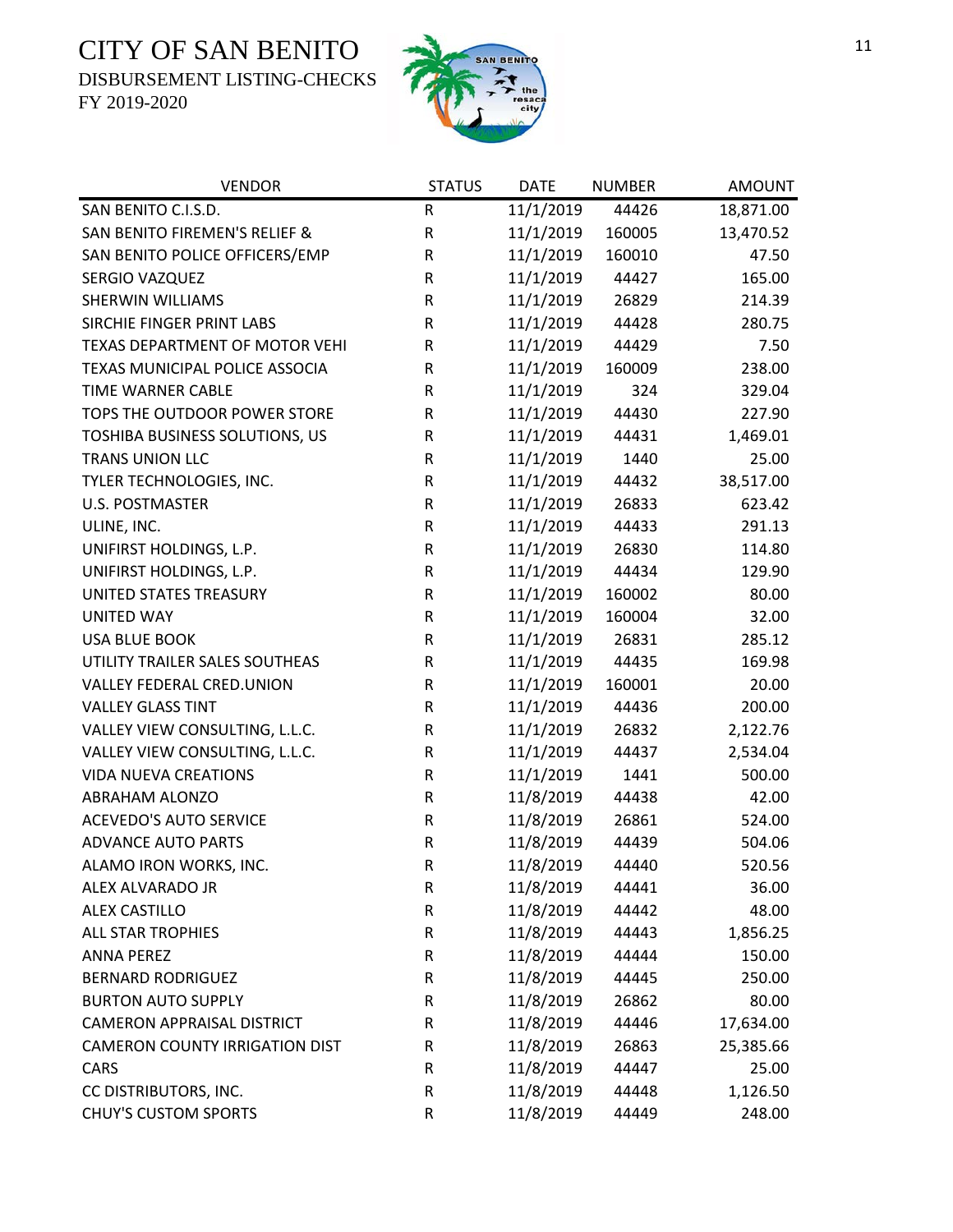DISBURSEMENT LISTING-CHECKS



| <b>VENDOR</b>                       | <b>STATUS</b> | <b>DATE</b> | <b>NUMBER</b> | <b>AMOUNT</b> |
|-------------------------------------|---------------|-------------|---------------|---------------|
| <b>CITY OF SAN BENITO</b>           | ${\sf R}$     | 11/8/2019   | 1442          | 347.47        |
| CORE & MAIN LP                      | ${\sf R}$     | 11/8/2019   | 26864         | 1,494.56      |
| <b>CULLIGAN WATER</b>               | R             | 11/8/2019   | 44450         | 63.50         |
| D & R GLASS ETC INC.                | R             | 11/8/2019   | 44451         | 155.00        |
| DEMCO, INC.                         | R             | 11/8/2019   | 44452         | 265.12        |
| DENTON NAVARRO ROCHA BERNAL HY      | R             | 11/8/2019   | 44453         | 5,338.20      |
| <b>DIRECT ENERGY BUSINESS</b>       | R             | 11/8/2019   | 44454         | 320.66        |
| <b>DIRECT ENERGY BUSINESS</b>       | R             | 11/8/2019   | 1443          | 473.41        |
| <b>EDWARD CRUZ</b>                  | ${\sf R}$     | 11/8/2019   | 44455         | 48.00         |
| <b>ELIZABETH OLVERA</b>             | ${\sf R}$     | 11/8/2019   | 1720          | 40.00         |
| ENGIE RESOURCES, INC.               | R             | 11/8/2019   | 325           | 1,055.90      |
| FIRESTONE COMPLETE AUTO CARE        | ${\sf R}$     | 11/8/2019   | 44456         | 319.99        |
| GALLS, LLC                          | ${\sf R}$     | 11/8/2019   | 44457         | 489.35        |
| GOOD EARTH PRODUCTS, INC.           | ${\sf R}$     | 11/8/2019   | 44458         | 319.88        |
| <b>GOODE ELECTRIC COMPANY</b>       | ${\sf R}$     | 11/8/2019   | 26865         | 1,075.70      |
| <b>GOODYEAR COMMERCIAL TIRE</b>     | ${\sf R}$     | 11/8/2019   | 44459         | 1,243.36      |
| <b>GRAPHICS CENTER</b>              | ${\sf R}$     | 11/8/2019   | 1444          | 55.00         |
| <b>GUADALUPE CANTU IV</b>           | ${\sf R}$     | 11/8/2019   | 44460         | 100.00        |
| <b>GULF COAST PAPER CO. INC.</b>    | ${\sf R}$     | 11/8/2019   | 44461         | 3,120.79      |
| <b>HACH COMPANY</b>                 | ${\sf R}$     | 11/8/2019   | 26866         | 1,348.50      |
| <b>HALEY DIAZ</b>                   | ${\sf R}$     | 11/8/2019   | 44462         | 54.00         |
| HOLT-CAT                            | ${\sf R}$     | 11/8/2019   | 26867         | 3,436.63      |
| INGRAM LIBRARY SERVICES, INC.       | ${\sf R}$     | 11/8/2019   | 44463         | 17.31         |
| INTEGRITY TESTING, INC.             | ${\sf R}$     | 11/8/2019   | 26868         | 5,810.00      |
| <b>J &amp; J TIRE &amp; AUTO</b>    | ${\sf R}$     | 11/8/2019   | 44464         | 150.00        |
| <b>JESSICA ANN SANCHEZ</b>          | ${\sf R}$     | 11/8/2019   | 44465         | 75.00         |
| <b>JOB MEDRANO</b>                  | ${\sf R}$     | 11/8/2019   | 44466         | 48.00         |
| JOE W. FLY COMPANY, INC.            | ${\sf R}$     | 11/8/2019   | 44467         | 462.70        |
| JOHNSTONE SUPPLY OF LA FERIA        | ${\sf R}$     | 11/8/2019   | 44468         | 549.00        |
| JUAN JOSE BOCANEGRA                 | $\mathsf{R}$  | 11/8/2019   | 44469         | 90.00         |
| <b>KALISTA RIVERA</b>               | R             | 11/8/2019   | 44470         | 54.00         |
| KING KUTS BARBERSHOP                | R             | 11/8/2019   | 1445          | 550.00        |
| M & S FENCE AND WELDING REPAIR      | R             | 11/8/2019   | 44471         | 300.00        |
| <b>MARGARITO GARZA</b>              | R             | 11/8/2019   | 44472         | 135.00        |
| MARK SOSSI AND ASSOCIATES P.C.      | R             | 11/8/2019   | 44473         | 3,832.50      |
| <b>MAVERICK INDUSTRIAL SERVICES</b> | R             | 11/8/2019   | 44474         | 115.40        |
| MCCOY'S BUILDING SUPPLY             | R             | 11/8/2019   | 44475         | 217.50        |
| NYDIA MARTINEZ                      | R             | 11/8/2019   | 1722          | 40.00         |
| ODESSA PUMPS & EQUIPMENT, INC.      | R             | 11/8/2019   | 26869         | 3,199.00      |
| OFFICE DEPOT, INC                   | ${\sf R}$     | 11/8/2019   | 1446          | 246.81        |
| PEREZ AUTO REPAIR & ELECTRIC,       | R             | 11/8/2019   | 44476         | 300.00        |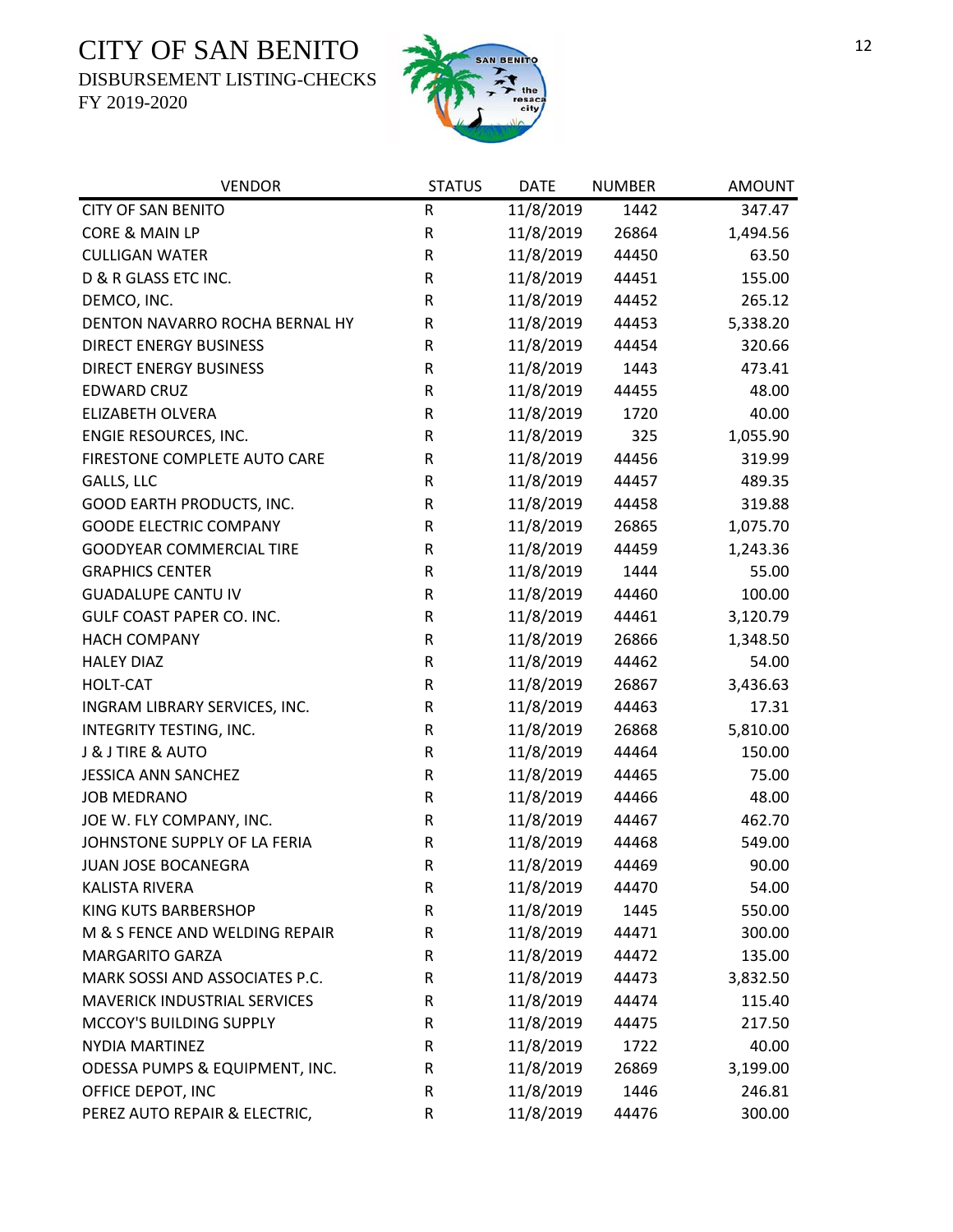DISBURSEMENT LISTING-CHECKS



| <b>VENDOR</b>                  | <b>STATUS</b> | <b>DATE</b> | <b>NUMBER</b> | <b>AMOUNT</b> |
|--------------------------------|---------------|-------------|---------------|---------------|
| PHOENIX DONAVAN HYDE           | R             | 11/8/2019   | 44477         | 54.00         |
| PRUNEDA TECH SERVICE           | ${\sf R}$     | 11/8/2019   | 44478         | 110.00        |
| RICARDO CHAVEZ JR.             | ${\sf R}$     | 11/8/2019   | 44479         | 42.00         |
| <b>SAN BENITO NEWS</b>         | R             | 11/8/2019   | 44480         | 380.00        |
| SARMA                          | $\mathsf R$   | 11/8/2019   | 1447          | 23.00         |
| SMITH SECURITY GROUP, LLC      | ${\sf R}$     | 11/8/2019   | 44481         | 34.95         |
| <b>SWAGIT PRODUCTIONS, LLC</b> | ${\sf R}$     | 11/8/2019   | 44482         | 995.00        |
| TAILORED KUTS BARBER STUDIO    | ${\sf R}$     | 11/8/2019   | 1448          | 400.00        |
| TEXAS COMMISSION ON ENVIRONMEN | R             | 11/8/2019   | 26870         | 703.17        |
| TIME WARNER CABLE              | ${\sf R}$     | 11/8/2019   | 132           | 89.99         |
| TIME WARNER CABLE              | ${\sf R}$     | 11/8/2019   | 44483         | 600.00        |
| TML INTERGOVERNMENTAL RISK POO | ${\sf R}$     | 11/8/2019   | 44484         | 37,559.45     |
| TOPS THE OUTDOOR POWER STORE   | ${\sf R}$     | 11/8/2019   | 26871         | 403.64        |
| TOSHIBA BUSINESS SOLUTIONS, US | ${\sf R}$     | 11/8/2019   | 44485         | 2,009.41      |
| <b>TRANS UNION LLC</b>         | ${\sf R}$     | 11/8/2019   | 1449          | 25.00         |
| TRUCKER'S EQUIPMENT, INC.      | ${\sf R}$     | 11/8/2019   | 44486         | 6,387.14      |
| ULINE, INC.                    | R             | 11/8/2019   | 44487         | 273.04        |
| UNIFIRST HOLDINGS, L.P.        | ${\sf R}$     | 11/8/2019   | 44488         | 128.40        |
| UNIFIRST HOLDINGS, L.P.        | ${\sf R}$     | 11/8/2019   | 26872         | 216.40        |
| UNITED BLOWER, INC.            | ${\sf R}$     | 11/8/2019   | 26873         | 299.00        |
| <b>VALLEY GLASS TINT</b>       | ${\sf R}$     | 11/8/2019   | 44489         | 150.00        |
| WOLFE SANDBLASTING & INDUSTRIA | ${\sf R}$     | 11/8/2019   | 26874         | 3,265.00      |
| ZEAGER HARDWOOD COMPANY        | ${\sf R}$     | 11/8/2019   | 44490         | 3,343.99      |
| AMERICAN EXPRESS CORPORATE     | $\mathsf R$   | 11/12/2019  | 44491         | 7,393.18      |
| TEXAS MUNICIPAL RETIREMENT SYS | ${\sf R}$     | 11/12/2019  | 160012        | 50,484.99     |
| <b>RUDY RODRIGUEZ</b>          | ${\sf R}$     | 11/13/2019  | 44492         | 8,270.00      |
| <b>U.S. POSTMASTER</b>         | ${\sf R}$     | 11/13/2019  | 26876         | 575.39        |
| A&L FLOOR AND CARPET CARE      | $\mathsf R$   | 11/15/2019  | 1450          | 330.00        |
| ADAN GONZALEZ JR               | R             | 11/15/2019  | 44533         | 10.00         |
| <b>ADRIAN OROZCO</b>           | $\mathsf R$   | 11/15/2019  | 44534         | 10.00         |
| <b>ADVANCE AUTO PARTS</b>      | R             | 11/15/2019  | 44493         | 500.08        |
| <b>AFLAC</b>                   | ${\sf R}$     | 11/15/2019  | 160056        | 1,041.02      |
| AG-PRO TEXAS, LLC              | ${\sf R}$     | 11/15/2019  | 26898         | 255.00        |
| ALAMO IRON WORKS, INC.         | R             | 11/15/2019  | 26899         | 4,606.27      |
| AL'S STEEL ERECTION COMPANY    | ${\sf R}$     | 11/15/2019  | 44494         | 7,810.00      |
| <b>ARACELI SAUCEDA</b>         | R             | 11/15/2019  | 44495         | 165.00        |
| <b>AT&amp;T LONG DISTANCE</b>  | ${\sf R}$     | 11/15/2019  | 26900         | 152.73        |
| <b>AT&amp;T LONG DISTANCE</b>  | ${\sf R}$     | 11/15/2019  | 44496         | 943.88        |
| AXA EQUITABLE C/O GREAT AMERIC | R             | 11/15/2019  | 160051        | 300.00        |
| <b>BENITEZ DIESEL REPAIR</b>   | R             | 11/15/2019  | 44497         | 2,850.00      |
| <b>BETA TECHNOLOGY</b>         | ${\sf R}$     | 11/15/2019  | 26901         | 299.99        |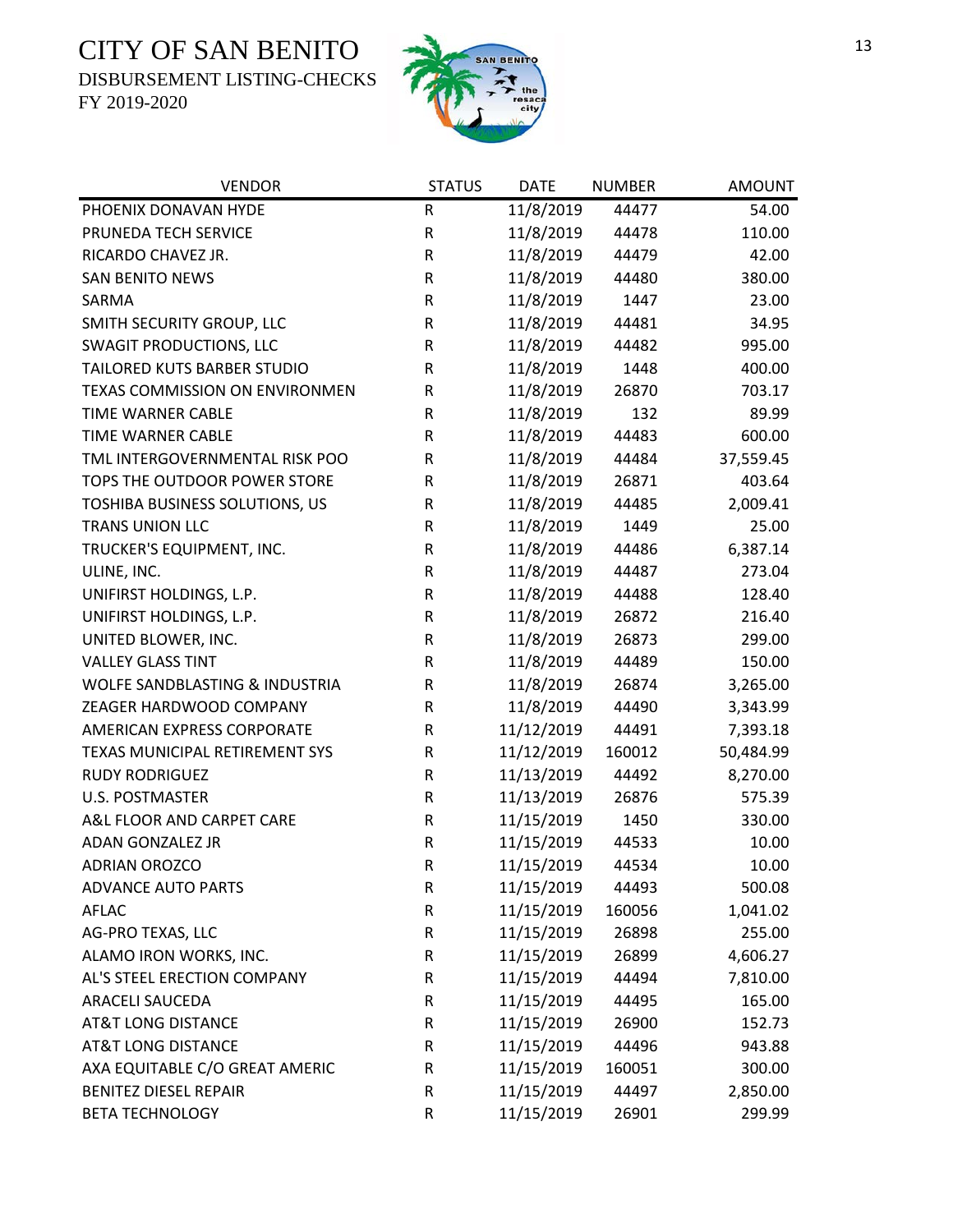DISBURSEMENT LISTING-CHECKS



| <b>VENDOR</b>                         | <b>STATUS</b> | <b>DATE</b> | <b>NUMBER</b> | <b>AMOUNT</b> |
|---------------------------------------|---------------|-------------|---------------|---------------|
| BIO-AQUATIC TESTING, INC.             | ${\sf R}$     | 11/15/2019  | 26902         | 1,590.00      |
| <b>BOSWELL ELLIFF FORD</b>            | ${\sf R}$     | 11/15/2019  | 26903         | 307.11        |
| BRENNTAG SOUTHWEST, INC.              | ${\sf R}$     | 11/15/2019  | 26904         | 9,314.69      |
| <b>BURTON AUTO SUPPLY</b>             | ${\sf R}$     | 11/15/2019  | 44498         | 27.00         |
| C & S SAFETY SUPPLY                   | ${\sf R}$     | 11/15/2019  | 26905         | 19.95         |
| <b>CAMERON COUNTY TAX OFFICE</b>      | ${\sf R}$     | 11/15/2019  | 44499         | 22.00         |
| CDW GOVERNMENT, INC.                  | ${\sf R}$     | 11/15/2019  | 44500         | 3,590.85      |
| <b>CENTER POINT LARGE PRINT</b>       | ${\sf R}$     | 11/15/2019  | 44501         | 89.28         |
| <b>CHEMTRADE CHEMICALS US LLC</b>     | ${\sf R}$     | 11/15/2019  | 26906         | 8,530.85      |
| <b>CHUY'S CUSTOM SPORTS</b>           | ${\sf R}$     | 11/15/2019  | 44502         | 190.00        |
| <b>CINDY BOUDLOCHE</b>                | ${\sf R}$     | 11/15/2019  | 160050        | 1,886.78      |
| <b>CLEO LONGORIA</b>                  | ${\sf R}$     | 11/15/2019  | 44503         | 220.00        |
| CORE & MAIN LP                        | ${\sf R}$     | 11/15/2019  | 26907         | 1,344.21      |
| <b>CULLIGAN WATER</b>                 | ${\sf R}$     | 11/15/2019  | 44504         | 80.00         |
| D & R GLASS ETC INC.                  | ${\sf R}$     | 11/15/2019  | 44505         | 145.00        |
| <b>DOMINO'S PIZZA</b>                 | ${\sf R}$     | 11/15/2019  | 44506         | 194.70        |
| DPC INDUSTRIES, INC.                  | ${\sf R}$     | 11/15/2019  | 26908         | 350.00        |
| <b>EVTECHXAS FIRE</b>                 | ${\sf R}$     | 11/15/2019  | 44507         | 449.56        |
| <b>EWING IRRIGATION PRODUCTS, INC</b> | ${\sf R}$     | 11/15/2019  | 44508         | 263.63        |
| <b>FIRE PROGRAMS</b>                  | ${\sf R}$     | 11/15/2019  | 44509         | 709.00        |
| FIRST COMMUNITY BANK                  | ${\sf R}$     | 11/15/2019  | 160054        | 210.00        |
| GASES101 LLC                          | ${\sf R}$     | 11/15/2019  | 44510         | 150.00        |
| HEAT SAFETY EQUIPMENT LLC.            | ${\sf R}$     | 11/15/2019  | 44511         | 43,171.05     |
| INGRAM LIBRARY SERVICES, INC.         | ${\sf R}$     | 11/15/2019  | 44512         | 12.78         |
| <b>ISAAC VASQUEZ</b>                  | ${\sf R}$     | 11/15/2019  | 1723          | 200.00        |
| JCS INDUSTRIES, INC.                  | ${\sf R}$     | 11/15/2019  | 26909         | 996.00        |
| <b>JOSE RAMOS</b>                     | ${\sf R}$     | 11/15/2019  | 44535         | 10.00         |
| JOURNEY ALEXIS TORREZ                 | $\mathsf R$   | 11/15/2019  | 1451          | 480.00        |
| LAW OFFICE OF ALAN T. OZUNA           | ${\sf R}$     | 11/15/2019  | 44513         | 1,612.50      |
| LUIS RICARDO PARRA, JR                | $\mathsf{R}$  | 11/15/2019  | 1452          | 480.00        |
| METRO FIRE APPARATUS SPECIALIS        | R             | 11/15/2019  | 44514         | 723.00        |
| MIDLAND NATIONAL LIFE INS             | $\mathsf R$   | 11/15/2019  | 160049        | 185.00        |
| MUNICIPAL SERVICES BUREAU             | $\mathsf R$   | 11/15/2019  | 44532         | 6,136.81      |
| NATIONWIDE RETIREMENT SOLUTION        | ${\sf R}$     | 11/15/2019  | 160046        | 1,145.00      |
| NETWORKFLEET, INC.                    | $\mathsf R$   | 11/15/2019  | 44515         | 760.95        |
| OFFICE DEPOT BUSINESS CREDIT          | $\mathsf R$   | 11/15/2019  | 44517         | 2,349.02      |
| OIL PATCH FUEL & SUPPLY, INC.         | ${\sf R}$     | 11/15/2019  | 44518         | 13,593.60     |
| O'REILLY AUTOMOTIVE, INC.             | $\mathsf R$   | 11/15/2019  | 44516         | 230.27        |
| PATRICIA HERRERA                      | $\mathsf R$   | 11/15/2019  | 44519         | 165.00        |
| PEREZ AUTO REPAIR & ELECTRIC,         | ${\sf R}$     | 11/15/2019  | 44520         | 175.00        |
| PRAXAIR DISTRIBUTION INC.             | ${\sf R}$     | 11/15/2019  | 26910         | 40.09         |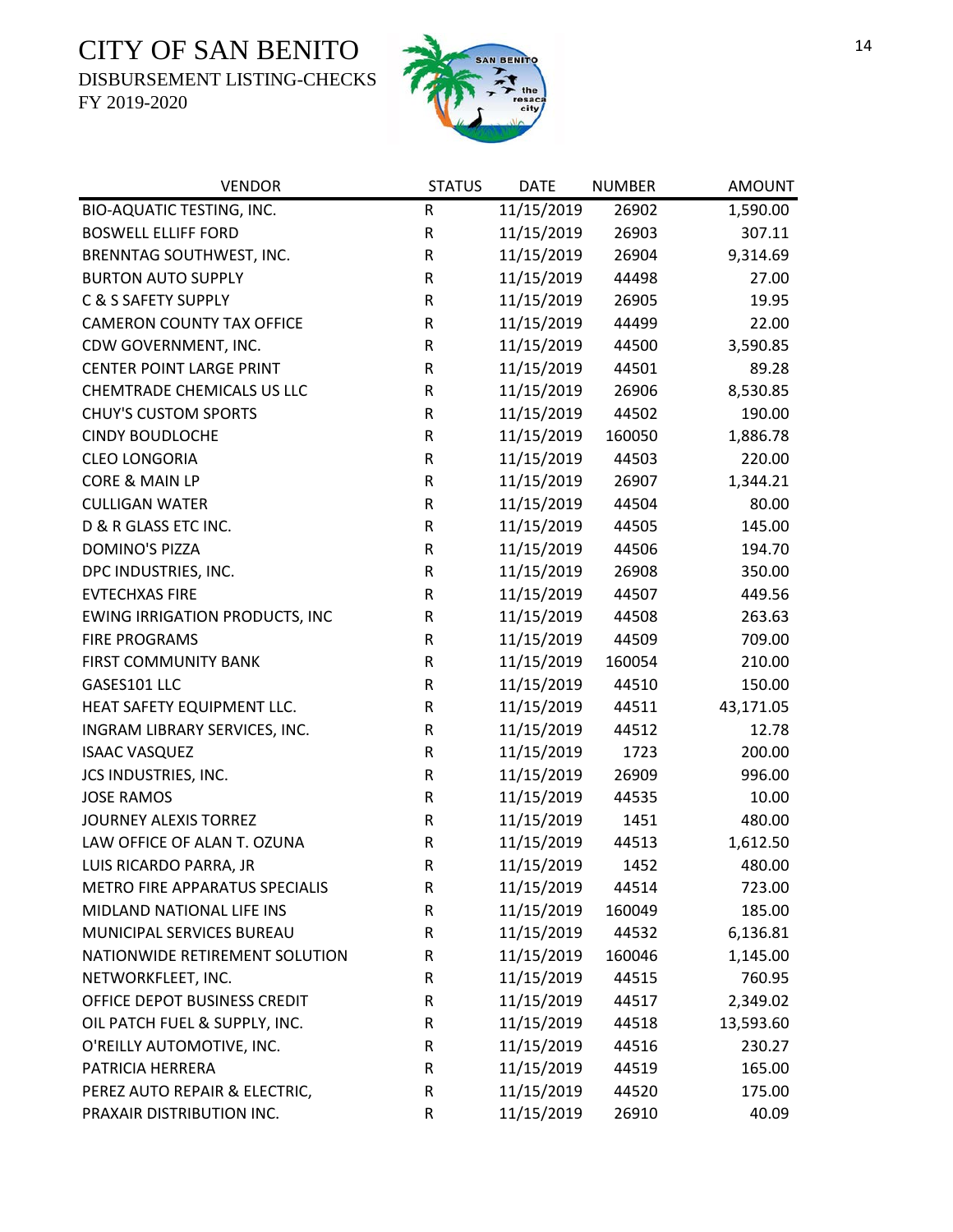DISBURSEMENT LISTING-CHECKS



| <b>VENDOR</b>                   | <b>STATUS</b> | <b>DATE</b> | <b>NUMBER</b> | <b>AMOUNT</b> |
|---------------------------------|---------------|-------------|---------------|---------------|
| RENE L. GARCIA                  | ${\sf R}$     | 11/15/2019  | 1453          | 269.10        |
| RENE T. GARCIA                  | ${\sf R}$     | 11/15/2019  | 44521         | 200.00        |
| REPUBLIC SERVICES, INC #863     | ${\sf R}$     | 11/15/2019  | 26911         | 630.90        |
| SAN BENITO FIREMEN'S RELIEF &   | ${\sf R}$     | 11/15/2019  | 160048        | 11,506.64     |
| SAN BENITO POLICE OFFICERS/EMP  | ${\sf R}$     | 11/15/2019  | 160053        | 47.50         |
| <b>SAN BENITO TEXTILES</b>      | ${\sf R}$     | 11/15/2019  | 26912         | 125.00        |
| <b>SHERWIN WILLIAMS</b>         | ${\sf R}$     | 11/15/2019  | 26913         | 111.34        |
| <b>SISLINK</b>                  | ${\sf R}$     | 11/15/2019  | 160055        | 361.83        |
| SOUND ADVICE                    | ${\sf R}$     | 11/15/2019  | 44522         | 300.00        |
| <b>SWEET DELI &amp; MORE</b>    | ${\sf R}$     | 11/15/2019  | 326           | 92.00         |
| T & W TIRE, LLC.                | ${\sf R}$     | 11/15/2019  | 44523         | 40.00         |
| <b>TARPON FIRE &amp; SAFETY</b> | ${\sf R}$     | 11/15/2019  | 44524         | 32.00         |
| TEXAS MUNICIPAL POLICE ASSOCIA  | ${\sf R}$     | 11/15/2019  | 160052        | 238.00        |
| THOMSON REUTERS - WEST          | ${\sf R}$     | 11/15/2019  | 44525         | 305.01        |
| TIME WARNER CABLE               | ${\sf R}$     | 11/15/2019  | 44526         | 27.88         |
| ULINE, INC.                     | ${\sf R}$     | 11/15/2019  | 44527         | 235.82        |
| UNIFIRST HOLDINGS, L.P.         | ${\sf R}$     | 11/15/2019  | 44528         | 125.00        |
| UNIFIRST HOLDINGS, L.P.         | ${\sf R}$     | 11/15/2019  | 26914         | 369.15        |
| UNIFORMS, ETC                   | ${\sf R}$     | 11/15/2019  | 1454          | 750.00        |
| UNITED REFRIGERATION, INC.      | ${\sf R}$     | 11/15/2019  | 44529         | 251.66        |
| UNITED STATES TREASURY          | ${\sf R}$     | 11/15/2019  | 160045        | 80.00         |
| <b>UNITED WAY</b>               | ${\sf R}$     | 11/15/2019  | 160047        | 32.00         |
| VALLEY FEDERAL CRED.UNION       | ${\sf R}$     | 11/15/2019  | 160044        | 20.00         |
| <b>VALLEY IT SOLUTIONS</b>      | ${\sf R}$     | 11/15/2019  | 44530         | 14,000.00     |
| <b>VERIZON WIRELESS</b>         | ${\sf R}$     | 11/15/2019  | 327           | 100.06        |
| <b>VERIZON WIRELESS</b>         | ${\sf R}$     | 11/15/2019  | 1455          | 161.22        |
| <b>VERIZON WIRELESS</b>         | ${\sf R}$     | 11/15/2019  | 26915         | 703.94        |
| <b>VERIZON WIRELESS</b>         | ${\sf R}$     | 11/15/2019  | 44531         | 2,514.49      |
| <b>VIDA NUEVA CREATIONS</b>     | ${\sf R}$     | 11/15/2019  | 1456          | 500.00        |
| <b>BBVA COMPASS BANK</b>        | $\mathsf{R}$  | 11/18/2019  | 26945         | 351.14        |
| <b>BBVA COMPASS BANK</b>        | R             | 11/18/2019  | 328           | 819.68        |
| <b>BBVA COMPASS BANK</b>        | ${\sf R}$     | 11/18/2019  | 133           | 1,164.45      |
| <b>BBVA COMPASS BANK</b>        | ${\sf R}$     | 11/18/2019  | 44577         | 16,797.67     |
| <b>BBVA COMPASS BANK</b>        | ${\sf R}$     | 11/18/2019  | 622           | 106,972.00    |
| <b>ADRIAN SALAZAR</b>           | ${\sf R}$     | 11/19/2019  | 6728          | 12,973.39     |
| FIDEL A. GUERRERO               | ${\sf R}$     | 11/19/2019  | 6727          | 17,902.33     |
| M.A.S.A                         | R             | 11/19/2019  | 160057        | 259.00        |
| METROPOLITAN LIFE INSURANCE CO  | ${\sf R}$     | 11/19/2019  | 160059        | 849.36        |
| METROPOLITAN LIFE INSURANCE CO  | R             | 11/19/2019  | 160058        | 3,006.13      |
| <b>COLONIAL LIFE INSURANCE</b>  | R             | 11/21/2019  | 160060        | 4,065.52      |
| A&L FLOOR AND CARPET CARE       | ${\sf R}$     | 11/22/2019  | 1457          | 727.50        |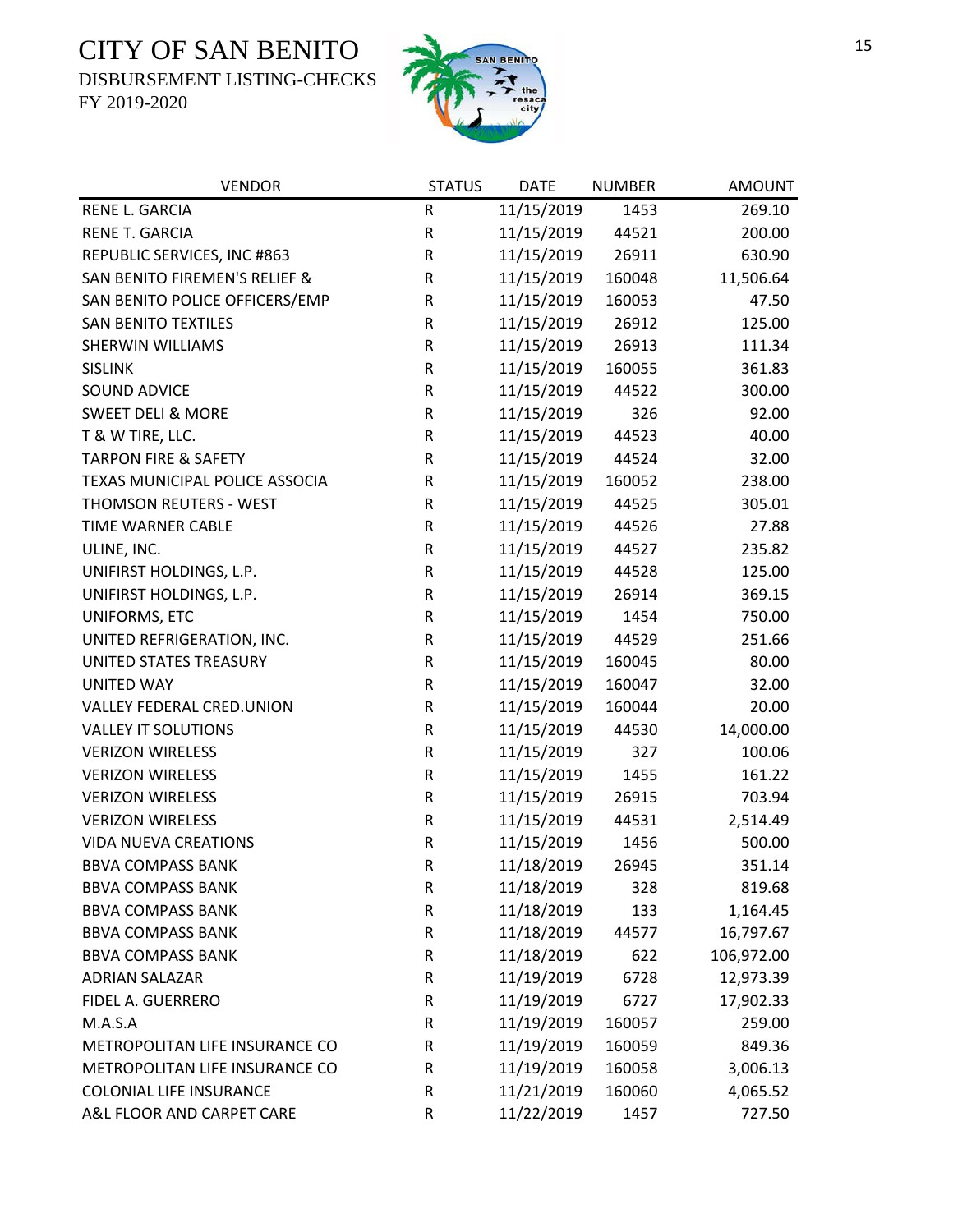DISBURSEMENT LISTING-CHECKS



| <b>VENDOR</b>                    | <b>STATUS</b> | <b>DATE</b> | <b>NUMBER</b> | <b>AMOUNT</b> |
|----------------------------------|---------------|-------------|---------------|---------------|
| ACT PIPE & SUPPLY, INC.          | ${\sf R}$     | 11/22/2019  | 44537         | 312.00        |
| <b>ADVANCE AUTO PARTS</b>        | ${\sf R}$     | 11/22/2019  | 44538         | 427.31        |
| AG-PRO TEXAS, LLC                | ${\sf R}$     | 11/22/2019  | 44539         | 294.60        |
| AMERICAN EXPRESS CORPORATE       | ${\sf R}$     | 11/22/2019  | 26941         | 99,645.50     |
| ARGUINDEGUI OIL COMPANY II, LT   | ${\sf R}$     | 11/22/2019  | 26923         | 1,274.38      |
| <b>AUTO ZONE</b>                 | ${\sf R}$     | 11/22/2019  | 44540         | 222.99        |
| <b>BBVA COMPASS BANK</b>         | ${\sf R}$     | 11/22/2019  | 26942         | 104,684.79    |
| <b>BOSWELL ELLIFF FORD</b>       | ${\sf R}$     | 11/22/2019  | 44541         | 254.29        |
| <b>CAMERON COUNTY TAX OFFICE</b> | ${\sf R}$     | 11/22/2019  | 44542         | 7.50          |
| <b>CAMERON COUNTY TAX OFFICE</b> | ${\sf R}$     | 11/22/2019  | 44543         | 7.50          |
| CATHOLIC DAUGHTERS OF AMERICA    | ${\sf R}$     | 11/22/2019  | 44575         | 150.00        |
| <b>CITY OF BROWNSVILLE</b>       | ${\sf R}$     | 11/22/2019  | 44544         | 72.00         |
| <b>CITY OF SAN BENITO</b>        | ${\sf R}$     | 11/22/2019  | 26943         | 38,399.34     |
| CORE & MAIN LP                   | ${\sf R}$     | 11/22/2019  | 26924         | 297.16        |
| <b>COUNTRY VET</b>               | R             | 11/22/2019  | 44545         | 125.00        |
| CPS HUMAN RESOURCE SERVICES      | ${\sf R}$     | 11/22/2019  | 44546         | 666.50        |
| D & R GLASS ETC INC.             | ${\sf R}$     | 11/22/2019  | 44547         | 215.00        |
| DANNY D. WATKINS                 | ${\sf R}$     | 11/22/2019  | 44548         | 298.70        |
| <b>DIRECTV</b>                   | ${\sf R}$     | 11/22/2019  | 44549         | 123.85        |
| DPC INDUSTRIES, INC.             | ${\sf R}$     | 11/22/2019  | 26925         | 3,704.00      |
| DSHS CENTRAL LAB MC2004          | ${\sf R}$     | 11/22/2019  | 26926         | 220.50        |
| ENGIE RESOURCES, INC.            | ${\sf R}$     | 11/22/2019  | 26927         | 8,666.63      |
| ENGIE RESOURCES, INC.            | R             | 11/22/2019  | 44550         | 25,773.89     |
| FERGUSON WATERWORKS-MUNICIPAL    | ${\sf R}$     | 11/22/2019  | 26929         | 1,125.00      |
| FIRESTONE COMPLETE AUTO CARE     | ${\sf R}$     | 11/22/2019  | 44553         | 428.35        |
| <b>GRAINGER</b>                  | $\mathsf R$   | 11/22/2019  | 44554         | 339.00        |
| <b>GRAJALES TIRE SHOP</b>        | ${\sf R}$     | 11/22/2019  | 44555         | 4.00          |
| <b>GRAJALES TIRE SHOP</b>        | ${\sf R}$     | 11/22/2019  | 26930         | 8.00          |
| <b>GULF COAST PAPER CO. INC.</b> | ${\sf R}$     | 11/22/2019  | 44556         | 179.60        |
| <b>J &amp; J TIRE &amp; AUTO</b> | $\mathsf{R}$  | 11/22/2019  | 44557         | 590.00        |
| J. MAYA DESIGNS AND GRAPHICS L   | R             | 11/22/2019  | 44558         | 576.00        |
| JCS INDUSTRIES, INC.             | R             | 11/22/2019  | 26931         | 1,966.99      |
| <b>JUAN JOSE BOCANEGRA</b>       | R             | 11/22/2019  | 44559         | 90.00         |
| LEWIS ELECTRIC MOTORS, INC.      | R             | 11/22/2019  | 26932         | 2,243.43      |
| <b>LUBE MASTERS</b>              | R             | 11/22/2019  | 44560         | 14.00         |
| M & S FENCE AND WELDING REPAIR   | R             | 11/22/2019  | 26933         | 1,165.00      |
| <b>MARES TIRES</b>               | R             | 11/22/2019  | 44561         | 1,600.95      |
| MARK SOSSI AND ASSOCIATES P.C.   | ${\sf R}$     | 11/22/2019  | 44536         | 3,920.00      |
| NETWORKFLEET, INC.               | R             | 11/22/2019  | 44562         | 553.83        |
| NOVA HEALTHCARE, PA              | ${\sf R}$     | 11/22/2019  | 44563         | 148.64        |
| OFFICE DEPOT, INC                | R             | 11/22/2019  | 1458          | 642.84        |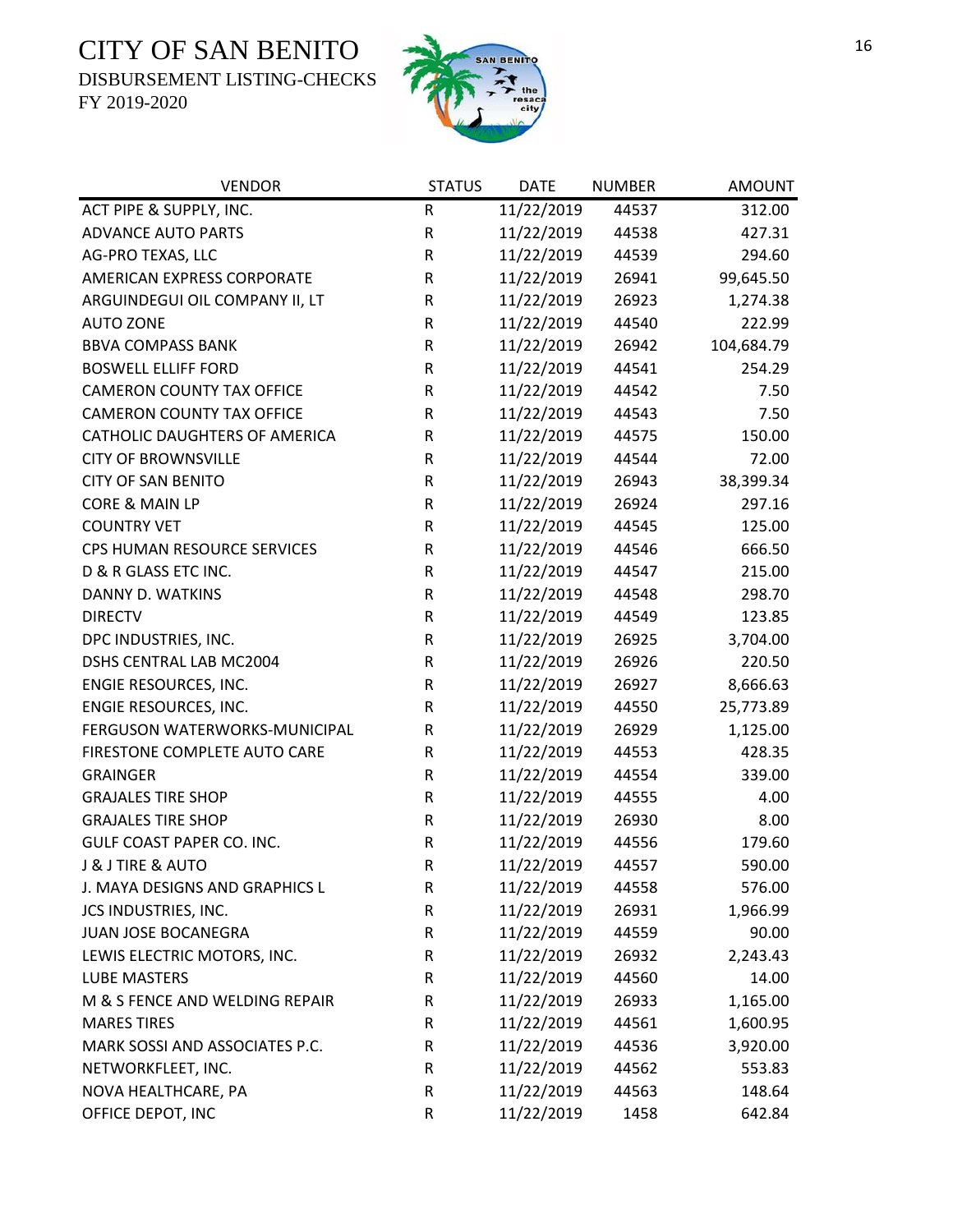DISBURSEMENT LISTING-CHECKS



| <b>VENDOR</b>                     | <b>STATUS</b> | <b>DATE</b> | <b>NUMBER</b> | <b>AMOUNT</b> |
|-----------------------------------|---------------|-------------|---------------|---------------|
| ONE STOP PEST CONTROL             | ${\sf R}$     | 11/22/2019  | 44565         | 1,521.00      |
| O'REILLY AUTOMOTIVE, INC.         | ${\sf R}$     | 11/22/2019  | 44564         | 64.46         |
| PEREZ AUTO REPAIR & ELECTRIC,     | ${\sf R}$     | 11/22/2019  | 26934         | 261.22        |
| PUMPS OF HOUSTON, INC.            | ${\sf R}$     | 11/22/2019  | 26935         | 1,365.00      |
| RAPID APPRAISAL SERVICES          | ${\sf R}$     | 11/22/2019  | 1459          | 1,500.00      |
| SAN BENITO FRIENDS OF THE LIBR    | ${\sf R}$     | 11/22/2019  | 44568         | 424.80        |
| SMARTCOM TELEPHONE, LLC           | ${\sf R}$     | 11/22/2019  | 44576         | 1,406.99      |
| <b>TCEQ</b>                       | ${\sf R}$     | 11/22/2019  | 26936         | 111.00        |
| <b>TEJAS RENTAL &amp; SALES</b>   | ${\sf R}$     | 11/22/2019  | 282           | 858.70        |
| TEXAS DEPARTMENT OF PUBLIC SAF    | R             | 11/22/2019  | 44569         | 9.00          |
| <b>TEXAS GAS SERVICE</b>          | R             | 11/22/2019  | 44570         | 74.02         |
| TEXAS MUNICIPAL HUMAN RESOURCE    | R             | 11/22/2019  | 44571         | 75.00         |
| <b>TIME WARNER CABLE</b>          | R             | 11/22/2019  | 44572         | 879.10        |
| TOPS THE OUTDOOR POWER STORE      | ${\sf R}$     | 11/22/2019  | 26937         | 157.49        |
| <b>U.S. POSTMASTER</b>            | R             | 11/22/2019  | 26940         | 593.43        |
| UNDERGROUND, INC.                 | R             | 11/22/2019  | 26938         | 2,843.36      |
| UNIFIRST HOLDINGS, L.P.           | ${\sf R}$     | 11/22/2019  | 44573         | 213.63        |
| UNIFIRST HOLDINGS, L.P.           | ${\sf R}$     | 11/22/2019  | 26939         | 261.60        |
| <b>VERIZON WIRELESS</b>           | $\mathsf R$   | 11/22/2019  | 1366          | 753.25        |
| WAL-MART COMMUNITY/GECRB          | ${\sf R}$     | 11/22/2019  | 44574         | 27.00         |
| <b>SISLINK</b>                    | ${\sf R}$     | 11/26/2019  | 160095        | 361.83        |
| <b>ABEL &amp; SON ENTERPRISES</b> | R             | 11/27/2019  | 44585         | 1,000.00      |
| ALAMO IRON WORKS, INC.            | ${\sf R}$     | 11/27/2019  | 26947         | 48.93         |
| AL'S STEEL ERECTION COMPANY       | ${\sf R}$     | 11/27/2019  | 44586         | 240.00        |
| AXA EQUITABLE C/O GREAT AMERIC    | ${\sf R}$     | 11/27/2019  | 160094        | 300.00        |
| <b>BENITEZ DIESEL REPAIR</b>      | $\mathsf R$   | 11/27/2019  | 44587         | 275.00        |
| BRYANT & STINGLEY, INC.           | R             | 11/27/2019  | 44588         | 757.23        |
| <b>CAMERON COUNTY TAX OFFICE</b>  | ${\sf R}$     | 11/27/2019  | 44589         | 7.50          |
| <b>CINDY BOUDLOCHE</b>            | ${\sf R}$     | 11/27/2019  | 160093        | 1,886.78      |
| COLONIAL LIFE INSURANCE           | $\mathsf R$   | 11/27/2019  | 160099        | 4,036.26      |
| DENTON NAVARRO ROCHA BERNAL HY    | R             | 11/27/2019  | 44590         | 8,209.15      |
| DOWNTOWN DECORATIONS, INC.        | R             | 11/27/2019  | 44591         | 56.94         |
| <b>FERNANDO GARCIA</b>            | $\mathsf R$   | 11/27/2019  | 44592         | 160.00        |
| <b>GRACIE LYNN FLORES GARCIA</b>  | R             | 11/27/2019  | 44593         | 165.00        |
| <b>GRAPHICS CENTER</b>            | $\mathsf R$   | 11/27/2019  | 44594         | 75.00         |
| HILARIO AVILA JR.                 | $\mathsf R$   | 11/27/2019  | 26948         | 30.00         |
| <b>J &amp; J TIRE &amp; AUTO</b>  | R             | 11/27/2019  | 26949         | 250.00        |
| J. MAYA DESIGNS AND GRAPHICS L    | R             | 11/27/2019  | 44595         | 139.00        |
| <b>JUAN IRACHETA</b>              | R             | 11/27/2019  | 1724          | 30.00         |
| <b>LETTY GOMEZ</b>                | ${\sf R}$     | 11/27/2019  | 44596         | 56.92         |
| M & S FENCE AND WELDING REPAIR    | ${\sf R}$     | 11/27/2019  | 44597         | 3,200.00      |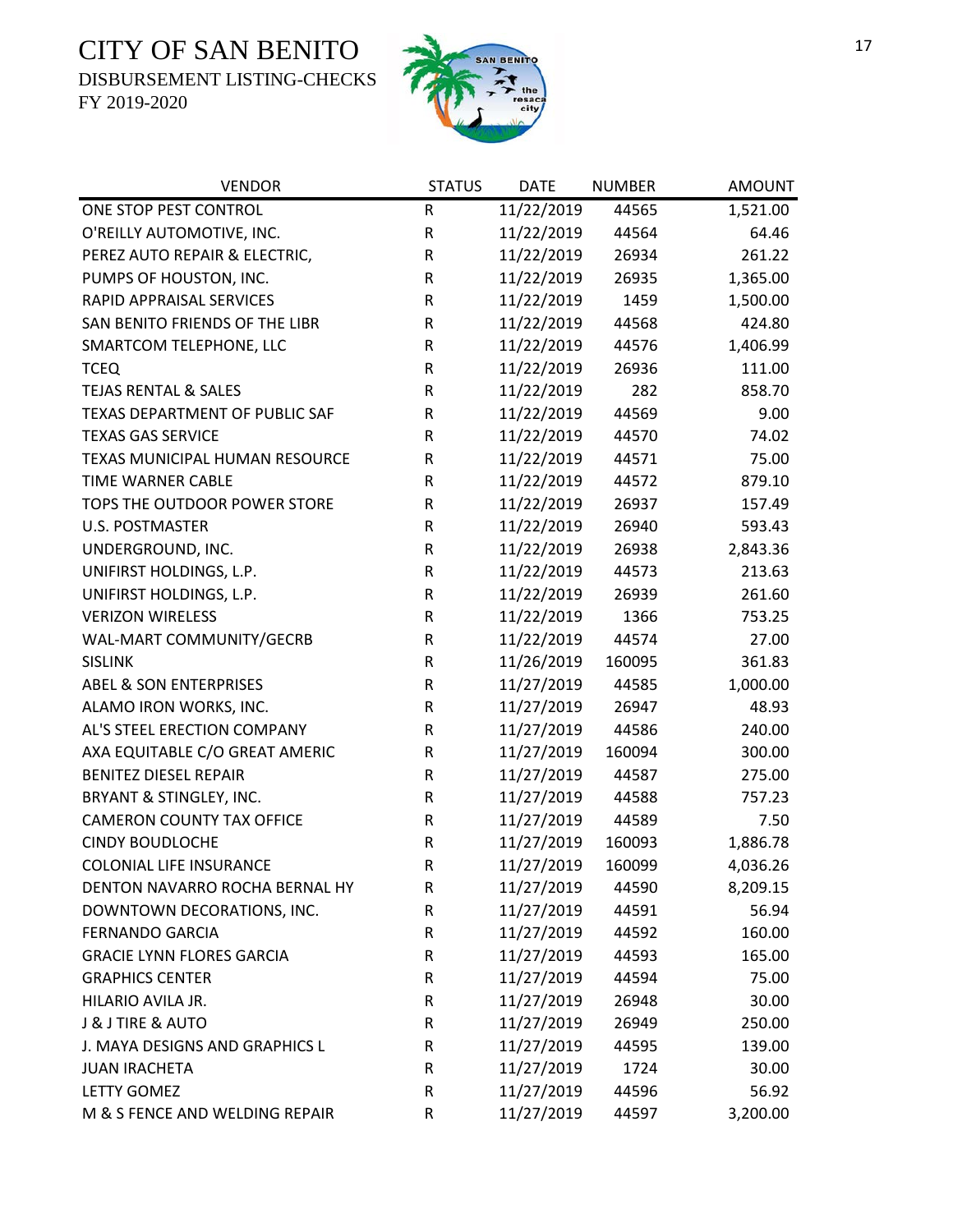DISBURSEMENT LISTING-CHECKS



| <b>VENDOR</b>                   | <b>STATUS</b> | <b>DATE</b> | <b>NUMBER</b> | <b>AMOUNT</b> |
|---------------------------------|---------------|-------------|---------------|---------------|
| M.A.S.A                         | R             | 11/27/2019  | 160098        | 250.00        |
| <b>MARES TIRES</b>              | ${\sf R}$     | 11/27/2019  | 44598         | 8.00          |
| MCCOY'S BUILDING SUPPLY         | ${\sf R}$     | 11/27/2019  | 44599         | 598.41        |
| MERCURY PUBLIC AFFAIRS LLC      | R             | 11/27/2019  | 44600         | 6,045.58      |
| METROPOLITAN LIFE INSURANCE CO  | R             | 11/27/2019  | 160097        | 834.02        |
| METROPOLITAN LIFE INSURANCE CO  | ${\sf R}$     | 11/27/2019  | 160096        | 2,987.89      |
| MIDLAND NATIONAL LIFE INS       | R             | 11/27/2019  | 160092        | 185.00        |
| NATIONWIDE RETIREMENT SOLUTION  | ${\sf R}$     | 11/27/2019  | 160090        | 1,145.00      |
| PITNEY BOWES INC.               | ${\sf R}$     | 11/27/2019  | 44601         | 3,000.00      |
| ROMAN LOPEZ                     | R             | 11/27/2019  | 1725          | 30.00         |
| ROSALINDA M SALINAS             | R             | 11/27/2019  | 44602         | 160.00        |
| SAN BENITO FIREMEN'S RELIEF &   | ${\sf R}$     | 11/27/2019  | 160091        | 11,639.82     |
| <b>SANDRA RENDON</b>            | R             | 11/27/2019  | 44603         | 160.00        |
| <b>TEEX-ITSI</b>                | R             | 11/27/2019  | 26954         | 25.00         |
| <b>TEEX-ITSI</b>                | ${\sf R}$     | 11/27/2019  | 26956         | 25.00         |
| <b>TEEX-ITSI</b>                | ${\sf R}$     | 11/27/2019  | 26959         | 25.00         |
| <b>TEEX-ITSI</b>                | R             | 11/27/2019  | 26957         | 85.00         |
| <b>TEEX-ITSI</b>                | R             | 11/27/2019  | 26953         | 350.00        |
| <b>TEEX-ITSI</b>                | R             | 11/27/2019  | 26955         | 350.00        |
| <b>TEEX-ITSI</b>                | R             | 11/27/2019  | 26958         | 350.00        |
| <b>TEJAS RENTAL &amp; SALES</b> | R             | 11/27/2019  | 283           | 429.47        |
| UNIFIRST HOLDINGS, L.P.         | ${\sf R}$     | 11/27/2019  | 26960         | 29.60         |
| UNIFIRST HOLDINGS, L.P.         | R             | 11/27/2019  | 44604         | 159.00        |
| UNITED STATES TREASURY          | R             | 11/27/2019  | 160089        | 80.00         |
| VALLEY FEDERAL CRED.UNION       | ${\sf R}$     | 11/27/2019  | 160088        | 20.00         |
| <b>VERIZON WIRELESS</b>         | R             | 11/27/2019  | 44605         | 1,823.52      |
| <b>MOISES MARTINEZ</b>          | R             | 12/3/2019   | 160100        | 1,000.00      |
| MUTUAL OF OMAHA                 | R             | 12/5/2019   | 160101        | 4,982.46      |
| TEXAS MUNICIPAL RETIREMENT SYS  | R             | 12/5/2019   | 160103        | 72,842.46     |
| <b>U.S. POSTMASTER</b>          | $\mathsf R$   | 12/5/2019   | 26961         | 623.24        |
| <b>4 EVER MEMORIES</b>          | R             | 12/6/2019   | 1460          | 750.00        |
| A CLEAN PORTOCO                 | R             | 12/6/2019   | 44607         | 80.00         |
| A&L FLOOR AND CARPET CARE       | R             | 12/6/2019   | 1461          | 330.00        |
| <b>ACEVEDO'S AUTO SERVICE</b>   | R             | 12/6/2019   | 26962         | 700.00        |
| <b>ACEVEDO'S AUTO SERVICE</b>   | R             | 12/6/2019   | 44608         | 755.00        |
| <b>ADVANCE AUTO PARTS</b>       | R             | 12/6/2019   | 26963         | 45.58         |
| <b>ADVANCE AUTO PARTS</b>       | R             | 12/6/2019   | 44609         | 457.36        |
| AEP-TEXAS CENTRAL CO.           | R             | 12/6/2019   | 44610         | 1,863.05      |
| AGUAWORKS PIPE & SUPPLY, LLC.   | R             | 12/6/2019   | 26964         | 910.63        |
| AMCHEM INCORPORATED             | R             | 12/6/2019   | 26965         | 7,303.30      |
| AMERICAN EXPRESS CORPORATE      | R             | 12/6/2019   | 44657         | 488.46        |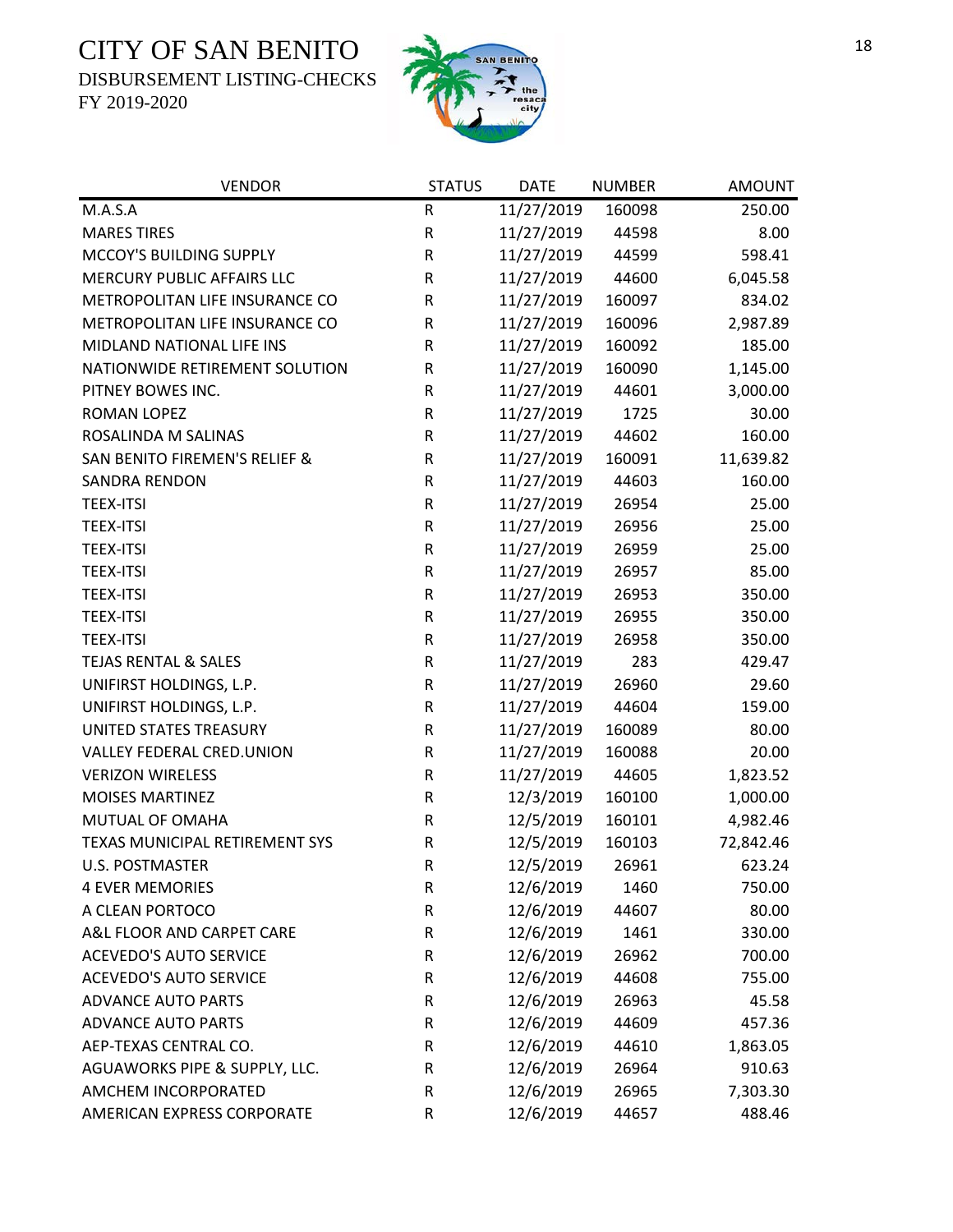DISBURSEMENT LISTING-CHECKS



| <b>VENDOR</b>                         | <b>STATUS</b> | <b>DATE</b> | <b>NUMBER</b> | <b>AMOUNT</b> |
|---------------------------------------|---------------|-------------|---------------|---------------|
| ANA-LAB CORP.                         | ${\sf R}$     | 12/6/2019   | 26966         | 3,769.00      |
| ARGUINDEGUI OIL COMPANY II, LT        | ${\sf R}$     | 12/6/2019   | 26967         | 727.71        |
| AT&T                                  | ${\sf R}$     | 12/6/2019   | 26968         | 143.08        |
| AT&T                                  | ${\sf R}$     | 12/6/2019   | 44611         | 4,960.77      |
| <b>AT&amp;T LONG DISTANCE</b>         | ${\sf R}$     | 12/6/2019   | 26969         | 152.73        |
| <b>AT&amp;T LONG DISTANCE</b>         | ${\sf R}$     | 12/6/2019   | 44612         | 1,832.47      |
| <b>AUTO ZONE</b>                      | R             | 12/6/2019   | 44613         | 208.11        |
| <b>B &amp; C CAR WASH</b>             | ${\sf R}$     | 12/6/2019   | 44614         | 73.50         |
| <b>BENITEZ DIESEL REPAIR</b>          | ${\sf R}$     | 12/6/2019   | 44615         | 586.00        |
| BRENNTAG SOUTHWEST, INC.              | ${\sf R}$     | 12/6/2019   | 26970         | 9,281.14      |
| <b>BUSH SUPPLY COMPANY</b>            | ${\sf R}$     | 12/6/2019   | 134           | 81.08         |
| <b>CAMERON COUNTY IRRIGATION DIST</b> | R             | 12/6/2019   | 26971         | 25,401.40     |
| <b>CAMERON COUNTY TAX OFFICE</b>      | ${\sf R}$     | 12/6/2019   | 44616         | 7.50          |
| <b>CAMERON COUNTY TAX OFFICE</b>      | ${\sf R}$     | 12/6/2019   | 44617         | 7.50          |
| CDW GOVERNMENT, INC.                  | ${\sf R}$     | 12/6/2019   | 44618         | 1,150.60      |
| <b>CITY OF SAN BENITO</b>             | ${\sf R}$     | 12/6/2019   | 1462          | 204.43        |
| <b>COUNTRY VET</b>                    | ${\sf R}$     | 12/6/2019   | 44619         | 190.00        |
| <b>CULLIGAN WATER</b>                 | ${\sf R}$     | 12/6/2019   | 44620         | 63.50         |
| DANNY D. WATKINS                      | $\mathsf R$   | 12/6/2019   | 44621         | 40.00         |
| DENALI WATER SOLUTIONS LLC            | ${\sf R}$     | 12/6/2019   | 26972         | 5,560.00      |
| <b>DIRECT ENERGY BUSINESS</b>         | ${\sf R}$     | 12/6/2019   | 44622         | 745.17        |
| <b>DIRECT ENERGY BUSINESS</b>         | ${\sf R}$     | 12/6/2019   | 26973         | 1,237.72      |
| <b>GOODE ELECTRIC COMPANY</b>         | ${\sf R}$     | 12/6/2019   | 26974         | 3,670.88      |
| <b>GOODYEAR COMMERCIAL TIRE</b>       | ${\sf R}$     | 12/6/2019   | 26975         | 1,783.36      |
| <b>GRAINGER</b>                       | ${\sf R}$     | 12/6/2019   | 26976         | 481.68        |
| <b>GRAJALES TIRE SHOP</b>             | ${\sf R}$     | 12/6/2019   | 44624         | 20.00         |
| <b>GRAPHICS CENTER</b>                | ${\sf R}$     | 12/6/2019   | 44625         | 3,374.00      |
| <b>HACH COMPANY</b>                   | R             | 12/6/2019   | 26977         | 2,327.66      |
| HARLINGEN WATERWORKS SYSTEM           | ${\sf R}$     | 12/6/2019   | 26978         | 964.78        |
| HEALTH CARE SERVICE CORPORATIO        | $\mathsf R$   | 12/6/2019   | 1463          | 1,806.82      |
| INTERNAL CONTROL SYSTEMS              | R             | 12/6/2019   | 44626         | 640.00        |
| <b>J &amp; J TIRE &amp; AUTO</b>      | ${\sf R}$     | 12/6/2019   | 44627         | 742.98        |
| <b>JESSICA C. AGUILAR</b>             | ${\sf R}$     | 12/6/2019   | 44628         | 190.00        |
| <b>JUAN JOSE BOCANEGRA</b>            | ${\sf R}$     | 12/6/2019   | 44629         | 90.00         |
| <b>JUAREZ GARAGE DOORS</b>            | ${\sf R}$     | 12/6/2019   | 44623         | 275.00        |
| <b>KING KUTS BARBERSHOP</b>           | ${\sf R}$     | 12/6/2019   | 1464          | 1,100.00      |
| <b>LUBE MASTERS</b>                   | ${\sf R}$     | 12/6/2019   | 44630         | 21.00         |
| LUIS D. CONTRERAS II                  | ${\sf R}$     | 12/6/2019   | 329           | 80.00         |
| M.A.E. POWER EQUIPMENT                | ${\sf R}$     | 12/6/2019   | 26979         | 1,167.63      |
| MAGIC VALLEY ELECTRICT CO-OP          | R             | 12/6/2019   | 44631         | 247.01        |
| MAIN STREET BOUTIQUE                  | ${\sf R}$     | 12/6/2019   | 1465          | 375.00        |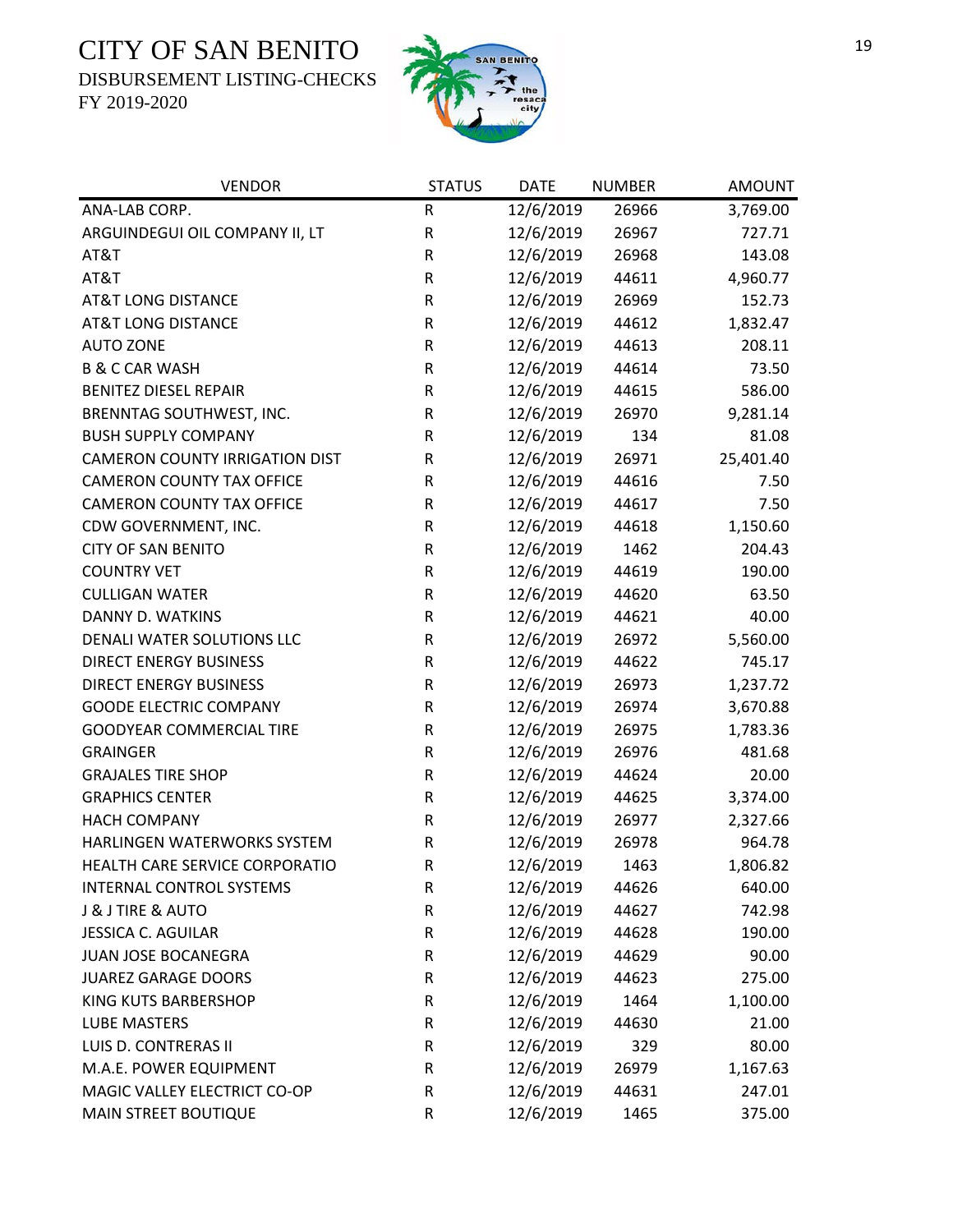DISBURSEMENT LISTING-CHECKS



| <b>VENDOR</b>                       | <b>STATUS</b> | <b>DATE</b> | <b>NUMBER</b> | <b>AMOUNT</b> |
|-------------------------------------|---------------|-------------|---------------|---------------|
| MARK SOSSI AND ASSOCIATES P.C.      | ${\sf R}$     | 12/6/2019   | 44606         | 2,800.00      |
| <b>MAVERICK INDUSTRIAL SERVICES</b> | ${\sf R}$     | 12/6/2019   | 44632         | 47.70         |
| MCCOY'S BUILDING SUPPLY             | ${\sf R}$     | 12/6/2019   | 26980         | 134.75        |
| MCCOY'S BUILDING SUPPLY             | ${\sf R}$     | 12/6/2019   | 44633         | 485.50        |
| MICHAEL CORTEZ                      | R             | 12/6/2019   | 1367          | 50.00         |
| <b>MUFFLERS &amp; RADIATORS</b>     | ${\sf R}$     | 12/6/2019   | 44640         | 80.00         |
| MVP BODY & PAINT, LLC               | ${\sf R}$     | 12/6/2019   | 44634         | 585.08        |
| MVP INSTALLATIONS, LP               | ${\sf R}$     | 12/6/2019   | 79            | 101.75        |
| NUECES POWER EQUIPMENT              | ${\sf R}$     | 12/6/2019   | 26981         | 3,119.82      |
| OFFICE DEPOT, INC                   | ${\sf R}$     | 12/6/2019   | 1466          | 145.53        |
| O'REILLY AUTOMOTIVE, INC.           | ${\sf R}$     | 12/6/2019   | 44635         | 358.54        |
| ORIENTAL TRADING COMPANY, INC.      | R             | 12/6/2019   | 44636         | 294.53        |
| PEREZ AUTO REPAIR & ELECTRIC,       | ${\sf R}$     | 12/6/2019   | 44637         | 240.00        |
| PRAXAIR DISTRIBUTION INC.           | R             | 12/6/2019   | 26982         | 40.09         |
| PROGENT CORPORATION                 | R             | 12/6/2019   | 44638         | 184.80        |
| PROTECTION ONE ALARM MONITORIN      | ${\sf R}$     | 12/6/2019   | 44639         | 180.00        |
| RIO GRANDE INFO                     | R             | 12/6/2019   | 1467          | 250.00        |
| RIO GRANDE STEEL, LTD.              | R             | 12/6/2019   | 44641         | 29.25         |
| <b>RUTH MCGINNIS</b>                | ${\sf R}$     | 12/6/2019   | 44642         | 46.69         |
| <b>SAM'S CLUB DIRECT</b>            | R             | 12/6/2019   | 330           | 152.04        |
| <b>SAM'S CLUB DIRECT</b>            | ${\sf R}$     | 12/6/2019   | 44643         | 1,183.40      |
| <b>SAN BENITO NEWS</b>              | R             | 12/6/2019   | 44644         | 396.00        |
| SCHAEFFER MFG. CO. #551-17          | ${\sf R}$     | 12/6/2019   | 26983         | 280.52        |
| SMARTCOM TELEPHONE, LLC             | ${\sf R}$     | 12/6/2019   | 44645         | 1,406.99      |
| SMITH SECURITY GROUP, LLC           | ${\sf R}$     | 12/6/2019   | 44646         | 34.95         |
| <b>SWAGIT PRODUCTIONS, LLC</b>      | ${\sf R}$     | 12/6/2019   | 44647         | 995.00        |
| TACOS Y TORTAS LA VAQUITA           | ${\sf R}$     | 12/6/2019   | 44648         | 290.00        |
| TAILORED KUTS BARBER STUDIO         | ${\sf R}$     | 12/6/2019   | 1468          | 400.00        |
| TEXAS COMMISSION ON ENVIRONMEN      | $\sf R$       | 12/6/2019   | 26984         | 21,155.75     |
| TEXAS DEPARTMENT OF PUBLIC SAF      | $\mathsf{R}$  | 12/6/2019   | 44649         | 2.00          |
| THE FAMILY ROAD SERVICE, LLC        | R             | 12/6/2019   | 44650         | 1,862.11      |
| TIME WARNER CABLE                   | ${\sf R}$     | 12/6/2019   | 44651         | 32.07         |
| TIME WARNER CABLE                   | ${\sf R}$     | 12/6/2019   | 1469          | 239.61        |
| <b>TIME WARNER CABLE</b>            | R             | 12/6/2019   | 331           | 329.04        |
| TIP TOP TOWING                      | ${\sf R}$     | 12/6/2019   | 44652         | 125.00        |
| TOPS THE OUTDOOR POWER STORE        | R             | 12/6/2019   | 44653         | 201.88        |
| TOSHIBA BUSINESS SOLUTIONS, US      | ${\sf R}$     | 12/6/2019   | 44654         | 723.79        |
| UNIFIRST HOLDINGS, L.P.             | ${\sf R}$     | 12/6/2019   | 44655         | 98.20         |
| UNIFIRST HOLDINGS, L.P.             | R             | 12/6/2019   | 26985         | 111.40        |
| <b>VALLEY RADIO CENTER</b>          | ${\sf R}$     | 12/6/2019   | 44656         | 245.80        |
| <b>VICTORIA PADRON</b>              | ${\sf R}$     | 12/6/2019   | 1470          | 64.92         |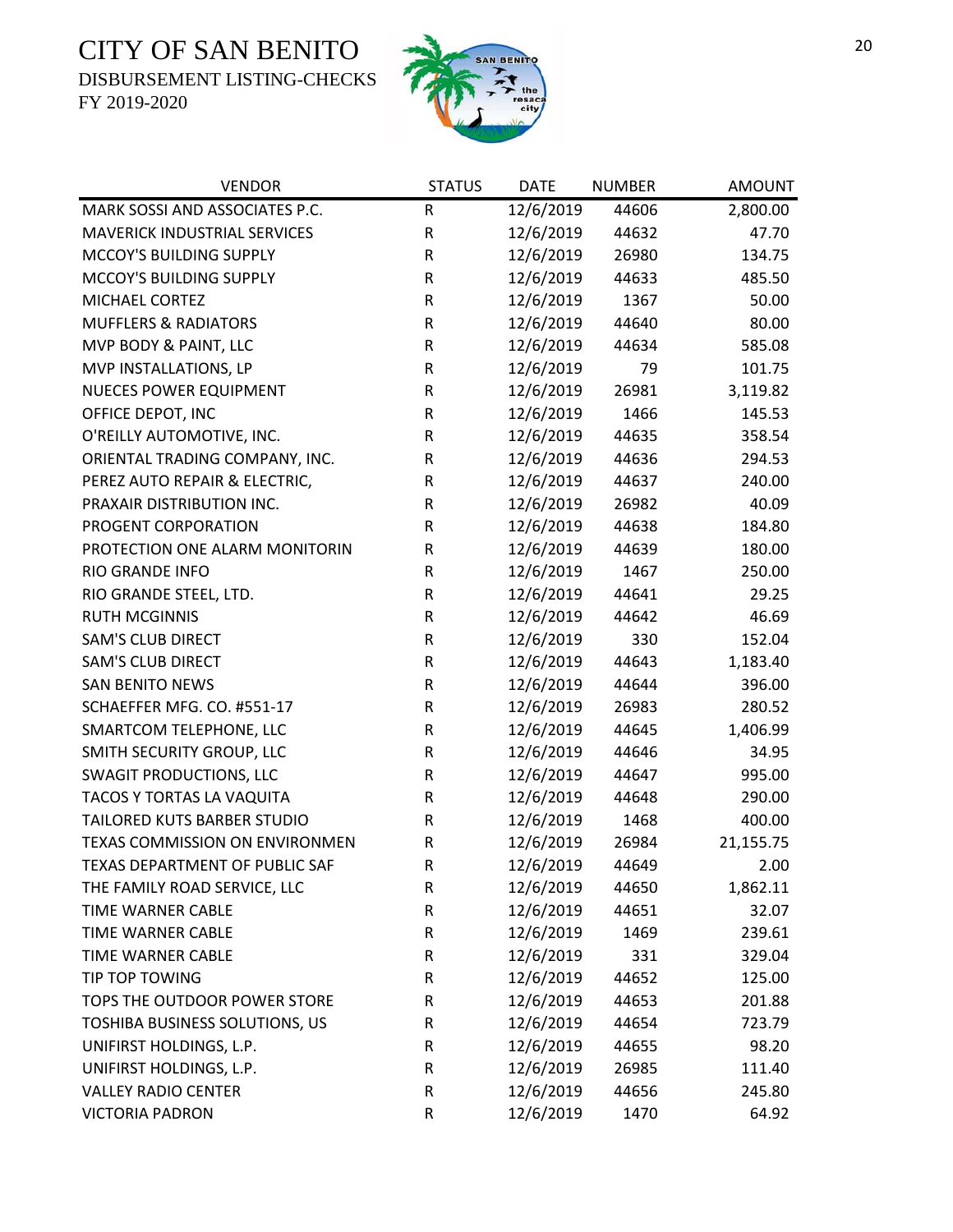DISBURSEMENT LISTING-CHECKS



| <b>VENDOR</b>                        | <b>STATUS</b> | <b>DATE</b> | <b>NUMBER</b> | <b>AMOUNT</b> |
|--------------------------------------|---------------|-------------|---------------|---------------|
| VINEERA CHEMICALS, LLC               | ${\sf R}$     | 12/6/2019   | 26986         | 5,880.00      |
| YO MAMA HEALTHY CAFE, LLC            | ${\sf R}$     | 12/6/2019   | 1471          | 750.00        |
| ENGIE RESOURCES, INC.                | ${\sf R}$     | 12/9/2019   | 332           | 841.29        |
| ENGIE RESOURCES, INC.                | ${\sf R}$     | 12/9/2019   | 44658         | 37,748.54     |
| ENGIE RESOURCES, INC.                | ${\sf R}$     | 12/9/2019   | 26987         | 39,455.56     |
| SALVADOR MENDOZA                     | ${\sf R}$     | 12/9/2019   | 44667         | 170.00        |
| <b>GRAPHICS CENTER</b>               | ${\sf R}$     | 12/13/2019  | 1475          | 75.00         |
| A&L FLOOR AND CARPET CARE            | ${\sf R}$     | 12/13/2019  | 1472          | 165.00        |
| <b>ABEL &amp; SON ENTERPRISES</b>    | ${\sf R}$     | 12/13/2019  | 44668         | 500.00        |
| <b>ACEVEDO'S AUTO SERVICE</b>        | ${\sf R}$     | 12/13/2019  | 27009         | 360.00        |
| <b>ADVANCE AUTO PARTS</b>            | ${\sf R}$     | 12/13/2019  | 44669         | 285.10        |
| ALAMO IRON WORKS, INC.               | ${\sf R}$     | 12/13/2019  | 27010         | 312.54        |
| ANA-LAB CORP.                        | ${\sf R}$     | 12/13/2019  | 27011         | 382.00        |
| ARROW MAGNOLIA, INC.                 | ${\sf R}$     | 12/13/2019  | 27012         | 3,514.50      |
| AXA EQUITABLE C/O GREAT AMERIC       | ${\sf R}$     | 12/13/2019  | 160139        | 300.00        |
| B & H FOTO & ELECTRONICS CORP.       | ${\sf R}$     | 12/13/2019  | 44670         | 903.43        |
| <b>BBVA COMPASS BANK</b>             | ${\sf R}$     | 12/13/2019  | 27013         | 205,076.23    |
| <b>BENITEZ DIESEL REPAIR</b>         | ${\sf R}$     | 12/13/2019  | 27014         | 720.00        |
| <b>BENITEZ DIESEL REPAIR</b>         | ${\sf R}$     | 12/13/2019  | 44671         | 967.99        |
| <b>BIBLIONIX LLC</b>                 | ${\sf R}$     | 12/13/2019  | 44672         | 2,200.00      |
| <b>BOSWELL ELLIFF FORD</b>           | R             | 12/13/2019  | 44673         | 269.94        |
| CAMERON COUNTY CHILDREN'S ADVO       | ${\sf R}$     | 12/13/2019  | 2798          | 416.63        |
| <b>CENTER POINT LARGE PRINT</b>      | R             | 12/13/2019  | 44674         | 89.28         |
| CENTRAL READY MIX CONCRETE COM       | R             | 12/13/2019  | 44675         | 1,100.00      |
| <b>CHUY'S CUSTOM SPORTS</b>          | ${\sf R}$     | 12/13/2019  | 44676         | 120.00        |
| <b>CINDY BOUDLOCHE</b>               | $\mathsf R$   | 12/13/2019  | 160138        | 1,886.78      |
| <b>CITY OF SAN BENITO</b>            | ${\sf R}$     | 12/13/2019  | 1473          | 1,230.00      |
| <b>CITY OF SAN BENITO</b>            | $\mathsf{R}$  | 12/13/2019  | 51            | 16,959.05     |
| <b>CITY OF SAN BENITO</b>            | ${\sf R}$     | 12/13/2019  | 27015         | 39,553.28     |
| <b>COMPREHENSIVE HEALTH SERVICES</b> | $\mathsf R$   | 12/13/2019  | 44677         | 165.00        |
| <b>CORE &amp; MAIN LP</b>            | R             | 12/13/2019  | 27016         | 289.76        |
| <b>COUNTRY VET</b>                   | ${\sf R}$     | 12/13/2019  | 44678         | 285.00        |
| <b>CULLIGAN WATER</b>                | ${\sf R}$     | 12/13/2019  | 44679         | 80.00         |
| DENTON NAVARRO ROCHA BERNAL HY       | $\mathsf R$   | 12/13/2019  | 44680         | 2,100.60      |
| <b>DIRECT ENERGY BUSINESS</b>        | R             | 12/13/2019  | 1474          | 370.22        |
| DJ MANDO                             | R             | 12/13/2019  | 44681         | 275.00        |
| DOWNTOWN DECORATIONS, INC.           | R             | 12/13/2019  | 44682         | 146.44        |
| DPC INDUSTRIES, INC.                 | ${\sf R}$     | 12/13/2019  | 27017         | 350.00        |
| <b>ESTEBAN MARTINEZ</b>              | ${\sf R}$     | 12/13/2019  | 284           | 2,920.00      |
| FIRESTONE COMPLETE AUTO CARE         | ${\sf R}$     | 12/13/2019  | 44683         | 111.71        |
| FIRST COMMUNITY BANK                 | ${\sf R}$     | 12/13/2019  | 160142        | 195.00        |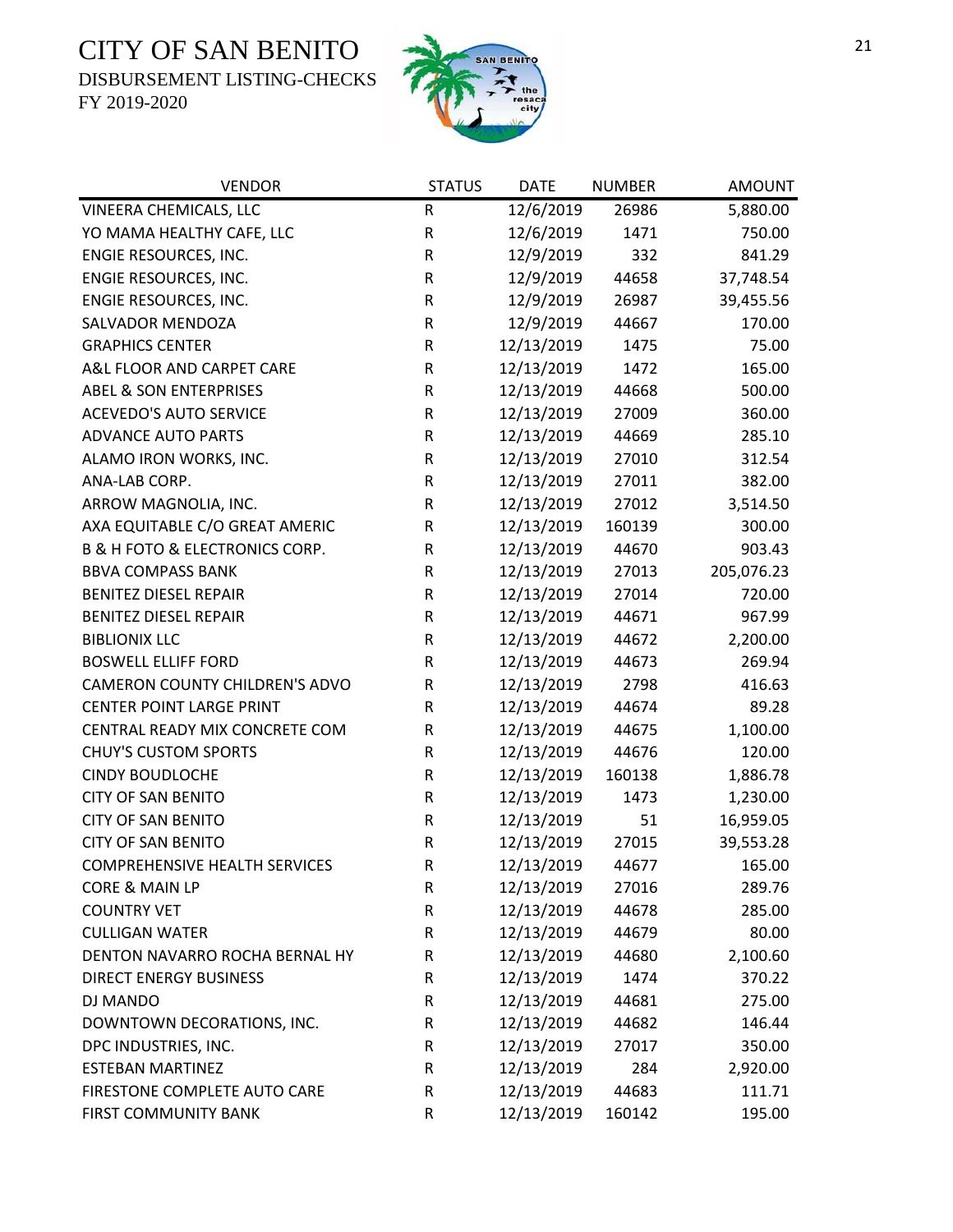DISBURSEMENT LISTING-CHECKS



| <b>VENDOR</b>                  | <b>STATUS</b> | <b>DATE</b> | <b>NUMBER</b> | <b>AMOUNT</b> |
|--------------------------------|---------------|-------------|---------------|---------------|
| GALLS, LLC                     | ${\sf R}$     | 12/13/2019  | 44684         | 84.45         |
| <b>GOODE ELECTRIC COMPANY</b>  | ${\sf R}$     | 12/13/2019  | 44685         | 255.00        |
| <b>GOODE ELECTRIC COMPANY</b>  | R             | 12/13/2019  | 27018         | 636.50        |
| <b>GRAINGER</b>                | ${\sf R}$     | 12/13/2019  | 27019         | 757.55        |
| <b>GRAJALES TIRE SHOP</b>      | ${\sf R}$     | 12/13/2019  | 44686         | 23.00         |
| GULF COAST PAPER CO. INC.      | ${\sf R}$     | 12/13/2019  | 44687         | 1,834.89      |
| <b>HEIL OF TEXAS</b>           | ${\sf R}$     | 12/13/2019  | 27020         | 453.27        |
| HILL COUNTRY TRACTOR, LLC      | ${\sf R}$     | 12/13/2019  | 44688         | 14,450.20     |
| INTEGRITY TESTING, INC.        | ${\sf R}$     | 12/13/2019  | 27021         | 5,585.00      |
| J & J TIRE & AUTO              | ${\sf R}$     | 12/13/2019  | 44689         | 287.98        |
| JCS INDUSTRIES, INC.           | ${\sf R}$     | 12/13/2019  | 27022         | 8,721.86      |
| JOHNNY'S TRUE VALUE            | ${\sf R}$     | 12/13/2019  | 44690         | 269.99        |
| JOHNSTONE SUPPLY OF LA FERIA   | ${\sf R}$     | 12/13/2019  | 44691         | 374.95        |
| <b>JOURNEY ALEXIS TORREZ</b>   | ${\sf R}$     | 12/13/2019  | 1476          | 480.00        |
| <b>JULIO GONZALES</b>          | R             | 12/13/2019  | 27023         | 30.00         |
| <b>KGBT-TV ACTION 4 NEWS</b>   | ${\sf R}$     | 12/13/2019  | 1477          | 600.00        |
| <b>KRGV TV NEWS CHANNEL 5</b>  | ${\sf R}$     | 12/13/2019  | 1478          | 400.00        |
| LAMPS PLUS, INC.               | ${\sf R}$     | 12/13/2019  | 44692         | 1,954.32      |
| LEXISNEXIS RISK SOLUTIONS FL,  | ${\sf R}$     | 12/13/2019  | 44714         | 304.50        |
| <b>LUBE MASTERS</b>            | ${\sf R}$     | 12/13/2019  | 44715         | 42.00         |
| LUIS RICARDO PARRA, JR         | ${\sf R}$     | 12/13/2019  | 1479          | 480.00        |
| MANUEL DE LA ROSA              | R             | 12/13/2019  | 44693         | 18.00         |
| <b>MARES TIRES</b>             | ${\sf R}$     | 12/13/2019  | 44694         | 108.00        |
| MCCOY'S BUILDING SUPPLY        | ${\sf R}$     | 12/13/2019  | 44695         | 351.85        |
| MCCOY'S BUILDING SUPPLY        | ${\sf R}$     | 12/13/2019  | 27024         | 981.68        |
| MIDLAND NATIONAL LIFE INS      | ${\sf R}$     | 12/13/2019  | 160137        | 185.00        |
| <b>NAPA AUTO PARTS</b>         | R             | 12/13/2019  | 27025         | 810.00        |
| NATIONWIDE RETIREMENT SOLUTION | R             | 12/13/2019  | 160134        | 1,145.00      |
| NOVA HEALTHCARE, PA            | ${\sf R}$     | 12/13/2019  | 44696         | 48.68         |
| OFFICE DEPOT, INC              | $\mathsf R$   | 12/13/2019  | 1480          | 117.31        |
| OIL PATCH FUEL & SUPPLY, INC.  | R             | 12/13/2019  | 44698         | 8,689.80      |
| O'REILLY AUTOMOTIVE, INC.      | R             | 12/13/2019  | 44697         | 74.67         |
| PITNEY BOWES GLOBAL FINANCIAL  | R             | 12/13/2019  | 44699         | 205.00        |
| PITNEY BOWES GLOBAL FINANCIAL  | R             | 12/13/2019  | 27026         | 845.39        |
| PITTSBURGH PAINTS              | R             | 12/13/2019  | 44700         | 257.62        |
| SAN ANTONIO RETAIL MERCHANTS A | R             | 12/13/2019  | 1482          | 23.00         |
| SAN BENITO FIREMEN'S RELIEF &  | R             | 12/13/2019  | 160136        | 12,585.30     |
| <b>SAN BENITO NEWS</b>         | R             | 12/13/2019  | 1481          | 215.00        |
| SAN BENITO POLICE OFFICERS/EMP | R             | 12/13/2019  | 160141        | 47.50         |
| SOUTH TEXAS COMMUNICATIONS, IN | R             | 12/13/2019  | 44701         | 610.00        |
| SPECIALTY STORE SERVICES       | R             | 12/13/2019  | 44702         | 1,077.36      |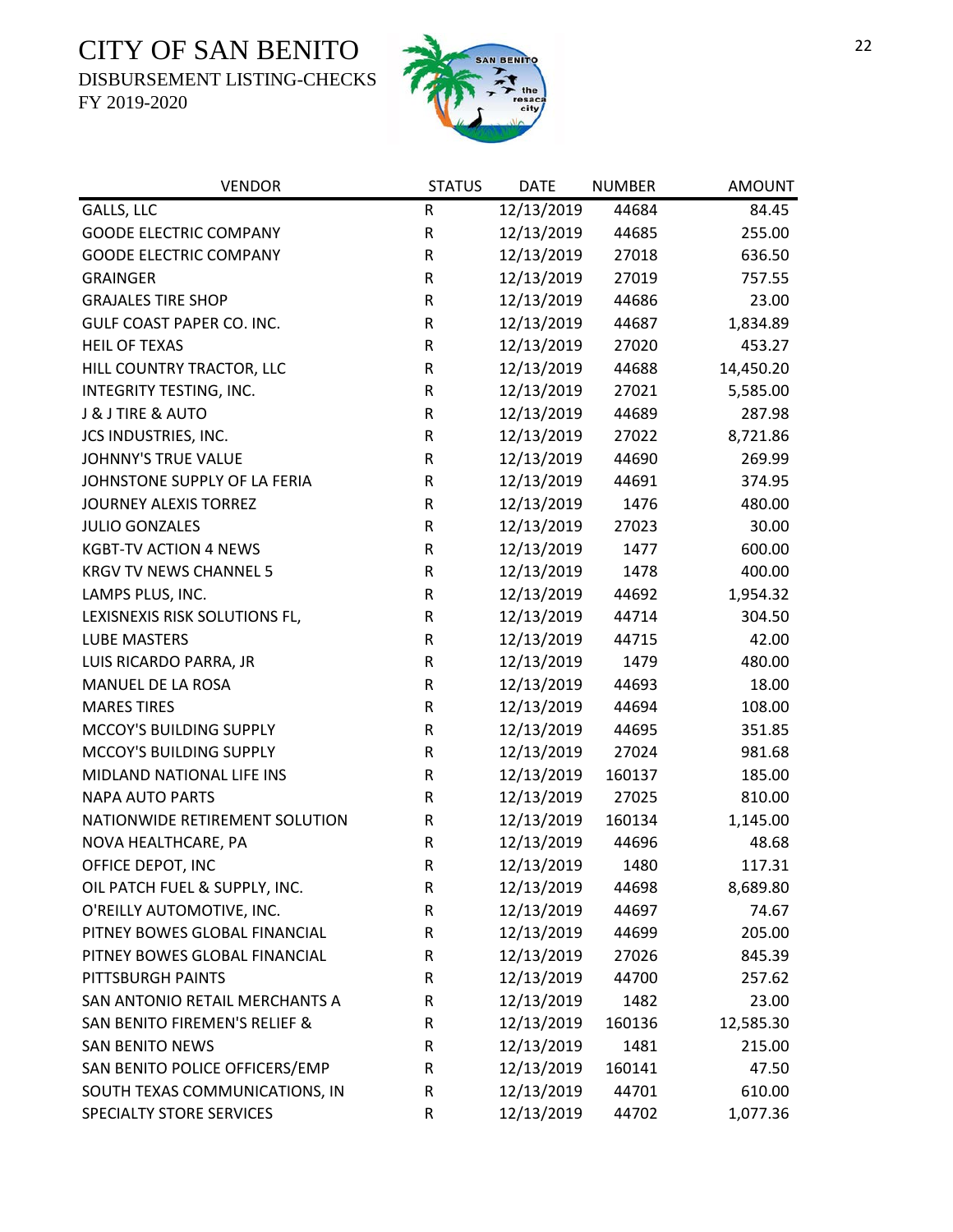DISBURSEMENT LISTING-CHECKS



| <b>VENDOR</b>                  | <b>STATUS</b> | <b>DATE</b> | <b>NUMBER</b> | <b>AMOUNT</b> |
|--------------------------------|---------------|-------------|---------------|---------------|
| <b>SWEET DELI &amp; MORE</b>   | ${\sf R}$     | 12/13/2019  | 333           | 165.00        |
| TAILORED KUTS BARBER STUDIO    | ${\sf R}$     | 12/13/2019  | 1483          | 400.00        |
| TEXAS MUNICIPAL POLICE ASSOCIA | R             | 12/13/2019  | 160140        | 238.00        |
| THE BROWNSVILLE HERALD         | R             | 12/13/2019  | 44703         | 166.40        |
| THOMSON REUTERS - WEST         | ${\sf R}$     | 12/13/2019  | 44704         | 305.01        |
| TIME WARNER CABLE              | R             | 12/13/2019  | 44705         | 876.19        |
| TML INTERGOVERNMENTAL RISK POO | R             | 12/13/2019  | 44706         | 37,559.45     |
| TONY YZAGUIRRE JR-TAX ASSESSOR | $\mathsf R$   | 12/13/2019  | 44716         | 7.50          |
| TONY YZAGUIRRE JR-TAX ASSESSOR | ${\sf R}$     | 12/13/2019  | 44717         | 7.50          |
| TREVINO'S AUTO AIR CONDITIONIN | ${\sf R}$     | 12/13/2019  | 44707         | 380.96        |
| <b>U.S. POSTMASTER</b>         | ${\sf R}$     | 12/13/2019  | 27008         | 575.89        |
| UNIFIRST HOLDINGS, L.P.        | ${\sf R}$     | 12/13/2019  | 27027         | 151.60        |
| UNIFIRST HOLDINGS, L.P.        | ${\sf R}$     | 12/13/2019  | 44708         | 300.10        |
| UNIFORMS, ETC                  | ${\sf R}$     | 12/13/2019  | 1484          | 375.00        |
| UNITED REFRIGERATION, INC.     | R             | 12/13/2019  | 44709         | 706.59        |
| UNITED RENTALS (NORTH AMERICA) | ${\sf R}$     | 12/13/2019  | 44710         | 321.38        |
| UNITED STATES TREASURY         | R             | 12/13/2019  | 160133        | 80.00         |
| <b>UNITED WAY</b>              | R             | 12/13/2019  | 160135        | 38.00         |
| <b>VALLEY BARGAIN BOOK</b>     | ${\sf R}$     | 12/13/2019  | 1485          | 350.00        |
| <b>VALLEY FAMILY LIMITED</b>   | ${\sf R}$     | 12/13/2019  | 44711         | 15.00         |
| VALLEY FEDERAL CRED.UNION      | ${\sf R}$     | 12/13/2019  | 160132        | 20.00         |
| <b>VALLEY GLASS TINT</b>       | ${\sf R}$     | 12/13/2019  | 44712         | 3,078.00      |
| <b>VERIZON WIRELESS</b>        | ${\sf R}$     | 12/13/2019  | 334           | 100.06        |
| <b>VERIZON WIRELESS</b>        | ${\sf R}$     | 12/13/2019  | 1486          | 161.22        |
| <b>VERIZON WIRELESS</b>        | ${\sf R}$     | 12/13/2019  | 27028         | 560.43        |
| <b>VERIZON WIRELESS</b>        | ${\sf R}$     | 12/13/2019  | 1368          | 694.80        |
| <b>VERIZON WIRELESS</b>        | R             | 12/13/2019  | 44713         | 2,466.17      |
| <b>VICTOR AVILA</b>            | ${\sf R}$     | 12/13/2019  | 27029         | 30.00         |
| <b>VIDA NUEVA CREATIONS</b>    | ${\sf R}$     | 12/13/2019  | 1487          | 500.00        |
| XYLEM WATER SOLUTIONS U.S.A.,  | $\mathsf R$   | 12/13/2019  | 27030         | 2,414.00      |
| <b>CHUY'S CUSTOM SPORTS</b>    | R             | 12/17/2019  | 44719         | 150.00        |
| MOTOROLA SOLUTIONS, INC.       | R             | 12/17/2019  | 44718         | 148,314.00    |
| <b>BBVA COMPASS BANK</b>       | ${\sf R}$     | 12/18/2019  | 27039         | 222.86        |
| <b>BBVA COMPASS BANK</b>       | R             | 12/18/2019  | 1726          | 695.00        |
| <b>BBVA COMPASS BANK</b>       | ${\sf R}$     | 12/18/2019  | 1369          | 695.00        |
| <b>BBVA COMPASS BANK</b>       | R             | 12/18/2019  | 335           | 2,341.51      |
| <b>BBVA COMPASS BANK</b>       | R             | 12/18/2019  | 44724         | 33,891.03     |
| TONY YZAGUIRRE JR-TAX ASSESSOR | R             | 12/18/2019  | 44720         | 7.50          |
| TONY YZAGUIRRE JR-TAX ASSESSOR | R             | 12/18/2019  | 44721         | 7.50          |
| TONY YZAGUIRRE JR-TAX ASSESSOR | ${\sf R}$     | 12/18/2019  | 44722         | 7.50          |
| TONY YZAGUIRRE JR-TAX ASSESSOR | ${\sf R}$     | 12/18/2019  | 44723         | 7.50          |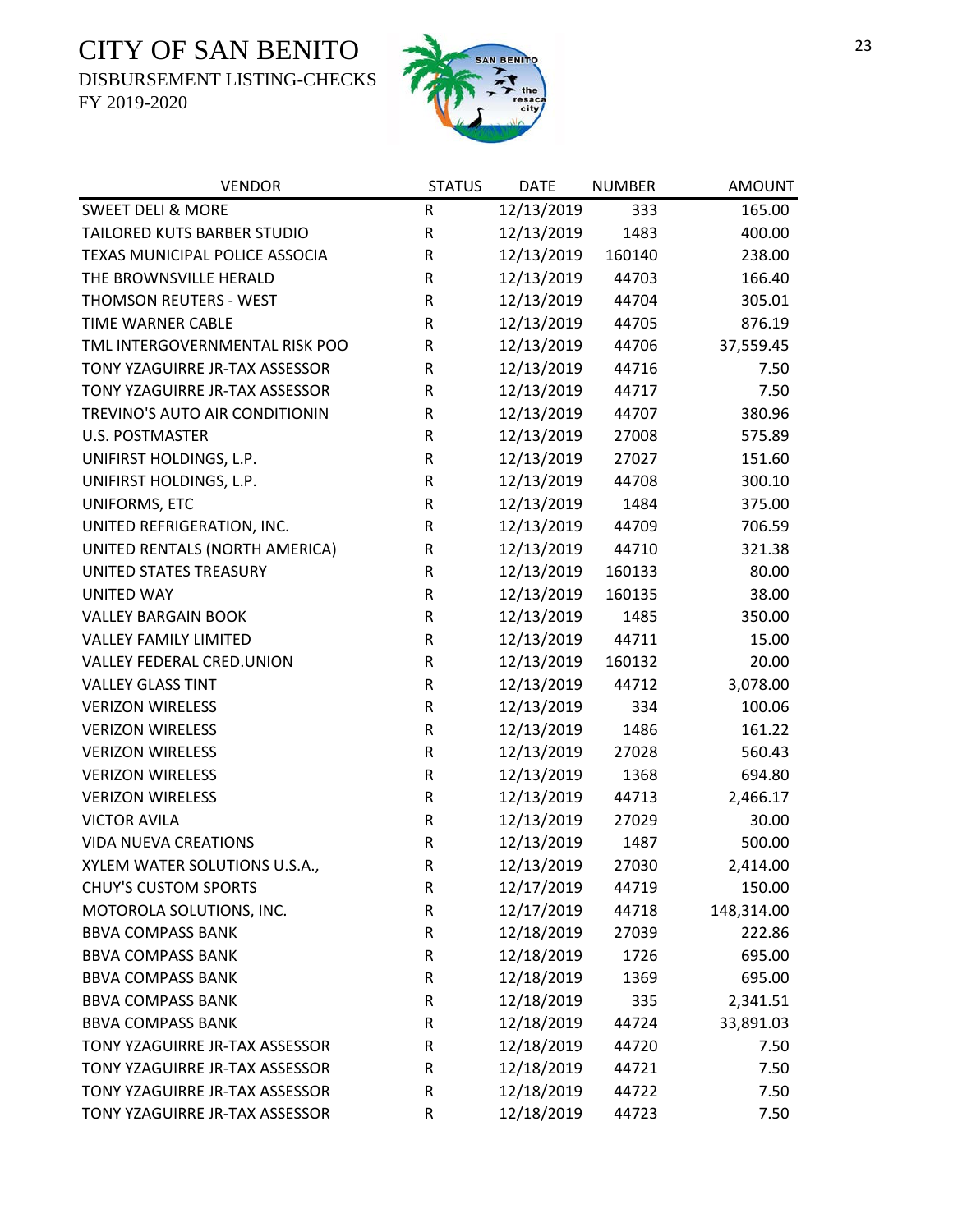DISBURSEMENT LISTING-CHECKS



| <b>VENDOR</b>                         | <b>STATUS</b> | <b>DATE</b> | <b>NUMBER</b> | <b>AMOUNT</b> |
|---------------------------------------|---------------|-------------|---------------|---------------|
| A&L FLOOR AND CARPET CARE             | R             | 12/20/2019  | 1488          | 215.00        |
| <b>ACEVEDO'S AUTO SERVICE</b>         | ${\sf R}$     | 12/20/2019  | 27050         | 420.00        |
| <b>ADVANCE AUTO PARTS</b>             | ${\sf R}$     | 12/20/2019  | 27051         | 91.08         |
| <b>ADVANCE AUTO PARTS</b>             | $\mathsf R$   | 12/20/2019  | 44732         | 227.33        |
| AGH ENGINEERING & SURVEYING, L        | ${\sf R}$     | 12/20/2019  | 27052         | 800.00        |
| ANA-LAB CORP.                         | ${\sf R}$     | 12/20/2019  | 27053         | 99.00         |
| ARROW MAGNOLIA, INC.                  | ${\sf R}$     | 12/20/2019  | 27054         | 3,514.50      |
| AT&T                                  | ${\sf R}$     | 12/20/2019  | 27055         | 1,049.88      |
| <b>B &amp; C CAR WASH</b>             | $\mathsf R$   | 12/20/2019  | 44733         | 24.50         |
| <b>BENITEZ DIESEL REPAIR</b>          | $\mathsf R$   | 12/20/2019  | 44734         | 480.00        |
| BILL BUNTON AUTO SUPPLY - MACH        | ${\sf R}$     | 12/20/2019  | 27056         | 294.49        |
| <b>BOSWELL ELLIFF FORD</b>            | $\mathsf R$   | 12/20/2019  | 27057         | 115.00        |
| BRENNTAG SOUTHWEST, INC.              | ${\sf R}$     | 12/20/2019  | 27058         | 9,323.69      |
| <b>CAMERON COUNTY TAX OFFICE</b>      | ${\sf R}$     | 12/20/2019  | 44735         | 7.50          |
| <b>CARS</b>                           | ${\sf R}$     | 12/20/2019  | 44736         | 292.50        |
| CDW GOVERNMENT, INC.                  | R             | 12/20/2019  | 44737         | 1,430.91      |
| CENTRAL READY MIX CONCRETE COM        | $\mathsf R$   | 12/20/2019  | 285           | 912.00        |
| <b>CHUY'S CUSTOM SPORTS</b>           | ${\sf R}$     | 12/20/2019  | 44738         | 253.00        |
| <b>CITY OF SAN BENITO</b>             | $\mathsf R$   | 12/20/2019  | 1489          | 14,790.25     |
| CORE & MAIN LP                        | ${\sf R}$     | 12/20/2019  | 27059         | 6.56          |
| <b>CUMMINS SOUTHERN PLAINS, LLC</b>   | ${\sf R}$     | 12/20/2019  | 27060         | 757.63        |
| DELTA SPECIALTIES SIGNS & SUPP        | ${\sf R}$     | 12/20/2019  | 44739         | 250.00        |
| DENALI WATER SOLUTIONS LLC            | R             | 12/20/2019  | 27061         | 1,390.00      |
| DENTON NAVARRO ROCHA BERNAL HY        | $\mathsf R$   | 12/20/2019  | 44740         | 6,530.90      |
| <b>DOMINO'S PIZZA</b>                 | ${\sf R}$     | 12/20/2019  | 44741         | 60.00         |
| DOWNTOWN DECORATIONS, INC.            | $\mathsf R$   | 12/20/2019  | 44742         | 1,796.59      |
| DPC INDUSTRIES, INC.                  | ${\sf R}$     | 12/20/2019  | 27062         | 1,856.00      |
| DSHS CENTRAL LAB MC2004               | $\mathsf R$   | 12/20/2019  | 27063         | 635.90        |
| <b>EWING IRRIGATION PRODUCTS, INC</b> | $\mathsf R$   | 12/20/2019  | 44744         | 427.61        |
| FIRESTONE COMPLETE AUTO CARE          | $\mathsf{R}$  | 12/20/2019  | 44745         | 19.99         |
| FIRESTONE COMPLETE AUTO CARE          | R             | 12/20/2019  | 27064         | 122.52        |
| <b>GRAPHICS CENTER</b>                | $\mathsf R$   | 12/20/2019  | 1490          | 55.00         |
| <b>GULF COAST PAPER CO. INC.</b>      | $\mathsf R$   | 12/20/2019  | 27065         | 59.85         |
| GULF COAST PAPER CO. INC.             | $\mathsf R$   | 12/20/2019  | 44746         | 66.42         |
| HILL COUNTRY TRACTOR, LLC             | $\mathsf R$   | 12/20/2019  | 44747         | 251.96        |
| <b>ISMAEL TREVINO</b>                 | R             | 12/20/2019  | 286           | 1,080.00      |
| J. MAYA DESIGNS AND GRAPHICS L        | $\mathsf R$   | 12/20/2019  | 44748         | 958.00        |
| <b>JESSICA MONROE ART</b>             | $\mathsf R$   | 12/20/2019  | 336           | 150.00        |
| <b>JESSICA MONROE ART</b>             | $\mathsf R$   | 12/20/2019  | 44749         | 361.25        |
| JOHNNY'S TRUE VALUE                   | $\mathsf R$   | 12/20/2019  | 44750         | 49.98         |
| JOHNSTONE SUPPLY OF LA FERIA          | R             | 12/20/2019  | 44751         | 13,497.96     |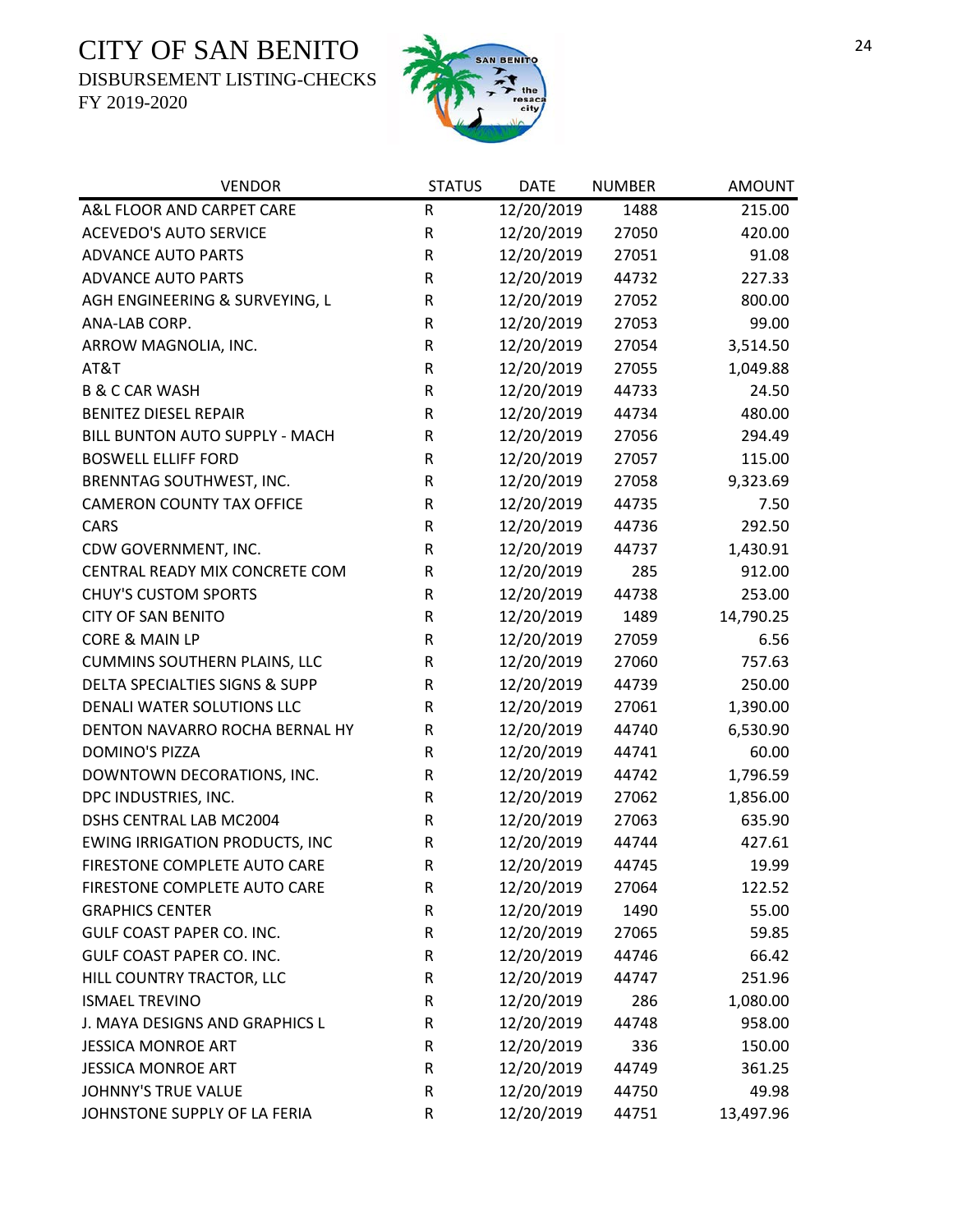DISBURSEMENT LISTING-CHECKS



| <b>VENDOR</b>                     | <b>STATUS</b> | <b>DATE</b> | <b>NUMBER</b> | <b>AMOUNT</b> |
|-----------------------------------|---------------|-------------|---------------|---------------|
| JUAN JOSE BOCANEGRA               | R             | 12/20/2019  | 44775         | 60.00         |
| <b>LAWN DOCTORS SCULPTING I</b>   | ${\sf R}$     | 12/20/2019  | 44752         | 550.00        |
| LEWIS ELECTRIC MOTORS, INC.       | ${\sf R}$     | 12/20/2019  | 27066         | 1,567.43      |
| LINEBARGER GOGGAN BLAIR & SAMP    | R             | 12/20/2019  | 44753         | 4,204.72      |
| LOWER RIO GRANDE VALLEY DEVELO    | ${\sf R}$     | 12/20/2019  | 44754         | 5,278.00      |
| MARK SOSSI AND ASSOCIATES P.C.    | R             | 12/20/2019  | 44774         | 2,642.50      |
| MCCOY'S BUILDING SUPPLY           | ${\sf R}$     | 12/20/2019  | 44755         | 132.85        |
| MEJIA & ROSE INC.                 | R             | 12/20/2019  | 44756         | 400.00        |
| MENTALIX, INC.                    | ${\sf R}$     | 12/20/2019  | 44757         | 2,550.00      |
| MUTUAL OF OMAHA                   | ${\sf R}$     | 12/20/2019  | 160143        | 5,268.54      |
| MVP BODY & PAINT, LLC             | R             | 12/20/2019  | 44758         | 567.89        |
| NETWORKFLEET, INC.                | ${\sf R}$     | 12/20/2019  | 44759         | 511.65        |
| OFFICE DEPOT BUSINESS CREDIT      | ${\sf R}$     | 12/20/2019  | 44776         | 258.56        |
| O'REILLY AUTOMOTIVE, INC.         | R             | 12/20/2019  | 44760         | 100.58        |
| PEREZ AUTO REPAIR & ELECTRIC,     | R             | 12/20/2019  | 44762         | 85.00         |
| RELIANCE ENVIRONMENTAL TRUCK S    | ${\sf R}$     | 12/20/2019  | 27067         | 3,578.46      |
| RENTAL WORLD, LLC                 | R             | 12/20/2019  | 337           | 57.00         |
| REPUBLIC SERVICES, INC #863       | R             | 12/20/2019  | 27068         | 439.30        |
| ROYAL METAL BUILDING COMPONENT    | R             | 12/20/2019  | 44763         | 24,231.27     |
| <b>SAN BENITO NEWS</b>            | R             | 12/20/2019  | 44764         | 280.50        |
| <b>SAN BENITO NEWS</b>            | R             | 12/20/2019  | 44777         | 596.00        |
| <b>STATE COMPTROLLER</b>          | ${\sf R}$     | 12/20/2019  | 44765         | 11.17         |
| <b>TARPON FIRE &amp; SAFETY</b>   | R             | 12/20/2019  | 44766         | 800.00        |
| <b>TEEX-ITSI</b>                  | R             | 12/20/2019  | 27071         | 350.00        |
| <b>TEXAS GAS SERVICE</b>          | R             | 12/20/2019  | 44778         | 82.21         |
| TEXAS HERITAGE AND INDEPENDENC    | R             | 12/20/2019  | 1491          | 1,500.00      |
| THE UNIVERSITY OF TEXAS AT AUS    | R             | 12/20/2019  | 44767         | 641.63        |
| <b>TIME WARNER CABLE</b>          | R             | 12/20/2019  | 44768         | 69.75         |
| TOPS THE OUTDOOR POWER STORE      | $\sf R$       | 12/20/2019  | 44769         | 284.58        |
| <b>U.S. POSTMASTER</b>            | $\mathsf R$   | 12/20/2019  | 27070         | 593.33        |
| UNIFIRST HOLDINGS, L.P.           | R             | 12/20/2019  | 44770         | 111.40        |
| UNIFIRST HOLDINGS, L.P.           | R             | 12/20/2019  | 27069         | 118.20        |
| UNITED RENTALS (NORTH AMERICA)    | R             | 12/20/2019  | 44771         | 872.13        |
| <b>VALLEY IT SOLUTIONS</b>        | R             | 12/20/2019  | 44772         | 7,000.00      |
| WAL-MART COMMUNITY/GECRB          | ${\sf R}$     | 12/20/2019  | 44773         | 32.74         |
| A CLEAN PORTOCO                   | $\mathsf R$   | 12/27/2019  | 44779         | 80.00         |
| <b>ABEL &amp; SON ENTERPRISES</b> | ${\sf R}$     | 12/27/2019  | 44780         | 1,500.00      |
| <b>ADAN GONZALEZ JR</b>           | R             | 12/27/2019  | 44781         | 14.99         |
| <b>ADVANCE AUTO PARTS</b>         | R             | 12/27/2019  | 44782         | 464.20        |
| AXA EQUITABLE C/O GREAT AMERIC    | ${\sf R}$     | 12/27/2019  | 160181        | 300.00        |
| <b>B &amp; C CAR WASH</b>         | ${\sf R}$     | 12/27/2019  | 44783         | 84.00         |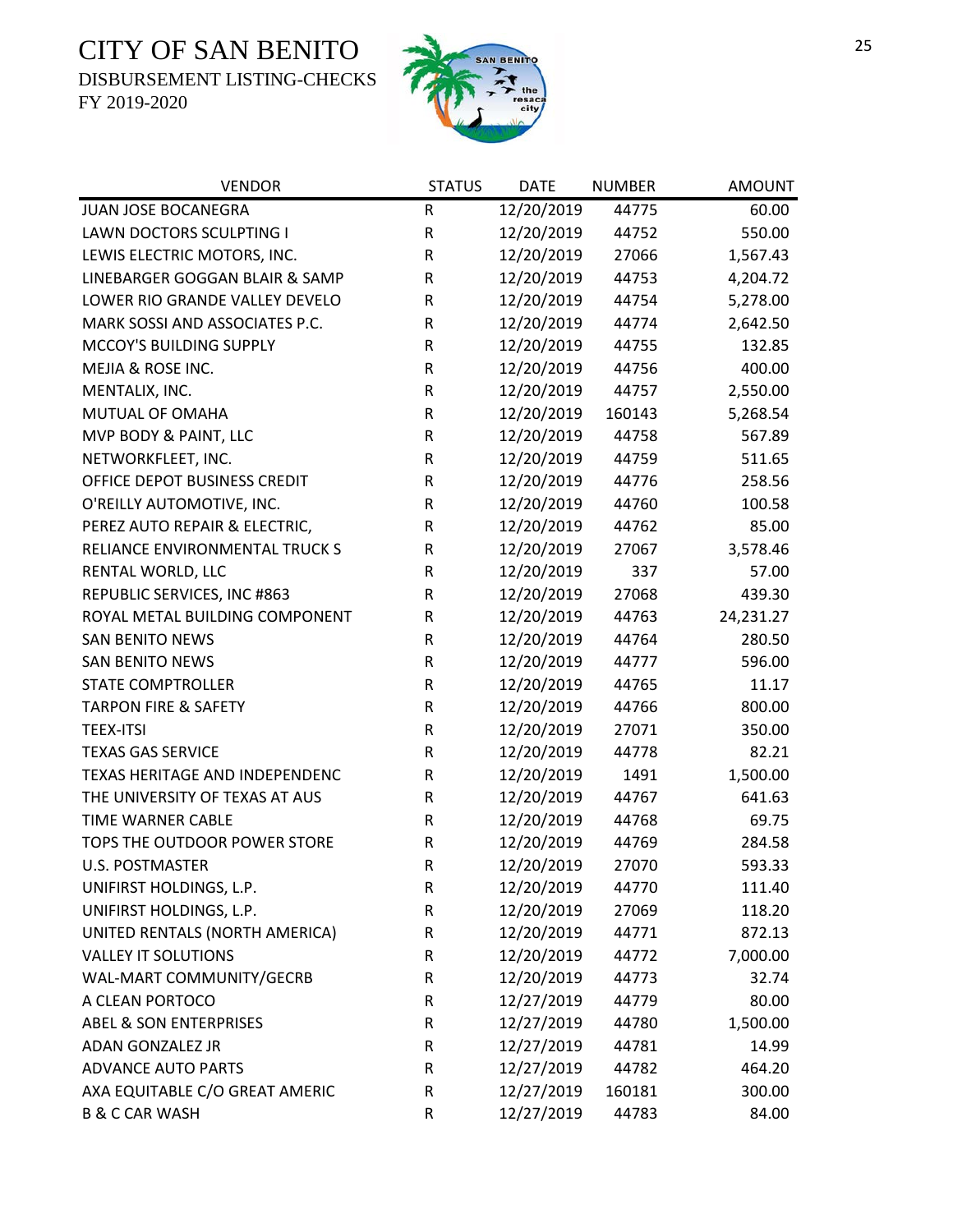DISBURSEMENT LISTING-CHECKS



| <b>VENDOR</b>                    | <b>STATUS</b> | <b>DATE</b> | <b>NUMBER</b> | <b>AMOUNT</b> |
|----------------------------------|---------------|-------------|---------------|---------------|
| C & S SAFETY SUPPLY              | R             | 12/27/2019  | 27085         | 47.82         |
| <b>CAMERON COUNTY TAX OFFICE</b> | R             | 12/27/2019  | 44784         | 7.50          |
| <b>CAMERON COUNTY TAX OFFICE</b> | R             | 12/27/2019  | 44785         | 7.50          |
| <b>CAMERON COUNTY TAX OFFICE</b> | R             | 12/27/2019  | 44786         | 7.50          |
| <b>CAMERON COUNTY TAX OFFICE</b> | ${\sf R}$     | 12/27/2019  | 44787         | 7.50          |
| <b>CAMERON COUNTY TAX OFFICE</b> | R             | 12/27/2019  | 44788         | 7.50          |
| <b>CAMERON COUNTY TAX OFFICE</b> | R             | 12/27/2019  | 44789         | 7.50          |
| CENTRAL PLUMBING & ELECTRIC SU   | R             | 12/27/2019  | 44790         | 241.36        |
| <b>CHUY'S CUSTOM SPORTS</b>      | R             | 12/27/2019  | 44791         | 110.00        |
| <b>CINDY BOUDLOCHE</b>           | ${\sf R}$     | 12/27/2019  | 160180        | 1,886.78      |
| <b>CORE &amp; MAIN LP</b>        | ${\sf R}$     | 12/27/2019  | 27086         | 5,128.66      |
| <b>DIRECTV</b>                   | R             | 12/27/2019  | 44793         | 119.60        |
| <b>ERIC THOMAS HINOJOSA</b>      | R             | 12/27/2019  | 44794         | 375.00        |
| FIRESTONE COMPLETE AUTO CARE     | R             | 12/27/2019  | 44795         | 355.53        |
| <b>FIRST COMMUNITY BANK</b>      | R             | 12/27/2019  | 160184        | 195.00        |
| <b>GRAINGER</b>                  | R             | 12/27/2019  | 27087         | 239.75        |
| <b>GRAJALES TIRE SHOP</b>        | ${\sf R}$     | 12/27/2019  | 44796         | 4.00          |
| GULF COAST PAPER CO. INC.        | R             | 12/27/2019  | 27088         | 594.42        |
| <b>J &amp; J TIRE &amp; AUTO</b> | R             | 12/27/2019  | 44797         | 265.98        |
| <b>J &amp; J TIRE &amp; AUTO</b> | R             | 12/27/2019  | 27089         | 435.98        |
| <b>JOHNNY'S TRUE VALUE</b>       | R             | 12/27/2019  | 27090         | 104.93        |
| <b>MARES TIRES</b>               | R             | 12/27/2019  | 44798         | 35.00         |
| MARIO A. GONZALEZ                | R             | 12/27/2019  | 44799         | 200.00        |
| MIDLAND NATIONAL LIFE INS        | R             | 12/27/2019  | 160179        | 185.00        |
| MVP BODY & PAINT, LLC            | R             | 12/27/2019  | 27091         | 3,017.00      |
| NATIONWIDE RETIREMENT SOLUTION   | R             | 12/27/2019  | 160176        | 1,145.00      |
| ODESSA PUMPS & EQUIPMENT, INC.   | R             | 12/27/2019  | 27092         | 9,995.00      |
| PEREZ AUTO REPAIR & ELECTRIC,    | R             | 12/27/2019  | 44800         | 290.00        |
| SAN BENITO FIREMEN'S RELIEF &    | ${\sf R}$     | 12/27/2019  | 160178        | 11,047.54     |
| SAN BENITO POLICE OFFICERS/EMP   | R             | 12/27/2019  | 160183        | 47.50         |
| <b>TEJAS RENTAL &amp; SALES</b>  | R             | 12/27/2019  | 44801         | 1,249.50      |
| TEXAS MUNICIPAL POLICE ASSOCIA   | R             | 12/27/2019  | 160182        | 238.00        |
| THE FAMILY ROAD SERVICE, LLC     | R             | 12/27/2019  | 44802         | 900.50        |
| TOPS THE OUTDOOR POWER STORE     | R             | 12/27/2019  | 44803         | 44.10         |
| UNIFIRST HOLDINGS, L.P.          | R             | 12/27/2019  | 27093         | 118.20        |
| UNIFIRST HOLDINGS, L.P.          | R             | 12/27/2019  | 44804         | 212.40        |
| UNITED STATES TREASURY           | R             | 12/27/2019  | 160175        | 80.00         |
| <b>UNITED WAY</b>                | R             | 12/27/2019  | 160177        | 38.00         |
| VALLEY FEDERAL CRED.UNION        | R             | 12/27/2019  | 160174        | 20.00         |
| YOLANDA VILLAFRANCA              | R             | 12/27/2019  | 44805         | 12.00         |
| THE BANK OF NEW YORK MELLON      | R             | 12/30/2019  | 44806         | 500.00        |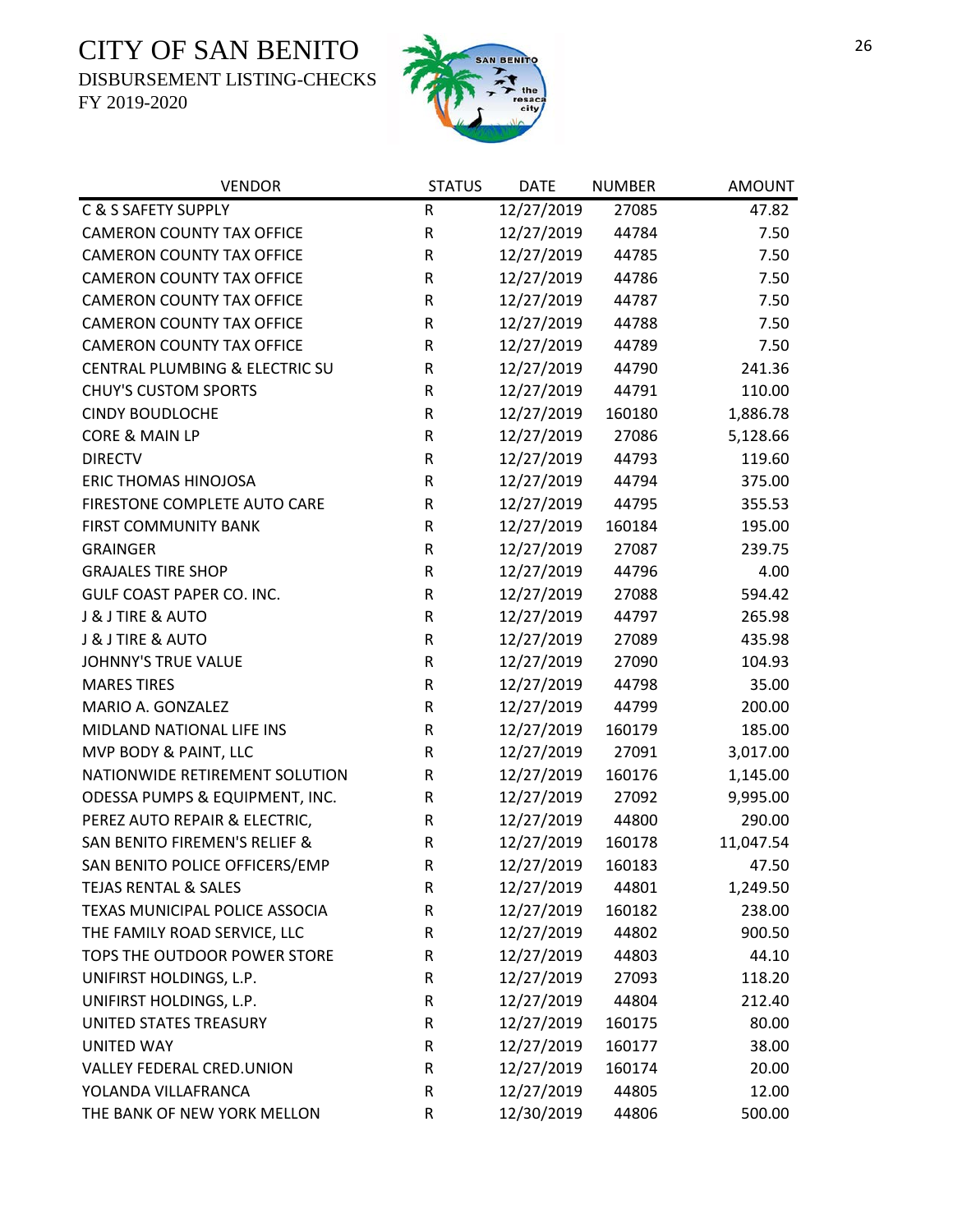DISBURSEMENT LISTING-CHECKS



| <b>VENDOR</b>                         | <b>STATUS</b> | <b>DATE</b> | <b>NUMBER</b> | <b>AMOUNT</b> |
|---------------------------------------|---------------|-------------|---------------|---------------|
| THE BANK OF NEW YORK MELLON           | ${\sf R}$     | 12/30/2019  | 27094         | 500.00        |
| <b>WELLS FARGO BANK N.A.</b>          | ${\sf R}$     | 12/30/2019  | 27095         | 280.52        |
| WELLS FARGO BANK N.A.                 | ${\sf R}$     | 12/30/2019  | 44807         | 469.48        |
| 4IMPRINT, INC.                        | R             | 1/3/2020    | 52            | 103.65        |
| ADAN R. GONZALEZ                      | $\mathsf R$   | 1/3/2020    | 27096         | 30.00         |
| <b>ADVANCE AUTO PARTS</b>             | ${\sf R}$     | 1/3/2020    | 44808         | 187.67        |
| <b>ALL STAR TROPHIES</b>              | ${\sf R}$     | 1/3/2020    | 44809         | 480.00        |
| <b>ANDRES LARA</b>                    | ${\sf R}$     | 1/3/2020    | 27097         | 30.00         |
| <b>CAMERON COUNTY IRRIGATION DIST</b> | R             | 1/3/2020    | 27098         | 20,085.18     |
| CENTRAL PLUMBING & ELECTRIC SU        | R             | 1/3/2020    | 289           | 1,134.79      |
| <b>COMPREHENSIVE HEALTH SERVICES</b>  | R             | 1/3/2020    | 44810         | 165.00        |
| CORE BUSINESS SOLUTIONS, INC.         | R             | 1/3/2020    | 44811         | 511.22        |
| <b>EDDIE CORONADO</b>                 | ${\sf R}$     | 1/3/2020    | 287           | 4,000.00      |
| <b>EWING IRRIGATION PRODUCTS, INC</b> | ${\sf R}$     | 1/3/2020    | 44812         | 520.34        |
| FIRESTONE COMPLETE AUTO CARE          | ${\sf R}$     | 1/3/2020    | 44813         | 81.18         |
| FRANKLIN LEGAL PUBLISHING             | ${\sf R}$     | 1/3/2020    | 44828         | 395.00        |
| JOSE DAVID CASANOVA                   | ${\sf R}$     | 1/3/2020    | 44829         | 100.00        |
| <b>LUBE MASTERS</b>                   | R             | 1/3/2020    | 44814         | 42.00         |
| MAGIC VALLEY ELECTRICT CO-OP          | ${\sf R}$     | 1/3/2020    | 44815         | 259.59        |
| MCCOY'S BUILDING SUPPLY               | ${\sf R}$     | 1/3/2020    | 44816         | 276.27        |
| MERCURY PUBLIC AFFAIRS LLC            | ${\sf R}$     | 1/3/2020    | 44817         | 6,136.36      |
| ROYAL METAL BUILDING COMPONENT        | ${\sf R}$     | 1/3/2020    | 44818         | 290.36        |
| TEXAS HERITAGE AND INDEPENDENC        | ${\sf R}$     | 1/3/2020    | 44819         | 2,800.00      |
| TEXAS SOCIAL SECURITY PROGRAM-        | R             | 1/3/2020    | 44820         | 35.00         |
| TIME WARNER CABLE                     | ${\sf R}$     | 1/3/2020    | 136           | 99.56         |
| <b>TIME WARNER CABLE</b>              | ${\sf R}$     | 1/3/2020    | 338           | 329.04        |
| <b>U.S. POSTMASTER</b>                | ${\sf R}$     | 1/3/2020    | 27100         | 621.73        |
| UNITED REFRIGERATION, INC.            | $\mathsf R$   | 1/3/2020    | 44826         | 416.30        |
| UNITED RENTALS (NORTH AMERICA)        | R             | 1/3/2020    | 44827         | 69.00         |
| <b>VICTOR AVILA</b>                   | $\mathsf{R}$  | 1/3/2020    | 27099         | 30.00         |
| AFLAC                                 | R             | 1/7/2020    | 160186        | 1,032.06      |
| <b>AFLAC</b>                          | ${\sf R}$     | 1/7/2020    | 160187        | 1,032.06      |
| TEXAS MUNICIPAL RETIREMENT SYS        | R             | 1/7/2020    | 160185        | 50,930.00     |
| TONY YZAGUIRRE JR-TAX ASSESSOR        | R             | 1/8/2020    | 44830         | 7.50          |
| TONY YZAGUIRRE JR-TAX ASSESSOR        | R             | 1/8/2020    | 44831         | 7.50          |
| TONY YZAGUIRRE JR-TAX ASSESSOR        | R             | 1/8/2020    | 44832         | 7.50          |
| TONY YZAGUIRRE JR-TAX ASSESSOR        | R             | 1/8/2020    | 44833         | 7.50          |
| TONY YZAGUIRRE JR-TAX ASSESSOR        | R             | 1/8/2020    | 44834         | 7.50          |
| A&L FLOOR AND CARPET CARE             | ${\sf R}$     | 1/10/2020   | 1492          | 330.00        |
| <b>ABEL &amp; SON ENTERPRISES</b>     | R             | 1/10/2020   | 44835         | 500.00        |
| ACT PIPE & SUPPLY, INC.               | ${\sf R}$     | 1/10/2020   | 27102         | 6,943.56      |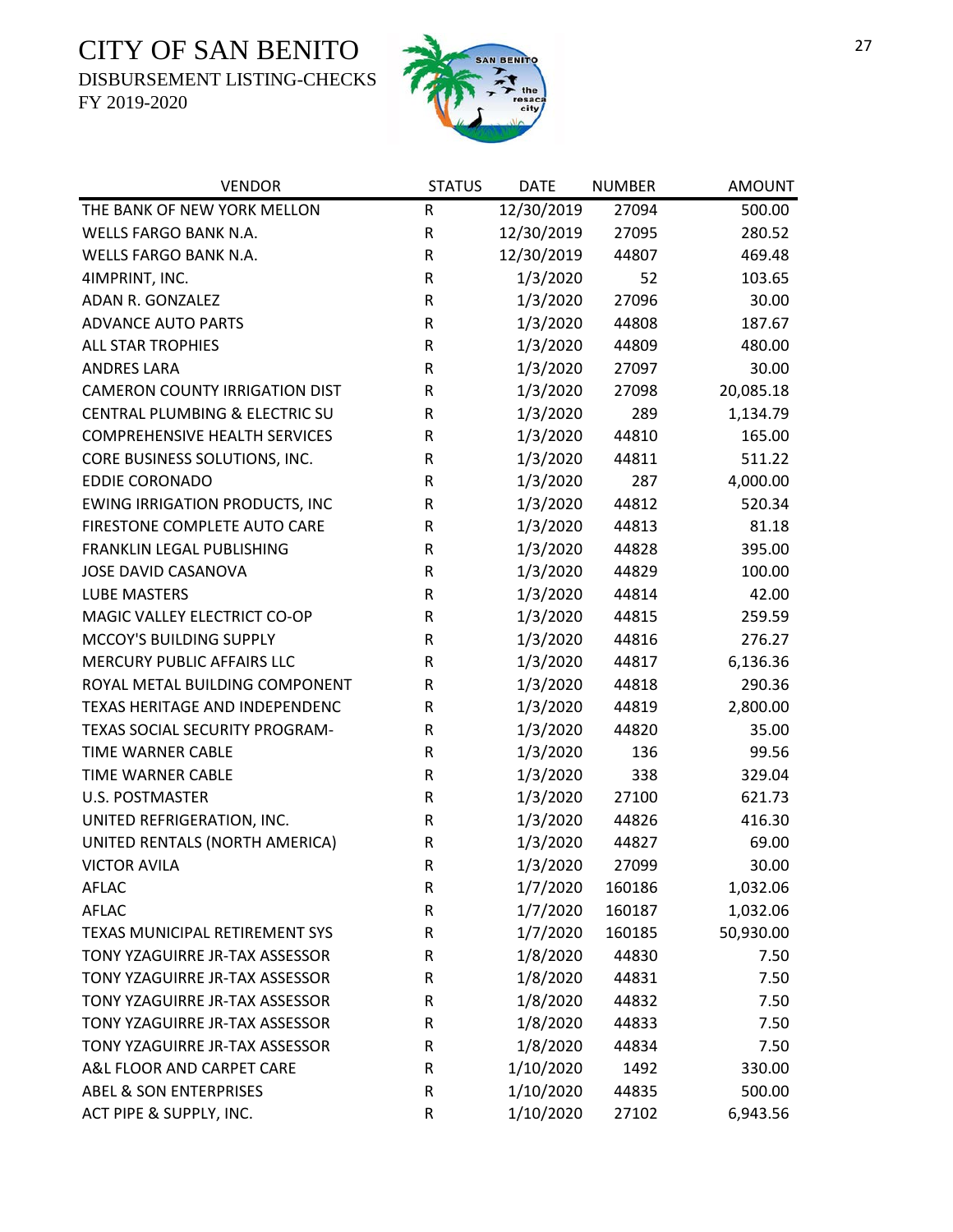DISBURSEMENT LISTING-CHECKS



| <b>VENDOR</b>                                 | <b>STATUS</b> | <b>DATE</b> | <b>NUMBER</b> | <b>AMOUNT</b> |
|-----------------------------------------------|---------------|-------------|---------------|---------------|
| <b>ADVANCE AUTO PARTS</b>                     | $\mathsf R$   | 1/10/2020   | 44836         | 919.73        |
| AGH ENGINEERING & SURVEYING, L                | ${\sf R}$     | 1/10/2020   | 27103         | 600.00        |
| ALAMO IRON WORKS, INC.                        | ${\sf R}$     | 1/10/2020   | 27104         | 67.70         |
| AMERICAN EXPRESS CORPORATE                    | ${\sf R}$     | 1/10/2020   | 44883         | 346.17        |
| AMERICAN SOLUTIONS FOR BUSINES                | R             | 1/10/2020   | 27105         | 2,847.69      |
| AT&T                                          | ${\sf R}$     | 1/10/2020   | 27106         | 143.08        |
| AT&T                                          | ${\sf R}$     | 1/10/2020   | 44838         | 4,869.97      |
| <b>AT&amp;T LONG DISTANCE</b>                 | ${\sf R}$     | 1/10/2020   | 27107         | 152.73        |
| <b>AT&amp;T LONG DISTANCE</b>                 | R             | 1/10/2020   | 44839         | 1,373.77      |
| AXA EQUITABLE C/O GREAT AMERIC                | R             | 1/10/2020   | 160223        | 300.00        |
| <b>B &amp; H FOTO &amp; ELECTRONICS CORP.</b> | ${\sf R}$     | 1/10/2020   | 44840         | 1,549.00      |
| <b>BBVA COMPASS BANK</b>                      | R             | 1/10/2020   | 27126         | 215,385.61    |
| <b>BENITEZ DIESEL REPAIR</b>                  | ${\sf R}$     | 1/10/2020   | 44841         | 1,688.47      |
| <b>BETA TECHNOLOGY</b>                        | ${\sf R}$     | 1/10/2020   | 27108         | 299.99        |
| <b>BOSWELL ELLIFF FORD</b>                    | ${\sf R}$     | 1/10/2020   | 44842         | 297.61        |
| <b>BREATH TEST SERVICES</b>                   | ${\sf R}$     | 1/10/2020   | 44843         | 2,000.00      |
| BRENNTAG SOUTHWEST, INC.                      | R             | 1/10/2020   | 27109         | 10,294.93     |
| <b>CARS</b>                                   | ${\sf R}$     | 1/10/2020   | 44844         | 235.00        |
| CENTRAL READY MIX CONCRETE COM                | R             | 1/10/2020   | 44845         | 660.00        |
| CHILDRENS HOSPITAL OF SAN ANTO                | ${\sf R}$     | 1/10/2020   | 44846         | 600.00        |
| <b>CHUY'S CUSTOM SPORTS</b>                   | ${\sf R}$     | 1/10/2020   | 44847         | 93.00         |
| <b>CINDY BOUDLOCHE</b>                        | ${\sf R}$     | 1/10/2020   | 160222        | 1,886.78      |
| <b>CITY OF SAN BENITO</b>                     | R             | 1/10/2020   | 1493          | 188.96        |
| <b>CITY OF SAN BENITO</b>                     | $\mathsf R$   | 1/10/2020   | 27127         | 41,136.66     |
| CORE & MAIN LP                                | ${\sf R}$     | 1/10/2020   | 27110         | 5,508.89      |
| <b>CULLIGAN WATER</b>                         | ${\sf R}$     | 1/10/2020   | 44848         | 63.50         |
| D & R GLASS ETC INC.                          | ${\sf R}$     | 1/10/2020   | 44849         | 210.00        |
| DANNY D. WATKINS                              | ${\sf R}$     | 1/10/2020   | 44884         | 378.87        |
| DEALERS ELECTRICAL SUPPLY                     | ${\sf R}$     | 1/10/2020   | 44850         | 3,746.81      |
| DELTA SPECIALTIES SIGNS & SUPP                | $\mathsf R$   | 1/10/2020   | 44851         | 250.00        |
| <b>DIRECT ENERGY BUSINESS</b>                 | R             | 1/10/2020   | 27111         | 926.41        |
| <b>DIRECT ENERGY BUSINESS</b>                 | ${\sf R}$     | 1/10/2020   | 44852         | 1,240.61      |
| DPC INDUSTRIES, INC.                          | ${\sf R}$     | 1/10/2020   | 27112         | 932.00        |
| FIRESTONE COMPLETE AUTO CARE                  | R             | 1/10/2020   | 44853         | 162.28        |
| <b>FIRST COMMUNITY BANK</b>                   | ${\sf R}$     | 1/10/2020   | 160226        | 195.00        |
| <b>FLOWER SHOP</b>                            | R             | 1/10/2020   | 44854         | 47.00         |
| GOOD EARTH PRODUCTS, INC.                     | ${\sf R}$     | 1/10/2020   | 44855         | 300.00        |
| <b>GOODE ELECTRIC COMPANY</b>                 | ${\sf R}$     | 1/10/2020   | 27113         | 1,944.67      |
| <b>GRAPHICS CENTER</b>                        | R             | 1/10/2020   | 1494          | 526.86        |
| GT DISTRIBUTORS, INC.                         | R             | 1/10/2020   | 44856         | 6,169.61      |
| GULF COAST PAPER CO. INC.                     | ${\sf R}$     | 1/10/2020   | 44857         | 246.48        |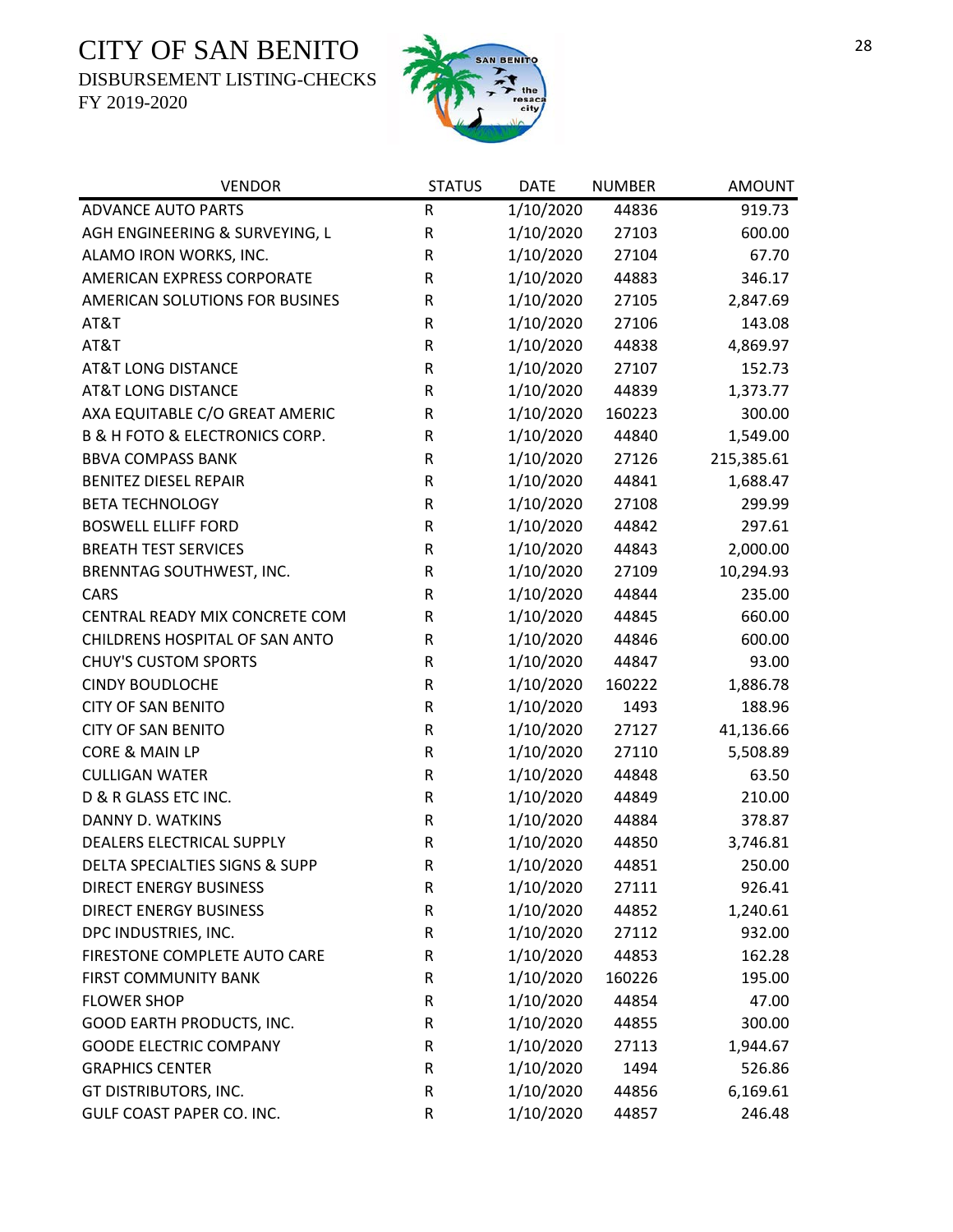DISBURSEMENT LISTING-CHECKS



| <b>VENDOR</b>                    | <b>STATUS</b> | <b>DATE</b> | <b>NUMBER</b> | <b>AMOUNT</b> |
|----------------------------------|---------------|-------------|---------------|---------------|
| <b>HACH COMPANY</b>              | ${\sf R}$     | 1/10/2020   | 27114         | 1,694.09      |
| HARLINGEN WATERWORKS SYSTEM      | ${\sf R}$     | 1/10/2020   | 27115         | 963.00        |
| HEALTH CARE SERVICE CORPORATIO   | R             | 1/10/2020   | 1495          | 1,806.82      |
| <b>INDUSTRIAL PERFORMANCE</b>    | $\mathsf R$   | 1/10/2020   | 27101         | 47,500.00     |
| <b>ISMAEL TREVINO</b>            | $\mathsf R$   | 1/10/2020   | 290           | 1,440.00      |
| J & J TIRE & AUTO                | $\mathsf R$   | 1/10/2020   | 44858         | 220.00        |
| <b>J &amp; J TIRE &amp; AUTO</b> | $\mathsf R$   | 1/10/2020   | 27116         | 344.99        |
| J. MAYA DESIGNS AND GRAPHICS L   | ${\sf R}$     | 1/10/2020   | 27117         | 540.00        |
| <b>JEREMY MAYA</b>               | $\mathsf R$   | 1/10/2020   | 1496          | 3.30          |
| <b>JOHNNY'S TRUE VALUE</b>       | ${\sf R}$     | 1/10/2020   | 27118         | 320.02        |
| <b>JOURNEY ALEXIS TORREZ</b>     | R             | 1/10/2020   | 1497          | 480.00        |
| <b>JULIAN RIOS</b>               | $\mathsf R$   | 1/10/2020   | 1498          | 3.30          |
| <b>KING KUTS BARBERSHOP</b>      | ${\sf R}$     | 1/10/2020   | 1499          | 550.00        |
| LAW OFFICE OF ALAN T. OZUNA      | $\mathsf R$   | 1/10/2020   | 44859         | 1,762.50      |
| <b>LETTY GOMEZ</b>               | $\mathsf R$   | 1/10/2020   | 44885         | 19.26         |
| LINEBARGER GOGGAN BLAIR & SAMP   | ${\sf R}$     | 1/10/2020   | 44860         | 6,884.41      |
| LUIS RICARDO PARRA, JR           | R             | 1/10/2020   | 1500          | 480.00        |
| M.A.S.A                          | R             | 1/10/2020   | 160228        | 250.00        |
| <b>MARES TIRES</b>               | $\mathsf R$   | 1/10/2020   | 44861         | 168.00        |
| MARK SOSSI AND ASSOCIATES P.C.   | ${\sf R}$     | 1/10/2020   | 44862         | 2,642.50      |
| <b>MARTHA McCLAIN</b>            | ${\sf R}$     | 1/10/2020   | 44863         | 9.84          |
| <b>MATT'S CASH AND CARRY</b>     | ${\sf R}$     | 1/10/2020   | 44864         | 169.95        |
| MCCOY'S BUILDING SUPPLY          | R             | 1/10/2020   | 44865         | 9.48          |
| METROPOLITAN LIFE INSURANCE CO   | $\mathsf R$   | 1/10/2020   | 160230        | 805.72        |
| METROPOLITAN LIFE INSURANCE CO   | R             | 1/10/2020   | 160229        | 2,852.62      |
| MIDLAND NATIONAL LIFE INS        | $\mathsf R$   | 1/10/2020   | 160221        | 185.00        |
| NATIONWIDE RETIREMENT SOLUTION   | ${\sf R}$     | 1/10/2020   | 160218        | 1,145.00      |
| NETWORKFLEET, INC.               | $\mathsf R$   | 1/10/2020   | 44866         | 750.85        |
| NOVA HEALTHCARE, PA              | ${\sf R}$     | 1/10/2020   | 44867         | 148.64        |
| ODESSA PUMPS & EQUIPMENT, INC.   | R             | 1/10/2020   | 27119         | 1,536.00      |
| OFFICE DEPOT BUSINESS CREDIT     | R             | 1/10/2020   | 44886         | 84.95         |
| OFFICE DEPOT, INC                | $\mathsf R$   | 1/10/2020   | 1501          | 1,386.22      |
| OIL PATCH FUEL & SUPPLY, INC.    | ${\sf R}$     | 1/10/2020   | 44869         | 6,466.51      |
| O'REILLY AUTOMOTIVE, INC.        | R             | 1/10/2020   | 44868         | 629.35        |
| PEREZ AUTO REPAIR & ELECTRIC,    | $\mathsf R$   | 1/10/2020   | 44870         | 220.00        |
| REBECA CASTILLO                  | $\mathsf R$   | 1/10/2020   | 1502          | 540.02        |
| REPUBLIC SERVICES, INC #863      | R             | 1/10/2020   | 27128         | 1,674.21      |
| RIO GRANDE STEEL, LTD.           | $\mathsf R$   | 1/10/2020   | 44871         | 55.40         |
| RISING SCHOLARS ACADEMY          | $\mathsf R$   | 1/10/2020   | 44888         | 150.00        |
| <b>SAM'S CLUB DIRECT</b>         | $\mathsf R$   | 1/10/2020   | 44872         | 832.36        |
| SAN ANTONIO RETAIL MERCHANTS A   | R             | 1/10/2020   | 1503          | 23.00         |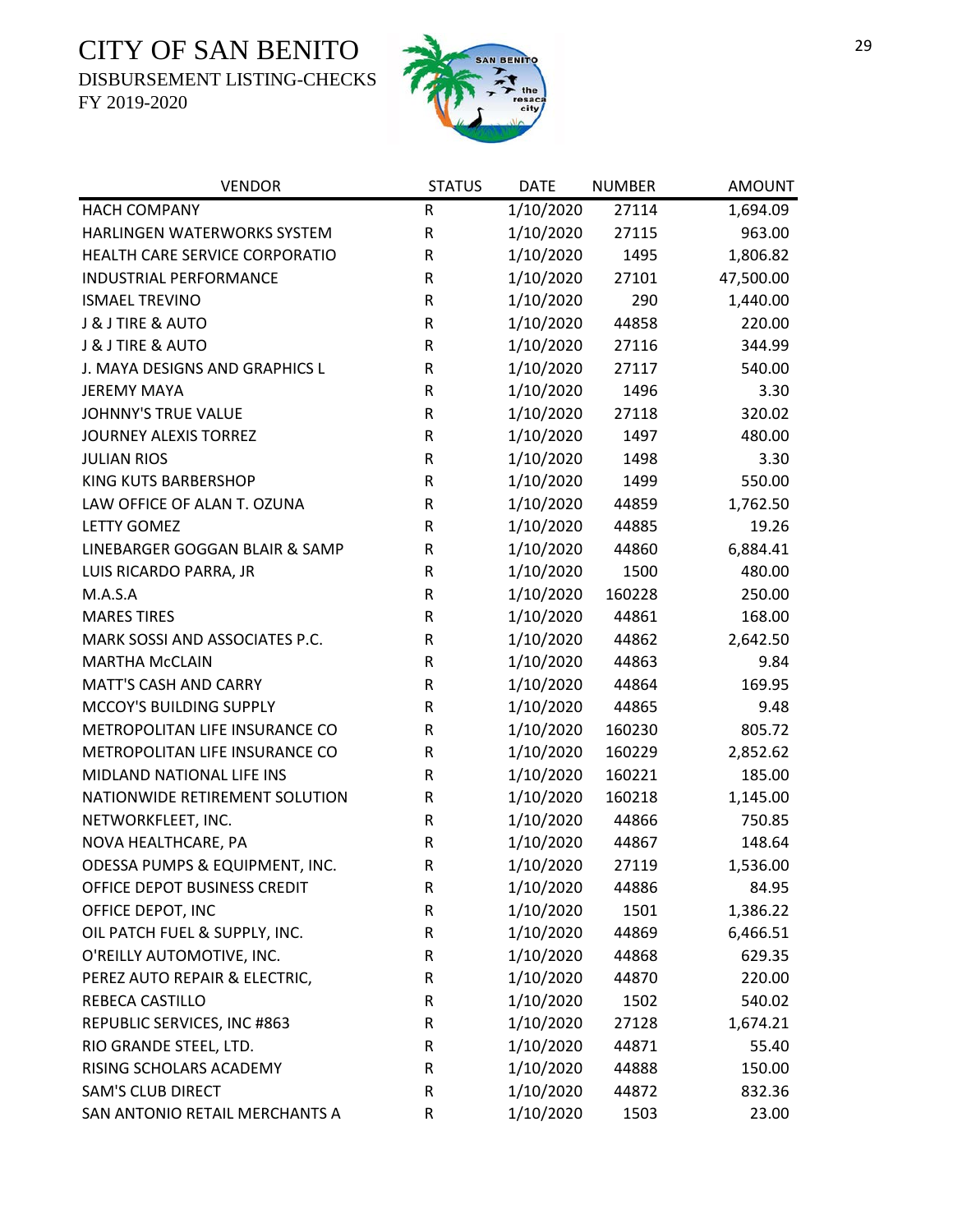DISBURSEMENT LISTING-CHECKS



| <b>VENDOR</b>                  | <b>STATUS</b> | <b>DATE</b> | <b>NUMBER</b> | <b>AMOUNT</b> |
|--------------------------------|---------------|-------------|---------------|---------------|
| SAN BENITO FIREMEN'S RELIEF &  | ${\sf R}$     | 1/10/2020   | 160220        | 13,876.02     |
| SAN BENITO POLICE OFFICERS/EMP | ${\sf R}$     | 1/10/2020   | 160225        | 47.50         |
| <b>SISLINK</b>                 | R             | 1/10/2020   | 160227        | 327.22        |
| SMARTCOM TELEPHONE, LLC        | R             | 1/10/2020   | 44873         | 1,404.54      |
| <b>STATE COMPTROLLER</b>       | R             | 1/10/2020   | 44874         | 347.40        |
| <b>SWAGIT PRODUCTIONS, LLC</b> | ${\sf R}$     | 1/10/2020   | 44875         | 995.00        |
| <b>TEEX-ITSI</b>               | ${\sf R}$     | 1/10/2020   | 27120         | 85.00         |
| <b>TEEX-ITSI</b>               | ${\sf R}$     | 1/10/2020   | 27121         | 350.00        |
| TEXAS MUNICIPAL POLICE ASSOCIA | R             | 1/10/2020   | 160224        | 238.00        |
| THE UNIVERSITY OF TEXAS AT AUS | ${\sf R}$     | 1/10/2020   | 44876         | 22.46         |
| TIME WARNER CABLE              | $\mathsf R$   | 1/10/2020   | 1504          | 243.45        |
| <b>TIME WARNER CABLE</b>       | R             | 1/10/2020   | 44877         | 915.38        |
| TML INTERGOVERNMENTAL RISK POO | ${\sf R}$     | 1/10/2020   | 44878         | 37,598.65     |
| TONY YZAGUIRRE JR-TAX ASSESSOR | R             | 1/10/2020   | 44889         | 7.50          |
| TONY YZAGUIRRE JR-TAX ASSESSOR | ${\sf R}$     | 1/10/2020   | 44890         | 7.50          |
| TONY YZAGUIRRE JR-TAX ASSESSOR | ${\sf R}$     | 1/10/2020   | 44891         | 7.50          |
| TOPS THE OUTDOOR POWER STORE   | ${\sf R}$     | 1/10/2020   | 44879         | 253.98        |
| TYLER TECHNOLOGIES, INC.       | ${\sf R}$     | 1/10/2020   | 27122         | 391.90        |
| UNIFIRST HOLDINGS, L.P.        | R             | 1/10/2020   | 44880         | 131.80        |
| UNIFIRST HOLDINGS, L.P.        | R             | 1/10/2020   | 27123         | 233.40        |
| UNITED REFRIGERATION, INC.     | ${\sf R}$     | 1/10/2020   | 44881         | 164.02        |
| UNITED STATES TREASURY         | R             | 1/10/2020   | 160217        | 80.00         |
| <b>UNITED WAY</b>              | ${\sf R}$     | 1/10/2020   | 160219        | 38.00         |
| VALLEY FEDERAL CRED.UNION      | $\mathsf R$   | 1/10/2020   | 160216        | 20.00         |
| <b>VERIZON WIRELESS</b>        | R             | 1/10/2020   | 339           | 99.52         |
| <b>VERIZON WIRELESS</b>        | R             | 1/10/2020   | 27124         | 554.60        |
| <b>VERIZON WIRELESS</b>        | R             | 1/10/2020   | 1370          | 691.20        |
| <b>VERIZON WIRELESS</b>        | R             | 1/10/2020   | 44882         | 2,641.74      |
| XYLEM WATER SOLUTIONS U.S.A.,  | ${\sf R}$     | 1/10/2020   | 27125         | 904.81        |
| <b>OSCAR LEAL</b>              | $\mathsf{R}$  | 1/13/2020   | 160231        | 1,483.66      |
| <b>U.S. POSTMASTER</b>         | R             | 1/15/2020   | 27129         | 577.48        |
| <b>BBVA COMPASS BANK</b>       | R             | 1/16/2020   | 80            | 23.00         |
| <b>BBVA COMPASS BANK</b>       | R             | 1/16/2020   | 6729          | 56.12         |
| <b>BBVA COMPASS BANK</b>       | ${\sf R}$     | 1/16/2020   | 137           | 95.58         |
| <b>BBVA COMPASS BANK</b>       | R             | 1/16/2020   | 27130         | 347.55        |
| <b>BBVA COMPASS BANK</b>       | R             | 1/16/2020   | 340           | 775.55        |
| <b>BBVA COMPASS BANK</b>       | R             | 1/16/2020   | 1             | 9,562.00      |
| <b>BBVA COMPASS BANK</b>       | R             | 1/16/2020   | 44892         | 10,997.04     |
| DOWNTOWN DECORATIONS, INC.     | R             | 1/16/2020   | 1505          | 1,499.20      |
| <b>SAN BENITO NEWS</b>         | R             | 1/16/2020   | 1507          | 396.00        |
| TAILORED KUTS BARBER STUDIO    | ${\sf R}$     | 1/16/2020   | 1508          | 400.00        |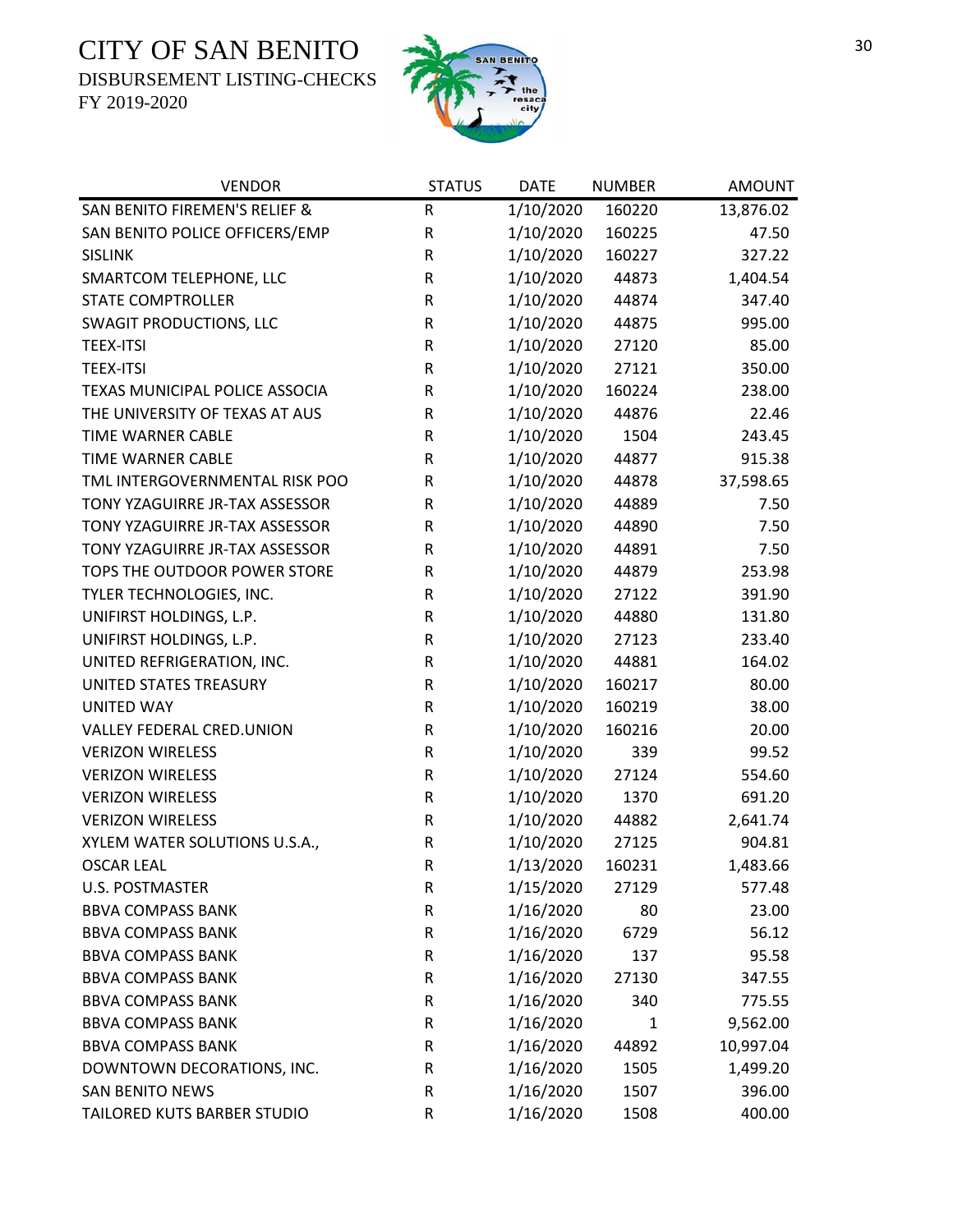DISBURSEMENT LISTING-CHECKS



| <b>VENDOR</b>                         | <b>STATUS</b> | <b>DATE</b> | <b>NUMBER</b> | <b>AMOUNT</b> |
|---------------------------------------|---------------|-------------|---------------|---------------|
| THE GRAFIK SPOT LLC                   | ${\sf R}$     | 1/16/2020   | 1509          | 680.00        |
| TRANS UNION LLC                       | ${\sf R}$     | 1/16/2020   | 1510          | 65.00         |
| A & M TRUCKING                        | R             | 1/17/2020   | 44897         | 150.00        |
| <b>ABEL &amp; SON ENTERPRISES</b>     | ${\sf R}$     | 1/17/2020   | 44898         | 250.00        |
| <b>ACEVEDO'S AUTO SERVICE</b>         | ${\sf R}$     | 1/17/2020   | 44899         | 290.00        |
| <b>ADVANCE AUTO PARTS</b>             | ${\sf R}$     | 1/17/2020   | 44900         | 326.23        |
| ANA-LAB CORP.                         | ${\sf R}$     | 1/17/2020   | 27131         | 144.00        |
| ARROW MAGNOLIA, INC.                  | R             | 1/17/2020   | 27132         | 3,514.50      |
| <b>AUTO ZONE</b>                      | ${\sf R}$     | 1/17/2020   | 44901         | 401.95        |
| <b>AVILA'S AUTO SERVICE</b>           | ${\sf R}$     | 1/17/2020   | 44902         | 7.00          |
| <b>BENITEZ DIESEL REPAIR</b>          | ${\sf R}$     | 1/17/2020   | 44903         | 275.00        |
| <b>BOSWELL ELLIFF FORD</b>            | ${\sf R}$     | 1/17/2020   | 44904         | 105.30        |
| BRENNTAG SOUTHWEST, INC.              | ${\sf R}$     | 1/17/2020   | 27133         | 4,608.28      |
| <b>CAMERON COUNTY TAX OFFICE</b>      | ${\sf R}$     | 1/17/2020   | 44943         | 7.50          |
| <b>CAMERON COUNTY TAX OFFICE</b>      | R             | 1/17/2020   | 44944         | 7.50          |
| CARROT-TOP INDUSTRIES, INC.           | ${\sf R}$     | 1/17/2020   | 27134         | 79.71         |
| CDW GOVERNMENT, INC.                  | ${\sf R}$     | 1/17/2020   | 44905         | 1,985.94      |
| CENTRAL READY MIX CONCRETE COM        | ${\sf R}$     | 1/17/2020   | 44906         | 220.00        |
| <b>CHRISTIAN HUERTA</b>               | ${\sf R}$     | 1/17/2020   | 27135         | 30.00         |
| <b>CHUY'S CUSTOM SPORTS</b>           | R             | 1/17/2020   | 44907         | 24.00         |
| CORE & MAIN LP                        | R             | 1/17/2020   | 27136         | 1,677.40      |
| DANNY D. WATKINS                      | R             | 1/17/2020   | 44908         | 165.27        |
| DAVID C. RODRIGUEZ                    | ${\sf R}$     | 1/17/2020   | 1371          | 120.00        |
| DEALERS ELECTRICAL SUPPLY             | ${\sf R}$     | 1/17/2020   | 27138         | 288.00        |
| DENALI WATER SOLUTIONS LLC            | ${\sf R}$     | 1/17/2020   | 27139         | 4,170.00      |
| DPC INDUSTRIES, INC.                  | ${\sf R}$     | 1/17/2020   | 27140         | 4,986.00      |
| ENGIE RESOURCES, INC.                 | R             | 1/17/2020   | 341           | 958.30        |
| ENGIE RESOURCES, INC.                 | ${\sf R}$     | 1/17/2020   | 44909         | 38,047.33     |
| ENGIE RESOURCES, INC.                 | ${\sf R}$     | 1/17/2020   | 27141         | 43,380.30     |
| ESTEBAN MARTINEZ                      | $\mathsf{R}$  | 1/17/2020   | 291           | 3,460.00      |
| <b>EWING IRRIGATION PRODUCTS, INC</b> | R             | 1/17/2020   | 44918         | 298.46        |
| <b>FRED BELL</b>                      | R             | 1/17/2020   | 1372          | 120.00        |
| GALLS, LLC                            | R             | 1/17/2020   | 44919         | 2,777.30      |
| <b>GOODE ELECTRIC COMPANY</b>         | R             | 1/17/2020   | 27145         | 2,333.30      |
| <b>GRAINGER</b>                       | ${\sf R}$     | 1/17/2020   | 27146         | 284.82        |
| INTEGRITY TESTING, INC.               | ${\sf R}$     | 1/17/2020   | 27147         | 5,485.00      |
| <b>J &amp; J TIRE &amp; AUTO</b>      | ${\sf R}$     | 1/17/2020   | 44920         | 292.99        |
| JAQUELINE CORONADO                    | ${\sf R}$     | 1/17/2020   | 44921         | 130.00        |
| JCS INDUSTRIES, INC.                  | R             | 1/17/2020   | 27148         | 996.00        |
| JOHNSTONE SUPPLY OF LA FERIA          | ${\sf R}$     | 1/17/2020   | 44922         | 179.23        |
| <b>MARC</b>                           | R             | 1/17/2020   | 27149         | 3,690.00      |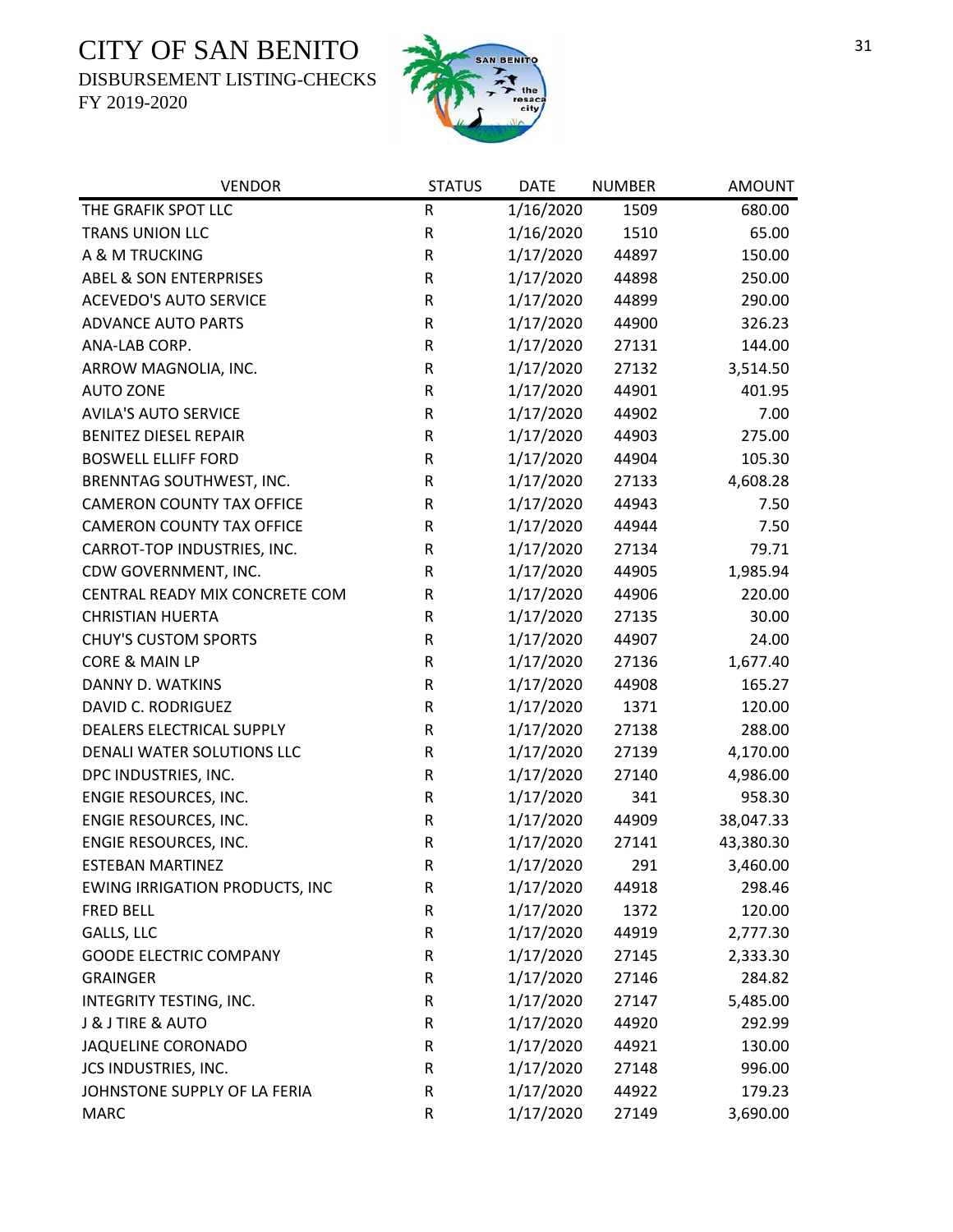DISBURSEMENT LISTING-CHECKS



| <b>VENDOR</b>                         | <b>STATUS</b> | <b>DATE</b> | <b>NUMBER</b> | <b>AMOUNT</b> |
|---------------------------------------|---------------|-------------|---------------|---------------|
| MARIO G. PEREA                        | R             | 1/17/2020   | 1373          | 120.00        |
| MCCOY'S BUILDING SUPPLY               | ${\sf R}$     | 1/17/2020   | 44923         | 477.46        |
| NETWORKFLEET, INC.                    | R             | 1/17/2020   | 44924         | 511.65        |
| <b>NUECES POWER EQUIPMENT</b>         | ${\sf R}$     | 1/17/2020   | 44925         | 230.58        |
| OFFICE DEPOT BUSINESS CREDIT          | R             | 1/17/2020   | 44927         | 755.04        |
| OIL PATCH FUEL & SUPPLY, INC.         | ${\sf R}$     | 1/17/2020   | 44928         | 3,839.79      |
| OMNIBASE SERVICES OF TEXAS, LP        | ${\sf R}$     | 1/17/2020   | 44929         | 1,038.00      |
| ONE STOP PEST CONTROL                 | R             | 1/17/2020   | 292           | 180.00        |
| O'REILLY AUTOMOTIVE, INC.             | ${\sf R}$     | 1/17/2020   | 44926         | 255.14        |
| PEREZ AUTO REPAIR & ELECTRIC,         | R             | 1/17/2020   | 44930         | 165.00        |
| PIGGY BACK TOWING & RECOVERY          | R             | 1/17/2020   | 44931         | 350.00        |
| R.G.V. FIREMEN'S AND FIRE MARS        | ${\sf R}$     | 1/17/2020   | 44932         | 125.00        |
| ROERIG OLIVEIRA & FISHER L.L.P        | R             | 1/17/2020   | 44933         | 150.00        |
| SCHAEFFER MFG. CO. #551-17            | R             | 1/17/2020   | 44934         | 293.40        |
| STATE FIREMEN'S & FIRE MARSHAL        | R             | 1/17/2020   | 44935         | 200.00        |
| <b>TEEX-ITSI</b>                      | R             | 1/17/2020   | 27150         | 85.00         |
| <b>TEXAS DEPARTMENT OF PUBLIC SAF</b> | R             | 1/17/2020   | 44936         | 8.00          |
| THE FAMILY ROAD SERVICE, LLC          | R             | 1/17/2020   | 44937         | 1,239.78      |
| THOMSON REUTERS - WEST                | R             | 1/17/2020   | 44938         | 305.01        |
| TOPS THE OUTDOOR POWER STORE          | ${\sf R}$     | 1/17/2020   | 44939         | 885.03        |
| UNIFIRST HOLDINGS, L.P.               | R             | 1/17/2020   | 44940         | 213.00        |
| UNIFIRST HOLDINGS, L.P.               | R             | 1/17/2020   | 27151         | 229.60        |
| UNITED RENTALS (NORTH AMERICA)        | R             | 1/17/2020   | 44941         | 2,100.00      |
| YOLANDA VILLAFRANCA                   | R             | 1/17/2020   | 44942         | 130.00        |
| A CLEAN PORTOCO                       | R             | 1/24/2020   | 44945         | 80.00         |
| A&L FLOOR AND CARPET CARE             | R             | 1/24/2020   | 1517          | 165.00        |
| A&L FLOOR AND CARPET CARE             | R             | 1/24/2020   | 1516          | 171.00        |
| A&L FLOOR AND CARPET CARE             | ${\sf R}$     | 1/24/2020   | 1518          | 1,460.00      |
| <b>ADVANCE AUTO PARTS</b>             | ${\sf R}$     | 1/24/2020   | 44946         | 280.25        |
| ALAMO CONCRETE PRODUCTS COMPAN        | $\mathsf R$   | 1/24/2020   | 293           | 4,016.08      |
| AMCHEM INCORPORATED                   | R             | 1/24/2020   | 27169         | 6,707.62      |
| ANA-LAB CORP.                         | R             | 1/24/2020   | 27170         | 283.00        |
| AXA EQUITABLE C/O GREAT AMERIC        | R             | 1/24/2020   | 160302        | 300.00        |
| <b>B &amp; C CAR WASH</b>             | R             | 1/24/2020   | 44947         | 105.00        |
| <b>BENISSE JIMENEZ GOMEZ</b>          | R             | 1/24/2020   | 44948         | 50.00         |
| <b>BENITEZ DIESEL REPAIR</b>          | ${\sf R}$     | 1/24/2020   | 44949         | 350.00        |
| <b>BOSWELL ELLIFF FORD</b>            | ${\sf R}$     | 1/24/2020   | 44950         | 213.00        |
| BRENNTAG SOUTHWEST, INC.              | R             | 1/24/2020   | 27171         | 4,757.85      |
| <b>CAMERON COUNTY CLERK</b>           | R             | 1/24/2020   | 44951         | 1,844.00      |
| CARS                                  | R             | 1/24/2020   | 44952         | 75.00         |
| CENTRAL PLUMBING & ELECTRIC SU        | R             | 1/24/2020   | 294           | 307.07        |
| CENTRAL READY MIX CONCRETE COM        | R             | 1/24/2020   | 44953         | 330.00        |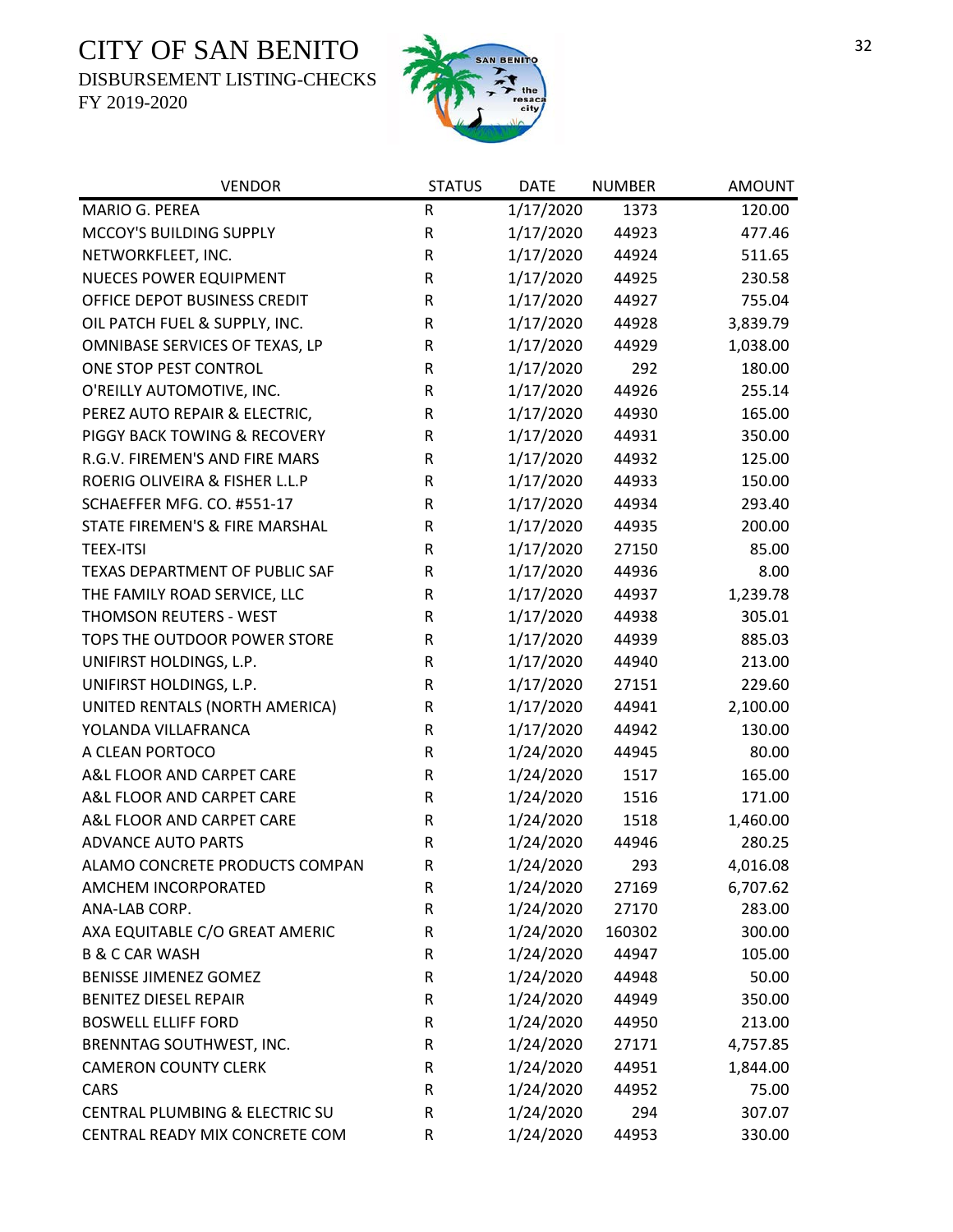DISBURSEMENT LISTING-CHECKS



| <b>VENDOR</b>                    | <b>STATUS</b> | <b>DATE</b> | <b>NUMBER</b>  | <b>AMOUNT</b> |
|----------------------------------|---------------|-------------|----------------|---------------|
| <b>CINDY BOUDLOCHE</b>           | ${\sf R}$     | 1/24/2020   | 160301         | 1,886.78      |
| <b>CITY OF BROWNSVILLE</b>       | R             | 1/24/2020   | 44954          | 36.00         |
| <b>COLONIAL LIFE INSURANCE</b>   | R             | 1/24/2020   | 160306         | 3,955.36      |
| <b>CONNIE LONGORIA</b>           | R             | 1/24/2020   | 44955          | 305.00        |
| CPS HUMAN RESOURCE SERVICES      | R             | 1/24/2020   | 44956          | 1,315.60      |
| DANA SAFETY SUPPLY INC           | ${\sf R}$     | 1/24/2020   | 44962          | 4,844.40      |
| DANNY D. WATKINS                 | R             | 1/24/2020   | 44958          | 90.00         |
| DICK OFFICE SUPPLY, INC.         | R             | 1/24/2020   | 27172          | 3.40          |
| <b>DIRECTV</b>                   | R             | 1/24/2020   | 44959          | 123.85        |
| <b>D-TRONICS INC.</b>            | ${\sf R}$     | 1/24/2020   | 44957          | 359.99        |
| <b>FASTSIGNS</b>                 | ${\sf R}$     | 1/24/2020   | 44960          | 437.63        |
| FIRESTONE COMPLETE AUTO CARE     | R             | 1/24/2020   | 44961          | 254.67        |
| <b>FIRST COMMUNITY BANK</b>      | R             | 1/24/2020   | 160305         | 195.00        |
| <b>GOODE ELECTRIC COMPANY</b>    | R             | 1/24/2020   | 44963          | 2,160.00      |
| <b>GRAJALES TIRE SHOP</b>        | R             | 1/24/2020   | 44964          | 8.00          |
| <b>GRAJALES TIRE SHOP</b>        | ${\sf R}$     | 1/24/2020   | 27173          | 10.00         |
| <b>GRAPHICS CENTER</b>           | R             | 1/24/2020   | 44965          | 75.00         |
| <b>GULF COAST PAPER CO. INC.</b> | ${\sf R}$     | 1/24/2020   | 44966          | 1,466.75      |
| HEALTH CARE SERVICE CORPORATIO   | R             | 1/24/2020   | 1512           | 1,806.82      |
| <b>HEIL OF TEXAS</b>             | ${\sf R}$     | 1/24/2020   | 27174          | 21.72         |
| HURRICANE FENCE COMPANY          | R             | 1/24/2020   | 27175          | 4,580.00      |
| INNOVATIVE BLOCK OF SOUTH TEXA   | R             | 1/24/2020   | 295            | 10,813.72     |
| J & J TIRE & AUTO                | R             | 1/24/2020   | 27176          | 144.99        |
| J & J TIRE & AUTO                | R             | 1/24/2020   | 44967          | 176.00        |
| JOHNSTONE SUPPLY OF LA FERIA     | ${\sf R}$     | 1/24/2020   | 44968          | 147.00        |
| JUAN JOSE BOCANEGRA              | R             | 1/24/2020   | 44969          | 120.00        |
| LINEBARGER GOGGAN BLAIR & SAMP   | R             | 1/24/2020   | 44970          | 3,588.62      |
| LRGV CITY SECRETARIES ASSOCIAT   | R             | 1/24/2020   | 44971          | 20.00         |
| <b>LUBE MASTERS</b>              | ${\sf R}$     | 1/24/2020   | 44972          | 414.00        |
| MANUEL CISNEROS, JR.             | R             | 1/24/2020   | $\overline{2}$ | 50.00         |
| <b>MARCUS ANTONY SUAREZ</b>      | R             | 1/24/2020   | 44973          | 120.00        |
| <b>MARES TIRES</b>               | R             | 1/24/2020   | 27177          | 38.99         |
| <b>MATTHEW CARRIZALES</b>        | R             | 1/24/2020   | 27182          | 30.00         |
| MCCOY'S BUILDING SUPPLY          | R             | 1/24/2020   | 44974          | 164.44        |
| MCCOY'S BUILDING SUPPLY          | R             | 1/24/2020   | 27178          | 595.39        |
| MEJIA & ROSE INC.                | R             | 1/24/2020   | 296            | 300.00        |
| MIDLAND NATIONAL LIFE INS        | R             | 1/24/2020   | 160300         | 185.00        |
| MVP BODY & PAINT, LLC            | R             | 1/24/2020   | 44975          | 1,500.80      |
| NATIONWIDE RETIREMENT SOLUTION   | R             | 1/24/2020   | 160297         | 1,145.00      |
| OFFICE DEPOT, INC                | R             | 1/24/2020   | 1519           | 63.64         |
| OFFICE DEPOT, INC                | ${\sf R}$     | 1/24/2020   | 1520           | 329.99        |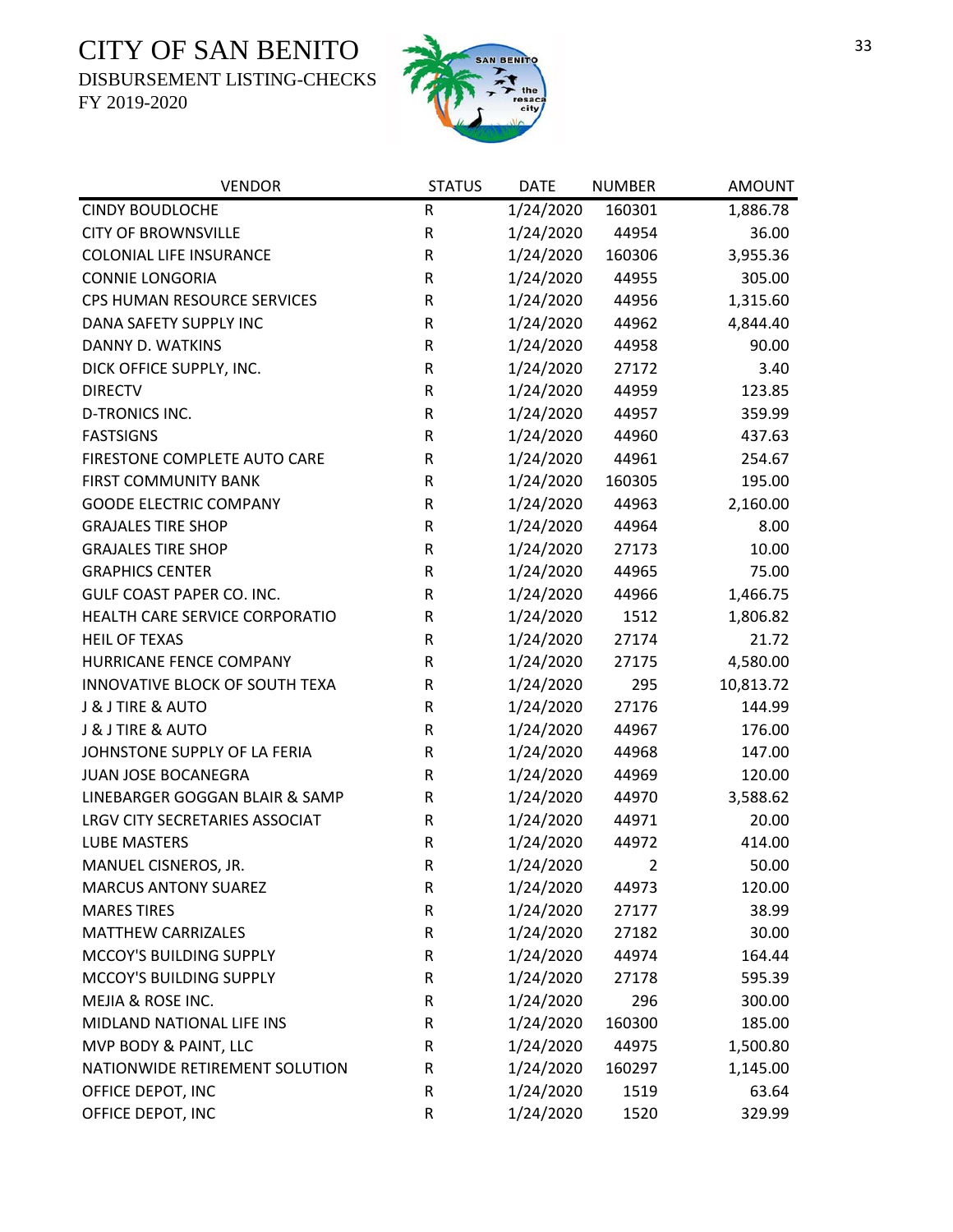DISBURSEMENT LISTING-CHECKS



| <b>VENDOR</b>                     | <b>STATUS</b> | <b>DATE</b> | <b>NUMBER</b> | <b>AMOUNT</b> |
|-----------------------------------|---------------|-------------|---------------|---------------|
| OFFICE DEPOT, INC                 | R             | 1/24/2020   | 1521          | 1,113.00      |
| PEREZ AUTO REPAIR & ELECTRIC,     | ${\sf R}$     | 1/24/2020   | 44976         | 125.00        |
| PROFESSIONAL SERVICE INDUSTRIE    | ${\sf R}$     | 1/24/2020   | 297           | 512.50        |
| ROMEO MANCILLAS, JR.              | ${\sf R}$     | 1/24/2020   | 44977         | 47.10         |
| <b>RUTH MCGINNIS</b>              | ${\sf R}$     | 1/24/2020   | 44978         | 120.00        |
| SAN BENITO FIREMEN'S RELIEF &     | ${\sf R}$     | 1/24/2020   | 160299        | 11,677.92     |
| SAN BENITO POLICE OFFICERS/EMP    | R             | 1/24/2020   | 160304        | 47.50         |
| SIDDONS-MARTIN EMERGENCY GROUP    | ${\sf R}$     | 1/24/2020   | 44979         | 13,978.64     |
| <b>TARPON FIRE &amp; SAFETY</b>   | R             | 1/24/2020   | 44980         | 796.00        |
| TEXAS DEPARTMENT OF PUBLIC SAF    | ${\sf R}$     | 1/24/2020   | 44981         | 7.00          |
| <b>TEXAS GAS SERVICE</b>          | R             | 1/24/2020   | 44982         | 75.04         |
| TEXAS MUNICIPAL POLICE ASSOCIA    | ${\sf R}$     | 1/24/2020   | 160303        | 238.00        |
| THE JEWELRY WORKSHOP              | R             | 1/24/2020   | 44983         | 30.00         |
| TIME WARNER CABLE                 | R             | 1/24/2020   | 44984         | 6.93          |
| TIME WARNER CABLE                 | ${\sf R}$     | 1/24/2020   | 138           | 86.52         |
| TONY YZAGUIRRE JR-TAX ASSESSOR    | ${\sf R}$     | 1/24/2020   | 1513          | 30,771.75     |
| TOPS THE OUTDOOR POWER STORE      | ${\sf R}$     | 1/24/2020   | 44985         | 841.98        |
| <b>U.S. POSTMASTER</b>            | ${\sf R}$     | 1/24/2020   | 27179         | 600.12        |
| ULINE, INC.                       | ${\sf R}$     | 1/24/2020   | 44986         | 2,111.99      |
| UNIFIRST HOLDINGS, L.P.           | ${\sf R}$     | 1/24/2020   | 44987         | 131.80        |
| UNIFIRST HOLDINGS, L.P.           | ${\sf R}$     | 1/24/2020   | 27180         | 199.40        |
| UNITED REFRIGERATION, INC.        | ${\sf R}$     | 1/24/2020   | 44988         | 446.45        |
| UNITED STATES TREASURY            | ${\sf R}$     | 1/24/2020   | 160296        | 80.00         |
| <b>UNITED WAY</b>                 | ${\sf R}$     | 1/24/2020   | 160298        | 38.00         |
| VALLEY FEDERAL CRED.UNION         | ${\sf R}$     | 1/24/2020   | 160295        | 20.00         |
| <b>VERIZON WIRELESS</b>           | R             | 1/24/2020   | 1514          | 159.40        |
| <b>VERIZON WIRELESS</b>           | ${\sf R}$     | 1/24/2020   | 44989         | 1,823.52      |
| <b>VIDA NUEVA CREATIONS</b>       | R             | 1/24/2020   | 1515          | 500.00        |
| WAL-MART COMMUNITY/GECRB          | ${\sf R}$     | 1/24/2020   | 44990         | 14.88         |
| XYLEM WATER SOLUTIONS U.S.A.,     | $\mathsf R$   | 1/24/2020   | 27181         | 9,797.50      |
| <b>CAMERON COUNTY TAX OFFICE</b>  | R             | 1/27/2020   | 44991         | 7.50          |
| A&L FLOOR AND CARPET CARE         | R             | 1/31/2020   | 1522          | 165.00        |
| <b>ABEL &amp; SON ENTERPRISES</b> | ${\sf R}$     | 1/31/2020   | 44993         | 500.00        |
| <b>ADT COMMERCIAL</b>             | ${\sf R}$     | 1/31/2020   | 44994         | 490.00        |
| <b>ADVANCE AUTO PARTS</b>         | ${\sf R}$     | 1/31/2020   | 44995         | 1,079.14      |
| ALAMO IRON WORKS, INC.            | ${\sf R}$     | 1/31/2020   | 27199         | 1,051.81      |
| ALAMO IRON WORKS, INC.            | R             | 1/31/2020   | 44996         | 8,518.80      |
| ALL VALLEY FAMILY MEDICAL, PLL    | R             | 1/31/2020   | 44997         | 985.00        |
| AMCHEM INCORPORATED               | R             | 1/31/2020   | 27200         | 6,651.12      |
| ANIMAL CARE EQUIPMENT & SERVIC    | R             | 1/31/2020   | 44998         | 62.70         |
| AT&T                              | ${\sf R}$     | 1/31/2020   | 27201         | 143.08        |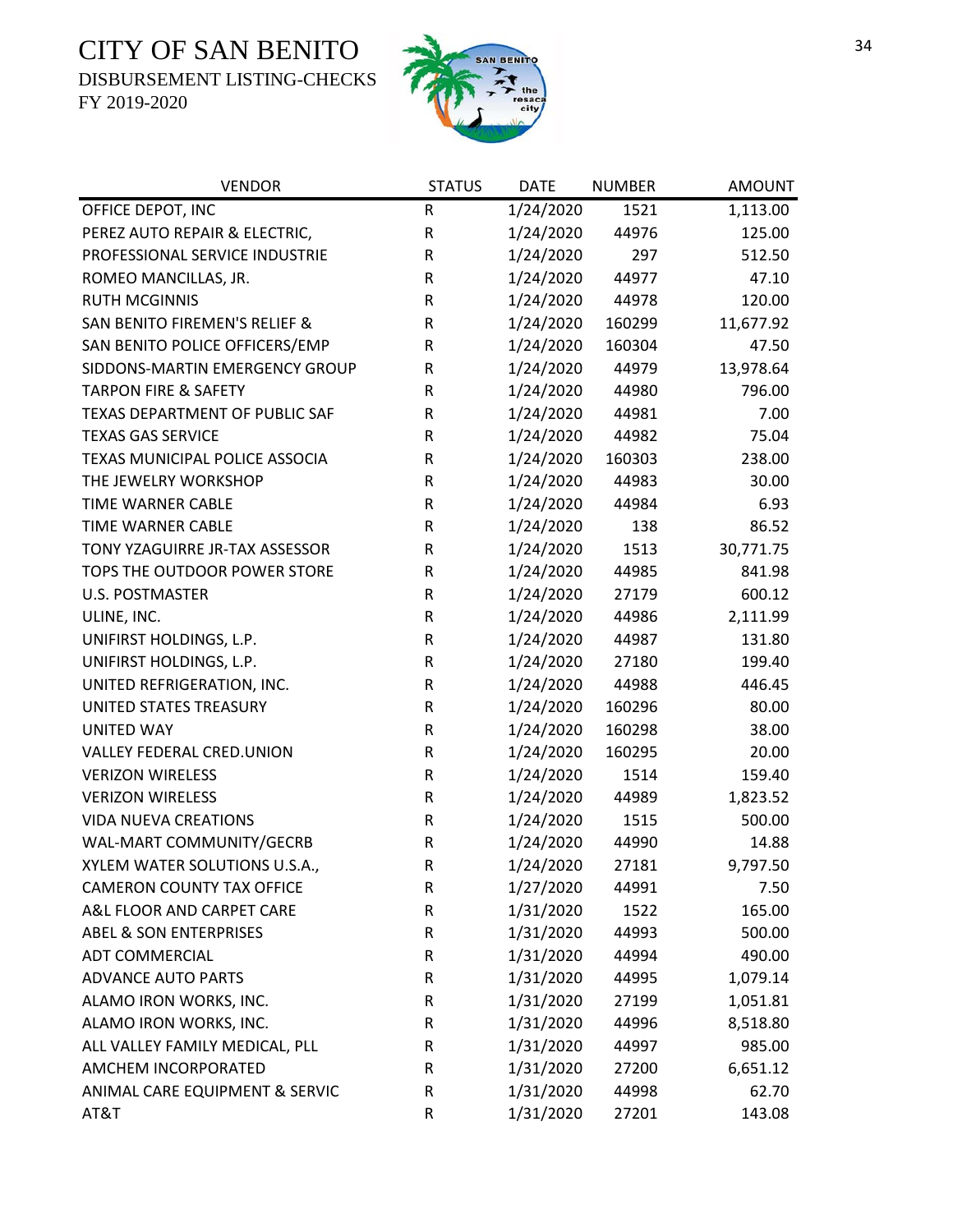DISBURSEMENT LISTING-CHECKS



| <b>VENDOR</b>                    | <b>STATUS</b> | <b>DATE</b> | <b>NUMBER</b> | <b>AMOUNT</b> |
|----------------------------------|---------------|-------------|---------------|---------------|
| AT&T                             | ${\sf R}$     | 1/31/2020   | 44999         | 4,865.76      |
| <b>AUTO ZONE</b>                 | R             | 1/31/2020   | 45000         | 129.99        |
| <b>B &amp; C CAR WASH</b>        | R             | 1/31/2020   | 45001         | 7.00          |
| <b>BETA TECHNOLOGY</b>           | R             | 1/31/2020   | 27203         | 302.33        |
| <b>BOSWELL ELLIFF FORD</b>       | R             | 1/31/2020   | 45002         | 5,534.78      |
| BRENNTAG SOUTHWEST, INC.         | ${\sf R}$     | 1/31/2020   | 27204         | 4,442.55      |
| <b>CAP FLEET UPFITTERS</b>       | R             | 1/31/2020   | 45003         | 104.00        |
| CC DISTRIBUTORS, INC.            | R             | 1/31/2020   | 45004         | 617.54        |
| CDW GOVERNMENT, INC.             | R             | 1/31/2020   | 45005         | 3,158.28      |
| CENTRAL READY MIX CONCRETE COM   | ${\sf R}$     | 1/31/2020   | 45006         | 990.00        |
| <b>CITY OF BROWNSVILLE</b>       | ${\sf R}$     | 1/31/2020   | 45007         | 36.00         |
| <b>CORE &amp; MAIN LP</b>        | R             | 1/31/2020   | 27205         | 298.35        |
| DELTA SPECIALTIES SIGNS & SUPP   | ${\sf R}$     | 1/31/2020   | 45008         | 521.21        |
| DSHS CENTRAL LAB MC2004          | ${\sf R}$     | 1/31/2020   | 27206         | 220.50        |
| <b>ELLIFF MOTORS</b>             | R             | 1/31/2020   | 27207         | 2,150.00      |
| ENVIRONMENTAL SYSTEMS RESEARCH   | ${\sf R}$     | 1/31/2020   | 27208         | 1,020.40      |
| ENVIRONMENTAL SYSTEMS RESEARCH   | ${\sf R}$     | 1/31/2020   | 45009         | 2,040.80      |
| FIRESTONE COMPLETE AUTO CARE     | ${\sf R}$     | 1/31/2020   | 45010         | 1,055.94      |
| FLEET PRIDE, INC.                | R             | 1/31/2020   | 45011         | 580.00        |
| <b>FLOWER SHOP</b>               | ${\sf R}$     | 1/31/2020   | 44992         | 47.00         |
| FRONTERA MATERIALS, INC          | R             | 1/31/2020   | 45012         | 25,530.87     |
| <b>GOODE ELECTRIC COMPANY</b>    | R             | 1/31/2020   | 45013         | 490.20        |
| <b>GOODE ELECTRIC COMPANY</b>    | ${\sf R}$     | 1/31/2020   | 298           | 716.55        |
| <b>GOODE ELECTRIC COMPANY</b>    | R             | 1/31/2020   | 27209         | 3,407.99      |
| <b>GRAINGER</b>                  | ${\sf R}$     | 1/31/2020   | 27210         | 597.75        |
| GT DISTRIBUTORS, INC.            | R             | 1/31/2020   | 45014         | 948.20        |
| HARLINGEN WATERWORKS SYSTEM      | R             | 1/31/2020   | 27211         | 961.48        |
| <b>J &amp; J TIRE &amp; AUTO</b> | R             | 1/31/2020   | 45015         | 207.00        |
| JOHNSTONE SUPPLY OF LA FERIA     | ${\sf R}$     | 1/31/2020   | 45016         | 298.22        |
| LOWER RIO GRANDE VALLEY DEVELO   | R             | 1/31/2020   | 45017         | 5,278.00      |
| <b>LUBE MASTERS</b>              | R             | 1/31/2020   | 45018         | 36.90         |
| MAE POWER EQUIPMENT              | R             | 1/31/2020   | 45019         | 519.99        |
| MAGIC VALLEY ELECTRICT CO-OP     | R             | 1/31/2020   | 45020         | 259.59        |
| NETWORKFLEET, INC.               | R             | 1/31/2020   | 45021         | 723.05        |
| <b>NUECES POWER EQUIPMENT</b>    | R             | 1/31/2020   | 27212         | 667.84        |
| O'REILLY AUTOMOTIVE, INC.        | R             | 1/31/2020   | 45022         | 132.59        |
| PEREZ AUTO REPAIR & ELECTRIC,    | R             | 1/31/2020   | 45023         | 520.00        |
| PONTEM SOFTWARE BY RIA           | R             | 1/31/2020   | 45024         | 1,000.00      |
| PRAXAIR DISTRIBUTION INC.        | R             | 1/31/2020   | 27213         | 42.49         |
| PRUNEDA TECH SERVICE             | R             | 1/31/2020   | 45025         | 774.90        |
| REPUBLIC SERVICES, INC #863      | R             | 1/31/2020   | 27214         | 551.77        |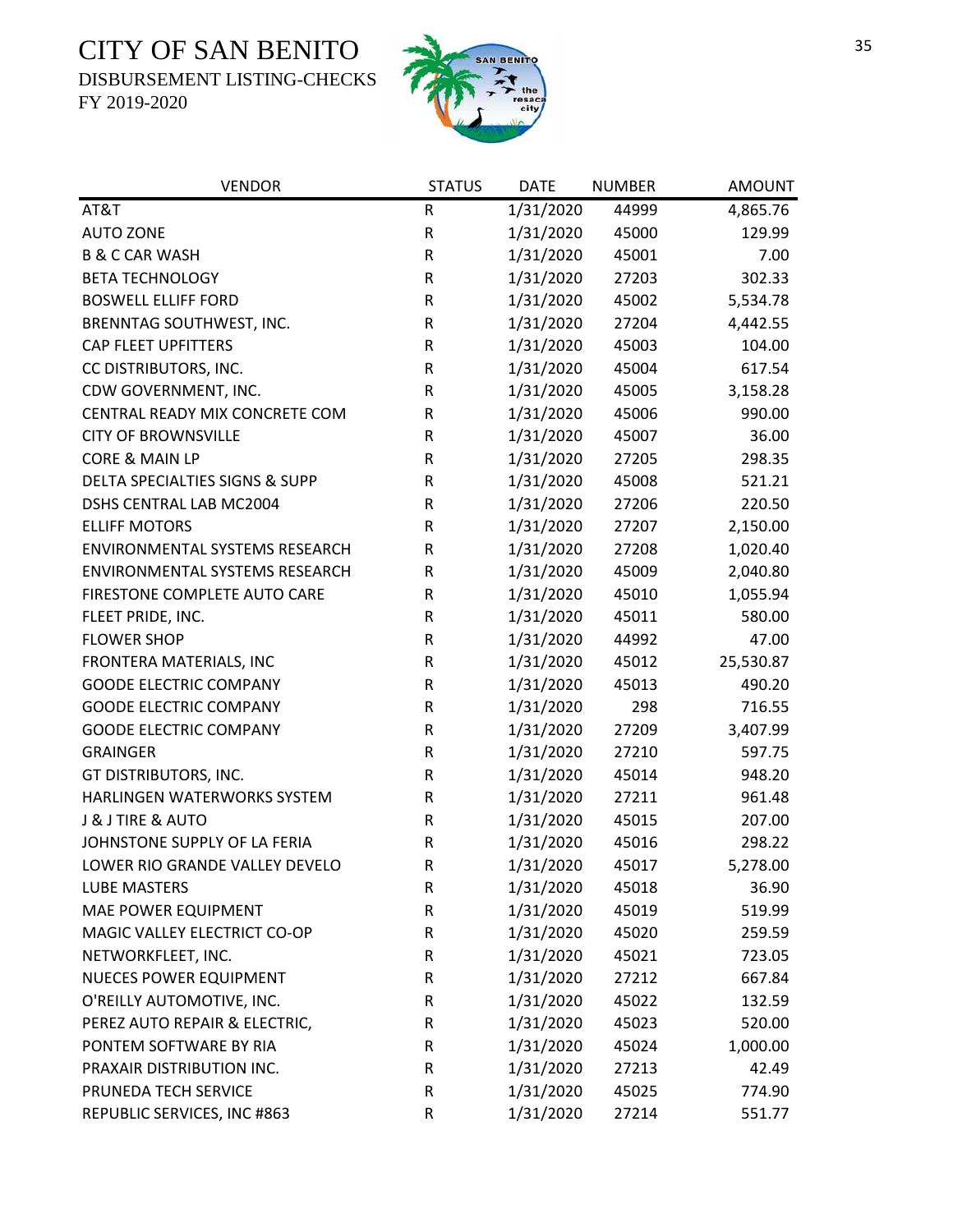DISBURSEMENT LISTING-CHECKS



| <b>VENDOR</b>                         | <b>STATUS</b> | <b>DATE</b> | <b>NUMBER</b> | <b>AMOUNT</b> |
|---------------------------------------|---------------|-------------|---------------|---------------|
| ROMEO MANCILLAS, JR.                  | ${\sf R}$     | 1/31/2020   | 45026         | 179.96        |
| SAN BENITO C.I.S.D.                   | ${\sf R}$     | 1/31/2020   | 45027         | 500.00        |
| SENDERO SOUTH COMPANY                 | ${\sf R}$     | 1/31/2020   | 27215         | 167.00        |
| T & W TIRE, LLC.                      | ${\sf R}$     | 1/31/2020   | 45028         | 40.00         |
| THE FAMILY ROAD SERVICE, LLC          | ${\sf R}$     | 1/31/2020   | 45029         | 65.00         |
| THE PRODUCTIVITY CENTER, INC.         | ${\sf R}$     | 1/31/2020   | 45030         | 484.00        |
| TIME WARNER CABLE                     | ${\sf R}$     | 1/31/2020   | 45031         | 33.49         |
| TIME WARNER CABLE                     | ${\sf R}$     | 1/31/2020   | 1523          | 243.51        |
| <b>TIME WARNER CABLE</b>              | ${\sf R}$     | 1/31/2020   | 342           | 320.42        |
| TOPS THE OUTDOOR POWER STORE          | ${\sf R}$     | 1/31/2020   | 27216         | 80.60         |
| U.S. POSTMASTER                       | ${\sf R}$     | 1/31/2020   | 27220         | 7.01          |
| <b>U.S. POSTMASTER</b>                | ${\sf R}$     | 1/31/2020   | 27217         | 622.03        |
| <b>UBEO LLC</b>                       | ${\sf R}$     | 1/31/2020   | 45032         | 126.00        |
| UNIFIRST HOLDINGS, L.P.               | ${\sf R}$     | 1/31/2020   | 27218         | 191.50        |
| UNIFIRST HOLDINGS, L.P.               | ${\sf R}$     | 1/31/2020   | 45033         | 226.60        |
| UNIFORMS, ETC                         | ${\sf R}$     | 1/31/2020   | 1524          | 375.00        |
| UNIFORMS, ETC                         | ${\sf R}$     | 1/31/2020   | 1525          | 375.00        |
| VWR INTERNATIONAL, LLC                | ${\sf R}$     | 1/31/2020   | 27219         | 4,500.00      |
| <b>WAL-MART</b>                       | $\mathsf R$   | 1/31/2020   | 45034         | 400.00        |
| WAL-MART COMMUNITY/GECRB              | ${\sf R}$     | 1/31/2020   | 45035         | 23.70         |
| M.A.S.A                               | ${\sf R}$     | 2/3/2020    | 160308        | 250.00        |
| <b>SISLINK</b>                        | ${\sf R}$     | 2/3/2020    | 160307        | 327.22        |
| TEXAS MUNICIPAL RETIREMENT SYS        | ${\sf R}$     | 2/3/2020    | 160309        | 51,052.71     |
| AFLAC                                 | ${\sf R}$     | 2/5/2020    | 160310        | 1,056.36      |
| A&L FLOOR AND CARPET CARE             | ${\sf R}$     | 2/7/2020    | 1526          | 300.00        |
| <b>ADVANCE AUTO PARTS</b>             | ${\sf R}$     | 2/7/2020    | 45036         | 435.58        |
| ARROW MAGNOLIA, INC.                  | ${\sf R}$     | 2/7/2020    | 27221         | 3,514.50      |
| <b>AT&amp;T LONG DISTANCE</b>         | ${\sf R}$     | 2/7/2020    | 27222         | 152.73        |
| <b>AT&amp;T LONG DISTANCE</b>         | ${\sf R}$     | 2/7/2020    | 45037         | 752.93        |
| <b>AUTO ZONE</b>                      | $\mathsf{R}$  | 2/7/2020    | 27223         | 293.22        |
| AXA EQUITABLE C/O GREAT AMERIC        | R             | 2/7/2020    | 160345        | 300.00        |
| <b>BELEN PENA</b>                     | ${\sf R}$     | 2/7/2020    | 45038         | 40.19         |
| BIO-AQUATIC TESTING, INC.             | ${\sf R}$     | 2/7/2020    | 27224         | 1,740.00      |
| <b>BOSWELL ELLIFF FORD</b>            | ${\sf R}$     | 2/7/2020    | 27225         | 346.41        |
| BRENNTAG SOUTHWEST, INC.              | ${\sf R}$     | 2/7/2020    | 27226         | 5,020.60      |
| <b>BURTON AUTO SUPPLY</b>             | R             | 2/7/2020    | 27227         | 121.89        |
| <b>CAMERON COUNTY IRRIGATION DIST</b> | R             | 2/7/2020    | 27228         | 32,423.73     |
| <b>CAMERON COUNTY TAX OFFICE</b>      | R             | 2/7/2020    | 45039         | 7.50          |
| <b>CAMERON COUNTY TAX OFFICE</b>      | R             | 2/7/2020    | 45041         | 7.50          |
| CDW GOVERNMENT, INC.                  | R             | 2/7/2020    | 45042         | 1,961.38      |
| CENTER POINT LARGE PRINT              | ${\sf R}$     | 2/7/2020    | 45043         | 89.28         |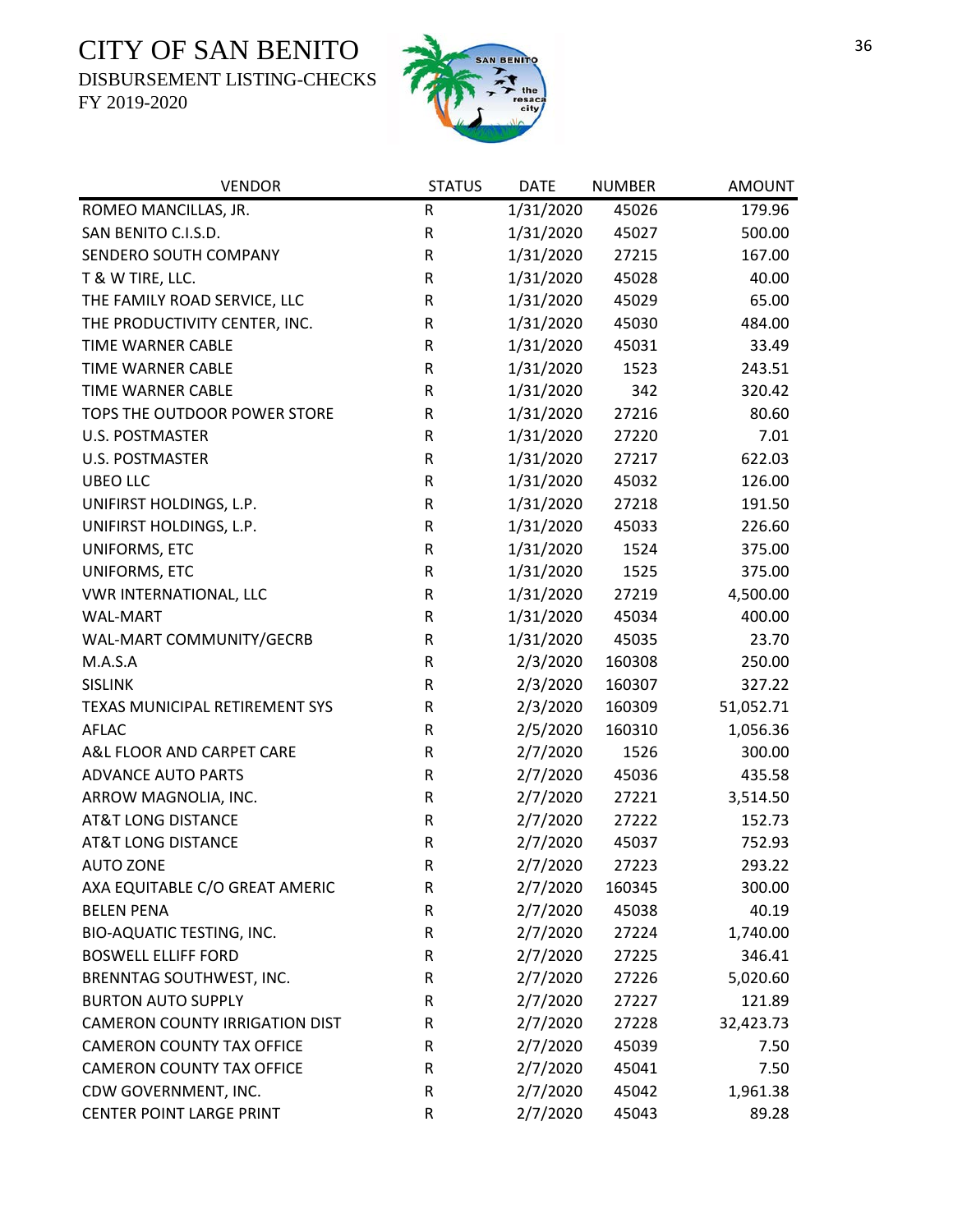DISBURSEMENT LISTING-CHECKS



| <b>VENDOR</b>                         | <b>STATUS</b> | <b>DATE</b> | <b>NUMBER</b> | <b>AMOUNT</b> |
|---------------------------------------|---------------|-------------|---------------|---------------|
| CENTRAL READY MIX CONCRETE COM        | ${\sf R}$     | 2/7/2020    | 45044         | 495.00        |
| <b>CINDY BOUDLOCHE</b>                | ${\sf R}$     | 2/7/2020    | 160344        | 1,886.78      |
| <b>CITY OF SAN BENITO</b>             | R             | 2/7/2020    | 53            | 6,148.35      |
| CORE & MAIN LP                        | ${\sf R}$     | 2/7/2020    | 27229         | 21.00         |
| <b>CULLIGAN WATER</b>                 | ${\sf R}$     | 2/7/2020    | 45045         | 224.70        |
| DENTON NAVARRO ROCHA BERNAL HY        | R             | 2/7/2020    | 45046         | 5,136.00      |
| ENGIE RESOURCES, INC.                 | R             | 2/7/2020    | 45047         | 909.30        |
| ERGON ASPHALT AND EMULSIONS, I        | R             | 2/7/2020    | 45048         | 643.88        |
| <b>FERNANDO GARCIA</b>                | ${\sf R}$     | 2/7/2020    | 45049         | 40.19         |
| FIRESTONE COMPLETE AUTO CARE          | ${\sf R}$     | 2/7/2020    | 45050         | 7.00          |
| FIRST COMMUNITY BANK                  | ${\sf R}$     | 2/7/2020    | 160348        | 195.00        |
| <b>FRED BELL</b>                      | ${\sf R}$     | 2/7/2020    | 45051         | 33.00         |
| FRONTERA MATERIALS, INC               | ${\sf R}$     | 2/7/2020    | 45052         | 24,192.21     |
| GALLS, LLC                            | ${\sf R}$     | 2/7/2020    | 45053         | 94.90         |
| <b>GOODE ELECTRIC COMPANY</b>         | R             | 2/7/2020    | 27230         | 1,510.63      |
| <b>GOVERNMENT FINANCE OFFICERS AS</b> | ${\sf R}$     | 2/7/2020    | 45054         | 225.00        |
| <b>GRAINGER</b>                       | ${\sf R}$     | 2/7/2020    | 45055         | 26.86         |
| <b>GRAJALES TIRE SHOP</b>             | R             | 2/7/2020    | 45056         | 10.00         |
| <b>GUERRA CONSTRUCTION COMPANY</b>    | ${\sf R}$     | 2/7/2020    | 45057         | 7,000.00      |
| GULF COAST PAPER CO. INC.             | ${\sf R}$     | 2/7/2020    | 45058         | 765.42        |
| <b>IGNACIO RODRIGUEZ</b>              | ${\sf R}$     | 2/7/2020    | 45059         | 165.00        |
| INTEGRITY TESTING, INC.               | ${\sf R}$     | 2/7/2020    | 27231         | 5,810.00      |
| INTERNAL CONTROL SYSTEMS              | ${\sf R}$     | 2/7/2020    | 45060         | 1,160.50      |
| INTERNATIONAL MACHINE SHOP            | ${\sf R}$     | 2/7/2020    | 27232         | 500.00        |
| J & J TIRE & AUTO                     | ${\sf R}$     | 2/7/2020    | 45061         | 475.00        |
| J. MAYA DESIGNS AND GRAPHICS L        | ${\sf R}$     | 2/7/2020    | 45062         | 64.00         |
| JOHNSTONE SUPPLY OF LA FERIA          | ${\sf R}$     | 2/7/2020    | 45063         | 867.63        |
| JUAN JOSE BOCANEGRA                   | ${\sf R}$     | 2/7/2020    | 45064         | 120.00        |
| <b>KETCH-ALL COMPANY</b>              | ${\sf R}$     | 2/7/2020    | 45065         | 254.90        |
| <b>KING KUTS BARBERSHOP</b>           | $\mathsf{R}$  | 2/7/2020    | 1527          | 550.00        |
| LEWIS ELECTRIC MOTORS, INC.           | R             | 2/7/2020    | 27233         | 3,696.20      |
| MANUEL CISNEROS, JR.                  | ${\sf R}$     | 2/7/2020    | 4             | 10.00         |
| <b>MARES TIRES</b>                    | ${\sf R}$     | 2/7/2020    | 45066         | 70.00         |
| MARK SOSSI AND ASSOCIATES P.C.        | R             | 2/7/2020    | 45067         | 5,582.50      |
| MCCOY'S BUILDING SUPPLY               | R             | 2/7/2020    | 45068         | 589.30        |
| MID VALLEY PAVING, INC                | R             | 2/7/2020    | 45069         | 3,200.00      |
| MIDLAND NATIONAL LIFE INS             | R             | 2/7/2020    | 160343        | 185.00        |
| NATIONWIDE RETIREMENT SOLUTION        | R             | 2/7/2020    | 160340        | 1,145.00      |
| <b>NUECES POWER EQUIPMENT</b>         | R             | 2/7/2020    | 27234         | 400.00        |
| O'REILLY AUTOMOTIVE, INC.             | R             | 2/7/2020    | 45070         | 723.41        |
| PEREZ AUTO REPAIR & ELECTRIC,         | R             | 2/7/2020    | 45071         | 385.00        |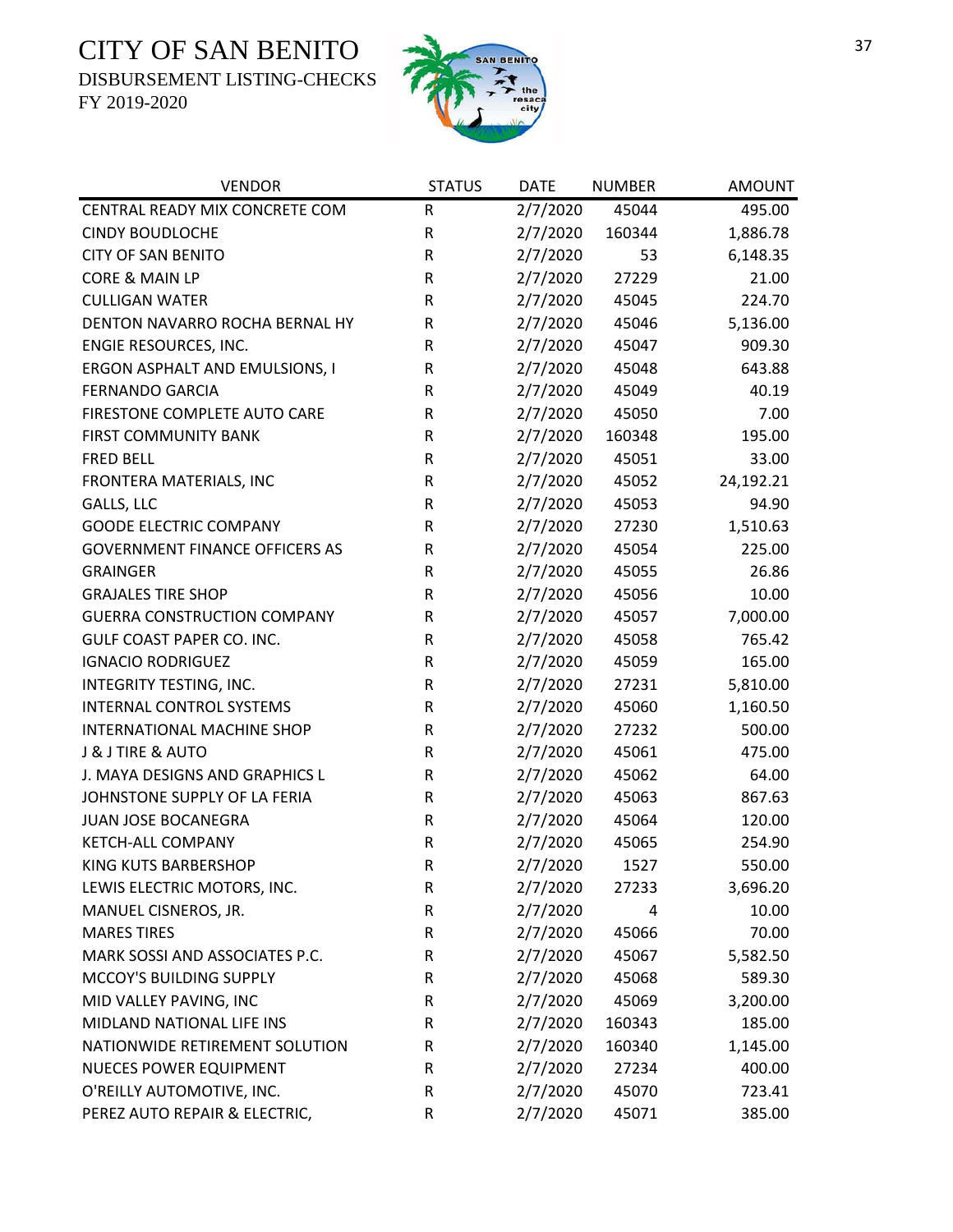DISBURSEMENT LISTING-CHECKS



| <b>VENDOR</b>                                 | <b>STATUS</b> | <b>DATE</b> | <b>NUMBER</b> | <b>AMOUNT</b> |
|-----------------------------------------------|---------------|-------------|---------------|---------------|
| PRAXAIR DISTRIBUTION INC.                     | ${\sf R}$     | 2/7/2020    | 27235         | 40.09         |
| RELIANCE ENVIRONMENTAL TRUCK S                | ${\sf R}$     | 2/7/2020    | 27236         | 1,673.51      |
| RIO GRANDE CONCRETE ACCESSORIE                | $\mathsf R$   | 2/7/2020    | 45072         | 130.00        |
| ROMEO MANCILLAS, JR.                          | R             | 2/7/2020    | 45073         | 87.17         |
| SAN BENITO FIREMEN'S RELIEF &                 | $\mathsf R$   | 2/7/2020    | 160342        | 11,535.48     |
| <b>SAN BENITO NEWS</b>                        | R             | 2/7/2020    | 45074         | 80.00         |
| SAN BENITO POLICE OFFICERS/EMP                | R             | 2/7/2020    | 160347        | 50.00         |
| SMARTCOM TELEPHONE, LLC                       | ${\sf R}$     | 2/7/2020    | 45075         | 1,416.25      |
| TEXAS COMMISSION ON ENVIRONMEN                | R             | 2/7/2020    | 45076         | 320.00        |
| TEXAS DEPARTMENT OF PUBLIC SAF                | ${\sf R}$     | 2/7/2020    | 45077         | 7.00          |
| TEXAS MUNICIPAL POLICE ASSOCIA                | $\mathsf R$   | 2/7/2020    | 160346        | 238.00        |
| TEXAS RURAL WATER ASSOCIATION                 | R             | 2/7/2020    | 27237         | 580.00        |
| TIME WARNER CABLE                             | ${\sf R}$     | 2/7/2020    | 139           | 185.76        |
| <b>TIME WARNER CABLE</b>                      | R             | 2/7/2020    | 45078         | 633.49        |
| TONY YZAGUIRRE JR-TAX ASSESSOR                | ${\sf R}$     | 2/7/2020    | 45079         | 7.50          |
| TOPS THE OUTDOOR POWER STORE                  | ${\sf R}$     | 2/7/2020    | 45080         | 306.10        |
| TOSHIBA BUSINESS SOLUTIONS, US                | ${\sf R}$     | 2/7/2020    | 45081         | 1,949.40      |
| <b>TROPHY PLUS</b>                            | ${\sf R}$     | 2/7/2020    | 1528          | 700.17        |
| UNIFIRST HOLDINGS, L.P.                       | R             | 2/7/2020    | 27238         | 134.90        |
| UNIFIRST HOLDINGS, L.P.                       | ${\sf R}$     | 2/7/2020    | 45082         | 135.20        |
| UNITED STATES TREASURY                        | ${\sf R}$     | 2/7/2020    | 160339        | 80.00         |
| <b>UNITED WAY</b>                             | R             | 2/7/2020    | 160341        | 38.00         |
| VALLEY FEDERAL CRED.UNION                     | ${\sf R}$     | 2/7/2020    | 160338        | 20.00         |
| WAL-MART COMMUNITY/GECRB                      | $\mathsf R$   | 2/7/2020    | 45083         | 20.90         |
| <b>CAMERON COUNTY TAX OFFICE</b>              | ${\sf R}$     | 2/10/2020   | 27239         | 7.50          |
| <b>CAMERON COUNTY TAX OFFICE</b>              | R             | 2/10/2020   | 27240         | 7.50          |
| <b>CAMERON COUNTY TAX OFFICE</b>              | ${\sf R}$     | 2/10/2020   | 27241         | 7.50          |
| <b>CLEO LONGORIA</b>                          | R             | 2/12/2020   | 45084         | 10.00         |
| <b>JAVIER CORONADO</b>                        | ${\sf R}$     | 2/12/2020   | 45085         | 10.00         |
| METROPOLITAN LIFE INSURANCE CO                | $\mathsf{R}$  | 2/12/2020   | 160349        | 848.48        |
| METROPOLITAN LIFE INSURANCE CO                | R             | 2/12/2020   | 160350        | 2,963.00      |
| <b>U.S. POSTMASTER</b>                        | R             | 2/12/2020   | 27253         | 584.84        |
| <b>COLONIAL LIFE INSURANCE</b>                | R             | 2/13/2020   | 160351        | 3,973.64      |
| 4IMPRINT, INC.                                | R             | 2/14/2020   | 45086         | 226.46        |
| <b>ABEL &amp; SON ENTERPRISES</b>             | R             | 2/14/2020   | 45087         | 250.00        |
| <b>ADVANCE AUTO PARTS</b>                     | R             | 2/14/2020   | 45088         | 186.22        |
| ALAMO IRON WORKS, INC.                        | $\mathsf R$   | 2/14/2020   | 27254         | 80.97         |
| AMERICAN SOCIETY OF COMPOSERS                 | R             | 2/14/2020   | 45090         | 363.00        |
| ARROW MAGNOLIA, INC.                          | R             | 2/14/2020   | 45089         | 159.00        |
| <b>AUTO ZONE</b>                              | R             | 2/14/2020   | 27255         | 445.40        |
| <b>B &amp; H FOTO &amp; ELECTRONICS CORP.</b> | R             | 2/14/2020   | 45091         | 731.30        |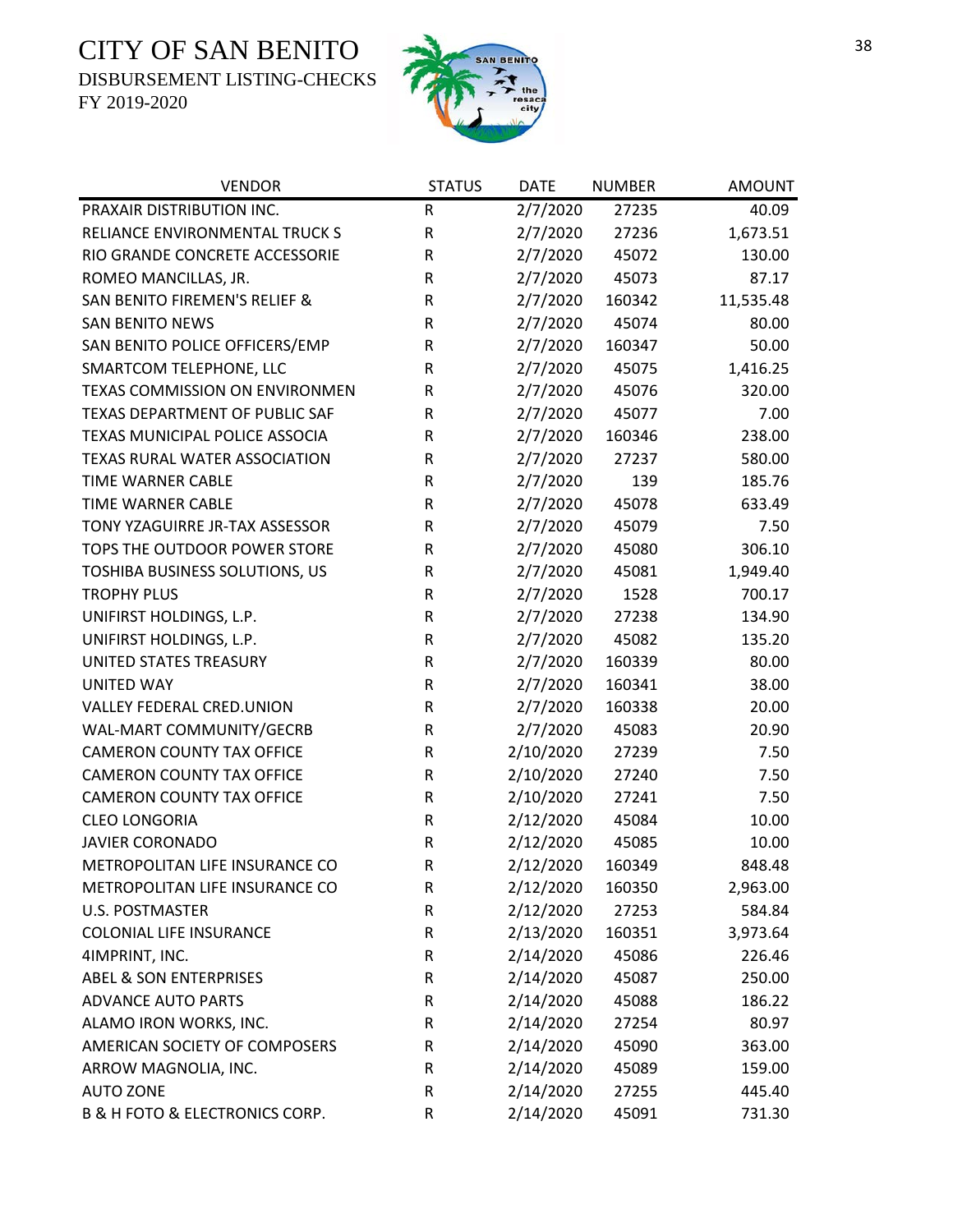DISBURSEMENT LISTING-CHECKS



| <b>VENDOR</b>                       | <b>STATUS</b> | <b>DATE</b> | <b>NUMBER</b> | <b>AMOUNT</b> |
|-------------------------------------|---------------|-------------|---------------|---------------|
| <b>BBVA COMPASS BANK</b>            | ${\sf R}$     | 2/14/2020   | 345           | 34.03         |
| <b>BBVA COMPASS BANK</b>            | ${\sf R}$     | 2/14/2020   | 27277         | 87.92         |
| <b>BBVA COMPASS BANK</b>            | ${\sf R}$     | 2/14/2020   | 140           | 171.05        |
| <b>BBVA COMPASS BANK</b>            | ${\sf R}$     | 2/14/2020   | 5             | 1,095.00      |
| <b>BBVA COMPASS BANK</b>            | ${\sf R}$     | 2/14/2020   | 1375          | 1,425.00      |
| <b>BBVA COMPASS BANK</b>            | ${\sf R}$     | 2/14/2020   | 303           | 1,648.87      |
| <b>BBVA COMPASS BANK</b>            | ${\sf R}$     | 2/14/2020   | 45133         | 8,351.50      |
| <b>BOSWELL ELLIFF FORD</b>          | ${\sf R}$     | 2/14/2020   | 45092         | 7.00          |
| <b>BURTON AUTO SUPPLY</b>           | ${\sf R}$     | 2/14/2020   | 27256         | 281.71        |
| <b>CAMERON COUNTY TAX OFFICE</b>    | ${\sf R}$     | 2/14/2020   | 45097         | 7.50          |
| <b>CAMERON COUNTY TAX OFFICE</b>    | ${\sf R}$     | 2/14/2020   | 45098         | 7.50          |
| <b>CENTER POINT LARGE PRINT</b>     | R             | 2/14/2020   | 45099         | 89.28         |
| CENTRAL READY MIX CONCRETE COM      | ${\sf R}$     | 2/14/2020   | 45100         | 330.00        |
| <b>CITY OF SAN BENITO</b>           | ${\sf R}$     | 2/14/2020   | 27257         | 41,604.83     |
| CORE & MAIN LP                      | ${\sf R}$     | 2/14/2020   | 27258         | 297.16        |
| DENALI WATER SOLUTIONS LLC          | ${\sf R}$     | 2/14/2020   | 27259         | 9,035.00      |
| DOGGETT HEAVY MACHINERY SERVIC      | R             | 2/14/2020   | 27260         | 12,860.35     |
| DPC INDUSTRIES, INC.                | ${\sf R}$     | 2/14/2020   | 27261         | 4,054.00      |
| FIRESTONE COMPLETE AUTO CARE        | $\mathsf R$   | 2/14/2020   | 45101         | 21.00         |
| FIRESTONE COMPLETE AUTO CARE        | ${\sf R}$     | 2/14/2020   | 27262         | 21.00         |
| FRONTERA MATERIALS, INC             | ${\sf R}$     | 2/14/2020   | 45102         | 7,073.25      |
| <b>GOODE ELECTRIC COMPANY</b>       | ${\sf R}$     | 2/14/2020   | 299           | 513.50        |
| <b>GOODE ELECTRIC COMPANY</b>       | ${\sf R}$     | 2/14/2020   | 27263         | 1,468.50      |
| <b>GRAINGER</b>                     | ${\sf R}$     | 2/14/2020   | 27264         | 369.67        |
| <b>GRAJALES TIRE SHOP</b>           | ${\sf R}$     | 2/14/2020   | 45103         | 15.00         |
| GT DISTRIBUTORS, INC.               | ${\sf R}$     | 2/14/2020   | 45104         | 206.85        |
| HERMES MUSIC CO.                    | ${\sf R}$     | 2/14/2020   | 45105         | 644.99        |
| INSCO DISTRIBUTING, INC.            | ${\sf R}$     | 2/14/2020   | 45106         | 179.99        |
| <b>INTERNAL CONTROL SYSTEMS</b>     | ${\sf R}$     | 2/14/2020   | 45107         | 165.00        |
| J & J TIRE & AUTO                   | $\mathsf{R}$  | 2/14/2020   | 45108         | 120.00        |
| <b>JAIME HUERTA</b>                 | R             | 2/14/2020   | 27265         | 50.00         |
| JOE W. FLY COMPANY, INC.            | ${\sf R}$     | 2/14/2020   | 45109         | 673.20        |
| LOWER RIO GRANDE VALLEY DEVELO      | ${\sf R}$     | 2/14/2020   | 45110         | 9,667.00      |
| M & S FENCE AND WELDING REPAIR      | R             | 2/14/2020   | 27266         | 475.00        |
| MALLORY SAFETY AND SUPPLY, LLC      | R             | 2/14/2020   | 45111         | 38.00         |
| <b>MATT'S CASH AND CARRY</b>        | R             | 2/14/2020   | 300           | 4,850.00      |
| <b>MAVERICK INDUSTRIAL SERVICES</b> | R             | 2/14/2020   | 45112         | 67.70         |
| MCCOY'S BUILDING SUPPLY             | R             | 2/14/2020   | 27267         | 197.56        |
| MCCOY'S BUILDING SUPPLY             | R             | 2/14/2020   | 45113         | 280.36        |
| MERCURY PUBLIC AFFAIRS LLC          | R             | 2/14/2020   | 45114         | 6,000.00      |
| <b>MOISES MARTINEZ</b>              | ${\sf R}$     | 2/14/2020   | 27268         | 50.00         |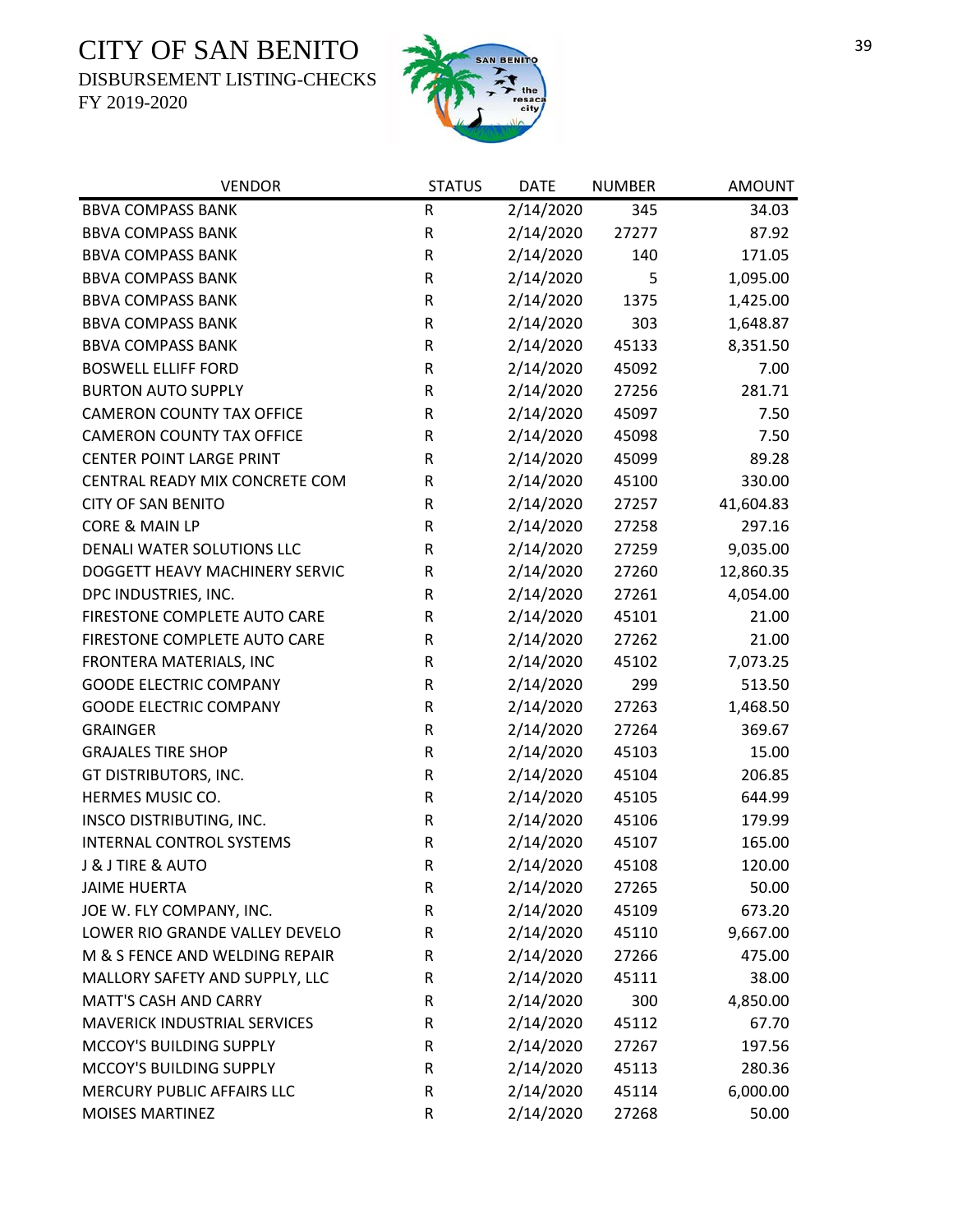DISBURSEMENT LISTING-CHECKS



| <b>VENDOR</b>                  | <b>STATUS</b> | <b>DATE</b> | <b>NUMBER</b> | <b>AMOUNT</b> |
|--------------------------------|---------------|-------------|---------------|---------------|
| MUTUAL OF OMAHA                | ${\sf R}$     | 2/14/2020   | 160352        | 5,081.13      |
| NETWORKFLEET, INC.             | ${\sf R}$     | 2/14/2020   | 45115         | 511.65        |
| O'REILLY AUTOMOTIVE, INC.      | R             | 2/14/2020   | 27269         | 241.03        |
| PEREZ AUTO REPAIR & ELECTRIC,  | R             | 2/14/2020   | 45116         | 90.00         |
| POLYDYNE INC.                  | ${\sf R}$     | 2/14/2020   | 27270         | 1,788.48      |
| REPUBLIC SERVICES, INC #863    | ${\sf R}$     | 2/14/2020   | 27271         | 381.81        |
| RGV PUMP & EQUIPMENT, LLC      | ${\sf R}$     | 2/14/2020   | 45117         | 192.49        |
| RGV PUMP & EQUIPMENT, LLC      | R             | 2/14/2020   | 27272         | 192.51        |
| <b>SHERWIN WILLIAMS</b>        | R             | 2/14/2020   | 27273         | 799.00        |
| SIDDONS-MARTIN EMERGENCY GROUP | R             | 2/14/2020   | 45118         | 5,741.72      |
| <b>SWAGIT PRODUCTIONS, LLC</b> | R             | 2/14/2020   | 45119         | 995.00        |
| TEXAS DEPARTMENT OF PUBLIC SAF | R             | 2/14/2020   | 45120         | 1.00          |
| TEXAS POLICE CHIEFS ASSOCIATIO | R             | 2/14/2020   | 45121         | 434.52        |
| THOMSON REUTERS - WEST         | R             | 2/14/2020   | 45122         | 305.01        |
| TIME WARNER CABLE              | R             | 2/14/2020   | 45123         | 848.40        |
| TOPS THE OUTDOOR POWER STORE   | R             | 2/14/2020   | 45124         | 156.48        |
| ULINE, INC.                    | R             | 2/14/2020   | 45126         | 692.25        |
| UNIFIRST HOLDINGS, L.P.        | R             | 2/14/2020   | 27275         | 134.90        |
| UNIFIRST HOLDINGS, L.P.        | ${\sf R}$     | 2/14/2020   | 45127         | 202.20        |
| UNITED REFRIGERATION, INC.     | ${\sf R}$     | 2/14/2020   | 45128         | 104.06        |
| UNITED RENTALS (NORTH AMERICA) | R             | 2/14/2020   | 45129         | 69.00         |
| <b>VALLEY IT SOLUTIONS</b>     | R             | 2/14/2020   | 45130         | 72,679.87     |
| <b>VERIZON WIRELESS</b>        | ${\sf R}$     | 2/14/2020   | 344           | 99.52         |
| <b>VERIZON WIRELESS</b>        | ${\sf R}$     | 2/14/2020   | 27276         | 655.51        |
| <b>VERIZON WIRELESS</b>        | ${\sf R}$     | 2/14/2020   | 45131         | 3,042.80      |
| WAL-MART COMMUNITY/GECRB       | ${\sf R}$     | 2/14/2020   | 45132         | 8.96          |
| A&L FLOOR AND CARPET CARE      | R             | 2/18/2020   | 1529          | 165.00        |
| <b>DIRECT ENERGY BUSINESS</b>  | ${\sf R}$     | 2/18/2020   | 1530          | 452.20        |
| <b>GRAPHICS CENTER</b>         | ${\sf R}$     | 2/18/2020   | 1531          | 286.95        |
| JOURNEY ALEXIS TORREZ          | $\mathsf R$   | 2/18/2020   | 1532          | 480.00        |
| LUIS RICARDO PARRA, JR         | ${\sf R}$     | 2/18/2020   | 1533          | 480.00        |
| <b>REBECA CASTILLO</b>         | ${\sf R}$     | 2/18/2020   | 1534          | 232.20        |
| RICARDO GUERRA JR              | ${\sf R}$     | 2/18/2020   | 1535          | 850.00        |
| <b>VERIZON WIRELESS</b>        | ${\sf R}$     | 2/18/2020   | 1536          | 166.06        |
| <b>4 EVER MEMORIES</b>         | ${\sf R}$     | 2/21/2020   | 1537          | 375.00        |
| <b>4 EVER MEMORIES</b>         | ${\sf R}$     | 2/21/2020   | 1538          | 375.00        |
| <b>4 EVER MEMORIES</b>         | ${\sf R}$     | 2/21/2020   | 1539          | 375.00        |
| A CLEAN PORTOCO                | ${\sf R}$     | 2/21/2020   | 45139         | 80.00         |
| A&L FLOOR AND CARPET CARE      | ${\sf R}$     | 2/21/2020   | 1540          | 165.00        |
| <b>ADVANCE AUTO PARTS</b>      | R             | 2/21/2020   | 27290         | 145.08        |
| <b>ADVANCE AUTO PARTS</b>      | ${\sf R}$     | 2/21/2020   | 45140         | 460.58        |
| ALLEGRA                        | ${\sf R}$     | 2/21/2020   | 45141         | 299.00        |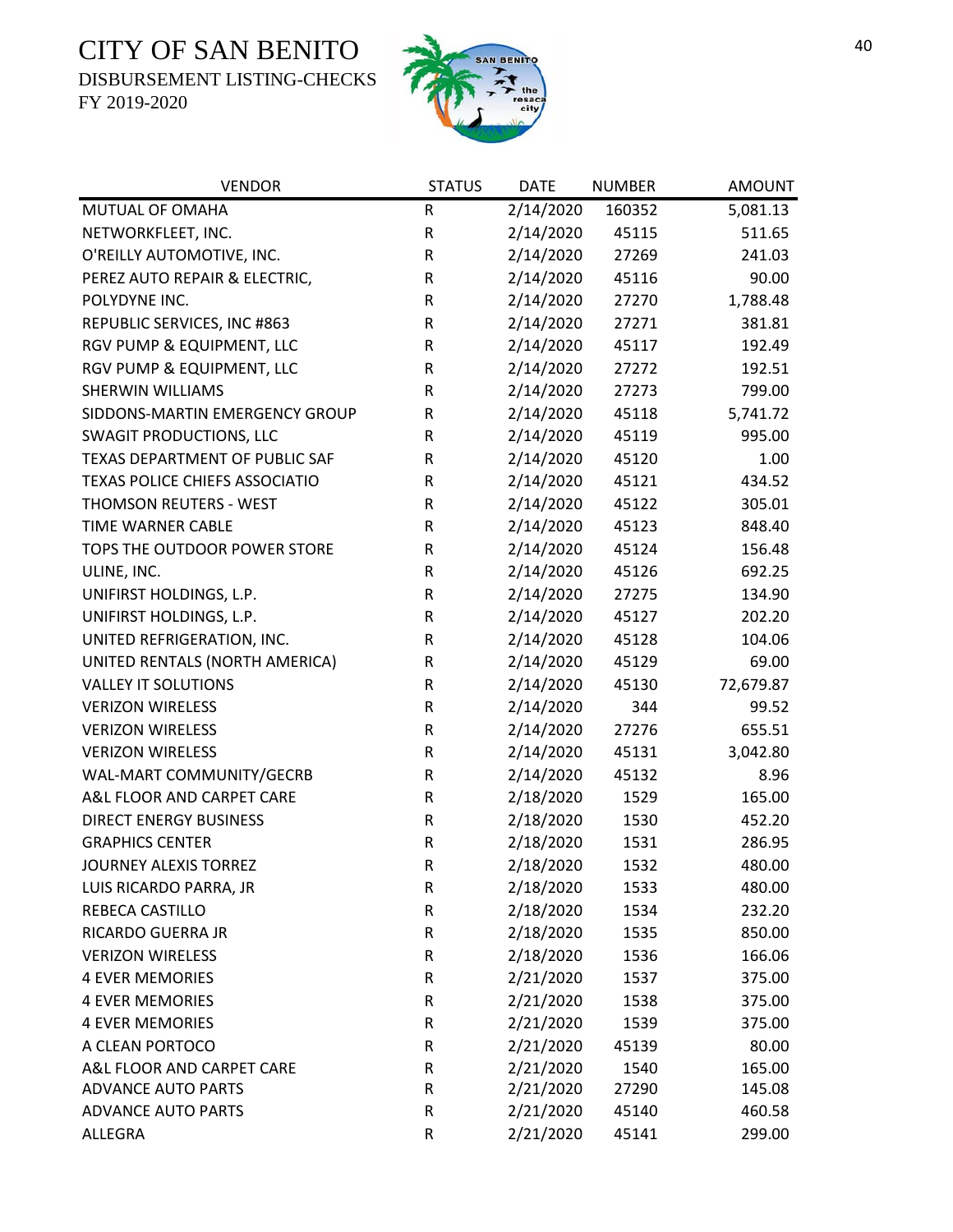DISBURSEMENT LISTING-CHECKS



| <b>VENDOR</b>                    | <b>STATUS</b> | <b>DATE</b> | <b>NUMBER</b> | <b>AMOUNT</b> |
|----------------------------------|---------------|-------------|---------------|---------------|
| ANA-LAB CORP.                    | R             | 2/21/2020   | 27291         | 249.00        |
| AXA EQUITABLE C/O GREAT AMERIC   | R             | 2/21/2020   | 160388        | 300.00        |
| BENITEZ DIESEL REPAIR, LLC       | ${\sf R}$     | 2/21/2020   | 45142         | 4,878.43      |
| BENITEZ DIESEL REPAIR, LLC       | ${\sf R}$     | 2/21/2020   | 27292         | 4,974.04      |
| <b>BOSWELL ELLIFF FORD</b>       | ${\sf R}$     | 2/21/2020   | 45143         | 272.94        |
| BRENNTAG SOUTHWEST, INC.         | $\mathsf R$   | 2/21/2020   | 27293         | 4,889.23      |
| <b>BURGOS POOLS, LLC</b>         | R             | 2/21/2020   | 45144         | 333.00        |
| <b>CAMERON COUNTY TAX OFFICE</b> | R             | 2/21/2020   | 27294         | 7.50          |
| <b>CAMERON COUNTY TAX OFFICE</b> | R             | 2/21/2020   | 45145         | 22.50         |
| CDW GOVERNMENT, INC.             | R             | 2/21/2020   | 45146         | 6,575.37      |
| <b>CHUY'S CUSTOM SPORTS</b>      | ${\sf R}$     | 2/21/2020   | 45147         | 134.00        |
| <b>CINDY BOUDLOCHE</b>           | ${\sf R}$     | 2/21/2020   | 160387        | 1,886.78      |
| CORE & MAIN LP                   | ${\sf R}$     | 2/21/2020   | 27295         | 221.00        |
| <b>DIRECTV</b>                   | R             | 2/21/2020   | 45148         | 122.81        |
| DOGGETT HEAVY MACHINERY SERVIC   | ${\sf R}$     | 2/21/2020   | 27296         | 3,818.31      |
| FIRESTONE COMPLETE AUTO CARE     | R             | 2/21/2020   | 27297         | 7.00          |
| FIRESTONE COMPLETE AUTO CARE     | ${\sf R}$     | 2/21/2020   | 45149         | 465.96        |
| <b>FIRST COMMUNITY BANK</b>      | ${\sf R}$     | 2/21/2020   | 160391        | 195.00        |
| <b>FLOWER SHOP</b>               | R             | 2/21/2020   | 45138         | 59.00         |
| GASES101 LLC                     | ${\sf R}$     | 2/21/2020   | 45150         | 300.00        |
| <b>GOODE ELECTRIC COMPANY</b>    | R             | 2/21/2020   | 27298         | 127.50        |
| <b>GRAINGER</b>                  | ${\sf R}$     | 2/21/2020   | 27299         | 292.36        |
| <b>GRAJALES TIRE SHOP</b>        | ${\sf R}$     | 2/21/2020   | 45151         | 5.00          |
| <b>GULF COAST PAPER CO. INC.</b> | ${\sf R}$     | 2/21/2020   | 27300         | 489.91        |
| HEALTH CARE SERVICE CORPORATIO   | $\mathsf R$   | 2/21/2020   | 1541          | 1,806.32      |
| I MILLER PRECISION OPTICAL INS   | R             | 2/21/2020   | 27301         | 962.00        |
| <b>INTERNAL CONTROL SYSTEMS</b>  | R             | 2/21/2020   | 45152         | 6,526.00      |
| INTERNATIONAL MACHINE SHOP       | ${\sf R}$     | 2/21/2020   | 27302         | 5,375.00      |
| J & J TIRE & AUTO                | ${\sf R}$     | 2/21/2020   | 45153         | 90.00         |
| J. MAYA DESIGNS AND GRAPHICS L   | $\mathsf{R}$  | 2/21/2020   | 45154         | 175.00        |
| JOHNNY'S TRUE VALUE              | R             | 2/21/2020   | 27303         | 79.91         |
| JUAN JOSE BOCANEGRA              | $\mathsf R$   | 2/21/2020   | 45155         | 90.00         |
| KRAFTSMAN COMMERCIAL PLAYGROUN   | R             | 2/21/2020   | 302           | 13,186.13     |
| LETTY GOMEZ                      | R             | 2/21/2020   | 45156         | 24.39         |
| <b>LUBE MASTERS</b>              | R             | 2/21/2020   | 45157         | 7.00          |
| <b>MARES TIRES</b>               | R             | 2/21/2020   | 45158         | 60.00         |
| MARK SOSSI AND ASSOCIATES P.C.   | R             | 2/21/2020   | 45159         | 5,285.00      |
| MCCOY'S BUILDING SUPPLY          | R             | 2/21/2020   | 45160         | 31.65         |
| MCCOY'S BUILDING SUPPLY          | R             | 2/21/2020   | 27304         | 535.26        |
| MID VALLEY PAVING, INC           | R             | 2/21/2020   | 45161         | 3,200.00      |
| MIDLAND NATIONAL LIFE INS        | $\mathsf R$   | 2/21/2020   | 160386        | 185.00        |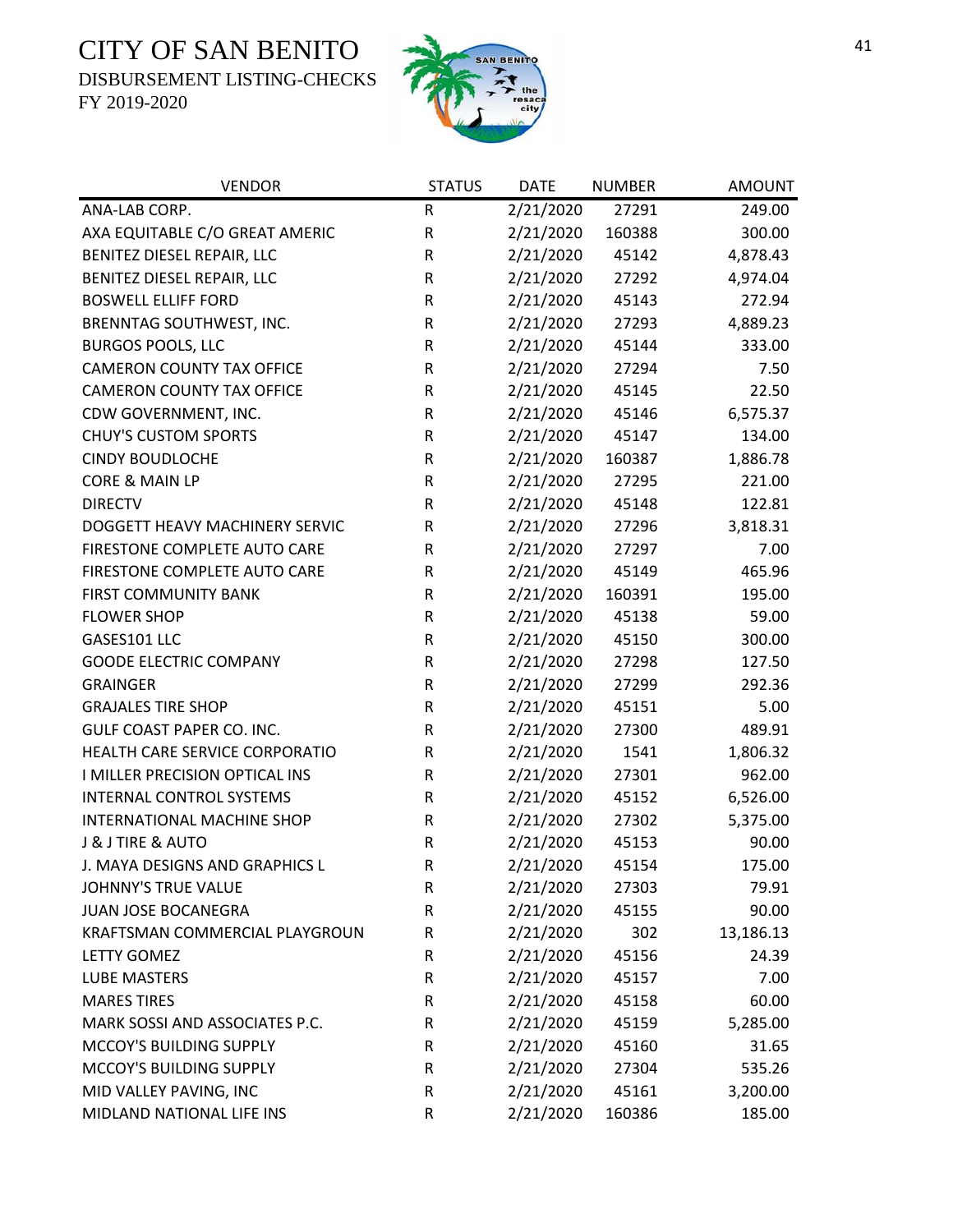DISBURSEMENT LISTING-CHECKS



| <b>VENDOR</b>                  | <b>STATUS</b> | <b>DATE</b> | <b>NUMBER</b> | <b>AMOUNT</b> |
|--------------------------------|---------------|-------------|---------------|---------------|
| NATIONWIDE RETIREMENT SOLUTION | ${\sf R}$     | 2/21/2020   | 160383        | 1,145.00      |
| NOVA HEALTHCARE, PA            | ${\sf R}$     | 2/21/2020   | 45162         | 297.28        |
| OIL PATCH FUEL & SUPPLY, INC.  | R             | 2/21/2020   | 45164         | 7,423.10      |
| ONE STOP PEST CONTROL          | ${\sf R}$     | 2/21/2020   | 45165         | 946.00        |
| O'REILLY AUTOMOTIVE, INC.      | ${\sf R}$     | 2/21/2020   | 27305         | 29.88         |
| O'REILLY AUTOMOTIVE, INC.      | ${\sf R}$     | 2/21/2020   | 45163         | 51.96         |
| PATHMARK TRAFFIC PRODUCTS OF T | R             | 2/21/2020   | 45167         | 247.50        |
| PEREZ AUTO REPAIR & ELECTRIC,  | ${\sf R}$     | 2/21/2020   | 45168         | 135.00        |
| PEREZ AUTO REPAIR & ELECTRIC,  | ${\sf R}$     | 2/21/2020   | 27306         | 304.37        |
| PITNEY BOWES INC. (SUPPLIES)   | R             | 2/21/2020   | 45169         | 431.37        |
| PITTSBURGH PAINTS              | ${\sf R}$     | 2/21/2020   | 27307         | 61.26         |
| POLYDYNE INC.                  | ${\sf R}$     | 2/21/2020   | 27308         | 4,173.12      |
| RENE T. GARCIA                 | R             | 2/21/2020   | 45170         | 8.96          |
| RENTAL WORLD, LLC              | ${\sf R}$     | 2/21/2020   | 346           | 57.00         |
| REPUBLIC SERVICES, INC #863    | R             | 2/21/2020   | 27309         | 222.54        |
| RETIREMENT HORIZONS INCORPORAT | R             | 2/21/2020   | 6732          | 4,500.00      |
| RIO GRANDE INFO                | ${\sf R}$     | 2/21/2020   | 1542          | 225.00        |
| SAN BENITO FIREMEN'S RELIEF &  | ${\sf R}$     | 2/21/2020   | 160385        | 11,181.30     |
| SAN BENITO POLICE OFFICERS/EMP | R             | 2/21/2020   | 160390        | 50.00         |
| <b>SHERWIN WILLIAMS</b>        | R             | 2/21/2020   | 27310         | 786.45        |
| SIDDONS-MARTIN EMERGENCY GROUP | R             | 2/21/2020   | 45171         | 3,707.31      |
| <b>SIGN LANGUAGE SERVICES</b>  | R             | 2/21/2020   | 45172         | 250.00        |
| SOUTH TEXAS COMMUNICATIONS, IN | R             | 2/21/2020   | 45173         | 610.00        |
| SOUTHWEST KEY PROGRAMS, INC.   | R             | 2/21/2020   | 45174         | 165.00        |
| TAILORED KUTS BARBER STUDIO    | R             | 2/21/2020   | 1543          | 400.00        |
| TEXAS DEPARTMENT OF PUBLIC SAF | R             | 2/21/2020   | 45175         | 6.00          |
| <b>TEXAS GAS SERVICE</b>       | R             | 2/21/2020   | 45176         | 74.99         |
| TEXAS MUNICIPAL POLICE ASSOCIA | ${\sf R}$     | 2/21/2020   | 160389        | 238.00        |
| TEXAS RURAL WATER ASSOCIATION  | ${\sf R}$     | 2/21/2020   | 27311         | 290.00        |
| THE FAMILY ROAD SERVICE, LLC   | $\mathsf R$   | 2/21/2020   | 45177         | 159.87        |
| TIME WARNER CABLE              | R             | 2/21/2020   | 45178         | 49.95         |
| TIME WARNER CABLE              | R             | 2/21/2020   | 141           | 80.74         |
| <b>TIME WARNER CABLE</b>       | ${\sf R}$     | 2/21/2020   | 1544          | 245.69        |
| TIP TOP TOWING                 | R             | 2/21/2020   | 45179         | 95.00         |
| TXU ENERGY RETAIL COMPANY LLC  | R             | 2/21/2020   | 347           | 86.13         |
| TXU ENERGY RETAIL COMPANY LLC  | R             | 2/21/2020   | 45183         | 26,847.91     |
| TXU ENERGY RETAIL COMPANY LLC  | R             | 2/21/2020   | 27314         | 46,449.38     |
| UNIFIRST HOLDINGS, L.P.        | R             | 2/21/2020   | 45180         | 91.85         |
| UNIFIRST HOLDINGS, L.P.        | R             | 2/21/2020   | 27312         | 248.95        |
| UNITED STATES TREASURY         | ${\sf R}$     | 2/21/2020   | 160382        | 80.00         |
| <b>UNITED WAY</b>              | ${\sf R}$     | 2/21/2020   | 160384        | 38.00         |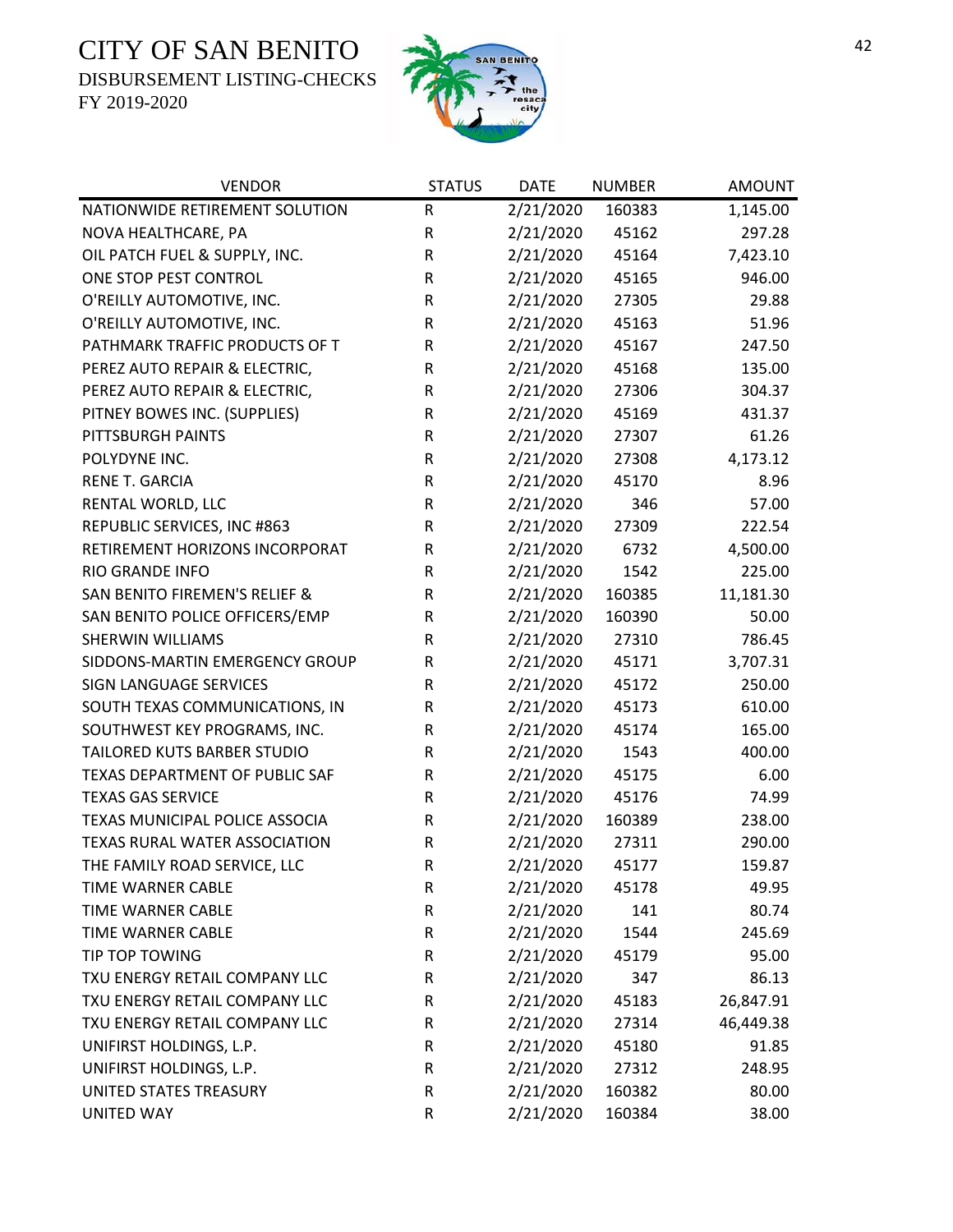DISBURSEMENT LISTING-CHECKS



| <b>VENDOR</b>                                 | <b>STATUS</b> | <b>DATE</b> | <b>NUMBER</b> | <b>AMOUNT</b> |
|-----------------------------------------------|---------------|-------------|---------------|---------------|
| VALLEY FEDERAL CRED.UNION                     | R             | 2/21/2020   | 160381        | 20.00         |
| VALLEY VIEW CONSULTING, L.L.C.                | ${\sf R}$     | 2/21/2020   | 27313         | 2,146.23      |
| VALLEY VIEW CONSULTING, L.L.C.                | ${\sf R}$     | 2/21/2020   | 45181         | 2,953.04      |
| <b>VERIZON WIRELESS</b>                       | ${\sf R}$     | 2/21/2020   | 1376          | 691.20        |
| <b>VICTORIA PADRON</b>                        | ${\sf R}$     | 2/21/2020   | 1545          | 32.46         |
| VICTORIA STEEL & SUPPLY INC.                  | ${\sf R}$     | 2/21/2020   | 45182         | 291.75        |
| M.A.S.A                                       | R             | 2/24/2020   | 160394        | 250.00        |
| MUTUAL OF OMAHA                               | ${\sf R}$     | 2/24/2020   | 160392        | 5,272.07      |
| <b>SISLINK</b>                                | ${\sf R}$     | 2/24/2020   | 160395        | 327.22        |
| <b>U.S. POSTMASTER</b>                        | ${\sf R}$     | 2/25/2020   | 27316         | 607.82        |
| <b>ADRIAN TAPIA</b>                           | ${\sf R}$     | 2/28/2020   | 1727          | 10.00         |
| <b>ADVANCE AUTO PARTS</b>                     | ${\sf R}$     | 2/28/2020   | 45184         | 1,392.02      |
| ALAMO IRON WORKS, INC.                        | ${\sf R}$     | 2/28/2020   | 27317         | 1,765.36      |
| <b>ALLEGRA</b>                                | ${\sf R}$     | 2/28/2020   | 45185         | 234.69        |
| AMCHEM INCORPORATED                           | ${\sf R}$     | 2/28/2020   | 27318         | 6,852.00      |
| AT&T                                          | ${\sf R}$     | 2/28/2020   | 27319         | 143.08        |
| AT&T                                          | ${\sf R}$     | 2/28/2020   | 45186         | 4,911.41      |
| <b>B &amp; C CAR WASH</b>                     | ${\sf R}$     | 2/28/2020   | 45187         | 91.00         |
| <b>B &amp; H FOTO &amp; ELECTRONICS CORP.</b> | ${\sf R}$     | 2/28/2020   | 45188         | 608.67        |
| <b>BURTON AUTO SUPPLY</b>                     | ${\sf R}$     | 2/28/2020   | 27320         | 146.39        |
| <b>CAMERON APPRAISAL DISTRICT</b>             | ${\sf R}$     | 2/28/2020   | 45189         | 17,634.00     |
| <b>CAMERON COUNTY CLERK</b>                   | ${\sf R}$     | 2/28/2020   | 45190         | 19.00         |
| <b>CARLOS ANDRADE</b>                         | ${\sf R}$     | 2/28/2020   | 1728          | 10.00         |
| CENTRAL READY MIX CONCRETE COM                | R             | 2/28/2020   | 45191         | 715.00        |
| <b>CHRISTINA SANCHEZ</b>                      | ${\sf R}$     | 2/28/2020   | 142           | 30.00         |
| <b>CHUY'S CUSTOM SPORTS</b>                   | ${\sf R}$     | 2/28/2020   | 45193         | 14.00         |
| <b>CITY OF BROWNSVILLE</b>                    | ${\sf R}$     | 2/28/2020   | 45194         | 36.00         |
| <b>CITY OF HIDALGO</b>                        | ${\sf R}$     | 2/28/2020   | 45195         | 350.00        |
| CORE & MAIN LP                                | ${\sf R}$     | 2/28/2020   | 304           | 542.72        |
| CORE & MAIN LP                                | $\mathsf R$   | 2/28/2020   | 27321         | 8,623.47      |
| <b>EWING IRRIGATION PRODUCTS, INC</b>         | R             | 2/28/2020   | 45196         | 721.45        |
| FEDERAL EXPRESS CORPORATION                   | R             | 2/28/2020   | 27322         | 107.13        |
| FEDERAL EXPRESS CORPORATION                   | ${\sf R}$     | 2/28/2020   | 45197         | 129.60        |
| FERGUSON WATERWORKS-MUNICIPAL                 | ${\sf R}$     | 2/28/2020   | 27323         | 360.30        |
| <b>FLACO JIMENEZ</b>                          | ${\sf R}$     | 2/28/2020   | 45231         | 3,000.00      |
| FRONTERA MATERIALS, INC                       | ${\sf R}$     | 2/28/2020   | 45199         | 260.00        |
| FRONTERA MATERIALS, INC                       | ${\sf R}$     | 2/28/2020   | 27324         | 265.20        |
| FRONTERA MATERIALS, INC                       | R             | 2/28/2020   | 45232         | 1,693.90      |
| GILLMAN HONDA OF SAN BENITO                   | ${\sf R}$     | 2/28/2020   | 45200         | 261.07        |
| <b>GOODE ELECTRIC COMPANY</b>                 | ${\sf R}$     | 2/28/2020   | 27325         | 9,328.00      |
| <b>GRAJALES TIRE SHOP</b>                     | ${\sf R}$     | 2/28/2020   | 45201         | 20.00         |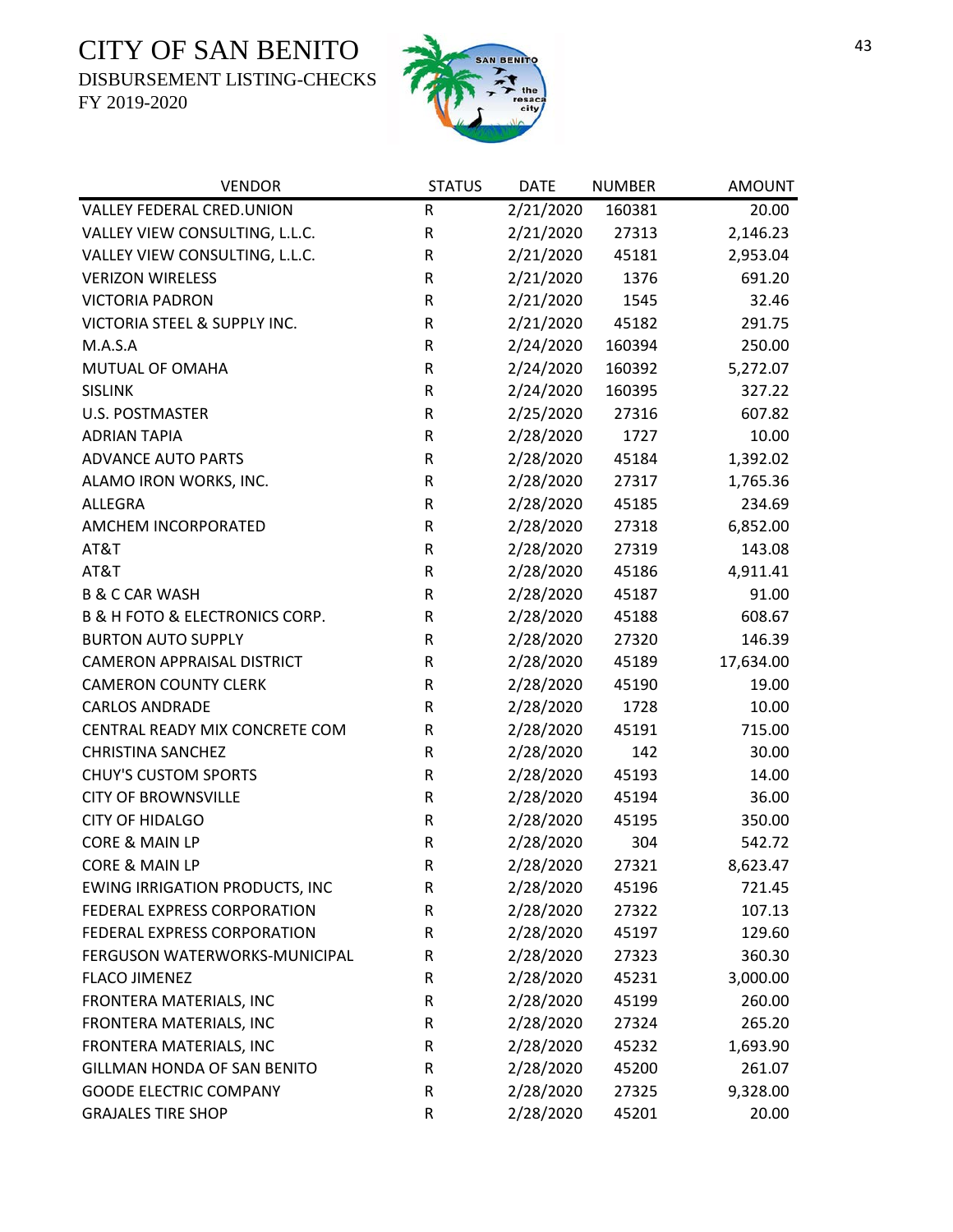DISBURSEMENT LISTING-CHECKS



| <b>VENDOR</b>                       | <b>STATUS</b> | <b>DATE</b> | <b>NUMBER</b> | <b>AMOUNT</b> |
|-------------------------------------|---------------|-------------|---------------|---------------|
| <b>GRAPHICS CENTER</b>              | R             | 2/28/2020   | 1546          | 75.00         |
| HERMES MUSIC CO.                    | ${\sf R}$     | 2/28/2020   | 45202         | 375.00        |
| INTERNAL CONTROL SYSTEMS            | ${\sf R}$     | 2/28/2020   | 45203         | 6,526.00      |
| <b>ISRAEL AMBRIZ</b>                | $\mathsf R$   | 2/28/2020   | 1729          | 20.00         |
| J. MAYA DESIGNS AND GRAPHICS L      | $\mathsf R$   | 2/28/2020   | 27326         | 386.00        |
| J. MAYA DESIGNS AND GRAPHICS L      | ${\sf R}$     | 2/28/2020   | 45204         | 1,048.00      |
| <b>KING KUTS BARBERSHOP</b>         | $\mathsf R$   | 2/28/2020   | 1547          | 663.00        |
| LEONARDO JIMENEZ JR                 | ${\sf R}$     | 2/28/2020   | 45233         | 400.00        |
| <b>LETTY GOMEZ</b>                  | $\mathsf R$   | 2/28/2020   | 45206         | 24.38         |
| LINEBARGER GOGGAN BLAIR & SAMP      | $\mathsf R$   | 2/28/2020   | 45207         | 3,244.66      |
| LOWER RIO GRANDE VALLEY DEVELO      | $\mathsf R$   | 2/28/2020   | 45208         | 5,000.00      |
| M & S FENCE AND WELDING REPAIR      | $\mathsf R$   | 2/28/2020   | 45209         | 295.00        |
| MAGIC VALLEY ELECTRICT CO-OP        | ${\sf R}$     | 2/28/2020   | 45234         | 263.16        |
| <b>MARES TIRES</b>                  | $\mathsf R$   | 2/28/2020   | 45210         | 12.00         |
| <b>MARES TIRES</b>                  | $\mathsf R$   | 2/28/2020   | 27327         | 379.92        |
| MATHESON TRI-GAS, INC.              | R             | 2/28/2020   | 27328         | 57.27         |
| <b>MAVERICK INDUSTRIAL SERVICES</b> | $\mathsf R$   | 2/28/2020   | 45211         | 47.70         |
| MCCI, LLC                           | ${\sf R}$     | 2/28/2020   | 45212         | 1,848.00      |
| MCCOY'S BUILDING SUPPLY             | $\mathsf R$   | 2/28/2020   | 45213         | 740.01        |
| NATIONAL PEN CO., LLC               | ${\sf R}$     | 2/28/2020   | 45214         | 388.90        |
| NETWORKFLEET, INC.                  | ${\sf R}$     | 2/28/2020   | 45215         | 723.05        |
| NUECES POWER EQUIPMENT              | ${\sf R}$     | 2/28/2020   | 27329         | 1,075.77      |
| NUECES POWER EQUIPMENT              | $\mathsf R$   | 2/28/2020   | 45216         | 3,996.00      |
| OFFICE DEPOT BUSINESS CREDIT        | ${\sf R}$     | 2/28/2020   | 45218         | 1,150.99      |
| O'REILLY AUTOMOTIVE, INC.           | ${\sf R}$     | 2/28/2020   | 45217         | 16.99         |
| PF SAFETY & INDUSTRIAL SUPPLIE      | $\mathsf R$   | 2/28/2020   | 27330         | 232.50        |
| PRAXAIR DISTRIBUTION INC.           | ${\sf R}$     | 2/28/2020   | 27331         | 42.49         |
| PROFESSIONAL SERVICE INDUSTRIE      | $\mathsf R$   | 2/28/2020   | 305           | 876.50        |
| REPUBLIC SERVICES, INC #863         | R             | 2/28/2020   | 27332         | 245.46        |
| <b>REVO AMERICA</b>                 | $\mathsf{R}$  | 2/28/2020   | 45219         | 2,124.99      |
| <b>RGV PARTNERSHIP</b>              | R             | 2/28/2020   | 1548          | 2,500.00      |
| RGV REPROGRAPHICS, INC.             | R             | 2/28/2020   | 45220         | 185.10        |
| SAFETY VISION, LLC                  | R             | 2/28/2020   | 6             | 7,945.00      |
| SAN BENITO CHAMBER OF COMMERCE      | R             | 2/28/2020   | 1549          | 150.00        |
| SHI GOVERNMENT SOLUTIONS, INC.      | R             | 2/28/2020   | 45221         | 3,288.65      |
| TEXAS DEPARTMENT OF PUBLIC SAF      | R             | 2/28/2020   | 45222         | 325.00        |
| TEXAS HERITAGE AND INDEPENDENC      | R             | 2/28/2020   | 1550          | 1,000.00      |
| TEXAS MUNICIPAL RETIREMENT SYS      | R             | 2/28/2020   | 160396        | 48,766.64     |
| TEXAS RURAL WATER ASSOCIATION       | R             | 2/28/2020   | 27333         | 1,450.00      |
| THE FAMILY ROAD SERVICE, LLC        | R             | 2/28/2020   | 45223         | 546.17        |
| TML-INTERGOVERMENTAL RISK POOL      | R             | 2/28/2020   | 45224         | 3,426.00      |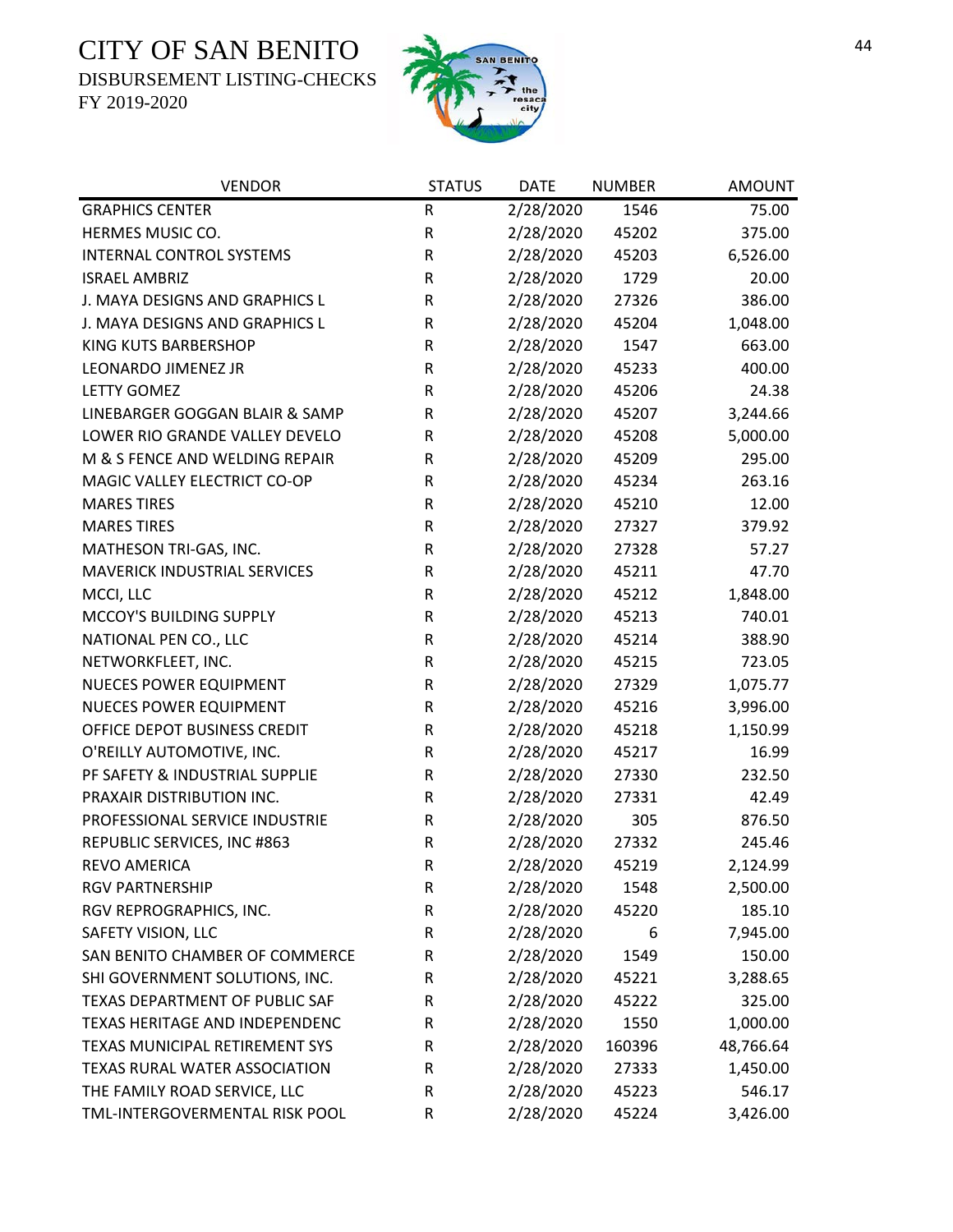DISBURSEMENT LISTING-CHECKS



| <b>VENDOR</b>                         | <b>STATUS</b> | <b>DATE</b> | <b>NUMBER</b> | <b>AMOUNT</b> |
|---------------------------------------|---------------|-------------|---------------|---------------|
| TOPS THE OUTDOOR POWER STORE          | ${\sf R}$     | 2/28/2020   | 45225         | 402.58        |
| TRANS UNION LLC                       | ${\sf R}$     | 2/28/2020   | 1551          | 40.00         |
| ULINE, INC.                           | ${\sf R}$     | 2/28/2020   | 45226         | 53.75         |
| UNIFIRST HOLDINGS, L.P.               | ${\sf R}$     | 2/28/2020   | 27334         | 125.00        |
| UNIFIRST HOLDINGS, L.P.               | ${\sf R}$     | 2/28/2020   | 45227         | 135.20        |
| UNITED REFRIGERATION, INC.            | ${\sf R}$     | 2/28/2020   | 45228         | 159.56        |
| <b>VERIZON WIRELESS</b>               | ${\sf R}$     | 2/28/2020   | 45229         | 911.76        |
| <b>VIDA NUEVA CREATIONS</b>           | ${\sf R}$     | 2/28/2020   | 1552          | 500.00        |
| <b>VINEERA CHEMICALS, LLC</b>         | ${\sf R}$     | 2/28/2020   | 27335         | 5,840.00      |
| WAL-MART COMMUNITY/GECRB              | $\mathsf R$   | 2/28/2020   | 45230         | 8.48          |
| A&L FLOOR AND CARPET CARE             | R             | 3/5/2020    | 1553          | 490.00        |
| <b>CITY OF SAN BENITO</b>             | ${\sf R}$     | 3/5/2020    | 1555          | 191.57        |
| <b>CITY OF SAN BENITO</b>             | ${\sf R}$     | 3/5/2020    | 1554          | 256.26        |
| OFFICE DEPOT, INC                     | ${\sf R}$     | 3/5/2020    | 1556          | 536.11        |
| RST BUSINESS SERVICES, LLC            | ${\sf R}$     | 3/5/2020    | 1557          | 1,500.00      |
| <b>U.S. POSTMASTER</b>                | ${\sf R}$     | 3/5/2020    | 27356         | 626.23        |
| <b>ABEL &amp; SON ENTERPRISES</b>     | ${\sf R}$     | 3/6/2020    | 45235         | 500.00        |
| <b>ACEVEDO'S AUTO SERVICE</b>         | ${\sf R}$     | 3/6/2020    | 45236         | 250.00        |
| ADAN GONZALEZ JR                      | ${\sf R}$     | 3/6/2020    | 45237         | 10.99         |
| ALLEGRA                               | ${\sf R}$     | 3/6/2020    | 45238         | 139.96        |
| ANA-LAB CORP.                         | ${\sf R}$     | 3/6/2020    | 27336         | 166.00        |
| AT&T                                  | ${\sf R}$     | 3/6/2020    | 27337         | 152.73        |
| AT&T                                  | ${\sf R}$     | 3/6/2020    | 45239         | 1,838.19      |
| AXA EQUITABLE C/O GREAT AMERIC        | R             | 3/6/2020    | 160430        | 300.00        |
| <b>BOSWELL ELLIFF FORD</b>            | ${\sf R}$     | 3/6/2020    | 45240         | 126.50        |
| BRENNTAG SOUTHWEST, INC.              | ${\sf R}$     | 3/6/2020    | 27338         | 7,558.42      |
| <b>BUSH SUPPLY COMPANY</b>            | ${\sf R}$     | 3/6/2020    | 45241         | 73.78         |
| <b>CAMERON COUNTY IRRIGATION DIST</b> | R             | 3/6/2020    | 27357         | 22,703.93     |
| CC DISTRIBUTORS, INC.                 | R             | 3/6/2020    | 45242         | 1,395.76      |
| CENTRAL PLUMBING & ELECTRIC SU        | $\mathsf R$   | 3/6/2020    | 45243         | 263.86        |
| CENTRAL READY MIX CONCRETE COM        | R             | 3/6/2020    | 45244         | 660.00        |
| <b>CINDY BOUDLOCHE</b>                | ${\sf R}$     | 3/6/2020    | 160429        | 1,823.02      |
| CORE & MAIN LP                        | ${\sf R}$     | 3/6/2020    | 27339         | 1,681.02      |
| <b>CULLIGAN WATER</b>                 | R             | 3/6/2020    | 45245         | 143.50        |
| DENTON NAVARRO ROCHA BERNAL HY        | ${\sf R}$     | 3/6/2020    | 45246         | 9,218.13      |
| DOGGETT HEAVY MACHINERY SERVIC        | R             | 3/6/2020    | 27340         | 2,920.63      |
| <b>FASTSIGNS</b>                      | R             | 3/6/2020    | 45247         | 487.63        |
| FIRESTONE COMPLETE AUTO CARE          | R             | 3/6/2020    | 45248         | 221.98        |
| <b>FIRST COMMUNITY BANK</b>           | R             | 3/6/2020    | 160433        | 195.00        |
| <b>GABRIEL GONZALEZ</b>               | R             | 3/6/2020    | 1730          | 50.00         |
| <b>GOODE ELECTRIC COMPANY</b>         | ${\sf R}$     | 3/6/2020    | 306           | 340.00        |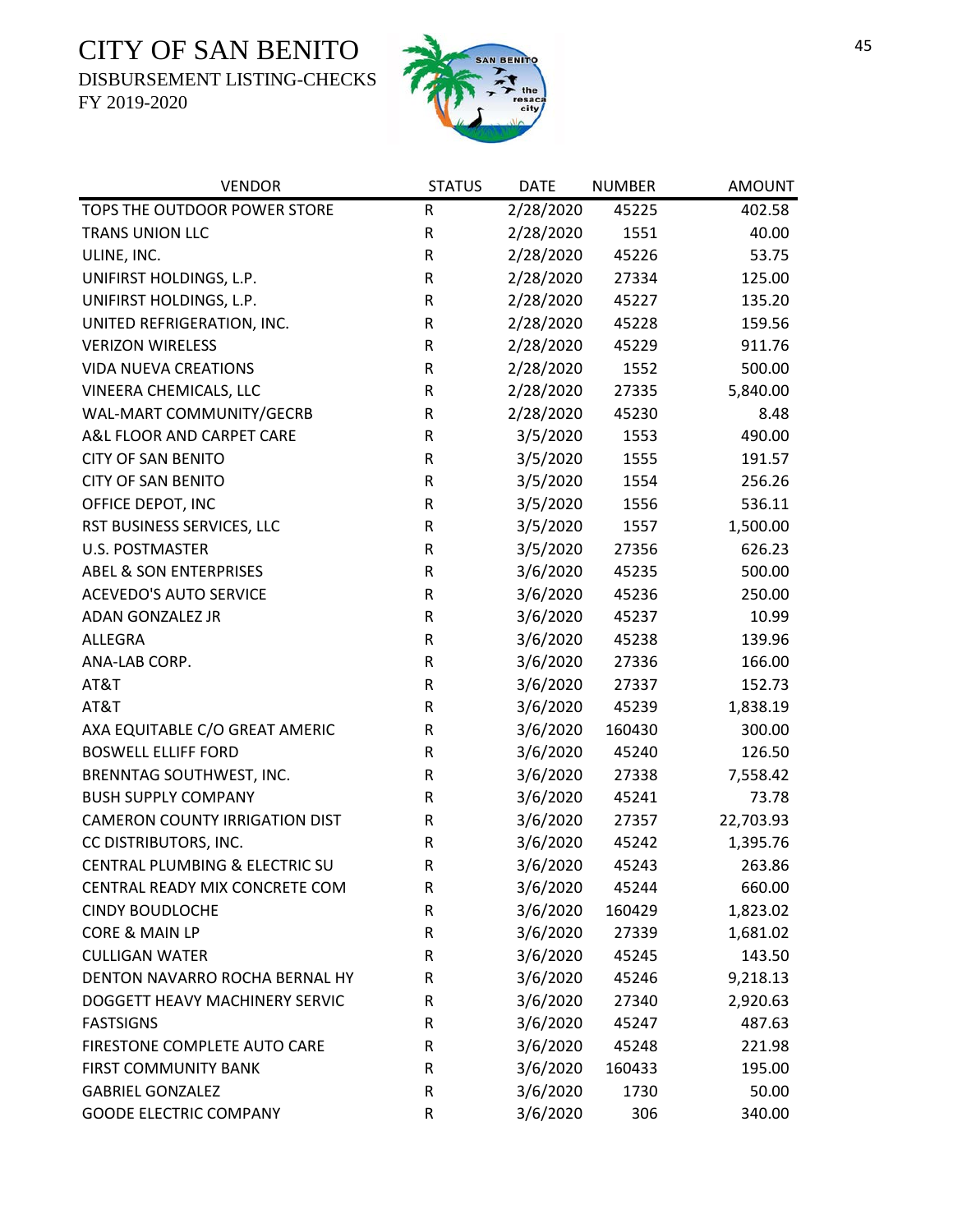DISBURSEMENT LISTING-CHECKS



| <b>VENDOR</b>                            | <b>STATUS</b> | <b>DATE</b> | <b>NUMBER</b> | <b>AMOUNT</b> |
|------------------------------------------|---------------|-------------|---------------|---------------|
| <b>GOODE ELECTRIC COMPANY</b>            | R             | 3/6/2020    | 27341         | 510.00        |
| <b>GRAINGER</b>                          | $\mathsf R$   | 3/6/2020    | 27342         | 255.27        |
| <b>GRAJALES TIRE SHOP</b>                | ${\sf R}$     | 3/6/2020    | 27343         | 5.00          |
| <b>GRAJALES TIRE SHOP</b>                | ${\sf R}$     | 3/6/2020    | 45249         | 9.00          |
| <b>GULF COAST PAPER CO. INC.</b>         | ${\sf R}$     | 3/6/2020    | 45250         | 1,536.75      |
| <b>HACH COMPANY</b>                      | ${\sf R}$     | 3/6/2020    | 27344         | 2,152.40      |
| HARLINGEN WATERWORKS SYSTEM              | R             | 3/6/2020    | 27345         | 963.00        |
| HURRICANE FENCE COMPANY                  | ${\sf R}$     | 3/6/2020    | 45251         | 496.98        |
| <b>ISAAC VASQUEZ</b>                     | $\mathsf R$   | 3/6/2020    | 7             | 50.00         |
| JCS INDUSTRIES, INC.                     | ${\sf R}$     | 3/6/2020    | 27346         | 9,900.00      |
| JUAN JOSE BOCANEGRA                      | ${\sf R}$     | 3/6/2020    | 45252         | 90.00         |
| LA VAQUITA                               | ${\sf R}$     | 3/6/2020    | 45253         | 495.00        |
| <b>LUBE MASTERS</b>                      | R             | 3/6/2020    | 45254         | 7.00          |
| M & S FENCE AND WELDING REPAIR           | ${\sf R}$     | 3/6/2020    | 27347         | 950.00        |
| <b>MARES TIRES</b>                       | ${\sf R}$     | 3/6/2020    | 45255         | 150.00        |
| MARK SOSSI AND ASSOCIATES P.C.           | ${\sf R}$     | 3/6/2020    | 45278         | 4,077.50      |
| MATHESON TRI-GAS, INC.                   | ${\sf R}$     | 3/6/2020    | 45256         | 49.99         |
| MCCOY'S BUILDING SUPPLY                  | ${\sf R}$     | 3/6/2020    | 45257         | 38.93         |
| MCCOY'S BUILDING SUPPLY                  | ${\sf R}$     | 3/6/2020    | 307           | 2,436.48      |
| MERCURY PUBLIC AFFAIRS LLC               | ${\sf R}$     | 3/6/2020    | 45258         | 6,768.04      |
| MICHAEL CORTEZ                           | R             | 3/6/2020    | 8             | 50.00         |
| MIDLAND NATIONAL LIFE INS                | ${\sf R}$     | 3/6/2020    | 160428        | 185.00        |
| <b>MILTON RESENDEZ</b>                   | R             | 3/6/2020    | 9             | 50.00         |
| NATIONWIDE RETIREMENT SOLUTION           | R             | 3/6/2020    | 160425        | 1,145.00      |
| OIL PATCH FUEL & SUPPLY, INC.            | R             | 3/6/2020    | 45260         | 3,684.47      |
| O'REILLY AUTOMOTIVE, INC.                | R             | 3/6/2020    | 45259         | 10.79         |
| OTC BRANDS, INC.                         | ${\sf R}$     | 3/6/2020    | 45261         | 277.68        |
| PICO PROPANE AND FUELS                   | $\mathsf R$   | 3/6/2020    | 45262         | 20,093.38     |
| PIGGY BACK TOWING & RECOVERY             | ${\sf R}$     | 3/6/2020    | 45263         | 250.00        |
| RENE T. GARCIA                           | $\mathsf R$   | 3/6/2020    | 10            | 50.00         |
| RIO GRANDE CONCRETE ACCESSORIE           | R             | 3/6/2020    | 45264         | 18.99         |
| SAMANTHA MENDOZA                         | R             | 3/6/2020    | 27348         | 40.47         |
| <b>SAN BENITO FIREMEN'S RELIEF &amp;</b> | ${\sf R}$     | 3/6/2020    | 160427        | 11,822.78     |
| SAN BENITO FRIENDS OF THE LIBR           | ${\sf R}$     | 3/6/2020    | 45265         | 1,339.10      |
| <b>SAN BENITO NEWS</b>                   | R             | 3/6/2020    | 45266         | 140.00        |
| SAN BENITO POLICE OFFICERS/EMP           | ${\sf R}$     | 3/6/2020    | 160432        | 50.00         |
| SILVA'S TRANSMISSION CENTER              | R             | 3/6/2020    | 27349         | 1,100.00      |
| SMARTCOM TELEPHONE, LLC                  | R             | 3/6/2020    | 45267         | 1,405.05      |
| <b>TEEX-ITSI</b>                         | ${\sf R}$     | 3/6/2020    | 27351         | 85.00         |
| <b>TEEX-ITSI</b>                         | ${\sf R}$     | 3/6/2020    | 27352         | 85.00         |
| <b>TEEX-ITSI</b>                         | ${\sf R}$     | 3/6/2020    | 27353         | 85.00         |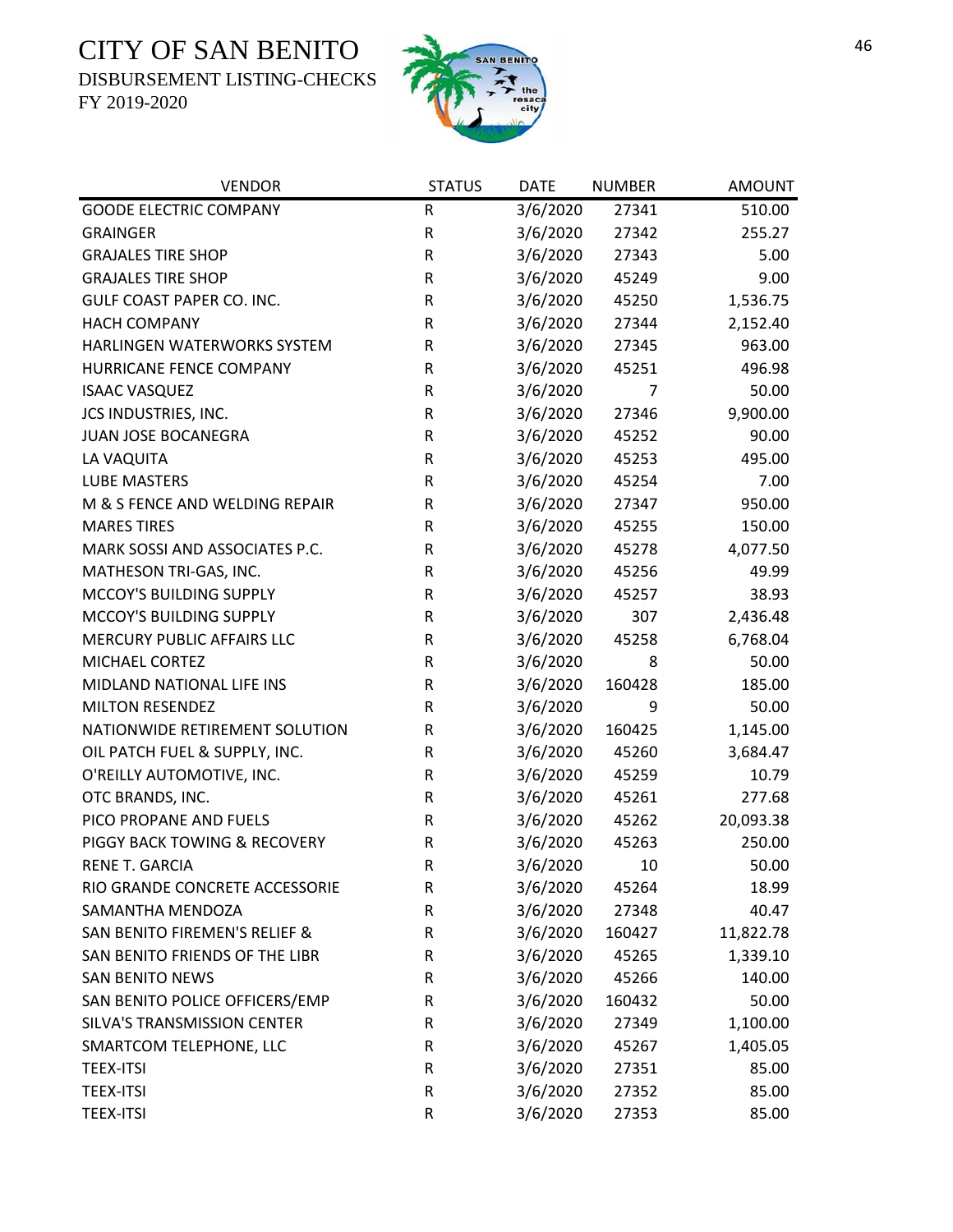DISBURSEMENT LISTING-CHECKS





| <b>VENDOR</b>                     | <b>STATUS</b> | <b>DATE</b> | <b>NUMBER</b> | <b>AMOUNT</b> |
|-----------------------------------|---------------|-------------|---------------|---------------|
| <b>TEJAS RENTAL &amp; SALES</b>   | ${\sf R}$     | 3/6/2020    | 308           | 200.31        |
| TEXAS COMMISSION ON ENVIRONMEN    | ${\sf R}$     | 3/6/2020    | 27350         | 100.00        |
| TEXAS MUNICIPAL POLICE ASSOCIA    | ${\sf R}$     | 3/6/2020    | 160431        | 238.00        |
| TEXAS WATER DEVELOPMENT BOARD     | ${\sf R}$     | 3/6/2020    | 27354         | 110.90        |
| THE FAMILY ROAD SERVICE, LLC      | $\sf R$       | 3/6/2020    | 45277         | 90.00         |
| THE JEWELRY WORKSHOP              | R             | 3/6/2020    | 45268         | 99.95         |
| THE WALL STREET JOURNAL           | R             | 3/6/2020    | 45269         | 599.88        |
| TIME WARNER CABLE                 | ${\sf R}$     | 3/6/2020    | 143           | 91.42         |
| <b>TIME WARNER CABLE</b>          | ${\sf R}$     | 3/6/2020    | 348           | 320.42        |
| TIME WARNER CABLE                 | ${\sf R}$     | 3/6/2020    | 45270         | 2,207.39      |
| TML INTERGOVERNMENTAL RISK POO    | $\sf R$       | 3/6/2020    | 45271         | 38,440.30     |
| TONY YZAGUIRRE JR-TAX ASSESSOR    | R             | 3/6/2020    | 45272         | 7.50          |
| UNIFIRST HOLDINGS, L.P.           | ${\sf R}$     | 3/6/2020    | 27355         | 121.60        |
| UNIFIRST HOLDINGS, L.P.           | ${\sf R}$     | 3/6/2020    | 45273         | 141.70        |
| UNITED STATES TREASURY            | ${\sf R}$     | 3/6/2020    | 160424        | 80.00         |
| <b>UNITED WAY</b>                 | ${\sf R}$     | 3/6/2020    | 160426        | 38.00         |
| VALLEY FEDERAL CRED.UNION         | ${\sf R}$     | 3/6/2020    | 160423        | 20.00         |
| <b>VALLEY GLASS TINT</b>          | ${\sf R}$     | 3/6/2020    | 45274         | 3,078.00      |
| W.T. COX SUBSCRIPTIONS, INC.      | ${\sf R}$     | 3/6/2020    | 45275         | 1,351.61      |
| YOLANDA VILLAFRANCA               | ${\sf R}$     | 3/6/2020    | 45276         | 5.18          |
| <b>COLONIAL LIFE INSURANCE</b>    | ${\sf R}$     | 3/9/2020    | 160436        | 3,952.36      |
| METROPOLITAN LIFE INSURANCE CO    | ${\sf R}$     | 3/9/2020    | 160434        | 824.60        |
| METROPOLITAN LIFE INSURANCE CO    | ${\sf R}$     | 3/9/2020    | 160435        | 2,889.18      |
| AFLAC                             | ${\sf R}$     | 3/10/2020   | 160437        | 1,056.36      |
| <b>U.S. POSTMASTER</b>            | ${\sf R}$     | 3/12/2020   | 27388         | 582.14        |
| A&L FLOOR AND CARPET CARE         | ${\sf R}$     | 3/13/2020   | 1558          | 165.00        |
| <b>ABEL &amp; SON ENTERPRISES</b> | ${\sf R}$     | 3/13/2020   | 45279         | 1,500.00      |
| <b>ADVANCE AUTO PARTS</b>         | ${\sf R}$     | 3/13/2020   | 45280         | 599.62        |
| AG-PRO TEXAS, LLC                 | ${\sf R}$     | 3/13/2020   | 27389         | 294.00        |
| AGUAWORKS PIPE & SUPPLY, LLC.     | $\mathsf R$   | 3/13/2020   | 309           | 237.03        |
| ALAMO IRON WORKS, INC.            | R             | 3/13/2020   | 27376         | 232.20        |
| ANA-LAB CORP.                     | ${\sf R}$     | 3/13/2020   | 27390         | 117.00        |
| <b>BBVA COMPASS BANK</b>          | ${\sf R}$     | 3/13/2020   | 144           | 149.95        |
| <b>BBVA COMPASS BANK</b>          | ${\sf R}$     | 3/13/2020   | 349           | 288.40        |
| <b>BBVA COMPASS BANK</b>          | ${\sf R}$     | 3/13/2020   | 54            | 355.03        |
| <b>BBVA COMPASS BANK</b>          | ${\sf R}$     | 3/13/2020   | 1377          | 1,182.49      |
| <b>BBVA COMPASS BANK</b>          | ${\sf R}$     | 3/13/2020   | 11            | 2,780.00      |
| <b>BBVA COMPASS BANK</b>          | ${\sf R}$     | 3/13/2020   | 45318         | 12,312.86     |
| <b>BBVA COMPASS BANK</b>          | ${\sf R}$     | 3/13/2020   | 27402         | 217,993.89    |
| <b>BENISSE JIMENEZ GOMEZ</b>      | R             | 3/13/2020   | 1731          | 10.00         |
| <b>BETA TECHNOLOGY</b>            | ${\sf R}$     | 3/13/2020   | 27391         | 265.00        |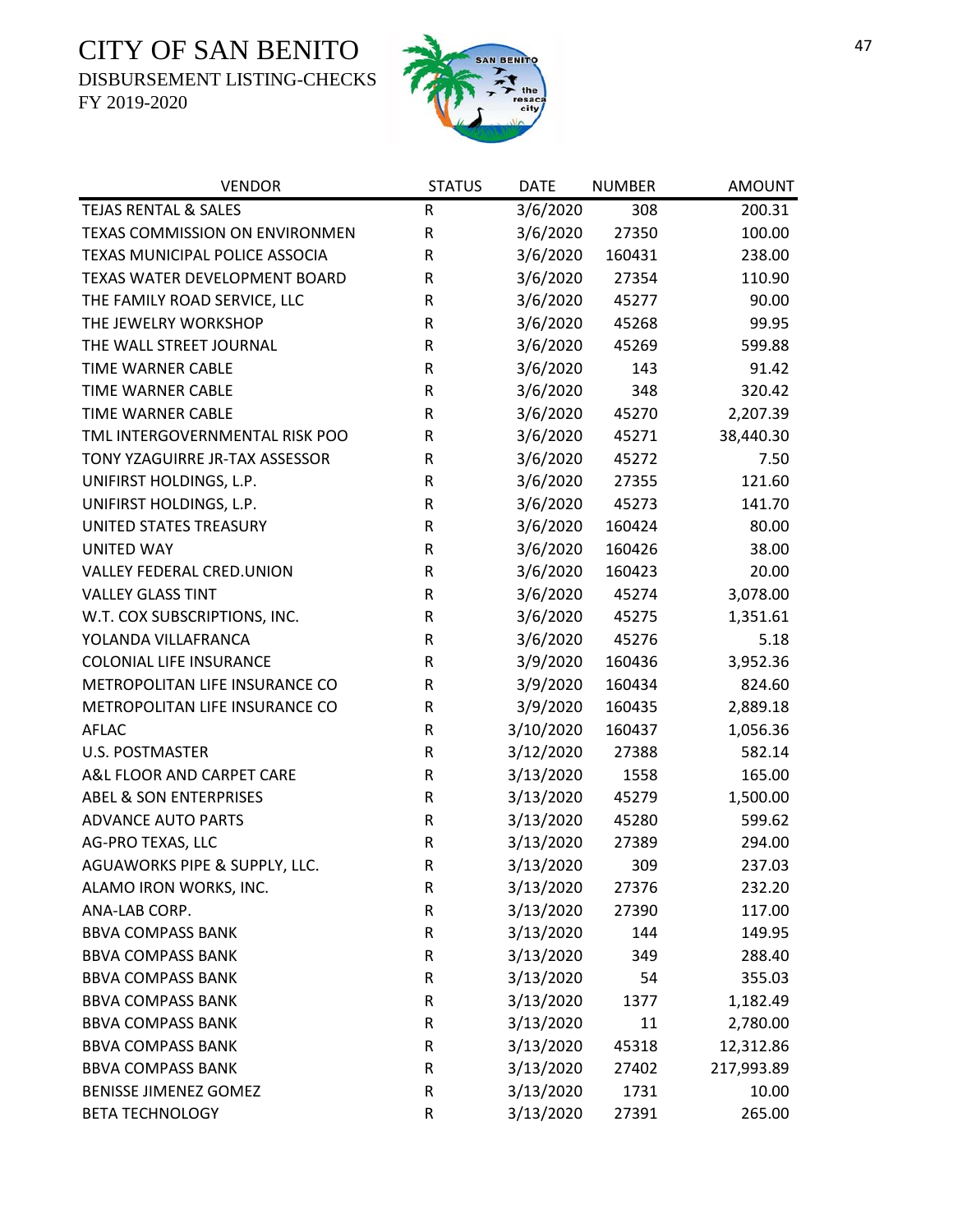DISBURSEMENT LISTING-CHECKS



| <b>VENDOR</b>                    | <b>STATUS</b> | <b>DATE</b> | <b>NUMBER</b> | <b>AMOUNT</b> |
|----------------------------------|---------------|-------------|---------------|---------------|
| BRENNTAG SOUTHWEST, INC.         | ${\sf R}$     | 3/13/2020   | 27392         | 4,719.45      |
| <b>BSN SPORTS, LLC</b>           | ${\sf R}$     | 3/13/2020   | 45281         | 344.20        |
| <b>BURTON AUTO SUPPLY</b>        | ${\sf R}$     | 3/13/2020   | 27377         | 41.56         |
| <b>CAMERON COUNTY TAX OFFICE</b> | ${\sf R}$     | 3/13/2020   | 45282         | 7.50          |
| <b>CAMERON COUNTY TAX OFFICE</b> | ${\sf R}$     | 3/13/2020   | 45283         | 7.50          |
| <b>CENTER POINT LARGE PRINT</b>  | ${\sf R}$     | 3/13/2020   | 45284         | 89.28         |
| CENTRAL READY MIX CONCRETE COM   | R             | 3/13/2020   | 45307         | 3,990.00      |
| CHAPA'S EMBROIDERY/SCREEN PRIN   | R             | 3/13/2020   | 45285         | 458.00        |
| <b>CHUY'S CUSTOM SPORTS</b>      | ${\sf R}$     | 3/13/2020   | 45286         | 246.00        |
| <b>CITY OF SAN BENITO</b>        | ${\sf R}$     | 3/13/2020   | 1562          | 1.00          |
| <b>CITY OF SAN BENITO</b>        | ${\sf R}$     | 3/13/2020   | 1567          | 4.50          |
| <b>CITY OF SAN BENITO</b>        | ${\sf R}$     | 3/13/2020   | 1565          | 5.00          |
| <b>CITY OF SAN BENITO</b>        | ${\sf R}$     | 3/13/2020   | 1566          | 6.50          |
| <b>CITY OF SAN BENITO</b>        | ${\sf R}$     | 3/13/2020   | 1560          | 500.00        |
| <b>CITY OF SAN BENITO</b>        | R             | 3/13/2020   | 1568          | 1,400.00      |
| <b>CITY OF SAN BENITO</b>        | ${\sf R}$     | 3/13/2020   | 1570          | 1,400.00      |
| <b>CITY OF SAN BENITO</b>        | R             | 3/13/2020   | 1561          | 2,000.00      |
| <b>CITY OF SAN BENITO</b>        | ${\sf R}$     | 3/13/2020   | 1564          | 2,000.00      |
| <b>CITY OF SAN BENITO</b>        | ${\sf R}$     | 3/13/2020   | 1569          | 4,500.00      |
| <b>CITY OF SAN BENITO</b>        | ${\sf R}$     | 3/13/2020   | 1571          | 4,500.00      |
| <b>CITY OF SAN BENITO</b>        | ${\sf R}$     | 3/13/2020   | 1559          | 4,800.00      |
| <b>CITY OF SAN BENITO</b>        | ${\sf R}$     | 3/13/2020   | 1563          | 4,800.00      |
| <b>CITY OF SAN BENITO</b>        | ${\sf R}$     | 3/13/2020   | 27405         | 19,361.37     |
| <b>CITY OF SAN BENITO</b>        | ${\sf R}$     | 3/13/2020   | 27404         | 22,602.74     |
| CORE & MAIN LP                   | ${\sf R}$     | 3/13/2020   | 27378         | 1,213.34      |
| DENALI WATER SOLUTIONS LLC       | ${\sf R}$     | 3/13/2020   | 27393         | 6,950.00      |
| DPC INDUSTRIES, INC.             | ${\sf R}$     | 3/13/2020   | 27394         | 2,206.00      |
| DSHS CENTRAL LAB MC2004          | ${\sf R}$     | 3/13/2020   | 27395         | 454.00        |
| ENGIE RESOURCES, INC.            | ${\sf R}$     | 3/13/2020   | 45287         | 963.90        |
| ESTEBAN MARTINEZ                 | $\mathsf R$   | 3/13/2020   | 310           | 8,000.00      |
| FEDERAL EXPRESS CORPORATION      | R             | 3/13/2020   | 350           | 40.75         |
| <b>GOODE ELECTRIC COMPANY</b>    | ${\sf R}$     | 3/13/2020   | 311           | 1,868.80      |
| <b>GRAINGER</b>                  | R             | 3/13/2020   | 27396         | 275.26        |
| <b>GRAJALES TIRE SHOP</b>        | R             | 3/13/2020   | 45289         | 5.00          |
| <b>GRAJALES TIRE SHOP</b>        | R             | 3/13/2020   | 27379         | 6.00          |
| <b>GRANDE VALLE APPAREL</b>      | R             | 3/13/2020   | 1572          | 705.99        |
| GULF COAST PAPER CO. INC.        | ${\sf R}$     | 3/13/2020   | 45308         | 296.93        |
| <b>GULF COAST SIGN INC.</b>      | R             | 3/13/2020   | 1573          | 400.00        |
| INFINITY DRUG & ALCOHOL SCREEN   | R             | 3/13/2020   | 45290         | 135.00        |
| <b>INTERNAL CONTROL SYSTEMS</b>  | ${\sf R}$     | 3/13/2020   | 45291         | 725.00        |
| J & J TIRE & AUTO                | ${\sf R}$     | 3/13/2020   | 45292         | 120.00        |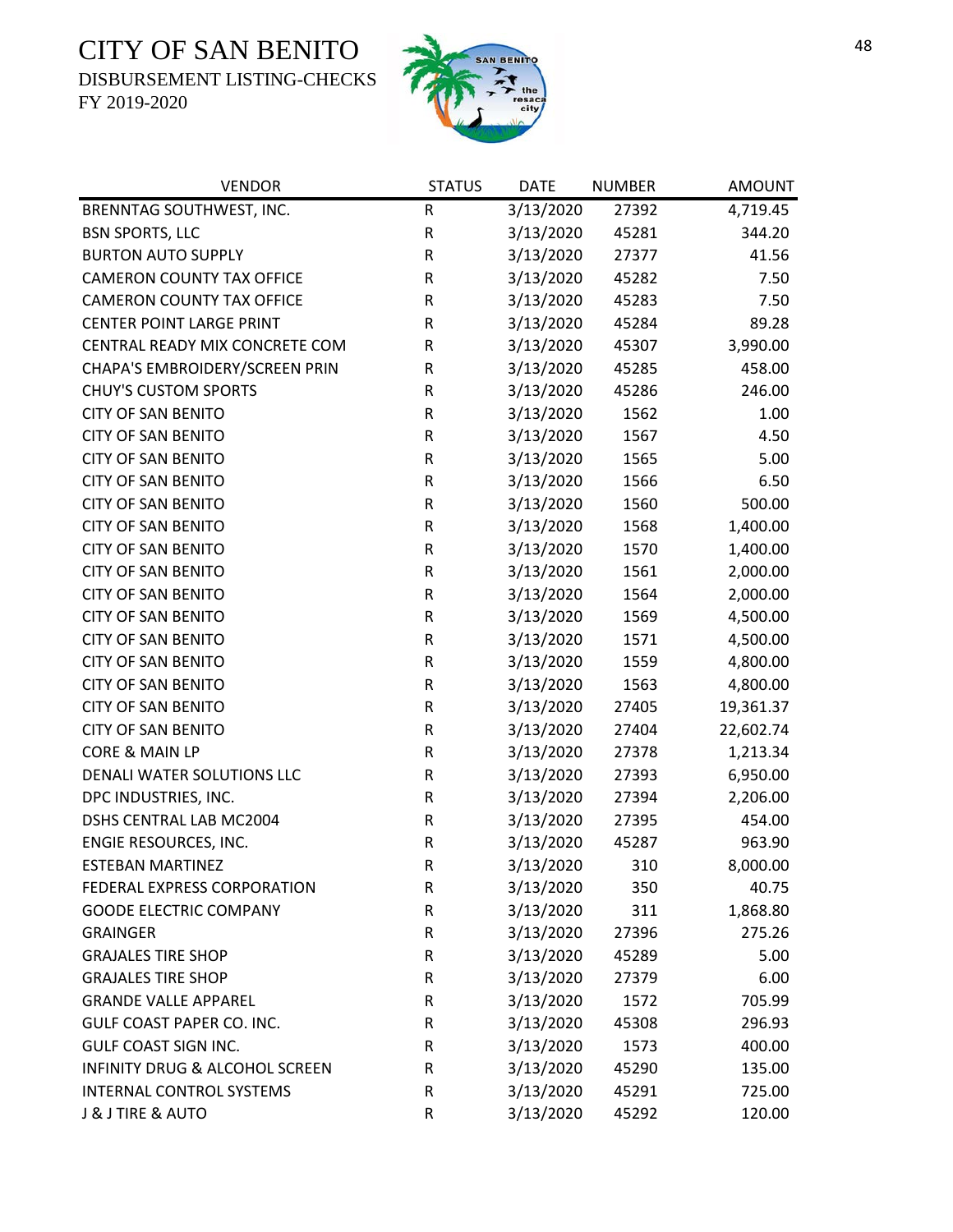DISBURSEMENT LISTING-CHECKS



| <b>VENDOR</b>                       | <b>STATUS</b> | <b>DATE</b> | <b>NUMBER</b> | <b>AMOUNT</b> |
|-------------------------------------|---------------|-------------|---------------|---------------|
| JOSE A. GRANADOS                    | R             | 3/13/2020   | 27380         | 30.00         |
| <b>JOURNEY ALEXIS TORREZ</b>        | R             | 3/13/2020   | 1574          | 640.00        |
| JUAN DE LA TORRE                    | R             | 3/13/2020   | 27381         | 30.00         |
| <b>JUAN HUITRON</b>                 | R             | 3/13/2020   | 27382         | 30.00         |
| JUAN JOSE BOCANEGRA                 | R             | 3/13/2020   | 45314         | 120.00        |
| KING KUTS BARBERSHOP                | R             | 3/13/2020   | 1575          | 550.00        |
| <b>LUBE MASTERS</b>                 | R             | 3/13/2020   | 45293         | 14.00         |
| LUIS RICARDO PARRA, JR              | R             | 3/13/2020   | 1576          | 640.00        |
| MARIA G. CASTILLO                   | R             | 3/13/2020   | 45294         | 165.00        |
| MATHESON TRI-GAS, INC.              | R             | 3/13/2020   | 45295         | 1,241.57      |
| <b>MATT'S CASH AND CARRY</b>        | R             | 3/13/2020   | 45296         | 542.40        |
| MCCOY'S BUILDING SUPPLY             | R             | 3/13/2020   | 45297         | 347.27        |
| NETWORKFLEET, INC.                  | ${\sf R}$     | 3/13/2020   | 45298         | 511.65        |
| <b>NUECES POWER EQUIPMENT</b>       | R             | 3/13/2020   | 27397         | 1,137.78      |
| OFFICE DEPOT, INC                   | R             | 3/13/2020   | 1577          | 48.29         |
| O'REILLY AUTOMOTIVE, INC.           | R             | 3/13/2020   | 27383         | 112.48        |
| PEREZ AUTO REPAIR & ELECTRIC,       | R             | 3/13/2020   | 45299         | 85.00         |
| PEREZ AUTO REPAIR & ELECTRIC,       | R             | 3/13/2020   | 45315         | 988.80        |
| PITNEY BOWES GLOBAL FINANCIAL       | R             | 3/13/2020   | 45300         | 205.00        |
| PITNEY BOWES GLOBAL FINANCIAL       | R             | 3/13/2020   | 27384         | 845.39        |
| PRESTIGE LAWN CARE & LANDSCAPI      | R             | 3/13/2020   | 1578          | 200.00        |
| PRESTIGE LAWN CARE & LANDSCAPI      | R             | 3/13/2020   | 1579          | 200.00        |
| PROFESSIONAL SERVICE INDUSTRIE      | R             | 3/13/2020   | 312           | 62.50         |
| REPUBLIC SERVICES, INC #863         | R             | 3/13/2020   | 27398         | 226.75        |
| REPUBLIC SERVICES, INC #863         | R             | 3/13/2020   | 27385         | 309.87        |
| <b>RGV HR CONSORTIUM</b>            | R             | 3/13/2020   | 45309         | 200.00        |
| SAN ANTONIO RETAIL MERCHANTS A      | R             | 3/13/2020   | 1580          | 47.00         |
| <b>SAN BENITO NEWS</b>              | R             | 3/13/2020   | 45301         | 297.00        |
| <b>SAN BENITO NEWS</b>              | R             | 3/13/2020   | 27386         | 297.00        |
| SAN BENITO NEWS                     | $\mathsf R$   | 3/13/2020   | 45310         | 594.00        |
| <b>SWAGIT PRODUCTIONS, LLC</b>      | R             | 3/13/2020   | 45302         | 995.00        |
| TAILORED KUTS BARBER STUDIO         | R             | 3/13/2020   | 1581          | 400.00        |
| <b>TEXAS ASSOCIATION OF MUSEUMS</b> | R             | 3/13/2020   | 351           | 430.00        |
| THE GRAFIK SPOT LLC                 | R             | 3/13/2020   | 1582          | 875.00        |
| THOMSON REUTERS - WEST              | R             | 3/13/2020   | 45303         | 305.01        |
| <b>TIME WARNER CABLE</b>            | R             | 3/13/2020   | 45304         | 848.40        |
| TOPS THE OUTDOOR POWER STORE        | R             | 3/13/2020   | 27399         | 79.75         |
| TOPS THE OUTDOOR POWER STORE        | R             | 3/13/2020   | 45311         | 291.60        |
| TREVINO'S AUTO AIR CONDITIONIN      | R             | 3/13/2020   | 45305         | 160.00        |
| TXU ENERGY RETAIL COMPANY LLC       | R             | 3/13/2020   | 352           | 760.86        |
| TXU ENERGY RETAIL COMPANY LLC       | R             | 3/13/2020   | 45316         | 35,308.76     |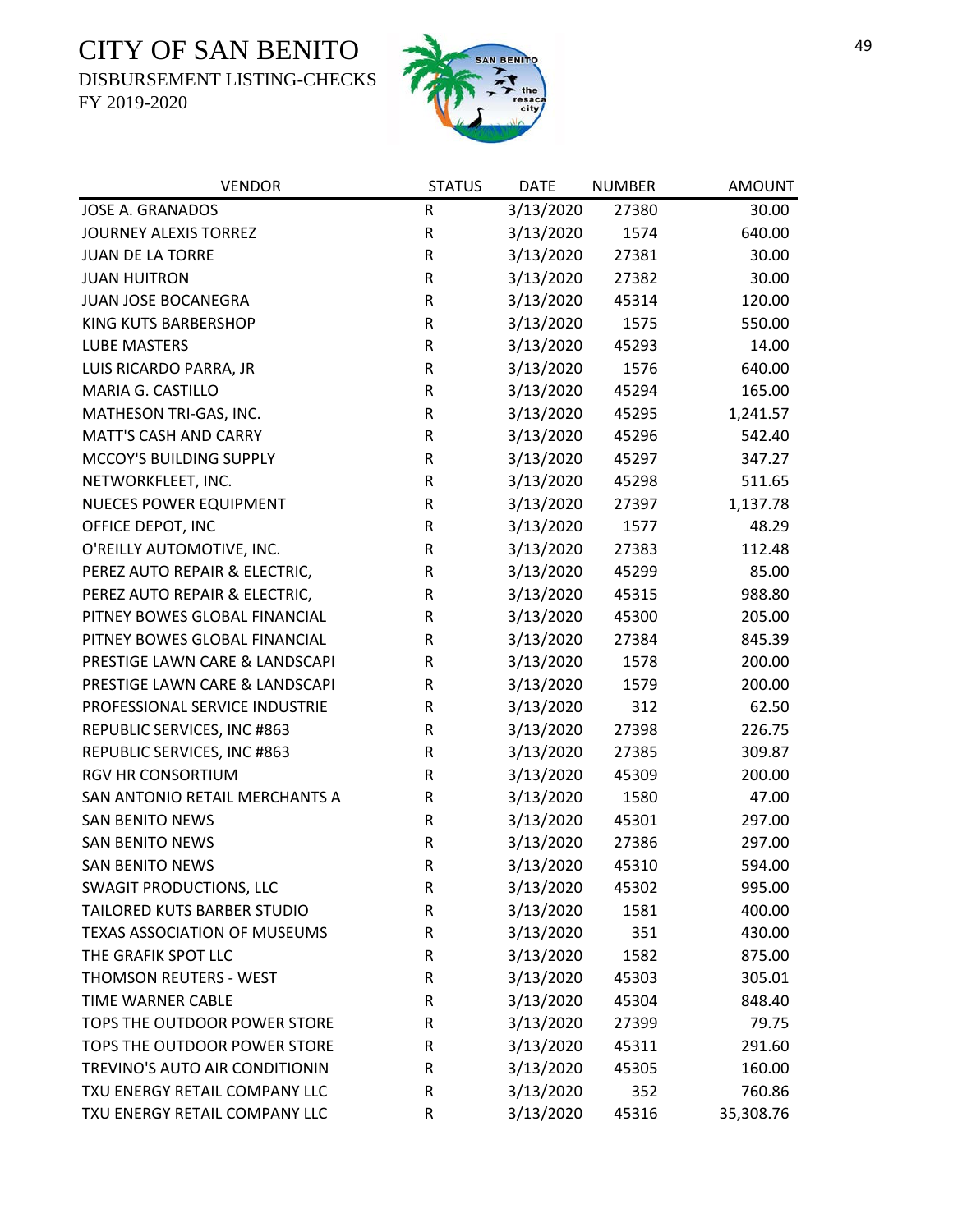DISBURSEMENT LISTING-CHECKS



| <b>VENDOR</b>                    | <b>STATUS</b> | <b>DATE</b> | <b>NUMBER</b> | <b>AMOUNT</b> |
|----------------------------------|---------------|-------------|---------------|---------------|
| TXU ENERGY RETAIL COMPANY LLC    | R             | 3/13/2020   | 27403         | 37,365.40     |
| UNIFIRST HOLDINGS, L.P.          | ${\sf R}$     | 3/13/2020   | 27387         | 13.60         |
| UNIFIRST HOLDINGS, L.P.          | ${\sf R}$     | 3/13/2020   | 45312         | 81.20         |
| UNIFIRST HOLDINGS, L.P.          | R             | 3/13/2020   | 27400         | 332.50        |
| UNIFORMS, ETC                    | R             | 3/13/2020   | 1583          | 375.00        |
| <b>USA BLUE BOOK</b>             | ${\sf R}$     | 3/13/2020   | 27401         | 76.45         |
| <b>VALLEY IT SOLUTIONS</b>       | R             | 3/13/2020   | 45317         | 7,000.00      |
| <b>VERIZON WIRELESS</b>          | R             | 3/13/2020   | 1584          | 161.04        |
| WAL-MART COMMUNITY/GECRB         | R             | 3/13/2020   | 45306         | 8.96          |
| WYLIE & SON, INC.                | R             | 3/13/2020   | 45313         | 144.48        |
| <b>JORGE FLORES</b>              | ${\sf R}$     | 3/18/2020   | 45353         | 515.00        |
| MUTUAL OF OMAHA                  | R             | 3/18/2020   | 160497        | 5,258.35      |
| A&L FLOOR AND CARPET CARE        | ${\sf R}$     | 3/20/2020   | 1585          | 165.00        |
| <b>ADVANCE AUTO PARTS</b>        | $\mathsf R$   | 3/20/2020   | 27444         | 116.40        |
| <b>ADVANCE AUTO PARTS</b>        | R             | 3/20/2020   | 45327         | 622.48        |
| AIM MEDIA TEXAS                  | R             | 3/20/2020   | 1586          | 229.00        |
| ALAMO IRON WORKS, INC.           | R             | 3/20/2020   | 27440         | 522.16        |
| AMCHEM INCORPORATED              | R             | 3/20/2020   | 27445         | 6,886.53      |
| ANA-LAB CORP.                    | R             | 3/20/2020   | 27446         | 298.00        |
| ANIMAL CARE EQUIPMENT & SERVIC   | ${\sf R}$     | 3/20/2020   | 45329         | 207.50        |
| AXA EQUITABLE C/O GREAT AMERIC   | R             | 3/20/2020   | 160493        | 300.00        |
| BRENNTAG SOUTHWEST, INC.         | ${\sf R}$     | 3/20/2020   | 27447         | 4,624.45      |
| <b>CAMERON COUNTY TAX OFFICE</b> | ${\sf R}$     | 3/20/2020   | 27441         | 7.50          |
| CDW GOVERNMENT, INC.             | R             | 3/20/2020   | 45330         | 790.97        |
| <b>CINDY BOUDLOCHE</b>           | ${\sf R}$     | 3/20/2020   | 160492        | 1,823.02      |
| <b>CITY OF BROWNSVILLE</b>       | ${\sf R}$     | 3/20/2020   | 45331         | 36.00         |
| CM GRAPHICS/JAMAR                | R             | 3/20/2020   | 45332         | 258.60        |
| CORE & MAIN LP                   | ${\sf R}$     | 3/20/2020   | 27442         | 14,279.50     |
| <b>CROSS CHURCH</b>              | ${\sf R}$     | 3/20/2020   | 45333         | 375.00        |
| DPC INDUSTRIES, INC.             | $\mathsf R$   | 3/20/2020   | 27448         | 1,856.00      |
| <b>ESTEBAN MARTINEZ</b>          | R             | 3/20/2020   | 313           | 2,012.00      |
| FIRESTONE COMPLETE AUTO CARE     | R             | 3/20/2020   | 45334         | 481.95        |
| <b>FIRST COMMUNITY BANK</b>      | R             | 3/20/2020   | 160496        | 195.00        |
| FRONTERA MATERIALS, INC          | R             | 3/20/2020   | 45357         | 1,692.60      |
| <b>G5 INTERNET SERVICE LLC</b>   | R             | 3/20/2020   | 45360         | 1,626.11      |
| <b>GOODE ELECTRIC COMPANY</b>    | R             | 3/20/2020   | 314           | 4,378.45      |
| <b>GOODE ELECTRIC COMPANY</b>    | R             | 3/20/2020   | 27449         | 5,201.85      |
| GOODYEAR COMMERCIAL TIRE         | R             | 3/20/2020   | 45356         | 258.00        |
| <b>GRAINGER</b>                  | R             | 3/20/2020   | 27450         | 211.73        |
| <b>GRAJALES TIRE SHOP</b>        | R             | 3/20/2020   | 45359         | 9.00          |
| GULF COAST PAPER CO. INC.        | $\mathsf R$   | 3/20/2020   | 45335         | 344.88        |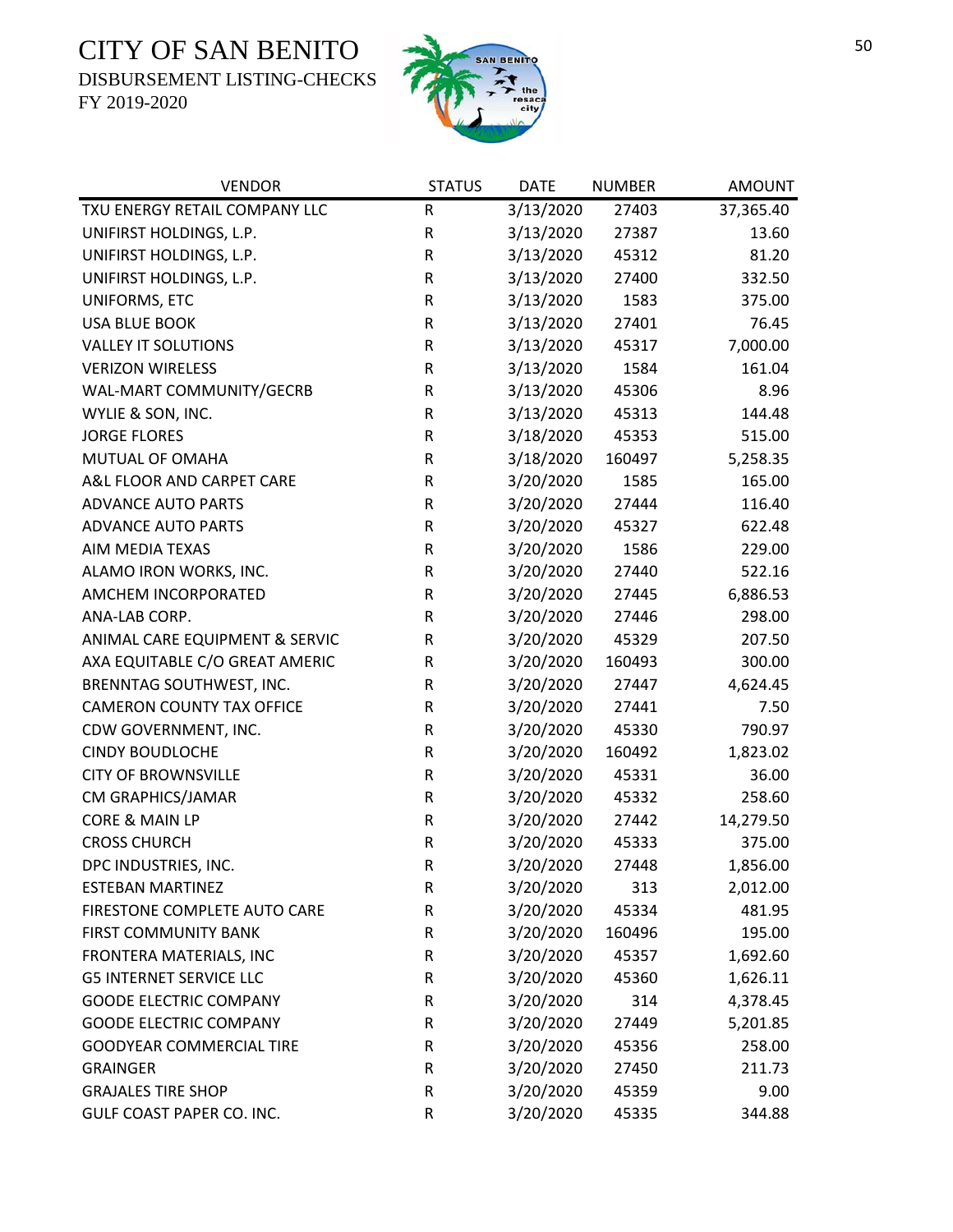DISBURSEMENT LISTING-CHECKS



| <b>VENDOR</b>                  | <b>STATUS</b> | <b>DATE</b> | <b>NUMBER</b> | <b>AMOUNT</b> |
|--------------------------------|---------------|-------------|---------------|---------------|
| GULF COAST PAPER CO. INC.      | $\mathsf R$   | 3/20/2020   | 27451         | 431.00        |
| INTEGRITY TESTING, INC.        | ${\sf R}$     | 3/20/2020   | 27452         | 5,215.00      |
| INTERNAL CONTROL SYSTEMS       | ${\sf R}$     | 3/20/2020   | 45361         | 444.00        |
| INTERNATIONAL MACHINE SHOP     | R             | 3/20/2020   | 27453         | 4,510.18      |
| J & J TIRE & AUTO              | $\mathsf R$   | 3/20/2020   | 45336         | 368.96        |
| JAH-CON INSTRUMENTATION, LLC   | ${\sf R}$     | 3/20/2020   | 27454         | 449.00        |
| <b>J'S IRRIGATIONS</b>         | $\mathsf R$   | 3/20/2020   | 45340         | 515.00        |
| LAW OFFICE OF ALAN T. OZUNA    | ${\sf R}$     | 3/20/2020   | 45337         | 1,400.00      |
| <b>LEONEL RUIZ</b>             | $\mathsf R$   | 3/20/2020   | 45338         | 165.00        |
| LEXISNEXIS RISK SOLUTIONS FL,  | $\mathsf R$   | 3/20/2020   | 45339         | 304.50        |
| LUCERO, MANUEL                 | R             | 3/20/2020   | 45325         | 50.00         |
| MARK SOSSI AND ASSOCIATES P.C. | $\mathsf R$   | 3/20/2020   | 45362         | 5,512.50      |
| MCCOY'S BUILDING SUPPLY        | ${\sf R}$     | 3/20/2020   | 45341         | 117.76        |
| MIDLAND NATIONAL LIFE INS      | $\mathsf R$   | 3/20/2020   | 160491        | 185.00        |
| NATIONWIDE RETIREMENT SOLUTION | ${\sf R}$     | 3/20/2020   | 160488        | 1,145.00      |
| <b>NEW CORE INC</b>            | R             | 3/20/2020   | 45342         | 373.00        |
| NUECES POWER EQUIPMENT         | R             | 3/20/2020   | 27455         | 135.31        |
| OFFICE DEPOT BUSINESS CREDIT   | $\mathsf R$   | 3/20/2020   | 45343         | 1,458.03      |
| PETROLEUM SOLUTIONS            | $\mathsf R$   | 3/20/2020   | 45326         | 297.25        |
| PRAXAIR DISTRIBUTION INC.      | ${\sf R}$     | 3/20/2020   | 27456         | 42.49         |
| PRINCIPAL LIFE INSURANCE COMPA | ${\sf R}$     | 3/20/2020   | 45344         | 2,009.45      |
| PROFESSIONAL SERVICE INDUSTRIE | $\mathsf R$   | 3/20/2020   | 315           | 167.50        |
| SAN BENITO FIREMEN'S RELIEF &  | R             | 3/20/2020   | 160490        | 11,453.68     |
| SAN BENITO HISTORICAL SOCIETY  | $\mathsf R$   | 3/20/2020   | 1588          | 612.21        |
| SAN BENITO HISTORICAL SOCIETY  | ${\sf R}$     | 3/20/2020   | 1587          | 1,750.00      |
| SAN BENITO HISTORICAL SOCIETY  | $\mathsf R$   | 3/20/2020   | 1589          | 4,250.00      |
| <b>SAN BENITO NEWS</b>         | ${\sf R}$     | 3/20/2020   | 45345         | 231.00        |
| SAN BENITO POLICE OFFICERS/EMP | ${\sf R}$     | 3/20/2020   | 160495        | 50.00         |
| SANCHEZ WHITTINGTON            | ${\sf R}$     | 3/20/2020   | 45354         | 200.00        |
| SENDERO SOUTH COMPANY          | $\mathsf{R}$  | 3/20/2020   | 27457         | 6,184.07      |
| TEXAS HERITAGE AND INDEPENDENC | R             | 3/20/2020   | 1590          | 1,350.00      |
| TEXAS MUNICIPAL POLICE ASSOCIA | R             | 3/20/2020   | 160494        | 238.00        |
| THE FAMILY ROAD SERVICE, LLC   | R             | 3/20/2020   | 45346         | 491.89        |
| <b>TIME WARNER CABLE</b>       | R             | 3/20/2020   | 45347         | 39.00         |
| TIME WARNER CABLE              | R             | 3/20/2020   | 1591          | 241.79        |
| TONY YZAGUIRRE JR-TAX ASSESSOR | R             | 3/20/2020   | 45348         | 7.50          |
| TOPS THE OUTDOOR POWER STORE   | R             | 3/20/2020   | 45358         | 299.99        |
| TOSHIBA BUSINESS SOLUTIONS, US | R             | 3/20/2020   | 45349         | 1,652.66      |
| TYLER TECHNOLOGIES, INC.       | R             | 3/20/2020   | 45351         | 2,408.00      |
| UNIFIRST HOLDINGS, L.P.        | R             | 3/20/2020   | 45352         | 23.80         |
| UNIFIRST HOLDINGS, L.P.        | R             | 3/20/2020   | 27458         | 227.70        |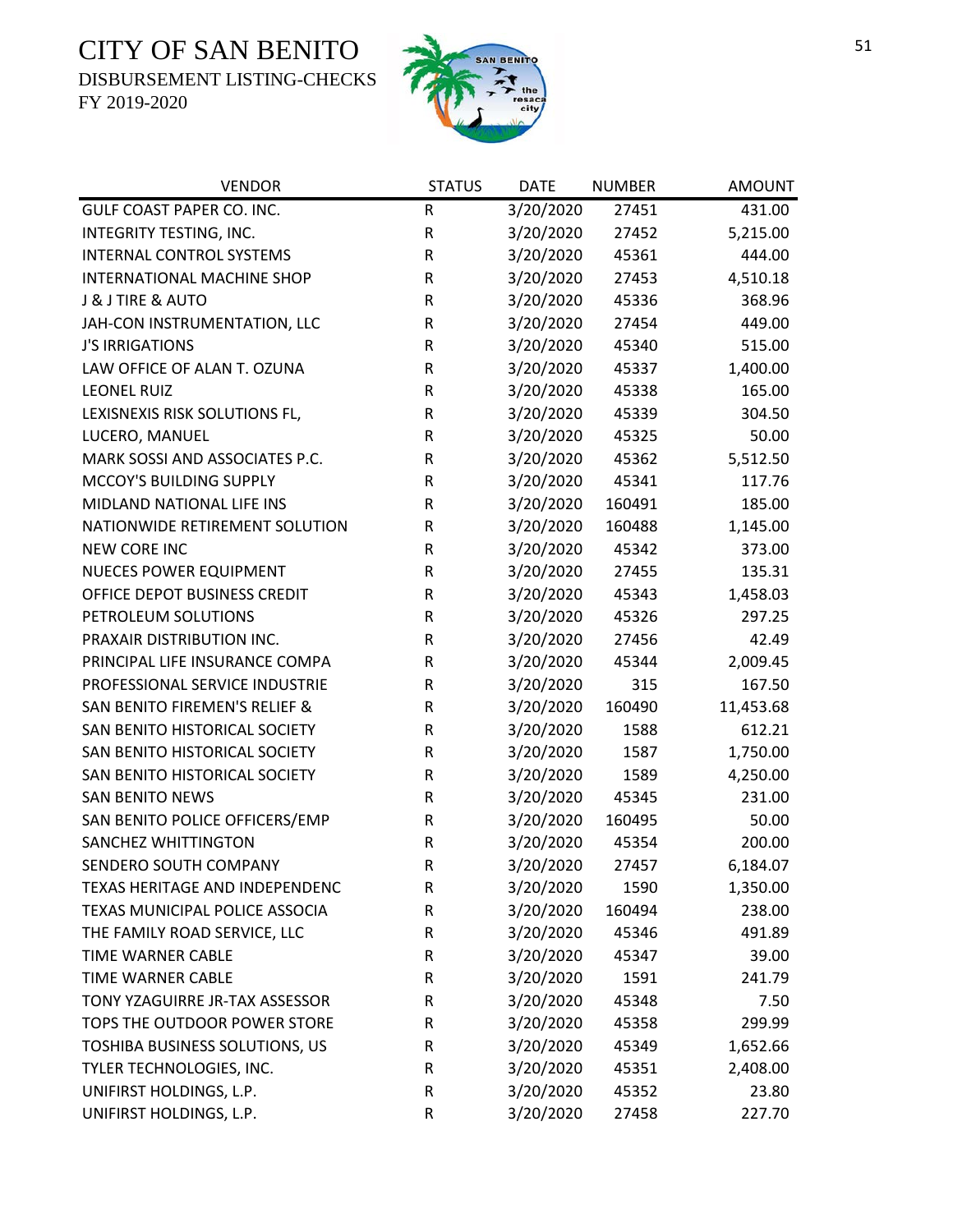DISBURSEMENT LISTING-CHECKS



| <b>VENDOR</b>                     | <b>STATUS</b> | <b>DATE</b> | <b>NUMBER</b> | <b>AMOUNT</b> |
|-----------------------------------|---------------|-------------|---------------|---------------|
| UNIFIRST HOLDINGS, L.P.           | R             | 3/20/2020   | 45355         | 251.22        |
| UNITED STATES TREASURY            | ${\sf R}$     | 3/20/2020   | 160487        | 80.00         |
| <b>UNITED WAY</b>                 | ${\sf R}$     | 3/20/2020   | 160489        | 38.00         |
| VALLEY FEDERAL CRED.UNION         | ${\sf R}$     | 3/20/2020   | 160486        | 20.00         |
| VICTORIA STEEL & SUPPLY INC.      | ${\sf R}$     | 3/20/2020   | 27459         | 246.55        |
| M.A.S.A                           | R             | 3/23/2020   | 160499        | 250.00        |
| METROPOLITAN LIFE INSURANCE CO    | R             | 3/23/2020   | 160503        | 864.98        |
| METROPOLITAN LIFE INSURANCE CO    | ${\sf R}$     | 3/23/2020   | 160502        | 2,827.78      |
| <b>SISLINK</b>                    | $\mathsf R$   | 3/23/2020   | 160500        | 327.22        |
| TEXAS MUNICIPAL RETIREMENT SYS    | ${\sf R}$     | 3/23/2020   | 160501        | 48,176.86     |
| <b>COLONIAL LIFE INSURANCE</b>    | R             | 3/25/2020   | 160504        | 3,910.50      |
| MUTUAL OF OMAHA                   | R             | 3/25/2020   | 160505        | 5,246.97      |
| <b>U.S. POSTMASTER</b>            | $\mathsf R$   | 3/25/2020   | 27460         | 609.66        |
| A&L FLOOR AND CARPET CARE         | $\mathsf R$   | 3/26/2020   | 1592          | 265.00        |
| AAUTO GARAGE DOORS                | ${\sf R}$     | 3/26/2020   | 1593          | 2,615.00      |
| RINCON, DANIEL                    | $\mathsf R$   | 3/26/2020   | 45392         | 250.00        |
| RIO SPORTS LIVE, LLC              | ${\sf R}$     | 3/26/2020   | 1594          | 12,000.00     |
| SAN BENITO HISTORICAL SOCIETY     | ${\sf R}$     | 3/26/2020   | 1596          | 8.79          |
| SAN BENITO HISTORICAL SOCIETY     | $\mathsf R$   | 3/26/2020   | 1595          | 180.00        |
| SAN BENITO HISTORICAL SOCIETY     | ${\sf R}$     | 3/26/2020   | 1597          | 1,099.00      |
| SOUTH TEXAS MANUFACTURERS ASSO    | $\mathsf R$   | 3/26/2020   | 1598          | 2,000.00      |
| <b>VIDA NUEVA CREATIONS</b>       | R             | 3/26/2020   | 1599          | 500.00        |
| A CLEAN PORTOCO                   | ${\sf R}$     | 3/27/2020   | 45363         | 80.00         |
| <b>ABEL &amp; SON ENTERPRISES</b> | $\mathsf R$   | 3/27/2020   | 45364         | 1,500.00      |
| <b>ACEVEDO'S AUTO SERVICE</b>     | ${\sf R}$     | 3/27/2020   | 27461         | 180.00        |
| <b>ADVANCE AUTO PARTS</b>         | $\mathsf R$   | 3/27/2020   | 45393         | 349.90        |
| <b>ADVANCE AUTO PARTS</b>         | ${\sf R}$     | 3/27/2020   | 45365         | 476.23        |
| ALAMO CONCRETE PRODUCTS COMPAN    | $\mathsf R$   | 3/27/2020   | 316           | 1,615.00      |
| AT&T                              | ${\sf R}$     | 3/27/2020   | 27462         | 143.08        |
| AT&T                              | $\mathsf{R}$  | 3/27/2020   | 45366         | 4,906.21      |
| <b>BOSWELL ELLIFF FORD</b>        | R             | 3/27/2020   | 45367         | 308.94        |
| CDW GOVERNMENT, INC.              | ${\sf R}$     | 3/27/2020   | 45400         | 1,175.95      |
| CENTRAL READY MIX CONCRETE COM    | ${\sf R}$     | 3/27/2020   | 45368         | 6,272.00      |
| <b>CHUY'S CUSTOM SPORTS</b>       | $\mathsf R$   | 3/27/2020   | 45369         | 170.00        |
| <b>CHUY'S CUSTOM SPORTS</b>       | ${\sf R}$     | 3/27/2020   | 148           | 480.00        |
| CORE & MAIN LP                    | ${\sf R}$     | 3/27/2020   | 27463         | 298.29        |
| DAGOBERTO MENDOZA                 | ${\sf R}$     | 3/27/2020   | 1733          | 50.00         |
| <b>DIRECTV</b>                    | R             | 3/27/2020   | 45370         | 122.81        |
| DOGGETT HEAVY MACHINERY SERVIC    | R             | 3/27/2020   | 27464         | 243.12        |
| <b>ELIDA GOMEZ</b>                | ${\sf R}$     | 3/27/2020   | 45371         | 165.00        |
| ERIKA VILLA                       | ${\sf R}$     | 3/27/2020   | 45372         | 165.00        |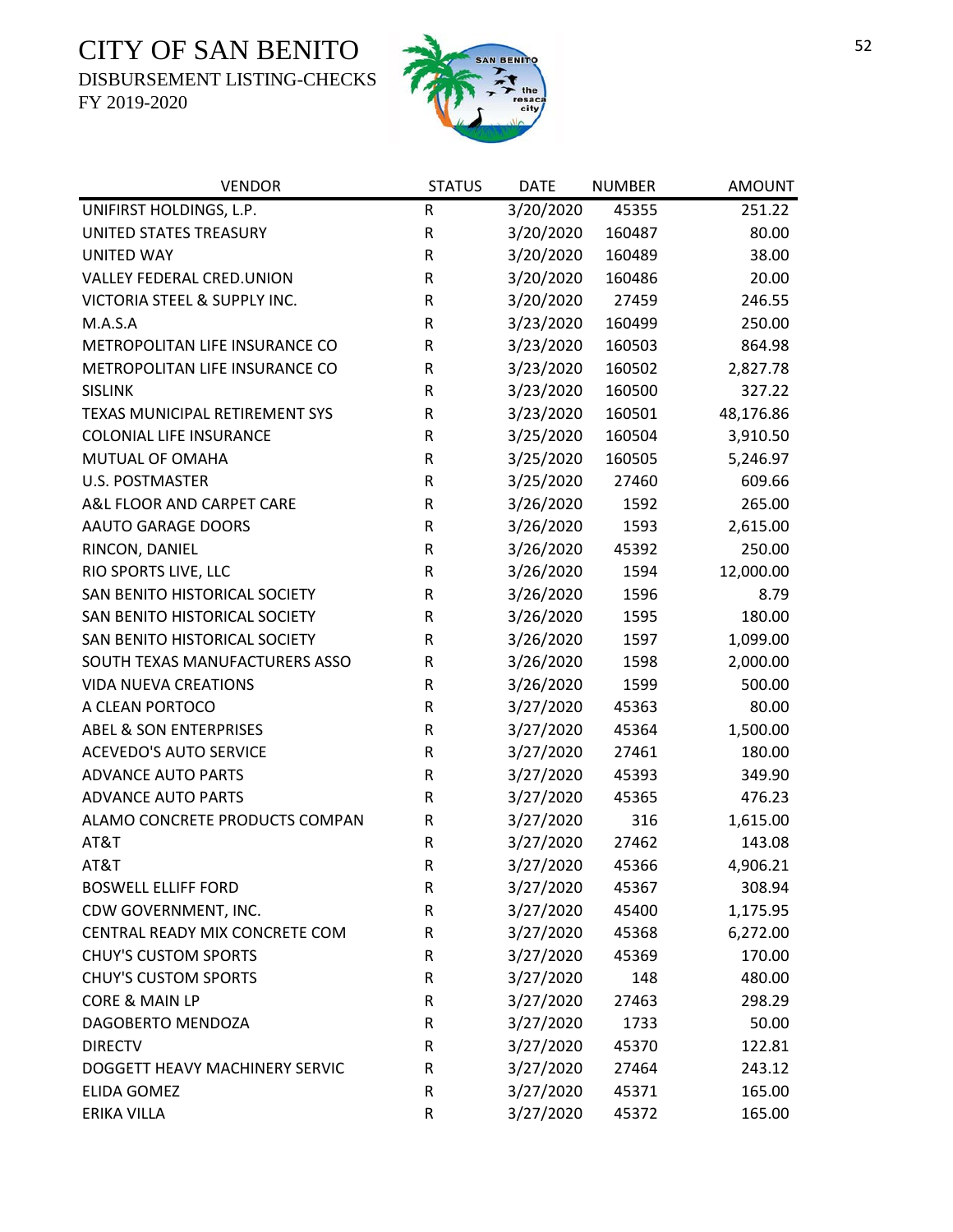DISBURSEMENT LISTING-CHECKS



| <b>VENDOR</b>                         | <b>STATUS</b> | <b>DATE</b> | <b>NUMBER</b> | <b>AMOUNT</b> |
|---------------------------------------|---------------|-------------|---------------|---------------|
| FIRESTONE COMPLETE AUTO CARE          | ${\sf R}$     | 3/27/2020   | 45373         | 1,696.91      |
| <b>FLOWER SHOP</b>                    | ${\sf R}$     | 3/27/2020   | 45396         | 128.00        |
| GALLS, LLC                            | ${\sf R}$     | 3/27/2020   | 45374         | 298.35        |
| <b>GOODE ELECTRIC COMPANY</b>         | ${\sf R}$     | 3/27/2020   | 318           | 340.00        |
| <b>GOODE ELECTRIC COMPANY</b>         | R             | 3/27/2020   | 27465         | 506.05        |
| <b>GRAINGER</b>                       | R             | 3/27/2020   | 27466         | 133.98        |
| <b>GRAJALES TIRE SHOP</b>             | ${\sf R}$     | 3/27/2020   | 27467         | 4.00          |
| GT DISTRIBUTORS, INC.                 | ${\sf R}$     | 3/27/2020   | 45375         | 1,235.70      |
| <b>GUADALUPE P MARTINEZ</b>           | ${\sf R}$     | 3/27/2020   | 45376         | 165.00        |
| GULF COAST PAPER CO. INC.             | ${\sf R}$     | 3/27/2020   | 45401         | 496.40        |
| HUGHES, DAVID BRIAN                   | ${\sf R}$     | 3/27/2020   | 45391         | 219.00        |
| INTERNAL CONTROL SYSTEMS              | R             | 3/27/2020   | 45402         | 2,024.00      |
| INTERNATIONAL MACHINE SHOP            | ${\sf R}$     | 3/27/2020   | 27468         | 4,785.00      |
| J & J TIRE & AUTO                     | ${\sf R}$     | 3/27/2020   | 45377         | 295.00        |
| JCS INDUSTRIES, INC.                  | ${\sf R}$     | 3/27/2020   | 27469         | 57,718.00     |
| <b>JOHNNY'S TRUE VALUE</b>            | ${\sf R}$     | 3/27/2020   | 27470         | 81.91         |
| <b>JUAN TORRES</b>                    | ${\sf R}$     | 3/27/2020   | 45378         | 165.00        |
| LEWIS ELECTRIC MOTORS, INC.           | ${\sf R}$     | 3/27/2020   | 27471         | 2,251.06      |
| <b>LUIS VARGAS</b>                    | $\mathsf R$   | 3/27/2020   | 45379         | 515.00        |
| M & S FENCE AND WELDING REPAIR        | ${\sf R}$     | 3/27/2020   | 45380         | 130.00        |
| MAGIC VALLEY ELECTRICT CO-OP          | ${\sf R}$     | 3/27/2020   | 45397         | 264.86        |
| <b>MARES TIRES</b>                    | ${\sf R}$     | 3/27/2020   | 45381         | 30.00         |
| MCCOY'S BUILDING SUPPLY               | ${\sf R}$     | 3/27/2020   | 45394         | 34.90         |
| MCCOY'S BUILDING SUPPLY               | ${\sf R}$     | 3/27/2020   | 45403         | 47.99         |
| MCCOY'S BUILDING SUPPLY               | ${\sf R}$     | 3/27/2020   | 145           | 66.98         |
| MCCOY'S BUILDING SUPPLY               | $\mathsf R$   | 3/27/2020   | 45382         | 611.12        |
| MCCOY'S BUILDING SUPPLY               | ${\sf R}$     | 3/27/2020   | 27472         | 915.64        |
| MERCURY PUBLIC AFFAIRS LLC            | ${\sf R}$     | 3/27/2020   | 45398         | 9,000.00      |
| ONSOLVE, LLC                          | ${\sf R}$     | 3/27/2020   | 146           | 5,900.00      |
| O'REILLY AUTOMOTIVE, INC.             | $\mathsf{R}$  | 3/27/2020   | 45383         | 54.43         |
| PEREZ AUTO REPAIR & ELECTRIC,         | R             | 3/27/2020   | 45384         | 198.00        |
| PF SAFETY & INDUSTRIAL SUPPLIE        | R             | 3/27/2020   | 27473         | 297.50        |
| RIO GRANDE GUARDIAN                   | $\mathsf R$   | 3/27/2020   | 45385         | 2,500.00      |
| ROMCO EQUIPMENT CO., L.L.C.           | R             | 3/27/2020   | 45386         | 223.00        |
| ROYAL METAL BUILDING COMPONENT        | R             | 3/27/2020   | 45387         | 2,408.42      |
| ROYAL METAL BUILDING COMPONENT        | R             | 3/27/2020   | 319           | 2,572.70      |
| <b>TEJAS RENTAL &amp; SALES</b>       | R             | 3/27/2020   | 317           | 85.49         |
| <b>TEXAS GAS SERVICE</b>              | R             | 3/27/2020   | 45388         | 76.25         |
| <b>TEXAS RECREATION AND PARK SOCI</b> | R             | 3/27/2020   | 45395         | 100.00        |
| TIME WARNER CABLE                     | R             | 3/27/2020   | 147           | 80.74         |
| TML INTERGOVERNMENTAL RISK POO        | ${\sf R}$     | 3/27/2020   | 45399         | 27,814.58     |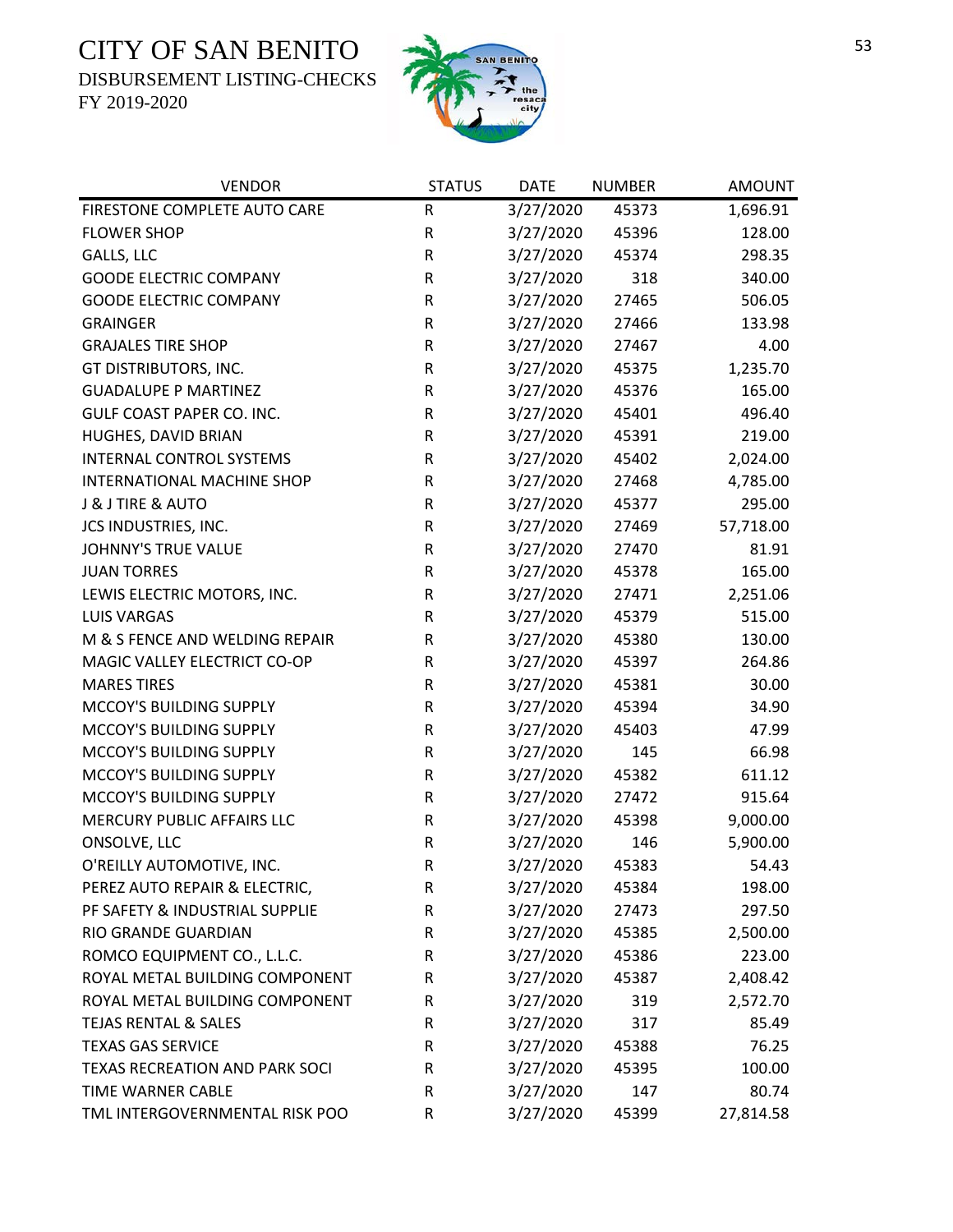DISBURSEMENT LISTING-CHECKS



| <b>VENDOR</b>                         | <b>STATUS</b> | <b>DATE</b> | <b>NUMBER</b> | <b>AMOUNT</b> |
|---------------------------------------|---------------|-------------|---------------|---------------|
| UNIFIRST HOLDINGS, L.P.               | ${\sf R}$     | 3/27/2020   | 27474         | 30.20         |
| UNIFIRST HOLDINGS, L.P.               | ${\sf R}$     | 3/27/2020   | 45389         | 217.01        |
| WAL-MART COMMUNITY/GECRB              | ${\sf R}$     | 3/27/2020   | 45390         | 9.86          |
| AMIGOS DEL VALLE, INC.                | R             | 3/30/2020   | 2799          | 648.45        |
| CAMERON COUNTY CHILDREN'S ADVO        | $\sf R$       | 3/30/2020   | 2800          | 1,333.32      |
| CASA OF CAMERON & WILLACY COUN        | $\sf R$       | 3/30/2020   | 2801          | 1,480.52      |
| <b>CITY OF SAN BENITO</b>             | R             | 3/30/2020   | 2802          | 4,572.02      |
| CORE & MAIN LP                        | ${\sf R}$     | 3/30/2020   | 27476         | 1,820.01      |
| <b>CRYSTAL CLEAR WATER</b>            | R             | 3/30/2020   | 45406         | 300.00        |
| RED WING BUSINESS ADVANTAGE AC        | ${\sf R}$     | 3/30/2020   | 27477         | 584.99        |
| RED WING BUSINESS ADVANTAGE AC        | R             | 3/30/2020   | 45405         | 1,154.97      |
| SANCHEZ, ROLANDO                      | R             | 3/30/2020   | 45404         | 500.00        |
| <b>4 EVER MEMORIES</b>                | ${\sf R}$     | 3/31/2020   | 1600          | 375.00        |
| A&L FLOOR AND CARPET CARE             | ${\sf R}$     | 3/31/2020   | 1601          | 165.00        |
| <b>ABEL &amp; SON ENTERPRISES</b>     | ${\sf R}$     | 3/31/2020   | 45407         | 1,000.00      |
| AGH ENGINEERING & SURVEYING, L        | ${\sf R}$     | 3/31/2020   | 45408         | 1,850.00      |
| <b>CITY OF SAN BENITO</b>             | R             | 3/31/2020   | 1602          | 191.57        |
| HEALTH CARE SERVICE CORPORATIO        | $\sf R$       | 3/31/2020   | 1603          | 1,915.30      |
| JOE W. FLY COMPANY, INC.              | $\mathsf R$   | 3/31/2020   | 45409         | 450.95        |
| MATHESON TRI-GAS, INC.                | ${\sf R}$     | 3/31/2020   | 45410         | 44.92         |
| MCCOY'S BUILDING SUPPLY               | ${\sf R}$     | 3/31/2020   | 320           | 137.13        |
| MCCOY'S BUILDING SUPPLY               | ${\sf R}$     | 3/31/2020   | 45411         | 279.46        |
| OFFICE DEPOT, INC                     | ${\sf R}$     | 3/31/2020   | 1604          | 782.11        |
| PLAY RGV LLC                          | $\sf R$       | 3/31/2020   | 2803          | 14,754.00     |
| TOPS THE OUTDOOR POWER STORE          | ${\sf R}$     | 3/31/2020   | 45412         | 299.66        |
| ACT PIPE & SUPPLY, INC.               | R             | 4/1/2020    | 27478         | 7,455.24      |
| <b>ADVANCE AUTO PARTS</b>             | ${\sf R}$     | 4/1/2020    | 45413         | 20.99         |
| BRENNTAG SOUTHWEST, INC.              | R             | 4/1/2020    | 27479         | 4,598.18      |
| <b>CAMERON COUNTY IRRIGATION DIST</b> | ${\sf R}$     | 4/1/2020    | 27480         | 25,602.00     |
| CENTRAL READY MIX CONCRETE COM        | $\mathsf R$   | 4/1/2020    | 45414         | 1,650.00      |
| <b>CHUY'S CUSTOM SPORTS</b>           | R             | 4/1/2020    | 27481         | 25.00         |
| CORE & MAIN LP                        | ${\sf R}$     | 4/1/2020    | 149           | 101.66        |
| CORE & MAIN LP                        | ${\sf R}$     | 4/1/2020    | 27482         | 459.20        |
| ENVIRONMENTAL RESOURCE ASSOCIA        | ${\sf R}$     | 4/1/2020    | 27483         | 136.32        |
| FRONTERA MATERIALS, INC               | ${\sf R}$     | 4/1/2020    | 45415         | 9,729.30      |
| FRONTERA MATERIALS, INC               | R             | 4/1/2020    | 27484         | 16,598.82     |
| <b>GOODE ELECTRIC COMPANY</b>         | R             | 4/1/2020    | 27485         | 1,736.55      |
| HARLINGEN WATERWORKS SYSTEM           | R             | 4/1/2020    | 27486         | 963.00        |
| JCS INDUSTRIES, INC.                  | ${\sf R}$     | 4/1/2020    | 27487         | 7,071.17      |
| <b>JOSE DE LA TORRE</b>               | R             | 4/1/2020    | 45416         | 200.00        |
| LEWIS ELECTRIC MOTORS, INC.           | ${\sf R}$     | 4/1/2020    | 27488         | 3,813.39      |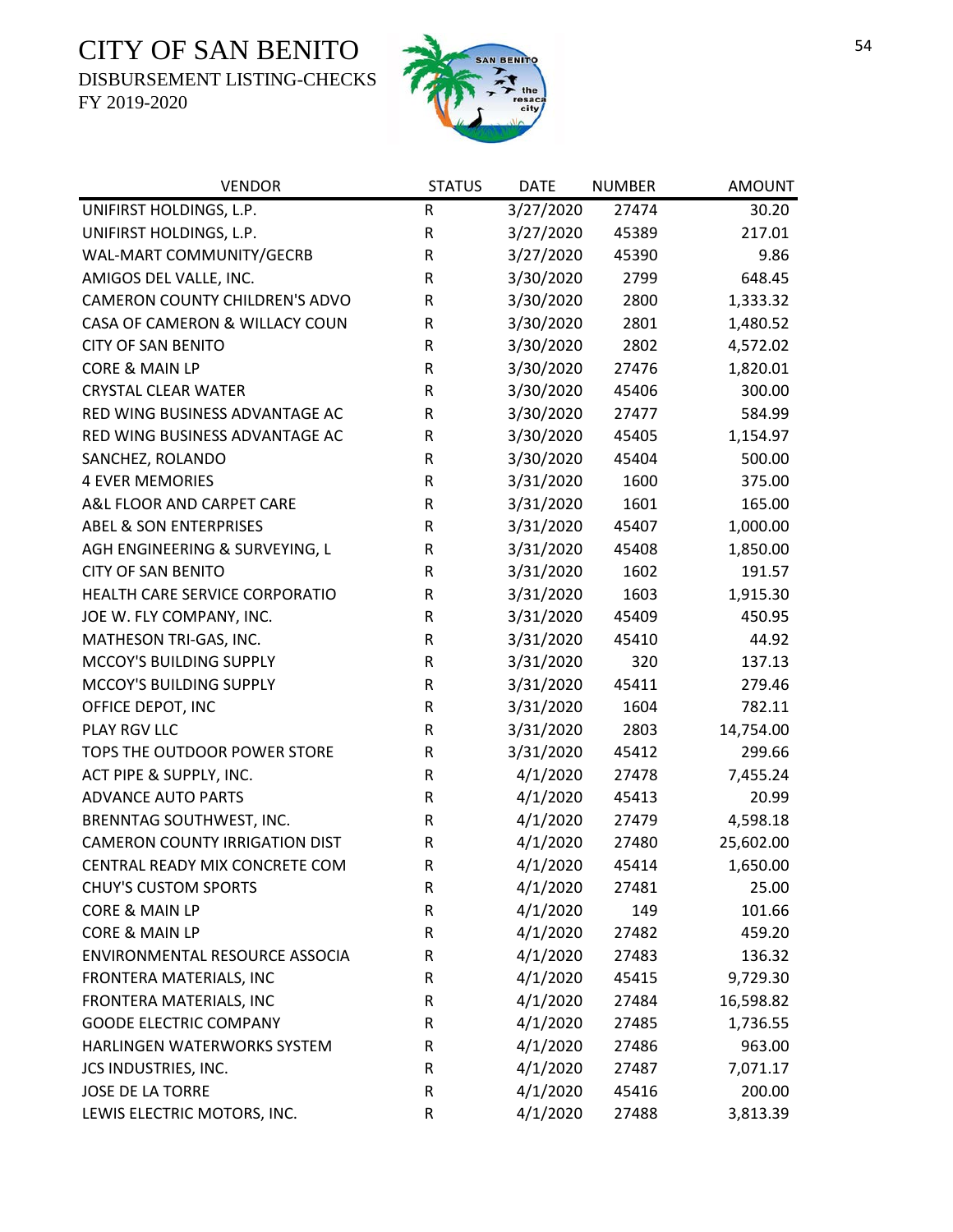DISBURSEMENT LISTING-CHECKS



| <b>VENDOR</b>                            | <b>STATUS</b> | <b>DATE</b> | <b>NUMBER</b> | <b>AMOUNT</b> |
|------------------------------------------|---------------|-------------|---------------|---------------|
| <b>MARES TIRES</b>                       | ${\sf R}$     | 4/1/2020    | 27489         | 8.00          |
| <b>MARES TIRES</b>                       | ${\sf R}$     | 4/1/2020    | 45417         | 10.00         |
| MCCOY'S BUILDING SUPPLY                  | R             | 4/1/2020    | 150           | 70.93         |
| MORRISON SUPPLY CO.                      | ${\sf R}$     | 4/1/2020    | 321           | 2,048.24      |
| NUECES POWER EQUIPMENT                   | ${\sf R}$     | 4/1/2020    | 45418         | 235.18        |
| OIL PATCH FUEL & SUPPLY, INC.            | R             | 4/1/2020    | 45420         | 4,191.46      |
| O'REILLY AUTOMOTIVE, INC.                | ${\sf R}$     | 4/1/2020    | 45419         | 214.42        |
| PATHMARK TRAFFIC PRODUCTS OF T           | R             | 4/1/2020    | 45421         | 1,926.60      |
| SENDERO SOUTH COMPANY                    | ${\sf R}$     | 4/1/2020    | 27490         | 5,356.38      |
| <b>TIME WARNER CABLE</b>                 | ${\sf R}$     | 4/1/2020    | 151           | 89.99         |
| TIME WARNER CABLE                        | ${\sf R}$     | 4/1/2020    | 353           | 320.42        |
| <b>TIME WARNER CABLE</b>                 | ${\sf R}$     | 4/1/2020    | 45422         | 633.49        |
| UNIFIRST HOLDINGS, L.P.                  | ${\sf R}$     | 4/1/2020    | 27491         | 121.60        |
| UNIFIRST HOLDINGS, L.P.                  | ${\sf R}$     | 4/1/2020    | 45424         | 183.00        |
| WAL-MART COMMUNITY/GECRB                 | R             | 4/1/2020    | 45425         | 4.64          |
| AMIGOS DEL VALLE, INC.                   | ${\sf R}$     | 4/2/2020    | 2804          | 792.00        |
| ENGIE RESOURCES, INC.                    | ${\sf R}$     | 4/2/2020    | 45426         | 1,129.76      |
| <b>G5 INTERNET SERVICE LLC</b>           | ${\sf R}$     | 4/2/2020    | 45427         | 127.78        |
| MORRISON SUPPLY CO.                      | R             | 4/2/2020    | 322           | 161.84        |
| R REYES TRUCKING & TRACTOR SER           | R             | 4/2/2020    | 45428         | 5,100.00      |
| TOSHIBA BUSINESS SOLUTIONS, US           | R             | 4/2/2020    | 45429         | 366.06        |
| AXA EQUITABLE C/O GREAT AMERIC           | R             | 4/3/2020    | 160529        | 300.00        |
| <b>CINDY BOUDLOCHE</b>                   | R             | 4/3/2020    | 160528        | 1,823.02      |
| <b>FIRST COMMUNITY BANK</b>              | ${\sf R}$     | 4/3/2020    | 160532        | 195.00        |
| MARK SOSSI AND ASSOCIATES P.C.           | R             | 4/3/2020    | 45430         | 4,882.50      |
| MIDLAND NATIONAL LIFE INS                | R             | 4/3/2020    | 160527        | 185.00        |
| NATIONWIDE RETIREMENT SOLUTION           | R             | 4/3/2020    | 160524        | 1,145.00      |
| <b>SAN BENITO FIREMEN'S RELIEF &amp;</b> | R             | 4/3/2020    | 160526        | 10,772.22     |
| SAN BENITO POLICE OFFICERS/EMP           | ${\sf R}$     | 4/3/2020    | 160531        | 50.00         |
| TEXAS MUNICIPAL POLICE ASSOCIA           | $\mathsf{R}$  | 4/3/2020    | 160530        | 238.00        |
| <b>U.S. POSTMASTER</b>                   | R             | 4/3/2020    | 27511         | 627.66        |
| UNITED STATES TREASURY                   | R             | 4/3/2020    | 160523        | 80.00         |
| <b>UNITED WAY</b>                        | R             | 4/3/2020    | 160525        | 38.00         |
| VALLEY FEDERAL CRED.UNION                | R             | 4/3/2020    | 160522        | 20.00         |
| <b>CITY OF SAN BENITO</b>                | R             | 4/9/2020    | 1605          | 5,900.00      |
| <b>CITY OF SAN BENITO</b>                | R             | 4/9/2020    | 2805          | 6,942.13      |
| SAN ANTONIO RETAIL MERCHANTS A           | R             | 4/9/2020    | 1606          | 24.00         |
| <b>SIMPLY PAYLESS</b>                    | ${\sf R}$     | 4/9/2020    | 152           | 1,600.00      |
| <b>VERIZON WIRELESS</b>                  | R             | 4/9/2020    | 1607          | 161.04        |
| <b>ADVANCE AUTO PARTS</b>                | ${\sf R}$     | 4/10/2020   | 45431         | 320.47        |
| AGH ENGINEERING & SURVEYING, L           | ${\sf R}$     | 4/10/2020   | 27512         | 1,400.00      |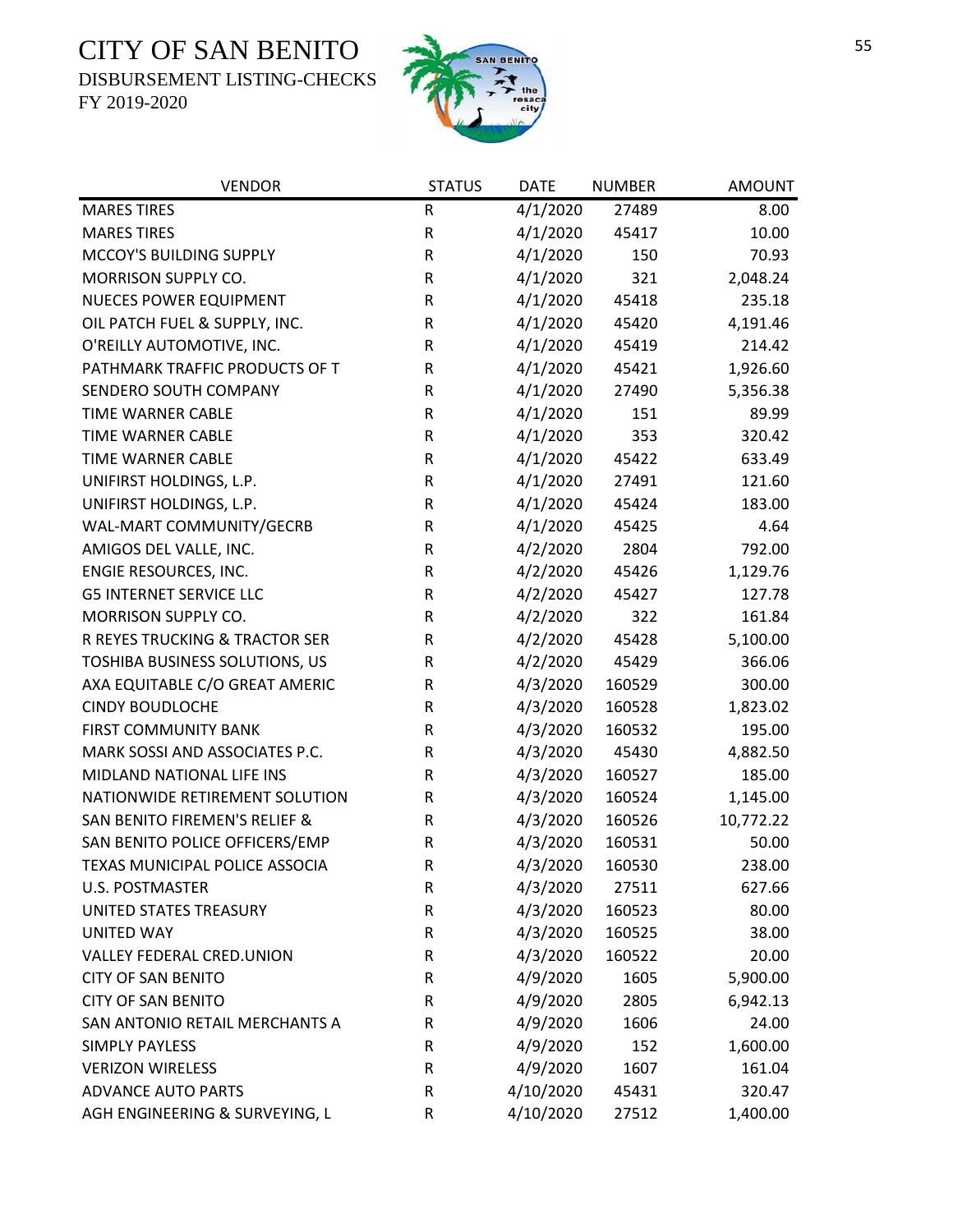DISBURSEMENT LISTING-CHECKS



| <b>VENDOR</b>                    | <b>STATUS</b> | <b>DATE</b> | <b>NUMBER</b> | <b>AMOUNT</b> |
|----------------------------------|---------------|-------------|---------------|---------------|
| ALL VALLEY KEY & LOCK            | R             | 4/10/2020   | 45432         | 12.50         |
| <b>AT&amp;T LONG DISTANCE</b>    | $\mathsf R$   | 4/10/2020   | 27513         | 152.73        |
| <b>AT&amp;T LONG DISTANCE</b>    | ${\sf R}$     | 4/10/2020   | 45433         | 1,552.20      |
| <b>AUTO ZONE</b>                 | $\mathsf R$   | 4/10/2020   | 45434         | 246.73        |
| <b>BOSWELL ELLIFF FORD</b>       | ${\sf R}$     | 4/10/2020   | 45435         | 836.06        |
| <b>BREATH TEST SERVICES</b>      | ${\sf R}$     | 4/10/2020   | 45436         | 2,000.00      |
| BRENNTAG SOUTHWEST, INC.         | ${\sf R}$     | 4/10/2020   | 27514         | 4,270.75      |
| CENTRAL READY MIX CONCRETE COM   | ${\sf R}$     | 4/10/2020   | 45437         | 1,680.00      |
| CORE & MAIN LP                   | $\mathsf R$   | 4/10/2020   | 153           | 195.50        |
| CORE & MAIN LP                   | ${\sf R}$     | 4/10/2020   | 27515         | 2,912.55      |
| CORE BUSINESS SOLUTIONS, INC.    | ${\sf R}$     | 4/10/2020   | 45438         | 201.85        |
| <b>CULLIGAN WATER</b>            | R             | 4/10/2020   | 45439         | 143.50        |
| DENTON NAVARRO ROCHA BERNAL HY   | ${\sf R}$     | 4/10/2020   | 45440         | 2,606.75      |
| DPC INDUSTRIES, INC.             | R             | 4/10/2020   | 27516         | 3,704.00      |
| FIRESTONE COMPLETE AUTO CARE     | ${\sf R}$     | 4/10/2020   | 45441         | 551.74        |
| FRONTERA MATERIALS, INC          | ${\sf R}$     | 4/10/2020   | 45442         | 10,053.12     |
| <b>GOODE ELECTRIC COMPANY</b>    | ${\sf R}$     | 4/10/2020   | 45443         | 96.25         |
| <b>GOODE ELECTRIC COMPANY</b>    | ${\sf R}$     | 4/10/2020   | 27517         | 401.90        |
| <b>GUTHRIE'S SAFE &amp; LOOK</b> | R             | 4/10/2020   | 45444         | 225.00        |
| <b>HACH COMPANY</b>              | R             | 4/10/2020   | 27518         | 2,371.54      |
| HONEY BEEZ FLOWERS GIFTS BY MA   | ${\sf R}$     | 4/10/2020   | 45445         | 100.00        |
| INFINITY DRUG & ALCOHOL SCREEN   | ${\sf R}$     | 4/10/2020   | 45446         | 135.00        |
| INTEGRITY TESTING, INC.          | $\mathsf R$   | 4/10/2020   | 27519         | 5,485.00      |
| J & J TIRE & AUTO                | ${\sf R}$     | 4/10/2020   | 45447         | 69.00         |
| J. MAYA DESIGNS AND GRAPHICS L   | ${\sf R}$     | 4/10/2020   | 45448         | 1,345.25      |
| MARICELA RODRIGUEZ               | ${\sf R}$     | 4/10/2020   | 45449         | 225.00        |
| <b>MATT'S CASH AND CARRY</b>     | ${\sf R}$     | 4/10/2020   | 323           | 289.70        |
| MCCOY'S BUILDING SUPPLY          | ${\sf R}$     | 4/10/2020   | 27520         | 836.72        |
| NETWORKFLEET, INC.               | ${\sf R}$     | 4/10/2020   | 45450         | 1,446.10      |
| O'REILLY AUTOMOTIVE, INC.        | $\mathsf R$   | 4/10/2020   | 27521         | 574.56        |
| <b>OSCAR'S TACOS</b>             | R             | 4/10/2020   | 45451         | 225.00        |
| PATHMARK TRAFFIC PRODUCTS OF T   | ${\sf R}$     | 4/10/2020   | 45452         | 157.25        |
| PEREZ AUTO REPAIR & ELECTRIC,    | R             | 4/10/2020   | 45453         | 80.00         |
| PEREZ AUTO REPAIR & ELECTRIC,    | ${\sf R}$     | 4/10/2020   | 27522         | 259.06        |
| RIO GRANDE CONCRETE ACCESSORIE   | R             | 4/10/2020   | 45454         | 75.50         |
| RIO GRANDE CONCRETE ACCESSORIE   | R             | 4/10/2020   | 324           | 135.00        |
| RIO GRANDE STEEL, LTD.           | R             | 4/10/2020   | 325           | 3,840.40      |
| SCOTT MERRIMAN INC.              | R             | 4/10/2020   | 45455         | 545.00        |
| SMARTCOM TELEPHONE, LLC          | ${\sf R}$     | 4/10/2020   | 45456         | 1,397.92      |
| <b>TEJAS RENTAL &amp; SALES</b>  | R             | 4/10/2020   | 326           | 86.05         |
| <b>TEXAS TANK SERVICES</b>       | ${\sf R}$     | 4/10/2020   | 27523         | 3,003.00      |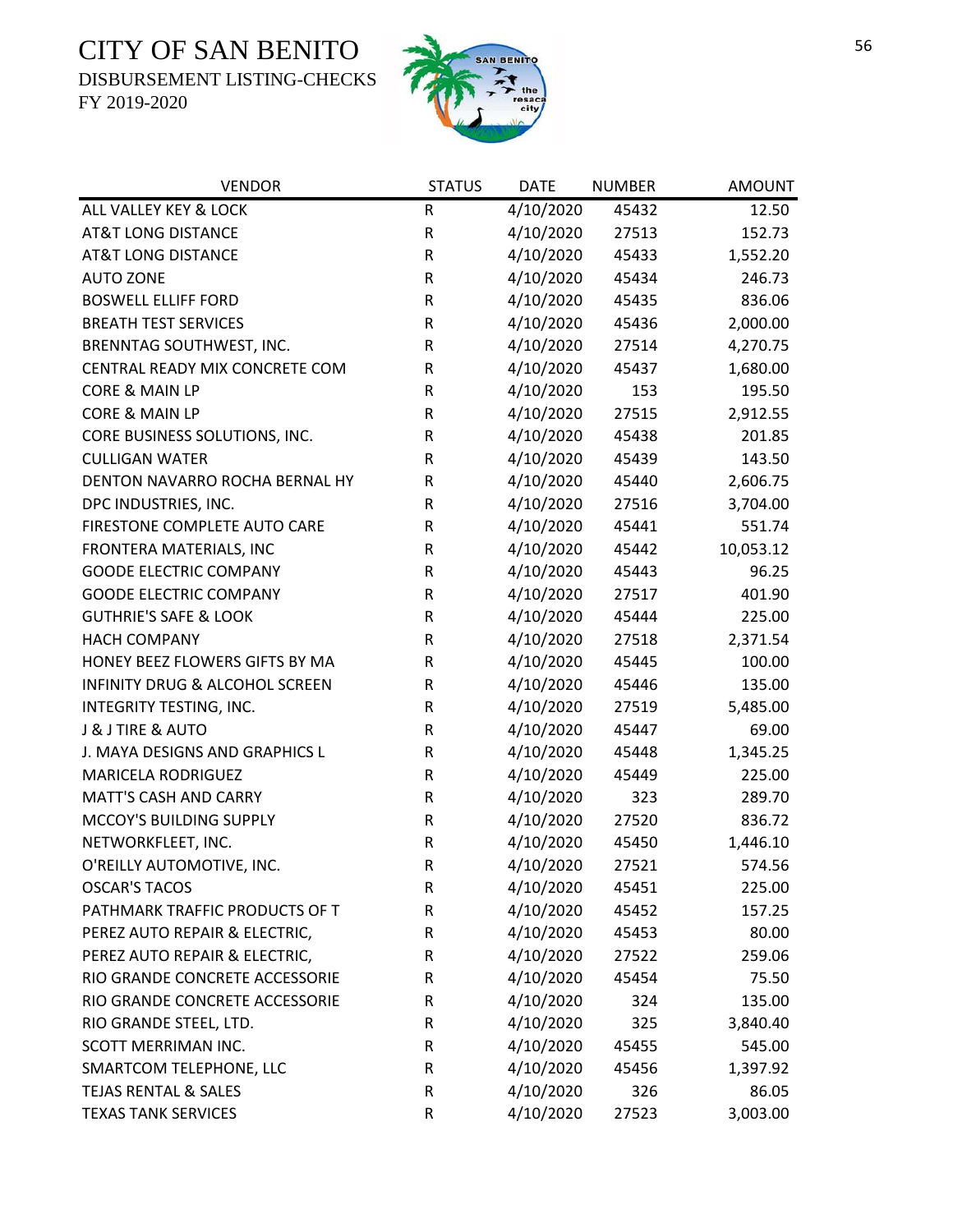DISBURSEMENT LISTING-CHECKS



| <b>VENDOR</b>                     | <b>STATUS</b> | <b>DATE</b> | <b>NUMBER</b> | <b>AMOUNT</b> |
|-----------------------------------|---------------|-------------|---------------|---------------|
| TIME WARNER CABLE                 | $\mathsf R$   | 4/10/2020   | 45457         | 837.20        |
| TOPS THE OUTDOOR POWER STORE      | ${\sf R}$     | 4/10/2020   | 45458         | 394.65        |
| TXU ENERGY RETAIL COMPANY LLC     | R             | 4/10/2020   | 354           | 823.83        |
| TXU ENERGY RETAIL COMPANY LLC     | R             | 4/10/2020   | 27524         | 36,041.65     |
| TXU ENERGY RETAIL COMPANY LLC     | $\mathsf R$   | 4/10/2020   | 45459         | 36,248.05     |
| ULINE, INC.                       | ${\sf R}$     | 4/10/2020   | 45460         | 230.05        |
| UNIFIRST HOLDINGS, L.P.           | ${\sf R}$     | 4/10/2020   | 27525         | 121.60        |
| UNIFIRST HOLDINGS, L.P.           | ${\sf R}$     | 4/10/2020   | 45461         | 196.40        |
| UNITED REFRIGERATION, INC.        | ${\sf R}$     | 4/10/2020   | 45462         | 288.13        |
| <b>VALLEY IT SOLUTIONS</b>        | $\mathsf R$   | 4/10/2020   | 45463         | 7,000.00      |
| <b>VERIZON WIRELESS</b>           | ${\sf R}$     | 4/10/2020   | 355           | 198.78        |
| <b>VERIZON WIRELESS</b>           | ${\sf R}$     | 4/10/2020   | 27526         | 1,140.13      |
| <b>VERIZON WIRELESS</b>           | ${\sf R}$     | 4/10/2020   | 45464         | 7,034.33      |
| AMIGOS DEL VALLE, INC.            | $\mathsf R$   | 4/13/2020   | 2806          | 658.35        |
| CAMERON COUNTY CHILDREN'S ADVO    | ${\sf R}$     | 4/13/2020   | 2807          | 666.66        |
| CASA OF CAMERON & WILLACY COUN    | R             | 4/13/2020   | 2808          | 723.60        |
| <b>CITY OF SAN BENITO</b>         | $\mathsf R$   | 4/13/2020   | 2810          | 39,995.49     |
| <b>U.S. POSTMASTER</b>            | ${\sf R}$     | 4/13/2020   | 27527         | 582.42        |
| <b>AURORA'S DAYCARE</b>           | ${\sf R}$     | 4/14/2020   | 45465         | 325.00        |
| <b>BBVA COMPASS BANK</b>          | ${\sf R}$     | 4/14/2020   | 356           | 279.61        |
| <b>BBVA COMPASS BANK</b>          | ${\sf R}$     | 4/14/2020   | 154           | 509.46        |
| <b>BBVA COMPASS BANK</b>          | ${\sf R}$     | 4/14/2020   | 327           | 517.33        |
| <b>BBVA COMPASS BANK</b>          | ${\sf R}$     | 4/14/2020   | 45466         | 10,085.89     |
| <b>BBVA COMPASS BANK</b>          | R             | 4/14/2020   | 27546         | 220,238.19    |
| <b>ABEL &amp; SON ENTERPRISES</b> | ${\sf R}$     | 4/17/2020   | 45475         | 500.00        |
| <b>ACEVEDO'S AUTO SERVICE</b>     | ${\sf R}$     | 4/17/2020   | 45476         | 290.00        |
| ACT PIPE & SUPPLY, INC.           | ${\sf R}$     | 4/17/2020   | 27547         | 130.70        |
| <b>ADT COMMERCIAL</b>             | ${\sf R}$     | 4/17/2020   | 45477         | 166.25        |
| <b>ADVANCE AUTO PARTS</b>         | R             | 4/17/2020   | 45478         | 213.82        |
| ALAMO IRON WORKS, INC.            | $\mathsf{R}$  | 4/17/2020   | 156           | 2,920.01      |
| AMCHEM INCORPORATED               | R             | 4/17/2020   | 27548         | 7,043.47      |
| ANA-LAB CORP.                     | ${\sf R}$     | 4/17/2020   | 27549         | 449.00        |
| ARMONIA MUSIC ADADEMY             | ${\sf R}$     | 4/17/2020   | 1608          | 500.00        |
| <b>AUTO ZONE</b>                  | $\mathsf R$   | 4/17/2020   | 45479         | 71.96         |
| AXA EQUITABLE C/O GREAT AMERIC    | ${\sf R}$     | 4/17/2020   | 160555        | 300.00        |
| <b>B &amp; C CAR WASH</b>         | ${\sf R}$     | 4/17/2020   | 45480         | 91.00         |
| <b>BOSWELL ELLIFF FORD</b>        | ${\sf R}$     | 4/17/2020   | 45481         | 154.11        |
| CAP FLEET UPFITTERS               | ${\sf R}$     | 4/17/2020   | 45482         | 300.00        |
| CASCOS & ASSOCIATES P.C.          | ${\sf R}$     | 4/17/2020   | 45483         | 16,855.00     |
| CASCOS & ASSOCIATES P.C.          | $\mathsf R$   | 4/17/2020   | 27551         | 19,090.00     |
| <b>CASCOS &amp; ASSOCIATES PC</b> | R             | 4/17/2020   | 1609          | 4,890.00      |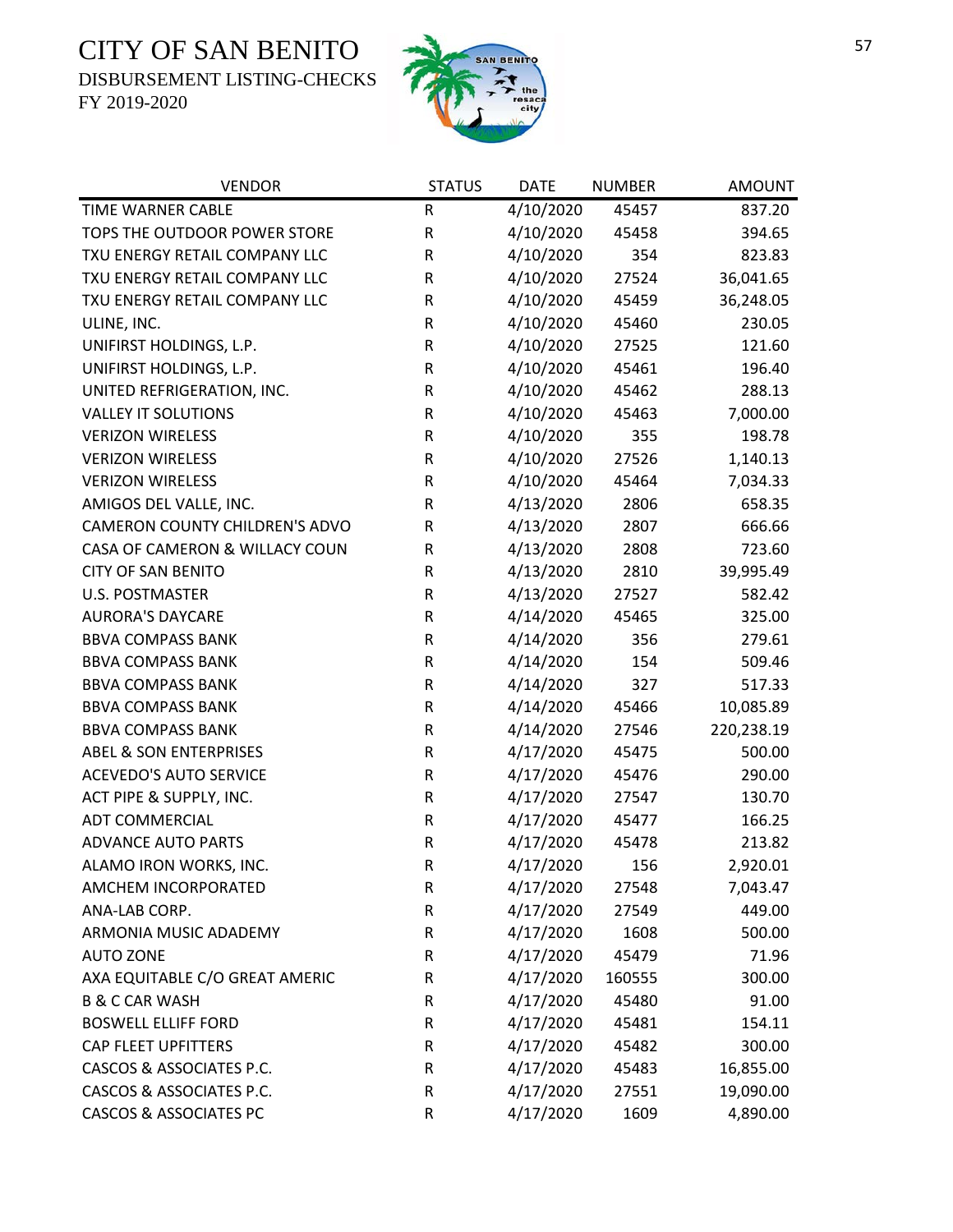DISBURSEMENT LISTING-CHECKS



| <b>VENDOR</b>                       | <b>STATUS</b> | <b>DATE</b> | <b>NUMBER</b> | <b>AMOUNT</b> |
|-------------------------------------|---------------|-------------|---------------|---------------|
| CC DISTRIBUTORS, INC.               | R             | 4/17/2020   | 45484         | 149.25        |
| CC DISTRIBUTORS, INC.               | ${\sf R}$     | 4/17/2020   | 157           | 455.07        |
| <b>CHUY'S CUSTOM SPORTS</b>         | ${\sf R}$     | 4/17/2020   | 158           | 1,050.00      |
| <b>CINDY BOUDLOCHE</b>              | ${\sf R}$     | 4/17/2020   | 160554        | 1,823.02      |
| <b>CITY OF SAN BENITO</b>           | R             | 4/17/2020   | 27552         | 41,301.84     |
| CORE BUSINESS SOLUTIONS, INC.       | ${\sf R}$     | 4/17/2020   | 45485         | 405.06        |
| <b>CUMMINS SOUTHERN PLAINS, LLC</b> | ${\sf R}$     | 4/17/2020   | 27553         | 1,145.08      |
| D & R GLASS ETC INC.                | ${\sf R}$     | 4/17/2020   | 45486         | 155.00        |
| <b>DANNY PAYTON ELECTRIC</b>        | ${\sf R}$     | 4/17/2020   | 159           | 2,652.14      |
| DENALI WATER SOLUTIONS LLC          | ${\sf R}$     | 4/17/2020   | 27554         | 6,255.00      |
| DPC INDUSTRIES, INC.                | ${\sf R}$     | 4/17/2020   | 27555         | 450.00        |
| DSHS CENTRAL LAB MC2004             | ${\sf R}$     | 4/17/2020   | 27556         | 227.00        |
| FIRESTONE COMPLETE AUTO CARE        | ${\sf R}$     | 4/17/2020   | 27557         | 19.79         |
| FIRESTONE COMPLETE AUTO CARE        | ${\sf R}$     | 4/17/2020   | 45487         | 132.36        |
| <b>FIRST COMMUNITY BANK</b>         | ${\sf R}$     | 4/17/2020   | 160558        | 195.00        |
| <b>G5 INTERNET SERVICE LLC</b>      | ${\sf R}$     | 4/17/2020   | 45488         | 150.00        |
| <b>GERONIMO RAMIREZ</b>             | ${\sf R}$     | 4/17/2020   | 45472         | 700.00        |
| <b>GOODE ELECTRIC COMPANY</b>       | ${\sf R}$     | 4/17/2020   | 328           | 397.60        |
| <b>GOODE ELECTRIC COMPANY</b>       | ${\sf R}$     | 4/17/2020   | 27558         | 1,653.15      |
| <b>JESSICA'S DRESSES</b>            | ${\sf R}$     | 4/17/2020   | 45471         | 300.00        |
| <b>JESSICA'S DRESSES</b>            | R             | 4/17/2020   | 155           | 700.00        |
| <b>JOSEPH ZEBROWSKI</b>             | ${\sf R}$     | 4/17/2020   | 45489         | 225.00        |
| <b>JOURNEY ALEXIS TORREZ</b>        | ${\sf R}$     | 4/17/2020   | 1610          | 640.00        |
| LAS TRES GALLINAS MEXICAN SHOP      | R             | 4/17/2020   | 1611          | 300.00        |
| LUIS RICARDO PARRA, JR              | ${\sf R}$     | 4/17/2020   | 1612          | 640.00        |
| M & S FENCE AND WELDING REPAIR      | R             | 4/17/2020   | 27559         | 3,600.00      |
| MCCOY'S BUILDING SUPPLY             | R             | 4/17/2020   | 45490         | 455.56        |
| MCCOY'S BUILDING SUPPLY             | ${\sf R}$     | 4/17/2020   | 329           | 565.06        |
| <b>MENDEZ TIRE SHOP</b>             | ${\sf R}$     | 4/17/2020   | 45491         | 6.00          |
| MIDLAND NATIONAL LIFE INS           | $\mathsf R$   | 4/17/2020   | 160553        | 185.00        |
| NATIONWIDE RETIREMENT SOLUTION      | R             | 4/17/2020   | 160550        | 1,145.00      |
| NETWORKFLEET, INC.                  | R             | 4/17/2020   | 45492         | 511.65        |
| NUECES POWER EQUIPMENT              | R             | 4/17/2020   | 27560         | 1,858.45      |
| OIL PATCH FUEL & SUPPLY, INC.       | R             | 4/17/2020   | 45494         | 3,752.54      |
| O'REILLY AUTOMOTIVE, INC.           | R             | 4/17/2020   | 45493         | 57.47         |
| PEREZ AUTO REPAIR & ELECTRIC,       | R             | 4/17/2020   | 45495         | 250.00        |
| POSITIVE PROMOTIONS, INC.           | R             | 4/17/2020   | 45496         | 419.66        |
| PRESTIGE LAWN CARE & LANDSCAPI      | R             | 4/17/2020   | 1613          | 200.00        |
| PRESTIGE LAWN CARE & LANDSCAPI      | R             | 4/17/2020   | 1614          | 200.00        |
| RED WING BUSINESS ADVANTAGE AC      | R             | 4/17/2020   | 27561         | 2,305.44      |
| RED WING BUSINESS ADVANTAGE AC      | ${\sf R}$     | 4/17/2020   | 45497         | 3,313.65      |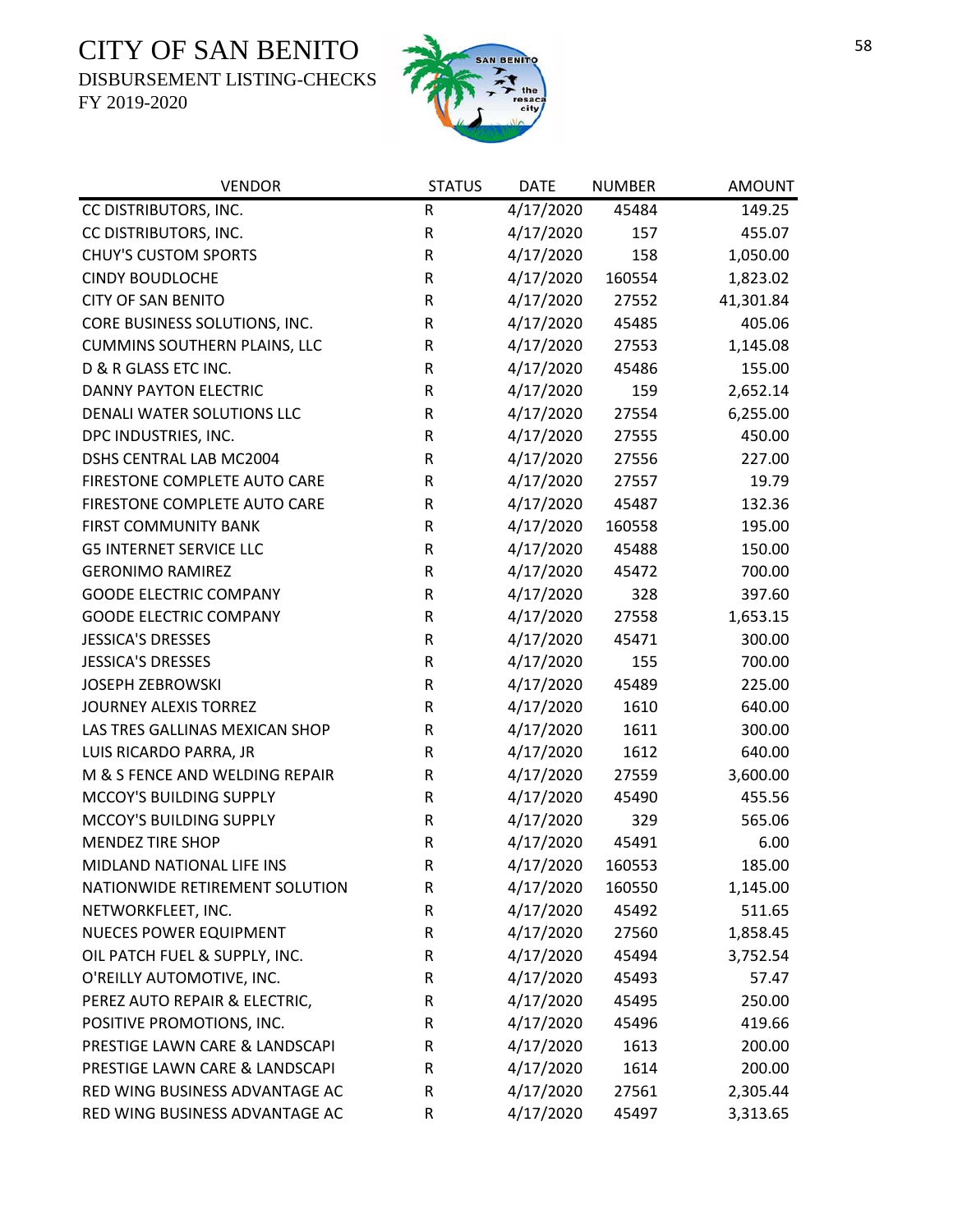DISBURSEMENT LISTING-CHECKS



| <b>VENDOR</b>                     | <b>STATUS</b> | <b>DATE</b> | <b>NUMBER</b> | <b>AMOUNT</b> |
|-----------------------------------|---------------|-------------|---------------|---------------|
| REPUBLIC SERVICES, INC #863       | ${\sf R}$     | 4/17/2020   | 27563         | 226.75        |
| <b>RIO GRANDE INFO</b>            | ${\sf R}$     | 4/17/2020   | 1615          | 150.00        |
| <b>RIVERA'S LIGHTS &amp; TOYS</b> | ${\sf R}$     | 4/17/2020   | 45499         | 100.00        |
| ROMEO MANCILLAS, JR.              | ${\sf R}$     | 4/17/2020   | 160           | 39.95         |
| ROYAL METAL BUILDING COMPONENT    | R             | 4/17/2020   | 45500         | 426.50        |
| SAN BENITO FIREMEN'S RELIEF &     | ${\sf R}$     | 4/17/2020   | 160552        | 11,679.38     |
| <b>SAN BENITO NEWS</b>            | R             | 4/17/2020   | 27564         | 1,320.00      |
| SAN BENITO POLICE OFFICERS/EMP    | R             | 4/17/2020   | 160557        | 50.00         |
| <b>SAN BENITO TEXTILES</b>        | R             | 4/17/2020   | 27565         | 150.00        |
| <b>SOUTHSIDE BANK</b>             | ${\sf R}$     | 4/17/2020   | 45501         | 125,792.03    |
| <b>SWAGIT PRODUCTIONS, LLC</b>    | R             | 4/17/2020   | 45502         | 995.00        |
| TEXAS DEPARTMENT OF PUBLIC SAF    | ${\sf R}$     | 4/17/2020   | 45503         | 2.00          |
| TEXAS MUNICIPAL POLICE ASSOCIA    | R             | 4/17/2020   | 160556        | 238.00        |
| THE FAMILY ROAD SERVICE, LLC      | R             | 4/17/2020   | 45504         | 213.78        |
| THOMAE-GARZA FUNERAL HOME         | ${\sf R}$     | 4/17/2020   | 45473         | 700.00        |
| THOMAE-GARZA FUNERAL HOME         | R             | 4/17/2020   | 45474         | 700.00        |
| THOMSON REUTERS - WEST            | R             | 4/17/2020   | 45505         | 305.01        |
| <b>TIME WARNER CABLE</b>          | ${\sf R}$     | 4/17/2020   | 1616          | 241.79        |
| TIP TOP TOWING                    | R             | 4/17/2020   | 45506         | 95.00         |
| TML INTERGOVERNMENTAL RISK POO    | ${\sf R}$     | 4/17/2020   | 45507         | 37,735.88     |
| TOPS THE OUTDOOR POWER STORE      | ${\sf R}$     | 4/17/2020   | 45508         | 879.85        |
| TOSHIBA BUSINESS SOLUTIONS, US    | ${\sf R}$     | 4/17/2020   | 45509         | 3,001.06      |
| <b>TRANS UNION LLC</b>            | ${\sf R}$     | 4/17/2020   | 1617          | 80.00         |
| <b>TROPHY PLUS</b>                | ${\sf R}$     | 4/17/2020   | 45510         | 220.65        |
| ULINE, INC.                       | R             | 4/17/2020   | 161           | 91.55         |
| UNIFIRST HOLDINGS, L.P.           | ${\sf R}$     | 4/17/2020   | 45511         | 215.37        |
| UNIFIRST HOLDINGS, L.P.           | R             | 4/17/2020   | 27566         | 229.60        |
| UNITED STATES TREASURY            | ${\sf R}$     | 4/17/2020   | 160549        | 80.00         |
| <b>UNITED WAY</b>                 | R             | 4/17/2020   | 160551        | 38.00         |
| VALLEY BAPTIST MEDICAL CENTER     | $\mathsf{R}$  | 4/17/2020   | 45512         | 3,433.00      |
| VALLEY FEDERAL CRED.UNION         | R             | 4/17/2020   | 160548        | 20.00         |
| VICTORIA STEEL & SUPPLY INC.      | R             | 4/17/2020   | 27567         | 5,198.29      |
| <b>WELLS FARGO BANK N.A.</b>      | R             | 4/17/2020   | 27568         | 500.00        |
| <b>AFLAC</b>                      | ${\sf R}$     | 4/20/2020   | 160562        | 1,032.70      |
| <b>AFLAC</b>                      | R             | 4/20/2020   | 160561        | 1,056.36      |
| M.A.S.A                           | R             | 4/20/2020   | 160559        | 250.00        |
| OMNIBASE SERVICES OF TEXAS, LP    | R             | 4/20/2020   | 45514         | 1,356.00      |
| <b>SISLINK</b>                    | R             | 4/20/2020   | 160560        | 327.22        |
| <b>STATE COMPTROLLER</b>          | R             | 4/20/2020   | 45513         | 471.60        |
| METROPOLITAN LIFE INSURANCE CO    | R             | 4/21/2020   | 160563        | 869.06        |
| METROPOLITAN LIFE INSURANCE CO    | ${\sf R}$     | 4/21/2020   | 160564        | 3,110.64      |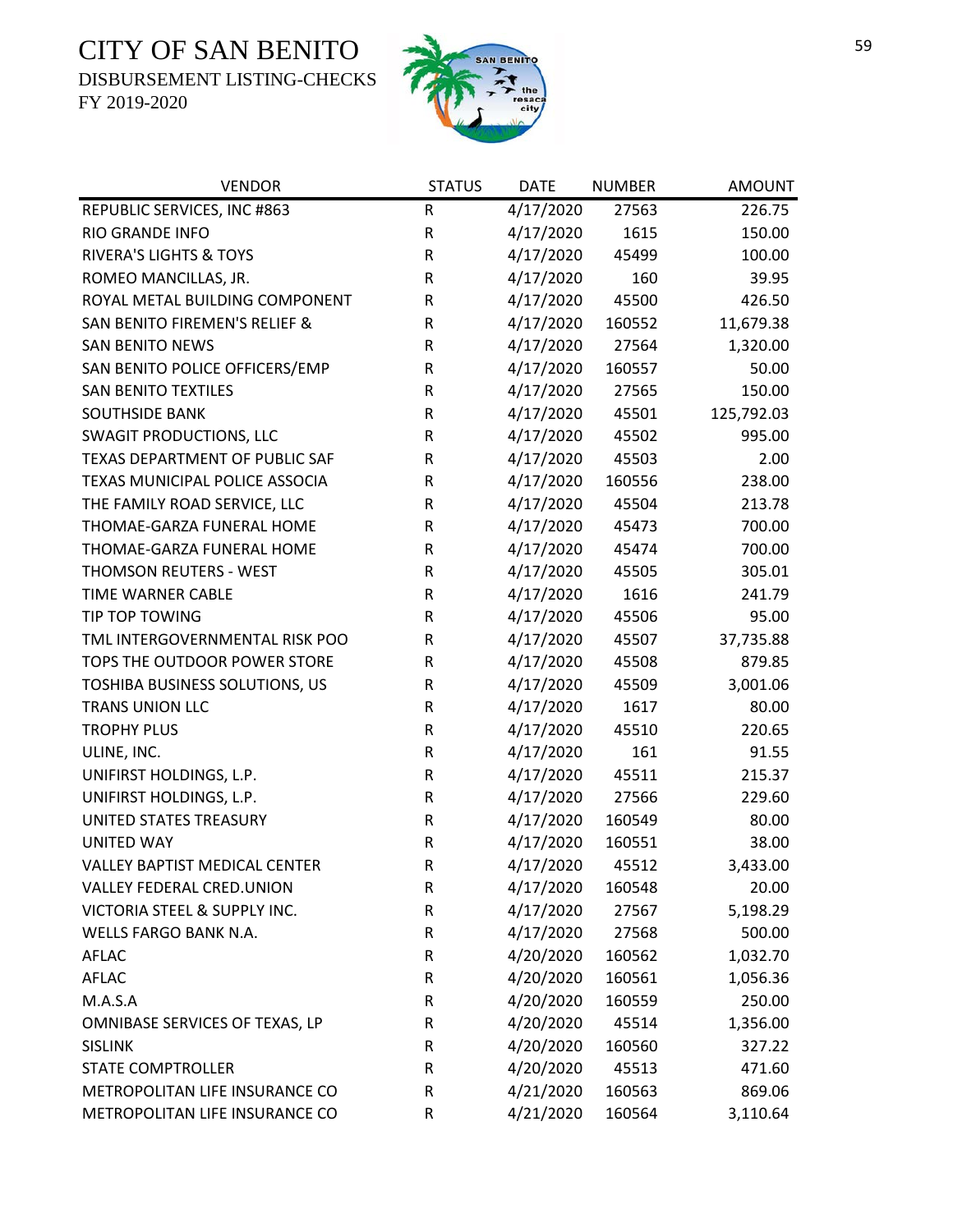DISBURSEMENT LISTING-CHECKS



| <b>VENDOR</b>                  | <b>STATUS</b> | <b>DATE</b> | <b>NUMBER</b> | <b>AMOUNT</b> |
|--------------------------------|---------------|-------------|---------------|---------------|
| A CLEAN PORTOCO                | ${\sf R}$     | 4/22/2020   | 45515         | 80.00         |
| <b>ADVANCE AUTO PARTS</b>      | ${\sf R}$     | 4/22/2020   | 27578         | 94.56         |
| <b>ADVANCE AUTO PARTS</b>      | ${\sf R}$     | 4/22/2020   | 45516         | 222.92        |
| ALAMO IRON WORKS, INC.         | ${\sf R}$     | 4/22/2020   | 162           | 136.60        |
| ALLEGRA                        | R             | 4/22/2020   | 27579         | 183.45        |
| AMCHEM INCORPORATED            | ${\sf R}$     | 4/22/2020   | 27580         | 81.16         |
| <b>B &amp; C CAR WASH</b>      | R             | 4/22/2020   | 45517         | 17.50         |
| BRENNTAG SOUTHWEST, INC.       | ${\sf R}$     | 4/22/2020   | 27581         | 4,333.40      |
| C & S SAFETY SUPPLY            | ${\sf R}$     | 4/22/2020   | 27582         | 47.40         |
| CDW GOVERNMENT, INC.           | ${\sf R}$     | 4/22/2020   | 45518         | 1,691.95      |
| CENTRAL READY MIX CONCRETE COM | R             | 4/22/2020   | 27583         | 2,200.00      |
| <b>CHUY'S CUSTOM SPORTS</b>    | $\mathsf R$   | 4/22/2020   | 45519         | 60.00         |
| <b>CHUY'S CUSTOM SPORTS</b>    | ${\sf R}$     | 4/22/2020   | 163           | 150.00        |
| CORE & MAIN LP                 | ${\sf R}$     | 4/22/2020   | 27584         | 216.22        |
| DIRECT ENERGY BUSINESS         | ${\sf R}$     | 4/22/2020   | 1618          | 966.83        |
| <b>DIRECTV</b>                 | R             | 4/22/2020   | 45520         | 122.81        |
| DOGGETT HEAVY MACHINERY SERVIC | ${\sf R}$     | 4/22/2020   | 45521         | 10,037.92     |
| FIRESTONE COMPLETE AUTO CARE   | R             | 4/22/2020   | 45522         | 518.76        |
| INNOVATIVE BLOCK OF SOUTH TEXA | R             | 4/22/2020   | 330           | 91.80         |
| JCS INDUSTRIES, INC.           | ${\sf R}$     | 4/22/2020   | 27585         | 9,240.00      |
| KRONOS SAASHR, INC.            | ${\sf R}$     | 4/22/2020   | 27586         | 3,806.35      |
| MCCOY'S BUILDING SUPPLY        | ${\sf R}$     | 4/22/2020   | 331           | 1,301.68      |
| MERCURY PUBLIC AFFAIRS LLC     | ${\sf R}$     | 4/22/2020   | 45523         | 6,000.00      |
| MVP BODY & PAINT, LLC          | R             | 4/22/2020   | 45524         | 78.99         |
| NUECES POWER EQUIPMENT         | ${\sf R}$     | 4/22/2020   | 27587         | 443.12        |
| OFFICE DEPOT BUSINESS CREDIT   | ${\sf R}$     | 4/22/2020   | 45525         | 105.18        |
| PEREZ AUTO REPAIR & ELECTRIC,  | ${\sf R}$     | 4/22/2020   | 27588         | 880.04        |
| REPUBLIC SERVICES, INC #863    | R             | 4/22/2020   | 45526         | 6,602.86      |
| <b>SAN BENITO NEWS</b>         | R             | 4/22/2020   | 45527         | 30.00         |
| SOUTH TEXAS COMMUNICATIONS, IN | $\mathsf R$   | 4/22/2020   | 45528         | 190.00        |
| <b>THOMSON REUTERS - WEST</b>  | R             | 4/22/2020   | 45529         | 200.00        |
| TIME WARNER CABLE              | ${\sf R}$     | 4/22/2020   | 45530         | 6.93          |
| TOPS THE OUTDOOR POWER STORE   | ${\sf R}$     | 4/22/2020   | 45531         | 299.97        |
| UNIFIRST HOLDINGS, L.P.        | R             | 4/22/2020   | 45532         | 101.20        |
| ALAMO IRON WORKS, INC.         | ${\sf R}$     | 4/24/2020   | 27592         | 173.10        |
| BOYS & GIRLS CLUB OF SAN BENIT | R             | 4/24/2020   | 45533         | 10,000.00     |
| CC DISTRIBUTORS, INC.          | R             | 4/24/2020   | 164           | 231.00        |
| MARK SOSSI AND ASSOCIATES P.C. | R             | 4/24/2020   | 45537         | 3,482.50      |
| MCCOY'S BUILDING SUPPLY        | R             | 4/24/2020   | 45538         | 200.90        |
| OIL PATCH FUEL & SUPPLY, INC.  | R             | 4/24/2020   | 45539         | 342.70        |
| PITTSBURGH PAINTS              | ${\sf R}$     | 4/24/2020   | 332           | 202.40        |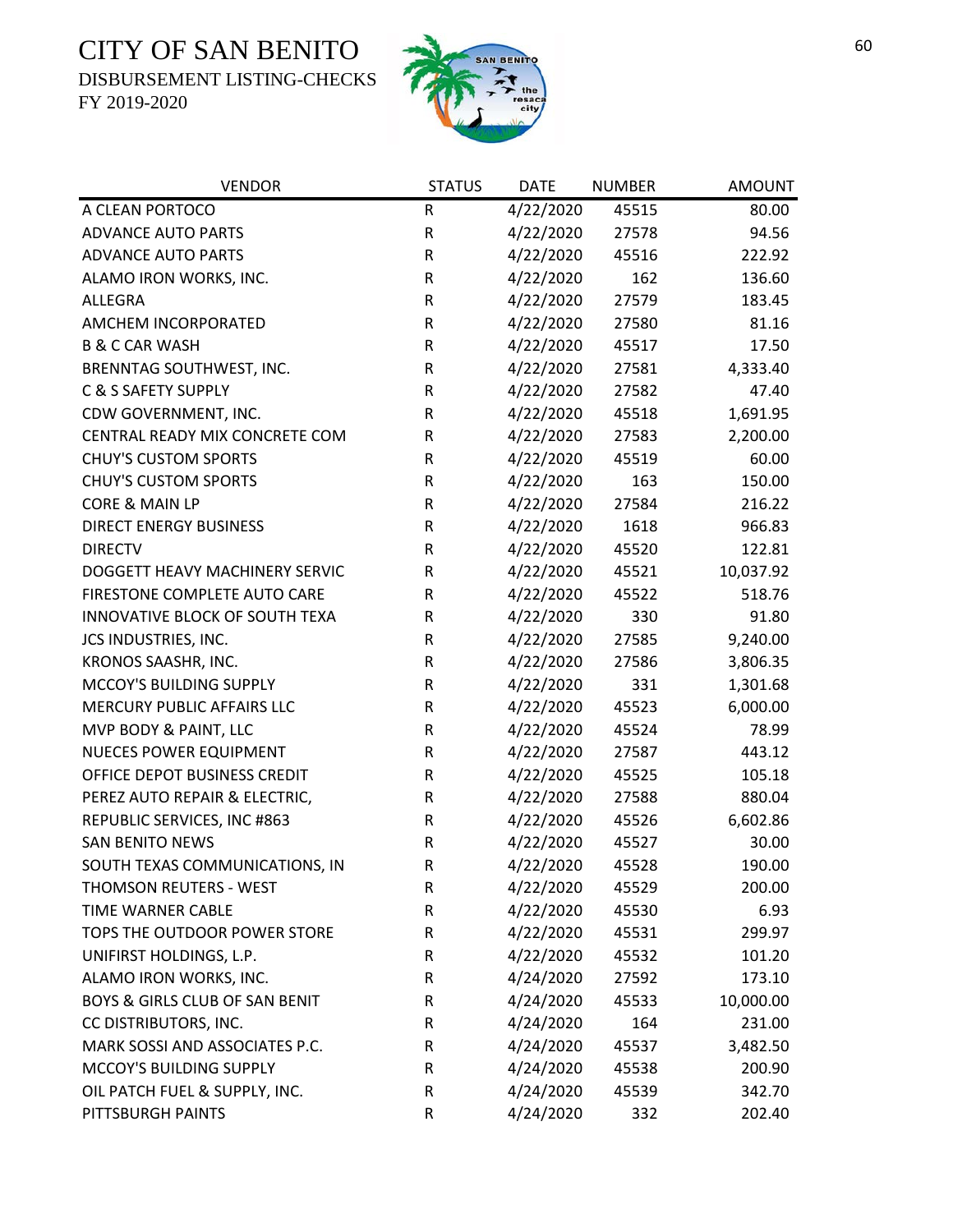DISBURSEMENT LISTING-CHECKS



| <b>VENDOR</b>                     | <b>STATUS</b> | <b>DATE</b> | <b>NUMBER</b> | <b>AMOUNT</b> |
|-----------------------------------|---------------|-------------|---------------|---------------|
| SAN BENITO CHAMBER OF COMMERCE    | ${\sf R}$     | 4/24/2020   | 45536         | 10,000.00     |
| TIME WARNER CABLE                 | ${\sf R}$     | 4/24/2020   | 45534         | 32.07         |
| <b>TIME WARNER CABLE</b>          | R             | 4/24/2020   | 165           | 80.74         |
| TOPS THE OUTDOOR POWER STORE      | R             | 4/24/2020   | 45540         | 295.40        |
| TOSHIBA BUSINESS SOLUTIONS, US    | ${\sf R}$     | 4/24/2020   | 45535         | 77.31         |
| <b>U.S. POSTMASTER</b>            | ${\sf R}$     | 4/24/2020   | 27591         | 607.02        |
| <b>COLONIAL LIFE INSURANCE</b>    | ${\sf R}$     | 4/27/2020   | 160565        | 3,877.92      |
| MUTUAL OF OMAHA                   | ${\sf R}$     | 4/27/2020   | 160566        | 5,146.22      |
| CASCOS & ASSOCIATES P.C.          | ${\sf R}$     | 4/29/2020   | 6733          | 4,360.00      |
| <b>ABEL &amp; SON ENTERPRISES</b> | ${\sf R}$     | 4/30/2020   | 45541         | 1,500.00      |
| <b>ADT COMMERCIAL</b>             | ${\sf R}$     | 4/30/2020   | 45542         | 190.80        |
| <b>ADVANCE AUTO PARTS</b>         | ${\sf R}$     | 4/30/2020   | 45543         | 166.08        |
| AG-PRO TEXAS, LLC                 | ${\sf R}$     | 4/30/2020   | 45545         | 144.29        |
| ALAMO IRON WORKS, INC.            | ${\sf R}$     | 4/30/2020   | 27593         | 62.52         |
| AMERICAN PLANNING ASSOCIATION     | R             | 4/30/2020   | 45546         | 539.00        |
| AT&T                              | ${\sf R}$     | 4/30/2020   | 27594         | 143.08        |
| AT&T                              | ${\sf R}$     | 4/30/2020   | 45547         | 4,904.99      |
| BRENNTAG SOUTHWEST, INC.          | ${\sf R}$     | 4/30/2020   | 27595         | 3,104.06      |
| <b>BSN SPORTS, LLC</b>            | ${\sf R}$     | 4/30/2020   | 45548         | 2,381.72      |
| <b>BURTON AUTO SUPPLY</b>         | R             | 4/30/2020   | 45549         | 84.69         |
| CC DISTRIBUTORS, INC.             | R             | 4/30/2020   | 166           | 304.68        |
| CDW GOVERNMENT, INC.              | R             | 4/30/2020   | 45550         | 1,573.34      |
| CENTRAL READY MIX CONCRETE COM    | R             | 4/30/2020   | 45551         | 990.00        |
| CENTRAL READY MIX CONCRETE COM    | R             | 4/30/2020   | 27596         | 1,904.00      |
| <b>CHUY'S CUSTOM SPORTS</b>       | R             | 4/30/2020   | 45552         | 245.00        |
| CONWAY DATA INC.                  | ${\sf R}$     | 4/30/2020   | 45553         | 7,920.00      |
| <b>CORE &amp; MAIN LP</b>         | R             | 4/30/2020   | 27597         | 2,492.44      |
| CORE & MAIN LP                    | ${\sf R}$     | 4/30/2020   | 27604         | 11,731.00     |
| DENTON NAVARRO ROCHA BERNAL HY    | $\sf R$       | 4/30/2020   | 45554         | 4,222.50      |
| FIRESTONE COMPLETE AUTO CARE      | $\mathsf{R}$  | 4/30/2020   | 45555         | 735.92        |
| <b>GOODE ELECTRIC COMPANY</b>     | R             | 4/30/2020   | 27598         | 5,250.30      |
| <b>GRAJALES TIRE SHOP</b>         | R             | 4/30/2020   | 27599         | 36.00         |
| HONEY BEEZ FLOWERS GIFTS BY MA    | R             | 4/30/2020   | 45556         | 150.00        |
| <b>J &amp; J TIRE &amp; AUTO</b>  | R             | 4/30/2020   | 45557         | 105.00        |
| J. MAYA DESIGNS AND GRAPHICS L    | ${\sf R}$     | 4/30/2020   | 45558         | 184.00        |
| <b>JOHNNY'S TRUE VALUE</b>        | R             | 4/30/2020   | 45559         | 43.98         |
| LAW OFFICE OF ALAN T. OZUNA       | R             | 4/30/2020   | 45560         | 250.00        |
| LEXISNEXIS RISK SOLUTIONS FL,     | R             | 4/30/2020   | 45561         | 101.50        |
| LINEBARGER GOGGAN BLAIR & SAMP    | R             | 4/30/2020   | 45562         | 13,630.92     |
| <b>LUBE MASTERS</b>               | R             | 4/30/2020   | 45563         | 7.00          |
| MAGIC VALLEY ELECTRICT CO-OP      | ${\sf R}$     | 4/30/2020   | 45564         | 249.11        |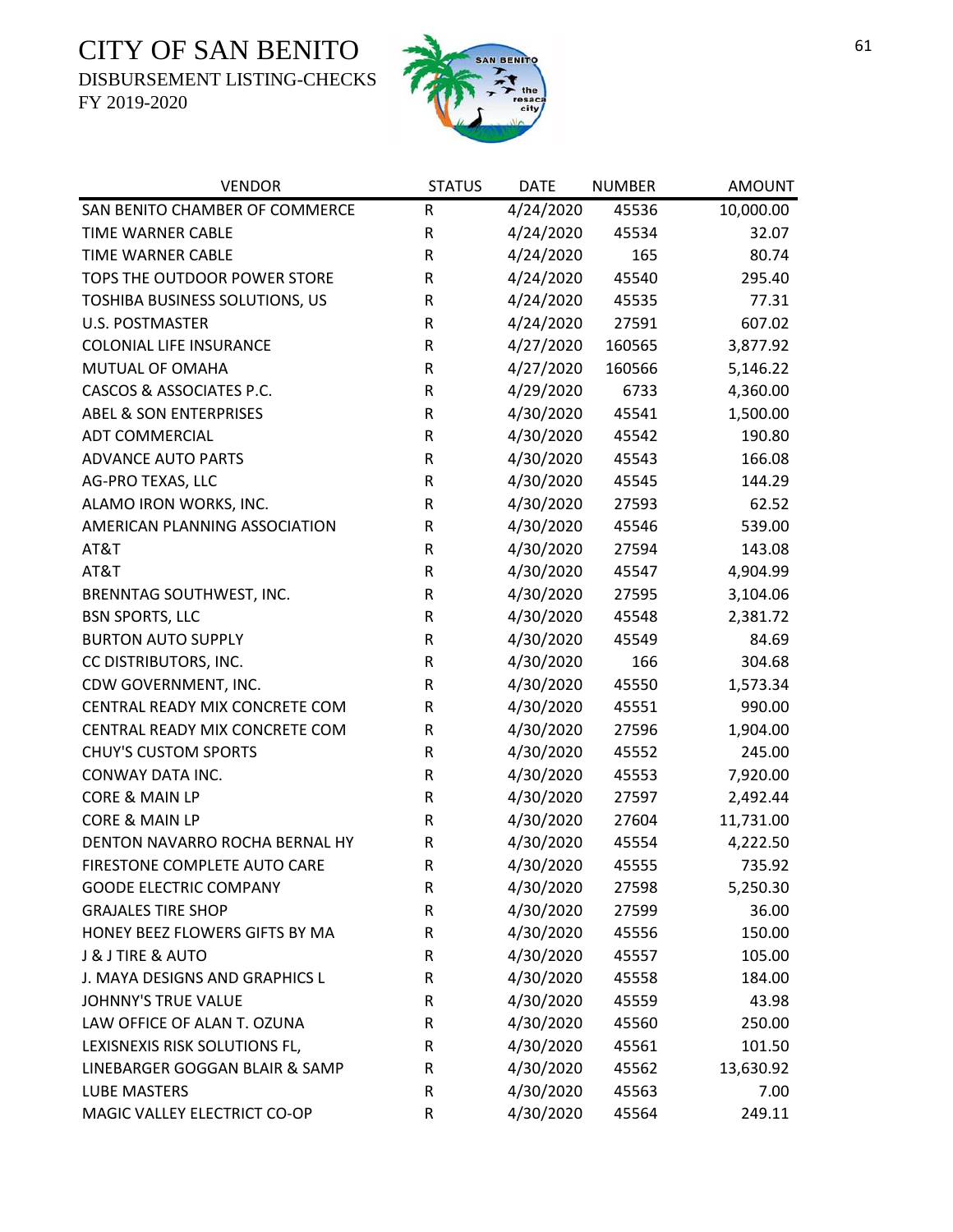DISBURSEMENT LISTING-CHECKS



| <b>VENDOR</b>                         | <b>STATUS</b> | <b>DATE</b> | <b>NUMBER</b> | <b>AMOUNT</b> |
|---------------------------------------|---------------|-------------|---------------|---------------|
| MARCO ALVARADO                        | ${\sf R}$     | 4/30/2020   | 45565         | 200.00        |
| <b>MARES TIRES</b>                    | ${\sf R}$     | 4/30/2020   | 45566         | 290.98        |
| MCCOY'S BUILDING SUPPLY               | ${\sf R}$     | 4/30/2020   | 333           | 107.06        |
| MENTALIX, INC.                        | ${\sf R}$     | 4/30/2020   | 45567         | 4,590.00      |
| PEREZ AUTO REPAIR & ELECTRIC,         | ${\sf R}$     | 4/30/2020   | 45568         | 65.00         |
| PIERSON INTELLECTUAL PROPERTY,        | ${\sf R}$     | 4/30/2020   | 45569         | 500.00        |
| SMITH SECURITY GROUP, LLC             | R             | 4/30/2020   | 45570         | 139.80        |
| <b>TARPON FIRE &amp; SAFETY</b>       | ${\sf R}$     | 4/30/2020   | 45572         | 167.75        |
| <b>TIME WARNER CABLE</b>              | ${\sf R}$     | 4/30/2020   | 357           | 319.75        |
| TIME WARNER CABLE                     | ${\sf R}$     | 4/30/2020   | 45573         | 3,214.78      |
| TOPS THE OUTDOOR POWER STORE          | ${\sf R}$     | 4/30/2020   | 45574         | 296.85        |
| TYLER TECHNOLOGIES, INC.              | R             | 4/30/2020   | 45577         | 5,048.39      |
| <b>U.S. POSTMASTER</b>                | ${\sf R}$     | 4/30/2020   | 27600         | 240.00        |
| UNIFIRST HOLDINGS, L.P.               | ${\sf R}$     | 4/30/2020   | 45575         | 81.20         |
| UNIFIRST HOLDINGS, L.P.               | ${\sf R}$     | 4/30/2020   | 27601         | 114.80        |
| <b>USA BLUE BOOK</b>                  | ${\sf R}$     | 4/30/2020   | 27602         | 227.11        |
| VALLEY VIEW CONSULTING, L.L.C.        | ${\sf R}$     | 4/30/2020   | 27603         | 2,014.36      |
| VALLEY VIEW CONSULTING, L.L.C.        | ${\sf R}$     | 4/30/2020   | 45576         | 3,228.90      |
| AXA EQUITABLE C/O GREAT AMERIC        | R             | 5/1/2020    | 160589        | 300.00        |
| <b>CAMERON COUNTY IRRIGATION DIST</b> | ${\sf R}$     | 5/1/2020    | 27607         | 27,044.03     |
| <b>CINDY BOUDLOCHE</b>                | ${\sf R}$     | 5/1/2020    | 160588        | 1,823.02      |
| <b>FIRST COMMUNITY BANK</b>           | ${\sf R}$     | 5/1/2020    | 160592        | 195.00        |
| MIDLAND NATIONAL LIFE INS             | ${\sf R}$     | 5/1/2020    | 160587        | 185.00        |
| NATIONWIDE RETIREMENT SOLUTION        | ${\sf R}$     | 5/1/2020    | 160584        | 1,145.00      |
| SAN BENITO FIREMEN'S RELIEF &         | ${\sf R}$     | 5/1/2020    | 160586        | 10,536.16     |
| SAN BENITO POLICE OFFICERS/EMP        | R             | 5/1/2020    | 160591        | 50.00         |
| TEXAS MUNICIPAL POLICE ASSOCIA        | ${\sf R}$     | 5/1/2020    | 160590        | 238.00        |
| <b>U.S. POSTMASTER</b>                | R             | 5/1/2020    | 27606         | 627.21        |
| UNITED STATES TREASURY                | ${\sf R}$     | 5/1/2020    | 160583        | 80.00         |
| <b>UNITED WAY</b>                     | $\mathsf{R}$  | 5/1/2020    | 160585        | 38.00         |
| VALLEY FEDERAL CRED.UNION             | R             | 5/1/2020    | 160582        | 20.00         |
| <b>CITY OF SAN BENITO</b>             | ${\sf R}$     | 5/4/2020    | 2811          | 4,675.00      |
| <b>CITY OF SAN BENITO</b>             | ${\sf R}$     | 5/4/2020    | 55            | 7,641.40      |
| <b>ACEVEDO'S AUTO SERVICE</b>         | ${\sf R}$     | 5/7/2020    | 45578         | 400.00        |
| <b>ACEVEDO'S AUTO SERVICE</b>         | R             | 5/7/2020    | 27621         | 2,495.00      |
| <b>ADVANCE AUTO PARTS</b>             | R             | 5/7/2020    | 45579         | 750.53        |
| AG-PRO TEXAS, LLC                     | R             | 5/7/2020    | 45580         | 1,262.11      |
| ALL VALLEY FAMILY MEDICAL, PLL        | R             | 5/7/2020    | 45581         | 240.00        |
| ALL VALLEY KEY & LOCK                 | R             | 5/7/2020    | 45582         | 683.00        |
| AMCHEM INCORPORATED                   | R             | 5/7/2020    | 27622         | 7,062.30      |
| <b>AT&amp;T LONG DISTANCE</b>         | ${\sf R}$     | 5/7/2020    | 27623         | 152.73        |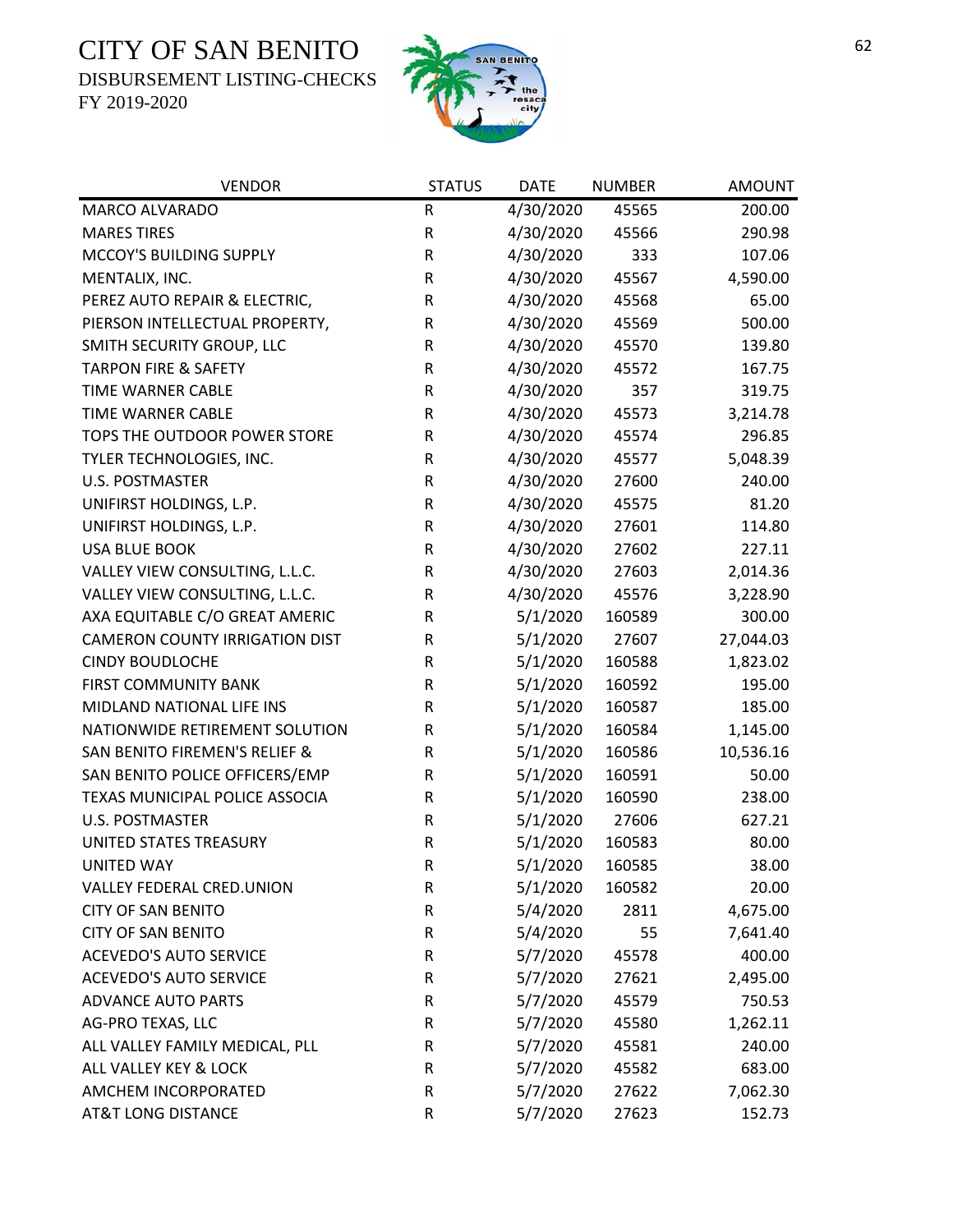DISBURSEMENT LISTING-CHECKS



| <b>VENDOR</b>                                 | <b>STATUS</b> | <b>DATE</b> | <b>NUMBER</b> | <b>AMOUNT</b> |
|-----------------------------------------------|---------------|-------------|---------------|---------------|
| <b>AT&amp;T LONG DISTANCE</b>                 | R             | 5/7/2020    | 45583         | 747.71        |
| <b>B &amp; H FOTO &amp; ELECTRONICS CORP.</b> | R             | 5/7/2020    | 45584         | 219.00        |
| BIO-AQUATIC TESTING, INC.                     | ${\sf R}$     | 5/7/2020    | 27624         | 1,590.00      |
| <b>BOSWELL ELLIFF FORD</b>                    | R             | 5/7/2020    | 45585         | 302.43        |
| BRENNTAG SOUTHWEST, INC.                      | ${\sf R}$     | 5/7/2020    | 27625         | 16,684.75     |
| <b>BSN SPORTS, LLC</b>                        | ${\sf R}$     | 5/7/2020    | 45586         | 158.75        |
| CENTRAL READY MIX CONCRETE COM                | R             | 5/7/2020    | 45587         | 2,240.00      |
| <b>CORE &amp; MAIN LP</b>                     | R             | 5/7/2020    | 45588         | 300.00        |
| CORE & MAIN LP                                | R             | 5/7/2020    | 27626         | 831.46        |
| CORE BUSINESS SOLUTIONS, INC.                 | R             | 5/7/2020    | 45589         | 126.00        |
| <b>CULLIGAN WATER</b>                         | R             | 5/7/2020    | 45590         | 143.50        |
| DPC INDUSTRIES, INC.                          | R             | 5/7/2020    | 27627         | 3,704.00      |
| <b>EDDIE CORONADO</b>                         | R             | 5/7/2020    | 334           | 2,500.00      |
| ENGIE RESOURCES, INC.                         | R             | 5/7/2020    | 45591         | 1,227.42      |
| <b>EWING IRRIGATION PRODUCTS, INC</b>         | R             | 5/7/2020    | 45592         | 640.04        |
| FIRESTONE COMPLETE AUTO CARE                  | R             | 5/7/2020    | 45593         | 596.15        |
| <b>GOODE ELECTRIC COMPANY</b>                 | ${\sf R}$     | 5/7/2020    | 335           | 1,831.00      |
| <b>GOODE ELECTRIC COMPANY</b>                 | ${\sf R}$     | 5/7/2020    | 27628         | 2,064.72      |
| <b>GRAJALES TIRE SHOP</b>                     | R             | 5/7/2020    | 45594         | 19.00         |
| <b>GRAJALES TIRE SHOP</b>                     | ${\sf R}$     | 5/7/2020    | 27629         | 20.00         |
| HARLINGEN WATERWORKS SYSTEM                   | R             | 5/7/2020    | 27630         | 963.00        |
| IMMIXTECHNOLOGY, INC.                         | R             | 5/7/2020    | 45595         | 3,201.30      |
| INTEGRITY TESTING, INC.                       | ${\sf R}$     | 5/7/2020    | 27631         | 5,675.00      |
| <b>INTERNAL CONTROL SYSTEMS</b>               | R             | 5/7/2020    | 45596         | 700.00        |
| INTERNATIONAL MACHINE SHOP                    | ${\sf R}$     | 5/7/2020    | 45597         | 9,843.81      |
| JCS INDUSTRIES, INC.                          | R             | 5/7/2020    | 27632         | 99.00         |
| LEWIS ELECTRIC MOTORS, INC.                   | R             | 5/7/2020    | 27633         | 3,648.16      |
| MCCOY'S BUILDING SUPPLY                       | R             | 5/7/2020    | 336           | 171.77        |
| MCCOY'S BUILDING SUPPLY                       | ${\sf R}$     | 5/7/2020    | 27634         | 315.96        |
| MCCOY'S BUILDING SUPPLY                       | $\mathsf R$   | 5/7/2020    | 45598         | 401.48        |
| NETWORKFLEET, INC.                            | R             | 5/7/2020    | 45599         | 444.15        |
| O'REILLY AUTOMOTIVE, INC.                     | R             | 5/7/2020    | 27635         | 71.92         |
| O'REILLY AUTOMOTIVE, INC.                     | R             | 5/7/2020    | 45600         | 146.68        |
| PEREZ AUTO REPAIR & ELECTRIC,                 | R             | 5/7/2020    | 45601         | 285.00        |
| POLYDYNE INC.                                 | R             | 5/7/2020    | 27636         | 4,173.12      |
| PROGENT CORPORATION                           | R             | 5/7/2020    | 45602         | 1,922.25      |
| RIO GRANDE CONCRETE ACCESSORIE                | R             | 5/7/2020    | 45616         | 271.56        |
| RIO GRANDE STEEL, LTD.                        | R             | 5/7/2020    | 27637         | 288.00        |
| RIO GRANDE STEEL, LTD.                        | R             | 5/7/2020    | 339           | 896.63        |
| SMARTCOM TELEPHONE, LLC                       | R             | 5/7/2020    | 45604         | 1,404.22      |
| SMITH SECURITY GROUP, LLC                     | R             | 5/7/2020    | 45605         | 34.95         |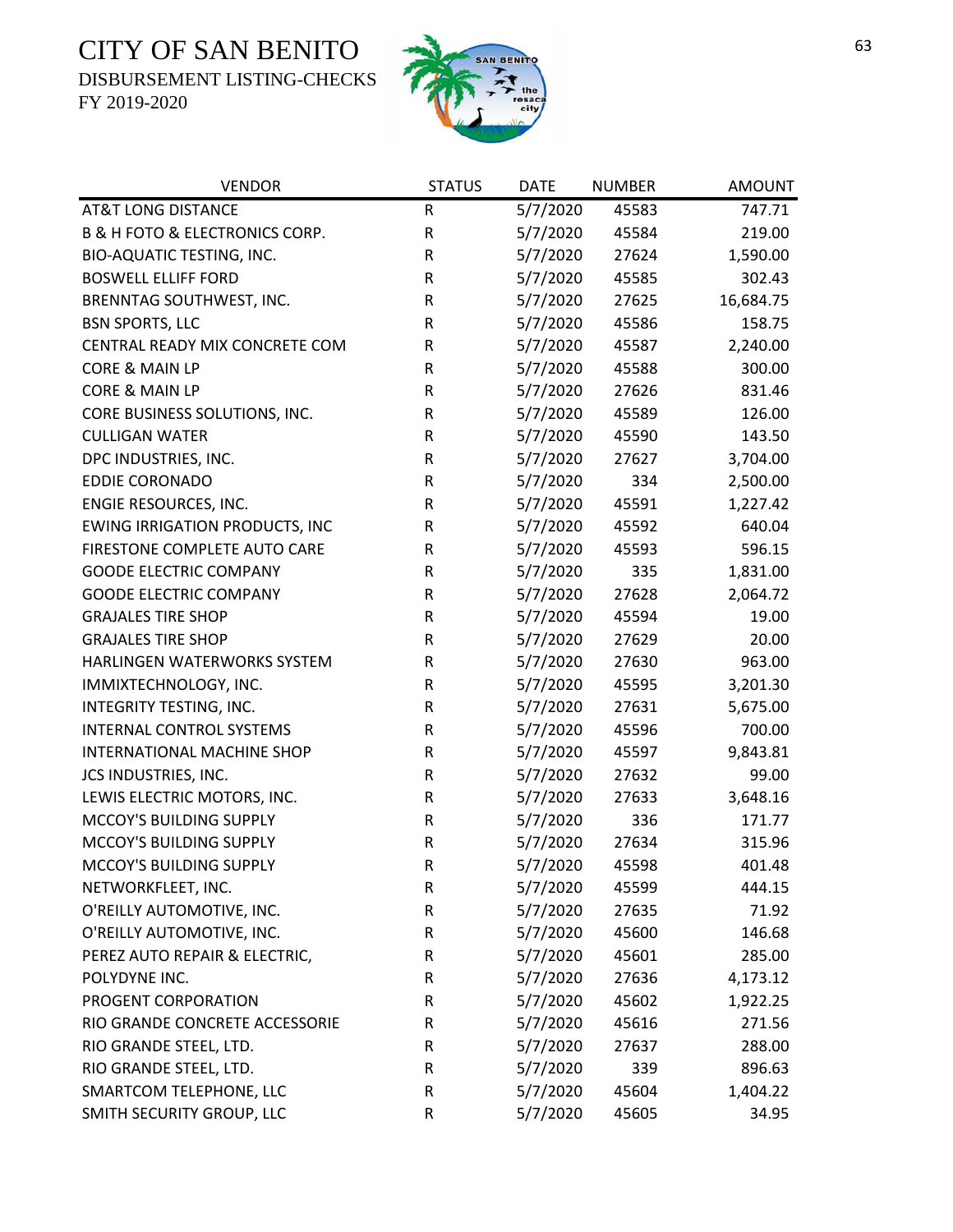DISBURSEMENT LISTING-CHECKS



| <b>VENDOR</b>                     | <b>STATUS</b> | <b>DATE</b> | <b>NUMBER</b> | <b>AMOUNT</b> |
|-----------------------------------|---------------|-------------|---------------|---------------|
| STAR A/C & ELECTRONICS            | ${\sf R}$     | 5/7/2020    | 45606         | 1,698.00      |
| <b>SWAGIT PRODUCTIONS, LLC</b>    | ${\sf R}$     | 5/7/2020    | 45607         | 995.00        |
| <b>TEJAS RENTAL &amp; SALES</b>   | R             | 5/7/2020    | 338           | 85.49         |
| <b>TEXAS GAS SERVICE</b>          | R             | 5/7/2020    | 45608         | 75.02         |
| <b>TIME WARNER CABLE</b>          | ${\sf R}$     | 5/7/2020    | 45609         | 633.49        |
| TOSHIBA BUSINESS SOLUTIONS, US    | R             | 5/7/2020    | 45610         | 225.57        |
| TXU ENERGY RETAIL COMPANY LLC     | R             | 5/7/2020    | 358           | 766.00        |
| TXU ENERGY RETAIL COMPANY LLC     | R             | 5/7/2020    | 45611         | 35,748.99     |
| TXU ENERGY RETAIL COMPANY LLC     | ${\sf R}$     | 5/7/2020    | 27638         | 37,950.20     |
| UNIFIRST HOLDINGS, L.P.           | ${\sf R}$     | 5/7/2020    | 45612         | 131.80        |
| UNIFIRST HOLDINGS, L.P.           | ${\sf R}$     | 5/7/2020    | 27639         | 304.40        |
| UNITED REFRIGERATION, INC.        | ${\sf R}$     | 5/7/2020    | 45613         | 213.00        |
| <b>VALLEY LIFTMAN CORPORATION</b> | ${\sf R}$     | 5/7/2020    | 45614         | 865.00        |
| WAL-MART COMMUNITY/GECRB          | ${\sf R}$     | 5/7/2020    | 45615         | 9.28          |
| A&L FLOOR AND CARPET CARE         | R             | 5/8/2020    | 1619          | 165.00        |
| A&L FLOOR AND CARPET CARE         | ${\sf R}$     | 5/8/2020    | 1620          | 165.00        |
| AIM MEDIA TEXAS                   | ${\sf R}$     | 5/8/2020    | 1621          | 4,873.00      |
| <b>BBVA COMPASS BANK</b>          | ${\sf R}$     | 5/8/2020    | 359           | 33.84         |
| <b>BBVA COMPASS BANK</b>          | ${\sf R}$     | 5/8/2020    | 343           | 277.26        |
| <b>BBVA COMPASS BANK</b>          | ${\sf R}$     | 5/8/2020    | 27649         | 221,142.62    |
| <b>CHUY'S CUSTOM SPORTS</b>       | ${\sf R}$     | 5/8/2020    | 167           | 140.00        |
| <b>CITY OF SAN BENITO</b>         | ${\sf R}$     | 5/8/2020    | 1622          | 5,900.00      |
| <b>GOODE ELECTRIC COMPANY</b>     | ${\sf R}$     | 5/8/2020    | 340           | 1,958.40      |
| HEALTH CARE SERVICE CORPORATIO    | ${\sf R}$     | 5/8/2020    | 1623          | 1,915.30      |
| <b>KRGV TV NEWS CHANNEL 5</b>     | R             | 5/8/2020    | 1624          | 2,515.00      |
| KVEO/SVEO/NVEO/VALLEYCENTRAL.C    | R             | 5/8/2020    | 1625          | 2,450.00      |
| MARK SOSSI AND ASSOCIATES P.C.    | R             | 5/8/2020    | 45617         | 3,745.00      |
| <b>MATT'S CASH AND CARRY</b>      | ${\sf R}$     | 5/8/2020    | 341           | 260.97        |
| MCCOY'S BUILDING SUPPLY           | ${\sf R}$     | 5/8/2020    | 342           | 42.31         |
| TIME WARNER CABLE                 | $\mathsf{R}$  | 5/8/2020    | 168           | 89.99         |
| TIME WARNER CABLE                 | R             | 5/8/2020    | 45618         | 837.20        |
| UNIFIRST HOLDINGS, L.P.           | ${\sf R}$     | 5/8/2020    | 45619         | 50.60         |
| <b>VERIZON WIRELESS</b>           | ${\sf R}$     | 5/8/2020    | 1626          | 160.96        |
| <b>BBVA COMPASS BANK</b>          | R             | 5/14/2020   | 170           | 6,638.09      |
| <b>BBVA COMPASS BANK</b>          | ${\sf R}$     | 5/14/2020   | 45620         | 7,144.32      |
| A CLEAN PORTOCO                   | R             | 5/15/2020   | 45623         | 80.00         |
| A&L FLOOR AND CARPET CARE         | ${\sf R}$     | 5/15/2020   | 1627          | 165.00        |
| <b>ADVANCE AUTO PARTS</b>         | ${\sf R}$     | 5/15/2020   | 45624         | 222.23        |
| ALL VALLEY FAMILY MEDICAL, PLL    | R             | 5/15/2020   | 45625         | 1,655.00      |
| ALL VALLEY KEY & LOCK             | ${\sf R}$     | 5/15/2020   | 45626         | 25.00         |
| ANA-LAB CORP.                     | ${\sf R}$     | 5/15/2020   | 27651         | 132.00        |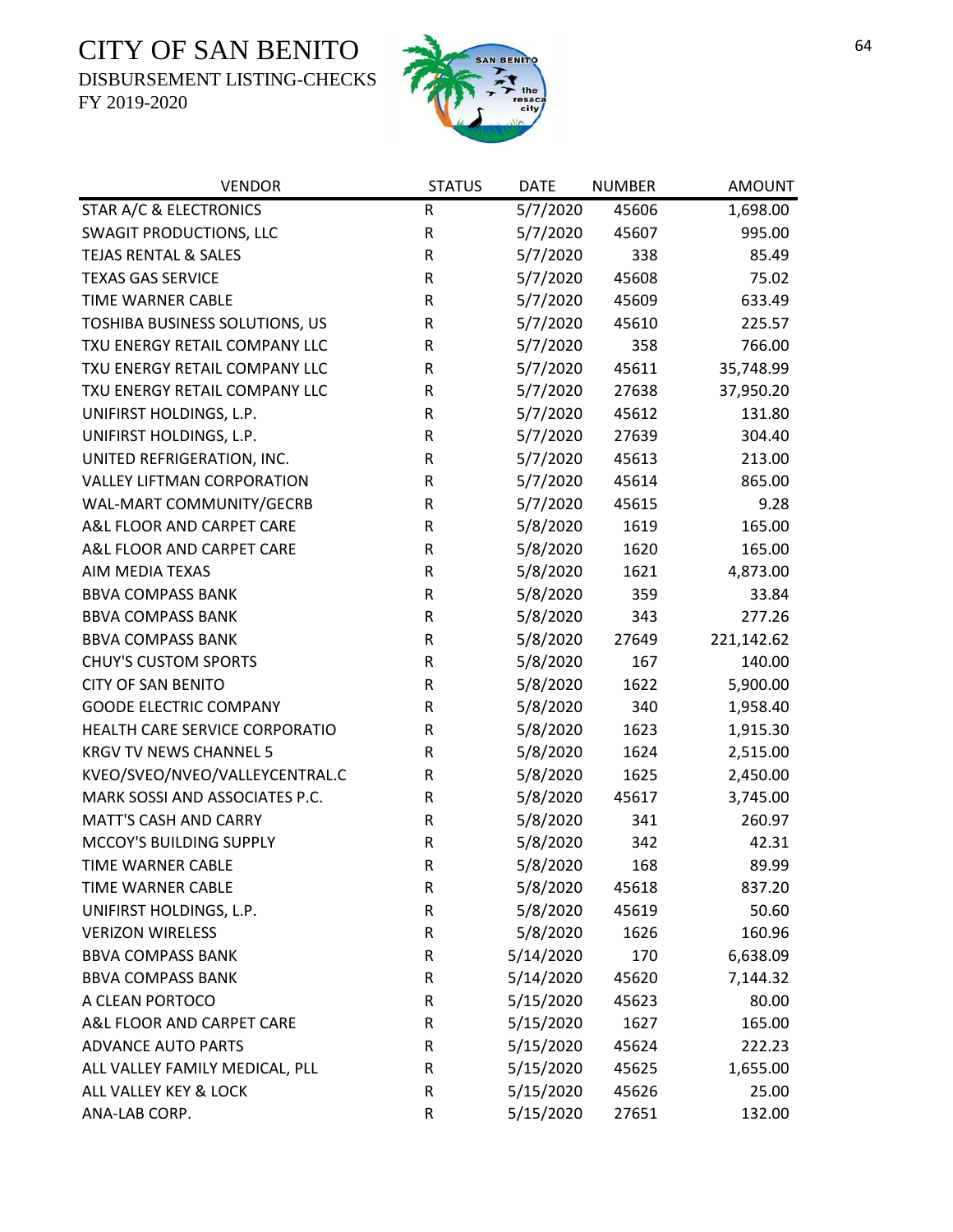DISBURSEMENT LISTING-CHECKS



| <b>VENDOR</b>                         | <b>STATUS</b> | <b>DATE</b> | <b>NUMBER</b> | <b>AMOUNT</b> |
|---------------------------------------|---------------|-------------|---------------|---------------|
| ARMONIA MUSIC ADADEMY                 | R             | 5/15/2020   | 1637          | 500.00        |
| AT&T                                  | $\mathsf R$   | 5/15/2020   | 27652         | 1,284.63      |
| AXA EQUITABLE C/O GREAT AMERIC        | ${\sf R}$     | 5/15/2020   | 160614        | 300.00        |
| <b>BETA TECHNOLOGY</b>                | ${\sf R}$     | 5/15/2020   | 27653         | 121.13        |
| C & S SAFETY SUPPLY                   | ${\sf R}$     | 5/15/2020   | 27654         | 369.85        |
| CDW GOVERNMENT, INC.                  | $\mathsf R$   | 5/15/2020   | 45627         | 808.17        |
| CENTRAL READY MIX CONCRETE COM        | $\mathsf R$   | 5/15/2020   | 45628         | 1,265.00      |
| <b>CINDY BOUDLOCHE</b>                | ${\sf R}$     | 5/15/2020   | 160613        | 1,823.02      |
| <b>CITY OF BROWNSVILLE</b>            | $\mathsf R$   | 5/15/2020   | 45629         | 36.00         |
| <b>CITY OF SAN BENITO</b>             | ${\sf R}$     | 5/15/2020   | 27655         | 43,486.35     |
| <b>D&amp;K RESTAURANT</b>             | $\mathsf R$   | 5/15/2020   | 344           | 3,520.00      |
| DPC INDUSTRIES, INC.                  | $\mathsf R$   | 5/15/2020   | 27656         | 450.00        |
| <b>EWING IRRIGATION PRODUCTS, INC</b> | $\mathsf R$   | 5/15/2020   | 45630         | 862.78        |
| FIRESTONE COMPLETE AUTO CARE          | $\mathsf R$   | 5/15/2020   | 45631         | 49.26         |
| <b>FIRST COMMUNITY BANK</b>           | ${\sf R}$     | 5/15/2020   | 160617        | 195.00        |
| FLEET PRIDE, INC.                     | ${\sf R}$     | 5/15/2020   | 27657         | 1,080.00      |
| <b>GALVAN SHEET METAL</b>             | ${\sf R}$     | 5/15/2020   | 345           | 900.00        |
| <b>GOODE ELECTRIC COMPANY</b>         | ${\sf R}$     | 5/15/2020   | 45632         | 212.50        |
| <b>GOODE ELECTRIC COMPANY</b>         | $\mathsf R$   | 5/15/2020   | 27658         | 926.25        |
| <b>GRAJALES TIRE SHOP</b>             | ${\sf R}$     | 5/15/2020   | 45633         | 35.00         |
| <b>ISAAC VASQUEZ</b>                  | ${\sf R}$     | 5/15/2020   | 45634         | 2.26          |
| <b>ISMAEL TREVINO</b>                 | ${\sf R}$     | 5/15/2020   | 346           | 2,700.00      |
| J & J TIRE & AUTO                     | ${\sf R}$     | 5/15/2020   | 45635         | 472.98        |
| JOE W. FLY COMPANY, INC.              | $\mathsf R$   | 5/15/2020   | 45636         | 821.04        |
| <b>JOURNEY ALEXIS TORREZ</b>          | ${\sf R}$     | 5/15/2020   | 1628          | 640.00        |
| LUIS RICARDO PARRA, JR                | $\mathsf R$   | 5/15/2020   | 1629          | 640.00        |
| M.A.S.A                               | ${\sf R}$     | 5/15/2020   | 160619        | 250.00        |
| MCCOY'S BUILDING SUPPLY               | ${\sf R}$     | 5/15/2020   | 347           | 70.13         |
| MCCOY'S BUILDING SUPPLY               | ${\sf R}$     | 5/15/2020   | 45637         | 241.14        |
| MERCURY PUBLIC AFFAIRS LLC            | $\mathsf{R}$  | 5/15/2020   | 45638         | 6,000.00      |
| METROPOLITAN LIFE INSURANCE CO        | R             | 5/15/2020   | 160621        | 838.14        |
| METROPOLITAN LIFE INSURANCE CO        | R             | 5/15/2020   | 160620        | 2,829.36      |
| MIDLAND NATIONAL LIFE INS             | R             | 5/15/2020   | 160612        | 185.00        |
| NATIONWIDE RETIREMENT SOLUTION        | R             | 5/15/2020   | 160609        | 1,145.00      |
| OFFICE DEPOT BUSINESS CREDIT          | R             | 5/15/2020   | 45639         | 594.73        |
| OIL PATCH FUEL & SUPPLY, INC.         | R             | 5/15/2020   | 45640         | 6,074.80      |
| ONE STOP PEST CONTROL                 | R             | 5/15/2020   | 45641         | 946.00        |
| O'REILLY AUTOMOTIVE, INC.             | R             | 5/15/2020   | 27659         | 203.82        |
| PEREZ AUTO REPAIR & ELECTRIC,         | $\mathsf R$   | 5/15/2020   | 45643         | 265.00        |
| PRAXAIR DISTRIBUTION INC.             | R             | 5/15/2020   | 27660         | 84.98         |
| PRESTIGE LAWN CARE & LANDSCAPI        | R             | 5/15/2020   | 1630          | 200.00        |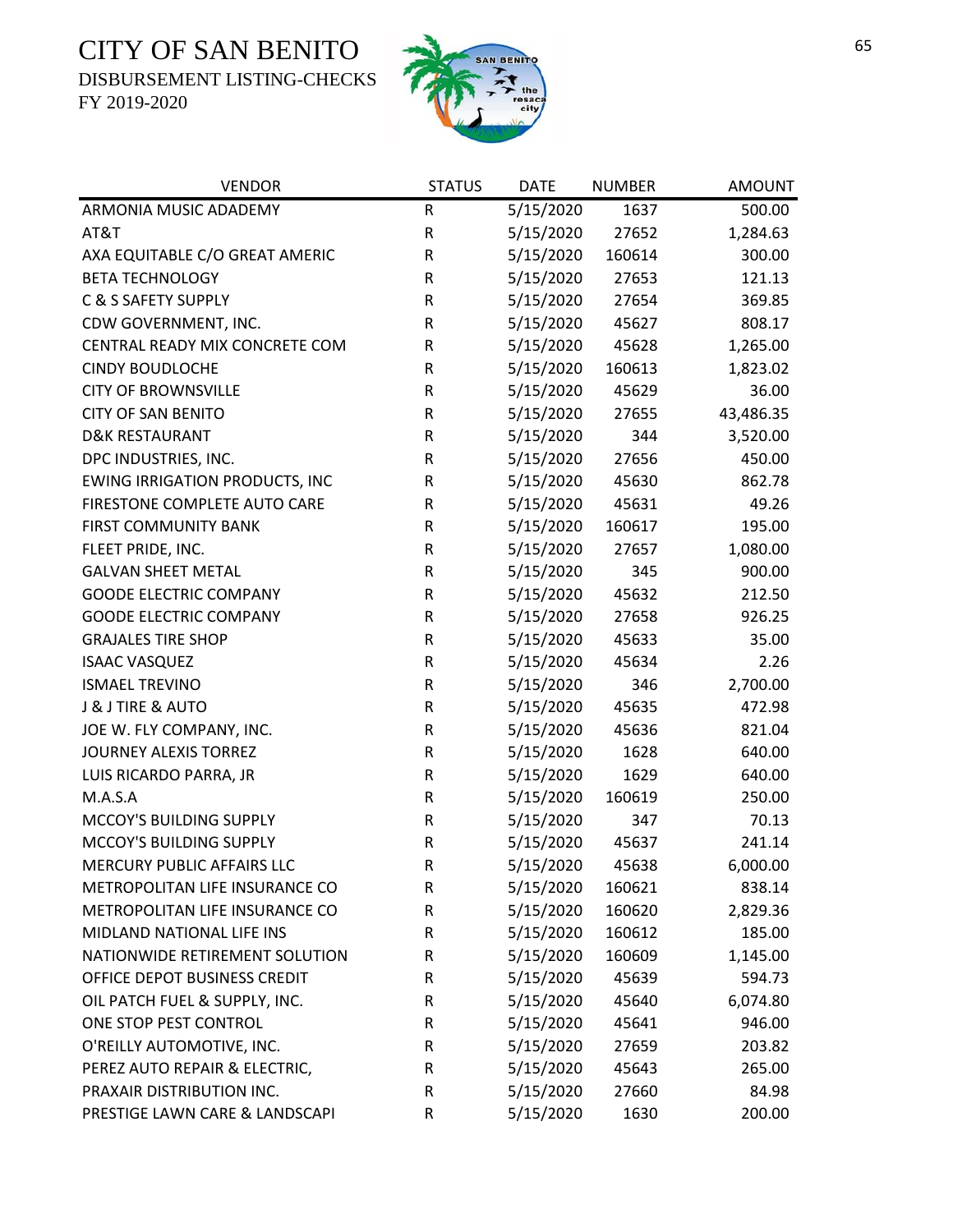DISBURSEMENT LISTING-CHECKS



| <b>VENDOR</b>                                 | <b>STATUS</b> | <b>DATE</b> | <b>NUMBER</b> | <b>AMOUNT</b> |
|-----------------------------------------------|---------------|-------------|---------------|---------------|
| PRESTIGE LAWN CARE & LANDSCAPI                | R             | 5/15/2020   | 1631          | 200.00        |
| REBECA CASTILLO                               | R             | 5/15/2020   | 1633          | 78.20         |
| REBECA CASTILLO                               | ${\sf R}$     | 5/15/2020   | 1632          | 100.05        |
| SAN ANTONIO RETAIL MERCHANTS A                | ${\sf R}$     | 5/15/2020   | 1634          | 24.00         |
| SAN BENITO FIREMEN'S RELIEF &                 | R             | 5/15/2020   | 160611        | 10,498.20     |
| SAN BENITO POLICE OFFICERS/EMP                | ${\sf R}$     | 5/15/2020   | 160616        | 50.00         |
| SENDERO SOUTH COMPANY                         | ${\sf R}$     | 5/15/2020   | 27661         | 2,786.00      |
| SILVA'S TRANSMISSION CENTER                   | R             | 5/15/2020   | 27662         | 1,000.00      |
| SIRCHIE FINGER PRINT LABS                     | ${\sf R}$     | 5/15/2020   | 45644         | 1,462.95      |
| <b>SISLINK</b>                                | R             | 5/15/2020   | 160618        | 327.22        |
| TEXAS MUNICIPAL POLICE ASSOCIA                | R             | 5/15/2020   | 160615        | 238.00        |
| THE PRODUCTIVITY CENTER, INC.                 | ${\sf R}$     | 5/15/2020   | 45645         | 705.00        |
| THOMSON REUTERS - WEST                        | ${\sf R}$     | 5/15/2020   | 45646         | 305.01        |
| TML INTERGOVERNMENTAL RISK POO                | ${\sf R}$     | 5/15/2020   | 45647         | 37,735.58     |
| <b>TRANS UNION LLC</b>                        | R             | 5/15/2020   | 1635          | 40.00         |
| TXU ENERGY RETAIL COMPANY LLC                 | ${\sf R}$     | 5/15/2020   | 1636          | 234.63        |
| <b>U.S. POSTMASTER</b>                        | R             | 5/15/2020   | 27666         | 582.23        |
| UNIFIRST HOLDINGS, L.P.                       | R             | 5/15/2020   | 27663         | 121.60        |
| UNIFIRST HOLDINGS, L.P.                       | ${\sf R}$     | 5/15/2020   | 45648         | 131.80        |
| UNITED STATES TREASURY                        | ${\sf R}$     | 5/15/2020   | 160608        | 80.00         |
| <b>UNITED WAY</b>                             | R             | 5/15/2020   | 160610        | 38.00         |
| VALLEY FEDERAL CRED.UNION                     | ${\sf R}$     | 5/15/2020   | 160607        | 20.00         |
| XYLEM WATER SOLUTIONS U.S.A.,                 | ${\sf R}$     | 5/15/2020   | 27665         | 344.50        |
| AMIGOS DEL VALLE, INC.                        | R             | 5/18/2020   | 2812          | 752.40        |
| CAMERON COUNTY CHILDREN'S ADVO                | ${\sf R}$     | 5/18/2020   | 2813          | 666.66        |
| CASA OF CAMERON & WILLACY COUN                | R             | 5/18/2020   | 2814          | 725.62        |
| <b>CITY OF SAN BENITO</b>                     | R             | 5/18/2020   | 2815          | 202,008.66    |
| <b>AFLAC</b>                                  | ${\sf R}$     | 5/19/2020   | 160624        | 1,032.70      |
| MUTUAL OF OMAHA                               | ${\sf R}$     | 5/19/2020   | 160622        | 5,191.17      |
| <b>CAMERON COUNTY TAX OFFICE</b>              | $\mathsf R$   | 5/20/2020   | 45650         | 7.50          |
| PARK PLACE RECREATION DESIGNS,                | R             | 5/20/2020   | 2816          | 25,587.51     |
| <b>ACEVEDO'S AUTO SERVICE</b>                 | R             | 5/21/2020   | 45651         | 650.00        |
| <b>ADVANCE AUTO PARTS</b>                     | ${\sf R}$     | 5/21/2020   | 45652         | 876.00        |
| <b>ALLEGRA</b>                                | ${\sf R}$     | 5/21/2020   | 45653         | 240.73        |
| <b>ALLEGRA</b>                                | ${\sf R}$     | 5/21/2020   | 27674         | 240.73        |
| ANA-LAB CORP.                                 | R             | 5/21/2020   | 27675         | 283.00        |
| <b>AUTO ZONE</b>                              | R             | 5/21/2020   | 27676         | 481.98        |
| <b>B &amp; H FOTO &amp; ELECTRONICS CORP.</b> | R             | 5/21/2020   | 45654         | 2,939.02      |
| <b>BANKNOTE CORPORATION OF AMERIC</b>         | R             | 5/21/2020   | 45655         | 680.00        |
| <b>BARLOW'S QUALITY GLASS</b>                 | ${\sf R}$     | 5/21/2020   | 45656         | 225.00        |
| <b>BOSWELL ELLIFF FORD</b>                    | R             | 5/21/2020   | 45657         | 7.00          |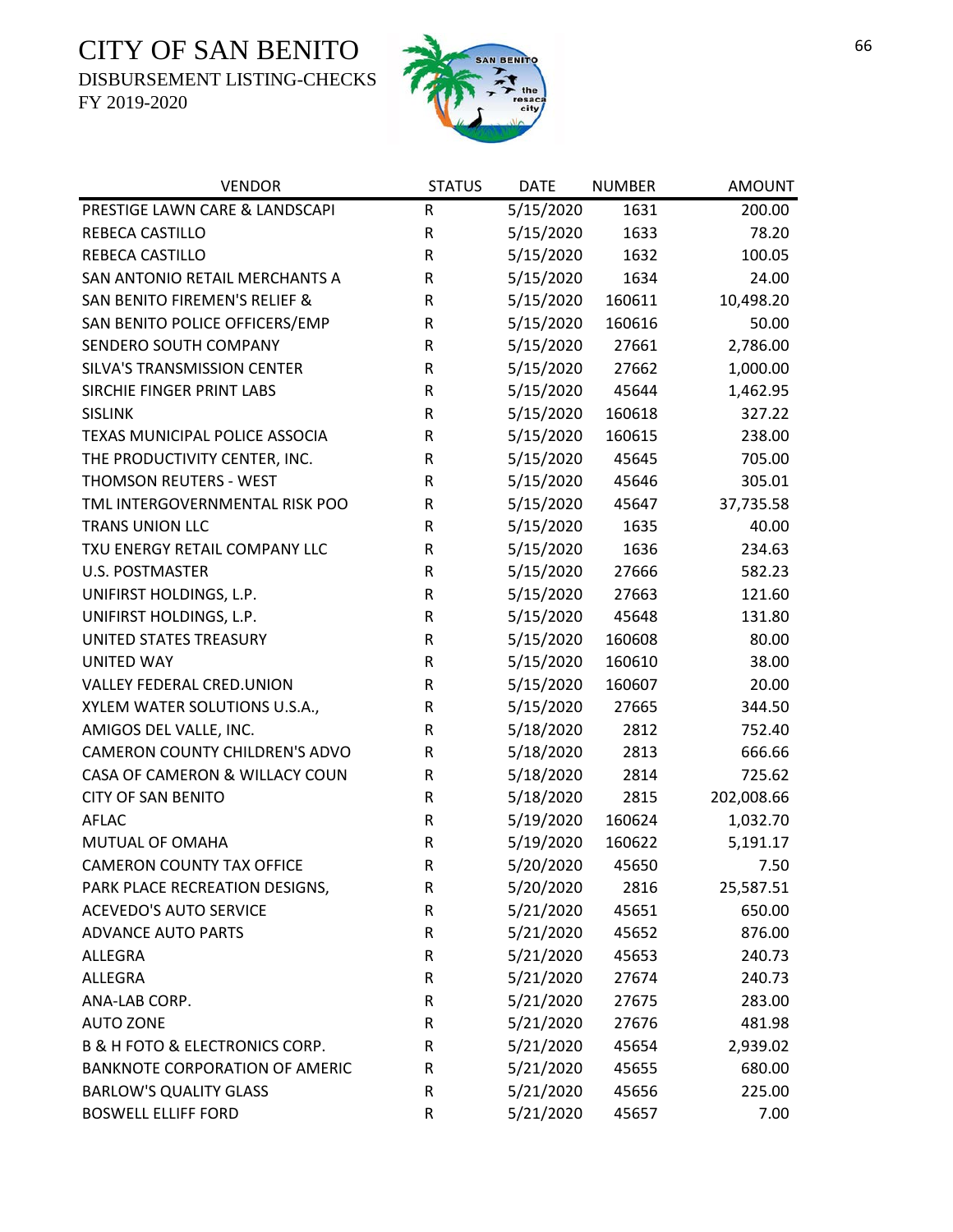DISBURSEMENT LISTING-CHECKS



| <b>VENDOR</b>                         | <b>STATUS</b> | <b>DATE</b> | <b>NUMBER</b> | <b>AMOUNT</b> |
|---------------------------------------|---------------|-------------|---------------|---------------|
| BRENNTAG SOUTHWEST, INC.              | R             | 5/21/2020   | 27678         | 4,745.72      |
| CDW GOVERNMENT, INC.                  | $\mathsf R$   | 5/21/2020   | 45658         | 1,307.53      |
| <b>CHUY'S CUSTOM SPORTS</b>           | ${\sf R}$     | 5/21/2020   | 171           | 240.00        |
| CORE & MAIN LP                        | ${\sf R}$     | 5/21/2020   | 27679         | 9,065.89      |
| <b>DIRECTV</b>                        | R             | 5/21/2020   | 45659         | 122.81        |
| DOGGETT HEAVY MACHINERY SERVIC        | $\sf R$       | 5/21/2020   | 45660         | 1,848.14      |
| DOGGETT HEAVY MACHINERY SERVIC        | ${\sf R}$     | 5/21/2020   | 27680         | 6,020.85      |
| DSHS CENTRAL LAB MC2004               | R             | 5/21/2020   | 27681         | 172.52        |
| FIRESTONE COMPLETE AUTO CARE          | ${\sf R}$     | 5/21/2020   | 45661         | 579.52        |
| <b>FLOWER SHOP</b>                    | R             | 5/21/2020   | 45662         | 75.00         |
| GALLS, LLC                            | R             | 5/21/2020   | 45663         | 479.88        |
| <b>GENERAL GARAGE DOOR SERVICE, I</b> | R             | 5/21/2020   | 348           | 3,302.00      |
| <b>GOODE ELECTRIC COMPANY</b>         | ${\sf R}$     | 5/21/2020   | 27682         | 2,082.76      |
| <b>GRAINGER</b>                       | ${\sf R}$     | 5/21/2020   | 27683         | 270.30        |
| <b>GRAJALES TIRE SHOP</b>             | ${\sf R}$     | 5/21/2020   | 27684         | 48.00         |
| <b>GRAJALES TIRE SHOP</b>             | ${\sf R}$     | 5/21/2020   | 45664         | 68.00         |
| GT DISTRIBUTORS, INC.                 | R             | 5/21/2020   | 45665         | 2,149.60      |
| <b>GULF COAST PAPER CO. INC.</b>      | ${\sf R}$     | 5/21/2020   | 349           | 624.27        |
| <b>HACH COMPANY</b>                   | $\sf R$       | 5/21/2020   | 27685         | 2,626.37      |
| INGRAM LIBRARY SERVICES, INC.         | R             | 5/21/2020   | 45666         | 757.85        |
| <b>J &amp; J TIRE &amp; AUTO</b>      | R             | 5/21/2020   | 45667         | 486.98        |
| LOWER RIO GRANDE VALLEY DEVELO        | R             | 5/21/2020   | 45668         | 450.64        |
| MAE POWER EQUIPMENT                   | R             | 5/21/2020   | 172           | 660.00        |
| MARK SOSSI AND ASSOCIATES P.C.        | ${\sf R}$     | 5/21/2020   | 45669         | 4,445.00      |
| MCCOY'S BUILDING SUPPLY               | ${\sf R}$     | 5/21/2020   | 45670         | 359.16        |
| MCCOY'S BUILDING SUPPLY               | ${\sf R}$     | 5/21/2020   | 173           | 403.14        |
| <b>NUECES POWER EQUIPMENT</b>         | ${\sf R}$     | 5/21/2020   | 45671         | 189.30        |
| <b>NUECES POWER EQUIPMENT</b>         | ${\sf R}$     | 5/21/2020   | 27686         | 757.20        |
| O'REILLY AUTOMOTIVE, INC.             | ${\sf R}$     | 5/21/2020   | 45672         | 238.32        |
| PEREZ AUTO REPAIR & ELECTRIC,         | $\mathsf R$   | 5/21/2020   | 45673         | 95.00         |
| PROFORMA RGV                          | R             | 5/21/2020   | 174           | 1,980.00      |
| RED WING BUSINESS ADVANTAGE AC        | R             | 5/21/2020   | 27687         | 734.99        |
| REPUBLIC SERVICES, INC #863           | ${\sf R}$     | 5/21/2020   | 27688         | 1,042.04      |
| <b>STITCH GALLERY</b>                 | ${\sf R}$     | 5/21/2020   | 45674         | 991.40        |
| <b>TEEX-ITSI</b>                      | ${\sf R}$     | 5/21/2020   | 27689         | 410.00        |
| <b>TEXAS GAS SERVICE</b>              | ${\sf R}$     | 5/21/2020   | 45675         | 74.02         |
| <b>TIME WARNER CABLE</b>              | ${\sf R}$     | 5/21/2020   | 45676         | 39.00         |
| TIME WARNER CABLE                     | ${\sf R}$     | 5/21/2020   | 175           | 80.74         |
| TIP TOP TOWING                        | ${\sf R}$     | 5/21/2020   | 45677         | 95.00         |
| ULINE, INC.                           | ${\sf R}$     | 5/21/2020   | 176           | 169.49        |
| UNIFIRST HOLDINGS, L.P.               | R             | 5/21/2020   | 45678         | 159.00        |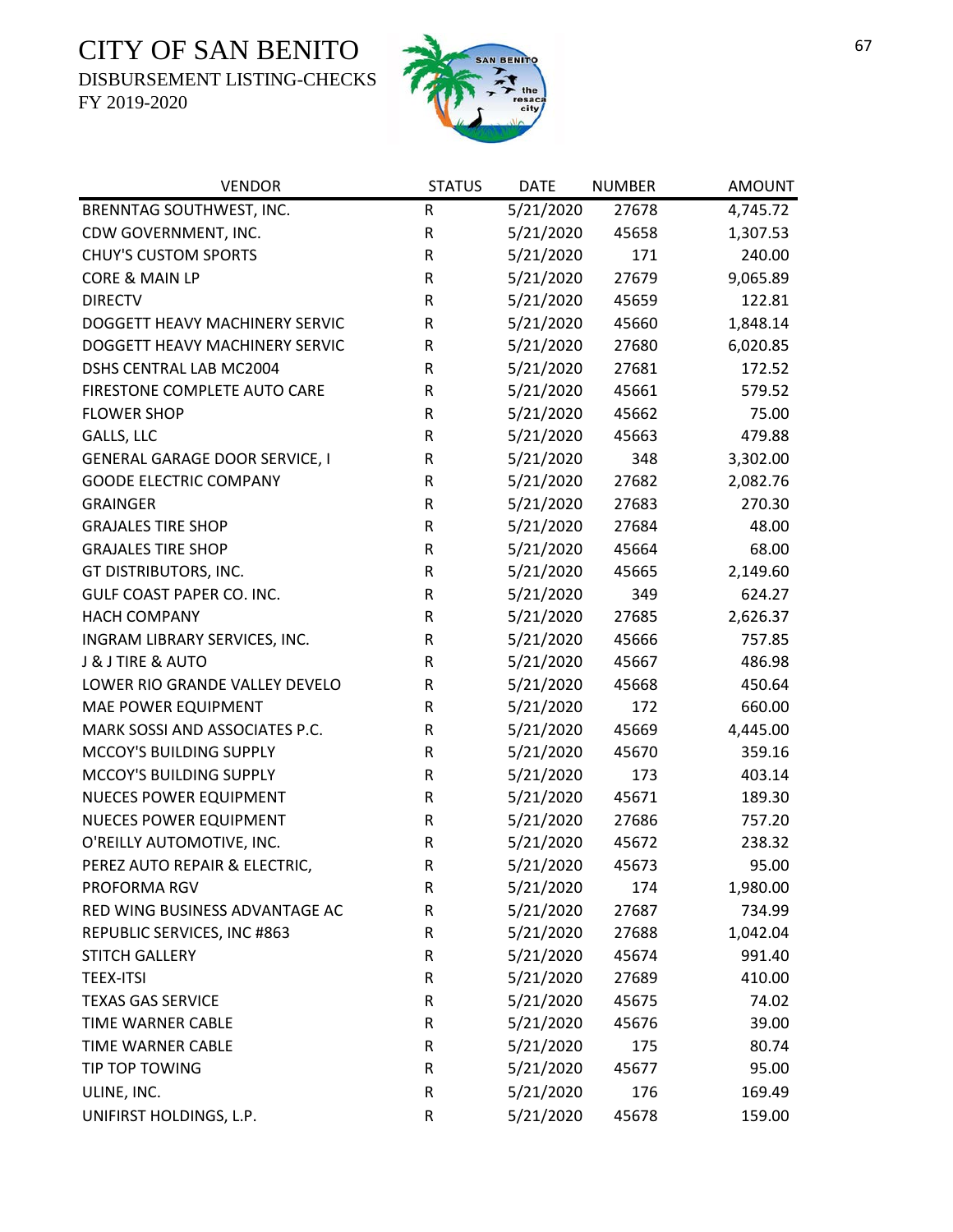DISBURSEMENT LISTING-CHECKS



| <b>VENDOR</b>                     | <b>STATUS</b> | <b>DATE</b> | <b>NUMBER</b> | <b>AMOUNT</b> |
|-----------------------------------|---------------|-------------|---------------|---------------|
| UNIFIRST HOLDINGS, L.P.           | $\mathsf R$   | 5/21/2020   | 27690         | 244.70        |
| UNITED REFRIGERATION, INC.        | ${\sf R}$     | 5/21/2020   | 45679         | 262.50        |
| <b>USA BLUE BOOK</b>              | ${\sf R}$     | 5/21/2020   | 27691         | 138.31        |
| WAL-MART COMMUNITY/GECRB          | R             | 5/21/2020   | 45680         | 15.68         |
| A&L FLOOR AND CARPET CARE         | ${\sf R}$     | 5/22/2020   | 1638          | 165.00        |
| <b>CHUY'S CUSTOM SPORTS</b>       | ${\sf R}$     | 5/22/2020   | 1639          | 1,500.00      |
| <b>DIRECT ENERGY BUSINESS</b>     | ${\sf R}$     | 5/22/2020   | 1640          | 500.00        |
| HEALTH CARE SERVICE CORPORATIO    | ${\sf R}$     | 5/22/2020   | 1641          | 1,915.80      |
| <b>SAN BENITO NEWS</b>            | R             | 5/22/2020   | 45681         | 150.00        |
| TIME WARNER CABLE                 | ${\sf R}$     | 5/22/2020   | 1642          | 241.79        |
| TYLER TECHNOLOGIES, INC.          | $\mathsf R$   | 5/22/2020   | 27692         | 410.60        |
| U.S. POSTMASTER                   | ${\sf R}$     | 5/22/2020   | 27693         | 607.34        |
| AT&T                              | ${\sf R}$     | 5/28/2020   | 27694         | 143.08        |
| <b>GOODE ELECTRIC COMPANY</b>     | ${\sf R}$     | 5/28/2020   | 350           | 1,630.64      |
| <b>OSCAR LEAL</b>                 | ${\sf R}$     | 5/28/2020   | 177           | 50.00         |
| <b>TEEX-ITSI</b>                  | R             | 5/28/2020   | 27695         | 410.00        |
| A&L FLOOR AND CARPET CARE         | ${\sf R}$     | 5/29/2020   | 1643          | 165.00        |
| <b>ADVANCE AUTO PARTS</b>         | $\mathsf R$   | 5/29/2020   | 45694         | 217.05        |
| AG-PRO TEXAS, LLC                 | ${\sf R}$     | 5/29/2020   | 45695         | 135.50        |
| ALL VALLEY KEY & LOCK             | ${\sf R}$     | 5/29/2020   | 45696         | 36.00         |
| ARNULFO BENAVIDEZ JR              | ${\sf R}$     | 5/29/2020   | 45682         | 50.00         |
| AT&T                              | ${\sf R}$     | 5/29/2020   | 45697         | 4,905.42      |
| AXA EQUITABLE C/O GREAT AMERIC    | ${\sf R}$     | 5/29/2020   | 160645        | 300.00        |
| <b>B &amp; C CAR WASH</b>         | ${\sf R}$     | 5/29/2020   | 45698         | 189.00        |
| <b>BEATRICE ORTIZ MARTINEZ</b>    | ${\sf R}$     | 5/29/2020   | 45683         | 50.00         |
| <b>BOSWELL ELLIFF FORD</b>        | ${\sf R}$     | 5/29/2020   | 45699         | 33.10         |
| <b>CAMERON APPRAISAL DISTRICT</b> | ${\sf R}$     | 5/29/2020   | 45700         | 17,634.00     |
| <b>CAMERON COUNTY TAX OFFICE</b>  | R             | 5/29/2020   | 45701         | 7.50          |
| <b>CAMERON COUNTY TAX OFFICE</b>  | ${\sf R}$     | 5/29/2020   | 45702         | 7.50          |
| <b>CAMERON COUNTY TAX OFFICE</b>  | R             | 5/29/2020   | 45703         | 7.50          |
| <b>CAMERON COUNTY TAX OFFICE</b>  | R             | 5/29/2020   | 45704         | 7.50          |
| CDW GOVERNMENT, INC.              | ${\sf R}$     | 5/29/2020   | 45705         | 42.28         |
| <b>CINDY BOUDLOCHE</b>            | R             | 5/29/2020   | 160644        | 1,823.02      |
| DENTON NAVARRO ROCHA BERNAL HY    | R             | 5/29/2020   | 45706         | 8,751.85      |
| <b>ELIZABETH REYES</b>            | R             | 5/29/2020   | 45684         | 100.00        |
| ENVISIONWARE, INC.                | R             | 5/29/2020   | 45707         | 1,008.00      |
| <b>ESMERALDA MUNOZ</b>            | R             | 5/29/2020   | 45685         | 50.00         |
| <b>ESTELLA OLGUIN</b>             | R             | 5/29/2020   | 45686         | 200.00        |
| <b>GRAJALES TIRE SHOP</b>         | R             | 5/29/2020   | 45708         | 13.00         |
| <b>GULF COAST PAPER CO. INC.</b>  | R             | 5/29/2020   | 45709         | 68.33         |
| INTERNAL CONTROL SYSTEMS          | R             | 5/29/2020   | 45710         | 121.78        |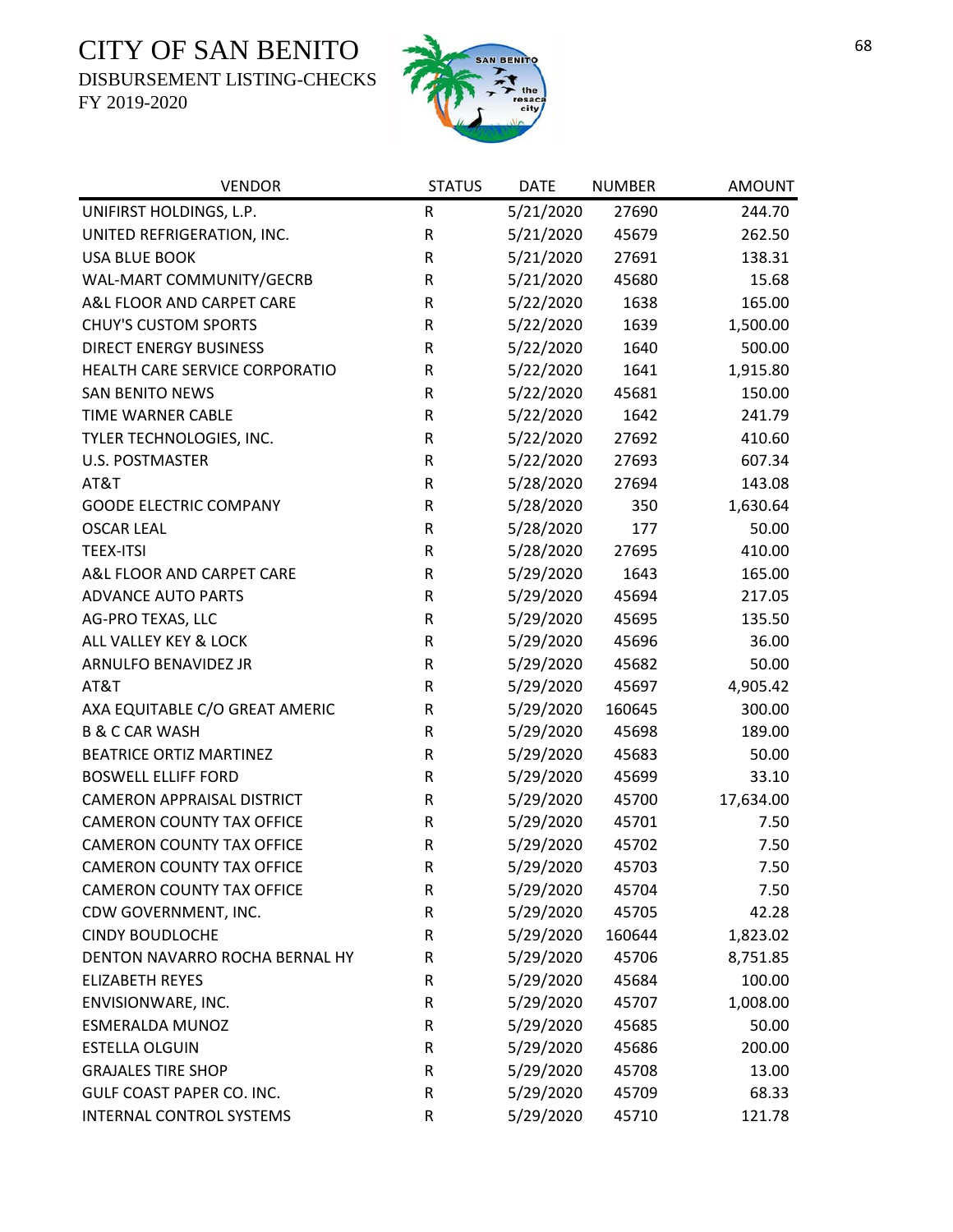DISBURSEMENT LISTING-CHECKS



| <b>VENDOR</b>                            | <b>STATUS</b> | <b>DATE</b> | <b>NUMBER</b> | <b>AMOUNT</b> |
|------------------------------------------|---------------|-------------|---------------|---------------|
| J & J TIRE & AUTO                        | R             | 5/29/2020   | 45711         | 258.00        |
| JUAN F. ROBLEDO SR                       | ${\sf R}$     | 5/29/2020   | 45687         | 50.00         |
| JUAN OR RAQUEL HERNANDEZ                 | R             | 5/29/2020   | 45688         | 100.00        |
| LAS TRES GALLINAS MEXICAN SHOP           | ${\sf R}$     | 5/29/2020   | 1644          | 300.00        |
| <b>LUBE MASTERS</b>                      | R             | 5/29/2020   | 45712         | 28.00         |
| LYNN PEAVEY COMPANY                      | R             | 5/29/2020   | 45713         | 310.00        |
| MAGIC VALLEY ELECTRICT CO-OP             | ${\sf R}$     | 5/29/2020   | 45714         | 261.29        |
| MALLORY SAFETY AND SUPPLY, LLC           | R             | 5/29/2020   | 45715         | 128.99        |
| <b>MAVERICK INDUSTRIAL SERVICES</b>      | R             | 5/29/2020   | 45716         | 95.40         |
| MIDLAND NATIONAL LIFE INS                | R             | 5/29/2020   | 160643        | 185.00        |
| NATIONWIDE RETIREMENT SOLUTION           | R             | 5/29/2020   | 160641        | 1,025.00      |
| PEREZ AUTO REPAIR & ELECTRIC,            | R             | 5/29/2020   | 45717         | 135.00        |
| PHESCO INTERNATIONAL, LLC                | R             | 5/29/2020   | 45718         | 4,657.35      |
| RATES/RGV                                | ${\sf R}$     | 5/29/2020   | 45719         | 11,446.00     |
| RENDELL STANSBURY                        | R             | 5/29/2020   | 45720         | 8.68          |
| <b>SAN BENITO FIREMEN'S RELIEF &amp;</b> | ${\sf R}$     | 5/29/2020   | 160642        | 10,681.42     |
| SAN BENITO FUNERAL HOME                  | ${\sf R}$     | 5/29/2020   | 45689         | 50.00         |
| SAN BENITO FUNERAL HOME                  | ${\sf R}$     | 5/29/2020   | 45690         | 50.00         |
| SAN BENITO FUNERAL HOME                  | ${\sf R}$     | 5/29/2020   | 45691         | 50.00         |
| SAN BENITO FUNERAL HOME                  | ${\sf R}$     | 5/29/2020   | 45692         | 50.00         |
| <b>SAN BENITO NEWS</b>                   | ${\sf R}$     | 5/29/2020   | 45721         | 2,954.00      |
| <b>SULEMA YSASI</b>                      | R             | 5/29/2020   | 45693         | 100.00        |
| TIME WARNER CABLE                        | R             | 5/29/2020   | 360           | 319.75        |
| UNITED STATES TREASURY                   | ${\sf R}$     | 5/29/2020   | 160640        | 80.00         |
| VALLEY FEDERAL CRED.UNION                | ${\sf R}$     | 5/29/2020   | 160639        | 20.00         |
| VALLEY WIDE SPRINKLER SYSTEMS            | ${\sf R}$     | 5/29/2020   | 1645          | 2,393.50      |
| <b>COLONIAL LIFE INSURANCE</b>           | R             | 6/2/2020    | 160646        | 3,796.92      |
| VICTOR INSURANCE MANAGERS INC            | R             | 6/4/2020    | 27696         | 61,450.48     |
| VICTOR INSURANCE MANAGERS INC            | ${\sf R}$     | 6/4/2020    | 45722         | 102,647.72    |
| A&L FLOOR AND CARPET CARE                | $\mathsf R$   | 6/5/2020    | 1646          | 165.00        |
| <b>ABEL &amp; SON ENTERPRISES</b>        | R             | 6/5/2020    | 45723         | 500.00        |
| <b>ADVANCE AUTO PARTS</b>                | ${\sf R}$     | 6/5/2020    | 45724         | 138.84        |
| ALAMO IRON WORKS, INC.                   | ${\sf R}$     | 6/5/2020    | 45725         | 121.05        |
| ALL VALLEY KEY & LOCK                    | R             | 6/5/2020    | 45726         | 89.95         |
| <b>AMIGO BOLT &amp; SUPPLY</b>           | ${\sf R}$     | 6/5/2020    | 27705         | 64.84         |
| <b>AUTO ZONE</b>                         | R             | 6/5/2020    | 27706         | 297.52        |
| <b>BOSWELL ELLIFF FORD</b>               | R             | 6/5/2020    | 45727         | 257.45        |
| BRENNTAG SOUTHWEST, INC.                 | ${\sf R}$     | 6/5/2020    | 27707         | 8,872.97      |
| <b>CAMERON COUNTY IRRIGATION DIST</b>    | R             | 6/5/2020    | 27708         | 35,734.94     |
| <b>CAMERON COUNTY TAX OFFICE</b>         | R             | 6/5/2020    | 45728         | 7.50          |
| <b>CAMERON COUNTY TAX OFFICE</b>         | ${\sf R}$     | 6/5/2020    | 45729         | 7.50          |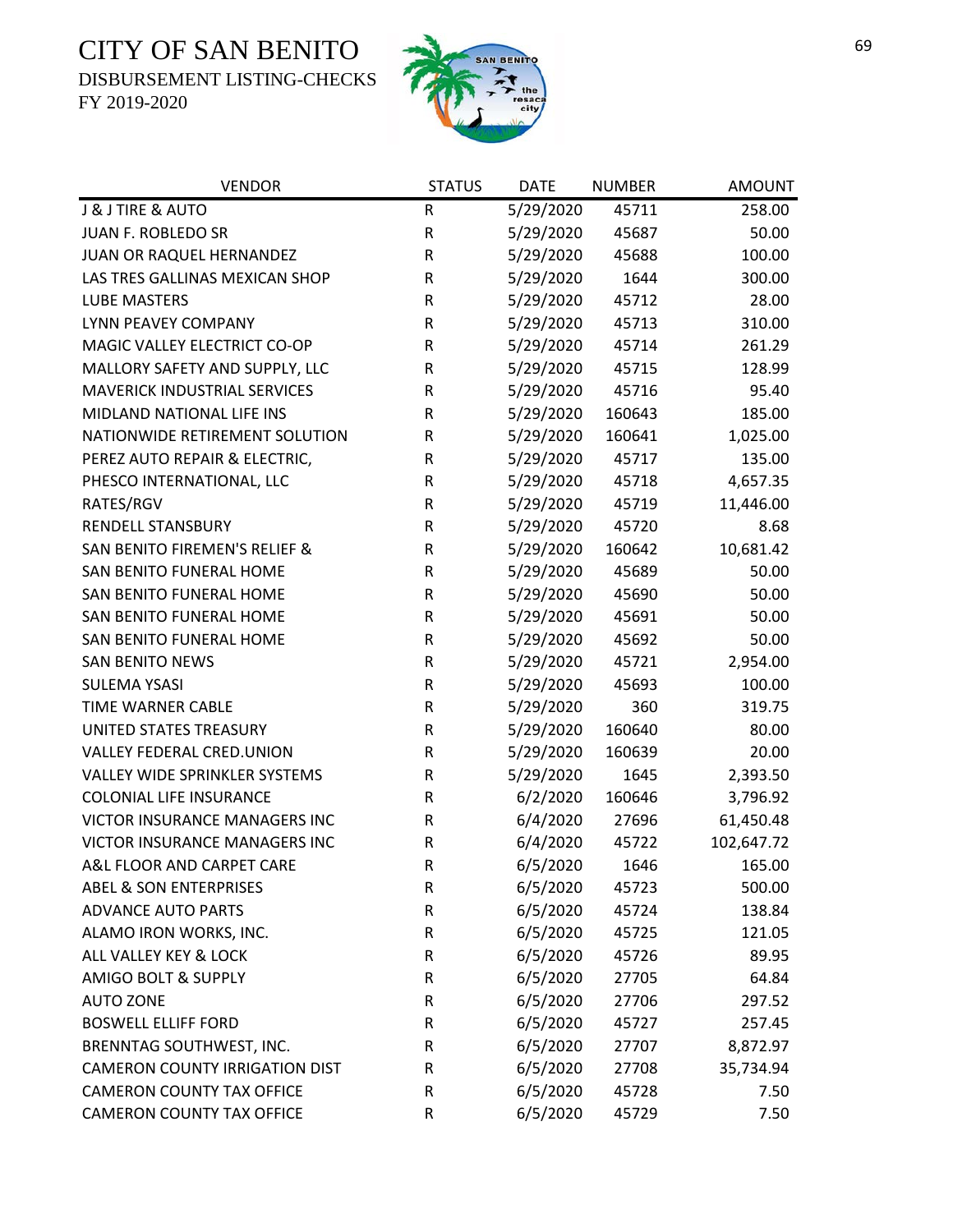DISBURSEMENT LISTING-CHECKS



| <b>VENDOR</b>                         | <b>STATUS</b> | <b>DATE</b> | <b>NUMBER</b> | <b>AMOUNT</b> |
|---------------------------------------|---------------|-------------|---------------|---------------|
| <b>CAMERON COUNTY TAX OFFICE</b>      | R             | 6/5/2020    | 45730         | 7.50          |
| <b>CAMERON COUNTY TAX OFFICE</b>      | R             | 6/5/2020    | 45731         | 7.50          |
| CENTRAL READY MIX CONCRETE COM        | R             | 6/5/2020    | 45732         | 1,100.00      |
| <b>CHUY'S CUSTOM SPORTS</b>           | R             | 6/5/2020    | 45733         | 144.00        |
| <b>CITY OF SAN BENITO</b>             | R             | 6/5/2020    | 1647          | 5,900.00      |
| CORE & MAIN LP                        | R             | 6/5/2020    | 27709         | 4,738.00      |
| CORE BUSINESS SOLUTIONS, INC.         | R             | 6/5/2020    | 45734         | 231.24        |
| <b>CULLIGAN WATER</b>                 | R             | 6/5/2020    | 45735         | 143.50        |
| <b>D&amp;K RESTAURANT</b>             | R             | 6/5/2020    | 45736         | 2,436.00      |
| DPC INDUSTRIES, INC.                  | ${\sf R}$     | 6/5/2020    | 27710         | 3,704.00      |
| ENGIE RESOURCES, INC.                 | R             | 6/5/2020    | 45737         | 1,544.59      |
| <b>EWING IRRIGATION PRODUCTS, INC</b> | R             | 6/5/2020    | 45738         | 296.70        |
| FIRESTONE COMPLETE AUTO CARE          | R             | 6/5/2020    | 45739         | 49.00         |
| <b>FLOWER SHOP</b>                    | R             | 6/5/2020    | 45740         | 75.00         |
| FRONTERA MATERIALS, INC               | R             | 6/5/2020    | 45741         | 7,928.95      |
| GALLS, LLC                            | ${\sf R}$     | 6/5/2020    | 45742         | 969.60        |
| <b>GOODE ELECTRIC COMPANY</b>         | R             | 6/5/2020    | 27711         | 4,624.19      |
| <b>GULF COAST PAPER CO. INC.</b>      | ${\sf R}$     | 6/5/2020    | 27712         | 239.16        |
| H & V EQUIPMENT, INC.                 | R             | 6/5/2020    | 45743         | 148.16        |
| H & V EQUIPMENT, INC.                 | ${\sf R}$     | 6/5/2020    | 27713         | 296.34        |
| <b>HACH COMPANY</b>                   | R             | 6/5/2020    | 27714         | 658.75        |
| HARLINGEN WATERWORKS SYSTEM           | R             | 6/5/2020    | 27715         | 963.00        |
| <b>HOLT-CAT</b>                       | R             | 6/5/2020    | 27716         | 1,169.10      |
| INTEGRITY TESTING, INC.               | R             | 6/5/2020    | 27717         | 5,485.00      |
| J & J TIRE & AUTO                     | ${\sf R}$     | 6/5/2020    | 45744         | 150.00        |
| JCS INDUSTRIES, INC.                  | R             | 6/5/2020    | 27718         | 11,004.80     |
| <b>JUAREZ GARAGE DOORS</b>            | R             | 6/5/2020    | 178           | 570.00        |
| <b>MARES TIRES</b>                    | R             | 6/5/2020    | 45745         | 150.00        |
| <b>MAVERICK INDUSTRIAL SERVICES</b>   | ${\sf R}$     | 6/5/2020    | 45746         | 67.70         |
| MCCOY'S BUILDING SUPPLY               | $\mathsf R$   | 6/5/2020    | 351           | 113.82        |
| MCCOY'S BUILDING SUPPLY               | R             | 6/5/2020    | 27719         | 177.88        |
| MCCOY'S BUILDING SUPPLY               | R             | 6/5/2020    | 45747         | 235.61        |
| MEDIA CONTROL SYSTEMS, LLC            | R             | 6/5/2020    | 45748         | 1,775.00      |
| NUECES POWER EQUIPMENT                | R             | 6/5/2020    | 45749         | 277.09        |
| OFFICE DEPOT, INC                     | R             | 6/5/2020    | 1648          | 45.18         |
| O'REILLY AUTOMOTIVE, INC.             | R             | 6/5/2020    | 45750         | 237.00        |
| PEREZ AUTO REPAIR & ELECTRIC,         | R             | 6/5/2020    | 45752         | 195.00        |
| PRESTIGE LAWN CARE & LANDSCAPI        | R             | 6/5/2020    | 1649          | 200.00        |
| PRESTIGE LAWN CARE & LANDSCAPI        | R             | 6/5/2020    | 1650          | 200.00        |
| REMAINING FEW PRODUCTIONS, LLC        | R             | 6/5/2020    | 45753         | 1,750.00      |
| RIO GRANDE STEEL, LTD.                | R             | 6/5/2020    | 45754         | 54.50         |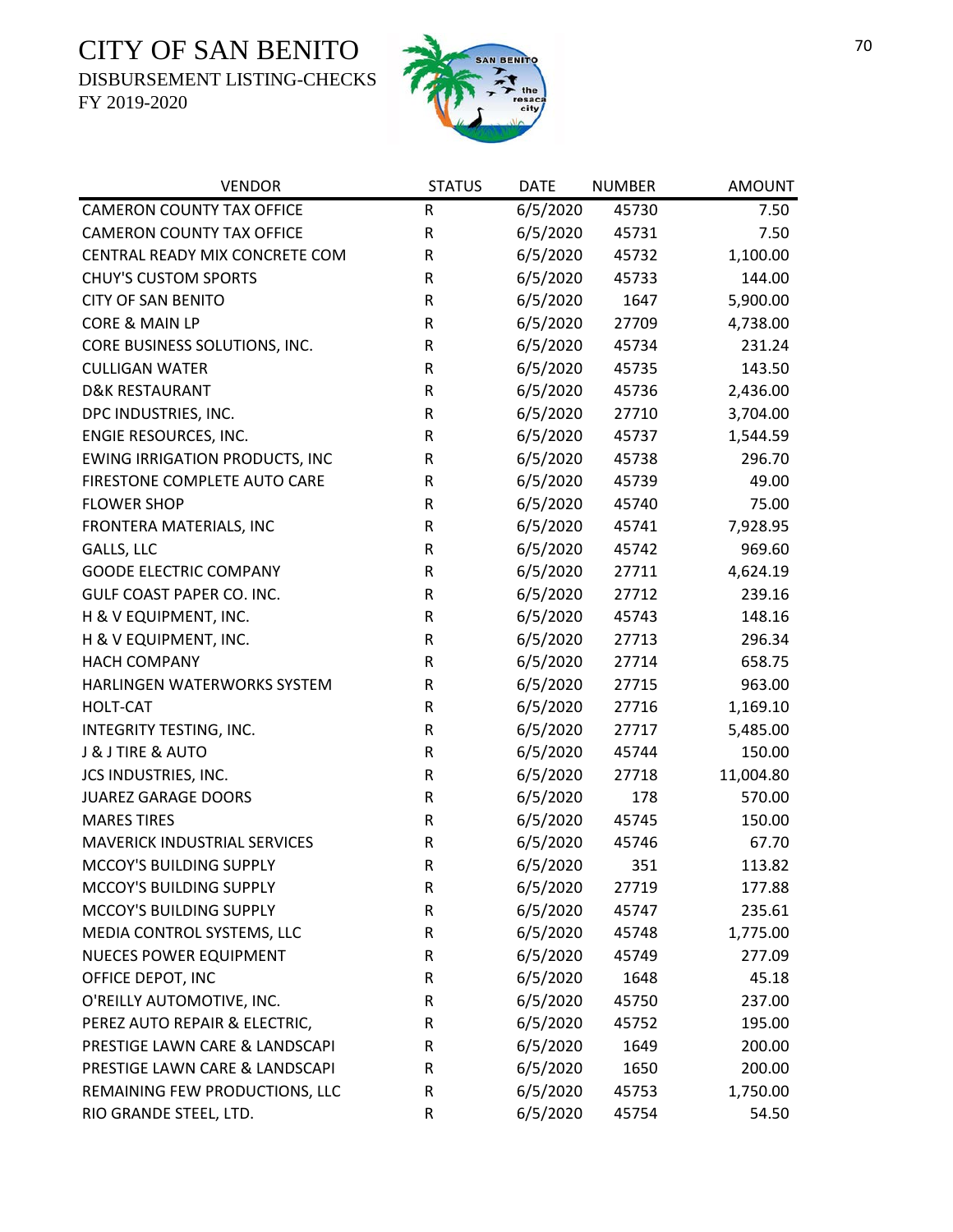DISBURSEMENT LISTING-CHECKS



| <b>VENDOR</b>                       | <b>STATUS</b> | <b>DATE</b> | <b>NUMBER</b> | <b>AMOUNT</b> |
|-------------------------------------|---------------|-------------|---------------|---------------|
| <b>SAN BENITO NEWS</b>              | ${\sf R}$     | 6/5/2020    | 45755         | 215.00        |
| SMARTCOM TELEPHONE, LLC             | ${\sf R}$     | 6/5/2020    | 45756         | 1,402.25      |
| SMITH SECURITY GROUP, LLC           | ${\sf R}$     | 6/5/2020    | 45757         | 34.95         |
| <b>TARPON FIRE &amp; SAFETY</b>     | ${\sf R}$     | 6/5/2020    | 45758         | 105.00        |
| <b>TEXAS ASSOCIATION OF MUSEUMS</b> | ${\sf R}$     | 6/5/2020    | 361           | 60.00         |
| TEXAS DEPARTMENT OF PUBLIC SAF      | R             | 6/5/2020    | 45759         | 24.00         |
| TEXAS ECONOMIC DEVELOPMENT COU      | R             | 6/5/2020    | 1651          | 79.00         |
| TIME WARNER CABLE                   | R             | 6/5/2020    | 45760         | 633.49        |
| TONY YZAGUIRRE JR-TAX ASSESSOR      | ${\sf R}$     | 6/5/2020    | 45761         | 22.50         |
| TOPS THE OUTDOOR POWER STORE        | ${\sf R}$     | 6/5/2020    | 45762         | 553.79        |
| TXU ENERGY RETAIL COMPANY LLC       | ${\sf R}$     | 6/5/2020    | 362           | 800.85        |
| TXU ENERGY RETAIL COMPANY LLC       | ${\sf R}$     | 6/5/2020    | 45763         | 37,516.22     |
| TXU ENERGY RETAIL COMPANY LLC       | ${\sf R}$     | 6/5/2020    | 27720         | 40,482.51     |
| <b>U.S. POSTMASTER</b>              | ${\sf R}$     | 6/5/2020    | 27721         | 628.51        |
| UNIFIRST HOLDINGS, L.P.             | ${\sf R}$     | 6/5/2020    | 27722         | 135.20        |
| UNIFIRST HOLDINGS, L.P.             | ${\sf R}$     | 6/5/2020    | 45764         | 179.00        |
| <b>VERIZON WIRELESS</b>             | ${\sf R}$     | 6/5/2020    | 363           | 99.26         |
| <b>VERIZON WIRELESS</b>             | ${\sf R}$     | 6/5/2020    | 27723         | 553.04        |
| <b>VERIZON WIRELESS</b>             | ${\sf R}$     | 6/5/2020    | 1378          | 2,070.06      |
| <b>VERIZON WIRELESS</b>             | ${\sf R}$     | 6/5/2020    | 45765         | 2,645.05      |
| <b>CITY OF SAN BENITO</b>           | ${\sf R}$     | 6/9/2020    | 2817          | 4,783.30      |
| <b>CITY OF SAN BENITO</b>           | ${\sf R}$     | 6/10/2020   | 2818          | 4,417.84      |
| <b>SAN BENITO NEWS</b>              | ${\sf R}$     | 6/10/2020   | 2819          | 528.00        |
| SMARTCOM TELEPHONE, LLC             | ${\sf R}$     | 6/10/2020   | 2820          | 33.48         |
| A CLEAN PORTOCO                     | ${\sf R}$     | 6/11/2020   | 45766         | 80.00         |
| <b>ABEL &amp; SON ENTERPRISES</b>   | ${\sf R}$     | 6/11/2020   | 45767         | 1,500.00      |
| <b>ADVANCE AUTO PARTS</b>           | ${\sf R}$     | 6/11/2020   | 45768         | 401.31        |
| <b>AMERICAN TEST CENTER</b>         | ${\sf R}$     | 6/11/2020   | 45769         | 1,893.00      |
| <b>BETA TECHNOLOGY</b>              | ${\sf R}$     | 6/11/2020   | 27724         | 105.62        |
| CDW GOVERNMENT, INC.                | $\mathsf R$   | 6/11/2020   | 45770         | 3,471.75      |
| CENTRAL READY MIX CONCRETE COM      | R             | 6/11/2020   | 45771         | 1,792.00      |
| <b>CITY OF SAN BENITO</b>           | R             | 6/11/2020   | 57            | 1,634.62      |
| CORE & MAIN LP                      | ${\sf R}$     | 6/11/2020   | 27725         | 7,463.23      |
| DPC INDUSTRIES, INC.                | R             | 6/11/2020   | 27726         | 450.00        |
| <b>DSHS CENTRAL LAB MC2004</b>      | R             | 6/11/2020   | 27727         | 929.97        |
| <b>GOODE ELECTRIC COMPANY</b>       | ${\sf R}$     | 6/11/2020   | 45772         | 452.30        |
| <b>GRAJALES TIRE SHOP</b>           | R             | 6/11/2020   | 45773         | 8.00          |
| <b>GRAPHICS CENTER</b>              | R             | 6/11/2020   | 45774         | 75.00         |
| HURRICANE FENCE COMPANY             | R             | 6/11/2020   | 45775         | 4,750.00      |
| J & J TIRE & AUTO                   | ${\sf R}$     | 6/11/2020   | 45776         | 112.00        |
| J. MAYA DESIGNS AND GRAPHICS L      | ${\sf R}$     | 6/11/2020   | 45777         | 280.00        |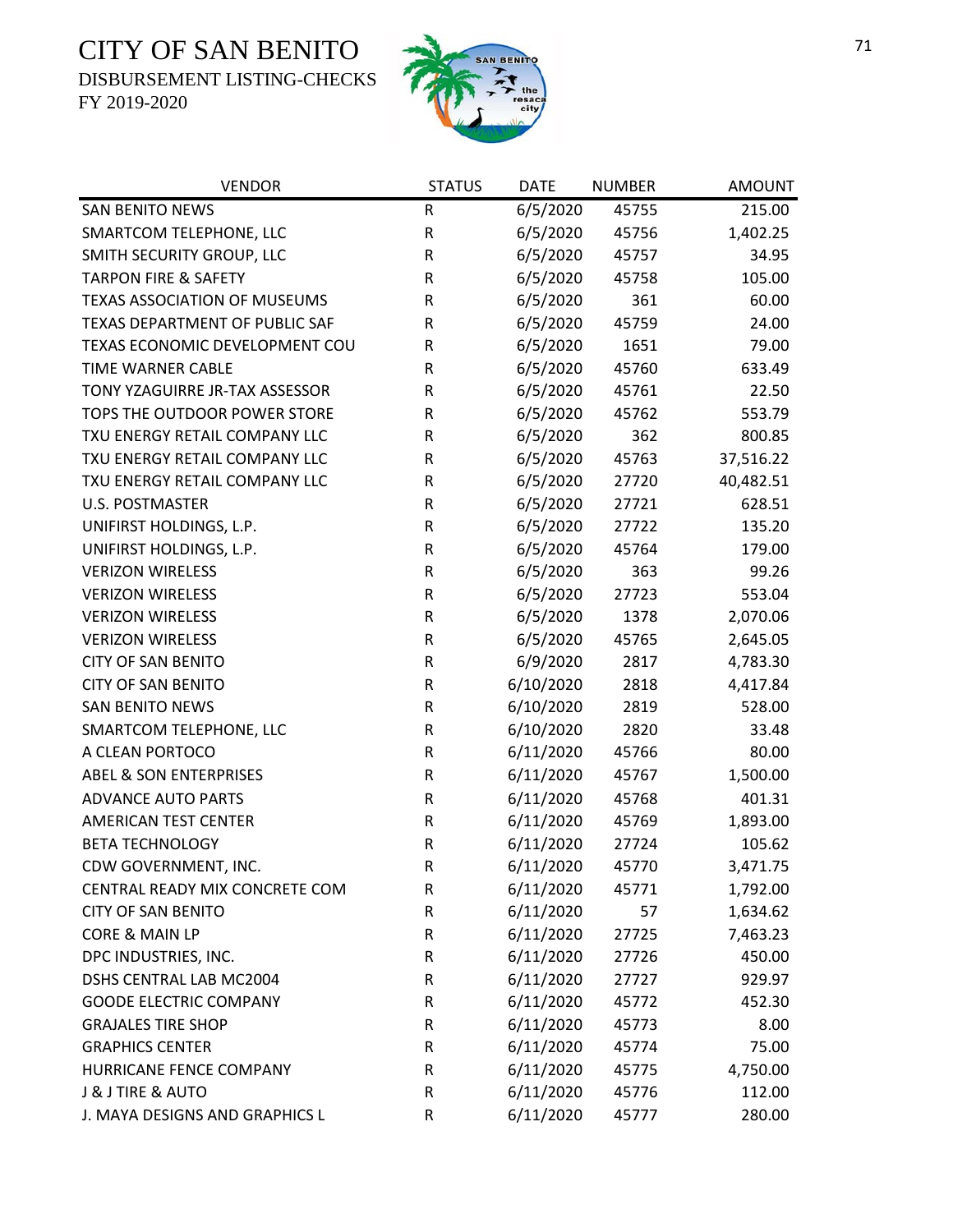DISBURSEMENT LISTING-CHECKS



| <b>VENDOR</b>                  | <b>STATUS</b> | <b>DATE</b> | <b>NUMBER</b> | <b>AMOUNT</b> |
|--------------------------------|---------------|-------------|---------------|---------------|
| MAE POWER EQUIPMENT            | R             | 6/11/2020   | 27728         | 2,917.00      |
| <b>MARC</b>                    | R             | 6/11/2020   | 179           | 579.15        |
| MATT BROWN AUTO BODY WORKS INC | ${\sf R}$     | 6/11/2020   | 27729         | 2,235.80      |
| <b>MATT'S CASH AND CARRY</b>   | R             | 6/11/2020   | 45778         | 23.69         |
| MCCOY'S BUILDING SUPPLY        | R             | 6/11/2020   | 27730         | 59.79         |
| MCCOY'S BUILDING SUPPLY        | ${\sf R}$     | 6/11/2020   | 352           | 231.93        |
| MVP BODY & PAINT, LLC          | R             | 6/11/2020   | 45779         | 92.00         |
| NETWORKFLEET, INC.             | ${\sf R}$     | 6/11/2020   | 45780         | 444.15        |
| NOVA HEALTHCARE, PA            | ${\sf R}$     | 6/11/2020   | 45781         | 48.68         |
| PANCHO'S AUTO ELECTRIC         | ${\sf R}$     | 6/11/2020   | 45782         | 500.00        |
| PEREZ AUTO REPAIR & ELECTRIC,  | R             | 6/11/2020   | 45783         | 205.00        |
| PITNEY BOWES GLOBAL FINANCIAL  | $\sf R$       | 6/11/2020   | 27731         | 1,050.39      |
| PROFESSIONAL SERVICE INDUSTRIE | R             | 6/11/2020   | 353           | 1,079.00      |
| <b>SAN BENITO NEWS</b>         | R             | 6/11/2020   | 45794         | 300.00        |
| <b>SAN BENITO NEWS</b>         | ${\sf R}$     | 6/11/2020   | 45784         | 396.00        |
| <b>SWAGIT PRODUCTIONS, LLC</b> | R             | 6/11/2020   | 45785         | 995.00        |
| TERRY L. GREEN & ASSOCIATES, I | ${\sf R}$     | 6/11/2020   | 45786         | 2,688.00      |
| TEXAS DEPARTMENT OF PUBLIC SAF | ${\sf R}$     | 6/11/2020   | 45787         | 6.00          |
| THOMSON REUTERS - WEST         | R             | 6/11/2020   | 45788         | 305.01        |
| TIME WARNER CABLE              | ${\sf R}$     | 6/11/2020   | 180           | 89.99         |
| TML INTERGOVERNMENTAL RISK POO | R             | 6/11/2020   | 45789         | 37,735.54     |
| TOPS THE OUTDOOR POWER STORE   | ${\sf R}$     | 6/11/2020   | 45790         | 291.60        |
| ULINE, INC.                    | R             | 6/11/2020   | 45791         | 554.65        |
| UNIFIRST HOLDINGS, L.P.        | ${\sf R}$     | 6/11/2020   | 27732         | 108.00        |
| UNIFIRST HOLDINGS, L.P.        | ${\sf R}$     | 6/11/2020   | 45792         | 128.40        |
| WAL-MART COMMUNITY/GECRB       | ${\sf R}$     | 6/11/2020   | 45793         | 14.16         |
| A&L FLOOR AND CARPET CARE      | ${\sf R}$     | 6/12/2020   | 1652          | 165.00        |
| ARMONIA MUSIC ADADEMY          | R             | 6/12/2020   | 1653          | 500.00        |
| AXA EQUITABLE C/O GREAT AMERIC | ${\sf R}$     | 6/12/2020   | 160668        | 300.00        |
| <b>CINDY BOUDLOCHE</b>         | $\mathsf R$   | 6/12/2020   | 160667        | 1,823.02      |
| FIRST COMMUNITY BANK           | R             | 6/12/2020   | 160671        | 195.00        |
| <b>JUAN ANTONIO CANO</b>       | ${\sf R}$     | 6/12/2020   | 1654          | 620.00        |
| MIDLAND NATIONAL LIFE INS      | ${\sf R}$     | 6/12/2020   | 160666        | 185.00        |
| NATIONWIDE RETIREMENT SOLUTION | ${\sf R}$     | 6/12/2020   | 160663        | 1,150.00      |
| SAN ANTONIO RETAIL MERCHANTS A | R             | 6/12/2020   | 1655          | 24.00         |
| SAN BENITO FIREMEN'S RELIEF &  | R             | 6/12/2020   | 160665        | 11,321.78     |
| SAN BENITO POLICE OFFICERS/EMP | R             | 6/12/2020   | 160670        | 50.00         |
| TEXAS MUNICIPAL POLICE ASSOCIA | R             | 6/12/2020   | 160669        | 238.00        |
| TXU ENERGY RETAIL COMPANY LLC  | R             | 6/12/2020   | 1656          | 338.89        |
| <b>U.S. POSTMASTER</b>         | ${\sf R}$     | 6/12/2020   | 27733         | 585.38        |
| UNITED STATES TREASURY         | ${\sf R}$     | 6/12/2020   | 160662        | 80.00         |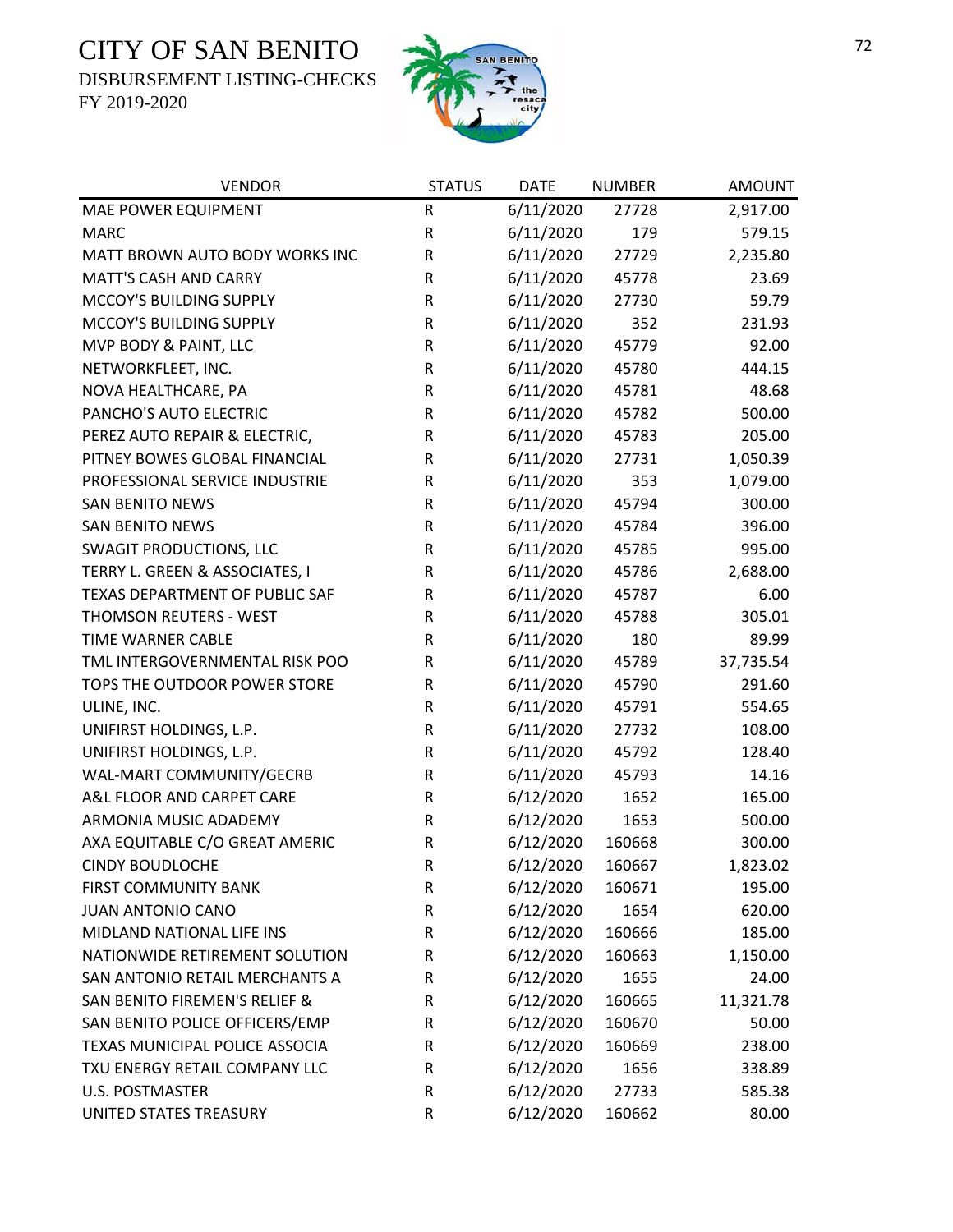DISBURSEMENT LISTING-CHECKS



| <b>VENDOR</b>                     | <b>STATUS</b> | <b>DATE</b> | <b>NUMBER</b> | <b>AMOUNT</b> |
|-----------------------------------|---------------|-------------|---------------|---------------|
| <b>UNITED WAY</b>                 | R             | 6/12/2020   | 160664        | 38.00         |
| <b>VALLEY FEDERAL CRED.UNION</b>  | ${\sf R}$     | 6/12/2020   | 160661        | 20.00         |
| <b>VERIZON WIRELESS</b>           | ${\sf R}$     | 6/12/2020   | 1657          | 160.96        |
| <b>BBVA COMPASS BANK</b>          | R             | 6/15/2020   | 364           | 33.84         |
| <b>BBVA COMPASS BANK</b>          | R             | 6/15/2020   | 182           | 70.97         |
| <b>BBVA COMPASS BANK</b>          | R             | 6/15/2020   | 354           | 123.08        |
| <b>BBVA COMPASS BANK</b>          | ${\sf R}$     | 6/15/2020   | 1734          | 175.00        |
| <b>BBVA COMPASS BANK</b>          | ${\sf R}$     | 6/15/2020   | 45795         | 6,470.52      |
| <b>BBVA COMPASS BANK</b>          | R             | 6/15/2020   | 27736         | 214,910.73    |
| <b>ABEL &amp; SON ENTERPRISES</b> | R             | 6/18/2020   | 45799         | 500.00        |
| <b>ADVANCE AUTO PARTS</b>         | ${\sf R}$     | 6/18/2020   | 45800         | 73.27         |
| <b>ADVANCE AUTO PARTS</b>         | R             | 6/18/2020   | 27758         | 328.73        |
| <b>ALLEGRA</b>                    | $\mathsf R$   | 6/18/2020   | 45801         | 288.06        |
| ANA-LAB CORP.                     | R             | 6/18/2020   | 27759         | 132.00        |
| <b>AUTO ZONE</b>                  | ${\sf R}$     | 6/18/2020   | 45802         | 156.75        |
| BORDER AIR CONDITIONING INC.      | $\mathsf R$   | 6/18/2020   | 27760         | 4,700.00      |
| BRENNTAG SOUTHWEST, INC.          | R             | 6/18/2020   | 27761         | 8,656.80      |
| <b>CE SOLUTIONS</b>               | R             | 6/18/2020   | 45803         | 2,728.00      |
| CENTRAL READY MIX CONCRETE COM    | R             | 6/18/2020   | 45804         | 550.00        |
| CITY OF HARLINGEN FIRE DEPARTM    | ${\sf R}$     | 6/18/2020   | 45815         | 112.58        |
| <b>CITY OF SAN BENITO</b>         | ${\sf R}$     | 6/18/2020   | 27762         | 41,604.38     |
| <b>CIVICPLUS</b>                  | ${\sf R}$     | 6/18/2020   | 365           | 333.36        |
| <b>CIVICPLUS</b>                  | R             | 6/18/2020   | 45805         | 1,166.64      |
| CORE & MAIN LP                    | R             | 6/18/2020   | 27763         | 12,685.02     |
| D & R GLASS ETC INC.              | R             | 6/18/2020   | 45806         | 85.00         |
| DENALI WATER SOLUTIONS LLC        | ${\sf R}$     | 6/18/2020   | 27764         | 4,170.00      |
| <b>DIRECTV</b>                    | ${\sf R}$     | 6/18/2020   | 45807         | 122.81        |
| <b>ELLIFF MOTORS</b>              | R             | 6/18/2020   | 45808         | 264.95        |
| <b>FASTSIGNS</b>                  | $\mathsf R$   | 6/18/2020   | 45809         | 754.63        |
| FEDERAL EXPRESS CORPORATION       | $\mathsf R$   | 6/18/2020   | 45810         | 47.60         |
| <b>FLOWER SHOP</b>                | R             | 6/18/2020   | 45811         | 55.00         |
| FRONTERA MATERIALS, INC           | R             | 6/18/2020   | 45812         | 7,532.16      |
| FRONTERA MATERIALS, INC           | R             | 6/18/2020   | 355           | 22,777.02     |
| <b>GOODE ELECTRIC COMPANY</b>     | R             | 6/18/2020   | 356           | 2,552.46      |
| <b>GOODE ELECTRIC COMPANY</b>     | $\mathsf R$   | 6/18/2020   | 27765         | 3,094.68      |
| <b>GRAINGER</b>                   | R             | 6/18/2020   | 27766         | 137.10        |
| <b>GRAJALES TIRE SHOP</b>         | R             | 6/18/2020   | 45813         | 30.50         |
| GULF COAST PAPER CO. INC.         | R             | 6/18/2020   | 45814         | 248.20        |
| GULF COAST PAPER CO. INC.         | R             | 6/18/2020   | 183           | 1,794.70      |
| <b>J &amp; J TIRE &amp; AUTO</b>  | R             | 6/18/2020   | 45816         | 279.98        |
| JCS INDUSTRIES, INC.              | R             | 6/18/2020   | 27767         | 9,900.00      |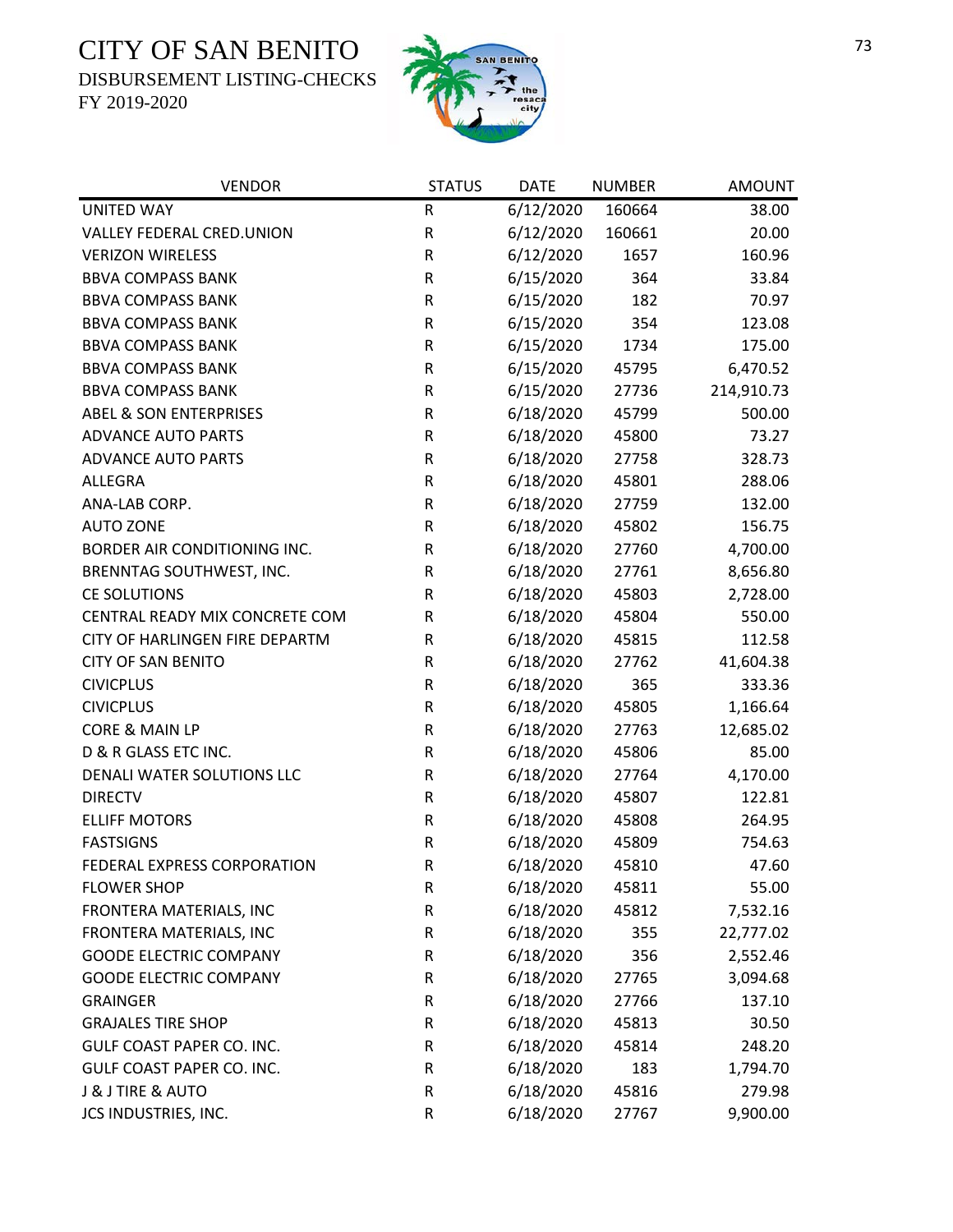DISBURSEMENT LISTING-CHECKS



| <b>VENDOR</b>                         | <b>STATUS</b> | <b>DATE</b> | <b>NUMBER</b> | <b>AMOUNT</b> |
|---------------------------------------|---------------|-------------|---------------|---------------|
| <b>JUAREZ GARAGE DOORS</b>            | R             | 6/18/2020   | 184           | 300.00        |
| M & S FENCE AND WELDING REPAIR        | ${\sf R}$     | 6/18/2020   | 27768         | 1,090.00      |
| <b>MAE POWER EQUIPMENT</b>            | ${\sf R}$     | 6/18/2020   | 27769         | 1,166.70      |
| MCCOY'S BUILDING SUPPLY               | ${\sf R}$     | 6/18/2020   | 45817         | 33.94         |
| MCCOY'S BUILDING SUPPLY               | R             | 6/18/2020   | 27770         | 360.92        |
| MERCURY PUBLIC AFFAIRS LLC            | ${\sf R}$     | 6/18/2020   | 45818         | 6,000.00      |
| MVP BODY & PAINT, LLC                 | R             | 6/18/2020   | 45819         | 79.00         |
| NETWORKFLEET, INC.                    | ${\sf R}$     | 6/18/2020   | 45820         | 1,256.10      |
| <b>NEW CORE INC</b>                   | R             | 6/18/2020   | 27771         | 1,932.00      |
| OIL PATCH FUEL & SUPPLY, INC.         | ${\sf R}$     | 6/18/2020   | 45821         | 2,707.50      |
| PEREZ AUTO REPAIR & ELECTRIC,         | ${\sf R}$     | 6/18/2020   | 27772         | 256.14        |
| PEREZ AUTO REPAIR & ELECTRIC,         | ${\sf R}$     | 6/18/2020   | 45822         | 275.00        |
| PF SAFETY & INDUSTRIAL SUPPLIE        | R             | 6/18/2020   | 45823         | 200.00        |
| PITNEY BOWES INC.                     | R             | 6/18/2020   | 45824         | 3,000.00      |
| RAYNE OF THE RIO GRANDE VALLEY        | ${\sf R}$     | 6/18/2020   | 27773         | 586.00        |
| RED WING BUSINESS ADVANTAGE AC        | R             | 6/18/2020   | 45825         | 150.00        |
| RED WING BUSINESS ADVANTAGE AC        | ${\sf R}$     | 6/18/2020   | 27774         | 150.00        |
| REPUBLIC SERVICES, INC #863           | R             | 6/18/2020   | 27775         | 226.75        |
| TEXAS DEPARTMENT OF PUBLIC SAF        | R             | 6/18/2020   | 45826         | 2.00          |
| TIME WARNER CABLE                     | ${\sf R}$     | 6/18/2020   | 45827         | 901.34        |
| TOPS THE OUTDOOR POWER STORE          | ${\sf R}$     | 6/18/2020   | 45828         | 1,227.16      |
| UNIFIRST HOLDINGS, L.P.               | ${\sf R}$     | 6/18/2020   | 27776         | 126.80        |
| UNIFIRST HOLDINGS, L.P.               | R             | 6/18/2020   | 45830         | 128.40        |
| <b>VALLEY IT SOLUTIONS</b>            | ${\sf R}$     | 6/18/2020   | 45831         | 14,000.00     |
| VINEERA CHEMICALS, LLC                | ${\sf R}$     | 6/18/2020   | 27777         | 5,840.00      |
| WAL-MART COMMUNITY/GECRB              | R             | 6/18/2020   | 45832         | 8.44          |
| A&L FLOOR AND CARPET CARE             | ${\sf R}$     | 6/19/2020   | 1658          | 905.00        |
| AMIGOS DEL VALLE, INC.                | R             | 6/19/2020   | 2821          | 1,455.30      |
| CAMERON COUNTY CHILDREN'S ADVO        | ${\sf R}$     | 6/19/2020   | 2822          | 666.66        |
| CASA OF CAMERON & WILLACY COUN        | $\mathsf R$   | 6/19/2020   | 2823          | 1,451.24      |
| <b>CCRMA TOLL PROCESSING SERVICES</b> | R             | 6/19/2020   | 45833         | 1.67          |
| CORE & MAIN LP                        | ${\sf R}$     | 6/19/2020   | 27778         | 1,187.82      |
| ESTEFANIA NICOL SANCHEZ               | ${\sf R}$     | 6/19/2020   | 1659          | 640.00        |
| KATARINA GUERRA                       | R             | 6/19/2020   | 1660          | 640.00        |
| LAS TRES GALLINAS MEXICAN SHOP        | ${\sf R}$     | 6/19/2020   | 1661          | 300.00        |
| OFFICE DEPOT, INC                     | R             | 6/19/2020   | 1662          | 755.11        |
| PRESTIGE LAWN CARE & LANDSCAPI        | ${\sf R}$     | 6/19/2020   | 1663          | 200.00        |
| TIME WARNER CABLE                     | R             | 6/19/2020   | 1664          | 241.79        |
| MARK SOSSI AND ASSOCIATES P.C.        | R             | 6/23/2020   | 45834         | 7,980.00      |
| OFFICE DEPOT BUSINESS CREDIT          | R             | 6/23/2020   | 45835         | 833.83        |
| <b>ABEL &amp; SON ENTERPRISES</b>     | ${\sf R}$     | 6/24/2020   | 45837         | 1,000.00      |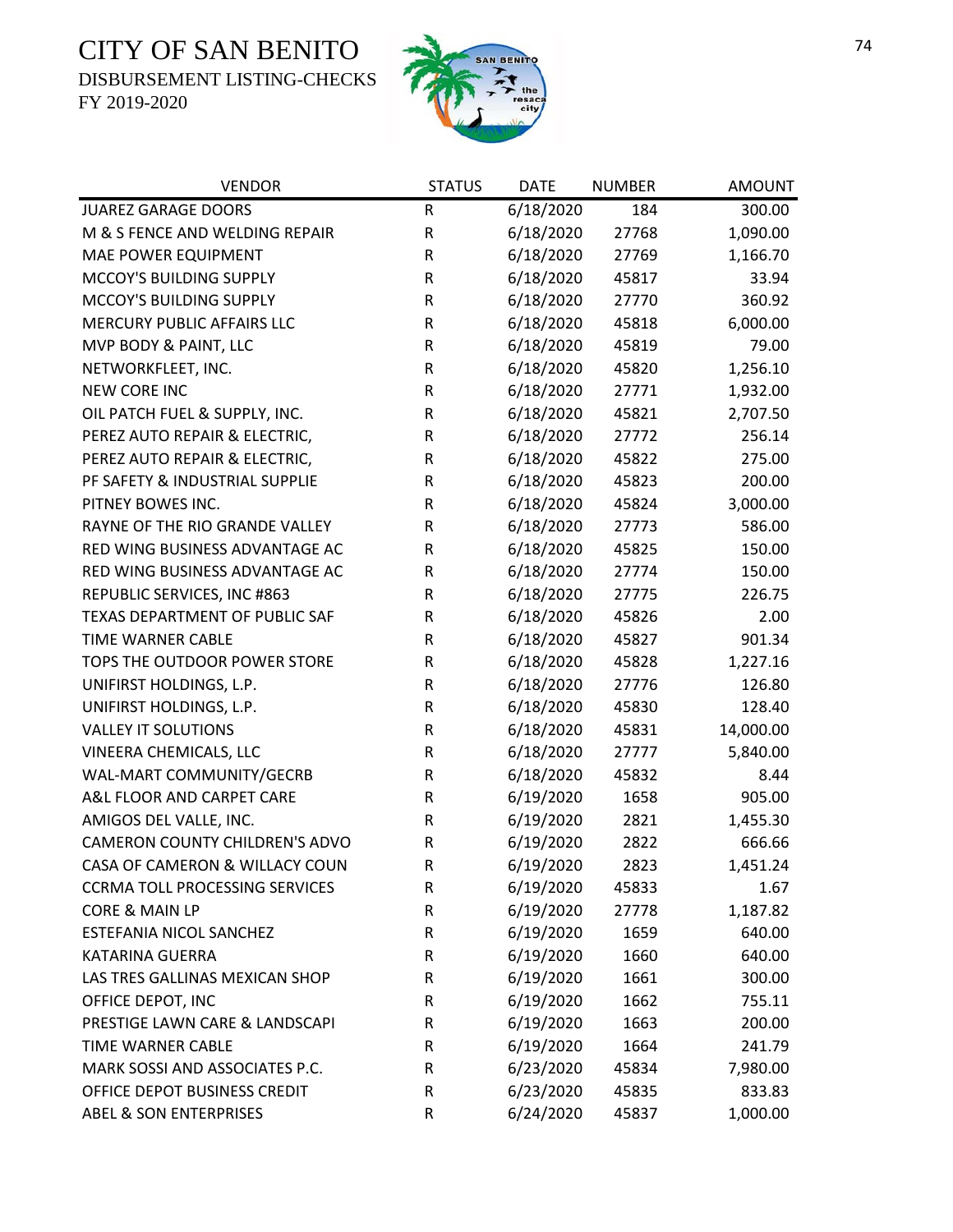DISBURSEMENT LISTING-CHECKS



| <b>VENDOR</b>                   | <b>STATUS</b> | <b>DATE</b> | <b>NUMBER</b> | <b>AMOUNT</b> |
|---------------------------------|---------------|-------------|---------------|---------------|
| <b>ADVANCE AUTO PARTS</b>       | R             | 6/24/2020   | 45838         | 849.66        |
| ALL VALLEY KEY & LOCK           | R             | 6/24/2020   | 45839         | 12.00         |
| ANA-LAB CORP.                   | R             | 6/24/2020   | 27779         | 166.00        |
| A-Z COMMUNICATIONS              | ${\sf R}$     | 6/24/2020   | 45836         | 735.00        |
| <b>BOSWELL ELLIFF FORD</b>      | R             | 6/24/2020   | 45840         | 142.60        |
| BOUND TO STAY BOUND BOOKS, INC  | R             | 6/24/2020   | 45841         | 1,500.00      |
| <b>BREATH TEST SERVICES</b>     | R             | 6/24/2020   | 45842         | 2,000.00      |
| <b>BURTON AUTO SUPPLY</b>       | R             | 6/24/2020   | 45843         | 85.80         |
| CC DISTRIBUTORS, INC.           | R             | 6/24/2020   | 185           | 378.90        |
| CENTRAL READY MIX CONCRETE COM  | R             | 6/24/2020   | 45844         | 550.00        |
| CHAPA'S EMBROIDERY/SCREEN PRIN  | R             | 6/24/2020   | 45845         | 378.00        |
| CORE & MAIN LP                  | R             | 6/24/2020   | 27780         | 560.00        |
| D & R GLASS ETC INC.            | R             | 6/24/2020   | 45846         | 85.00         |
| DOGGETT HEAVY MACHINERY SERVIC  | R             | 6/24/2020   | 45847         | 436.57        |
| DPC INDUSTRIES, INC.            | R             | 6/24/2020   | 27781         | 3,704.00      |
| FIRESTONE COMPLETE AUTO CARE    | R             | 6/24/2020   | 45848         | 923.90        |
| <b>GOLDSTAR PRODUCTS INC.</b>   | ${\sf R}$     | 6/24/2020   | 45849         | 988.40        |
| <b>GOODE ELECTRIC COMPANY</b>   | ${\sf R}$     | 6/24/2020   | 27782         | 614.60        |
| GULF COAST PAPER CO. INC.       | R             | 6/24/2020   | 27783         | 585.88        |
| INGRAM LIBRARY SERVICES, INC.   | ${\sf R}$     | 6/24/2020   | 45850         | 477.47        |
| <b>INTERNAL CONTROL SYSTEMS</b> | R             | 6/24/2020   | 45851         | 2,524.00      |
| J & J TIRE & AUTO               | R             | 6/24/2020   | 45852         | 500.00        |
| <b>MARES TIRES</b>              | R             | 6/24/2020   | 45853         | 235.00        |
| MARVELIA GANDARA                | R             | 6/24/2020   | 45854         | 795.00        |
| MCCOY'S BUILDING SUPPLY         | ${\sf R}$     | 6/24/2020   | 45855         | 71.07         |
| MVP BODY & PAINT, LLC           | R             | 6/24/2020   | 45856         | 147.00        |
| <b>NUECES POWER EQUIPMENT</b>   | R             | 6/24/2020   | 45857         | 842.55        |
| O'REILLY AUTOMOTIVE, INC.       | R             | 6/24/2020   | 45858         | 35.97         |
| PEREZ AUTO REPAIR & ELECTRIC,   | ${\sf R}$     | 6/24/2020   | 45859         | 708.00        |
| PETROGAS GROUP OF MCALLEN, LLC  | $\mathsf R$   | 6/24/2020   | 45860         | 322.00        |
| PRAXAIR DISTRIBUTION INC.       | R             | 6/24/2020   | 27784         | 42.49         |
| PROGENT CORPORATION             | R             | 6/24/2020   | 45861         | 311.25        |
| SIDDONS-MARTIN EMERGENCY GROUP  | R             | 6/24/2020   | 45862         | 3,579.96      |
| <b>TARPON FIRE &amp; SAFETY</b> | R             | 6/24/2020   | 45863         | 115.00        |
| <b>TEXAS GAS SERVICE</b>        | R             | 6/24/2020   | 45864         | 74.02         |
| TIME WARNER CABLE               | R             | 6/24/2020   | 186           | 80.74         |
| UNIFIRST HOLDINGS, L.P.         | R             | 6/24/2020   | 27785         | 121.60        |
| UNIFIRST HOLDINGS, L.P.         | R             | 6/24/2020   | 45865         | 128.40        |
| WAL-MART COMMUNITY/GECRB        | R             | 6/24/2020   | 45866         | 9.36          |
| <b>ADVANCE AUTO PARTS</b>       | R             | 6/25/2020   | 45870         | 39.40         |
| AT&T                            | R             | 6/25/2020   | 27787         | 143.08        |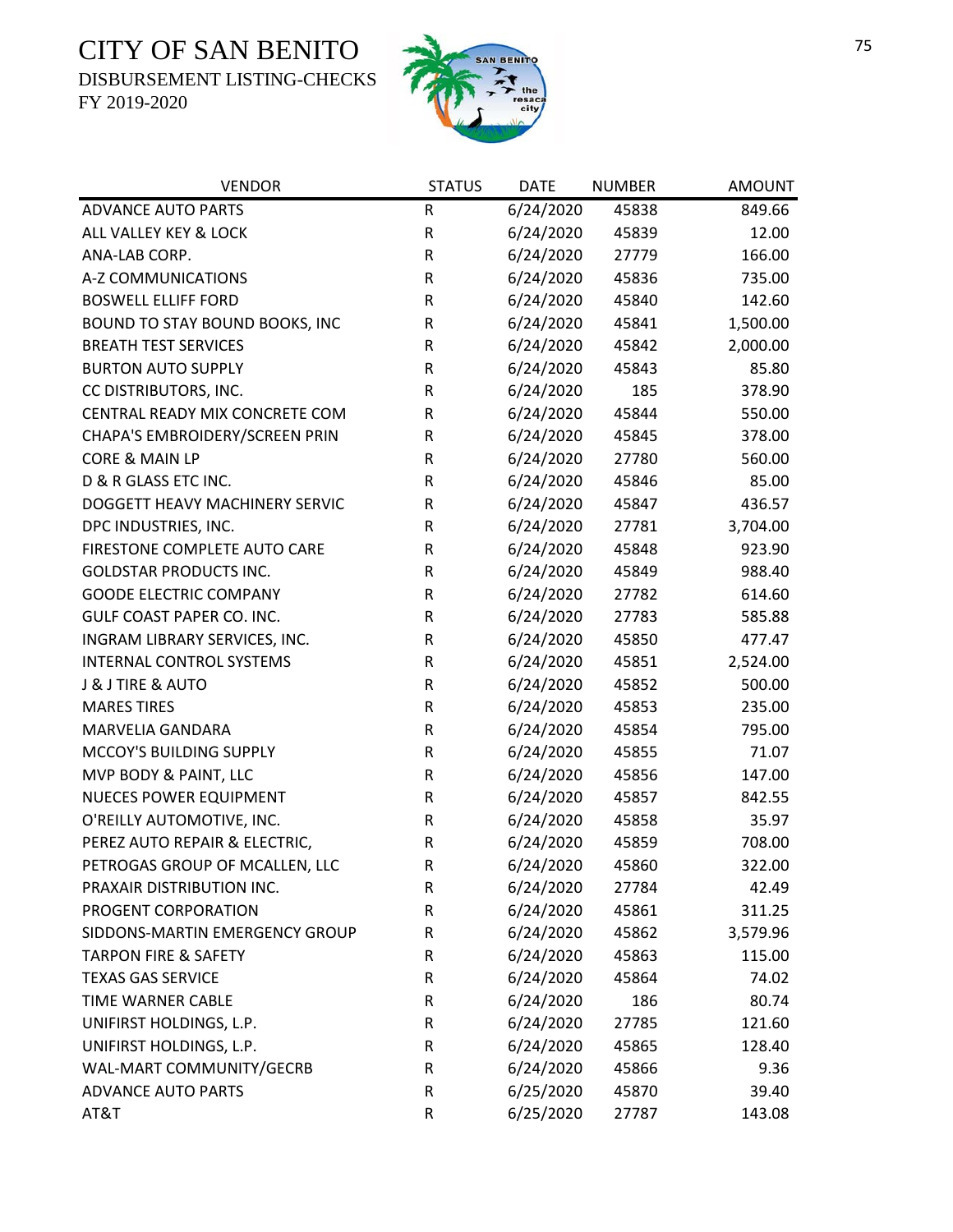DISBURSEMENT LISTING-CHECKS



| <b>VENDOR</b>                            | <b>STATUS</b> | <b>DATE</b> | <b>NUMBER</b> | <b>AMOUNT</b> |
|------------------------------------------|---------------|-------------|---------------|---------------|
| AT&T                                     | ${\sf R}$     | 6/25/2020   | 45867         | 4,905.42      |
| CDW GOVERNMENT, INC.                     | R             | 6/25/2020   | 45871         | 623.31        |
| LAW OFFICE OF ALAN T. OZUNA              | ${\sf R}$     | 6/25/2020   | 45872         | 565.50        |
| MERCURY PUBLIC AFFAIRS LLC               | ${\sf R}$     | 6/25/2020   | 45868         | 3,000.00      |
| PRUNEDA TECH SERVICE                     | ${\sf R}$     | 6/25/2020   | 45873         | 84.95         |
| <b>REVO AMERICA</b>                      | $\mathsf R$   | 6/25/2020   | 45869         | 459.90        |
| <b>U.S. POSTMASTER</b>                   | R             | 6/25/2020   | 27786         | 608.63        |
| AXA EQUITABLE C/O GREAT AMERIC           | R             | 6/26/2020   | 160694        | 300.00        |
| <b>CINDY BOUDLOCHE</b>                   | ${\sf R}$     | 6/26/2020   | 160693        | 1,823.02      |
| <b>FIRST COMMUNITY BANK</b>              | ${\sf R}$     | 6/26/2020   | 160697        | 195.00        |
| MIDLAND NATIONAL LIFE INS                | ${\sf R}$     | 6/26/2020   | 160692        | 185.00        |
| NATIONWIDE RETIREMENT SOLUTION           | $\mathsf R$   | 6/26/2020   | 160689        | 1,150.00      |
| <b>SAN BENITO FIREMEN'S RELIEF &amp;</b> | ${\sf R}$     | 6/26/2020   | 160691        | 11,286.64     |
| SAN BENITO POLICE OFFICERS/EMP           | R             | 6/26/2020   | 160696        | 50.00         |
| TEXAS MUNICIPAL POLICE ASSOCIA           | ${\sf R}$     | 6/26/2020   | 160695        | 238.00        |
| UNITED STATES TREASURY                   | ${\sf R}$     | 6/26/2020   | 160688        | 80.00         |
| <b>UNITED WAY</b>                        | ${\sf R}$     | 6/26/2020   | 160690        | 38.00         |
| VALLEY FEDERAL CRED.UNION                | ${\sf R}$     | 6/26/2020   | 160687        | 20.00         |
| A&L FLOOR AND CARPET CARE                | R             | 6/30/2020   | 1665          | 165.00        |
| AMIGOS DEL VALLE, INC.                   | ${\sf R}$     | 6/30/2020   | 2824          | 697.95        |
| CAMERON COUNTY CHILDREN'S ADVO           | ${\sf R}$     | 6/30/2020   | 2825          | 666.68        |
| CASA OF CAMERON & WILLACY COUN           | ${\sf R}$     | 6/30/2020   | 2826          | 724.59        |
| HEALTH CARE SERVICE CORPORATIO           | ${\sf R}$     | 6/30/2020   | 1666          | 1,915.30      |
| M.A.S.A                                  | R             | 6/30/2020   | 160698        | 241.00        |
| METROPOLITAN LIFE INSURANCE CO           | $\mathsf R$   | 6/30/2020   | 160700        | 869.98        |
| METROPOLITAN LIFE INSURANCE CO           | R             | 6/30/2020   | 160701        | 2,823.50      |
| <b>SISLINK</b>                           | R             | 6/30/2020   | 160699        | 327.22        |
| <b>ADVANCE AUTO PARTS</b>                | R             | 7/1/2020    | 27788         | 138.01        |
| <b>ADVANCE AUTO PARTS</b>                | ${\sf R}$     | 7/1/2020    | 45875         | 264.08        |
| ALAMO IRON WORKS, INC.                   | $\mathsf{R}$  | 7/1/2020    | 45876         | 248.64        |
| <b>AT&amp;T LONG DISTANCE</b>            | R             | 7/1/2020    | 27789         | 152.73        |
| <b>AT&amp;T LONG DISTANCE</b>            | R             | 7/1/2020    | 27790         | 152.73        |
| <b>AT&amp;T LONG DISTANCE</b>            | R             | 7/1/2020    | 45877         | 977.57        |
| <b>AT&amp;T LONG DISTANCE</b>            | R             | 7/1/2020    | 45878         | 1,922.14      |
| <b>B &amp; C CAR WASH</b>                | R             | 7/1/2020    | 45879         | 203.00        |
| <b>BELL FENCE SUPPLY</b>                 | $\mathsf R$   | 7/1/2020    | 358           | 4,069.26      |
| <b>BOSWELL ELLIFF FORD</b>               | $\mathsf R$   | 7/1/2020    | 45880         | 825.23        |
| BOUND TO STAY BOUND BOOKS, INC           | R             | 7/1/2020    | 45881         | 997.73        |
| <b>BURTON AUTO SUPPLY</b>                | R             | 7/1/2020    | 27791         | 149.14        |
| <b>BURTON AUTO SUPPLY</b>                | R             | 7/1/2020    | 45882         | 163.19        |
| CAMERON COUNTY TAX OFFICE                | $\mathsf R$   | 7/1/2020    | 45883         | 7.50          |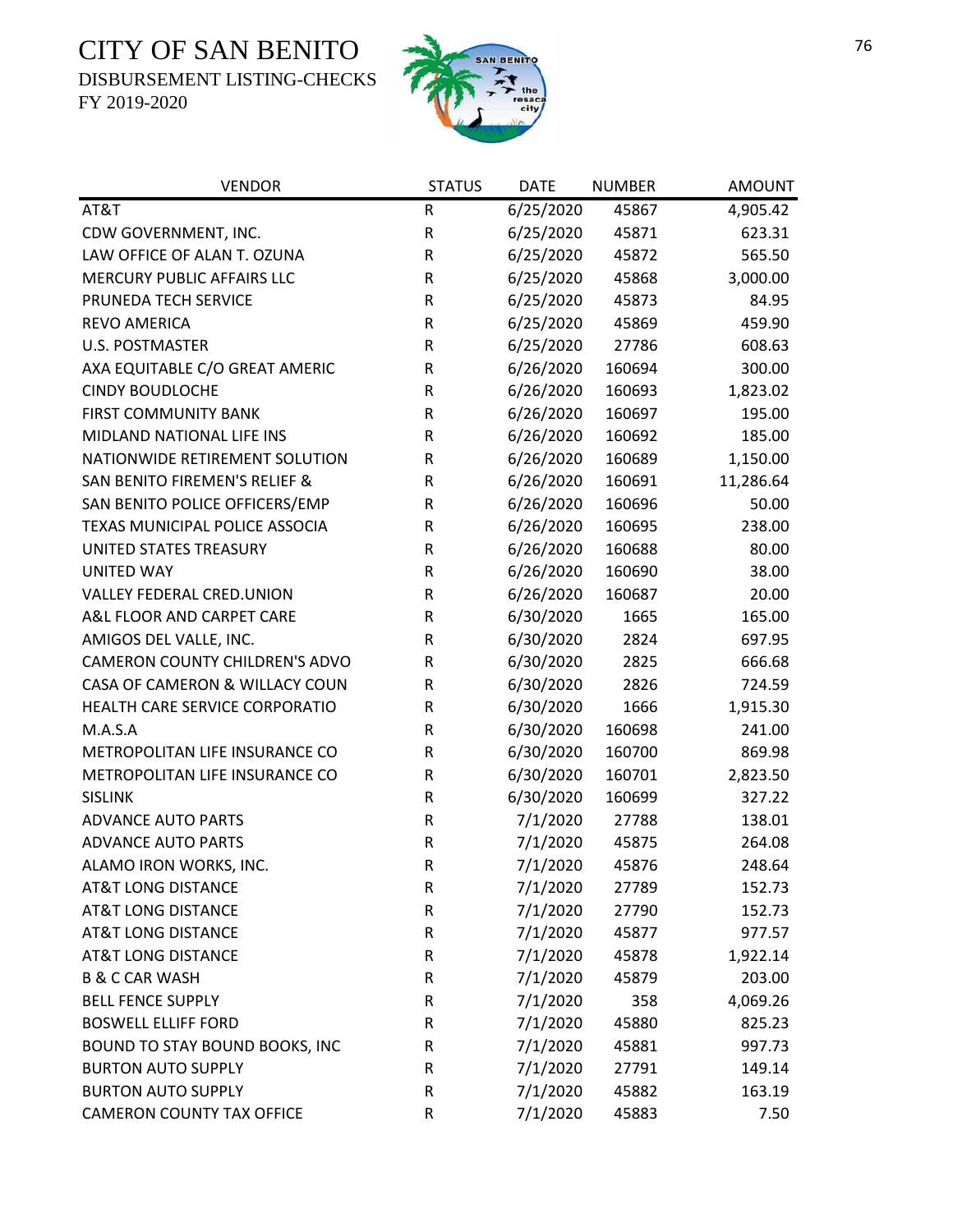DISBURSEMENT LISTING-CHECKS



| <b>VENDOR</b>                    | <b>STATUS</b> | <b>DATE</b> | <b>NUMBER</b> | <b>AMOUNT</b> |
|----------------------------------|---------------|-------------|---------------|---------------|
| <b>CAMERON COUNTY TAX OFFICE</b> | ${\sf R}$     | 7/1/2020    | 45884         | 7.50          |
| <b>CAMERON COUNTY TAX OFFICE</b> | R             | 7/1/2020    | 45885         | 7.50          |
| <b>CAMERON COUNTY TAX OFFICE</b> | R             | 7/1/2020    | 45886         | 7.50          |
| <b>CAMERON COUNTY TAX OFFICE</b> | R             | 7/1/2020    | 45887         | 7.50          |
| <b>CAMERON COUNTY TAX OFFICE</b> | R             | 7/1/2020    | 45888         | 7.50          |
| <b>CAMERON COUNTY TAX OFFICE</b> | R             | 7/1/2020    | 45889         | 7.50          |
| CC DISTRIBUTORS, INC.            | R             | 7/1/2020    | 45890         | 664.50        |
| CDW GOVERNMENT, INC.             | R             | 7/1/2020    | 1379          | 1,303.81      |
| CDW GOVERNMENT, INC.             | R             | 7/1/2020    | 45891         | 2,764.88      |
| CENTRAL PLUMBING & ELECTRIC SU   | R             | 7/1/2020    | 27792         | 119.04        |
| CENTRAL PLUMBING & ELECTRIC SU   | R             | 7/1/2020    | 45892         | 132.85        |
| <b>CIVICPLUS</b>                 | R             | 7/1/2020    | 187           | 640.00        |
| <b>DANNY PAYTON ELECTRIC</b>     | R             | 7/1/2020    | 45893         | 1,333.78      |
| <b>DARIO GONZALEZ</b>            | R             | 7/1/2020    | 1735          | 30.00         |
| FERGUSON WATERWORKS-MUNICIPAL    | R             | 7/1/2020    | 27793         | 1,176.79      |
| FIRESTONE COMPLETE AUTO CARE     | R             | 7/1/2020    | 45894         | 298.18        |
| <b>GABRIEL GONZALEZ</b>          | R             | 7/1/2020    | 1736          | 30.00         |
| <b>GRAJALES TIRE SHOP</b>        | R             | 7/1/2020    | 45895         | 10.00         |
| <b>GULF COAST PAPER CO. INC.</b> | R             | 7/1/2020    | 45911         | 215.00        |
| <b>IVAN G. RAMIREZ</b>           | R             | 7/1/2020    | 27795         | 962.09        |
| J & J TIRE & AUTO                | R             | 7/1/2020    | 45896         | 105.00        |
| JCS INDUSTRIES, INC.             | R             | 7/1/2020    | 27796         | 10,742.00     |
| JOE W. FLY COMPANY, INC.         | R             | 7/1/2020    | 45897         | 207.20        |
| JOHNNY'S TRUE VALUE              | R             | 7/1/2020    | 45898         | 96.95         |
| KIRTAS, INC                      | R             | 7/1/2020    | 188           | 1,927.50      |
| LONE STAR GLASS & MIRROR         | R             | 7/1/2020    | 45899         | 700.00        |
| <b>LUBE MASTERS</b>              | R             | 7/1/2020    | 45900         | 35.00         |
| MAGIC VALLEY ELECTRICT CO-OP     | R             | 7/1/2020    | 45901         | 256.02        |
| MALLORY SAFETY AND SUPPLY, LLC   | R             | 7/1/2020    | 45902         | 190.00        |
| MCCOY'S BUILDING SUPPLY          | $\mathsf R$   | 7/1/2020    | 45903         | 327.11        |
| <b>MUFFLERS &amp; RADIATORS</b>  | R             | 7/1/2020    | 45874         | 150.00        |
| MVP BODY & PAINT, LLC            | R             | 7/1/2020    | 45904         | 132.00        |
| O'REILLY AUTOMOTIVE, INC.        | R             | 7/1/2020    | 45905         | 299.80        |
| <b>OSCAR LARA</b>                | R             | 7/1/2020    | 1737          | 30.00         |
| PEREZ AUTO REPAIR & ELECTRIC,    | R             | 7/1/2020    | 45906         | 85.00         |
| PITTSBURGH PAINTS                | R             | 7/1/2020    | 357           | 202.40        |
| PITTSBURGH PAINTS                | R             | 7/1/2020    | 359           | 542.68        |
| RAYNE OF THE RIO GRANDE VALLEY   | R             | 7/1/2020    | 27797         | 586.00        |
| SCHAEFFER MFG. CO. #551-17       | R             | 7/1/2020    | 27798         | 484.36        |
| TEXAS HOTEL & LODGING ASSOCIAT   | R             | 7/1/2020    | 366           | 1,905.00      |
| THE FAMILY ROAD SERVICE, LLC     | R             | 7/1/2020    | 45907         | 100.00        |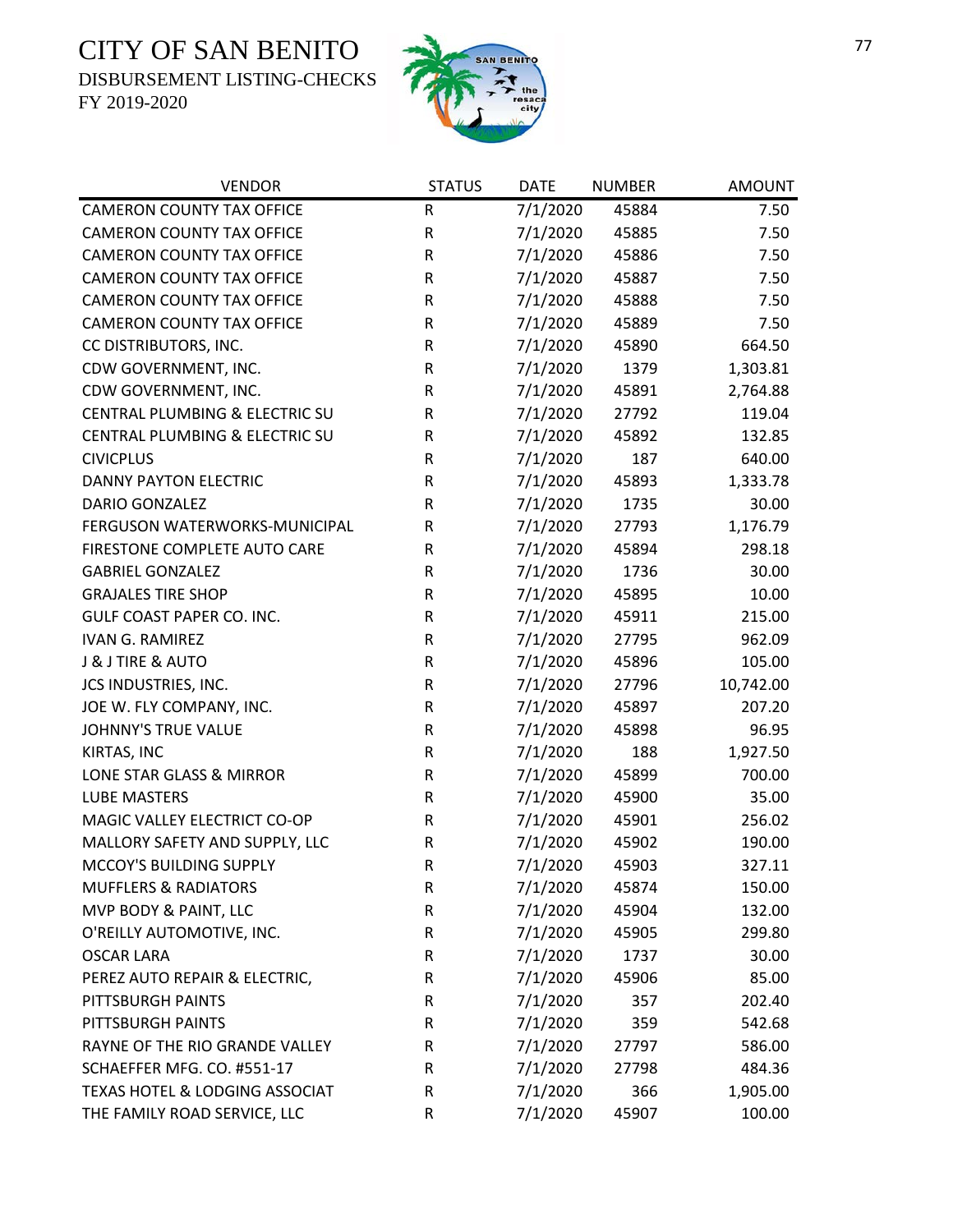DISBURSEMENT LISTING-CHECKS



| <b>VENDOR</b>                         | <b>STATUS</b> | <b>DATE</b> | <b>NUMBER</b> | <b>AMOUNT</b> |
|---------------------------------------|---------------|-------------|---------------|---------------|
| TIME WARNER CABLE                     | ${\sf R}$     | 7/1/2020    | 367           | 319.75        |
| TOPS THE OUTDOOR POWER STORE          | ${\sf R}$     | 7/1/2020    | 45908         | 295.20        |
| ULINE, INC.                           | ${\sf R}$     | 7/1/2020    | 45912         | 289.76        |
| UNIFIRST HOLDINGS, L.P.               | ${\sf R}$     | 7/1/2020    | 45913         | 50.60         |
| UNIFIRST HOLDINGS, L.P.               | ${\sf R}$     | 7/1/2020    | 45909         | 77.80         |
| UNIFIRST HOLDINGS, L.P.               | ${\sf R}$     | 7/1/2020    | 27799         | 121.60        |
| WAL-MART COMMUNITY/GECRB              | ${\sf R}$     | 7/1/2020    | 45910         | 3.72          |
| WESTERN ENVIRONMENTAL LINER           | ${\sf R}$     | 7/1/2020    | 45914         | 7,157.00      |
| A&L FLOOR AND CARPET CARE             | ${\sf R}$     | 7/2/2020    | 1667          | 165.00        |
| <b>CAMERON COUNTY IRRIGATION DIST</b> | ${\sf R}$     | 7/2/2020    | 27801         | 22,454.28     |
| ENGIE RESOURCES, INC.                 | ${\sf R}$     | 7/2/2020    | 45919         | 1,168.31      |
| OFFICE DEPOT, INC                     | R             | 7/2/2020    | 1668          | 55.93         |
| RGV FIRE SAFETY/SECURITY, LLC         | ${\sf R}$     | 7/2/2020    | 1669          | 540.00        |
| STANARD & ASSOCIATES, INC             | ${\sf R}$     | 7/2/2020    | 45918         | 340.21        |
| TIME WARNER CABLE                     | ${\sf R}$     | 7/2/2020    | 45915         | 33.49         |
| <b>TIME WARNER CABLE</b>              | ${\sf R}$     | 7/2/2020    | 189           | 89.99         |
| <b>TIME WARNER CABLE</b>              | ${\sf R}$     | 7/2/2020    | 45920         | 600.00        |
| TOPS THE OUTDOOR POWER STORE          | ${\sf R}$     | 7/2/2020    | 45916         | 85.68         |
| <b>U.S. POSTMASTER</b>                | $\mathsf R$   | 7/2/2020    | 27800         | 629.03        |
| UTILITY TRAILER SALES SOUTHEAS        | ${\sf R}$     | 7/2/2020    | 45917         | 204.98        |
| MUTUAL OF OMAHA                       | ${\sf R}$     | 7/7/2020    | 160702        | 5,056.42      |
| JESUS M. TIJERINA JR.                 | ${\sf R}$     | 7/8/2020    | 6734          | 5,311.98      |
| <b>AFLAC</b>                          | ${\sf R}$     | 7/9/2020    | 160729        | 1,032.70      |
| AMCHEM INCORPORATED                   | ${\sf R}$     | 7/9/2020    | 27802         | 14,077.52     |
| ANA-LAB CORP.                         | ${\sf R}$     | 7/9/2020    | 27803         | 152.00        |
| <b>BOSWELL ELLIFF FORD</b>            | ${\sf R}$     | 7/9/2020    | 45921         | 42.50         |
| BRENNTAG SOUTHWEST, INC.              | ${\sf R}$     | 7/9/2020    | 27804         | 11,713.92     |
| <b>CAMERON COUNTY TAX OFFICE</b>      | ${\sf R}$     | 7/9/2020    | 27805         | 7.50          |
| <b>CAMERON COUNTY TAX OFFICE</b>      | ${\sf R}$     | 7/9/2020    | 27806         | 7.50          |
| CENTRAL READY MIX CONCRETE COM        | $\mathsf R$   | 7/9/2020    | 45922         | 1,265.00      |
| <b>CULLIGAN WATER</b>                 | R             | 7/9/2020    | 45923         | 143.50        |
| DPC INDUSTRIES, INC.                  | ${\sf R}$     | 7/9/2020    | 27807         | 1,856.00      |
| FERGUSON WATERWORKS-MUNICIPAL         | ${\sf R}$     | 7/9/2020    | 27808         | 5,316.30      |
| FIRESTONE COMPLETE AUTO CARE          | $\mathsf R$   | 7/9/2020    | 27809         | 14.00         |
| <b>GOODE ELECTRIC COMPANY</b>         | R             | 7/9/2020    | 27810         | 233.95        |
| <b>GRAJALES TIRE SHOP</b>             | R             | 7/9/2020    | 45925         | 6.00          |
| GULF COAST PAPER CO. INC.             | R             | 7/9/2020    | 190           | 342.90        |
| <b>HACH COMPANY</b>                   | R             | 7/9/2020    | 27811         | 4,219.44      |
| <b>J &amp; J TIRE &amp; AUTO</b>      | ${\sf R}$     | 7/9/2020    | 45926         | 407.48        |
| JCS INDUSTRIES, INC.                  | R             | 7/9/2020    | 27812         | 5,950.00      |
| LETICIA ABREGO                        | ${\sf R}$     | 7/9/2020    | 45927         | 165.00        |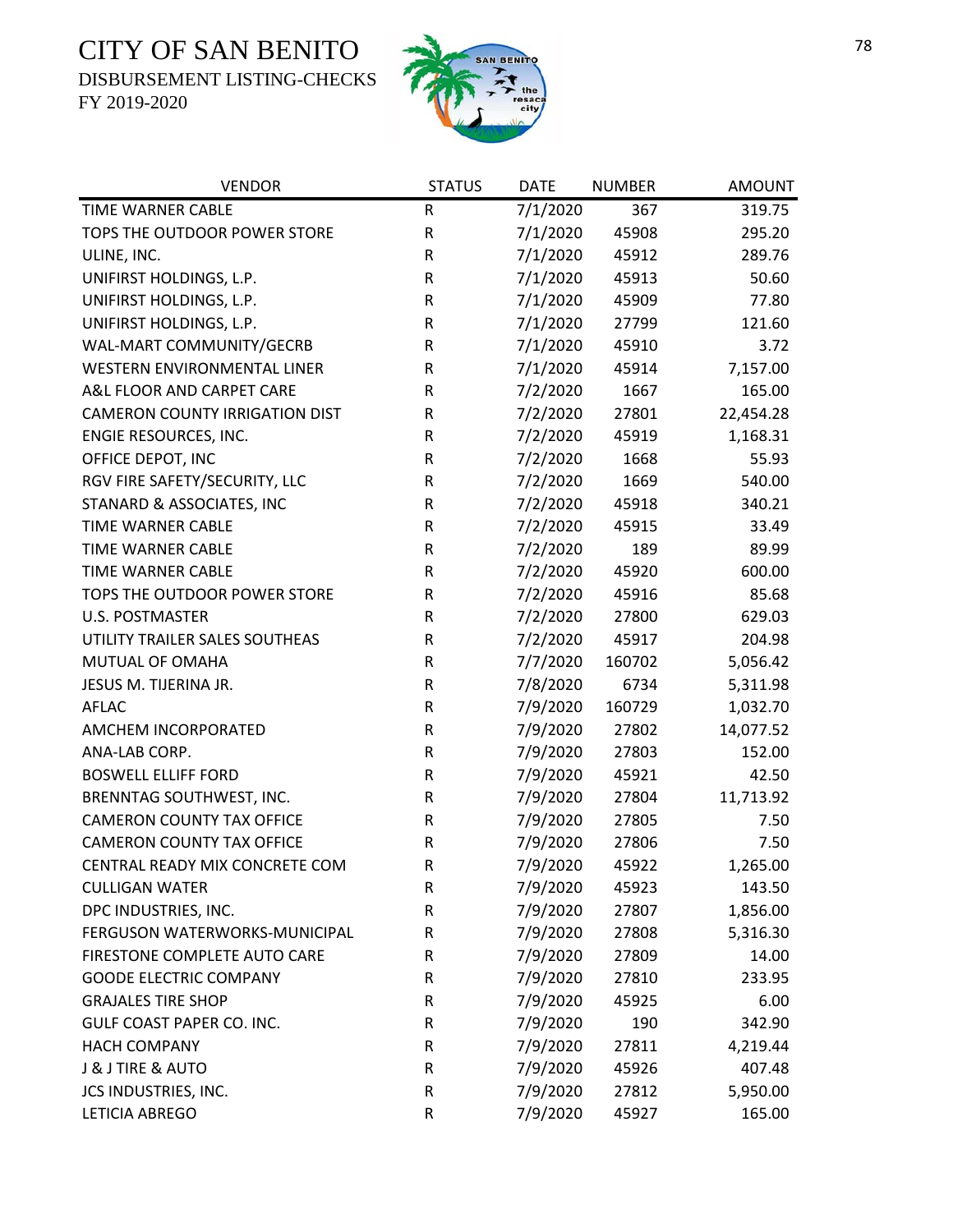DISBURSEMENT LISTING-CHECKS



| <b>VENDOR</b>                  | <b>STATUS</b> | <b>DATE</b> | <b>NUMBER</b> | <b>AMOUNT</b> |
|--------------------------------|---------------|-------------|---------------|---------------|
| M & S FENCE AND WELDING REPAIR | ${\sf R}$     | 7/9/2020    | 27813         | 850.00        |
| <b>MARES TIRES</b>             | R             | 7/9/2020    | 45928         | 333.97        |
| <b>MATT'S CASH AND CARRY</b>   | R             | 7/9/2020    | 45929         | 89.90         |
| MCCOY'S BUILDING SUPPLY        | R             | 7/9/2020    | 45930         | 43.72         |
| METRO FIRE APPARATUS SPECIALIS | R             | 7/9/2020    | 45931         | 370.00        |
| OIL PATCH FUEL & SUPPLY, INC.  | R             | 7/9/2020    | 45932         | 6,528.90      |
| PEREZ AUTO REPAIR & ELECTRIC,  | ${\sf R}$     | 7/9/2020    | 45933         | 524.75        |
| PICO PROPANE AND FUELS         | R             | 7/9/2020    | 45934         | 6,079.20      |
| SIDDONS-MARTIN EMERGENCY GROUP | R             | 7/9/2020    | 45935         | 614.55        |
| SMARTCOM TELEPHONE, LLC        | ${\sf R}$     | 7/9/2020    | 45936         | 1,399.33      |
| SMITH SECURITY GROUP, LLC      | ${\sf R}$     | 7/9/2020    | 45937         | 34.95         |
| <b>STATE COMPTROLLER</b>       | R             | 7/9/2020    | 45938         | 108.00        |
| UNIFIRST HOLDINGS, L.P.        | R             | 7/9/2020    | 45939         | 77.80         |
| UNIFIRST HOLDINGS, L.P.        | R             | 7/9/2020    | 27814         | 108.00        |
| UNITED RENTALS (NORTH AMERICA) | R             | 7/9/2020    | 27815         | 2,254.00      |
| <b>VERIZON WIRELESS</b>        | ${\sf R}$     | 7/9/2020    | 45940         | 2,735.28      |
| A&L FLOOR AND CARPET CARE      | R             | 7/10/2020   | 1670          | 165.00        |
| ARMONIA MUSIC ADADEMY          | ${\sf R}$     | 7/10/2020   | 1671          | 500.00        |
| AXA EQUITABLE C/O GREAT AMERIC | R             | 7/10/2020   | 160725        | 300.00        |
| C & S SAFETY SUPPLY            | ${\sf R}$     | 7/10/2020   | 27817         | 169.50        |
| <b>CINDY BOUDLOCHE</b>         | R             | 7/10/2020   | 160724        | 1,823.02      |
| <b>CITY OF SAN BENITO</b>      | R             | 7/10/2020   | 1672          | 5,900.00      |
| <b>FIRST COMMUNITY BANK</b>    | R             | 7/10/2020   | 160728        | 195.00        |
| MIDLAND NATIONAL LIFE INS      | R             | 7/10/2020   | 160723        | 185.00        |
| NATIONWIDE RETIREMENT SOLUTION | R             | 7/10/2020   | 160720        | 1,150.00      |
| OFFICE DEPOT, INC              | R             | 7/10/2020   | 1673          | 914.52        |
| PRESTIGE LAWN CARE & LANDSCAPI | R             | 7/10/2020   | 1674          | 200.00        |
| PRESTIGE LAWN CARE & LANDSCAPI | R             | 7/10/2020   | 1675          | 200.00        |
| SAN ANTONIO RETAIL MERCHANTS A | ${\sf R}$     | 7/10/2020   | 1677          | 24.00         |
| SAN BENITO FIREMEN'S RELIEF &  | $\mathsf R$   | 7/10/2020   | 160722        | 11,982.50     |
| <b>SAN BENITO NEWS</b>         | R             | 7/10/2020   | 1676          | 363.00        |
| SAN BENITO POLICE OFFICERS/EMP | R             | 7/10/2020   | 160727        | 50.00         |
| TEXAS MUNICIPAL POLICE ASSOCIA | R             | 7/10/2020   | 160726        | 238.00        |
| <b>TIME WARNER CABLE</b>       | R             | 7/10/2020   | 45942         | 927.08        |
| TXU ENERGY RETAIL COMPANY LLC  | R             | 7/10/2020   | 1678          | 462.43        |
| TXU ENERGY RETAIL COMPANY LLC  | R             | 7/10/2020   | 369           | 624.77        |
| TXU ENERGY RETAIL COMPANY LLC  | R             | 7/10/2020   | 45943         | 34,871.68     |
| TXU ENERGY RETAIL COMPANY LLC  | R             | 7/10/2020   | 27818         | 38,000.73     |
| UNITED STATES TREASURY         | R             | 7/10/2020   | 160719        | 80.00         |
| <b>UNITED WAY</b>              | R             | 7/10/2020   | 160721        | 38.00         |
| VALLEY FEDERAL CRED.UNION      | R             | 7/10/2020   | 160718        | 20.00         |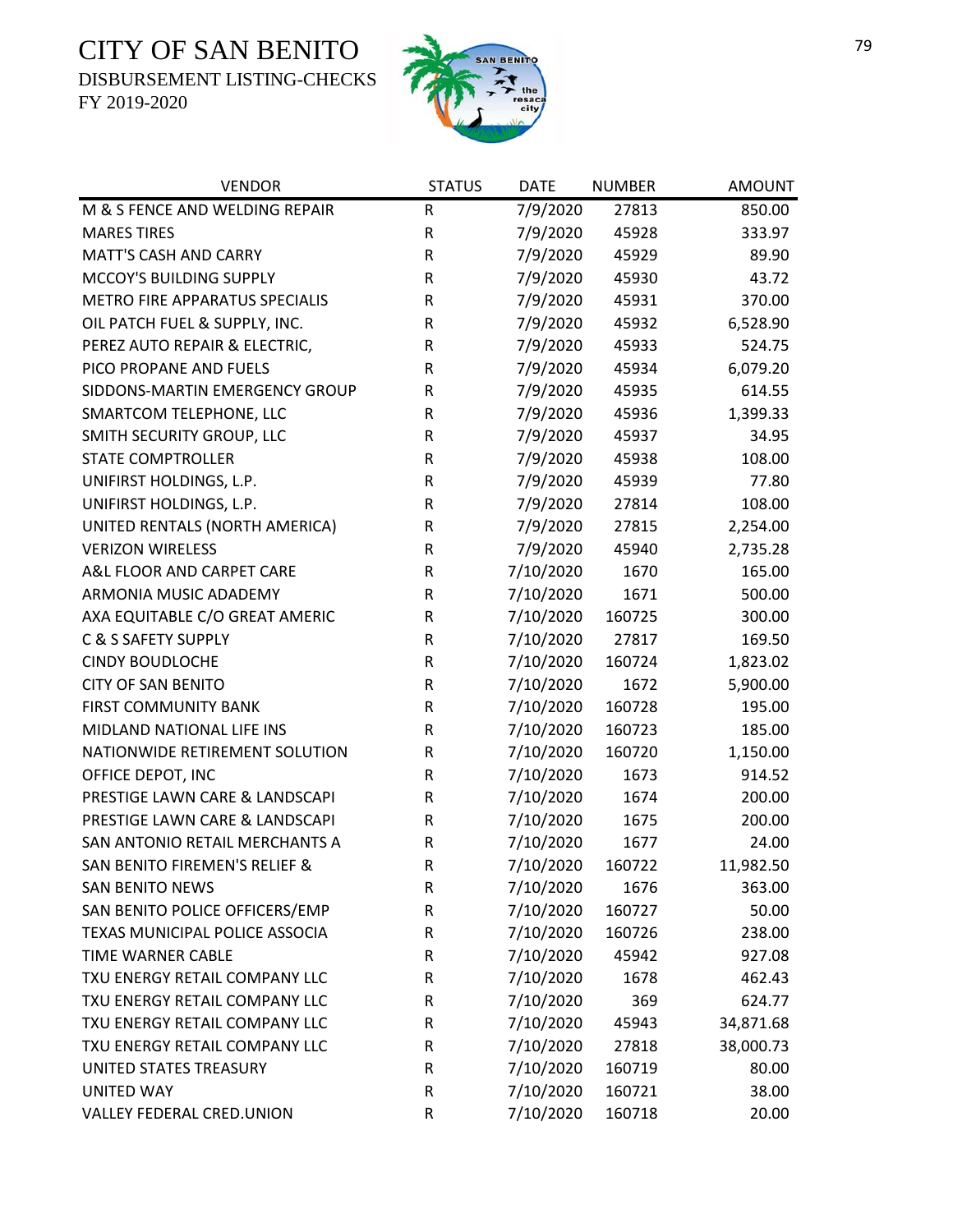DISBURSEMENT LISTING-CHECKS



| <b>VENDOR</b>                     | <b>STATUS</b> | <b>DATE</b> | <b>NUMBER</b> | <b>AMOUNT</b> |
|-----------------------------------|---------------|-------------|---------------|---------------|
| <b>VERIZON WIRELESS</b>           | R             | 7/10/2020   | 1679          | 160.96        |
| <b>VERIZON WIRELESS</b>           | ${\sf R}$     | 7/10/2020   | 368           | 199.86        |
| <b>VERIZON WIRELESS</b>           | ${\sf R}$     | 7/10/2020   | 27816         | 1,322.18      |
| <b>VERIZON WIRELESS</b>           | ${\sf R}$     | 7/10/2020   | 1380          | 1,446.14      |
| <b>VERIZON WIRELESS</b>           | ${\sf R}$     | 7/10/2020   | 45941         | 4,923.49      |
| <b>COLONIAL LIFE INSURANCE</b>    | ${\sf R}$     | 7/13/2020   | 160730        | 3,766.20      |
| <b>U.S. POSTMASTER</b>            | R             | 7/13/2020   | 27819         | 586.40        |
| <b>ABEL &amp; SON ENTERPRISES</b> | ${\sf R}$     | 7/16/2020   | 45944         | 1,000.00      |
| <b>ADVANCE AUTO PARTS</b>         | ${\sf R}$     | 7/16/2020   | 45945         | 511.20        |
| AG-PRO TEXAS, LLC                 | ${\sf R}$     | 7/16/2020   | 45946         | 2,394.24      |
| <b>AUTO ZONE</b>                  | ${\sf R}$     | 7/16/2020   | 45947         | 139.64        |
| BRENNTAG SOUTHWEST, INC.          | ${\sf R}$     | 7/16/2020   | 27843         | 4,808.38      |
| <b>BURTON AUTO SUPPLY</b>         | ${\sf R}$     | 7/16/2020   | 45948         | 354.60        |
| CC DISTRIBUTORS, INC.             | ${\sf R}$     | 7/16/2020   | 45949         | 183.00        |
| <b>D&amp;K RESTAURANT</b>         | ${\sf R}$     | 7/16/2020   | 45950         | 1,575.00      |
| DANNY D. WATKINS                  | ${\sf R}$     | 7/16/2020   | 45951         | 61.06         |
| <b>DEALERS ELECTRICAL SUPPLY</b>  | ${\sf R}$     | 7/16/2020   | 45952         | 99.25         |
| DENALI WATER SOLUTIONS LLC        | ${\sf R}$     | 7/16/2020   | 27844         | 6,950.00      |
| DPC INDUSTRIES, INC.              | R             | 7/16/2020   | 27845         | 550.00        |
| DSHS CENTRAL LAB MC2004           | ${\sf R}$     | 7/16/2020   | 27846         | 753.48        |
| FIRESTONE COMPLETE AUTO CARE      | ${\sf R}$     | 7/16/2020   | 45953         | 49.26         |
| HEAT SAFETY EQUIPMENT LLC.        | ${\sf R}$     | 7/16/2020   | 45954         | 378.00        |
| INTEGRITY TESTING, INC.           | ${\sf R}$     | 7/16/2020   | 27847         | 5,350.00      |
| JAH-CON INSTRUMENTATION, LLC      | ${\sf R}$     | 7/16/2020   | 27848         | 4,375.00      |
| JAIME A. GARCIA                   | ${\sf R}$     | 7/16/2020   | 370           | 200.00        |
| LEXISNEXIS RISK SOLUTIONS FL,     | ${\sf R}$     | 7/16/2020   | 45955         | 304.50        |
| <b>MARES TIRES</b>                | ${\sf R}$     | 7/16/2020   | 45956         | 8.00          |
| <b>MARGARITO GARZA</b>            | ${\sf R}$     | 7/16/2020   | 45957         | 495.00        |
| MCCOY'S BUILDING SUPPLY           | ${\sf R}$     | 7/16/2020   | 45958         | 212.61        |
| MVP BODY & PAINT, LLC             | $\mathsf R$   | 7/16/2020   | 45959         | 85.00         |
| NETWORKFLEET, INC.                | R             | 7/16/2020   | 45960         | 1,055.30      |
| NOVA HEALTHCARE, PA               | R             | 7/16/2020   | 45961         | 24.90         |
| PEREZ AUTO REPAIR & ELECTRIC,     | R             | 7/16/2020   | 45962         | 225.00        |
| PEREZ AUTO REPAIR & ELECTRIC,     | ${\sf R}$     | 7/16/2020   | 27849         | 389.09        |
| PF SAFETY & INDUSTRIAL SUPPLIE    | R             | 7/16/2020   | 45963         | 690.00        |
| PITTSBURGH PAINTS                 | R             | 7/16/2020   | 45964         | 166.00        |
| PROTECTION ONE ALARM MONITORIN    | R             | 7/16/2020   | 45965         | 524.38        |
| RIO GRANDE CONCRETE ACCESSORIE    | R             | 7/16/2020   | 45966         | 52.35         |
| RIO GRANDE CONCRETE ACCESSORIE    | R             | 7/16/2020   | 191           | 283.60        |
| ROYAL METAL BUILDING COMPONENT    | R             | 7/16/2020   | 45967         | 1,768.62      |
| SMARTPHONE METER READING LLC      | ${\sf R}$     | 7/16/2020   | 27850         | 8,316.00      |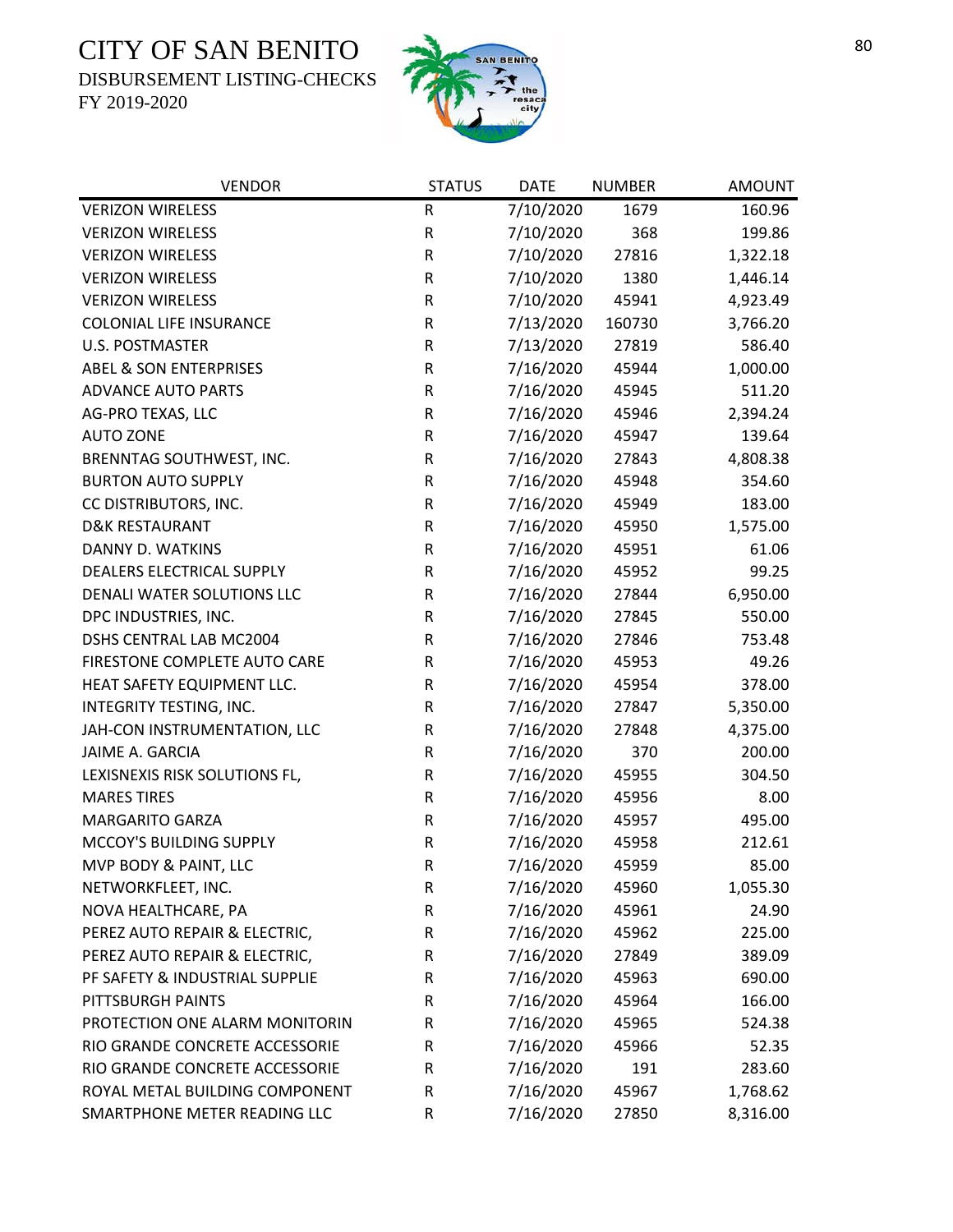DISBURSEMENT LISTING-CHECKS



| <b>VENDOR</b>                         | <b>STATUS</b> | <b>DATE</b> | <b>NUMBER</b> | <b>AMOUNT</b> |
|---------------------------------------|---------------|-------------|---------------|---------------|
| <b>SWAGIT PRODUCTIONS, LLC</b>        | ${\sf R}$     | 7/16/2020   | 45968         | 995.00        |
| T & W TIRE, LLC.                      | ${\sf R}$     | 7/16/2020   | 45969         | 3,063.19      |
| THE FAMILY ROAD SERVICE, LLC          | ${\sf R}$     | 7/16/2020   | 45970         | 597.00        |
| TIME WARNER CABLE                     | R             | 7/16/2020   | 45971         | 32.07         |
| TOPS THE OUTDOOR POWER STORE          | $\sf R$       | 7/16/2020   | 27851         | 142.17        |
| UNIFIRST HOLDINGS, L.P.               | R             | 7/16/2020   | 27852         | 131.80        |
| UNIFIRST HOLDINGS, L.P.               | R             | 7/16/2020   | 45972         | 179.00        |
| A&L FLOOR AND CARPET CARE             | ${\sf R}$     | 7/17/2020   | 1680          | 165.00        |
| <b>BBVA COMPASS BANK</b>              | ${\sf R}$     | 7/17/2020   | 371           | 33.84         |
| <b>BBVA COMPASS BANK</b>              | ${\sf R}$     | 7/17/2020   | 192           | 442.59        |
| <b>BBVA COMPASS BANK</b>              | ${\sf R}$     | 7/17/2020   | 27856         | 217,618.43    |
| <b>CITY OF SAN BENITO</b>             | R             | 7/17/2020   | 27853         | 41,860.73     |
| ESTEFANIA NICOL SANCHEZ               | ${\sf R}$     | 7/17/2020   | 1681          | 640.00        |
| HARLINGEN WATERWORKS SYSTEM           | ${\sf R}$     | 7/17/2020   | 27855         | 963.00        |
| KATARINA GUERRA                       | ${\sf R}$     | 7/17/2020   | 1682          | 640.00        |
| MOORE SUPPLY COMPANY                  | ${\sf R}$     | 7/17/2020   | 45973         | 19,920.31     |
| OMNIBASE SERVICES OF TEXAS, LP        | R             | 7/17/2020   | 45974         | 990.00        |
| OUR LADY QUEEN OF THE UNIVERSE        | ${\sf R}$     | 7/17/2020   | 45975         | 165.00        |
| POSTAL PROS, INC.                     | $\mathsf R$   | 7/17/2020   | 27854         | 4,229.43      |
| <b>TRANS UNION LLC</b>                | ${\sf R}$     | 7/17/2020   | 1683          | 40.00         |
| <b>ABEL &amp; SON ENTERPRISES</b>     | ${\sf R}$     | 7/20/2020   | 45976         | 500.00        |
| <b>BBVA COMPASS BANK</b>              | ${\sf R}$     | 7/20/2020   | 46004         | 293.41        |
| <b>BBVA COMPASS BANK</b>              | ${\sf R}$     | 7/20/2020   | 45994         | 6,915.01      |
| <b>BURTON AUTO SUPPLY</b>             | ${\sf R}$     | 7/20/2020   | 45977         | 49.57         |
| CDW GOVERNMENT, INC.                  | ${\sf R}$     | 7/20/2020   | 45982         | 4,109.44      |
| <b>CENTER POINT LARGE PRINT</b>       | R             | 7/20/2020   | 45983         | 89.28         |
| CENTRAL PLUMBING & ELECTRIC SU        | ${\sf R}$     | 7/20/2020   | 45978         | 240.60        |
| DENTON NAVARRO ROCHA BERNAL HY        | R             | 7/20/2020   | 45984         | 2,459.00      |
| <b>EWING IRRIGATION PRODUCTS, INC</b> | ${\sf R}$     | 7/20/2020   | 45985         | 99.02         |
| <b>GUMDROP BOOKS</b>                  | $\mathsf{R}$  | 7/20/2020   | 45986         | 1,526.47      |
| <b>INTERNAL CONTROL SYSTEMS</b>       | R             | 7/20/2020   | 45987         | 230.00        |
| <b>MAVERICK INDUSTRIAL SERVICES</b>   | R             | 7/20/2020   | 45988         | 47.70         |
| MCCOY'S BUILDING SUPPLY               | ${\sf R}$     | 7/20/2020   | 45979         | 14.37         |
| MERCURY PUBLIC AFFAIRS LLC            | R             | 7/20/2020   | 45989         | 6,000.00      |
| OFFICE DEPOT BUSINESS CREDIT          | R             | 7/20/2020   | 45980         | 1,191.89      |
| PITTSBURGH PAINTS                     | R             | 7/20/2020   | 45990         | 197.80        |
| <b>TEXAS GAS SERVICE</b>              | ${\sf R}$     | 7/20/2020   | 45991         | 74.68         |
| TOPS THE OUTDOOR POWER STORE          | ${\sf R}$     | 7/20/2020   | 45981         | 317.61        |
| UNIFIRST HOLDINGS, L.P.               | R             | 7/20/2020   | 45992         | 23.80         |
| <b>VALLEY LIFTMAN CORPORATION</b>     | R             | 7/20/2020   | 45993         | 833.88        |
| ACT PIPE & SUPPLY, INC.               | ${\sf R}$     | 7/23/2020   | 27871         | 997.70        |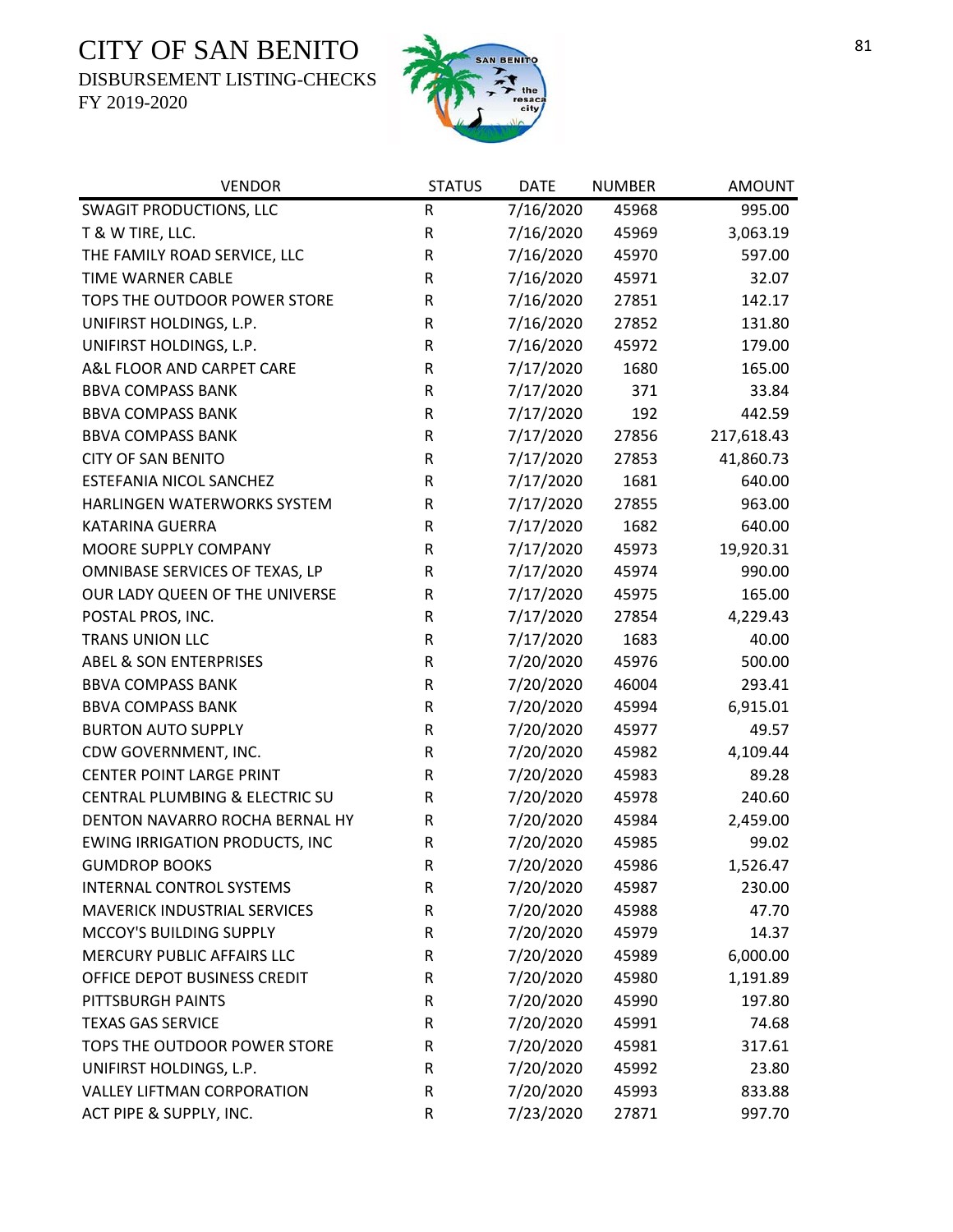DISBURSEMENT LISTING-CHECKS



| <b>VENDOR</b>                    | <b>STATUS</b> | <b>DATE</b> | <b>NUMBER</b> | <b>AMOUNT</b> |
|----------------------------------|---------------|-------------|---------------|---------------|
| <b>ADVANCE AUTO PARTS</b>        | $\mathsf R$   | 7/23/2020   | 46006         | 345.98        |
| AMCHEM INCORPORATED              | ${\sf R}$     | 7/23/2020   | 27872         | 6,848.00      |
| ANA-LAB CORP.                    | ${\sf R}$     | 7/23/2020   | 27873         | 351.00        |
| ARROW MAGNOLIA, INC.             | ${\sf R}$     | 7/23/2020   | 46007         | 165.00        |
| <b>AUTO ZONE</b>                 | R             | 7/23/2020   | 46008         | 142.49        |
| BRENNTAG SOUTHWEST, INC.         | ${\sf R}$     | 7/23/2020   | 27874         | 6,184.46      |
| <b>CAP FLEET UPFITTERS</b>       | R             | 7/23/2020   | 46009         | 1,825.00      |
| CENTRAL READY MIX CONCRETE COM   | ${\sf R}$     | 7/23/2020   | 46010         | 220.00        |
| CENTRAL READY MIX CONCRETE COM   | R             | 7/23/2020   | 27875         | 220.00        |
| <b>CHUY'S CUSTOM SPORTS</b>      | R             | 7/23/2020   | 46011         | 56.00         |
| DENALI WATER SOLUTIONS LLC       | R             | 7/23/2020   | 27876         | 1,390.00      |
| <b>DIRECTV</b>                   | R             | 7/23/2020   | 46012         | 122.81        |
| DSHS CENTRAL LAB MC2004          | ${\sf R}$     | 7/23/2020   | 27877         | 254.24        |
| FERGUSON WATERWORKS-MUNICIPAL    | ${\sf R}$     | 7/23/2020   | 27878         | 45.00         |
| FRONTERA MATERIALS, INC          | R             | 7/23/2020   | 46013         | 8,531.25      |
| <b>GOODE ELECTRIC COMPANY</b>    | ${\sf R}$     | 7/23/2020   | 46014         | 807.50        |
| <b>GOODE ELECTRIC COMPANY</b>    | R             | 7/23/2020   | 27879         | 807.50        |
| <b>GRAINGER</b>                  | ${\sf R}$     | 7/23/2020   | 27880         | 7,995.32      |
| <b>GRAJALES TIRE SHOP</b>        | $\mathsf R$   | 7/23/2020   | 46015         | 6.00          |
| GT DISTRIBUTORS, INC.            | ${\sf R}$     | 7/23/2020   | 46016         | 405.60        |
| <b>HOLT-CAT</b>                  | ${\sf R}$     | 7/23/2020   | 27881         | 3,188.00      |
| <b>MARES TIRES</b>               | R             | 7/23/2020   | 46017         | 365.00        |
| MARK SOSSI AND ASSOCIATES P.C.   | R             | 7/23/2020   | 46005         | 8,137.50      |
| OIL PATCH FUEL & SUPPLY, INC.    | ${\sf R}$     | 7/23/2020   | 46019         | 2,770.00      |
| O'REILLY AUTOMOTIVE, INC.        | ${\sf R}$     | 7/23/2020   | 46018         | 54.00         |
| PEREZ AUTO REPAIR & ELECTRIC,    | ${\sf R}$     | 7/23/2020   | 46020         | 103.69        |
| REPUBLIC SERVICES, INC #863      | ${\sf R}$     | 7/23/2020   | 27882         | 226.75        |
| T & W TIRE, LLC.                 | ${\sf R}$     | 7/23/2020   | 46021         | 40.00         |
| THOMSON REUTERS - WEST           | $\sf R$       | 7/23/2020   | 46022         | 308.06        |
| TIME WARNER CABLE                | $\mathsf R$   | 7/23/2020   | 193           | 80.74         |
| TOPS THE OUTDOOR POWER STORE     | R             | 7/23/2020   | 46023         | 265.23        |
| ULINE, INC.                      | ${\sf R}$     | 7/23/2020   | 46024         | 949.04        |
| UNIFIRST HOLDINGS, L.P.          | ${\sf R}$     | 7/23/2020   | 46025         | 116.15        |
| UNIFIRST HOLDINGS, L.P.          | ${\sf R}$     | 7/23/2020   | 27883         | 118.20        |
| WAL-MART COMMUNITY/GECRB         | R             | 7/23/2020   | 46026         | 9.18          |
| A&L FLOOR AND CARPET CARE        | R             | 7/24/2020   | 1684          | 165.00        |
| ATLAS ELECTRICAL, HVAC, PLUMBING | R             | 7/24/2020   | 1685          | 1,305.00      |
| AXA EQUITABLE C/O GREAT AMERIC   | R             | 7/24/2020   | 160751        | 300.00        |
| CDW GOVERNMENT, INC.             | R             | 7/24/2020   | 46027         | 99.49         |
| <b>CINDY BOUDLOCHE</b>           | R             | 7/24/2020   | 160750        | 1,823.02      |
| <b>CITY OF SAN BENITO</b>        | ${\sf R}$     | 7/24/2020   | 2827          | 17,868.81     |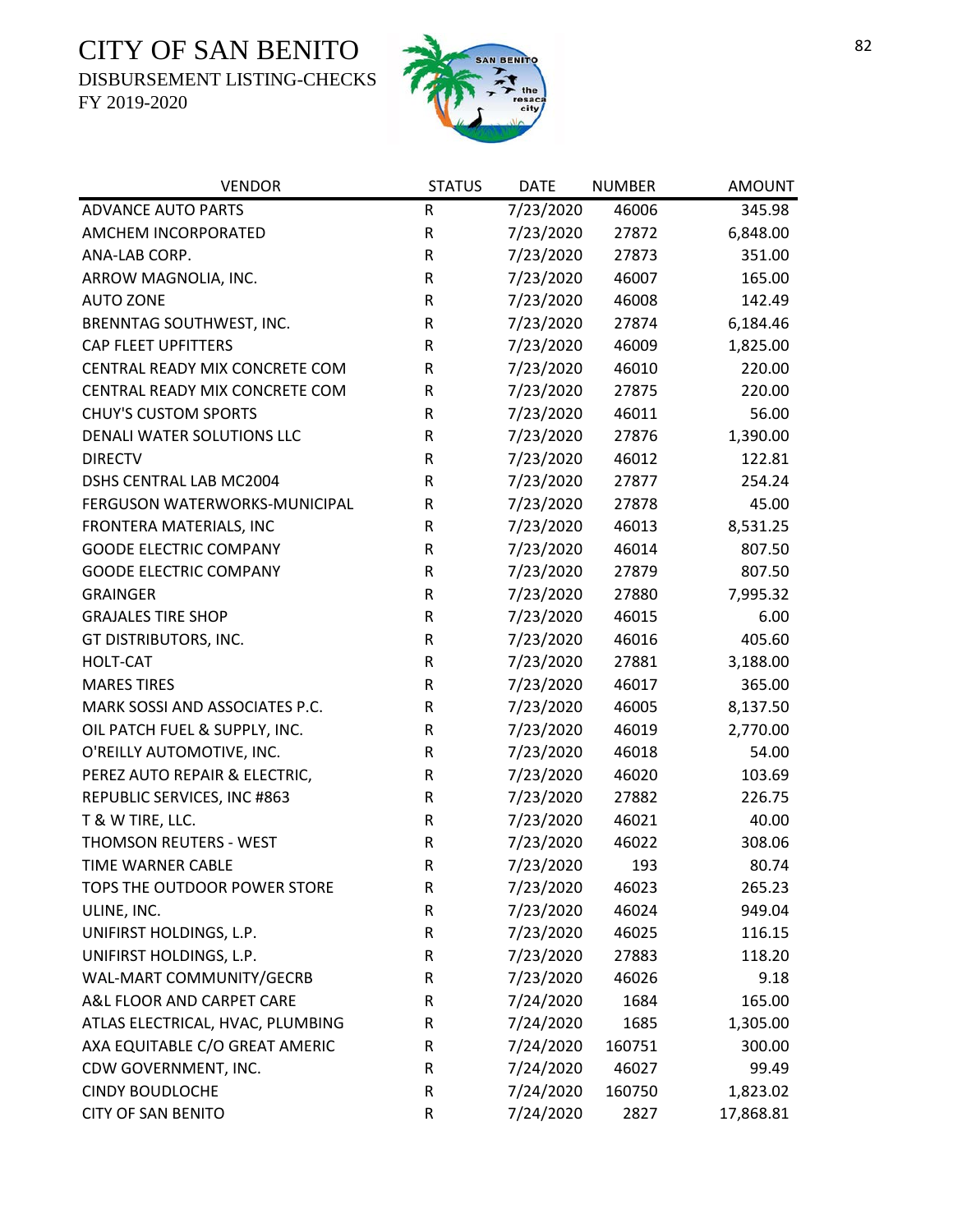DISBURSEMENT LISTING-CHECKS



| <b>VENDOR</b>                            | <b>STATUS</b> | <b>DATE</b> | <b>NUMBER</b> | <b>AMOUNT</b> |
|------------------------------------------|---------------|-------------|---------------|---------------|
| FIRST COMMUNITY BANK                     | R             | 7/24/2020   | 160754        | 195.00        |
| <b>GRANDE VALLE APPAREL</b>              | ${\sf R}$     | 7/24/2020   | 1686          | 136.00        |
| HEALTH CARE SERVICE CORPORATIO           | ${\sf R}$     | 7/24/2020   | 1687          | 1,915.30      |
| KRAFTSMAN COMMERCIAL PLAYGROUN           | ${\sf R}$     | 7/24/2020   | 46029         | 28,873.87     |
| MIDLAND NATIONAL LIFE INS                | R             | 7/24/2020   | 160749        | 185.00        |
| NATIONWIDE RETIREMENT SOLUTION           | ${\sf R}$     | 7/24/2020   | 160746        | 1,140.00      |
| <b>SAN BENITO FIREMEN'S RELIEF &amp;</b> | R             | 7/24/2020   | 160748        | 10,438.14     |
| SAN BENITO POLICE OFFICERS/EMP           | R             | 7/24/2020   | 160753        | 50.00         |
| SMARTCOM TELEPHONE, LLC                  | ${\sf R}$     | 7/24/2020   | 2829          | 11.16         |
| <b>TEEX-ITSI</b>                         | R             | 7/24/2020   | 27885         | 420.00        |
| <b>TEEX-ITSI</b>                         | R             | 7/24/2020   | 27886         | 525.00        |
| TEXAS MUNICIPAL POLICE ASSOCIA           | R             | 7/24/2020   | 160752        | 238.00        |
| TIME WARNER CABLE                        | R             | 7/24/2020   | 1688          | 241.21        |
| <b>TRANS UNION LLC</b>                   | R             | 7/24/2020   | 1689          | 40.00         |
| <b>U.S. POSTMASTER</b>                   | R             | 7/24/2020   | 27884         | 610.57        |
| UNITED STATES TREASURY                   | ${\sf R}$     | 7/24/2020   | 160745        | 80.00         |
| <b>UNITED WAY</b>                        | R             | 7/24/2020   | 160747        | 38.00         |
| VALLEY FEDERAL CRED.UNION                | R             | 7/24/2020   | 160744        | 20.00         |
| VALLEY WIDE SPRINKLER SYSTEMS            | R             | 7/24/2020   | 1690          | 2,393.50      |
| WAL-MART COMMUNITY/GECRB                 | R             | 7/24/2020   | 46028         | 6.72          |
| <b>CUMMINS SOUTHERN PLAINS, LLC</b>      | ${\sf R}$     | 7/27/2020   | 27887         | 25,000.00     |
| M.A.S.A                                  | R             | 7/27/2020   | 160757        | 241.00        |
| <b>SISLINK</b>                           | R             | 7/27/2020   | 160756        | 346.46        |
| <b>ABEL MARTINEZ</b>                     | R             | 7/29/2020   | 46030         | 120.00        |
| <b>ADVANCE AUTO PARTS</b>                | R             | 7/29/2020   | 46031         | 570.17        |
| ANA-LAB CORP.                            | R             | 7/29/2020   | 27888         | 99.00         |
| <b>ASENET RUIZ</b>                       | R             | 7/29/2020   | 46055         | 200.00        |
| AT&T                                     | R             | 7/29/2020   | 27889         | 143.08        |
| AT&T                                     | R             | 7/29/2020   | 46032         | 5,830.38      |
| <b>AUTO ZONE</b>                         | $\mathsf R$   | 7/29/2020   | 27890         | 175.57        |
| <b>B &amp; C CAR WASH</b>                | R             | 7/29/2020   | 46033         | 164.50        |
| BRENNTAG SOUTHWEST, INC.                 | R             | 7/29/2020   | 27891         | 4,735.62      |
| <b>CAMERON COUNTY TAX OFFICE</b>         | R             | 7/29/2020   | 27892         | 7.50          |
| <b>CAMERON COUNTY TAX OFFICE</b>         | R             | 7/29/2020   | 27893         | 7.50          |
| <b>CAMERON COUNTY TAX OFFICE</b>         | R             | 7/29/2020   | 27894         | 7.50          |
| <b>CAMERON COUNTY TAX OFFICE</b>         | R             | 7/29/2020   | 27895         | 7.50          |
| <b>CAMERON COUNTY TAX OFFICE</b>         | R             | 7/29/2020   | 46034         | 22.50         |
| <b>CAP FLEET UPFITTERS</b>               | R             | 7/29/2020   | 46035         | 406.34        |
| CARROT-TOP INDUSTRIES, INC.              | R             | 7/29/2020   | 27896         | 81.76         |
| CORE BUSINESS SOLUTIONS, INC.            | R             | 7/29/2020   | 46036         | 227.19        |
| <b>CUMMINS SOUTHERN PLAINS, LLC</b>      | R             | 7/29/2020   | 27897         | 26,323.36     |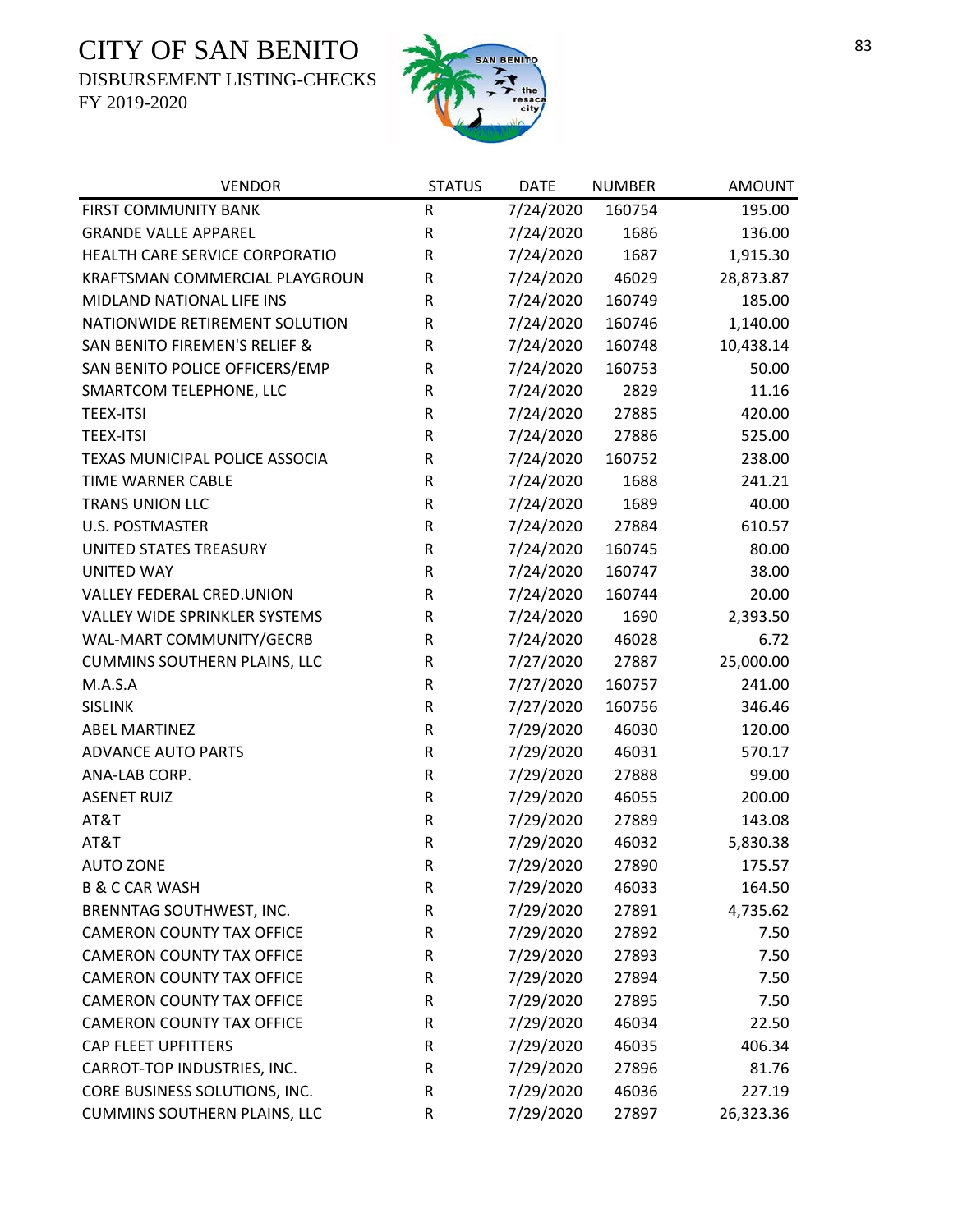DISBURSEMENT LISTING-CHECKS



| <b>VENDOR</b>                    | <b>STATUS</b> | <b>DATE</b> | <b>NUMBER</b> | <b>AMOUNT</b> |
|----------------------------------|---------------|-------------|---------------|---------------|
| D & R GLASS ETC INC.             | R             | 7/29/2020   | 46037         | 430.00        |
| DPC INDUSTRIES, INC.             | R             | 7/29/2020   | 27898         | 2,780.00      |
| FIRESTONE COMPLETE AUTO CARE     | $\mathsf R$   | 7/29/2020   | 27899         | 28.00         |
| FIRESTONE COMPLETE AUTO CARE     | R             | 7/29/2020   | 46038         | 478.85        |
| FRONTERA MATERIALS, INC          | R             | 7/29/2020   | 46039         | 9,225.10      |
| <b>GOODE ELECTRIC COMPANY</b>    | ${\sf R}$     | 7/29/2020   | 46040         | 812.05        |
| <b>GRAJALES TIRE SHOP</b>        | R             | 7/29/2020   | 46041         | 5.00          |
| GT DISTRIBUTORS, INC.            | R             | 7/29/2020   | 46042         | 1,476.62      |
| HARLINGEN WATERWORKS SYSTEM      | R             | 7/29/2020   | 27900         | 1,673.94      |
| HONEY BEEZ FLOWERS GIFTS BY MA   | R             | 7/29/2020   | 46043         | 300.00        |
| <b>INTERNAL CONTROL SYSTEMS</b>  | R             | 7/29/2020   | 46044         | 121.78        |
| INTERNATIONAL MACHINE SHOP       | R             | 7/29/2020   | 27901         | 7,650.00      |
| <b>J &amp; J TIRE &amp; AUTO</b> | ${\sf R}$     | 7/29/2020   | 46045         | 760.00        |
| JCS INDUSTRIES, INC.             | R             | 7/29/2020   | 27902         | 9,068.40      |
| <b>MARC</b>                      | R             | 7/29/2020   | 194           | 3,556.00      |
| <b>MARES TIRES</b>               | R             | 7/29/2020   | 27903         | 200.00        |
| <b>MARES TIRES</b>               | R             | 7/29/2020   | 46046         | 298.00        |
| O'REILLY AUTOMOTIVE, INC.        | R             | 7/29/2020   | 27904         | 29.88         |
| O'REILLY AUTOMOTIVE, INC.        | ${\sf R}$     | 7/29/2020   | 46047         | 202.10        |
| <b>OSCAR LEAL</b>                | R             | 7/29/2020   | 46048         | 13.00         |
| PRUNEDA TECH SERVICE             | ${\sf R}$     | 7/29/2020   | 46049         | 55.00         |
| RENE T. GARCIA                   | R             | 7/29/2020   | 46050         | 8.11          |
| SIRCHIE FINGER PRINT LABS        | R             | 7/29/2020   | 46051         | 410.68        |
| TEXAS MUNICIPAL EQUIPMENT, LLC   | R             | 7/29/2020   | 27905         | 167.20        |
| UNIFIRST HOLDINGS, L.P.          | ${\sf R}$     | 7/29/2020   | 46052         | 79.45         |
| UNIFIRST HOLDINGS, L.P.          | R             | 7/29/2020   | 27906         | 118.20        |
| <b>VALLEY IT SOLUTIONS</b>       | R             | 7/29/2020   | 46053         | 7,000.00      |
| WAL-MART COMMUNITY/GECRB         | R             | 7/29/2020   | 46054         | 24.52         |
| WAL-MART COMMUNITY/GECRB         | ${\sf R}$     | 7/29/2020   | 195           | 27.84         |
| DOGGETT HEAVY MACHINERY SERVIC   | $\mathsf R$   | 7/30/2020   | 46056         | 300.00        |
| LOWER RIO GRANDE VALLEY DEVELO   | R             | 7/30/2020   | 46057         | 5,278.00      |
| MAVERICK INDUSTRIAL SERVICES     | $\mathsf R$   | 7/30/2020   | 46058         | 67.70         |
| TIME WARNER CABLE                | R             | 7/30/2020   | 372           | 314.85        |
| A&L FLOOR AND CARPET CARE        | ${\sf R}$     | 7/31/2020   | 1691          | 165.00        |
| <b>AFLAC</b>                     | R             | 7/31/2020   | 160759        | 1,032.70      |
| <b>CITY OF SAN BENITO</b>        | R             | 7/31/2020   | 1692          | 23.60         |
| <b>CITY OF SAN BENITO</b>        | R             | 7/31/2020   | 1693          | 1,400.00      |
| <b>CITY OF SAN BENITO</b>        | R             | 7/31/2020   | 1694          | 4,500.00      |
| <b>COLONIAL LIFE INSURANCE</b>   | R             | 7/31/2020   | 160760        | 3,809.60      |
| METROPOLITAN LIFE INSURANCE CO   | R             | 7/31/2020   | 160758        | 3,015.86      |
| <b>U.S. POSTMASTER</b>           | ${\sf R}$     | 8/5/2020    | 27907         | 627.23        |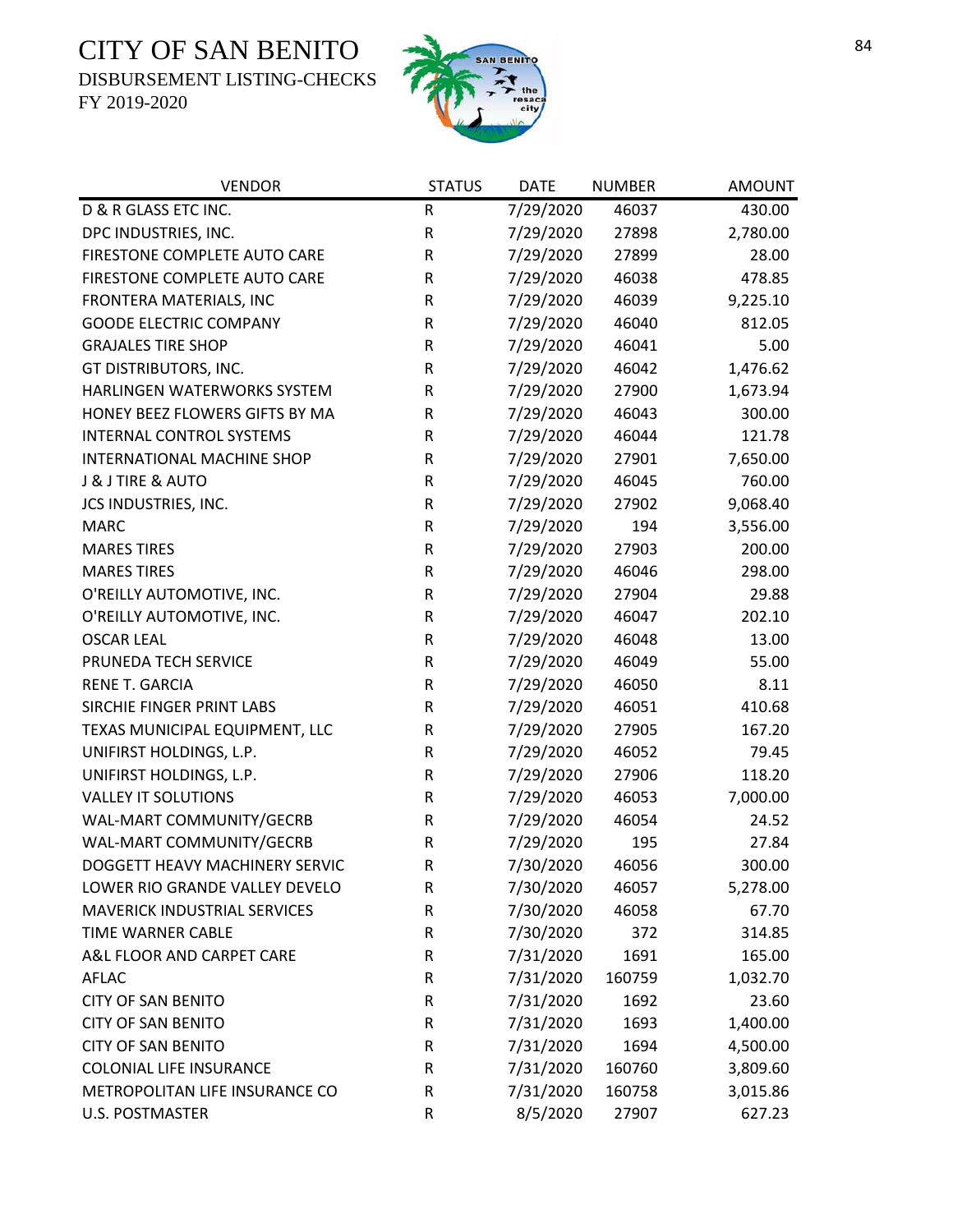DISBURSEMENT LISTING-CHECKS



| <b>VENDOR</b>                             | <b>STATUS</b> | <b>DATE</b> | <b>NUMBER</b> | <b>AMOUNT</b> |
|-------------------------------------------|---------------|-------------|---------------|---------------|
| <b>ABEL &amp; SON ENTERPRISES</b>         | ${\sf R}$     | 8/6/2020    | 46060         | 1,750.00      |
| <b>ACEVEDO'S AUTO SERVICE</b>             | ${\sf R}$     | 8/6/2020    | 27908         | 150.00        |
| <b>ADVANCE AUTO PARTS</b>                 | R             | 8/6/2020    | 46061         | 223.76        |
| ALAMO IRON WORKS, INC.                    | ${\sf R}$     | 8/6/2020    | 27909         | 70.70         |
| ALAMO IRON WORKS, INC.                    | ${\sf R}$     | 8/6/2020    | 46062         | 288.88        |
| AMCHEM INCORPORATED                       | ${\sf R}$     | 8/6/2020    | 27910         | 7,093.69      |
| <b>AT&amp;T LONG DISTANCE</b>             | ${\sf R}$     | 8/6/2020    | 27911         | 152.73        |
| <b>AT&amp;T LONG DISTANCE</b>             | R             | 8/6/2020    | 46063         | 1,004.37      |
| <b>AUTO ZONE</b>                          | ${\sf R}$     | 8/6/2020    | 27912         | 139.64        |
| AUTOMATED LOGIC CONTRACTING SE            | ${\sf R}$     | 8/6/2020    | 46064         | 650.00        |
| <b>B &amp; C CAR WASH</b>                 | ${\sf R}$     | 8/6/2020    | 46065         | 14.00         |
| <b>BOSWELL ELLIFF FORD</b>                | ${\sf R}$     | 8/6/2020    | 46066         | 304.14        |
| BRENNTAG SOUTHWEST, INC.                  | R             | 8/6/2020    | 27913         | 4,749.77      |
| <b>CAMERON COUNTY IRRIGATION DIST</b>     | ${\sf R}$     | 8/6/2020    | 27914         | 29,414.76     |
| <b>CAMERON COUNTY TAX OFFICE</b>          | R             | 8/6/2020    | 46059         | 7.50          |
| CENTRAL PLUMBING & ELECTRIC SU            | R             | 8/6/2020    | 27915         | 1.50          |
| <b>CHUY'S CUSTOM SPORTS</b>               | ${\sf R}$     | 8/6/2020    | 46067         | 28.00         |
| <b>CITY OF BROWNSVILLE</b>                | ${\sf R}$     | 8/6/2020    | 46068         | 72.00         |
| CORE & MAIN LP                            | ${\sf R}$     | 8/6/2020    | 27916         | 864.76        |
| DAS MANUFACTURING, INC.                   | ${\sf R}$     | 8/6/2020    | 46069         | 1,238.70      |
| DPC INDUSTRIES, INC.                      | ${\sf R}$     | 8/6/2020    | 27917         | 1,856.00      |
| <b>EMERGENCY VEHICLE &amp; FLEET SERV</b> | ${\sf R}$     | 8/6/2020    | 46070         | 4,353.50      |
| ENGIE RESOURCES, INC.                     | ${\sf R}$     | 8/6/2020    | 46071         | 1,175.06      |
| FIRESTONE COMPLETE AUTO CARE              | ${\sf R}$     | 8/6/2020    | 46072         | 711.09        |
| <b>FLOWER SHOP</b>                        | R             | 8/6/2020    | 46073         | 189.50        |
| FRANKLIN LEGAL PUBLISHING                 | ${\sf R}$     | 8/6/2020    | 46074         | 395.00        |
| <b>GRAJALES TIRE SHOP</b>                 | R             | 8/6/2020    | 46075         | 6.00          |
| <b>IVAN G. RAMIREZ</b>                    | ${\sf R}$     | 8/6/2020    | 27918         | 978.65        |
| M & S FENCE AND WELDING REPAIR            | ${\sf R}$     | 8/6/2020    | 27919         | 650.00        |
| MAGIC VALLEY ELECTRICT CO-OP              | $\mathsf{R}$  | 8/6/2020    | 46076         | 252.45        |
| <b>MAVERICK INDUSTRIAL SERVICES</b>       | R             | 8/6/2020    | 46077         | 115.40        |
| NUECES POWER EQUIPMENT                    | R             | 8/6/2020    | 27920         | 9,505.85      |
| O'REILLY AUTOMOTIVE, INC.                 | R             | 8/6/2020    | 46078         | 373.13        |
| PF SAFETY & INDUSTRIAL SUPPLIE            | R             | 8/6/2020    | 46079         | 346.00        |
| PITTSBURGH PAINTS                         | R             | 8/6/2020    | 46080         | 243.89        |
| PRAXAIR DISTRIBUTION INC.                 | R             | 8/6/2020    | 27921         | 45.28         |
| SAN BENITO HOUSING AUTHORITY              | R             | 8/6/2020    | 2830          | 5,000.00      |
| SENDERO SOUTH COMPANY                     | R             | 8/6/2020    | 27922         | 243.67        |
| SILVA'S TRANSMISSION CENTER               | R             | 8/6/2020    | 46081         | 1,200.00      |
| SMARTCOM TELEPHONE, LLC                   | R             | 8/6/2020    | 46082         | 1,432.14      |
| THOMSON REUTERS - WEST                    | ${\sf R}$     | 8/6/2020    | 46083         | 308.06        |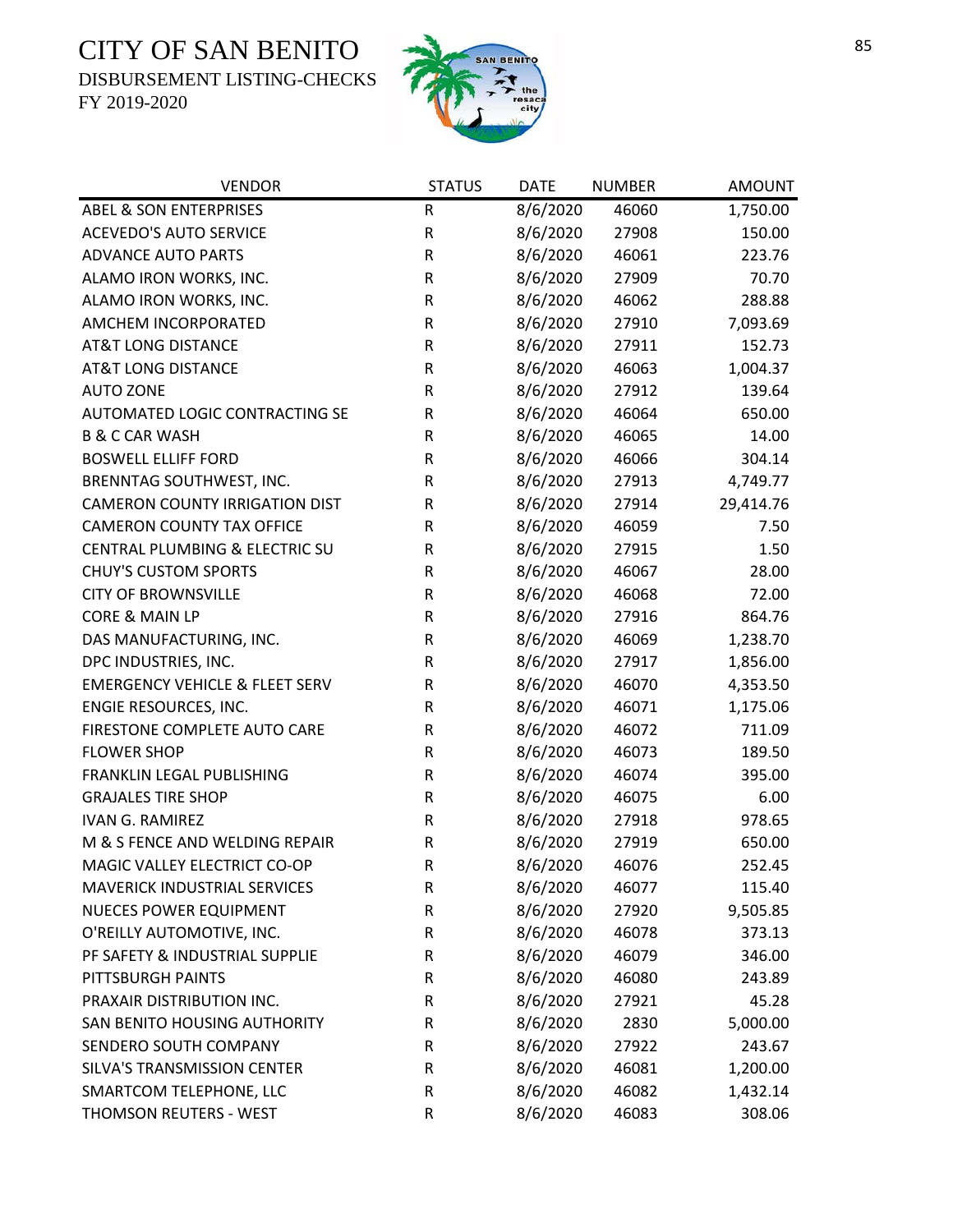DISBURSEMENT LISTING-CHECKS



| <b>VENDOR</b>                  | <b>STATUS</b> | <b>DATE</b> | <b>NUMBER</b> | <b>AMOUNT</b> |
|--------------------------------|---------------|-------------|---------------|---------------|
| TIME WARNER CABLE              | ${\sf R}$     | 8/6/2020    | 196           | 89.99         |
| <b>TIME WARNER CABLE</b>       | R             | 8/6/2020    | 46084         | 633.49        |
| TOPS THE OUTDOOR POWER STORE   | ${\sf R}$     | 8/6/2020    | 46085         | 277.09        |
| UNIFIRST HOLDINGS, L.P.        | ${\sf R}$     | 8/6/2020    | 46086         | 77.95         |
| UNIFIRST HOLDINGS, L.P.        | R             | 8/6/2020    | 27923         | 118.20        |
| WAL-MART COMMUNITY/GECRB       | ${\sf R}$     | 8/6/2020    | 46087         | 7.18          |
| AXA EQUITABLE C/O GREAT AMERIC | ${\sf R}$     | 8/7/2020    | 160798        | 300.00        |
| <b>CINDY BOUDLOCHE</b>         | R             | 8/7/2020    | 160797        | 1,823.02      |
| <b>CULLIGAN WATER</b>          | R             | 8/7/2020    | 46088         | 143.50        |
| DENTON NAVARRO ROCHA BERNAL HY | R             | 8/7/2020    | 46089         | 2,415.00      |
| DENTON NAVARRO ROCHA BERNAL HY | $\mathsf R$   | 8/7/2020    | 46091         | 4,178.50      |
| <b>FIRST COMMUNITY BANK</b>    | R             | 8/7/2020    | 160801        | 195.00        |
| MIDLAND NATIONAL LIFE INS      | R             | 8/7/2020    | 160796        | 185.00        |
| NATIONWIDE RETIREMENT SOLUTION | R             | 8/7/2020    | 160793        | 1,240.00      |
| SAN BENITO FIREMEN'S RELIEF &  | ${\sf R}$     | 8/7/2020    | 160795        | 11,171.14     |
| SAN BENITO POLICE OFFICERS/EMP | ${\sf R}$     | 8/7/2020    | 160800        | 50.00         |
| TEXAS MUNICIPAL POLICE ASSOCIA | ${\sf R}$     | 8/7/2020    | 160799        | 238.00        |
| TIME WARNER CABLE              | ${\sf R}$     | 8/7/2020    | 46090         | 927.08        |
| UNITED STATES TREASURY         | R             | 8/7/2020    | 160792        | 80.00         |
| <b>UNITED WAY</b>              | ${\sf R}$     | 8/7/2020    | 160794        | 38.00         |
| VALLEY FEDERAL CRED.UNION      | ${\sf R}$     | 8/7/2020    | 160791        | 20.00         |
| METROPOLITAN LIFE INSURANCE CO | ${\sf R}$     | 8/10/2020   | 160802        | 925.70        |
| MUTUAL OF OMAHA                | ${\sf R}$     | 8/10/2020   | 160803        | 5,127.39      |
| A&L FLOOR AND CARPET CARE      | R             | 8/14/2020   | 1695          | 165.00        |
| A&L FLOOR AND CARPET CARE      | ${\sf R}$     | 8/14/2020   | 1700          | 165.00        |
| <b>ACEVEDO'S AUTO SERVICE</b>  | R             | 8/14/2020   | 46092         | 960.00        |
| <b>ADVANCE AUTO PARTS</b>      | R             | 8/14/2020   | 46093         | 625.52        |
| AGH ENGINEERING & SURVEYING, L | R             | 8/14/2020   | 27924         | 2,800.00      |
| AG-PRO TEXAS, LLC              | ${\sf R}$     | 8/14/2020   | 46094         | 529.88        |
| ALAMO IRON WORKS, INC.         | $\mathsf{R}$  | 8/14/2020   | 27925         | 34.02         |
| ALFRED J WASIELEWSKI           | R             | 8/14/2020   | 46095         | 10.00         |
| ARMONIA MUSIC ADADEMY          | R             | 8/14/2020   | 1701          | 500.00        |
| AXON ENTERPRISE, INC           | R             | 8/14/2020   | 12            | 16,608.00     |
| <b>BBVA COMPASS BANK</b>       | R             | 8/14/2020   | 375           | 34.82         |
| <b>BBVA COMPASS BANK</b>       | R             | 8/14/2020   | 1738          | 55.00         |
| <b>BBVA COMPASS BANK</b>       | $\mathsf R$   | 8/14/2020   | 198           | 220.54        |
| <b>BBVA COMPASS BANK</b>       | $\mathsf R$   | 8/14/2020   | 46133         | 9,439.72      |
| <b>BBVA COMPASS BANK</b>       | R             | 8/14/2020   | 27956         | 218,334.94    |
| BIO-AQUATIC TESTING, INC.      | $\mathsf R$   | 8/14/2020   | 27926         | 1,740.00      |
| <b>BOSWELL ELLIFF FORD</b>     | R             | 8/14/2020   | 46096         | 462.45        |
| BOUND TO STAY BOUND BOOKS, INC | R             | 8/14/2020   | 46097         | 52.23         |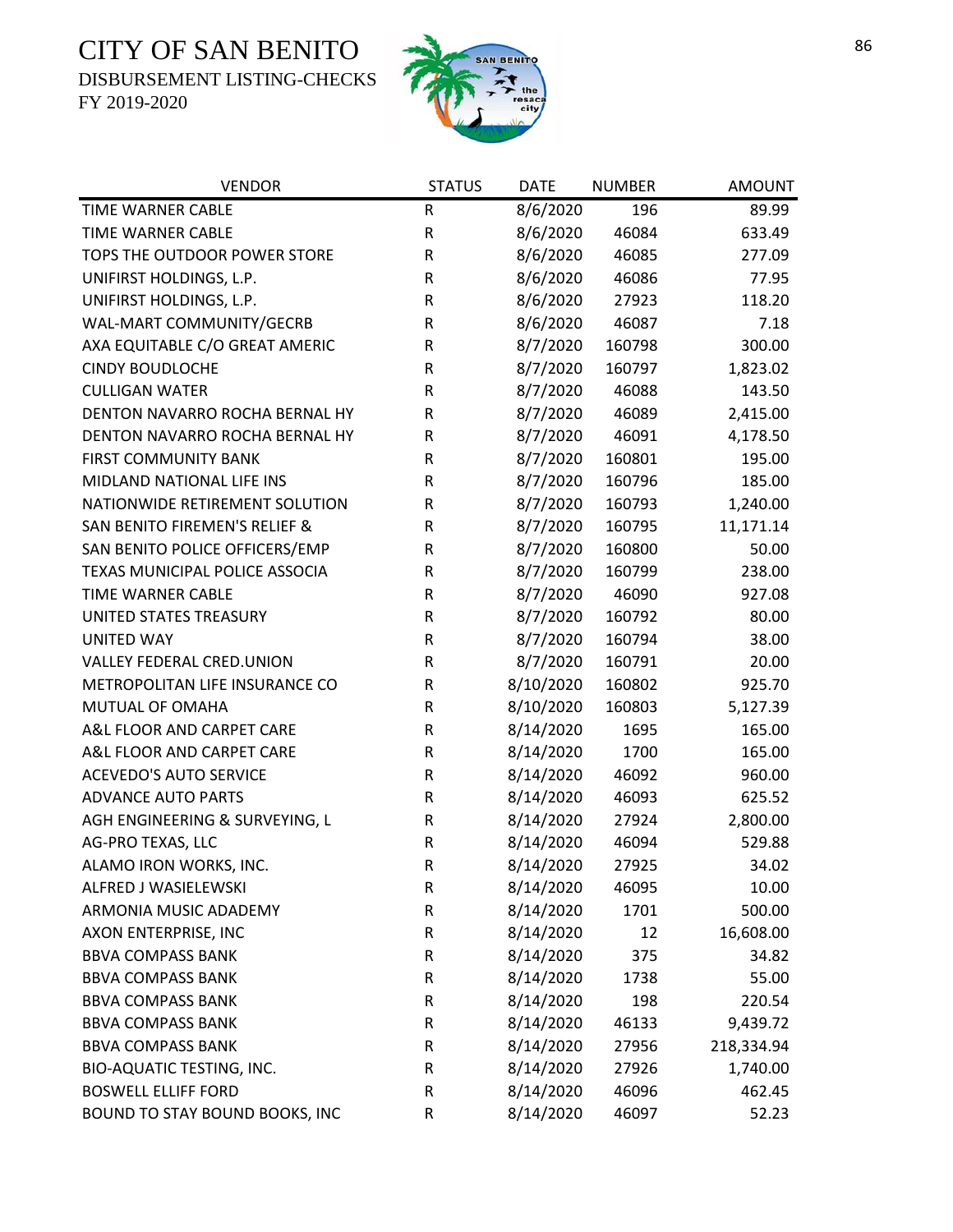DISBURSEMENT LISTING-CHECKS



| <b>VENDOR</b>                         | <b>STATUS</b> | <b>DATE</b> | <b>NUMBER</b> | <b>AMOUNT</b> |
|---------------------------------------|---------------|-------------|---------------|---------------|
| BRENNTAG SOUTHWEST, INC.              | ${\sf R}$     | 8/14/2020   | 27927         | 4,325.32      |
| <b>CAMERON COUNTY IRRIGATION DIST</b> | ${\sf R}$     | 8/14/2020   | 46098         | 400.00        |
| <b>CAMERON COUNTY TAX OFFICE</b>      | ${\sf R}$     | 8/14/2020   | 27928         | 22.50         |
| <b>CAP FLEET UPFITTERS</b>            | ${\sf R}$     | 8/14/2020   | 46099         | 50.60         |
| CC DISTRIBUTORS, INC.                 | ${\sf R}$     | 8/14/2020   | 46100         | 378.90        |
| <b>CENTER POINT LARGE PRINT</b>       | ${\sf R}$     | 8/14/2020   | 46101         | 89.28         |
| <b>CHEMTRADE CHEMICALS US LLC</b>     | ${\sf R}$     | 8/14/2020   | 27929         | 3,570.29      |
| <b>CITY OF SAN BENITO</b>             | ${\sf R}$     | 8/14/2020   | 1702          | 6.00          |
| <b>CITY OF SAN BENITO</b>             | ${\sf R}$     | 8/14/2020   | 1703          | 7.50          |
| <b>CITY OF SAN BENITO</b>             | ${\sf R}$     | 8/14/2020   | 1696          | 1,400.00      |
| <b>CITY OF SAN BENITO</b>             | ${\sf R}$     | 8/14/2020   | 1697          | 4,500.00      |
| CORE & MAIN LP                        | R             | 8/14/2020   | 27930         | 297.96        |
| CPS HUMAN RESOURCE SERVICES           | ${\sf R}$     | 8/14/2020   | 46102         | 764.75        |
| D & R GLASS ETC INC.                  | ${\sf R}$     | 8/14/2020   | 46103         | 155.00        |
| DELTA SPECIALTIES SIGNS & SUPP        | ${\sf R}$     | 8/14/2020   | 46104         | 144.38        |
| DENALI WATER SOLUTIONS LLC            | ${\sf R}$     | 8/14/2020   | 27931         | 4,865.00      |
| DPC INDUSTRIES, INC.                  | ${\sf R}$     | 8/14/2020   | 27932         | 3,330.00      |
| <b>DSHS CENTRAL LAB MC2004</b>        | ${\sf R}$     | 8/14/2020   | 27933         | 456.73        |
| <b>ELLIFF MOTORS</b>                  | $\mathsf R$   | 8/14/2020   | 46105         | 357.98        |
| ESTEFANIA NICOL SANCHEZ               | ${\sf R}$     | 8/14/2020   | 1704          | 640.00        |
| FIRESTONE COMPLETE AUTO CARE          | ${\sf R}$     | 8/14/2020   | 46106         | 325.20        |
| GASES101 LLC                          | ${\sf R}$     | 8/14/2020   | 46107         | 150.00        |
| <b>GOODE ELECTRIC COMPANY</b>         | ${\sf R}$     | 8/14/2020   | 46108         | 1,688.36      |
| <b>GOODE ELECTRIC COMPANY</b>         | ${\sf R}$     | 8/14/2020   | 27934         | 6,193.45      |
| <b>GOODYEAR COMMERCIAL TIRE</b>       | ${\sf R}$     | 8/14/2020   | 46109         | 1,722.50      |
| <b>GRAJALES TIRE SHOP</b>             | ${\sf R}$     | 8/14/2020   | 46110         | 15.00         |
| <b>GRAJALES TIRE SHOP</b>             | ${\sf R}$     | 8/14/2020   | 27935         | 15.00         |
| <b>GULF COAST PAPER CO. INC.</b>      | ${\sf R}$     | 8/14/2020   | 46111         | 356.34        |
| <b>HACH COMPANY</b>                   | ${\sf R}$     | 8/14/2020   | 27936         | 379.14        |
| HEAT SAFETY EQUIPMENT LLC.            | $\mathsf R$   | 8/14/2020   | 46112         | 4,163.51      |
| INTEGRITY TESTING, INC.               | R             | 8/14/2020   | 27937         | 5,810.00      |
| JCS INDUSTRIES, INC.                  | ${\sf R}$     | 8/14/2020   | 27938         | 9,068.40      |
| <b>KATARINA GUERRA</b>                | ${\sf R}$     | 8/14/2020   | 1705          | 640.00        |
| KRONOS SAASHR, INC.                   | ${\sf R}$     | 8/14/2020   | 197           | 520.00        |
| <b>LUBE MASTERS</b>                   | R             | 8/14/2020   | 46113         | 271.80        |
| <b>MARES TIRES</b>                    | R             | 8/14/2020   | 46114         | 15.00         |
| <b>MAVERICK INDUSTRIAL SERVICES</b>   | R             | 8/14/2020   | 46115         | 143.10        |
| MCCOY'S BUILDING SUPPLY               | ${\sf R}$     | 8/14/2020   | 46116         | 182.92        |
| MCCOY'S BUILDING SUPPLY               | R             | 8/14/2020   | 27939         | 1,277.95      |
| MUNICIPAL PUMP & CONTROL, INC.        | ${\sf R}$     | 8/14/2020   | 27940         | 3,000.00      |
| MVP BODY & PAINT, LLC                 | ${\sf R}$     | 8/14/2020   | 46117         | 88.00         |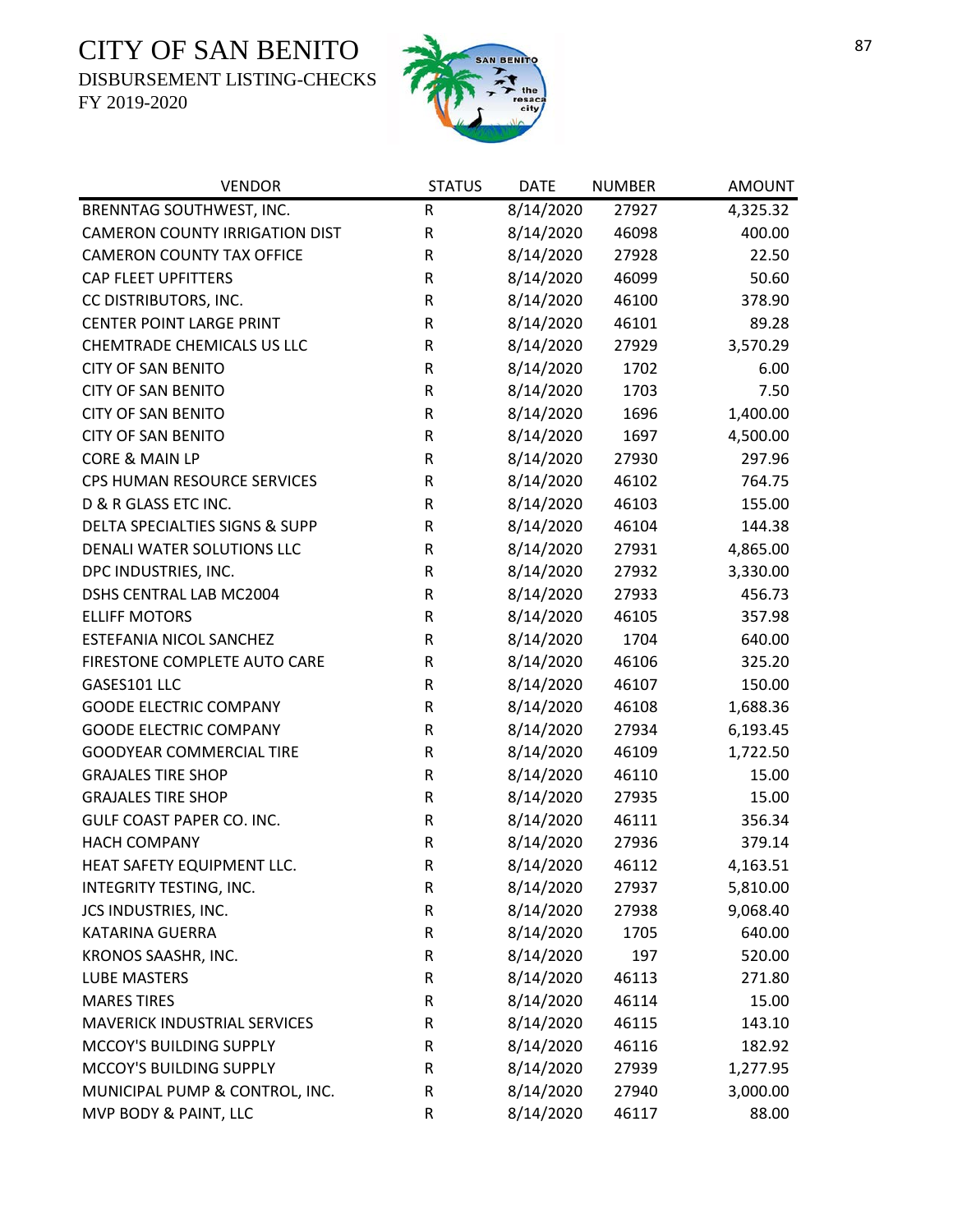DISBURSEMENT LISTING-CHECKS



| <b>VENDOR</b>                     | <b>STATUS</b> | <b>DATE</b> | <b>NUMBER</b> | <b>AMOUNT</b> |
|-----------------------------------|---------------|-------------|---------------|---------------|
| <b>NAPA AUTO PARTS</b>            | R             | 8/14/2020   | 27941         | 675.00        |
| NOVA HEALTHCARE, PA               | ${\sf R}$     | 8/14/2020   | 46118         | 99.60         |
| NUECES POWER EQUIPMENT            | ${\sf R}$     | 8/14/2020   | 46119         | 9,858.77      |
| OFFICE DEPOT, INC                 | ${\sf R}$     | 8/14/2020   | 1698          | 351.66        |
| O'REILLY AUTOMOTIVE, INC.         | ${\sf R}$     | 8/14/2020   | 46120         | 137.94        |
| P. VASQUEZ MUFFLERS & RADIATOR    | R             | 8/14/2020   | 46121         | 150.00        |
| PATTERSON EQUIPMENT COMPANY, L    | R             | 8/14/2020   | 27942         | 3,338.70      |
| PEREZ AUTO REPAIR & ELECTRIC,     | R             | 8/14/2020   | 46122         | 110.00        |
| PEREZ AUTO REPAIR & ELECTRIC,     | ${\sf R}$     | 8/14/2020   | 27943         | 135.04        |
| PF SAFETY & INDUSTRIAL SUPPLIE    | R             | 8/14/2020   | 46123         | 84.00         |
| PITTSBURGH PAINTS                 | R             | 8/14/2020   | 46124         | 482.77        |
| PRESTIGE LAWN CARE & LANDSCAPI    | R             | 8/14/2020   | 1706          | 200.00        |
| PRESTIGE LAWN CARE & LANDSCAPI    | R             | 8/14/2020   | 1707          | 200.00        |
| RELIANCE ENVIRONMENTAL TRUCK S    | R             | 8/14/2020   | 27944         | 8,366.36      |
| REPUBLIC SERVICES, INC #863       | R             | 8/14/2020   | 27945         | 226.75        |
| RGV PUMP & EQUIPMENT, LLC         | R             | 8/14/2020   | 27946         | 1,531.50      |
| <b>RICHARD'S RADIATOR</b>         | R             | 8/14/2020   | 46125         | 300.00        |
| SAN ANTONIO RETAIL MERCHANTS A    | ${\sf R}$     | 8/14/2020   | 1708          | 24.00         |
| <b>SWAGIT PRODUCTIONS, LLC</b>    | R             | 8/14/2020   | 46126         | 995.00        |
| T & W TIRE, LLC.                  | ${\sf R}$     | 8/14/2020   | 27947         | 40.00         |
| <b>TCEQ</b>                       | ${\sf R}$     | 8/14/2020   | 27948         | 400.00        |
| TEXAS COMPTROLLER OF PUBLIC AC    | R             | 8/14/2020   | 46127         | 50.00         |
| TEXAS COMPTROLLER OF PUBLIC AC    | R             | 8/14/2020   | 27949         | 50.00         |
| THE BANK OF NEW YORK MELLON       | R             | 8/14/2020   | 27950         | 750.00        |
| TML INTERGOVERNMENTAL RISK POO    | R             | 8/14/2020   | 46128         | 76,471.08     |
| TOPS THE OUTDOOR POWER STORE      | R             | 8/14/2020   | 46129         | 295.02        |
| TXU ENERGY RETAIL COMPANY LLC     | R             | 8/14/2020   | 1699          | 441.74        |
| TXU ENERGY RETAIL COMPANY LLC     | ${\sf R}$     | 8/14/2020   | 373           | 800.03        |
| TXU ENERGY RETAIL COMPANY LLC     | ${\sf R}$     | 8/14/2020   | 46130         | 31,357.97     |
| TXU ENERGY RETAIL COMPANY LLC     | $\mathsf R$   | 8/14/2020   | 27951         | 32,123.71     |
| <b>U.S. POSTMASTER</b>            | R             | 8/14/2020   | 27952         | 586.33        |
| UNIFIRST HOLDINGS, L.P.           | ${\sf R}$     | 8/14/2020   | 27953         | 240.70        |
| UNIFIRST HOLDINGS, L.P.           | ${\sf R}$     | 8/14/2020   | 46131         | 382.85        |
| <b>VERIZON WIRELESS</b>           | R             | 8/14/2020   | 374           | 100.60        |
| <b>VERIZON WIRELESS</b>           | ${\sf R}$     | 8/14/2020   | 1709          | 160.02        |
| <b>VERIZON WIRELESS</b>           | ${\sf R}$     | 8/14/2020   | 27954         | 598.89        |
| <b>VERIZON WIRELESS</b>           | ${\sf R}$     | 8/14/2020   | 46132         | 3,276.00      |
| VINEERA CHEMICALS, LLC            | ${\sf R}$     | 8/14/2020   | 27955         | 5,840.00      |
| <b>ABEL &amp; SON ENTERPRISES</b> | ${\sf R}$     | 8/20/2020   | 46137         | 1,750.00      |
| <b>ACEVEDO'S AUTO SERVICE</b>     | ${\sf R}$     | 8/20/2020   | 46138         | 250.00        |
| <b>ADVANCE AUTO PARTS</b>         | ${\sf R}$     | 8/20/2020   | 46139         | 166.55        |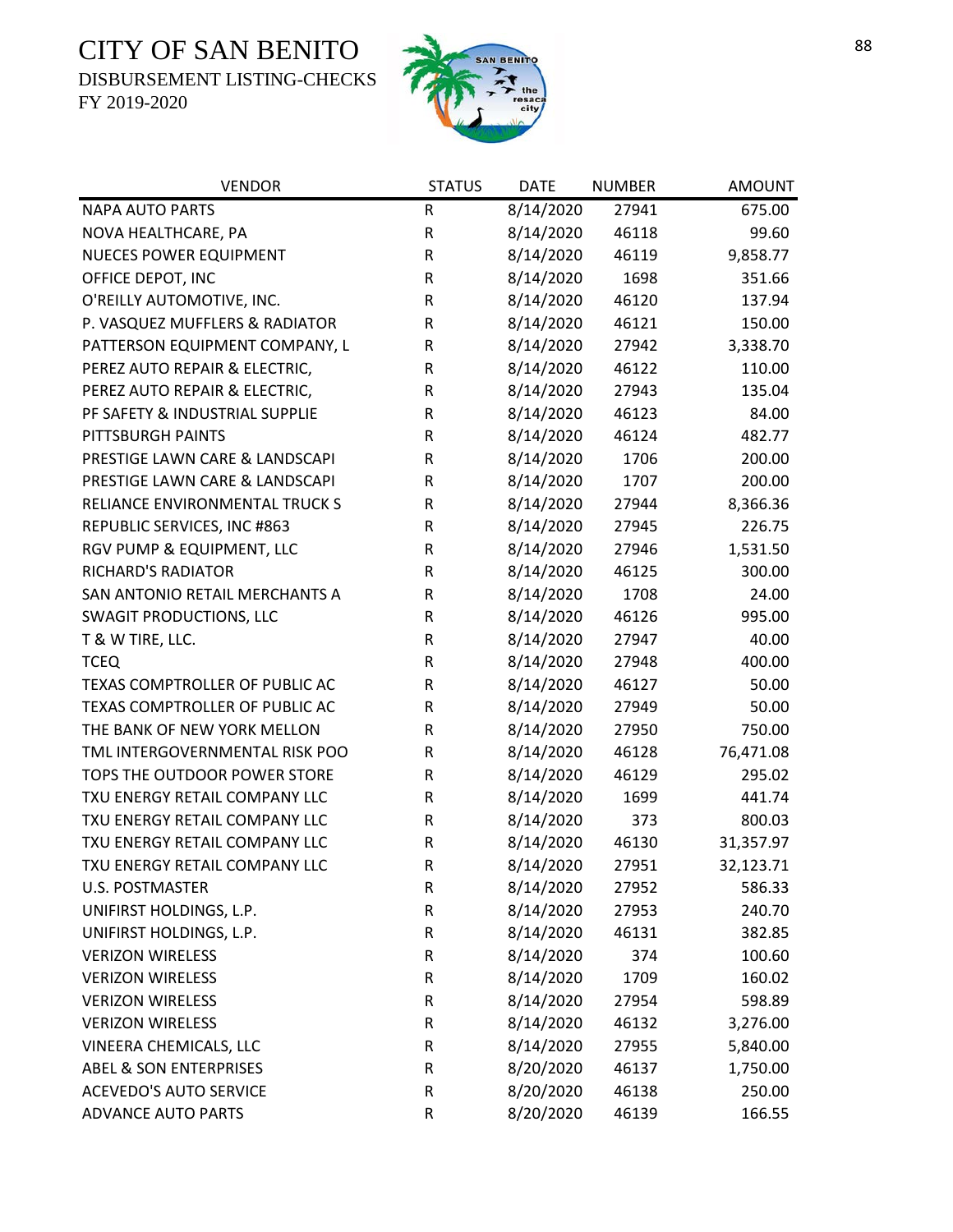DISBURSEMENT LISTING-CHECKS



| <b>VENDOR</b>                       | <b>STATUS</b> | <b>DATE</b> | <b>NUMBER</b> | <b>AMOUNT</b> |
|-------------------------------------|---------------|-------------|---------------|---------------|
| ALFRED J WASIELEWSKI                | ${\sf R}$     | 8/20/2020   | 46169         | 5.00          |
| ALL VALLEY KEY & LOCK               | ${\sf R}$     | 8/20/2020   | 46140         | 9.00          |
| ANA-LAB CORP.                       | ${\sf R}$     | 8/20/2020   | 27957         | 249.00        |
| <b>BOSWELL ELLIFF FORD</b>          | ${\sf R}$     | 8/20/2020   | 46141         | 36.68         |
| BRENNTAG SOUTHWEST, INC.            | ${\sf R}$     | 8/20/2020   | 27958         | 10,805.86     |
| <b>CAMERON COUNTY TAX OFFICE</b>    | ${\sf R}$     | 8/20/2020   | 46142         | 7.50          |
| <b>CAMERON COUNTY TAX OFFICE</b>    | R             | 8/20/2020   | 46143         | 7.50          |
| CENTRAL READY MIX CONCRETE COM      | ${\sf R}$     | 8/20/2020   | 46144         | 728.00        |
| <b>CHUY'S CUSTOM SPORTS</b>         | ${\sf R}$     | 8/20/2020   | 46145         | 36.00         |
| <b>CITY OF SAN BENITO</b>           | ${\sf R}$     | 8/20/2020   | 27960         | 19,483.12     |
| <b>CITY OF SAN BENITO</b>           | ${\sf R}$     | 8/20/2020   | 27959         | 21,715.29     |
| <b>COMPLETE COACH WORKS</b>         | R             | 8/20/2020   | 46146         | 5,466.38      |
| CORE & MAIN LP                      | ${\sf R}$     | 8/20/2020   | 27961         | 821.25        |
| CORE BUSINESS SOLUTIONS, INC.       | ${\sf R}$     | 8/20/2020   | 46147         | 226.47        |
| <b>DIRECTV</b>                      | ${\sf R}$     | 8/20/2020   | 46148         | 122.81        |
| FIRESTONE COMPLETE AUTO CARE        | ${\sf R}$     | 8/20/2020   | 46149         | 14.00         |
| FONDREN FORENSICS, INC              | ${\sf R}$     | 8/20/2020   | 1739          | 1,425.00      |
| <b>GOODE ELECTRIC COMPANY</b>       | ${\sf R}$     | 8/20/2020   | 46150         | 1,645.58      |
| <b>GOODE ELECTRIC COMPANY</b>       | $\mathsf R$   | 8/20/2020   | 27962         | 2,148.28      |
| JOE W. FLY COMPANY, INC.            | ${\sf R}$     | 8/20/2020   | 46151         | 554.45        |
| <b>JOHNNY'S TRUE VALUE</b>          | ${\sf R}$     | 8/20/2020   | 27963         | 165.79        |
| <b>MARES TIRES</b>                  | ${\sf R}$     | 8/20/2020   | 46152         | 14.00         |
| <b>MATT'S CASH AND CARRY</b>        | ${\sf R}$     | 8/20/2020   | 46153         | 27.92         |
| <b>MAVERICK INDUSTRIAL SERVICES</b> | ${\sf R}$     | 8/20/2020   | 46154         | 67.70         |
| MCCOY'S BUILDING SUPPLY             | ${\sf R}$     | 8/20/2020   | 46155         | 185.39        |
| MERCURY PUBLIC AFFAIRS LLC          | ${\sf R}$     | 8/20/2020   | 46156         | 6,000.00      |
| MVP BODY & PAINT, LLC               | ${\sf R}$     | 8/20/2020   | 46157         | 132.00        |
| MVP INSTALLATIONS, LP               | ${\sf R}$     | 8/20/2020   | 81            | 410.50        |
| NETWORKFLEET, INC.                  | ${\sf R}$     | 8/20/2020   | 46158         | 444.15        |
| OIL PATCH FUEL & SUPPLY, INC.       | $\mathsf{R}$  | 8/20/2020   | 46160         | 2,511.92      |
| O'REILLY AUTOMOTIVE, INC.           | R             | 8/20/2020   | 46159         | 454.65        |
| PF SAFETY & INDUSTRIAL SUPPLIE      | ${\sf R}$     | 8/20/2020   | 46161         | 263.05        |
| PITNEY BOWES INC.                   | ${\sf R}$     | 8/20/2020   | 46162         | 3,000.00      |
| SIDDONS-MARTIN EMERGENCY GROUP      | ${\sf R}$     | 8/20/2020   | 46163         | 7,007.06      |
| <b>TIME WARNER CABLE</b>            | ${\sf R}$     | 8/20/2020   | 46164         | 32.07         |
| TRUCKER'S EQUIPMENT, INC.           | R             | 8/20/2020   | 46165         | 163.77        |
| UNIFIRST HOLDINGS, L.P.             | R             | 8/20/2020   | 46166         | 77.95         |
| UNIFIRST HOLDINGS, L.P.             | ${\sf R}$     | 8/20/2020   | 27964         | 118.20        |
| <b>USA BLUE BOOK</b>                | ${\sf R}$     | 8/20/2020   | 27965         | 289.50        |
| VALLEY VIEW CONSULTING, L.L.C.      | R             | 8/20/2020   | 27966         | 2,039.24      |
| VALLEY VIEW CONSULTING, L.L.C.      | ${\sf R}$     | 8/20/2020   | 46167         | 3,055.15      |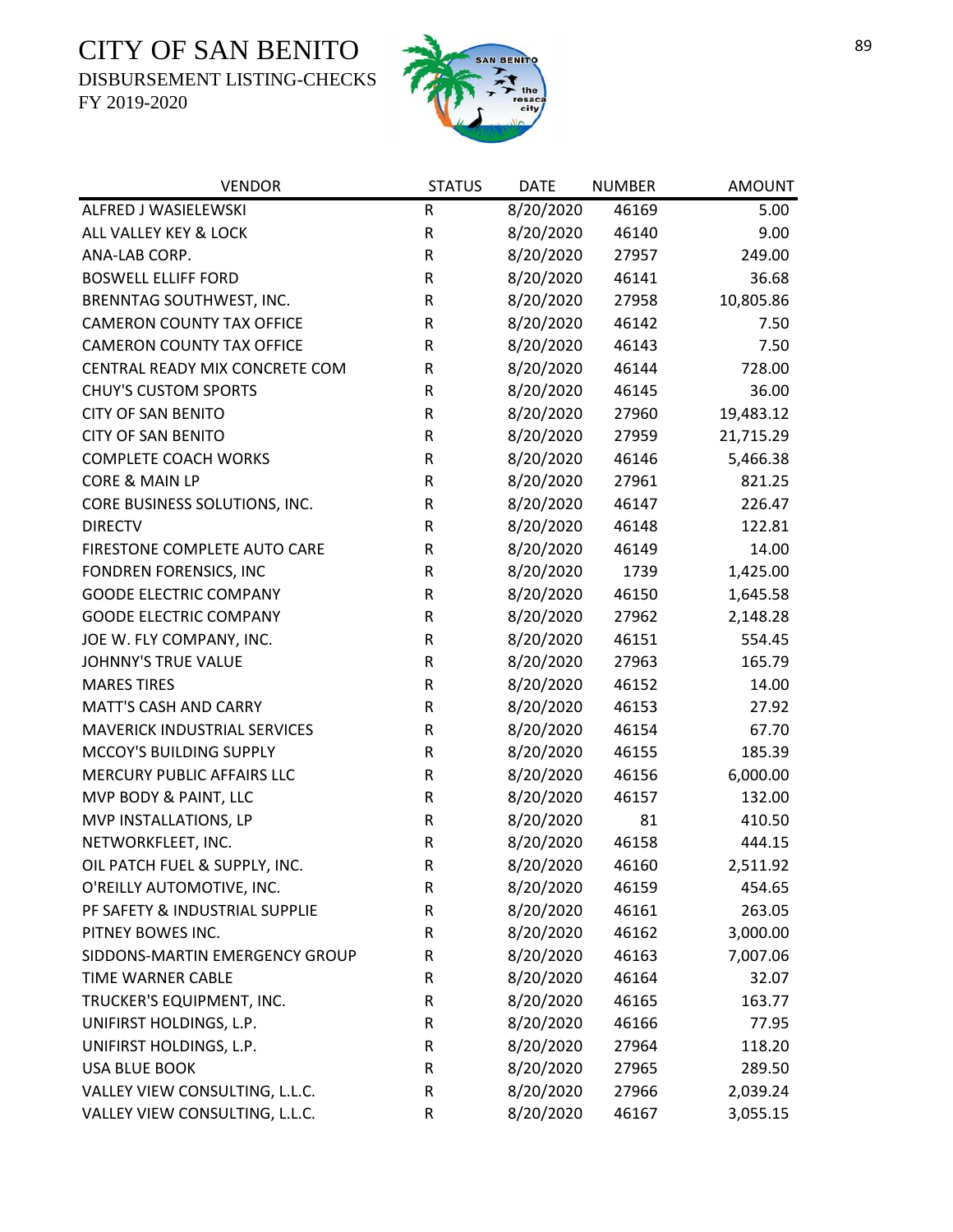DISBURSEMENT LISTING-CHECKS



| <b>VENDOR</b>                            | <b>STATUS</b> | <b>DATE</b> | <b>NUMBER</b> | <b>AMOUNT</b> |
|------------------------------------------|---------------|-------------|---------------|---------------|
| WAL-MART COMMUNITY/GECRB                 | R             | 8/20/2020   | 46168         | 6.72          |
| A&L FLOOR AND CARPET CARE                | R             | 8/21/2020   | 1710          | 165.00        |
| AXA EQUITABLE C/O GREAT AMERIC           | ${\sf R}$     | 8/21/2020   | 160826        | 300.00        |
| <b>CINDY BOUDLOCHE</b>                   | ${\sf R}$     | 8/21/2020   | 160825        | 1,823.02      |
| <b>FIRST COMMUNITY BANK</b>              | R             | 8/21/2020   | 160829        | 195.00        |
| KIRTAS, INC                              | ${\sf R}$     | 8/21/2020   | 199           | 4,797.50      |
| LAS TRES GALLINAS MEXICAN SHOP           | R             | 8/21/2020   | 1711          | 300.00        |
| LAS TRES GALLINAS MEXICAN SHOP           | ${\sf R}$     | 8/21/2020   | 1712          | 300.00        |
| <b>MARC</b>                              | R             | 8/21/2020   | 200           | 2,320.00      |
| MIDLAND NATIONAL LIFE INS                | ${\sf R}$     | 8/21/2020   | 160824        | 185.00        |
| NATIONWIDE RETIREMENT SOLUTION           | R             | 8/21/2020   | 160821        | 1,040.00      |
| OFFICE DEPOT, INC                        | R             | 8/21/2020   | 1713          | 28.17         |
| RGV FIRE SAFETY/SECURITY, LLC            | R             | 8/21/2020   | 1715          | 75.00         |
| RGV FIRE SAFETY/SECURITY, LLC            | R             | 8/21/2020   | 1714          | 150.00        |
| RGV FIRE SAFETY/SECURITY, LLC            | ${\sf R}$     | 8/21/2020   | 1716          | 1,959.50      |
| <b>SAN BENITO FIREMEN'S RELIEF &amp;</b> | ${\sf R}$     | 8/21/2020   | 160823        | 10,789.82     |
| SAN BENITO POLICE OFFICERS/EMP           | ${\sf R}$     | 8/21/2020   | 160828        | 50.00         |
| TEXAS MUNICIPAL POLICE ASSOCIA           | ${\sf R}$     | 8/21/2020   | 160827        | 238.00        |
| <b>TI SOLUTIONS</b>                      | R             | 8/21/2020   | 1717          | 875.00        |
| TIME WARNER CABLE                        | ${\sf R}$     | 8/21/2020   | 201           | 84.13         |
| TIME WARNER CABLE                        | ${\sf R}$     | 8/21/2020   | 1718          | 244.61        |
| TRANS UNION LLC                          | ${\sf R}$     | 8/21/2020   | 1719          | 40.00         |
| <b>U.S. POSTMASTER</b>                   | ${\sf R}$     | 8/21/2020   | 27967         | 612.15        |
| UNITED STATES TREASURY                   | R             | 8/21/2020   | 160820        | 80.00         |
| <b>UNITED WAY</b>                        | ${\sf R}$     | 8/21/2020   | 160822        | 38.00         |
| <b>VALLEY FEDERAL CRED.UNION</b>         | R             | 8/21/2020   | 160819        | 20.00         |
| <b>VALLEY SHREDDING SERVICE</b>          | ${\sf R}$     | 8/21/2020   | 1720          | 262.64        |
| OFFICE DEPOT BUSINESS CREDIT             | R             | 8/24/2020   | 46170         | 953.75        |
| CASA OF CAMERON & WILLACY COUN           | ${\sf R}$     | 8/26/2020   | 2831          | 2,170.80      |
| A TO Z LAWN SERVICE                      | $\mathsf R$   | 8/27/2020   | 27993         | 60.00         |
| <b>ABEL &amp; SON ENTERPRISES</b>        | R             | 8/27/2020   | 46171         | 500.00        |
| <b>ACEVEDO'S AUTO SERVICE</b>            | R             | 8/27/2020   | 46172         | 140.00        |
| <b>ADVANCE AUTO PARTS</b>                | ${\sf R}$     | 8/27/2020   | 27994         | 13.52         |
| <b>ADVANCE AUTO PARTS</b>                | ${\sf R}$     | 8/27/2020   | 46173         | 380.92        |
| AG-PRO TEXAS, LLC                        | ${\sf R}$     | 8/27/2020   | 46174         | 415.80        |
| ALAMO IRON WORKS, INC.                   | ${\sf R}$     | 8/27/2020   | 46175         | 169.00        |
| ANA-LAB CORP.                            | ${\sf R}$     | 8/27/2020   | 27995         | 102.00        |
| AT&T                                     | ${\sf R}$     | 8/27/2020   | 27996         | 143.08        |
| AT&T                                     | R             | 8/27/2020   | 46176         | 5,842.28      |
| <b>AUTO ZONE</b>                         | ${\sf R}$     | 8/27/2020   | 27997         | 296.94        |
| <b>BOSWELL ELLIFF FORD</b>               | ${\sf R}$     | 8/27/2020   | 46177         | 89.05         |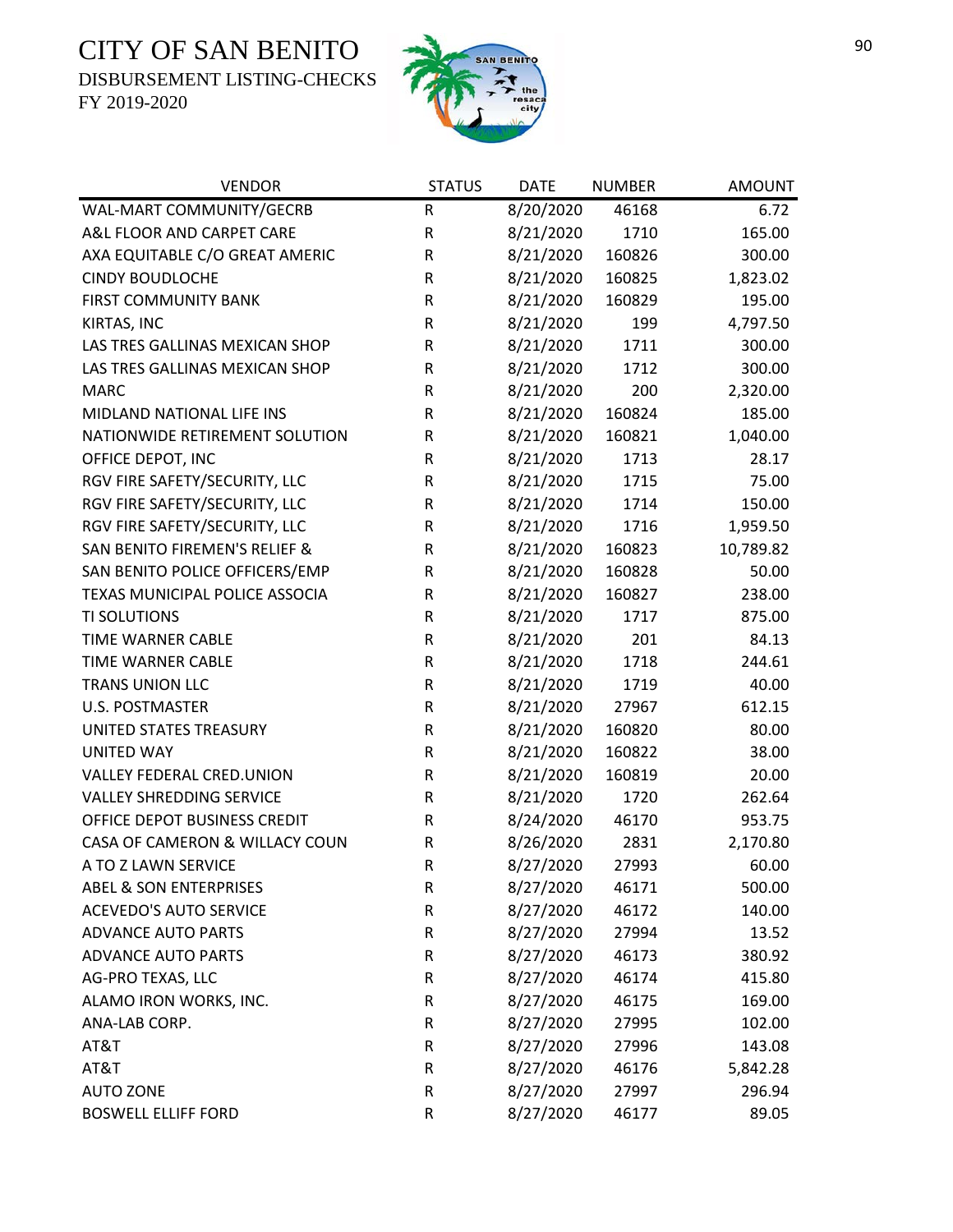DISBURSEMENT LISTING-CHECKS



| <b>VENDOR</b>                       | <b>STATUS</b> | <b>DATE</b> | <b>NUMBER</b> | <b>AMOUNT</b> |
|-------------------------------------|---------------|-------------|---------------|---------------|
| <b>CAMERON APPRAISAL DISTRICT</b>   | R             | 8/27/2020   | 46178         | 17,634.00     |
| <b>CAMERON COUNTY TAX OFFICE</b>    | R             | 8/27/2020   | 46179         | 7.50          |
| <b>CAMERON COUNTY TAX OFFICE</b>    | $\mathsf R$   | 8/27/2020   | 46180         | 22.00         |
| <b>CAMERON COUNTY TAX OFFICE</b>    | R             | 8/27/2020   | 46181         | 22.00         |
| CC DISTRIBUTORS, INC.               | ${\sf R}$     | 8/27/2020   | 46182         | 262.32        |
| CDW GOVERNMENT, INC.                | $\mathsf R$   | 8/27/2020   | 46183         | 1,485.84      |
| CENTRAL PLUMBING & ELECTRIC SU      | R             | 8/27/2020   | 46184         | 193.55        |
| CENTRAL READY MIX CONCRETE COM      | R             | 8/27/2020   | 46185         | 330.00        |
| <b>COLLISION STOP</b>               | R             | 8/27/2020   | 46186         | 4,774.00      |
| <b>CULLIGAN WATER</b>               | ${\sf R}$     | 8/27/2020   | 46187         | 221.05        |
| DOGGETT HEAVY MACHINERY SERVIC      | R             | 8/27/2020   | 46188         | 2,295.64      |
| FIRESTONE COMPLETE AUTO CARE        | R             | 8/27/2020   | 46189         | 26.99         |
| <b>GOODE ELECTRIC COMPANY</b>       | R             | 8/27/2020   | 28001         | 850.00        |
| <b>GOODE ELECTRIC COMPANY</b>       | R             | 8/27/2020   | 46190         | 16,722.43     |
| <b>GRAJALES TIRE SHOP</b>           | R             | 8/27/2020   | 46191         | 27.00         |
| GT DISTRIBUTORS, INC.               | R             | 8/27/2020   | 46192         | 765.00        |
| <b>LUBE MASTERS</b>                 | ${\sf R}$     | 8/27/2020   | 46193         | 135.90        |
| M & S FENCE AND WELDING REPAIR      | R             | 8/27/2020   | 46194         | 270.00        |
| <b>MARES TIRES</b>                  | R             | 8/27/2020   | 46195         | 8.00          |
| MATHESON TRI-GAS, INC.              | ${\sf R}$     | 8/27/2020   | 46196         | 361.19        |
| MCCOY'S BUILDING SUPPLY             | R             | 8/27/2020   | 46197         | 438.50        |
| MCCOY'S BUILDING SUPPLY             | ${\sf R}$     | 8/27/2020   | 202           | 1,732.35      |
| PF SAFETY & INDUSTRIAL SUPPLIE      | ${\sf R}$     | 8/27/2020   | 46198         | 636.40        |
| PRUNEDA TECH SERVICE                | R             | 8/27/2020   | 46199         | 55.00         |
| RELIANCE ENVIRONMENTAL TRUCK S      | $\mathsf R$   | 8/27/2020   | 27998         | 1,383.34      |
| RIO GRANDE VALLEY ROOFING           | R             | 8/27/2020   | 46200         | 1,450.00      |
| SMITH SECURITY GROUP, LLC           | R             | 8/27/2020   | 46201         | 85.00         |
| T & W TIRE, LLC.                    | R             | 8/27/2020   | 46202         | 80.00         |
| TEXAS DEPARTMENT OF PUBLIC SAF      | ${\sf R}$     | 8/27/2020   | 46203         | 4.00          |
| <b>TEXAS GAS SERVICE</b>            | $\mathsf R$   | 8/27/2020   | 46204         | 89.17         |
| THREE STAR MUFFLER SHOP             | R             | 8/27/2020   | 46205         | 75.00         |
| TOPS THE OUTDOOR POWER STORE        | R             | 8/27/2020   | 46206         | 721.13        |
| ULINE, INC.                         | R             | 8/27/2020   | 46207         | 212.31        |
| UNIFIRST HOLDINGS, L.P.             | R             | 8/27/2020   | 46208         | 82.55         |
| UNION PACIFIC RAILROAD COMPANY      | R             | 8/27/2020   | 46209         | 2,000.00      |
| UNITED REFRIGERATION, INC.          | R             | 8/27/2020   | 46210         | 203.62        |
| <b>USA BLUE BOOK</b>                | R             | 8/27/2020   | 27999         | 188.90        |
| UTW TIRE COLLECTION SERVICES        | R             | 8/27/2020   | 28000         | 2,595.00      |
| A&L FLOOR AND CARPET CARE           | R             | 8/28/2020   | 1721          | 165.00        |
| <b>CUMMINS SOUTHERN PLAINS, LLC</b> | R             | 8/28/2020   | 28029         | 34,129.25     |
| HEALTH CARE SERVICE CORPORATIO      | R             | 8/28/2020   | 1722          | 1,915.30      |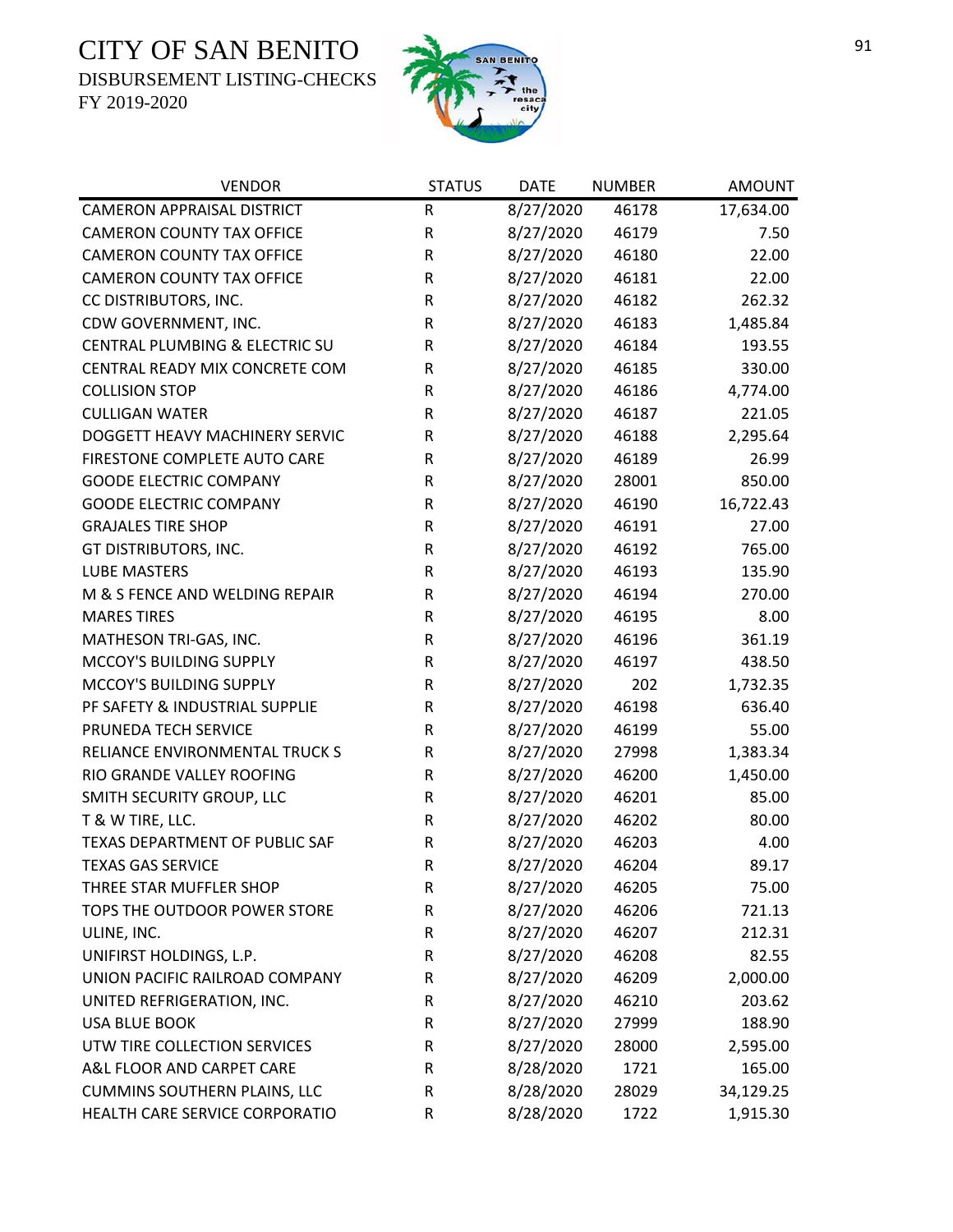DISBURSEMENT LISTING-CHECKS



| <b>VENDOR</b>                         | <b>STATUS</b> | <b>DATE</b> | <b>NUMBER</b> | <b>AMOUNT</b> |
|---------------------------------------|---------------|-------------|---------------|---------------|
| PRESTIGE LAWN CARE & LANDSCAPI        | R             | 8/28/2020   | 1723          | 200.00        |
| PRESTIGE LAWN CARE & LANDSCAPI        | ${\sf R}$     | 8/28/2020   | 1724          | 200.00        |
| <b>VERIZON WIRELESS</b>               | ${\sf R}$     | 8/28/2020   | 1381          | 698.24        |
| CAMERON COUNTY CHILDREN'S ADVO        | R             | 8/31/2020   | 2832          | 2,481.98      |
| <b>CITY OF SAN BENITO</b>             | R             | 8/31/2020   | 64            | 16.20         |
| <b>CITY OF SAN BENITO</b>             | ${\sf R}$     | 8/31/2020   | 63            | 594.06        |
| <b>CITY OF SAN BENITO</b>             | R             | 8/31/2020   | 65            | 1,424.85      |
| <b>CITY OF SAN BENITO</b>             | R             | 8/31/2020   | 67            | 1,604.75      |
| <b>CITY OF SAN BENITO</b>             | R             | 8/31/2020   | 68            | 1,604.75      |
| <b>CITY OF SAN BENITO</b>             | R             | 8/31/2020   | 62            | 1,611.42      |
| <b>CITY OF SAN BENITO</b>             | R             | 8/31/2020   | 66            | 1,706.63      |
| <b>CITY OF SAN BENITO</b>             | ${\sf R}$     | 8/31/2020   | 60            | 1,750.16      |
| <b>CITY OF SAN BENITO</b>             | R             | 8/31/2020   | 59            | 2,006.42      |
| <b>CITY OF SAN BENITO</b>             | R             | 8/31/2020   | 61            | 2,202.12      |
| <b>AFLAC</b>                          | R             | 9/3/2020    | 160855        | 1,000.50      |
| <b>CAMERON COUNTY ELECTIONS DEPAR</b> | ${\sf R}$     | 9/3/2020    | 46211         | 11,880.00     |
| M.A.S.A                               | R             | 9/3/2020    | 160857        | 241.00        |
| METROPOLITAN LIFE INSURANCE CO        | R             | 9/3/2020    | 160859        | 864.98        |
| METROPOLITAN LIFE INSURANCE CO        | R             | 9/3/2020    | 160858        | 2,796.12      |
| <b>SISLINK</b>                        | R             | 9/3/2020    | 160856        | 346.46        |
| <b>U.S. POSTMASTER</b>                | ${\sf R}$     | 9/3/2020    | 28002         | 632.66        |
| A CLEAN PORTOCO                       | ${\sf R}$     | 9/4/2020    | 46212         | 80.00         |
| A&L FLOOR AND CARPET CARE             | R             | 9/4/2020    | 1726          | 165.00        |
| A&L FLOOR AND CARPET CARE             | R             | 9/4/2020    | 1725          | 250.00        |
| <b>ABEL &amp; SON ENTERPRISES</b>     | ${\sf R}$     | 9/4/2020    | 46213         | 500.00        |
| <b>ADVANCE AUTO PARTS</b>             | R             | 9/4/2020    | 28003         | 299.75        |
| <b>ADVANCE AUTO PARTS</b>             | ${\sf R}$     | 9/4/2020    | 46214         | 591.86        |
| AG-PRO TEXAS, LLC                     | R             | 9/4/2020    | 46215         | 2,438.06      |
| ALL VALLEY KEY & LOCK                 | R             | 9/4/2020    | 46216         | 7.50          |
| AMCHEM INCORPORATED                   | $\mathsf R$   | 9/4/2020    | 28004         | 7,077.99      |
| AT&T                                  | R             | 9/4/2020    | 28005         | 4,238.52      |
| <b>AT&amp;T LONG DISTANCE</b>         | R             | 9/4/2020    | 28006         | 152.73        |
| <b>AT&amp;T LONG DISTANCE</b>         | R             | 9/4/2020    | 46217         | 1,552.86      |
| <b>AUTO ZONE</b>                      | R             | 9/4/2020    | 28007         | 109.24        |
| <b>AUTO ZONE</b>                      | R             | 9/4/2020    | 46218         | 566.53        |
| AXA EQUITABLE C/O GREAT AMERIC        | R             | 9/4/2020    | 160851        | 300.00        |
| <b>BOSWELL ELLIFF FORD</b>            | R             | 9/4/2020    | 46219         | 51.49         |
| BRENNTAG SOUTHWEST, INC.              | R             | 9/4/2020    | 28008         | 4,602.22      |
| <b>BURTON AUTO SUPPLY</b>             | R             | 9/4/2020    | 46220         | 7.57          |
| <b>CAMERON COUNTY IRRIGATION DIST</b> | R             | 9/4/2020    | 28009         | 31,539.17     |
| CENTER POINT LARGE PRINT              | R             | 9/4/2020    | 46221         | 89.28         |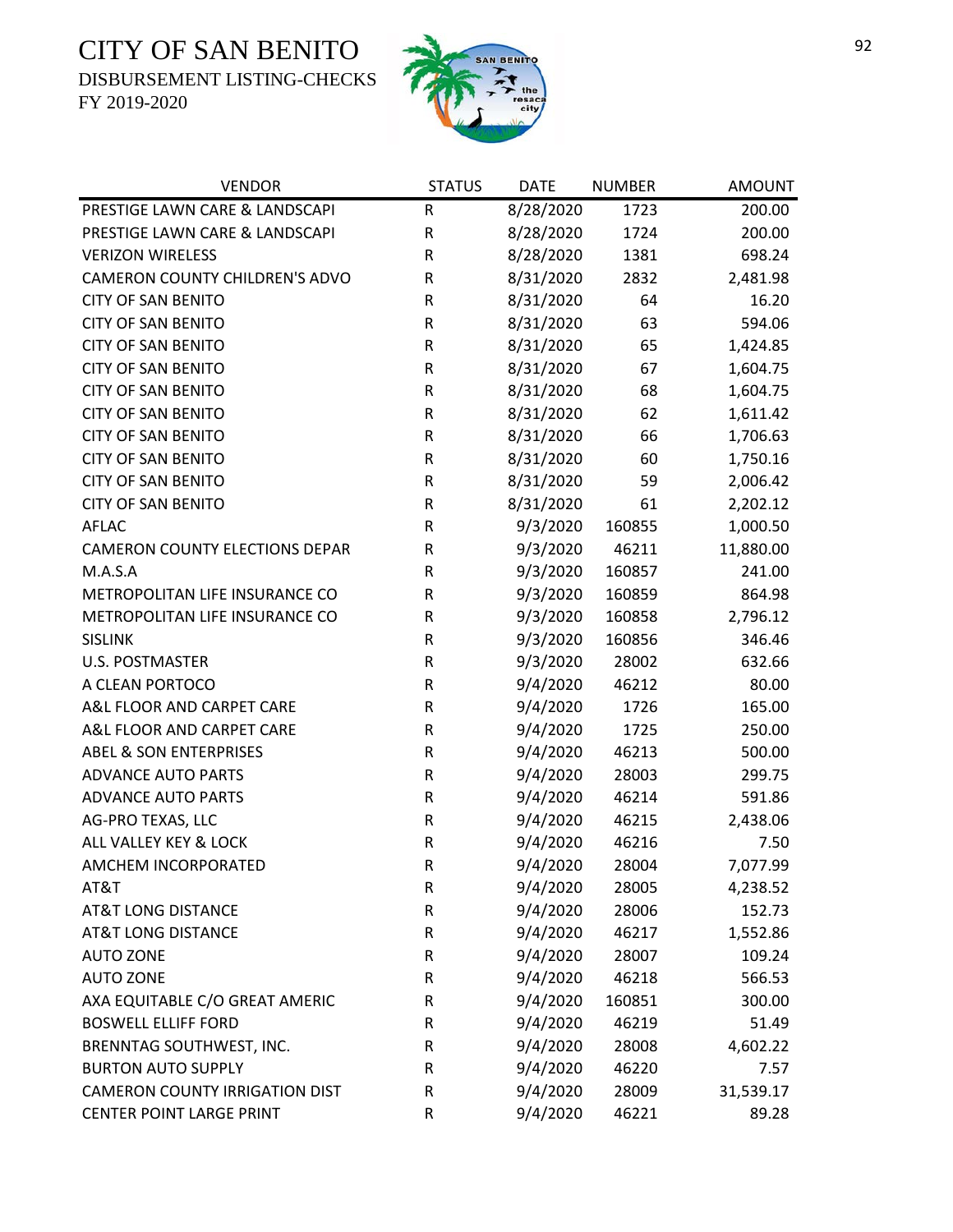DISBURSEMENT LISTING-CHECKS



| <b>VENDOR</b>                             | <b>STATUS</b> | <b>DATE</b> | <b>NUMBER</b> | <b>AMOUNT</b> |
|-------------------------------------------|---------------|-------------|---------------|---------------|
| CENTRAL READY MIX CONCRETE COM            | ${\sf R}$     | 9/4/2020    | 46222         | 1,430.00      |
| <b>CHUY'S CUSTOM SPORTS</b>               | ${\sf R}$     | 9/4/2020    | 46223         | 402.00        |
| <b>CINDY BOUDLOCHE</b>                    | ${\sf R}$     | 9/4/2020    | 160850        | 1,823.02      |
| <b>CITY OF SAN BENITO</b>                 | ${\sf R}$     | 9/4/2020    | 1728          | 1,400.00      |
| <b>CITY OF SAN BENITO</b>                 | ${\sf R}$     | 9/4/2020    | 1727          | 4,500.00      |
| CORE & MAIN LP                            | ${\sf R}$     | 9/4/2020    | 28010         | 3,584.62      |
| CORE BUSINESS SOLUTIONS, INC.             | ${\sf R}$     | 9/4/2020    | 46224         | 15.44         |
| <b>CULLIGAN WATER</b>                     | ${\sf R}$     | 9/4/2020    | 46225         | 143.50        |
| <b>DANIEL GUTIERREZ</b>                   | ${\sf R}$     | 9/4/2020    | 46226         | 200.00        |
| DENTON NAVARRO ROCHA BERNAL HY            | R             | 9/4/2020    | 46227         | 7,004.25      |
| DOGGETT FREIGHTLINER OF SOUTH             | R             | 9/4/2020    | 28012         | 57.47         |
| DPC INDUSTRIES, INC.                      | R             | 9/4/2020    | 28013         | 1,856.00      |
| <b>EMERGENCY TRAINING ALLIANCE BO</b>     | R             | 9/4/2020    | 46228         | 880.15        |
| <b>EMERGENCY VEHICLE &amp; FLEET SERV</b> | ${\sf R}$     | 9/4/2020    | 46229         | 547.00        |
| ENVISIONWARE, INC.                        | R             | 9/4/2020    | 46230         | 725.00        |
| <b>FASTSIGNS</b>                          | R             | 9/4/2020    | 46231         | 288.85        |
| FIRESTONE COMPLETE AUTO CARE              | ${\sf R}$     | 9/4/2020    | 46232         | 741.77        |
| <b>FIRST COMMUNITY BANK</b>               | ${\sf R}$     | 9/4/2020    | 160854        | 195.00        |
| FRONTERA MATERIALS, INC                   | ${\sf R}$     | 9/4/2020    | 46233         | 9,786.24      |
| <b>G5 INTERNET SERVICE LLC</b>            | ${\sf R}$     | 9/4/2020    | 46234         | 97.43         |
| GASES101 LLC                              | ${\sf R}$     | 9/4/2020    | 46235         | 150.00        |
| <b>GOODE ELECTRIC COMPANY</b>             | ${\sf R}$     | 9/4/2020    | 28014         | 541.35        |
| <b>GOODE ELECTRIC COMPANY</b>             | ${\sf R}$     | 9/4/2020    | 46236         | 13,412.38     |
| <b>GRAJALES TIRE SHOP</b>                 | R             | 9/4/2020    | 46237         | 15.00         |
| GT DISTRIBUTORS, INC.                     | ${\sf R}$     | 9/4/2020    | 46238         | 310.40        |
| <b>HACH COMPANY</b>                       | R             | 9/4/2020    | 28015         | 1,108.41      |
| HARLINGEN WATERWORKS SYSTEM               | ${\sf R}$     | 9/4/2020    | 28016         | 963.00        |
| HEAT SAFETY EQUIPMENT LLC.                | ${\sf R}$     | 9/4/2020    | 46240         | 484.75        |
| HERCULES INDUSTIRES INC                   | ${\sf R}$     | 9/4/2020    | 28017         | 801.71        |
| <b>HOLT-CAT</b>                           | $\mathsf R$   | 9/4/2020    | 28018         | 1,253.33      |
| HURRICANE FENCE COMPANY                   | R             | 9/4/2020    | 46241         | 820.00        |
| <b>J &amp; J TIRE &amp; AUTO</b>          | R             | 9/4/2020    | 46242         | 219.00        |
| J. MAYA DESIGNS AND GRAPHICS L            | ${\sf R}$     | 9/4/2020    | 46243         | 215.75        |
| JCS INDUSTRIES, INC.                      | R             | 9/4/2020    | 28019         | 777.42        |
| LINEBARGER GOGGAN BLAIR & SAMP            | R             | 9/4/2020    | 46244         | 17,455.45     |
| <b>LUBE MASTERS</b>                       | R             | 9/4/2020    | 46245         | 7.00          |
| MAGIC VALLEY ELECTRICT CO-OP              | R             | 9/4/2020    | 46246         | 245.31        |
| MATHESON TRI-GAS, INC.                    | R             | 9/4/2020    | 46247         | 111.70        |
| MCCOY'S BUILDING SUPPLY                   | R             | 9/4/2020    | 46248         | 48.73         |
| MIDLAND NATIONAL LIFE INS                 | ${\sf R}$     | 9/4/2020    | 160849        | 185.00        |
| MONICA RAMIREZ                            | ${\sf R}$     | 9/4/2020    | 46249         | 165.00        |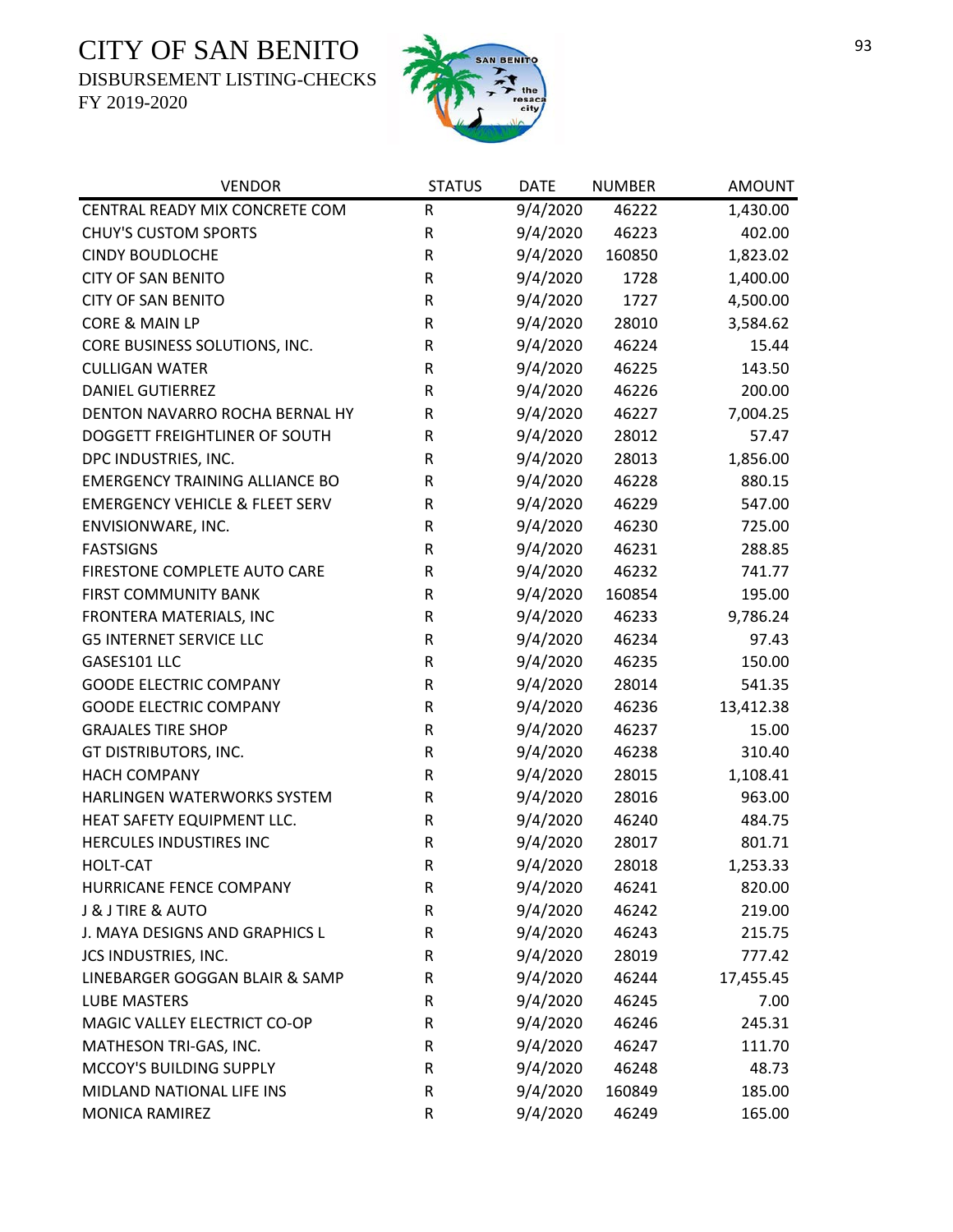DISBURSEMENT LISTING-CHECKS



| <b>VENDOR</b>                  | <b>STATUS</b> | <b>DATE</b> | <b>NUMBER</b> | <b>AMOUNT</b> |
|--------------------------------|---------------|-------------|---------------|---------------|
| NATIONWIDE RETIREMENT SOLUTION | $\mathsf R$   | 9/4/2020    | 160846        | 1,025.00      |
| <b>NEW CORE INC</b>            | R             | 9/4/2020    | 28020         | 14,525.91     |
| NUECES POWER EQUIPMENT         | R             | 9/4/2020    | 28021         | 668.12        |
| OFFICE DEPOT, INC              | ${\sf R}$     | 9/4/2020    | 1731          | 19.98         |
| OFFICE DEPOT, INC              | ${\sf R}$     | 9/4/2020    | 1730          | 322.71        |
| OFFICE DEPOT, INC              | R             | 9/4/2020    | 1729          | 1,993.99      |
| <b>OFFICE WORLD</b>            | ${\sf R}$     | 9/4/2020    | 1732          | 1,398.00      |
| OIL PATCH FUEL & SUPPLY, INC.  | R             | 9/4/2020    | 46251         | 6,789.00      |
| ONE STOP PEST CONTROL          | R             | 9/4/2020    | 46252         | 946.00        |
| O'REILLY AUTOMOTIVE, INC.      | R             | 9/4/2020    | 46250         | 69.65         |
| PATHMARK TRAFFIC PRODUCTS OF T | ${\sf R}$     | 9/4/2020    | 46254         | 876.90        |
| PATTERSON EQUIPMENT COMPANY, L | ${\sf R}$     | 9/4/2020    | 28022         | 3,962.00      |
| POLYDYNE INC.                  | R             | 9/4/2020    | 28023         | 4,032.00      |
| PRUNEDA TECH SERVICE           | R             | 9/4/2020    | 46255         | 739.90        |
| ROYAL METAL BUILDING COMPONENT | ${\sf R}$     | 9/4/2020    | 46256         | 134.79        |
| ROYAL METAL BUILDING COMPONENT | ${\sf R}$     | 9/4/2020    | 203           | 2,173.66      |
| SAN BENITO FIREMEN'S RELIEF &  | ${\sf R}$     | 9/4/2020    | 160848        | 10,989.94     |
| <b>SAN BENITO NEWS</b>         | ${\sf R}$     | 9/4/2020    | 46257         | 1,155.00      |
| SAN BENITO POLICE OFFICERS/EMP | R             | 9/4/2020    | 160853        | 50.00         |
| SMARTCOM TELEPHONE, LLC        | ${\sf R}$     | 9/4/2020    | 46258         | 1,409.95      |
| <b>TCEQ</b>                    | ${\sf R}$     | 9/4/2020    | 28027         | 111.00        |
| <b>TCEQ</b>                    | R             | 9/4/2020    | 28028         | 111.00        |
| TELE-PRO COMMUNICATIONS        | ${\sf R}$     | 9/4/2020    | 46259         | 823.04        |
| <b>TEXAS GAS SERVICE</b>       | $\sf R$       | 9/4/2020    | 28024         | 1,171.93      |
| TEXAS MUNICIPAL POLICE ASSOCIA | R             | 9/4/2020    | 160852        | 238.00        |
| TEXAS STATE LIBRARY AND ARCHIV | R             | 9/4/2020    | 46260         | 369.00        |
| TIME WARNER CABLE              | R             | 9/4/2020    | 204           | 93.38         |
| <b>TIME WARNER CABLE</b>       | R             | 9/4/2020    | 376           | 314.85        |
| <b>TIME WARNER CABLE</b>       | ${\sf R}$     | 9/4/2020    | 46261         | 633.49        |
| TOPS THE OUTDOOR POWER STORE   | $\mathsf{R}$  | 9/4/2020    | 46262         | 334.69        |
| TXU ENERGY RETAIL COMPANY LLC  | R             | 9/4/2020    | 1733          | 535.66        |
| TXU ENERGY RETAIL COMPANY LLC  | R             | 9/4/2020    | 377           | 1,503.68      |
| TXU ENERGY RETAIL COMPANY LLC  | R             | 9/4/2020    | 46263         | 37,940.48     |
| TXU ENERGY RETAIL COMPANY LLC  | R             | 9/4/2020    | 28025         | 48,046.70     |
| ULINE, INC.                    | R             | 9/4/2020    | 46264         | 903.58        |
| UNIFIRST HOLDINGS, L.P.        | R             | 9/4/2020    | 46265         | 125.55        |
| UNIFIRST HOLDINGS, L.P.        | R             | 9/4/2020    | 28026         | 134.90        |
| UNITED STATES TREASURY         | R             | 9/4/2020    | 160845        | 80.00         |
| <b>UNITED WAY</b>              | R             | 9/4/2020    | 160847        | 38.00         |
| VALLEY FEDERAL CRED.UNION      | R             | 9/4/2020    | 160844        | 20.00         |
| <b>VALLEY IT SOLUTIONS</b>     | R             | 9/4/2020    | 46266         | 14,000.00     |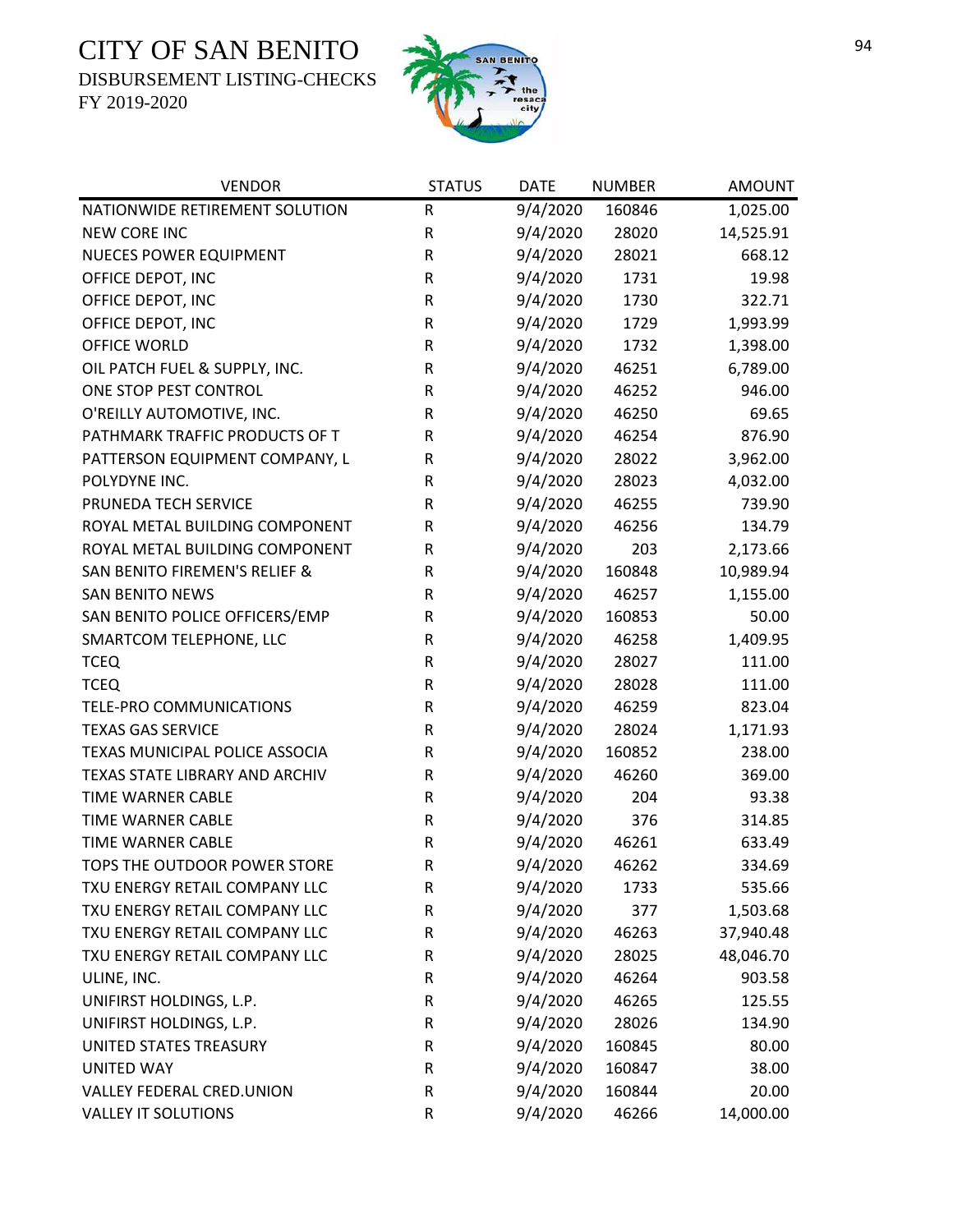DISBURSEMENT LISTING-CHECKS



| <b>VENDOR</b>                       | <b>STATUS</b> | <b>DATE</b> | <b>NUMBER</b> | <b>AMOUNT</b> |
|-------------------------------------|---------------|-------------|---------------|---------------|
| <b>VALLEY WIDE SECURITY</b>         | ${\sf R}$     | 9/4/2020    | 46267         | 225.00        |
| <b>VICTORIA PADRON</b>              | ${\sf R}$     | 9/4/2020    | 1735          | 11.79         |
| <b>VICTORIA PADRON</b>              | R             | 9/4/2020    | 1734          | 15.18         |
| <b>VICTORIA PADRON</b>              | R             | 9/4/2020    | 1737          | 20.30         |
| <b>VICTORIA PADRON</b>              | R             | 9/4/2020    | 1736          | 24.09         |
| <b>VICTORIA PADRON</b>              | R             | 9/4/2020    | 1738          | 24.09         |
| WAL-MART COMMUNITY/GECRB            | R             | 9/4/2020    | 46268         | 8.96          |
| A&L FLOOR AND CARPET CARE           | $\mathsf R$   | 9/11/2020   | 1739          | 165.00        |
| <b>ABEL MARTINEZ</b>                | R             | 9/11/2020   | 46270         | 295.00        |
| <b>ADVANCE AUTO PARTS</b>           | ${\sf R}$     | 9/11/2020   | 46271         | 312.58        |
| AGUAWORKS PIPE & SUPPLY, LLC.       | ${\sf R}$     | 9/11/2020   | 28031         | 2,272.84      |
| <b>ALLEGRA</b>                      | R             | 9/11/2020   | 46272         | 199.62        |
| ARMONIA MUSIC ADADEMY               | R             | 9/11/2020   | 1740          | 500.00        |
| <b>BOSWELL ELLIFF FORD</b>          | ${\sf R}$     | 9/11/2020   | 46273         | 329.20        |
| <b>BSN SPORTS, LLC</b>              | R             | 9/11/2020   | 46274         | 19.29         |
| CARSON MAP COMPANY, INC.            | ${\sf R}$     | 9/11/2020   | 46275         | 590.00        |
| CC DISTRIBUTORS, INC.               | R             | 9/11/2020   | 46276         | 179.10        |
| <b>CHUY'S CUSTOM SPORTS</b>         | ${\sf R}$     | 9/11/2020   | 46277         | 314.00        |
| <b>CITY OF BROWNSVILLE</b>          | R             | 9/11/2020   | 46278         | 72.00         |
| <b>CITY OF SAN BENITO</b>           | R             | 9/11/2020   | 1741          | 5.70          |
| <b>COLONIAL LIFE INSURANCE</b>      | ${\sf R}$     | 9/11/2020   | 160860        | 3,809.60      |
| CPS HUMAN RESOURCE SERVICES         | R             | 9/11/2020   | 46279         | 460.00        |
| DPC INDUSTRIES, INC.                | R             | 9/11/2020   | 28032         | 1,856.00      |
| FIRESTONE COMPLETE AUTO CARE        | R             | 9/11/2020   | 46280         | 856.92        |
| <b>GALVAN SHEET METAL</b>           | ${\sf R}$     | 9/11/2020   | 46281         | 450.00        |
| <b>GOODE ELECTRIC COMPANY</b>       | R             | 9/11/2020   | 28033         | 637.50        |
| <b>GRAJALES TIRE SHOP</b>           | ${\sf R}$     | 9/11/2020   | 46282         | 17.00         |
| <b>GULF COAST PAPER CO. INC.</b>    | R             | 9/11/2020   | 205           | 104.00        |
| INFINITY DRUG & ALCOHOL SCREEN      | ${\sf R}$     | 9/11/2020   | 46283         | 135.00        |
| INTEGRITY TESTING, INC.             | $\mathsf{R}$  | 9/11/2020   | 28034         | 5,485.00      |
| <b>IVAN G. RAMIREZ</b>              | R             | 9/11/2020   | 28035         | 263.96        |
| MAE POWER EQUIPMENT                 | R             | 9/11/2020   | 28036         | 102.64        |
| <b>MARES TIRES</b>                  | R             | 9/11/2020   | 28037         | 30.00         |
| MARK SOSSI AND ASSOCIATES P.C.      | R             | 9/11/2020   | 46269         | 12,407.50     |
| <b>MAVERICK INDUSTRIAL SERVICES</b> | R             | 9/11/2020   | 46284         | 143.10        |
| MCCOY'S BUILDING SUPPLY             | R             | 9/11/2020   | 28038         | 1,145.76      |
| MUTUAL OF OMAHA                     | R             | 9/11/2020   | 160861        | 5,113.44      |
| NETWORKFLEET, INC.                  | R             | 9/11/2020   | 46285         | 437.13        |
| O'REILLY AUTOMOTIVE, INC.           | R             | 9/11/2020   | 46286         | 16.99         |
| PATTERSON EQUIPMENT COMPANY, L      | R             | 9/11/2020   | 28039         | 566.95        |
| PICO PROPANE AND FUELS              | R             | 9/11/2020   | 46287         | 13,640.70     |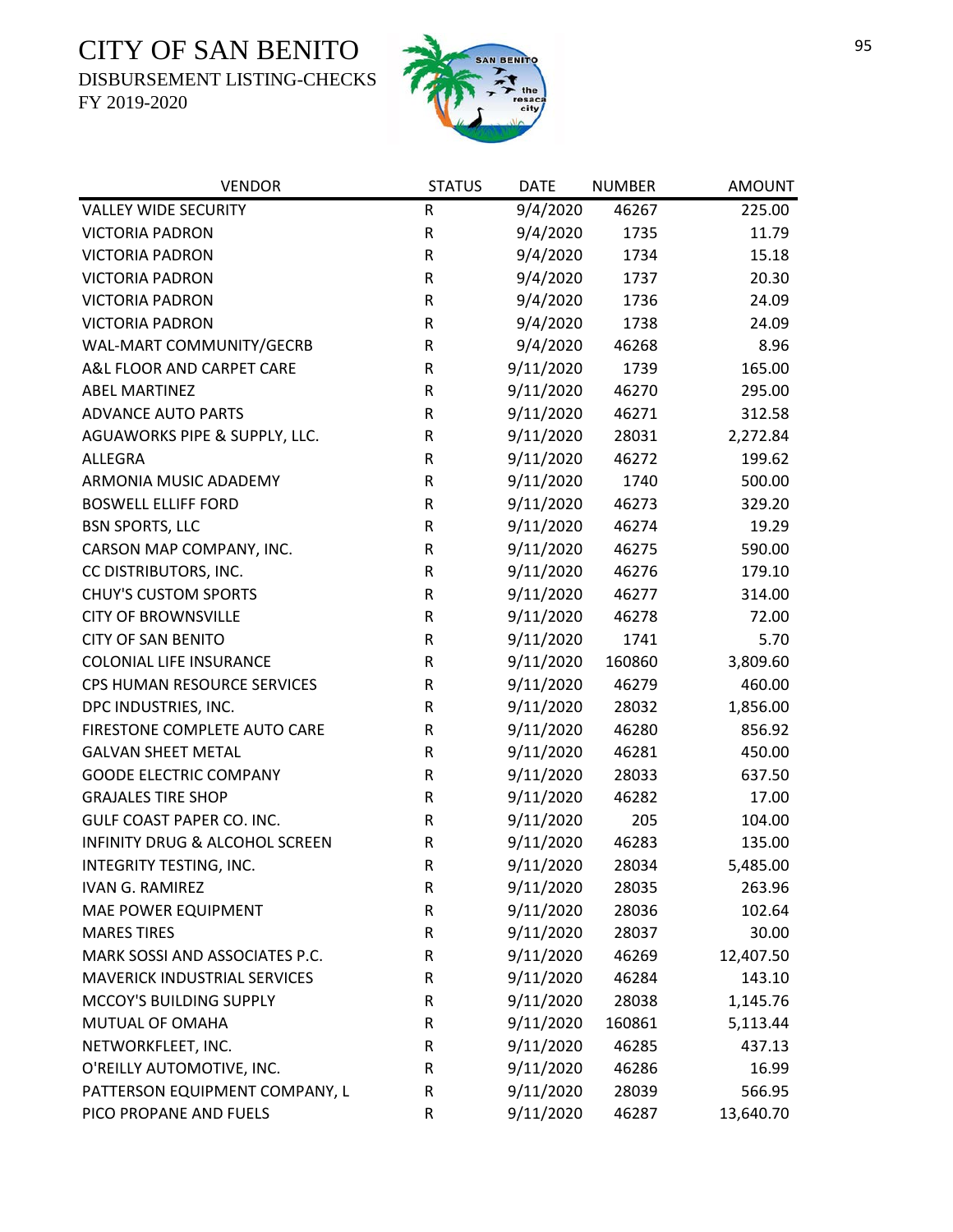DISBURSEMENT LISTING-CHECKS





| <b>VENDOR</b>                     | <b>STATUS</b> | <b>DATE</b> | <b>NUMBER</b> | <b>AMOUNT</b> |
|-----------------------------------|---------------|-------------|---------------|---------------|
| PRAXAIR DISTRIBUTION INC.         | R             | 9/11/2020   | 28040         | 42.49         |
| RAINBOW PRINTING AND ULTRA PLA    | $\mathsf R$   | 9/11/2020   | 46288         | 975.00        |
| SAN ANTONIO RETAIL MERCHANTS A    | R             | 9/11/2020   | 1742          | 24.00         |
| <b>SWAGIT PRODUCTIONS, LLC</b>    | R             | 9/11/2020   | 46289         | 1,990.00      |
| TEXAS DEPARTMENT OF MOTOR VEHI    | ${\sf R}$     | 9/11/2020   | 46290         | 7.50          |
| TEXAS DEPARTMENT OF PUBLIC SAF    | R             | 9/11/2020   | 46291         | 9.00          |
| THOMSON REUTERS - WEST            | $\mathsf R$   | 9/11/2020   | 46292         | 308.06        |
| <b>TIME WARNER CABLE</b>          | $\mathsf R$   | 9/11/2020   | 46293         | 927.08        |
| TML INTERGOVERNMENTAL RISK POO    | $\mathsf R$   | 9/11/2020   | 46294         | 37,735.54     |
| TONY YZAGUIRRE JR-TAX ASSESSOR    | ${\sf R}$     | 9/11/2020   | 46295         | 7.50          |
| TOPS THE OUTDOOR POWER STORE      | ${\sf R}$     | 9/11/2020   | 46296         | 544.39        |
| <b>TRANE</b>                      | $\mathsf R$   | 9/11/2020   | 46297         | 466.00        |
| <b>U.S. POSTMASTER</b>            | ${\sf R}$     | 9/11/2020   | 28030         | 591.55        |
| UNIFIRST HOLDINGS, L.P.           | $\mathsf R$   | 9/11/2020   | 28041         | 10.20         |
| UNIFIRST HOLDINGS, L.P.           | ${\sf R}$     | 9/11/2020   | 46298         | 33.20         |
| VALLEY WIDE SPRINKLER SYSTEMS     | ${\sf R}$     | 9/11/2020   | 46299         | 161.80        |
| <b>VERIZON WIRELESS</b>           | $\mathsf{R}$  | 9/11/2020   | 378           | 96.48         |
| <b>VERIZON WIRELESS</b>           | ${\sf R}$     | 9/11/2020   | 1743          | 157.74        |
| <b>VERIZON WIRELESS</b>           | $\mathsf R$   | 9/11/2020   | 28042         | 578.87        |
| <b>VERIZON WIRELESS</b>           | $\mathsf R$   | 9/11/2020   | 1382          | 674.80        |
| <b>VERIZON WIRELESS</b>           | $\mathsf R$   | 9/11/2020   | 46300         | 3,184.72      |
| VINEERA CHEMICALS, LLC            | ${\sf R}$     | 9/11/2020   | 28043         | 5,840.00      |
| MILLENNIUM ENGINEERS GROUP, IN    | R             | 9/14/2020   | 1536          | 7,435.00      |
| <b>ABEL &amp; SON ENTERPRISES</b> | ${\sf R}$     | 9/15/2020   | 46301         | 750.00        |
| <b>ADVANCE AUTO PARTS</b>         | ${\sf R}$     | 9/15/2020   | 46302         | 186.88        |
| AGUAWORKS PIPE & SUPPLY, LLC.     | $\mathsf R$   | 9/15/2020   | 28070         | 568.40        |
| <b>ALLEGRA</b>                    | $\mathsf R$   | 9/15/2020   | 46303         | 437.64        |
| AMCHEM INCORPORATED               | ${\sf R}$     | 9/15/2020   | 28071         | 7,052.88      |
| ARROW MAGNOLIA, INC.              | ${\sf R}$     | 9/15/2020   | 28072         | 189.00        |
| <b>B &amp; C CAR WASH</b>         | R             | 9/15/2020   | 46304         | 210.00        |
| <b>BBVA COMPASS BANK</b>          | R             | 9/15/2020   | 379           | 34.65         |
| <b>BBVA COMPASS BANK</b>          | ${\sf R}$     | 9/15/2020   | 207           | 821.34        |
| <b>BBVA COMPASS BANK</b>          | ${\sf R}$     | 9/15/2020   | 46341         | 8,725.32      |
| <b>BBVA COMPASS BANK</b>          | ${\sf R}$     | 9/15/2020   | 28099         | 214,765.05    |
| <b>BOSWELL ELLIFF FORD</b>        | R             | 9/15/2020   | 46305         | 40.49         |
| BOUND TO STAY BOUND BOOKS, INC    | R             | 9/15/2020   | 46306         | 28.74         |
| BRENNTAG SOUTHWEST, INC.          | R             | 9/15/2020   | 28073         | 9,291.35      |
| <b>CAMERON COUNTY TAX OFFICE</b>  | R             | 9/15/2020   | 28074         | 7.50          |
| <b>CAMERON COUNTY TAX OFFICE</b>  | R             | 9/15/2020   | 28078         | 7.50          |
| <b>CAMERON COUNTY TAX OFFICE</b>  | $\mathsf R$   | 9/15/2020   | 28079         | 7.50          |
| <b>CAMERON COUNTY TAX OFFICE</b>  | R             | 9/15/2020   | 28080         | 7.50          |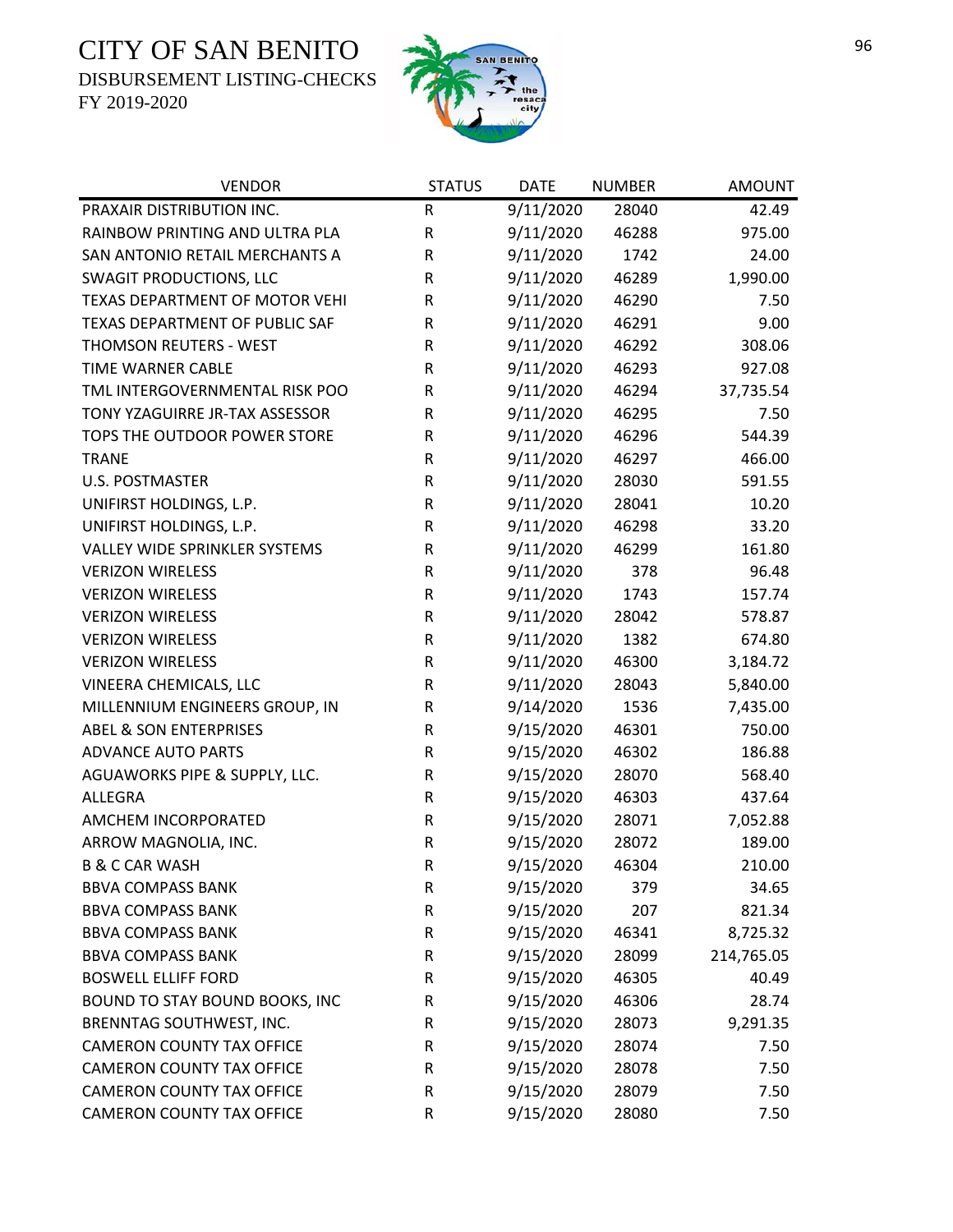DISBURSEMENT LISTING-CHECKS



| <b>VENDOR</b>                       | <b>STATUS</b> | <b>DATE</b> | <b>NUMBER</b> | <b>AMOUNT</b> |
|-------------------------------------|---------------|-------------|---------------|---------------|
| <b>CAMERON COUNTY TAX OFFICE</b>    | R             | 9/15/2020   | 28075         | 22.00         |
| <b>CAMERON COUNTY TAX OFFICE</b>    | $\mathsf R$   | 9/15/2020   | 28076         | 22.00         |
| <b>CAMERON COUNTY TAX OFFICE</b>    | ${\sf R}$     | 9/15/2020   | 28077         | 22.00         |
| <b>CAP FLEET UPFITTERS</b>          | $\mathsf R$   | 9/15/2020   | 46307         | 1,030.00      |
| CC DISTRIBUTORS, INC.               | ${\sf R}$     | 9/15/2020   | 46308         | 103.58        |
| CDW GOVERNMENT, INC.                | ${\sf R}$     | 9/15/2020   | 46310         | 5,277.23      |
| CHEMTRADE CHEMICALS US LLC          | ${\sf R}$     | 9/15/2020   | 28081         | 3,571.77      |
| <b>CITY OF SAN BENITO</b>           | ${\sf R}$     | 9/15/2020   | 69            | 3,232.13      |
| <b>CITY OF SAN BENITO</b>           | ${\sf R}$     | 9/15/2020   | 2833          | 8,713.08      |
| <b>CITY OF SAN BENITO</b>           | ${\sf R}$     | 9/15/2020   | 28082         | 41,280.56     |
| <b>COMPLETE COACH WORKS</b>         | ${\sf R}$     | 9/15/2020   | 46311         | 1,136.35      |
| CORE & MAIN LP                      | ${\sf R}$     | 9/15/2020   | 28083         | 5,255.24      |
| <b>DANNY PAYTON ELECTRIC</b>        | ${\sf R}$     | 9/15/2020   | 206           | 1,956.42      |
| DENALI WATER SOLUTIONS LLC          | R             | 9/15/2020   | 28084         | 3,475.00      |
| DIEBOLD NIXDORF INCORPORATED        | ${\sf R}$     | 9/15/2020   | 46312         | 1,755.61      |
| DOGGETT HEAVY MACHINERY SERVIC      | ${\sf R}$     | 9/15/2020   | 28085         | 4,918.37      |
| DOGGETT HEAVY MACHINERY SERVIC      | ${\sf R}$     | 9/15/2020   | 46313         | 5,473.25      |
| DPC INDUSTRIES, INC.                | R             | 9/15/2020   | 28086         | 550.00        |
| <b>DSHS CENTRAL LAB MC2004</b>      | R             | 9/15/2020   | 28087         | 163.44        |
| ELITE MEDICAL TRAINING SOLUTIO      | R             | 9/15/2020   | 46314         | 800.00        |
| FIRESTONE COMPLETE AUTO CARE        | ${\sf R}$     | 9/15/2020   | 28088         | 14.00         |
| FIRESTONE COMPLETE AUTO CARE        | ${\sf R}$     | 9/15/2020   | 46315         | 280.65        |
| <b>GERARDO A. SALAZAR</b>           | $\mathsf R$   | 9/15/2020   | 46316         | 21.60         |
| <b>GRAINGER</b>                     | ${\sf R}$     | 9/15/2020   | 28089         | 154.70        |
| <b>GRAJALES TIRE SHOP</b>           | ${\sf R}$     | 9/15/2020   | 46317         | 19.00         |
| GT DISTRIBUTORS, INC.               | ${\sf R}$     | 9/15/2020   | 46318         | 1,158.94      |
| GULF COAST PAPER CO. INC.           | ${\sf R}$     | 9/15/2020   | 46319         | 760.08        |
| HEAT SAFETY EQUIPMENT LLC.          | ${\sf R}$     | 9/15/2020   | 46320         | 1,168.00      |
| HURRICANE FENCE COMPANY             | ${\sf R}$     | 9/15/2020   | 46321         | 3,850.00      |
| INTERNAL CONTROL SYSTEMS            | $\mathsf R$   | 9/15/2020   | 46322         | 160.00        |
| <b>IVAN G. RAMIREZ</b>              | R             | 9/15/2020   | 28090         | 735.00        |
| J & J TIRE & AUTO                   | ${\sf R}$     | 9/15/2020   | 46323         | 75.00         |
| <b>LUBE MASTERS</b>                 | ${\sf R}$     | 9/15/2020   | 28091         | 14.00         |
| LUIS C MARTINEZ, SR                 | ${\sf R}$     | 9/15/2020   | 46324         | 225.00        |
| <b>MATT'S CASH AND CARRY</b>        | R             | 9/15/2020   | 46325         | 807.20        |
| <b>MAVERICK INDUSTRIAL SERVICES</b> | ${\sf R}$     | 9/15/2020   | 46326         | 47.70         |
| NETWORKFLEET, INC.                  | R             | 9/15/2020   | 28092         | 882.24        |
| NETWORKFLEET, INC.                  | ${\sf R}$     | 9/15/2020   | 46327         | 3,047.39      |
| NOVA HEALTHCARE, PA                 | ${\sf R}$     | 9/15/2020   | 46328         | 74.70         |
| <b>NUECES POWER EQUIPMENT</b>       | ${\sf R}$     | 9/15/2020   | 28093         | 5,112.00      |
| OIL PATCH FUEL & SUPPLY, INC.       | ${\sf R}$     | 9/15/2020   | 46330         | 6,510.45      |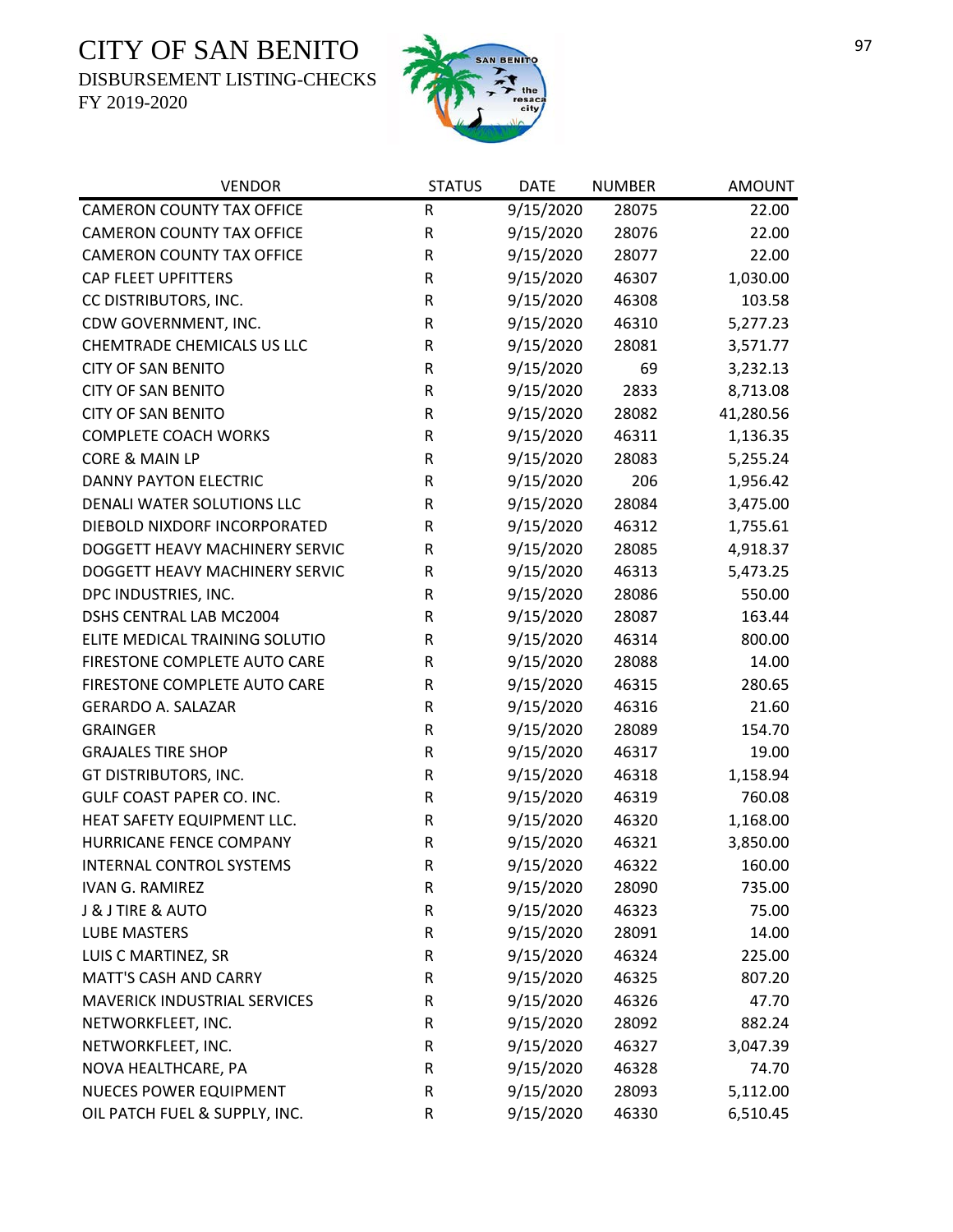DISBURSEMENT LISTING-CHECKS



| <b>VENDOR</b>                     | <b>STATUS</b> | <b>DATE</b> | <b>NUMBER</b> | <b>AMOUNT</b> |
|-----------------------------------|---------------|-------------|---------------|---------------|
| ONE STOP PEST CONTROL             | R             | 9/15/2020   | 46331         | 1,275.00      |
| O'REILLY AUTOMOTIVE, INC.         | R             | 9/15/2020   | 46329         | 125.02        |
| PITNEY BOWES GLOBAL FINANCIAL     | $\mathsf R$   | 9/15/2020   | 46332         | 205.00        |
| PITNEY BOWES GLOBAL FINANCIAL     | R             | 9/15/2020   | 28094         | 845.39        |
| RED WING BUSINESS ADVANTAGE AC    | R             | 9/15/2020   | 46333         | 150.00        |
| REPUBLIC SERVICES, INC #863       | ${\sf R}$     | 9/15/2020   | 28095         | 226.75        |
| <b>SAN BENITO NEWS</b>            | R             | 9/15/2020   | 2835          | 1,177.00      |
| SHERWIN WILLIAMS                  | R             | 9/15/2020   | 46334         | 973.43        |
| SILVA'S TRANSMISSION CENTER       | ${\sf R}$     | 9/15/2020   | 46335         | 40.00         |
| T & W TIRE, LLC.                  | R             | 9/15/2020   | 28096         | 120.00        |
| TIME WARNER CABLE                 | R             | 9/15/2020   | 46336         | 32.07         |
| TIP TOP TOWING                    | ${\sf R}$     | 9/15/2020   | 46337         | 95.00         |
| TOPS THE OUTDOOR POWER STORE      | R             | 9/15/2020   | 46338         | 189.99        |
| UNIFIRST HOLDINGS, L.P.           | R             | 9/15/2020   | 46339         | 148.10        |
| UNIFIRST HOLDINGS, L.P.           | R             | 9/15/2020   | 28097         | 212.60        |
| UTW TIRE COLLECTION SERVICES      | R             | 9/15/2020   | 28098         | 2,117.50      |
| <b>VALLEY LIFTMAN CORPORATION</b> | R             | 9/15/2020   | 46340         | 8,000.00      |
| A&L FLOOR AND CARPET CARE         | R             | 9/18/2020   | 1744          | 165.00        |
| AXA EQUITABLE C/O GREAT AMERIC    | R             | 9/18/2020   | 160884        | 300.00        |
| <b>CINDY BOUDLOCHE</b>            | R             | 9/18/2020   | 160883        | 1,823.02      |
| FIRST COMMUNITY BANK              | R             | 9/18/2020   | 160887        | 195.00        |
| HEB GROCERY COMPANY, LP           | R             | 9/18/2020   | 46346         | 61,329.82     |
| <b>KATARINA GUERRA</b>            | R             | 9/18/2020   | 1745          | 640.00        |
| MIDLAND NATIONAL LIFE INS         | R             | 9/18/2020   | 160882        | 185.00        |
| MUNDO AND ASSOCIATES, INC.        | ${\sf R}$     | 9/18/2020   | 3             | 4,000.00      |
| NATIONWIDE RETIREMENT SOLUTION    | R             | 9/18/2020   | 160879        | 1,025.00      |
| OFFICE DEPOT, INC                 | R             | 9/18/2020   | 1746          | 63.98         |
| REBECA CASTILLO                   | R             | 9/18/2020   | 1748          | 54.05         |
| REBECA CASTILLO                   | ${\sf R}$     | 9/18/2020   | 1747          | 75.56         |
| SAN BENITO FIREMEN'S RELIEF &     | $\mathsf{R}$  | 9/18/2020   | 160881        | 11,438.28     |
| SAN BENITO POLICE OFFICERS/EMP    | R             | 9/18/2020   | 160886        | 50.00         |
| SMARTCOM TELEPHONE, LLC           | R             | 9/18/2020   | 46347         | 22.32         |
| <b>SUPERIOR ALARMS</b>            | R             | 9/18/2020   | 46348         | 25.00         |
| TEXAS MUNICIPAL POLICE ASSOCIA    | R             | 9/18/2020   | 160885        | 238.00        |
| TIME WARNER CABLE                 | R             | 9/18/2020   | 1749          | 244.61        |
| <b>TRANS UNION LLC</b>            | R             | 9/18/2020   | 1750          | 40.00         |
| UNITED STATES TREASURY            | R             | 9/18/2020   | 160878        | 80.00         |
| <b>UNITED WAY</b>                 | R             | 9/18/2020   | 160880        | 38.00         |
| VALLEY FEDERAL CRED.UNION         | R             | 9/18/2020   | 160877        | 20.00         |
| M.A.S.A                           | $\mathsf R$   | 9/21/2020   | 160888        | 241.00        |
| <b>SISLINK</b>                    | ${\sf R}$     | 9/21/2020   | 160889        | 346.46        |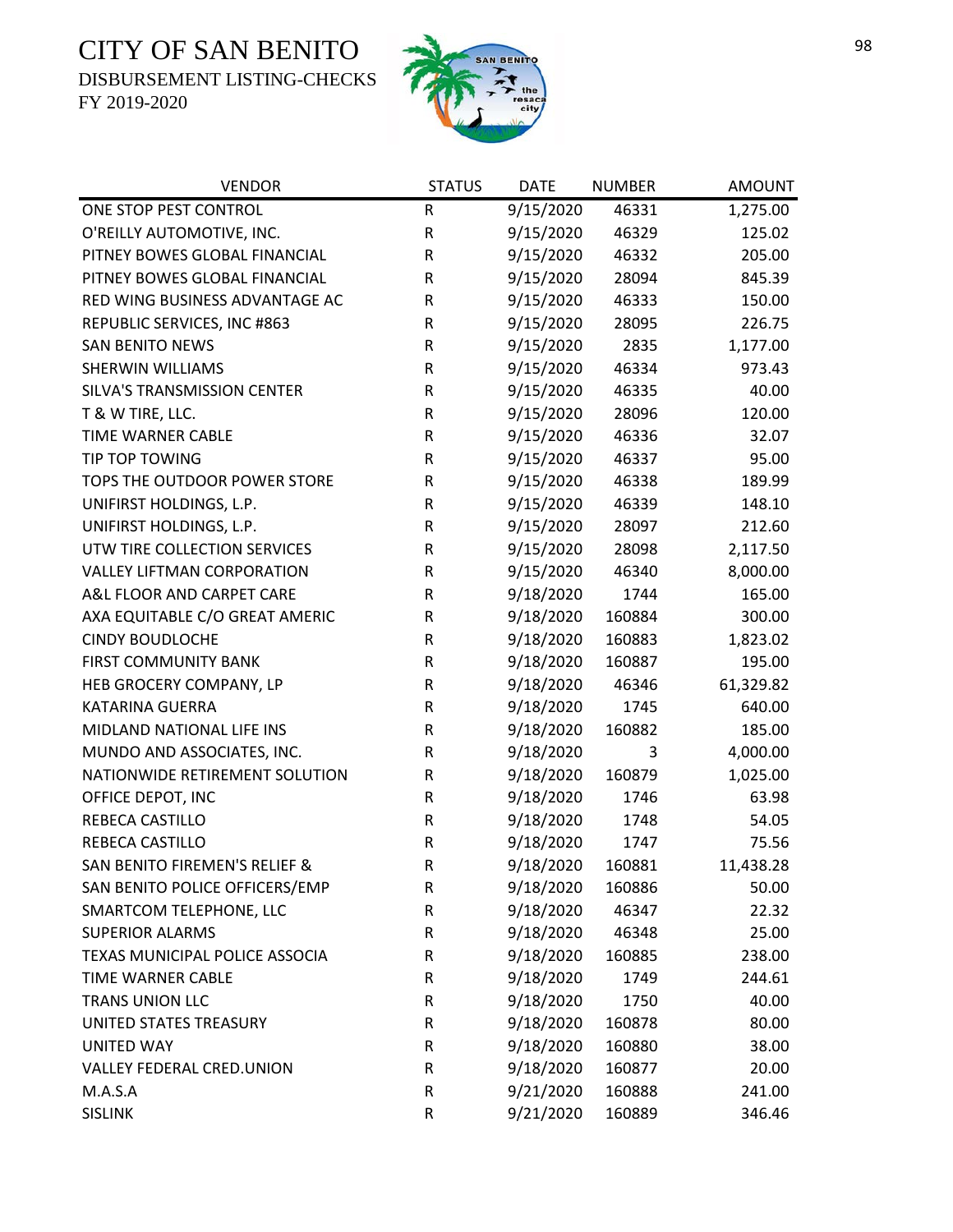DISBURSEMENT LISTING-CHECKS



| <b>VENDOR</b>                     | <b>STATUS</b> | <b>DATE</b> | <b>NUMBER</b> | <b>AMOUNT</b> |
|-----------------------------------|---------------|-------------|---------------|---------------|
| METROPOLITAN LIFE INSURANCE CO    | ${\sf R}$     | 9/22/2020   | 160890        | 857.02        |
| METROPOLITAN LIFE INSURANCE CO    | R             | 9/22/2020   | 160891        | 2,765.42      |
| MUTUAL OF OMAHA                   | R             | 9/23/2020   | 160893        | 4,903.71      |
| <b>U.S. POSTMASTER</b>            | R             | 9/24/2020   | 28109         | 610.14        |
| A&L FLOOR AND CARPET CARE         | R             | 9/25/2020   | 1751          | 165.00        |
| <b>ABEL &amp; SON ENTERPRISES</b> | R             | 9/25/2020   | 46349         | 1,250.00      |
| <b>ACEVEDO'S AUTO SERVICE</b>     | R             | 9/25/2020   | 46350         | 1,000.00      |
| <b>ADVANCE AUTO PARTS</b>         | R             | 9/25/2020   | 46351         | 7.79          |
| AGUAWORKS PIPE & SUPPLY, LLC.     | R             | 9/25/2020   | 28110         | 18,610.36     |
| ALL VALLEY KEY & LOCK             | ${\sf R}$     | 9/25/2020   | 46352         | 18.00         |
| ANA-LAB CORP.                     | ${\sf R}$     | 9/25/2020   | 28111         | 549.00        |
| BILL BUNTON AUTO SUPPLY - MACH    | R             | 9/25/2020   | 28112         | 299.70        |
| <b>BOSWELL ELLIFF FORD</b>        | R             | 9/25/2020   | 46353         | 126.50        |
| BRENNTAG SOUTHWEST, INC.          | ${\sf R}$     | 9/25/2020   | 28113         | 4,325.32      |
| <b>CAMERON COUNTY TAX OFFICE</b>  | R             | 9/25/2020   | 46354         | 22.00         |
| <b>CAMERON COUNTY TAX OFFICE</b>  | ${\sf R}$     | 9/25/2020   | 46355         | 22.00         |
| <b>CAP FLEET UPFITTERS</b>        | R             | 9/25/2020   | 46356         | 300.00        |
| CENTRAL PLUMBING & ELECTRIC SU    | ${\sf R}$     | 9/25/2020   | 46357         | 288.24        |
| <b>CHUY'S CUSTOM SPORTS</b>       | R             | 9/25/2020   | 28114         | 140.00        |
| <b>COLONIAL LIFE INSURANCE</b>    | R             | 9/25/2020   | 160895        | 3,620.36      |
| <b>COMPLETE COACH WORKS</b>       | ${\sf R}$     | 9/25/2020   | 46358         | 1,487.82      |
| CORE & MAIN LP                    | R             | 9/25/2020   | 46359         | 2,140.00      |
| <b>CORE &amp; MAIN LP</b>         | R             | 9/25/2020   | 28115         | 3,955.60      |
| <b>DAVID PARRA</b>                | R             | 9/25/2020   | 28116         | 3,245.00      |
| DELTA SPECIALTIES SIGNS & SUPP    | R             | 9/25/2020   | 46360         | 225.00        |
| DENALI WATER SOLUTIONS LLC        | R             | 9/25/2020   | 28117         | 6,075.00      |
| <b>DIRECTV</b>                    | R             | 9/25/2020   | 46361         | 122.81        |
| DOGGETT FREIGHTLINER OF SOUTH     | R             | 9/25/2020   | 46362         | 419.16        |
| DOGGETT HEAVY MACHINERY SERVIC    | ${\sf R}$     | 9/25/2020   | 46363         | 8,437.18      |
| <b>ELLIFF MOTORS</b>              | $\mathsf{R}$  | 9/25/2020   | 46364         | 274.95        |
| FIRESTONE COMPLETE AUTO CARE      | R             | 9/25/2020   | 46365         | 253.38        |
| FRONTERA MATERIALS, INC           | R             | 9/25/2020   | 46366         | 8,420.35      |
| <b>G5 INTERNET SERVICE LLC</b>    | R             | 9/25/2020   | 46367         | 75.19         |
| GALLS, LLC                        | R             | 9/25/2020   | 46368         | 2,554.73      |
| <b>GOODE ELECTRIC COMPANY</b>     | R             | 9/25/2020   | 46369         | 212.50        |
| <b>GOODE ELECTRIC COMPANY</b>     | R             | 9/25/2020   | 28118         | 1,515.90      |
| <b>GRAINGER</b>                   | R             | 9/25/2020   | 28119         | 81.74         |
| <b>GRAINGER</b>                   | R             | 9/25/2020   | 46370         | 206.96        |
| <b>GRAJALES TIRE SHOP</b>         | R             | 9/25/2020   | 28120         | 10.00         |
| <b>GRAJALES TIRE SHOP</b>         | R             | 9/25/2020   | 46371         | 59.00         |
| GULF COAST PAPER CO. INC.         | R             | 9/25/2020   | 208           | 1,603.55      |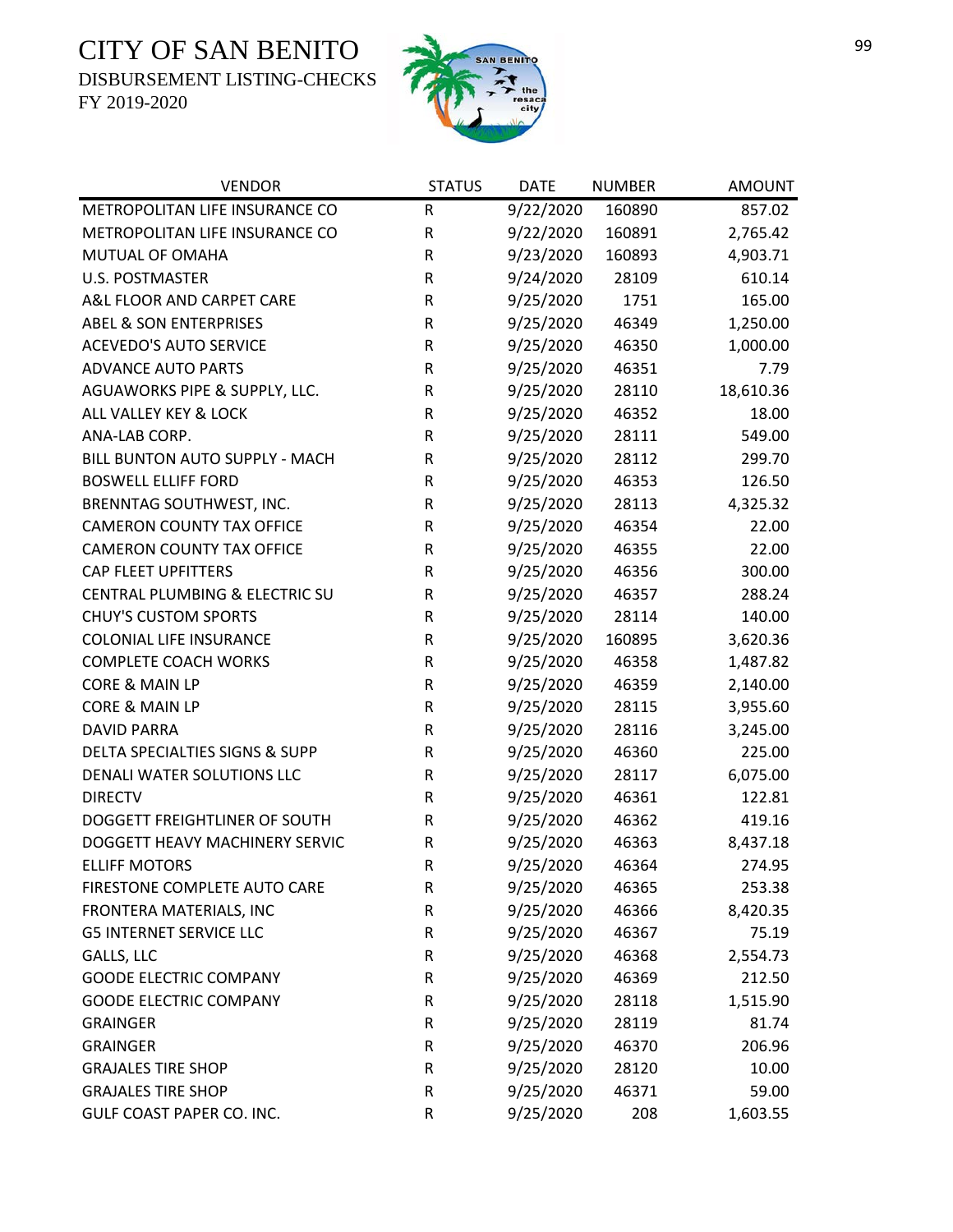DISBURSEMENT LISTING-CHECKS



| <b>VENDOR</b>                       | <b>STATUS</b> | <b>DATE</b> | <b>NUMBER</b> | <b>AMOUNT</b> |
|-------------------------------------|---------------|-------------|---------------|---------------|
| H & H OIL, L.P.                     | R             | 9/25/2020   | 46372         | 155.00        |
| HEALTH CARE SERVICE CORPORATIO      | ${\sf R}$     | 9/25/2020   | 1752          | 1,915.30      |
| HEAT SAFETY EQUIPMENT LLC.          | $\mathsf R$   | 9/25/2020   | 46373         | 1,984.07      |
| INGRAM LIBRARY SERVICES, INC.       | R             | 9/25/2020   | 46374         | 2,800.00      |
| INSCO DISTRIBUTING, INC.            | R             | 9/25/2020   | 46375         | 59.55         |
| INTERNATIONAL MACHINE SHOP          | ${\sf R}$     | 9/25/2020   | 28121         | 7,750.00      |
| <b>IVAN G. RAMIREZ</b>              | R             | 9/25/2020   | 28122         | 740.96        |
| J & J TIRE & AUTO                   | ${\sf R}$     | 9/25/2020   | 46377         | 75.00         |
| JCS INDUSTRIES, INC.                | ${\sf R}$     | 9/25/2020   | 28123         | 10,357.23     |
| JOE W. FLY COMPANY, INC.            | R             | 9/25/2020   | 46378         | 189.50        |
| <b>JOHNNY'S TRUE VALUE</b>          | ${\sf R}$     | 9/25/2020   | 28124         | 146.92        |
| LAW OFFICE OF ALAN T. OZUNA         | ${\sf R}$     | 9/25/2020   | 46379         | 1,253.58      |
| LEWIS ELECTRIC MOTORS, INC.         | ${\sf R}$     | 9/25/2020   | 28125         | 10,728.01     |
| LEXIPOL, LLC                        | R             | 9/25/2020   | 46380         | 4,686.90      |
| LEXISNEXIS RISK SOLUTIONS FL,       | R             | 9/25/2020   | 46381         | 209.10        |
| LONE STAR GLASS & MIRROR            | ${\sf R}$     | 9/25/2020   | 46382         | 112.00        |
| MAE POWER EQUIPMENT                 | R             | 9/25/2020   | 28126         | 20.00         |
| <b>MARES TIRES</b>                  | ${\sf R}$     | 9/25/2020   | 46383         | 15.00         |
| MARK SOSSI AND ASSOCIATES P.C.      | ${\sf R}$     | 9/25/2020   | 46384         | 4,077.50      |
| <b>MAVERICK INDUSTRIAL SERVICES</b> | R             | 9/25/2020   | 46385         | 115.40        |
| MCCOY'S BUILDING SUPPLY             | ${\sf R}$     | 9/25/2020   | 46386         | 887.59        |
| MERCURY PUBLIC AFFAIRS LLC          | R             | 9/25/2020   | 46387         | 6,000.00      |
| MUNICIPAL PUMP & CONTROL, INC.      | R             | 9/25/2020   | 28127         | 7,983.00      |
| NANJAPPA SREENIVAS, M.D.            | R             | 9/25/2020   | 46388         | 400.00        |
| NATIONAL NARCOTIC DETECTOR DOG      | R             | 9/25/2020   | 46389         | 55.00         |
| NUECES POWER EQUIPMENT              | R             | 9/25/2020   | 28128         | 2,897.42      |
| OFFICE DEPOT BUSINESS CREDIT        | ${\sf R}$     | 9/25/2020   | 46391         | 754.31        |
| OIL PATCH FUEL & SUPPLY, INC.       | ${\sf R}$     | 9/25/2020   | 46392         | 2,428.28      |
| O'REILLY AUTOMOTIVE, INC.           | ${\sf R}$     | 9/25/2020   | 46390         | 367.33        |
| PATHMARK TRAFFIC PRODUCTS OF T      | $\mathsf R$   | 9/25/2020   | 46393         | 279.00        |
| PF SAFETY & INDUSTRIAL SUPPLIE      | R             | 9/25/2020   | 46394         | 452.00        |
| PROGENT CORPORATION                 | ${\sf R}$     | 9/25/2020   | 46395         | 157.80        |
| PRUNEDA TECH SERVICE                | R             | 9/25/2020   | 46396         | 84.95         |
| RCI TECHNOLOGIES, INC.              | R             | 9/25/2020   | 46397         | 3,726.00      |
| RGV PUMP & EQUIPMENT, LLC           | R             | 9/25/2020   | 46398         | 959.00        |
| SENDERO SOUTH COMPANY               | R             | 9/25/2020   | 28129         | 500.00        |
| SIDDONS-MARTIN EMERGENCY GROUP      | R             | 9/25/2020   | 46399         | 6,256.11      |
| SILVA'S TRANSMISSION CENTER         | R             | 9/25/2020   | 46400         | 340.00        |
| SMITH SECURITY GROUP, LLC           | R             | 9/25/2020   | 46401         | 69.90         |
| T & W TIRE, LLC.                    | ${\sf R}$     | 9/25/2020   | 46402         | 80.00         |
| TELE-PRO COMMUNICATIONS             | ${\sf R}$     | 9/25/2020   | 46404         | 710.87        |